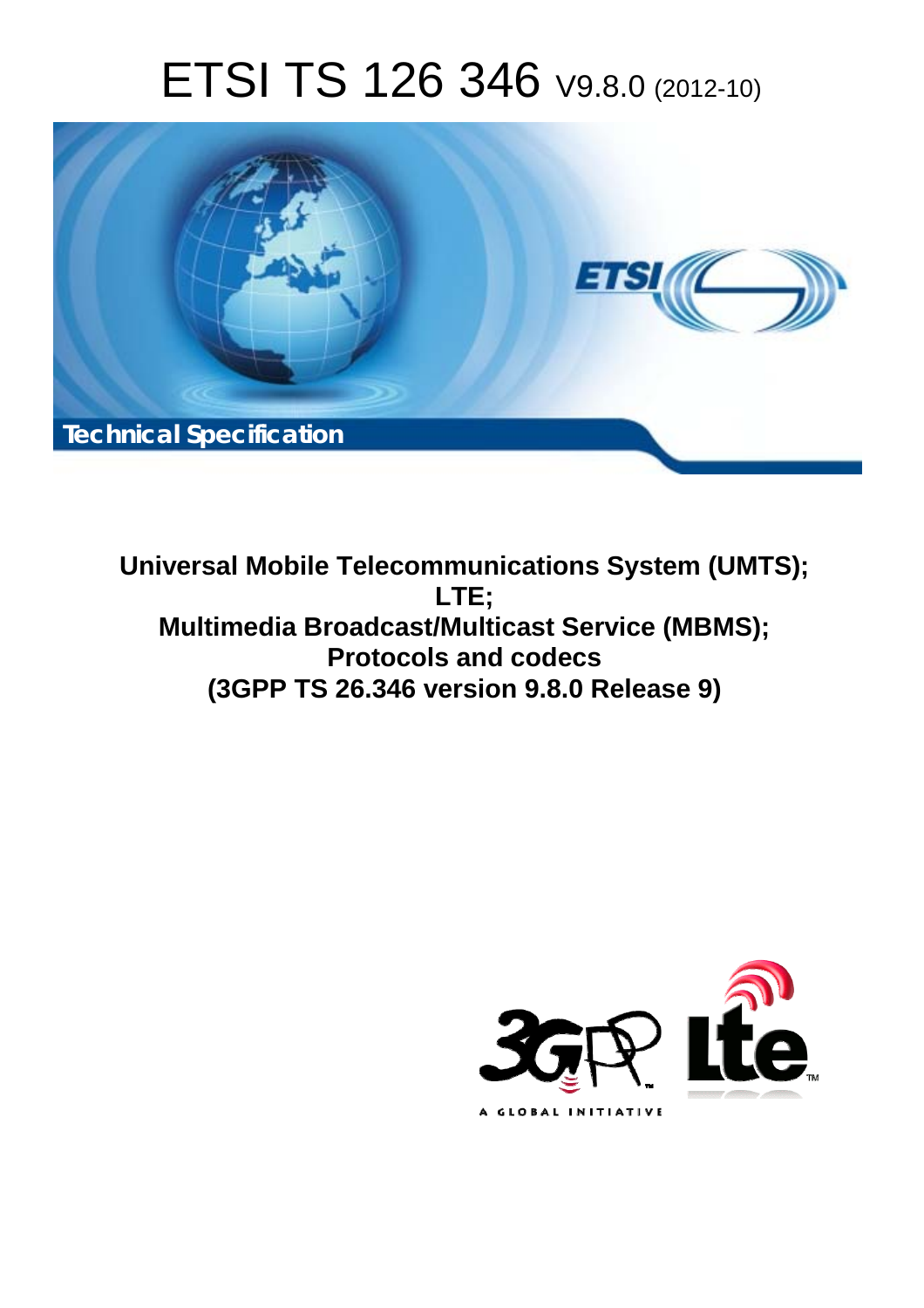Reference RTS/TSGS-0426346v980

> Keywords LTE, UMTS

#### *ETSI*

#### 650 Route des Lucioles F-06921 Sophia Antipolis Cedex - FRANCE

Tel.: +33 4 92 94 42 00 Fax: +33 4 93 65 47 16

Siret N° 348 623 562 00017 - NAF 742 C Association à but non lucratif enregistrée à la Sous-Préfecture de Grasse (06) N° 7803/88

#### *Important notice*

Individual copies of the present document can be downloaded from: http://www.etsi.org

The present document may be made available in more than one electronic version or in print. In any case of existing or perceived difference in contents between such versions, the reference version is the Portable Document Format (PDF). In case of dispute, the reference shall be the printing on ETSI printers of the PDF version kept on a specific network drive within ETSI Secretariat.

Users of the present document should be aware that the document may be subject to revision or change of status. Information on the current status of this and other ETSI documents is available at http://portal.etsi.org/tb/status/status.asp

If you find errors in the present document, please send your comment to one of the following services: http://portal.etsi.org/chaircor/ETSI\_support.asp

#### *Copyright Notification*

No part may be reproduced except as authorized by written permission. The copyright and the foregoing restriction extend to reproduction in all media.

> © European Telecommunications Standards Institute 2012. All rights reserved.

DECT<sup>™</sup>, PLUGTESTS<sup>™</sup>, UMTS<sup>™</sup> and the ETSI logo are Trade Marks of ETSI registered for the benefit of its Members. **3GPP**TM and **LTE**™ are Trade Marks of ETSI registered for the benefit of its Members and of the 3GPP Organizational Partners.

**GSM**® and the GSM logo are Trade Marks registered and owned by the GSM Association.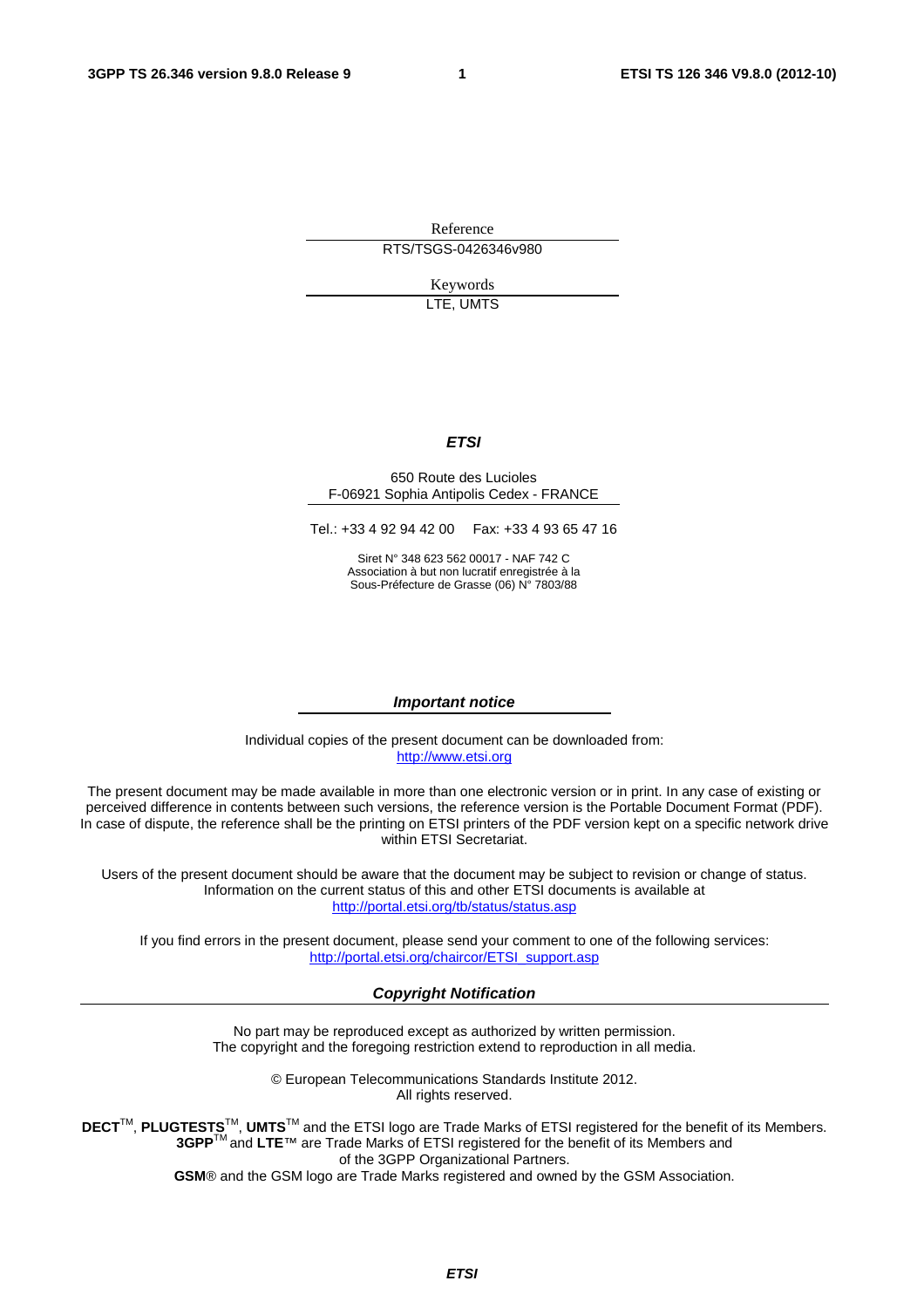### Intellectual Property Rights

IPRs essential or potentially essential to the present document may have been declared to ETSI. The information pertaining to these essential IPRs, if any, is publicly available for **ETSI members and non-members**, and can be found in ETSI SR 000 314: *"Intellectual Property Rights (IPRs); Essential, or potentially Essential, IPRs notified to ETSI in respect of ETSI standards"*, which is available from the ETSI Secretariat. Latest updates are available on the ETSI Web server (http://ipr.etsi.org).

Pursuant to the ETSI IPR Policy, no investigation, including IPR searches, has been carried out by ETSI. No guarantee can be given as to the existence of other IPRs not referenced in ETSI SR 000 314 (or the updates on the ETSI Web server) which are, or may be, or may become, essential to the present document.

### Foreword

This Technical Specification (TS) has been produced by ETSI 3rd Generation Partnership Project (3GPP).

The present document may refer to technical specifications or reports using their 3GPP identities, UMTS identities or GSM identities. These should be interpreted as being references to the corresponding ETSI deliverables.

The cross reference between GSM, UMTS, 3GPP and ETSI identities can be found under http://webapp.etsi.org/key/queryform.asp.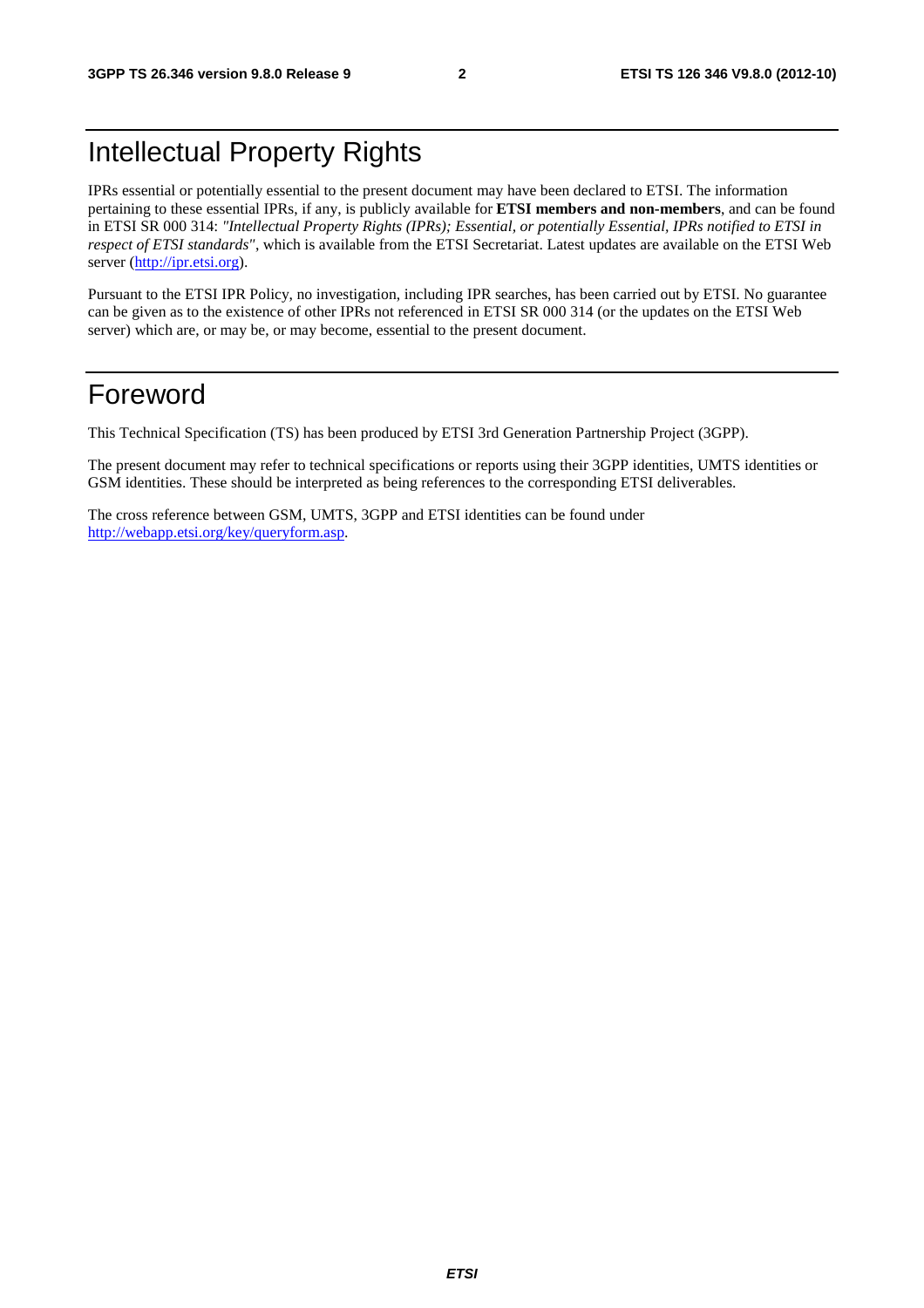$\mathbf{3}$ 

## Contents

| 1                                                                                                                                                                                                              |    |
|----------------------------------------------------------------------------------------------------------------------------------------------------------------------------------------------------------------|----|
| 2                                                                                                                                                                                                              |    |
| 3<br>3.1<br>3.2                                                                                                                                                                                                |    |
| 4<br>4.1<br>4.2<br>4.3<br>4.4<br>4.4.1                                                                                                                                                                         |    |
| 4.4.1a<br>4.4.2<br>4.4.3<br>4.4.4                                                                                                                                                                              |    |
| 4.4.5<br>4.4.6<br>4.5<br>4.6                                                                                                                                                                                   |    |
| 5<br>5.1<br>5.2<br>5.2.1                                                                                                                                                                                       |    |
| 5.2.2<br>5.2.2.1<br>5.2.2.2<br>5.2.2.3<br>5.2.2.4                                                                                                                                                              |    |
| 5.2.2.5<br>5.2.2.6<br>5.2.2.7<br>5.2.3                                                                                                                                                                         | 26 |
| 5.2.3.1<br>5.2.3.2<br>5.2.3.3<br>5.2.4                                                                                                                                                                         |    |
| 5.2.5<br>5.2.5.1<br>5.2.5.2                                                                                                                                                                                    |    |
| 5.2.5.3<br>5.2.5.4<br>5.2.5.5<br>5.2.5.6                                                                                                                                                                       |    |
| 5.2.5.7<br>5.2.5.8<br>Metadata Fragment Encapsulation to aggregate Service Announcement Documents29<br>5.2.6<br>Registration and Deregistration Procedure for MBMS User Service Consumption 29<br>5.2.7<br>5.3 |    |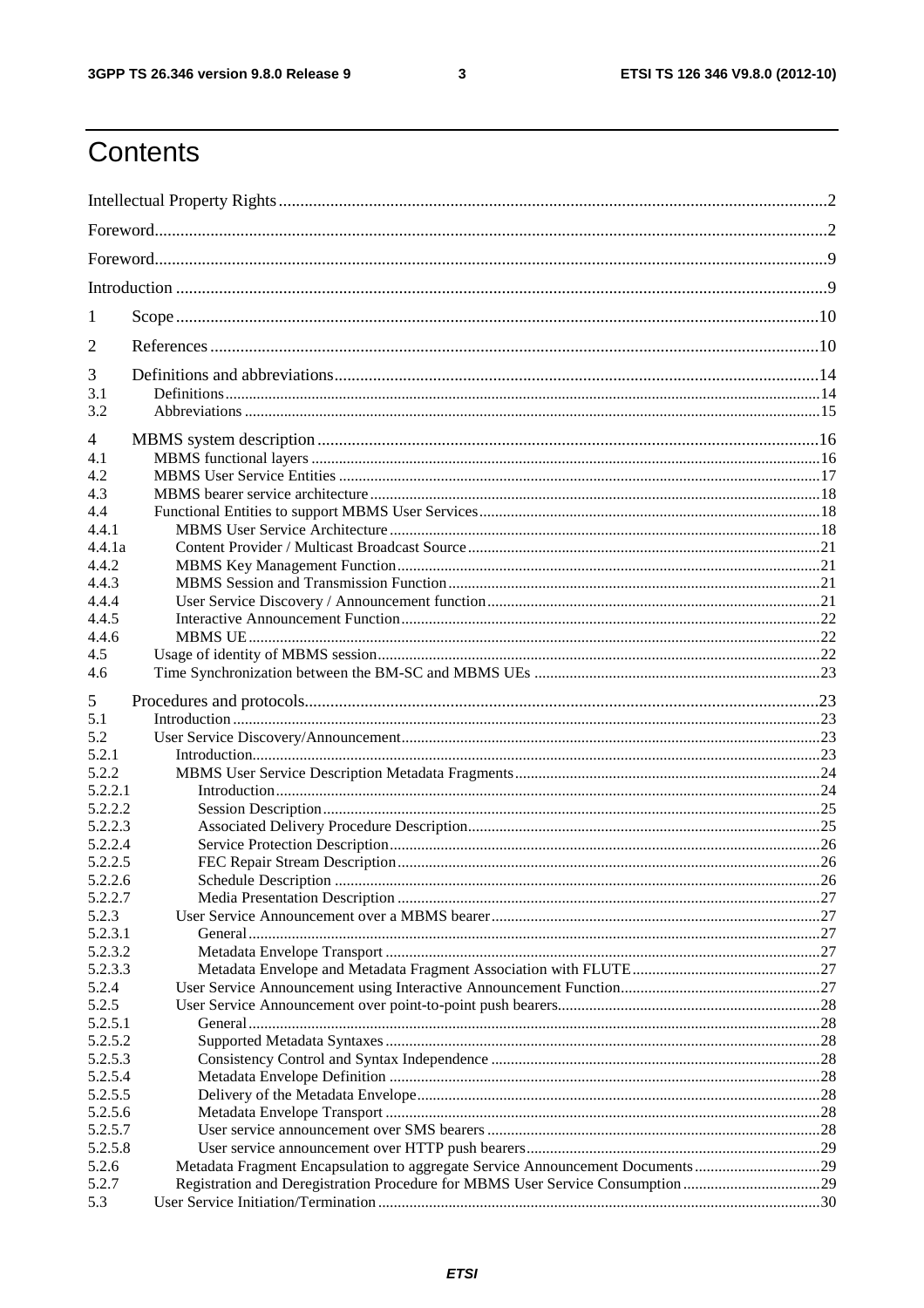| 5.3.1    |  |
|----------|--|
| 5.3.2    |  |
| 5.3.3    |  |
| 5.3.4    |  |
| 5.3.5    |  |
| 5.3.5.1  |  |
| 5.3.5.2  |  |
| 5.3.5.3  |  |
| 5.4      |  |
| 5.4.1    |  |
| 5.4.2    |  |
| 5.5      |  |
| 5.6      |  |
| 6        |  |
| 7        |  |
| 7.1      |  |
| 7.2      |  |
| 7.2.1    |  |
| 7.2.2    |  |
| 7.2.3    |  |
| 7.2.4    |  |
| 7.2.5    |  |
| 7.2.6    |  |
| 7.2.7    |  |
| 7.2.8    |  |
| 7.2.9    |  |
| 7.2.10   |  |
| 7.2.10.1 |  |
| 7.2.10.2 |  |
| 7.2.10.3 |  |
| 7.2.10.4 |  |
| 7.2.10.5 |  |
| 7.2.11   |  |
| 7.2.12   |  |
| 7.2.12.1 |  |
| 7.2.13   |  |
| 7.2.14   |  |
| 7.2.15   |  |
| 7.3      |  |
| 7.3.1    |  |
| 7.3.2    |  |
| 7.3.2.1  |  |
| 7.3.2.2  |  |
| 7.3.2.3  |  |
| 7.3.2.4  |  |
| 7.3.2.5  |  |
| 7.3.2.6  |  |
| 7.3.2.7  |  |
| 7.3.2.8  |  |
| 7.3.2.9  |  |
| 7.3.2.10 |  |
| 7.3.3    |  |
| 7.4      |  |
| 7.4.1    |  |
| 7.4.2    |  |
| 7.4.3    |  |
| 7.5      |  |
| 7.5.1    |  |
| 7.5.2    |  |
| 7.5.3    |  |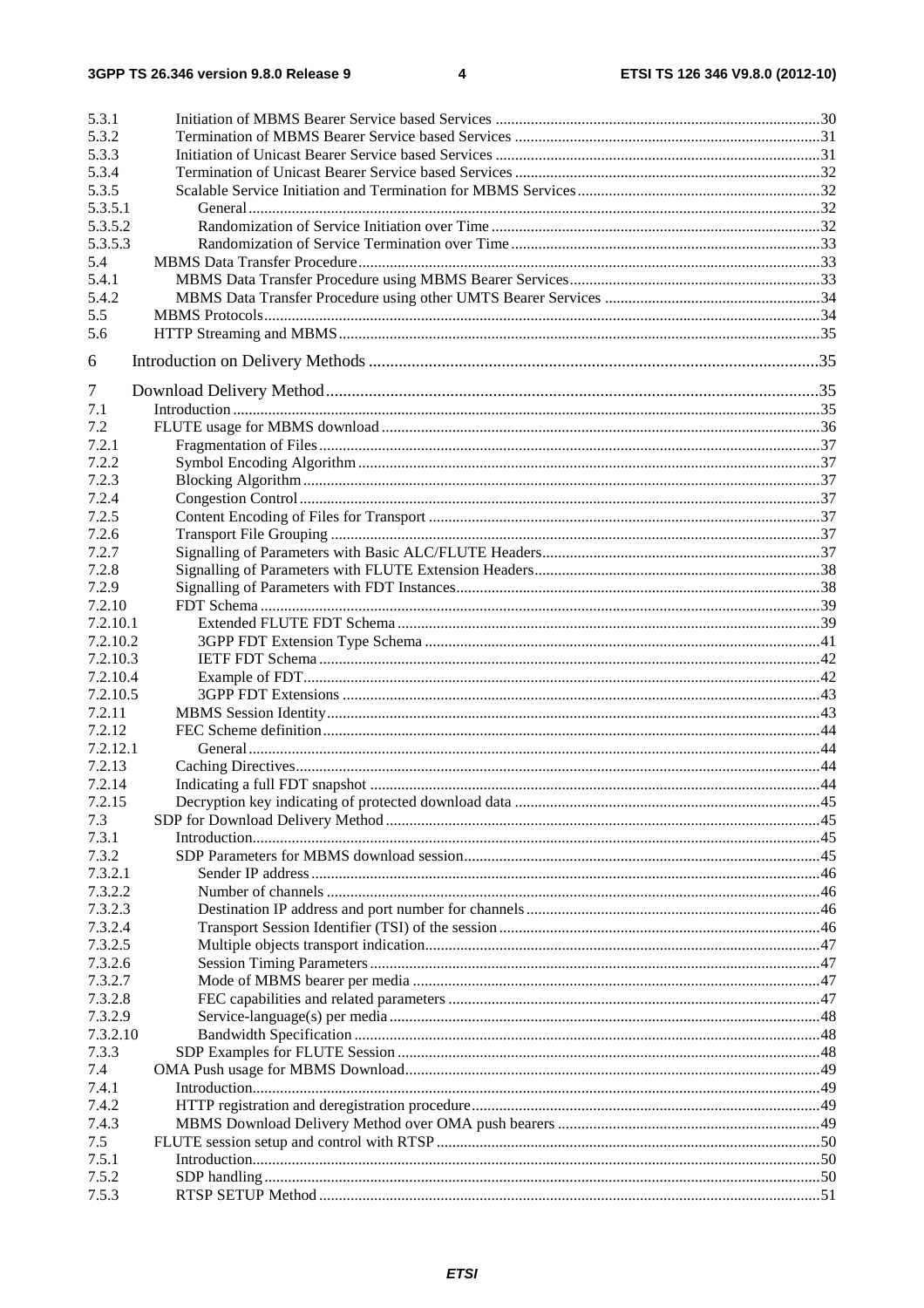#### $5\phantom{a}$

| 7.5.4              |  |
|--------------------|--|
| 7.5.5              |  |
| 7.5.6              |  |
|                    |  |
| 8                  |  |
| 8.1                |  |
| 8.2                |  |
| 8.2.1<br>8.2.2     |  |
| 8.2.2.0            |  |
| 8.2.2.1            |  |
| 8.2.2.2            |  |
| 8.2.2.3            |  |
| 8.2.2.4            |  |
| 8.2.2.5            |  |
| 8.2.2.6            |  |
| 8.2.2.7            |  |
| 8.2.2.8            |  |
| 8.2.2.9            |  |
| 8.2.2.10           |  |
| 8.2.2.10a          |  |
| 8.2.2.11           |  |
| 8.2.2.12           |  |
| 8.2.2.13           |  |
| 8.2.2.13a          |  |
| 8.2.2.14           |  |
| 8.2.2.15           |  |
| 8.2.3              |  |
| 8.2.3.1            |  |
| 8.2.3.2            |  |
| 8.3                |  |
| 8.3.1              |  |
| 8.3.1.1            |  |
| 8.3.1.2<br>8.3.1.3 |  |
| 8.3.1.4            |  |
| 8.3.1.5            |  |
| 8.3.1.6            |  |
| 8.3.1.7            |  |
| 8.3.1.8            |  |
| 8.3.1.9            |  |
| 8.3.1.10           |  |
| 8.3.1.11           |  |
| 8.3.2              |  |
| 8.3.2.1            |  |
| 8.3.2.2            |  |
| 8.4                |  |
| 8.4.1              |  |
| 8.4.2              |  |
| 8.4.2.1            |  |
| 8.4.2.2            |  |
| 8.4.2.3            |  |
| 8.4.2.4            |  |
| 8.4.2.5            |  |
| 8.4.2.6            |  |
| 8.4.2.7            |  |
| 8.4.2.8            |  |
| 8.4.2.9            |  |
| 8.4.2.10           |  |
| 8.4.2.11           |  |
| 8.4.3              |  |
| 8.5                |  |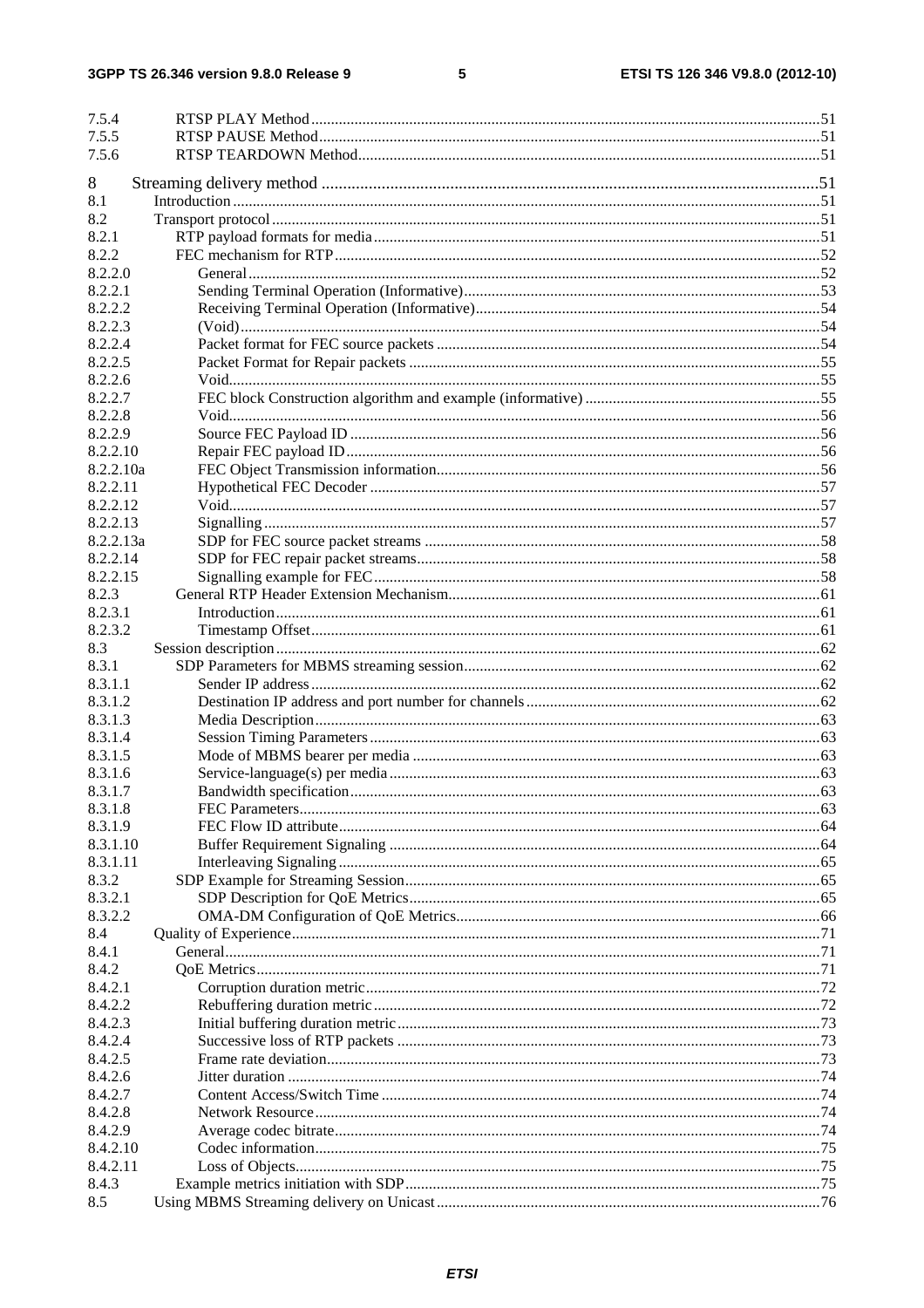#### $\bf 6$

| 9       |                                                                                          |  |
|---------|------------------------------------------------------------------------------------------|--|
| 9.1     |                                                                                          |  |
| 9.2     |                                                                                          |  |
| 9.3     |                                                                                          |  |
| 9.3.1   |                                                                                          |  |
| 9.3.2   |                                                                                          |  |
| 9.3.3   |                                                                                          |  |
| 9.3.4   |                                                                                          |  |
| 9.3.4.1 |                                                                                          |  |
| 9.3.4.2 |                                                                                          |  |
| 9.3.4.3 |                                                                                          |  |
| 9.3.4.4 |                                                                                          |  |
| 9.3.5   |                                                                                          |  |
| 9.3.5.1 |                                                                                          |  |
| 9.3.5.2 |                                                                                          |  |
| 9.3.6   |                                                                                          |  |
| 9.3.6.1 |                                                                                          |  |
| 9.3.7   |                                                                                          |  |
| 9.3.7.1 |                                                                                          |  |
| 9.3.7.2 |                                                                                          |  |
| 9.3.7.3 |                                                                                          |  |
| 9.3.7.4 |                                                                                          |  |
| 9.3.8   |                                                                                          |  |
| 9.4     |                                                                                          |  |
| 9.4.1   | Identifying Complete File Reception from MBMS Download and Determining Download Status88 |  |
| 9.4.2   |                                                                                          |  |
| 9.4.3   |                                                                                          |  |
| 9.4.4   |                                                                                          |  |
| 9.4.5   |                                                                                          |  |
| 9.4.6   |                                                                                          |  |
| 9.4.7   |                                                                                          |  |
| 9.5     |                                                                                          |  |
| 9.5.1   |                                                                                          |  |
| 9.5.2   |                                                                                          |  |
| 9.5.3   |                                                                                          |  |
| 9.5.3.1 |                                                                                          |  |
| 9.5.3.2 |                                                                                          |  |
| 10      |                                                                                          |  |
| 10.1    |                                                                                          |  |
| 10.2    |                                                                                          |  |
| 10.3    |                                                                                          |  |
| 10.4    |                                                                                          |  |
| 10.5    |                                                                                          |  |
| 10.6    |                                                                                          |  |
| 10.7    |                                                                                          |  |
| 10.8    |                                                                                          |  |
| 10.9    |                                                                                          |  |
| 10.10   |                                                                                          |  |
| 10.11   |                                                                                          |  |
| 10.12   |                                                                                          |  |
| 10.13   |                                                                                          |  |
|         |                                                                                          |  |
| 11      |                                                                                          |  |
| 11.1    |                                                                                          |  |
| 11.1.1  |                                                                                          |  |
| 11.1.2  |                                                                                          |  |
| 11.1.3  |                                                                                          |  |
| 11.1.4  |                                                                                          |  |
| 11.2    |                                                                                          |  |
| 11.2.1  |                                                                                          |  |
|         |                                                                                          |  |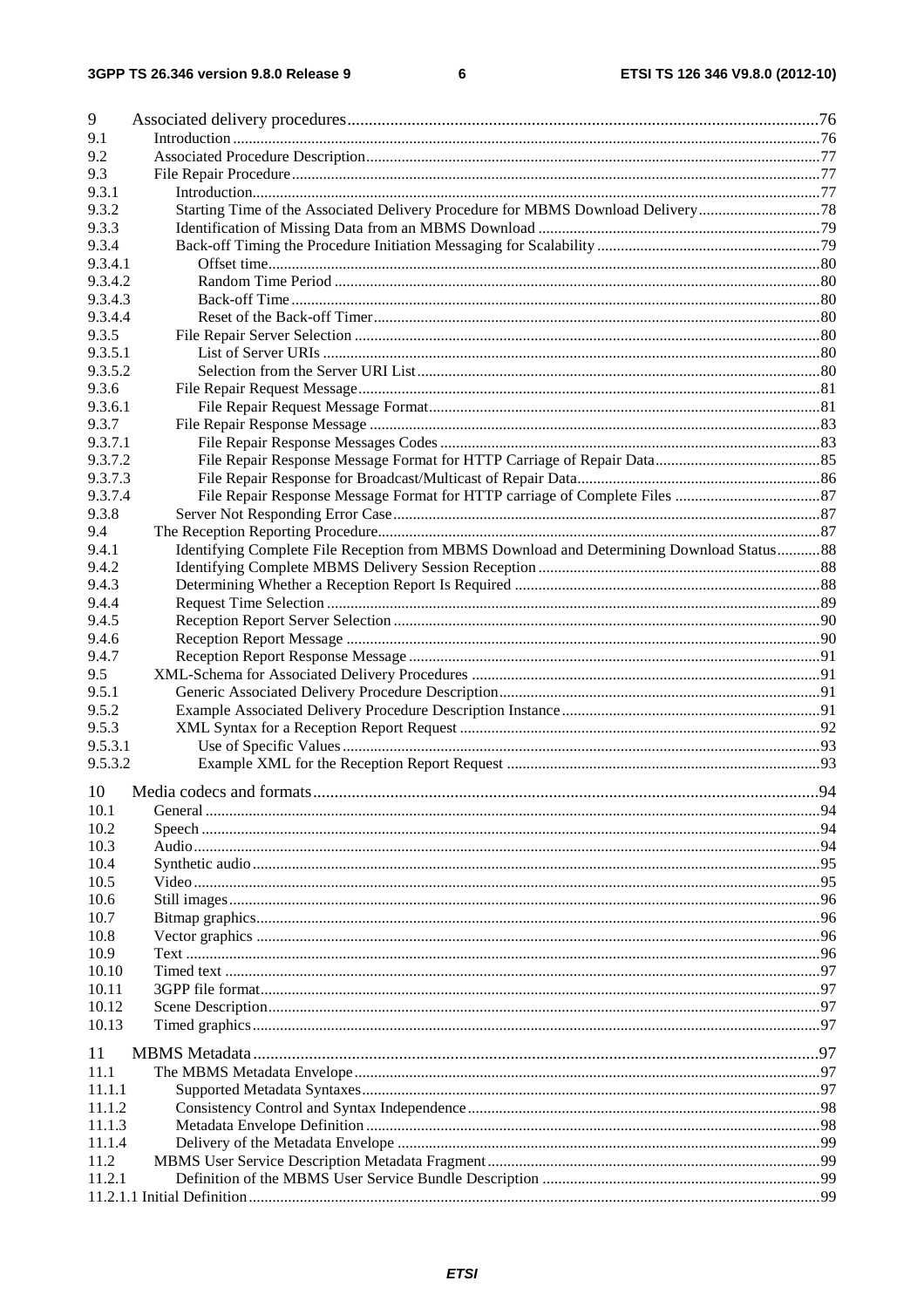| 11.2.1.2                     |                               |  |
|------------------------------|-------------------------------|--|
| 11.2.2                       |                               |  |
| 11.2A                        |                               |  |
| 11.2A.1                      |                               |  |
| 11.2A.2                      |                               |  |
| 11.3                         |                               |  |
| 11.3.1                       |                               |  |
| 11.3.2                       |                               |  |
| 11.4                         |                               |  |
| 11.4.1<br>11.4.2             |                               |  |
| 11.5                         |                               |  |
| 11.5.1                       |                               |  |
| 11.5.2                       |                               |  |
| 11.6                         |                               |  |
| 11.6.1                       |                               |  |
| 11.6.2                       |                               |  |
| 11.7                         |                               |  |
| 11.7.1                       |                               |  |
| 11.7.2                       |                               |  |
| 11.8                         |                               |  |
| 11.8.1                       |                               |  |
| 11.8.2<br>11.9               |                               |  |
|                              |                               |  |
|                              | <b>Annex A (normative):</b>   |  |
|                              |                               |  |
|                              | <b>Annex B</b> (normative):   |  |
| B.1                          |                               |  |
| B.2                          |                               |  |
|                              |                               |  |
| B.3                          |                               |  |
| <b>B.3.1</b>                 |                               |  |
| <b>B.3.2</b><br><b>B.3.3</b> |                               |  |
| <b>B.3.4</b>                 |                               |  |
| <b>B.3.4.1</b>               |                               |  |
| <b>B.3.4.2</b>               |                               |  |
|                              |                               |  |
| B.4<br>B.4.1                 |                               |  |
| <b>B.4.2</b>                 |                               |  |
| <b>B.4.3</b>                 |                               |  |
| <b>B.4.4</b>                 |                               |  |
| <b>B.4.4.1</b>               |                               |  |
|                              |                               |  |
| B.4.4.2                      |                               |  |
|                              |                               |  |
| B.5                          |                               |  |
| <b>B.6</b>                   |                               |  |
| B.7                          |                               |  |
|                              |                               |  |
| B.8                          |                               |  |
|                              | <b>Annex C</b> (informative): |  |
| C.1                          |                               |  |
| C.2                          |                               |  |
| C.3                          |                               |  |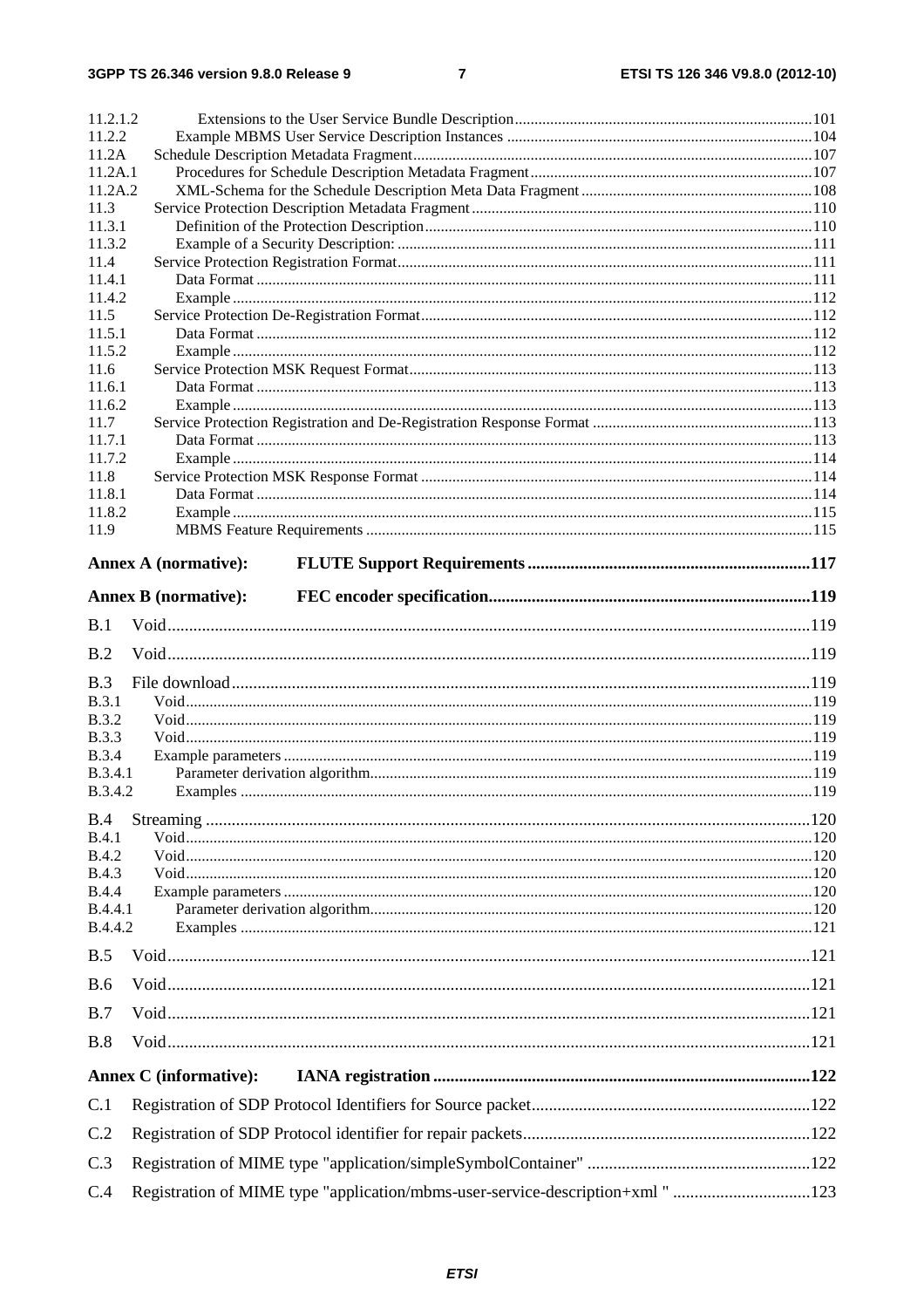| C.5              |                               |                                                                                      |  |
|------------------|-------------------------------|--------------------------------------------------------------------------------------|--|
| C.6              |                               | Registration of MIME type "application/mbms-protection-description+xml "126          |  |
| C.7              |                               | Registration of MIME type "application/mbms-associated-procedure-description+xml"127 |  |
| C.8              |                               |                                                                                      |  |
| C.9              |                               |                                                                                      |  |
| C.10             |                               |                                                                                      |  |
|                  |                               |                                                                                      |  |
|                  |                               |                                                                                      |  |
|                  |                               |                                                                                      |  |
|                  |                               |                                                                                      |  |
|                  | <b>Annex D</b> (informative): |                                                                                      |  |
|                  | <b>Annex E</b> (informative): |                                                                                      |  |
|                  | <b>Annex F</b> (informative): |                                                                                      |  |
| F.1              |                               |                                                                                      |  |
| F <sub>.2</sub>  |                               |                                                                                      |  |
| F.2.1            |                               |                                                                                      |  |
|                  |                               |                                                                                      |  |
| F.2.2<br>F.2.3   |                               |                                                                                      |  |
|                  | <b>Annex G (informative):</b> |                                                                                      |  |
| G.1              |                               | Guidelines for Channel Tune-in and Switch Time Reduction140                          |  |
| G.1.1            |                               |                                                                                      |  |
| G.1.2            |                               |                                                                                      |  |
| G.2              |                               |                                                                                      |  |
| G.2.1<br>G.2.1.1 |                               |                                                                                      |  |
| G.2.1.2          |                               |                                                                                      |  |
| G.2.1.3          |                               |                                                                                      |  |
| G.2.1.3          | <b>Annex H</b> (informative): | <b>QoE Reporting Management Object Device Description Framework  143</b>             |  |
|                  | <b>Annex I</b> (informative): |                                                                                      |  |
|                  | <b>Annex J (normative):</b>   |                                                                                      |  |
| J.1              |                               |                                                                                      |  |
| J.2              |                               |                                                                                      |  |
|                  | <b>Annex K</b> (informative): |                                                                                      |  |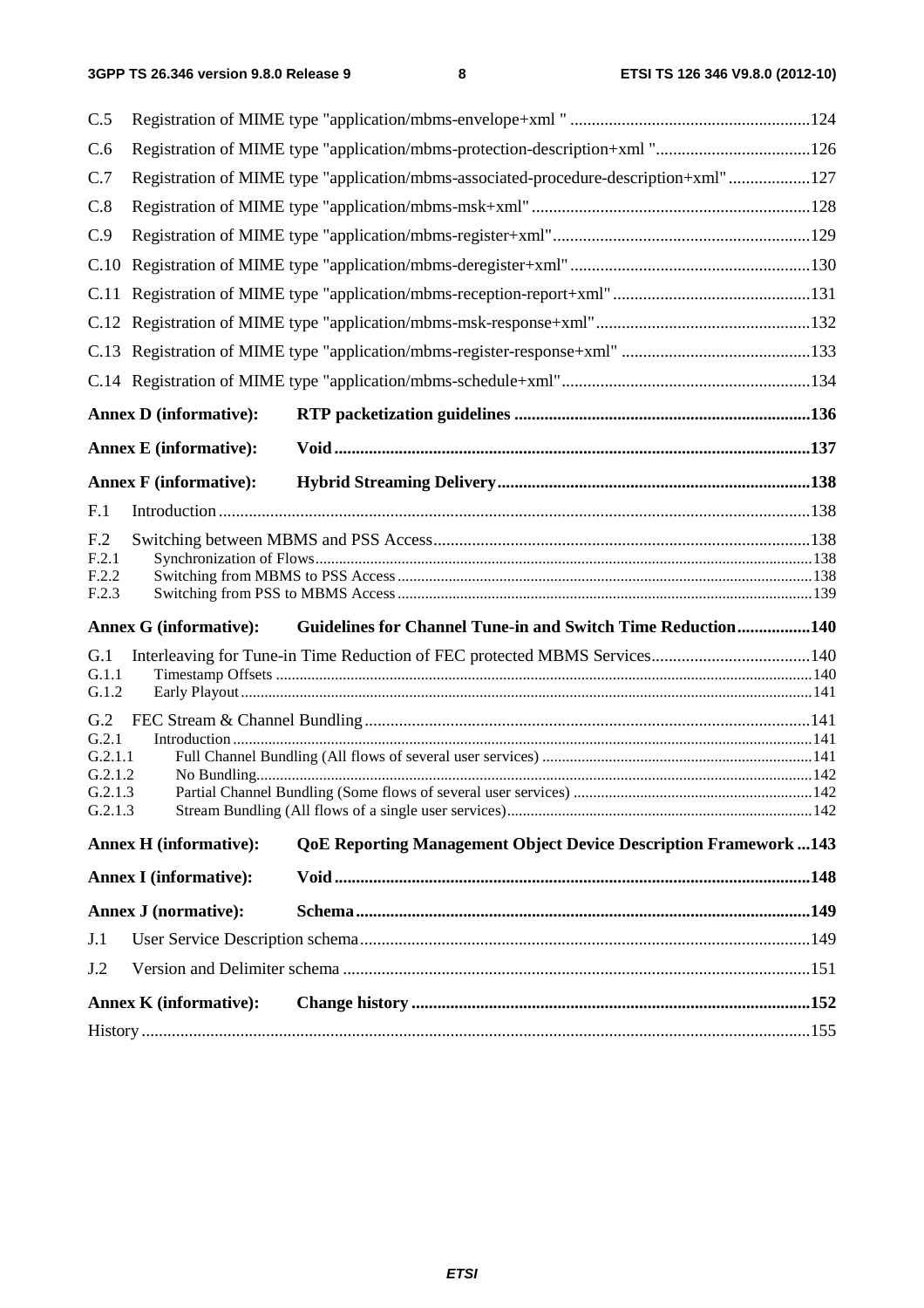### Foreword

This Technical Specification has been produced by the 3<sup>rd</sup> Generation Partnership Project (3GPP).

The contents of the present document are subject to continuing work within the TSG and may change following formal TSG approval. Should the TSG modify the contents of the present document, it will be re-released by the TSG with an identifying change of release date and an increase in version number as follows:

Version x.y.z

where:

- x the first digit:
	- 1 presented to TSG for information;
	- 2 presented to TSG for approval;
	- 3 or greater indicates TSG approved document under change control.
- y the second digit is incremented for all changes of substance, i.e. technical enhancements, corrections, updates, etc.
- z the third digit is incremented when editorial only changes have been incorporated in the document.

### Introduction

MBMS is a point-to-multipoint service in which data is transmitted from a single source entity to multiple recipients. Transmitting the same data to multiple recipients allows network resources to be shared.

The MBMS bearer service offers two modes:

- Broadcast Mode.
- Multicast Mode.

MBMS user services can be built on top of the MBMS bearer service. Further, the MBMS User Services may use other UMTS bearer services to deliver data. The present document specifies two delivery methods for the MBMS user services: download and streaming. Examples of applications using the download delivery method are news and software upgrades. Delivery of live music is an example of an application using the streaming delivery method.

There can be several MBMS user services. The objective of the present document is the definition of a set of media codecs, formats and transport/application protocols to enable the deployment of MBMS user services. The present document takes into consideration the need to maximize the reuse of components of already specified services like PSS and MMS.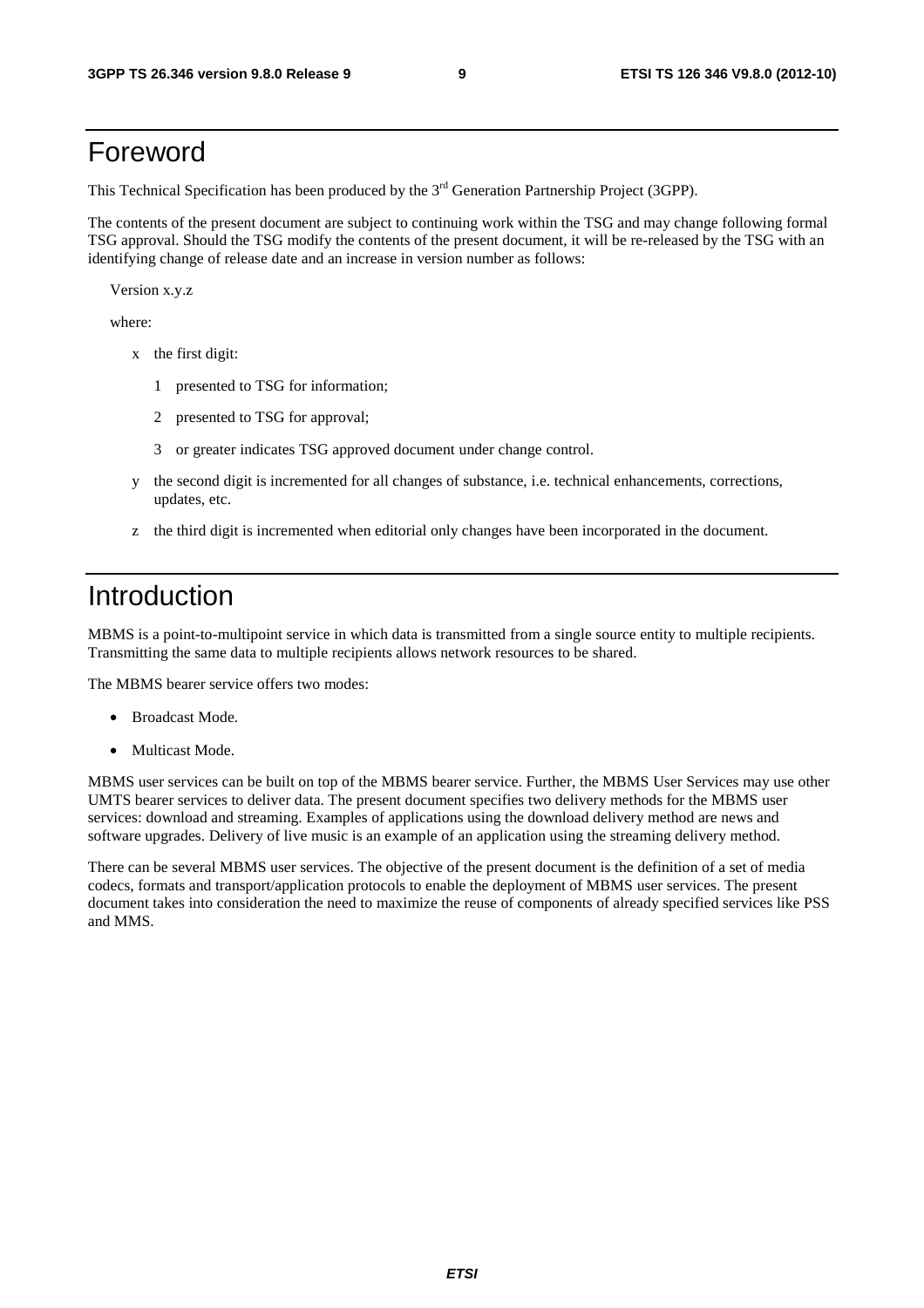### 1 Scope

The present document defines a set of media codecs, formats and transport/application protocols to enable the deployment of MBMS user services either over the MBMS bearer service or other UMTS Bearer Services within the 3GPP system.

In this version of the specification, only MBMS download and streaming delivery methods are specified. The present document does not preclude the use of other delivery methods.

The present document includes information applicable to network operators, service providers and manufacturers.

### 2 References

The following documents contain provisions which, through reference in this text, constitute provisions of the present document.

- References are either specific (identified by date of publication, edition number, version number, etc.) or non-specific.
- For a specific reference, subsequent revisions do not apply.
- For a non-specific reference, the latest version applies. In the case of a reference to a 3GPP document (including a GSM document), a non-specific reference implicitly refers to the latest version of that document *in the same Release as the present document*.
- [1] 3GPP TR 21.905: "Vocabulary for 3GPP Specifications".
- [2] 3GPP TS 22.146: "Multimedia Broadcast/Multicast Service; Stage 1".
- [3] 3GPP TS 22.246: "Multimedia Broadcast/Multicast Service (MBMS) user services; Stage 1".
- [4] 3GPP TS 23.246: "Multimedia Broadcast/Multicast Service (MBMS); Architecture and functional description".
- [5] 3GPP TS 25.346: "Introduction of Multimedia Broadcast/Multicast Service (MBMS) in the Radio Access Network (RAN); Stage 2".
- [6] IETF STD 0064/RFC 3550 (July 2003): "RTP: A Transport Protocol for Real-Time Applications", H. Schulzrinne, S. Casner, R. Frederick, V. Jacobson.
- [7] IETF STD 0006/RFC 0768 (August 1980): "User Datagram Protocol", J. Postel.
- [8] IETF STD 0005/RFC 0791 (September 1981): "Internet Protocol", J. Postel.
- [9] IETF RFC 3926 (October 2004): "FLUTE File Delivery over Unidirectional Transport", T. Paila, M. Luby, R. Lehtonen, V. Roca, R. Walsh.
- [10] IETF RFC 3450 (December 2002): "Asynchronous Layered Coding (ALC) Protocol Instantiation", M. Luby, J. Gemmell, L. Vicisano, L. Rizzo, J. Crowcroft.
- [11] IETF RFC 3451 (December 2002): "Layered Coding Transport (LCT) Building Block", M. Luby, J. Gemmell, L. Vicisano, L. Rizzo, M. Handley, J. Crowcroft.
- [12] IETF RFC 5052 (August 2007): "Forward Error Correction (FEC) Building Block", M. Luby, M. Watson, L. Vicisano.
- [13] IETF RFC 3695 (February 2004): "Compact Forward Error Correction (FEC) Schemes", M. Luby, L. Vicisano.
- [14] IETF RFC 4566 (July 2006): "SDP: Session Description Protocol", M. Handley, V. Jacobson and C. Perkins.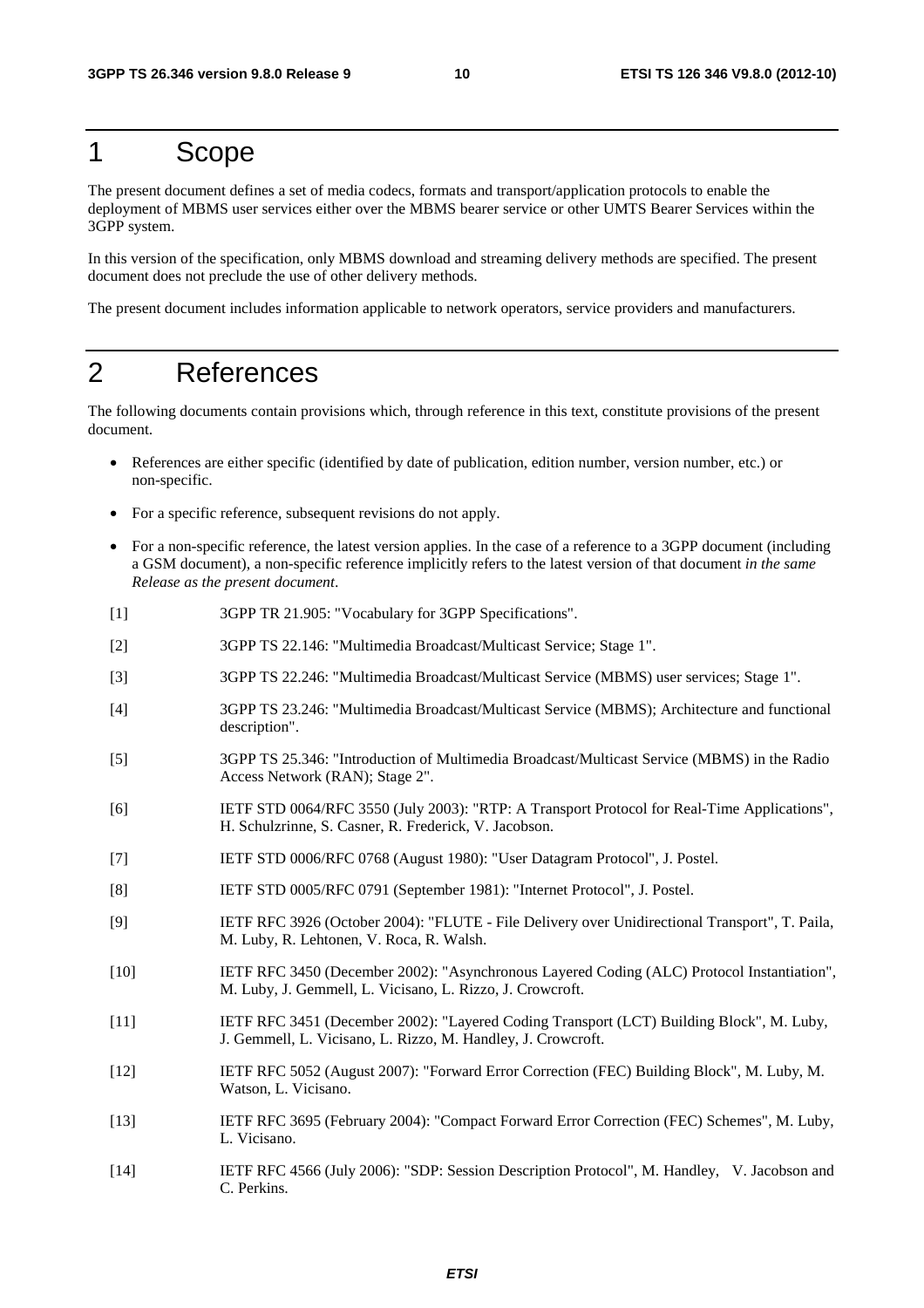[15] IETF RFC 4570 (July 2006): "Session Description Protocol (SDP) Source Filters", B. Quinn, R. Finlayson.

[16] Void.

- [17] IETF RFC 3048 (January 2001): "Reliable Multicast Transport Building Blocks for One-to-Many Bulk-Data Transfer", B. Whetten, L. Vicisano, R. Kermode, M. Handley, S. Floyd, M. Luby.
- [18] IETF RFC 2616 (June 1999): "Hypertext Transfer Protocol -- HTTP/1.1".
- [19] IETF STD 0066/RFC 3986 (January 2005): "Uniform Resource Identifier (URI)".
- [20] 3GPP TS 33.246: "3G Security; Security of Multimedia Broadcast/Multicast Service (MBMS)".
- [21] OMG: "Unified Modeling Language (UML), version 1.5" (formal/03-03-01).
- [22] W3C Recommendation 28 October 2004: "XML Schema Part 2: Datatypes Second Edition".
- [23] IETF RFC 5234 (January 2008): "Augmented BNF for Syntax Specifications: ABNF", D. Crocker and P. Overell.
- [24] 3GPP TS 26.290: "Audio codec processing functions; Extended Adaptive Multi-Rate Wideband (AMR-WB+) codec; Transcoding functions".
- [25] 3GPP TS 26.304: "Floating-point ANSI-C code for the Extended Adaptive Multi-Rate Wideband (AMR-WB+) codec".
- [26] 3GPP TS 26.273: "Speech codec speech processing functions; Extended Adaptive Multi-Rate Wideband (AMR-WB+) speech codec; Fixed-point ANSI-C code".
- [27] Void.
- [28] 3GPP TS 26.401: "General audio codec audio processing functions; Enhanced aacPlus general audio codec; General description".
- [29] 3GPP TS 26.410: "General audio codec audio processing functions; Enhanced aacPlus general audio codec; Floating-point ANSI-C code".
- [30] 3GPP TS 26.411: "General audio codec audio processing functions; Enhanced aacPlus general audio codec; Fixed-point ANSI-C code".
- [31] W3C Recommendation 04 February 2004: "Extensible Markup Language (XML) 1.1", T. Bray, J. Paoli, C. Sperberg-McQueen, E. Maler, F. Yergeau and J. Cowan.
- [32] 3GPP TS 26.244: "Transparent end-to-end streaming service; 3GPP file format (3GP)".
- [33] IETF RFC 4867 (April 2007): "RTP Payload Format and File Storage Format for the Adaptive Multi-Rate (AMR) and Adaptive Multi-Rate Wideband (AMR-WB) Audio Codecs", J. Sjoberg, M. Westerlund, A. Lakaniemi, Q. Xie.
- [34] IETF RFC 4352 (January 2006): "RTP Payload Format for the Extended Adaptive Multi-Rate Wideband (AMR-WB+) Audio Codec", Sjoberg J. et al.
- [35] IETF RFC 3984 (February 2005): "RTP payload Format for H.264 Video", S. Wenger, M.M. Hannuksela, T. Stockhammer, M. Westerlund, D. Singer.
- [36] Void.
- [37] IETF RFC 2557 (March 1999): "MIME Encapsulation of Aggregate Documents, such as HTML (MHTML)", J. Palme, A. Hopmann, N. Shelness.
- [38] IETF RFC 3890 (September 2004): "A Transport Independent Bandwidth Modifier for the Session Description Protocol (SDP)", M. Westerlund.
- [39] IETF RFC 3556 (July 2003): "Session Description Protocol (SDP) Bandwidth Modifiers for RTP Control Protocol (RTCP) Bandwidth", S. Casner.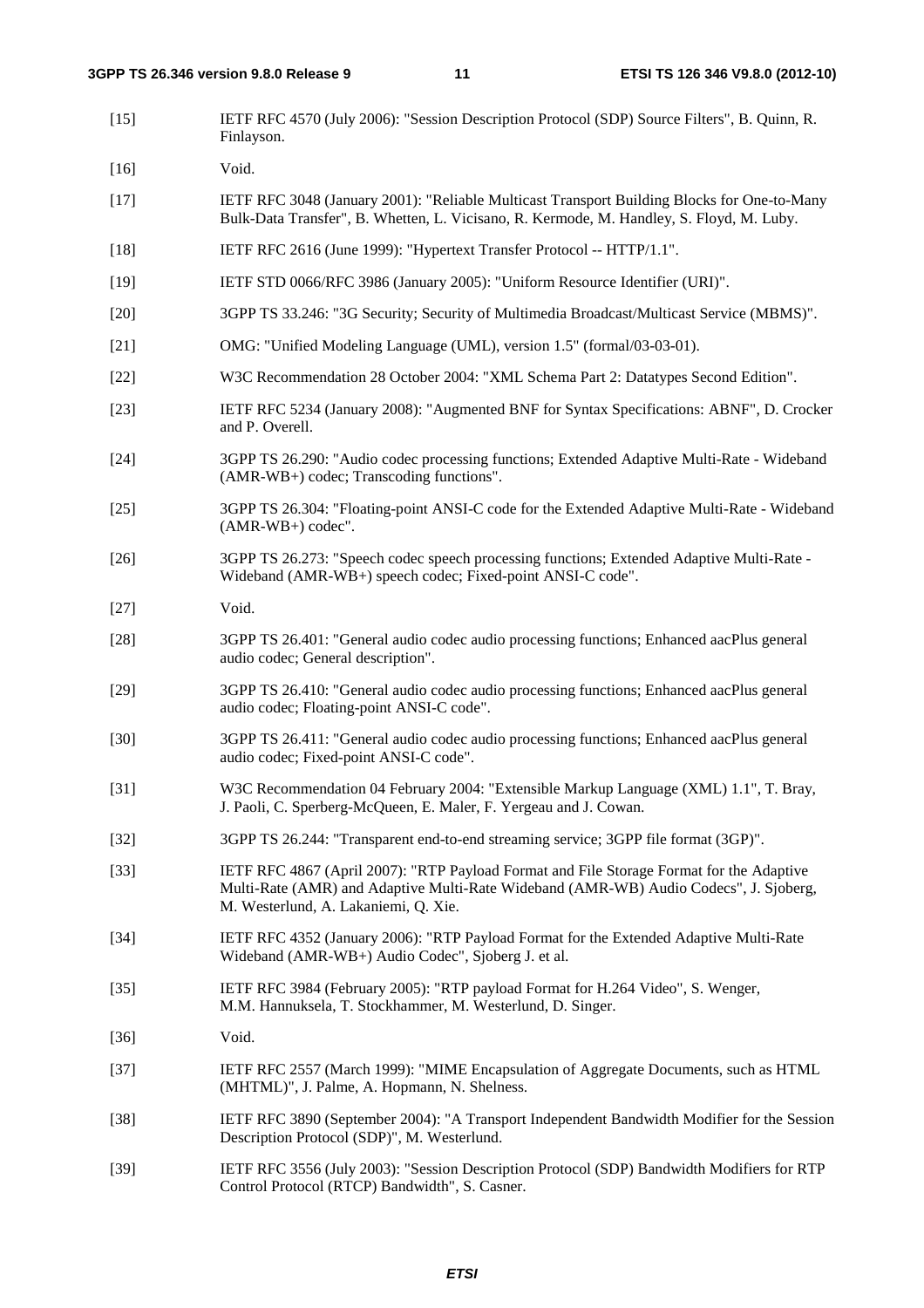[40] 3GPP TS 24.008: "Mobile radio interface Layer 3 specification; Core network protocols; Stage 3".

- [41] IETF RFC 3640 (November 2003): "RTP Payload Format for Transport of MPEG-4 Elementary Streams", J. van der Meer, D. Mackie, V. Swaminathan, D. Singer, P. Gentric. [42] IETF RFC 1952 (May 1996): "GZIP file format specification version 4.3", P. Deutsch. [43] ITU-T Recommendation H.264 (03/2009): "Advanced video coding for generic audiovisual services" | ISO/IEC 14496-10 (2009): "Information technology - Coding of audio-visual objects - Part 10: Advanced Video Coding". [44] **Void.** [45] ITU-T Recommendation H.263 (1998): "Video coding for low bit rate communication". [46] ITU-T Recommendation H.263 - Annex X (04/01): "Annex X: Profiles and levels definition". [47] 3GPP TS 26.234: "Transparent end-to-end streaming service; Protocols and codecs". [48] 3GPP TS 26.071: "AMR speech codec; General description". [49] 3GPP TS 26.090: "AMR speech codec; Transcoding functions". [50] 3GPP TS 26.073: "AMR speech Codec; C-source code". [51] 3GPP TS 26.104: "ANSI-C code for the floating-point Adaptive Multi-Rate (AMR) speech codec". [52] 3GPP TS 26.171: "AMR speech codec, wideband; General description". [53] 3GPP TS 26.190: "Mandatory Speech Codec speech processing functions AMR Wideband speech codec; Transcoding functions". [54] 3GPP TS 26.173: "ANCI-C code for the Adaptive Multi Rate - Wideband (AMR-WB) speech codec". [55] 3GPP TS 26.204: "ANSI-C code for the floating-point Adaptive Multi-Rate Wideband (AMR-WB) speech codec". [56] Scalable Polyphony MIDI Specification Version 1.0, RP-34, MIDI Manufacturers Association, Los Angeles, CA, February 2002. [57] Scalable Polyphony MIDI Device 5-to-24 Note Profile for 3GPP Version 1.0, RP-35, MIDI Manufacturers Association, Los Angeles, CA, February 2002. [58] "Standard MIDI Files 1.0", RP-001, in "The Complete MIDI 1.0 Detailed Specification, Document Version 96.1", The MIDI Manufacturers Association, Los Angeles, CA, USA, February 1996. [59] Mobile DLS, MMA specification v1.0, RP-41 Los Angeles, CA, USA. 2004. [60] Mobile XMF Content Format Specification, MMA specification v1.0, RP-42, Los Angeles, CA, USA. 2004. [61] ITU-T Recommendation T.81 (1992) | ISO/IEC 10918-1:1993: "Information technology - Digital compression and coding of continuous-tone still images - Requirements and guidelines". [62] C-Cube Microsystems (September 1992): "JPEG File Interchange Format", Version 1.02. [63] CompuServe Incorporated (1987): "GIF Graphics Interchange Format: A Standard defining a mechanism for the storage and transmission of raster-based graphics information", Columbus, OH, USA. See at http://www.dcs.ed.ac.uk/home/mxr/gfx/2d/GIF87a.txt. [64] CompuServe Incorporated (1990): "Graphics Interchange Format: Version 89a", Columbus, OH, USA.
- [65] IETF RFC 2083 (March 1997): "PNG (Portable Networks Graphics) Specification Version 1.0", T. Boutell.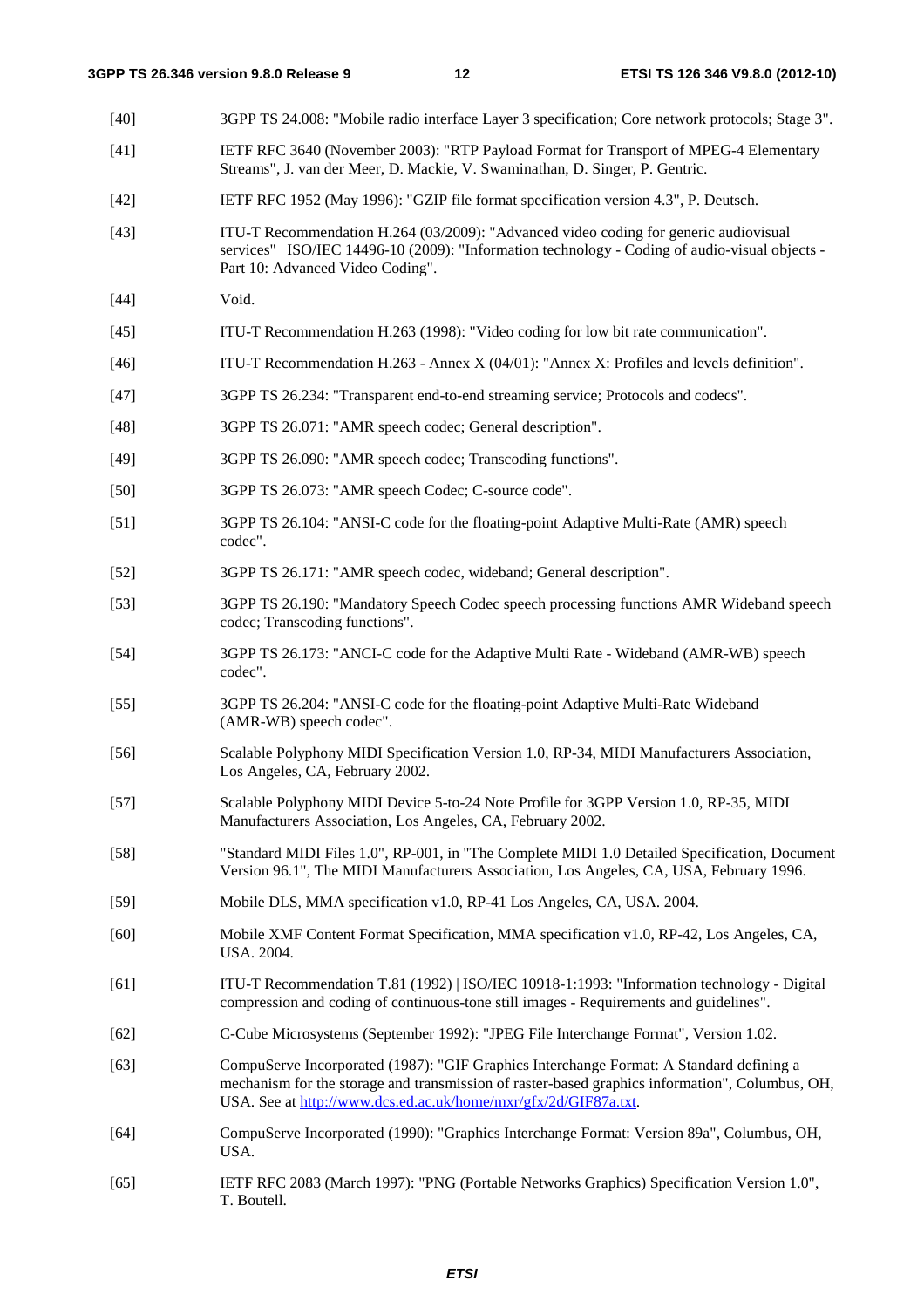| $[66]$ | W3C Working Draft 27 October 2004: "Scalable Vector Graphics (SVG) 1.2",<br>http://www.w3.org/TR/2004/WD-SVG12-20041027/.                                                                   |
|--------|---------------------------------------------------------------------------------------------------------------------------------------------------------------------------------------------|
| $[67]$ | W3C Working Draft 13 August 2004: "Mobile SVG Profile: SVG Tiny, Version 1.2",<br>http://www.w3.org/TR/2004/WD-SVGMobile12-20040813/.                                                       |
| $[68]$ | Standard ECMA-327 (June 2001): "ECMAScript 3rd Edition Compact Profile".                                                                                                                    |
| $[69]$ | WAP Forum Specification (Octobeer 2001): "XHTML Mobile Profile",<br>http://www.openmobilealliance.org/tech/affiliates/wap/wap-277-xhtmlmp-20011029-a.pdf.                                   |
| $[70]$ | ISO/IEC 10646-1 (2000): "Information technology - Universal Multiple-Octet Coded Character<br>Set (UCS) - Part 1: Architecture and Basic Multilingual Plane".                               |
| $[71]$ | The Unicode Consortium: "The Unicode Standard", Version 3.0 Reading, MA, Addison-Wesley<br>Developers Press, 2000, ISBN 0-201-61633-5.                                                      |
| $[72]$ | 3GPP TS 26.245: "Transparent end-to-end Packet switched Streaming Service (PSS); Timed text<br>format".                                                                                     |
| $[73]$ | IETF RFC 4646: "Tags for the Identification of Languages".                                                                                                                                  |
| $[74]$ | ISO 639: "Codes for the representation of names of languages".                                                                                                                              |
| $[75]$ | ISO 3166: "Codes for the representation of names of countries and their subdivisions".                                                                                                      |
| $[76]$ | Void.                                                                                                                                                                                       |
| $[77]$ | 3GPP TS 23.003: "Numbering, addressing and identification"                                                                                                                                  |
| $[78]$ | IETF RFC 1305 (March 1992): "Network Time Protocol (Version 3) Specification,<br>Implementation".                                                                                           |
| $[79]$ | OMA Push OTA Protocol (25-April-2001): WAP-235-PushOTA-20010425-a<br>http://www.openmobilealliance.org/tech/affiliates/LicenseAgreement.asp?DocName=/wap/wap-<br>235-pushota-20010425-a.pdf |
| [80]   | IETF RFC 3711 (March 2004): "The Secure Real-time Transport Protocol (SRTP)", M. Baugher,<br>D. McGrew, M. Naslund, E. Carrara, K. Norrman.                                                 |
| [81]   | IETF STD065/RFC 3551: "RTP Profile for Audio and Video Conferences with Minimal Control",<br>Schulzrinne H. and Casner S., July 2003.                                                       |
| $[82]$ | IETF RFC 4648: "The Base16, Base32, and Base64 Data Encodings", Josefsson S., Ed., October<br>2006.                                                                                         |
| $[83]$ | IETF RFC 3023: "XML Media Types", M. Murata, S. St.Laurent, D. Kohn, January 2001.                                                                                                          |
| $[84]$ | IETF RFC 2030: "Simple Network Time Protocol (SNTP) Version 4 for IPv4, IPv6 and OSI", D.<br>Mills, October 1996.                                                                           |
| $[85]$ | OMA OMNA Registered PUSH Application ID list<br>http://www.openmobilealliance.org/tech/omna/omna-push-app-id.htm                                                                            |
| $[86]$ | 3GPP TR 26.936: "Performance characterization of 3GPP audio codecs".                                                                                                                        |
| $[87]$ | 3GPP TS 25.413: "UTRAN Iu interface Radio Access Network Application Part (RANAP)<br>signalling".                                                                                           |
| $[88]$ | IETF RFC 2326: "Real Time Streaming Protocol (RTSP)", Schulzrinne H., Rao A. and Lanphier<br>R., April 1998.                                                                                |
| [89]   | 3GPP TS 26.142: "Dynamic and Interactive Multimedia Scene".                                                                                                                                 |
| $[90]$ | "Service Guide for Mobile Broadcast Services", Open Mobile Alliance, OMA-TS-<br>BCAST_ServiceGuide-V1_0, Candidate Version 1.0 - 29 May 2007.                                               |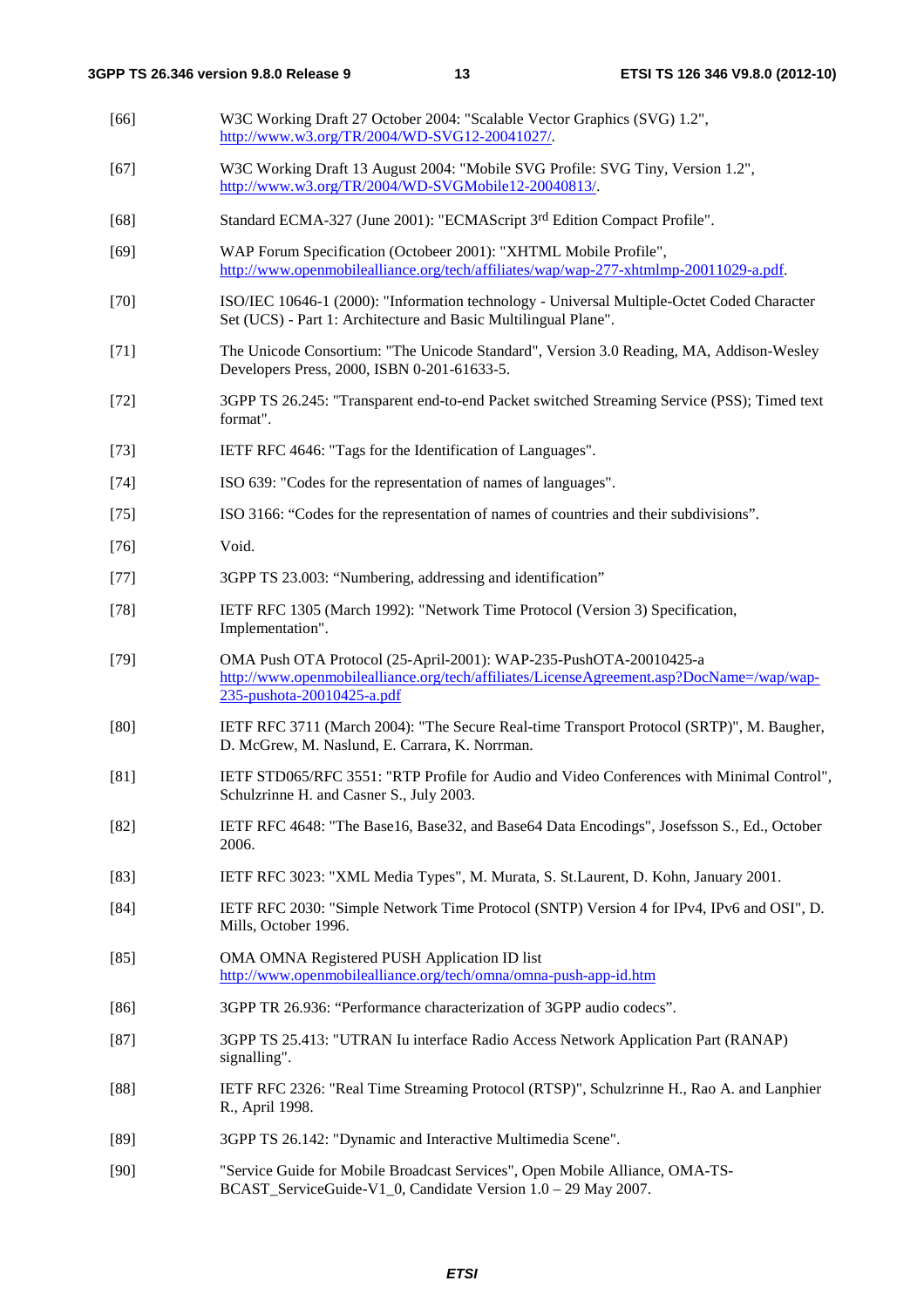- [91] IETF RFC 5053 (October 2007): "Raptor Forward Error Correction Scheme for Object Delivery", M. Luby, A. Shokrollahi, M. Watson, T. Stockhammer.
- [92] IETF RFC 5285: "A General Mechanism for RTP Header Extensions", D. Singer, H. Desineni, July 2008.
- [93] IETF RFC 4396: "RTP Payload Format for 3rd Generation Partnership Project (3GPP) Timed Text", Rey J. and Matsui Y., February 2006.
- [94] OMA-ERELD-DM-V1\_2-20070209-A: "Enabler Release Definition for OMA Device Management, Approved Version 1.2".
- [95] 3GPP TS 26.430: "Timed Graphics".
- [96] 3GPP TS 29.061: " Interworking between the Public Land Mobile Network (PLMN) supporting packet based services and Packet Data Networks (PDN)".
- [97] IETF RFC 6064: "SDP and RTSP Extensions Defined for 3GPP Packet-Switched Streaming Service and Multimedia Broadcast/Multicast Service", M. Westerlund, P. Frojdh, January 2011.
- [98] 3GPP TS 36.443: "Evolved Universal Terrestrial Radio Access Network (E-UTRAN); M2 Application Protocol (M2AP)".
- [99] 3GPP TS 36.101: "Evolved Universal Terrestrial Radio Access (E-UTRA); User Equipment (UE) radio transmission and reception".
- [100] 3GPP TS 36.304: "User Equipment (UE) procedures in idle mode".
- [101] IETF RFC6681, "Raptor FEC Schemes for FECFRAME," M.Watson, T. Stockhammer and M. Luby, August 2012.
- [102] IETF RFC6363, "Forward Error Correction (FEC) Framework," M.Watson, A. Begen and V. Roca, October 2011.

### 3 Definitions and abbreviations

### 3.1 Definitions

For the purposes of the present document, the terms and definitions given in 3GPP TR 21.905 [1] and the following apply:

**Broadcast session:** See 3GPP TS 22.146 [2].

**Forward Error Correction (FEC):** in the context of MBMS, a FEC mechanism is used at the application layer to allow MBMS receivers to recover lost SDUs

**FLUTE channel:** equivalent to an ALC/LCT channel An ALC/LCT channel is defined by the combination of a sender and an address associated with the channel by the sender (RFC 3926 [9]).

**Multicast joining:** See 3GPP TS 22.146 [2].

**Multicast session:** See 3GPP TS 22.146 [2].

**Multimedia Broadcast/Multicast Service (MBMS):** See 3GPP TS 22.146 [2].

**MBMS over a Single Frequency Network:** See 3GPP TS 25.346 [5]

**MBMS user services:** MBMS User Service may use more than one Multimedia Broadcast/Multicast Service (bearer service) and more than one Broadcast and/or Multicast session

See 3GPP TS 22.246 [3].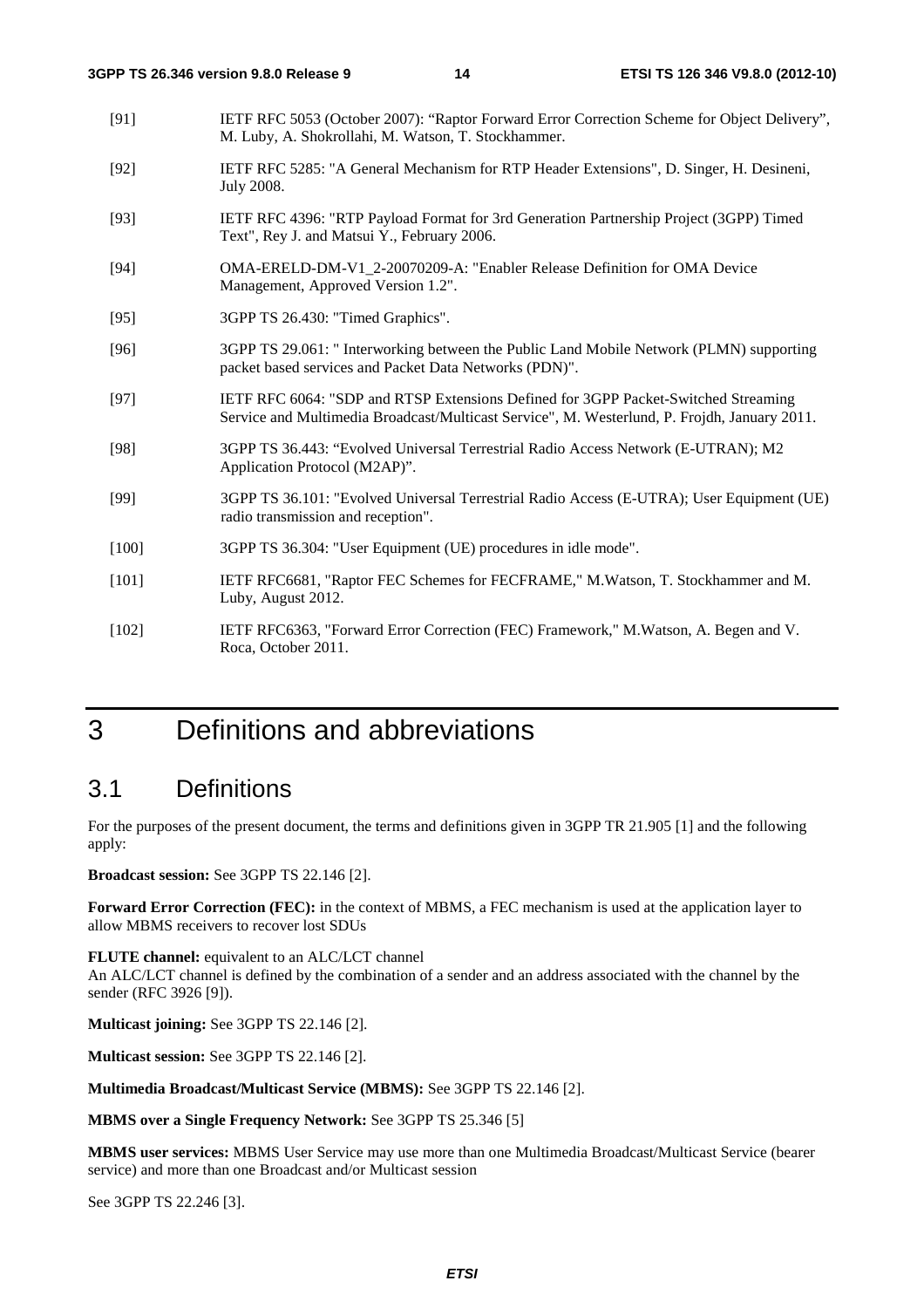**MBMS user service discovery/announcement:** user service discovery refers to methods for the UE to obtain the list of available MBMS user services along with information on the user service and the user service announcement refers to methods for the MBMS service provider to make the list of available MBMS user services along with information on the user service available to the UE

**MBMS user service initiation:** UE mechanisms to setup the reception of MBMS user service data The initiation procedure takes place after the discovery of the MBMS user service

**MBMS delivery method:** mechanism used by a MBMS user service to deliver content An MBMS delivery method uses MBMS bearers in delivering content and may make use of associated procedures.

**MBMS download delivery method:** delivery of discrete objects (e.g. files) by means of a MBMS download session

**MBMS streaming delivery method:** delivery of continuous media (e.g. real-time video) by means of a MBMS streaming session

**MBMS download session:** time, protocols and protocol state (i.e. parameters) which define sender and receiver configuration for the download of content files

**MBMS streaming session:** time, protocols and protocol state (i.e. parameters) which define sender and receiver configuration for the streaming of content

**RTP Session**: The RTP and RTCP traffic sent to a specific IP multicast address and port pair (one port each for RTP and RTCP) during the time period the session is specified to exist. An RTP session is used to transport a single media type (e.g. audio, video, or text). An RTP session may contain several different streams of RTP packets using different SSRCs.

**Unicast Bearer Service**: Synonymously used as the term "UMTS Bearer Services with interactive and/or streaming traffic classes".

### 3.2 Abbreviations

For the purposes of the present document, the following abbreviations apply:

| <b>ALC</b>   | <b>Asynchronous Layered Coding</b>          |
|--------------|---------------------------------------------|
| <b>AHS</b>   | <b>Adaptive HTTP Streaming</b>              |
| <b>APN</b>   | <b>Access Point Name</b>                    |
| <b>AVC</b>   | <b>Advanced Video Coding</b>                |
| <b>BM-SC</b> | <b>Broadcast-Multicast - Service Centre</b> |
| CC           | <b>Congestion Control</b>                   |
| <b>DIMS</b>  | Dynamic and Interactive Multimedia Scenes   |
| <b>ERT</b>   | <b>Expected Residual Time</b>               |
| ESI          | Encoding Symbol ID                          |
| <b>FDT</b>   | File Delivery Table                         |
| <b>FEC</b>   | <b>Forward Error Correction</b>             |
| <b>FLUTE</b> | File deLivery over Unidirectional Transport |
| <b>FMT</b>   | Feedback Message Type                       |
| <b>GGSN</b>  | <b>Gateway GPRS Support Node</b>            |
| <b>GPRS</b>  | General Packet Radio Service                |
| <b>JANA</b>  | <b>Internet Assigned Numbers Authority</b>  |
| IP.          | <b>Internet Protocol</b>                    |
| <b>LCT</b>   | Layered Coding Transport                    |
| <b>MBMS</b>  | Multimedia Broadcast/Multicast Service      |
| <b>MBSFN</b> | MBMS over a Single Frequency Network        |
| <b>MPD</b>   | <b>Media Presentation Description</b>       |
| <b>MIME</b>  | Multipurpose Internet Mail Extensions       |
| <b>MMS</b>   | Multimedia Messaging Service                |
| MS           | <b>Mobile Station</b>                       |
| <b>MSK</b>   | <b>MBMS</b> Service Key                     |
| <b>MTK</b>   | <b>MBMS</b> Traffic Key                     |
| MUK          | <b>MBMS</b> User Key                        |
| <b>NTP</b>   | <b>Network Time Protocol</b>                |
| <b>PDP</b>   | Packet Data Protocol                        |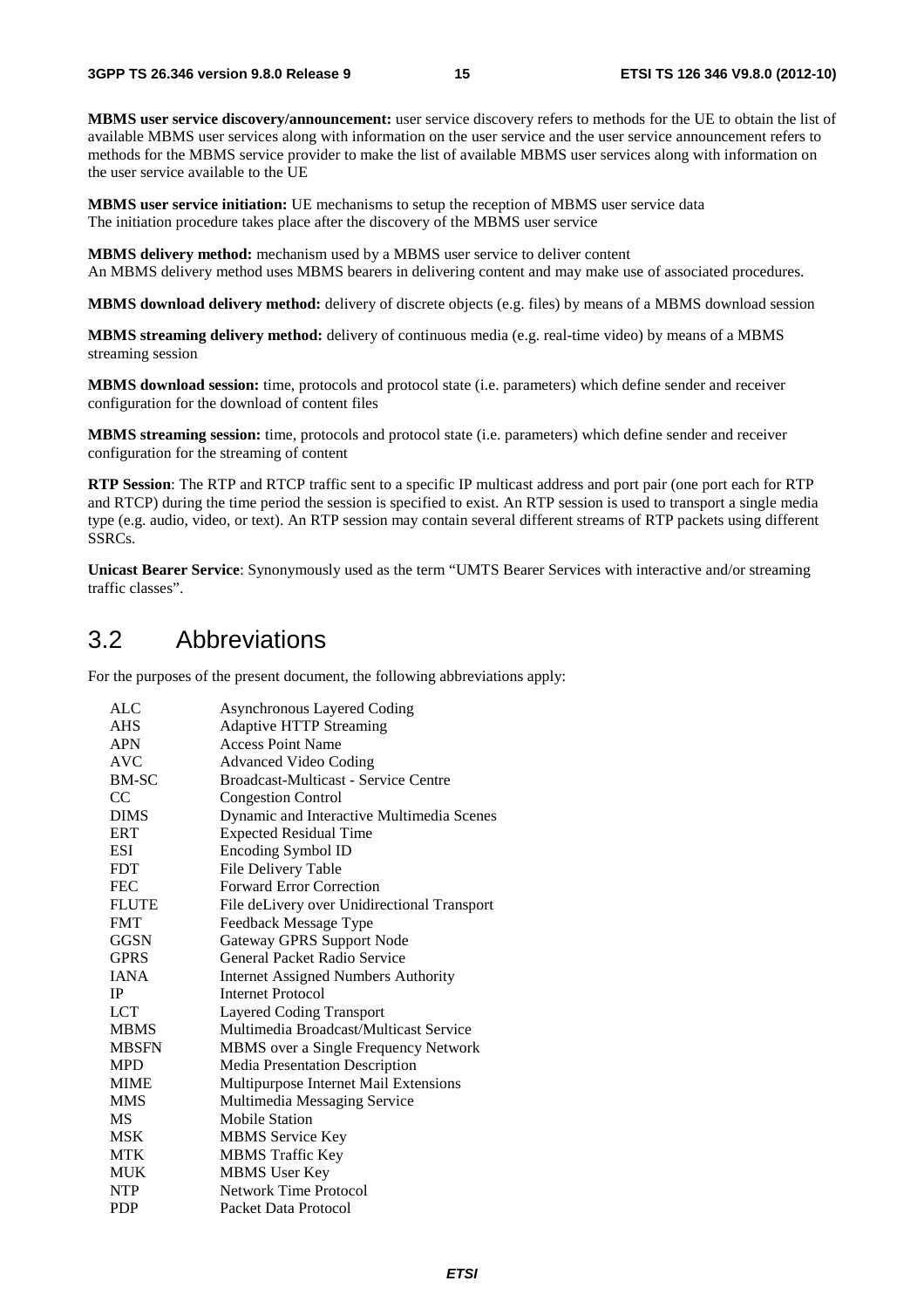| <b>PSS</b>  | Packet-switched Streaming Service      |
|-------------|----------------------------------------|
| <b>PTM</b>  | Point To Multipoint                    |
| <b>PTP</b>  | Point To Point                         |
| <b>RTP</b>  | Real-time Transport Protocol           |
| <b>SBN</b>  | Source Block Number                    |
| <b>SCT</b>  | Sender Current Time                    |
| <b>SDP</b>  | <b>Session Description Protocol</b>    |
| SDU         | Service Data Unit                      |
| SEI         | Supplemental Enhancement Information   |
| SGSN        | Serving GPRS Support Node              |
| <b>SNTP</b> | Simple Network Time Protocol           |
| TMGI        | <b>Temporary Mobile Group Identity</b> |
| TOI         | <b>Transport Object Identifier</b>     |
| TSI         | <b>Transport Session Identifier</b>    |
| <b>UDP</b>  | User Datagram Protocol                 |
| UE          | User Equipment                         |
| <b>UML</b>  | Unified Modelling Language             |
| URI         | Uniform Resource Identifier            |
| URL         | <b>Uniform Resource Locator</b>        |
| USD         | User Service Description               |
| UTC         | Universal Time Coordinated             |
| <b>XML</b>  | eXtensible Markup Language             |
|             |                                        |

### 4 MBMS system description

### 4.1 MBMS functional layers

Three distinct functional layers are defined for the delivery of MBMS-based service. They are Bearers, Delivery method and User service. Figure 1 depicts these layers with examples of bearer types, delivery methods and applications.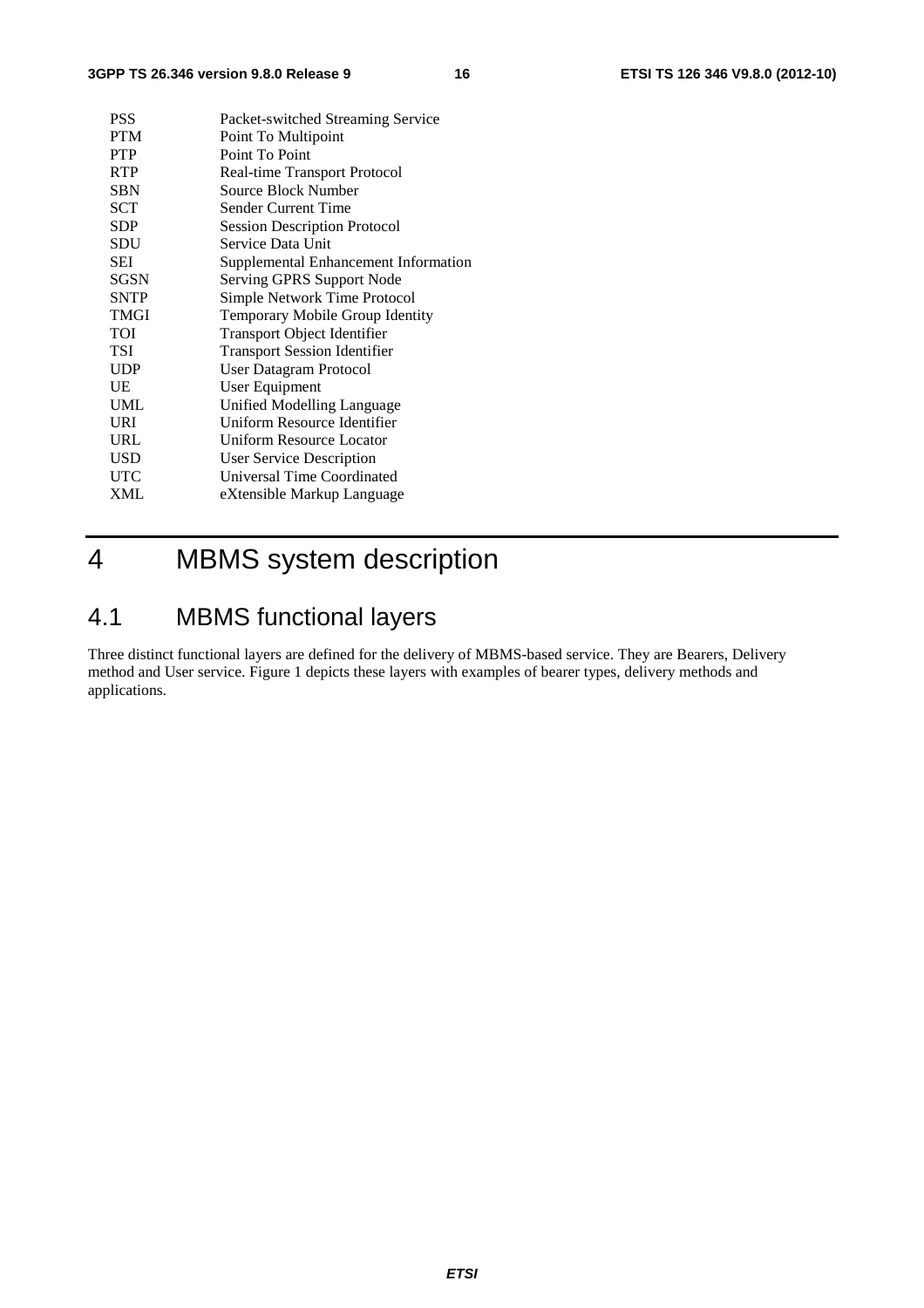|                 | User service/<br><b>Application</b> | <b>PSS</b><br><b>MMS</b><br>Other                                                                                                                                                                                                                                                                                                                                                                                                                                                                             |
|-----------------|-------------------------------------|---------------------------------------------------------------------------------------------------------------------------------------------------------------------------------------------------------------------------------------------------------------------------------------------------------------------------------------------------------------------------------------------------------------------------------------------------------------------------------------------------------------|
|                 | Delivery method                     | Download<br>Streaming                                                                                                                                                                                                                                                                                                                                                                                                                                                                                         |
|                 | <b>Bearer</b>                       | <b>Unicast Bearer</b><br><b>MBMS Bearer</b>                                                                                                                                                                                                                                                                                                                                                                                                                                                                   |
| <b>Bearers:</b> |                                     | Bearers provide the mechanism by which IP data is transported. MBMS bearers as defined in<br>3GPP TS 23.246 [4] and 3GPP TS 22.146 [3] are used to transport multicast and broadcast traffic<br>in an efficient one-to-many manner and are the foundation of MBMS-based services. MBMS<br>bearers may be used jointly with unicast PDP contexts in offering complete service capabilities.<br>Delivery Method: When delivering MBMS content to a receiving application one or more delivery methods are used. |
|                 |                                     | The delivery layer provides functionality such as security and key distribution, reliability control by                                                                                                                                                                                                                                                                                                                                                                                                       |

- The delivery layer provides functionality such as security and key distribution, reliability control by means of forward-error-correction techniques and associated delivery procedures such as filerepair, delivery verification. Two delivery methods are defined, namely download and streaming. Delivery methods may be added beyond the current release. Delivery methods may use MBMS bearers and may make use of point-to-point bearers through a set of MBMS associated procedures. **User service:** The MBMS User service enables applications. Different applications impose different requirements when delivering content to MBMS subscribers and may use different MBMS delivery
	- methods. As an example a messaging application such as MMS would use the download delivery method while a streaming application such as PSS would use the streaming delivery method.

**Figure 1: Functional Layers for MBMS User Service** 

### 4.2 MBMS User Service Entities

Figure 2 shows the MBMS user service entities and their inter-relations. Relation cardinality is depicted as well.



**Figure 2: Entities and Relations** 

An MBMS user service is an entity that is used in presenting a complete service offering to the end-user and allowing him to activate or deactivate the service. It is typically associated with short descriptive material presented to the enduser, which would potentially be used by the user to decide whether and when to activate the offered service.

A single service entity can contain multiple distinct multimedia objects or streams, which may need to be provided over various MBMS download or MBMS streaming sessions. A download session or a streaming session is associated with either an unicast bearer or one or more MBMS bearers and a set of delivery method parameters specifying how content is to be received on the mobile side. The MBMS User Service Session may be mapped either on MBMS Bearer Services or on unicast bearer services.

A set of one or more MBMS bearers can be used for delivering data as part of an MBMS download or streaming session. As an example, the audio and visual parts can be carried on separate MBMS bearers. However, it is recommendated to transfer MBMS download and/or streaming sessions, which belong to the same MBMS user service on the same MBMS bearer service.

An MBMS bearer (identified by IP multicast address and APN) might be used in providing data to more than one MBMS download or streaming session (3GPP TS 22.246 [3], clause 5).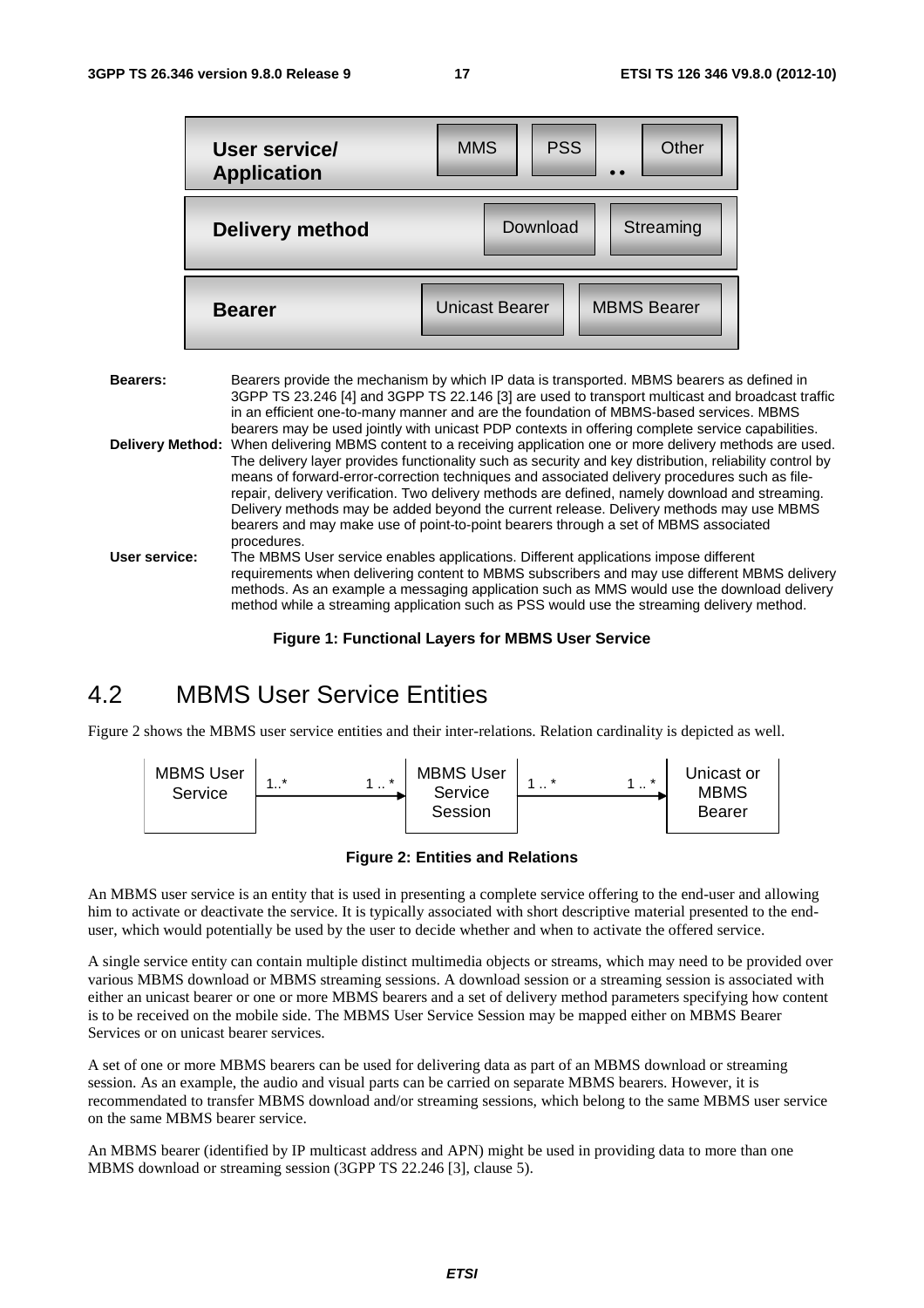### 4.3 MBMS bearer service architecture

The MBMS Bearer Service Architecture is defined in 3GPP TS 23.246 [4]. The MBMS User Service interfaces to the MBMS system via 3 entities.

- The BM-SC.
- The GGSN (for GPRS) or MBMS-GW (for EPS).
- The UE.

The BM-SC provides functions for MBMS user service provisioning and delivery to the content provider. It can also serve as an entry point for IP MBMS data traffic from the MBMS User Service source.

The GGSN (for GPRS) or MBMS-GW (for EPS) serves as an entry point for IP multicast traffic as MBMS data from the BM-SC.

### 4.4 Functional Entities to support MBMS User Services

#### 4.4.1 MBMS User Service Architecture

Figure 3 depicts the MBMS network architecture showing MBMS related entities involved in providing MBMS user services.



**Figure 3: MBMS network architecture model for GPRS**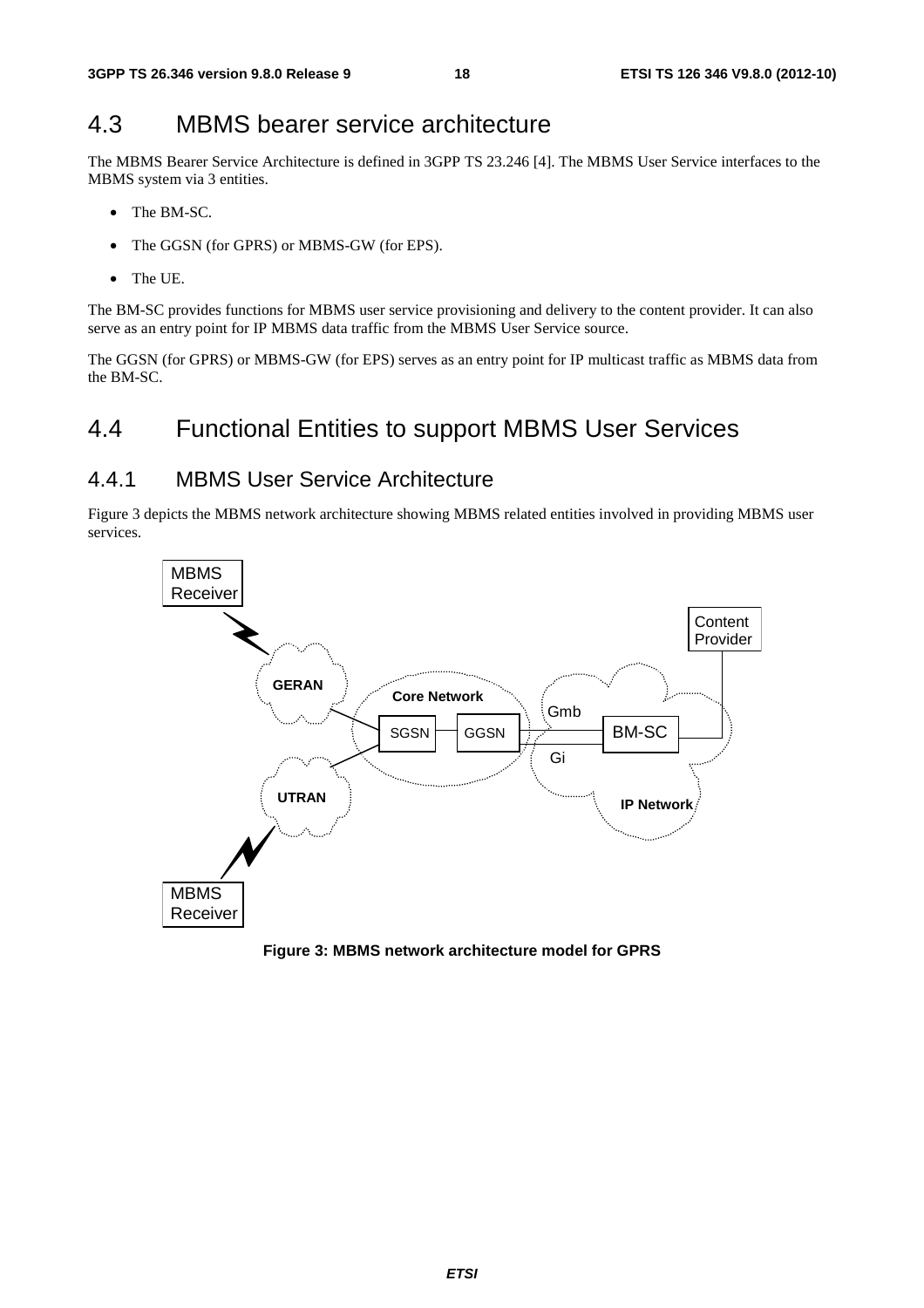

#### **Figure 3b: MBMS network architecture model for EPS**

MBMS User Service architecture is based on an MBMS receiver on the UE side and a BM-SC on the network side.

The use of the Gmb / SGmb and Gi / SGi-mb interface in providing IP multicast traffic and managing MBMS bearer sessions is described in detail in 3GPP TS 23.246 [4].

Details about the BM-SC functional entities are given in figure 4.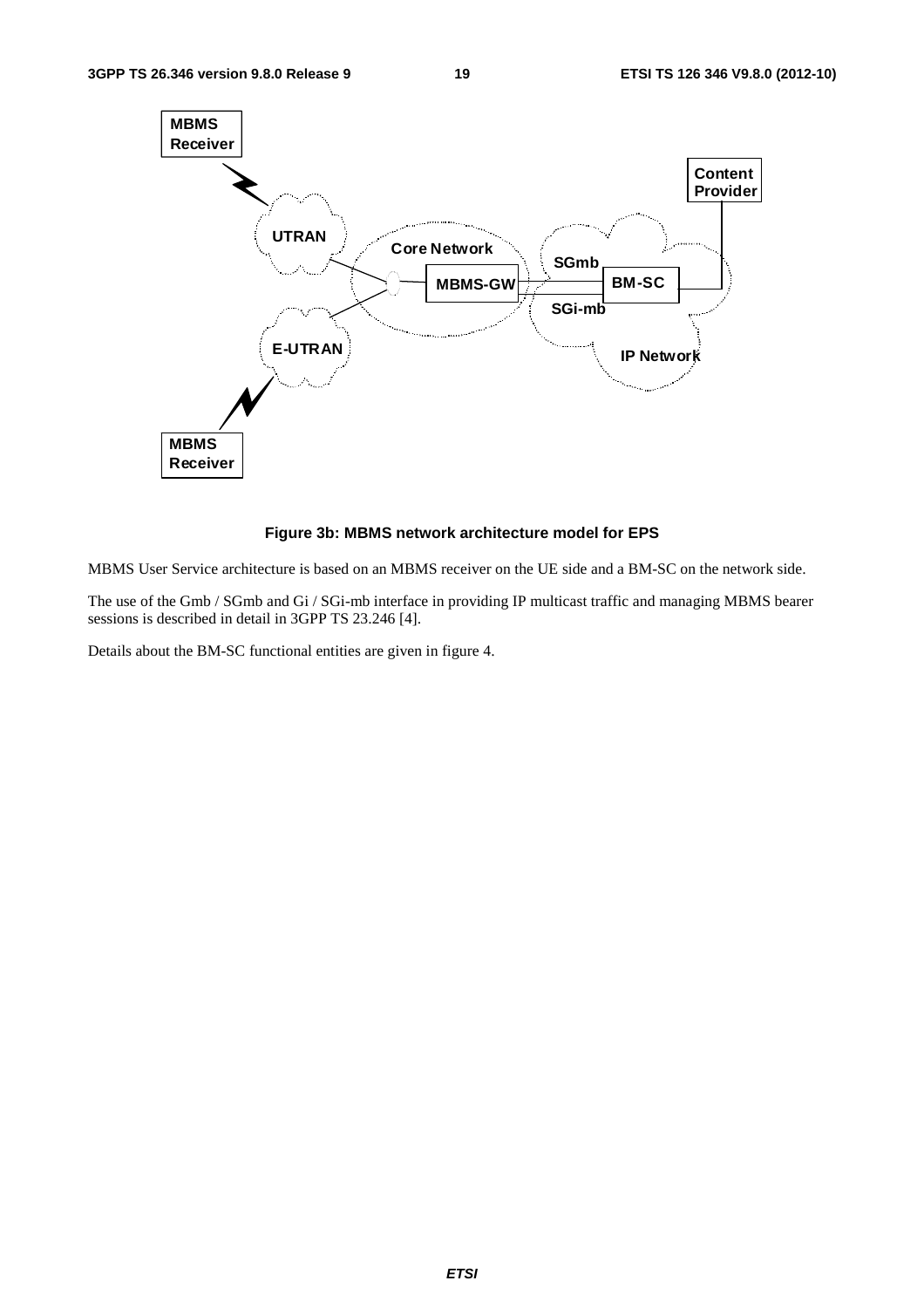

**Figure 4: BM-SC sub-functional structure** 

The Session and Transmission function is further subdivided into the MBMS Delivery functions and the Associated Delivery functions.

The BM-SC and UE may exchange service and content related information either over point-to-point bearers or MBMS bearers whichever is suitable. To that end the following MBMS procedures are provided:

- User Service Discovery / Announcement providing service description material to be presented to the end-user as well as application parameters used in providing service content to the end-user.
- MBMS-based delivery of data/content from the BM-SC to the UE over IP multicast or over IP unicast.
	- The data/content is optionally confidentiality and/or integrity protected
	- The data/content is optionally protected by an forward error correction code
- Key Request and Registration procedure for receiving keys and key updates.
- Key distribution procedures whereby the BM-SC distributes key material required to access service data and delivered content.
- Associated Delivery functions are invoked by the UE in relation to the MBMS data transmission. The following associated delivery functions are available:
	- File repair for download delivery method used to complement missing data.
	- Delivery verification and reception statistics collection procedures.

The interfaces between internal BM-SC functions are outside the scope of the present document.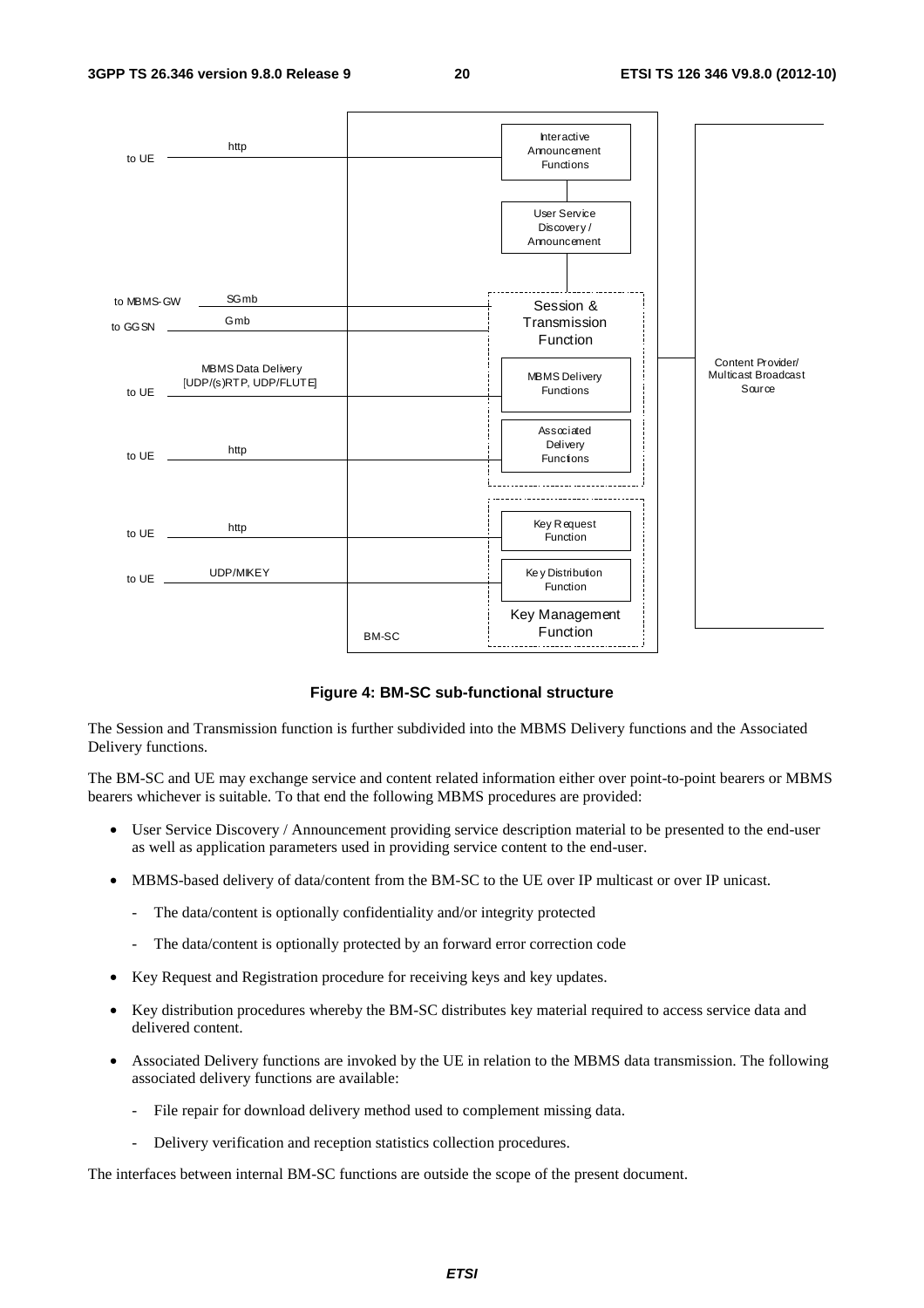A "Proxy and Transport function" may be located between the "Session and Transmission Function" and the GGSN (for GPRS) or MBMS-GW (for EPS). The "Proxy and Transport function" is transparent to the "Session and Transmission function". The "Proxy and Transport" function is defined in sub-clause 5.1.3 of [4].

### 4.4.1a Content Provider / Multicast Broadcast Source

The Content Provider/Multicast Broadcast Source may provide discrete and continuous media, as well as service descriptions and control data, to the BM-SC to offer services at a time. An MBMS User Service may use one or several MBMS delivery methods simultaneously. The Content Provider/Multicast Broadcast Source may also be a 3rd Party Content Provider/Multicast Broadcast Source.

The Content Provider/Multicast Broadcast Source function may reside within the operator's network or may be provided from outside the operator's network. The Content Provider/Multicast Broadcast Source can also configure the Session and Transmission functions (e.g. delivery or associated delivery). The interface between the Content Provider/Multicast Broadcast Source and the BM-SC is outside the scope of the present document.

### 4.4.2 MBMS Key Management Function

The MBMS Key Management function is used for distributing MBMS keys (Key Distribution subfunction) to authorized UEs. Before the UE can receive MBMS keys, the UE needs to register to the Key Request subfunction of the Key Management function by indicating the MBMS User Service Id. Once registered, the UE can request missing MBMS keys from the BM-SC by indicating the specific MBMS key Id. In order for the UE to stop the BM-SC to send MBMS key updates a deregistration with the MBMS User Service Id is needed.

If the MBMS User Service does not require any MBMS data protection, then the UE shall not register for key management purposes.

A detailed description of all key management procedures is provided in 3GPP TS 33.246 [20].

### 4.4.3 MBMS Session and Transmission Function

The MBMS Session and Transmission function transfers the actual MBMS session data to the group of MBMS UEs using either MBMS Bearer Services or unicast bearer services. The MBMS Session and Transmission function interacts with the GGSN (for GPRS) through the Gmb Proxy function to activate and release the MBMS transmission resources. The MBMS Session and Transmission function interacts with the MBMS-GW (for EPS) through the SGmb Proxy function to activate and release the MBMS transmission resources.

The session and transmission function may compress headers of MBMS data in some cases. Further, the session and transmission function may need to add synchronization information for the MBMS payload e.g. in case of MBSFN transmissions. For details on usage of synchronization and header compression see 3GPP TS 23.246 [4] and 3GPP TS 25.346 [5].

The function contains the MBMS delivery methods, which use the MBMS bearer service for distribution of content. Further this function contains a set of Associated-Delivery Functions, which may be invoked by the UE in relation to the MBMS data transmission (e.g. after the MBMS data transmission).

The BM-SC Session and Transmission function is further described in later clauses of the present document as well as in 3GPP TS 23.246 [4].

MBMS user services data may be integrity and/or confidentiality protected as specified within 3GPP TS 33.246 [20], and protection is applied between the BM-SC and the UE. This data protection is based on symmetric keys, which are shared between the BM-SC and the UEs accessing the service.

MBMS user services may also be protected against packet loss between BM-SC and UE using a forward error correction code.

### 4.4.4 User Service Discovery / Announcement function

The User Service Discovery / Announcement provides service description information, which may be delivered via the Session and Transmission function or via the Interactive Announcement function. This includes information, which is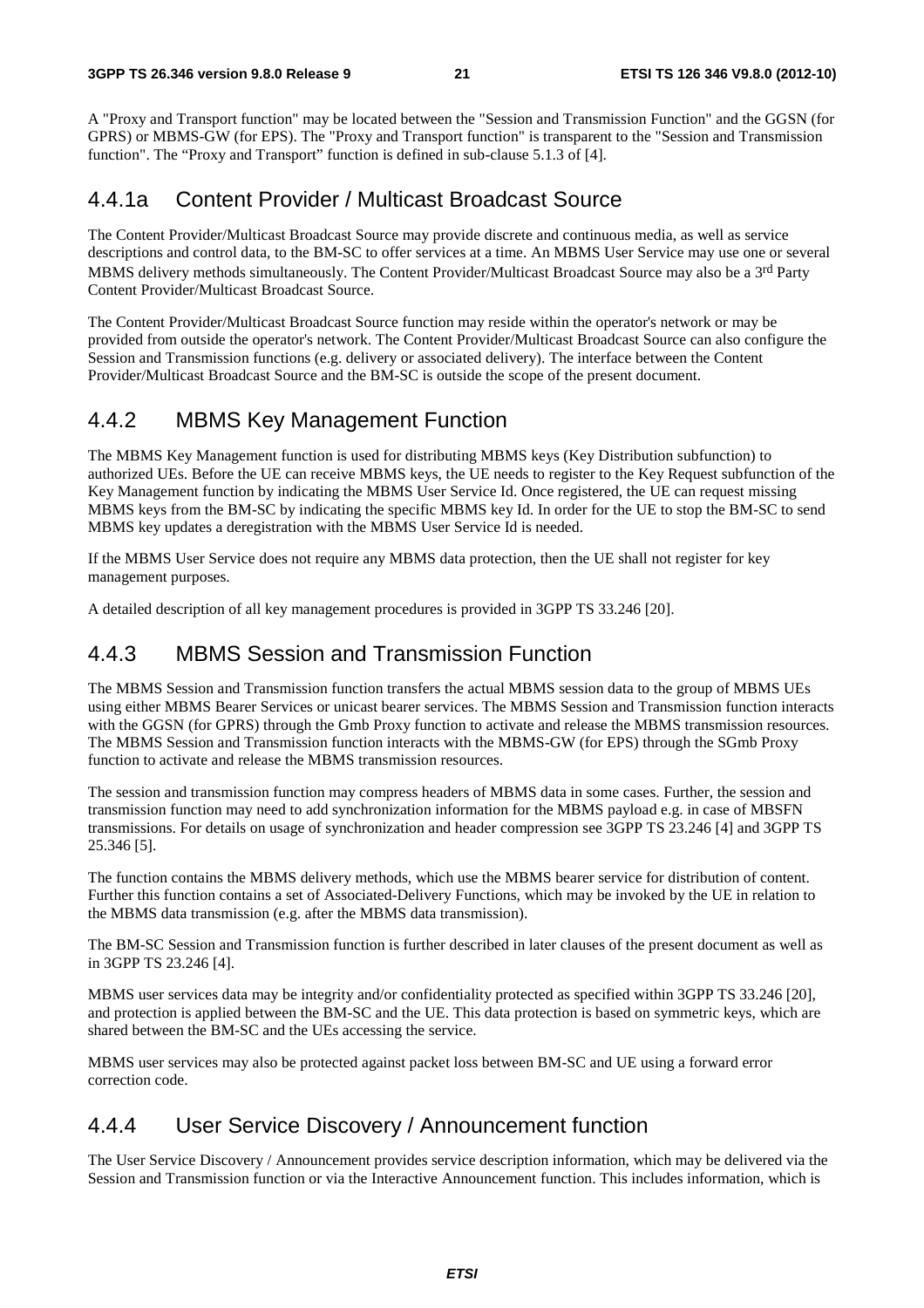necessary to initiate an MBMS user service as described in sub-clause 5.3.1. Metadata for the service descriptions are described in sub-clause 5.2.

### 4.4.5 Interactive Announcement Function

An Interactive Announcement Function may offer alternative means to provide service descriptions to the UE using HTTP or be distributed through other interactive transport methods.

### 4.4.6 MBMS UE

The MBMS UE hosts the MBMS User Services receiver function. The MBMS receiver function may receive data from MBMS bearer services or from unicast bearer services. The MBMS receiver function may receive data from several MBMS User Services simultaneously. According to the MBMS UE capabilities, some MBMS UEs may be able to receive data belonging to one MBMS User Service from several MBMS Bearer Services simultaneously. The MBMS receiver function uses interactive bearers for user service initiation / termination, user service discovery and associated delivery procedures.

In case the MBMS user service is secured, the UE needs one or more cryptographic MBMS service keys, therefore the UE requests the relevant cryptographic MBMS service keys using the BM-SC Key Request function. The received keys (i.e. MSK) are then used for securing the MBMS session.

### 4.5 Usage of identity of MBMS session

The Session Identity of the MBMS session is provided with the MBMS session start procedure from the BM-SC to the GGSN (for GPRS) or MBMS-GW (for EPS) via the Gmb (for GPRS) or SGmb (for EPS) protocol in the MBMS Session Identity information element. The "MBMS Session Identity" information element is specified in [96]. The size of the Session Identity field is 1 octet. The MBMS Session Identity is forwarded with the MBMS SESSION START REQUEST message through the system and received by the MBMS UE with the paging message.

The usage of the MBMS Session Identity is optional. The MBMS Session Identity is only applicable to MBMS download delivery sessions. The MBMS transmission resources are activated as described in sub-clause 5.4. Each MBMS session of the MBMS User Service may be activated using a different MBMS session identifier. The MBMS UE determines, based on the MBMS Session Identity value, whether the files of the upcoming MBMS download session were already received. If the files have already been completely received, the MBMS UE does not respond to the notification of the MBMS Session.

The association of MBMS Session Identities to files is determined by the BM-SC and communicated within the File Delivery Table. This association of a MBMS Session Identity to files is valid until a particular expiry time, also signalled within the File Delivery Table. If a UE has not received a File Delivery Table associating a given MBMS Session Identity to a specific file or set of files, or a previously received association has expired, then the UE shall assume that the MBMS Session Identity value is associated to new files which has not yet been received and shall respond as normal to MBMS notifications with that Session Identity value.

A single MBMS Session Identity value may be associated with a single file or with a set of files. Once a MBMS Session Identity value has been associated with a particular file or a set of files, this association shall not be changed before the expiry of the validity time for that MBMS Session Identity value. In particular, a File Delivery Table including some files that has previously been associated with a particular Session Identity value must include all files previously associated with that value, even if it is not intended to include all the files within the MBMS transmission session.

An FDT instance includes the MBMS Session Identity expiry time and associates the MBMS Session Identity expiry times with particular MBMS Session Identity values.

If the MBMS Session Identity is used by the BM-SC, the BM-SC shall also provide the session repetition number of that MBMS transmission session on the Gmb (for GPRS) or SGmb (for EPS) interface.

If the BM-SC starts using the MBMS Session Identity for one MBMS Bearer Service, the BM-SC may still decide not to use the MBMS Session Identity for a later MBMS transmission on that MBMS bearer service (e.g. when an MBMS session is transmitted only once).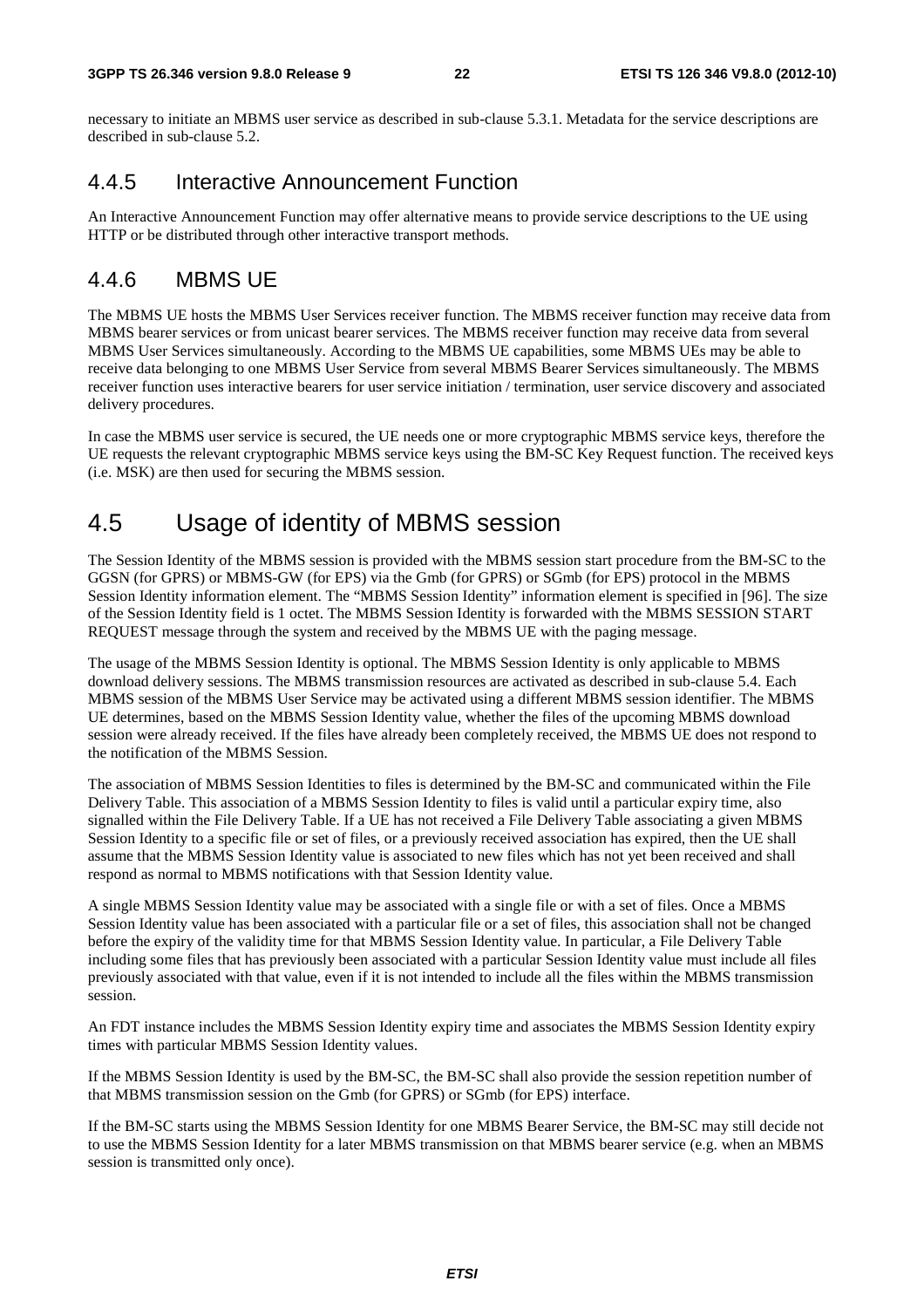After determining that all files for a MBMS Session Identity value has been received, the UE shall not respond to MBMS notifications for the MBMS Bearer Service with that MBMS Session Identity value until the MBMS Session Identity is expired. Once the MBMS Session Id has expired, the content is no longer guaranteed to be repeated, and therefore the UE may begin to respond to MBMS notifications for the associated MBMS Bearer Service.

The BM-SC may send FDT instances on a separate transmission session or interleaved with other data packets of the same transmission session. An FDT instance may describe more files than the files to be transmitted over the same transmission session as that FDT instance.

### 4.6 Time Synchronization between the BM-SC and MBMS UEs

A number of MBMS metadata fragments and File Delivery Table (FDT) contain NTP encoded time values. NTP uses UTC as reference time and is independent from time zones. In order to process the time information from the BM-SC correctly, the MBMS UEs shall be time synchronized with the BM-SC with a tolerance of +/- 1 second. The BM-SC shall offer an SNTP time server. The MBMS UEs should use SNTP to synchronize the time with the BM-SC. The MBMS UE should not use the SNTP time synchronization service more often than once in 30 days to avoid scalability issues.

The BM-SC shall support the SNTP anycast mode [84]. An anycast client in the MBMS UE sends a request to a designated IPv4 or IPv6 local broadcast address or multicast group address. One or more SNTP anycast servers reply and include a timestamp with their current time and its precision. BM-SC SNTP servers shall only respond if they have a valid synchronisation time and shall not leave the timestamp blank, such that the SNTP Leap Indicator (LI) field shall not use the value 3 (warning: unsynchronised). Any MBMS SNTP client shall use the anycast mode each time it performs SNTP synchronisation; the client does not need to keep server address state data and changes in the SNTP server addressing will not affect each subsequent synchronisation operation.

For IPv4, the Internet Assigned Numbers Authority (IANA) has assigned the multicast group address 224.0.1.1 for NTP, which is used by both multicast servers and anycast clients. For IPv6, the IANA has assigned the multicast group address FF0X:0:0:0:0:0:0:101. These NTP assignments apply to SNTP usage as well. The SNTP server will join these IP multicast groups.

### 5 Procedures and protocols

### 5.1 Introduction

This clause specifies the MBMS User service procedures and protocols.

### 5.2 User Service Discovery/Announcement

#### 5.2.1 Introduction

User service discovery refers to methods for the UE to obtain a list of available MBMS user services or user service bundles along with information on the user services. Part of the information may be presented to the user to enable service selection.

User service announcement refers to methods for the MBMS service provider to announce the list of available MBMS user services and user service bundles, along with information on the user services, to the UE.

In order for the user to be able to initiate a particular service, the UE needs certain metadata information. The required metadata information is described in sub-clause 5.2.2.

According to 3GPP TS 23.246 [4], in order for this information to be available to the UE operators/service providers may consider several service discovery mechanisms. User service announcement may be performed over a MBMS bearer or via other means. The download delivery method is used for the user service announcement over a MBMS bearer. The user service announcement mechanism based on the download delivery method is described in sub-clause 5.2.3. The user service announcement using interactive announcement function is described in sub-clause 5.2.4. Other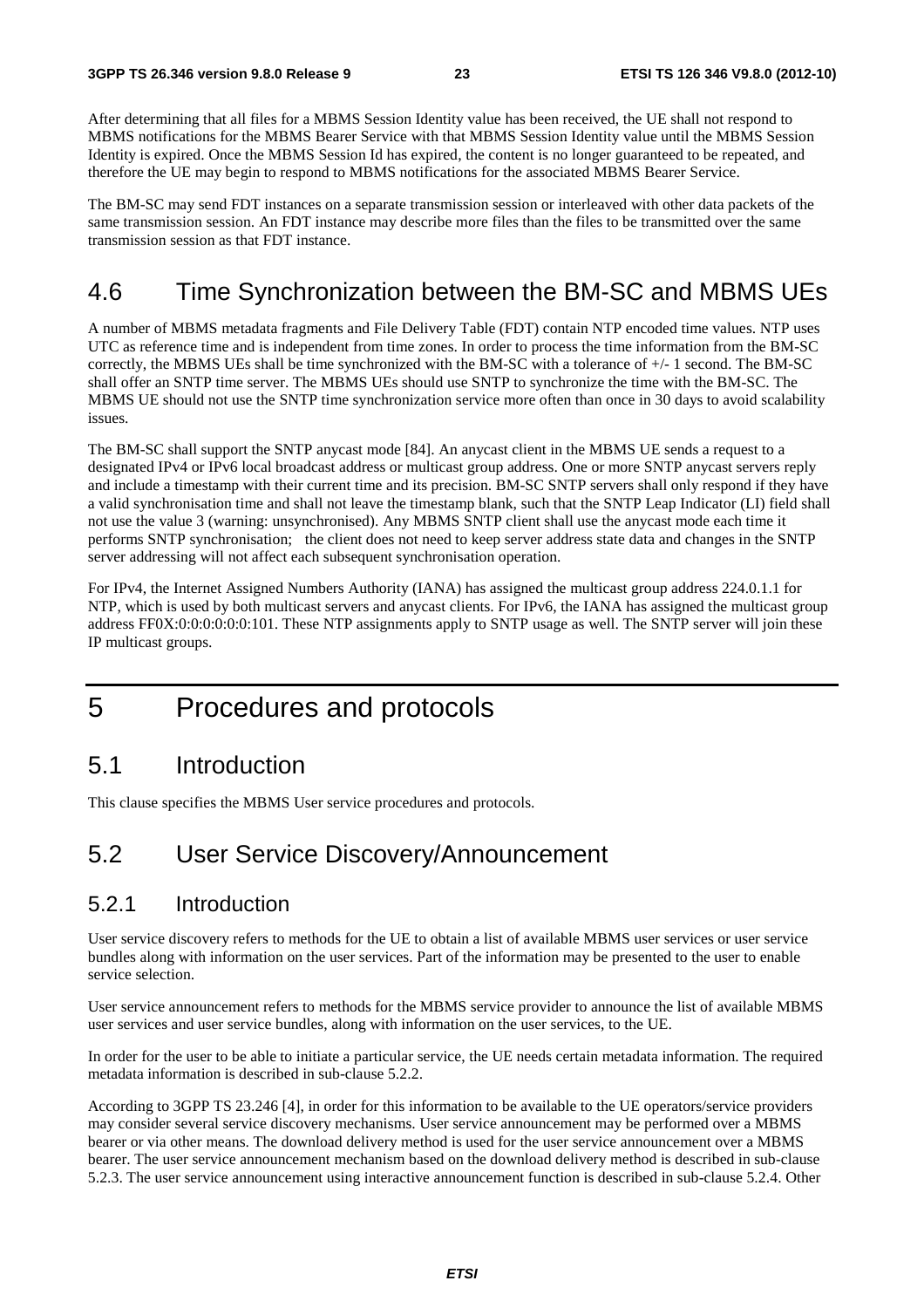user service announcement and discovery mechanisms by other means than the download delivery method are out of scope of the present document.

### 5.2.2 MBMS User Service Description Metadata Fragments

#### 5.2.2.1 Introduction

MBMS User Service Discovery/ Announcement is needed in order to advertise MBMS Streaming and MBMS Download User Services and User Service Bundles in advance of, and potentially during, the User Service sessions described. The User Services are described by metadata (objects/files) delivered using the download delivery method as defined in clause 7 or using interactive announcement functions.

MBMS User Service Discovery/Announcement involves the delivery of fragments of metadata to many receivers in a suitable manner. The metadata itself describes details of services. A *metadata fragment* is a single uniquely identifiable block of metadata. An obvious example of a metadata fragment would be a single SDP file ([14]).

The metadata consists of:

- a metadata fragment object describing details of a single or a bundle of MBMS user services (defined in subclause 11.2);
- a metadata fragment object(s) describing details of MBMS user service sessions (defined in sub-clause 7.3 and 8.3);
- a metadata fragment object(s) describing details of Associated delivery methods (defined in sub-clause 9.5);
- a metadata fragment object(s) describing details of service protection (defined in sub-clause 11.3);
- a metadata fragment object describing details of the FEC repair data stream;
- a metadata fragment object(s) providing a Schedule information description (defined in sub-clause 11.2A).
- a metadata fragment object providing a Media Presentation Description (defined in sub-clause 11.2);
- a metadata fragment object(s) providing Initialisation Segments (defined in sub-clause 11.2).

Metadata management information consists of:

• a metadata envelope object(s) allowing the identification, versioning, update and temporal validity of metadata fragment objects (defined in sub-clause 11.1).

A metadata envelope may have multiple metadata envelope instances. The metadata envelope and metadata fragment objects are transported as file objects in the same download session either as separate referencing files or as a single embedding file - see sub-clause 5.2.3.3. A single metadata envelope instance shall describe a single metadata fragment, and thus instances of the two are paired. A service announcement sender shall make a metadata envelope instance available for each metadata fragment instance. The creation and use of both an embedded envelope instance and a referenced envelope instance for a particular fragment instance is not recommended.

The metadata envelope and metadata fragment objects may be compressed using the generic GZip algorithm specified in RFC 1952 [42] as content/transport encoding for transmission. Where used over an MBMS bearer, this shall be according to Download delivery content encoding using FLUTE - see sub-clause 7.2.5.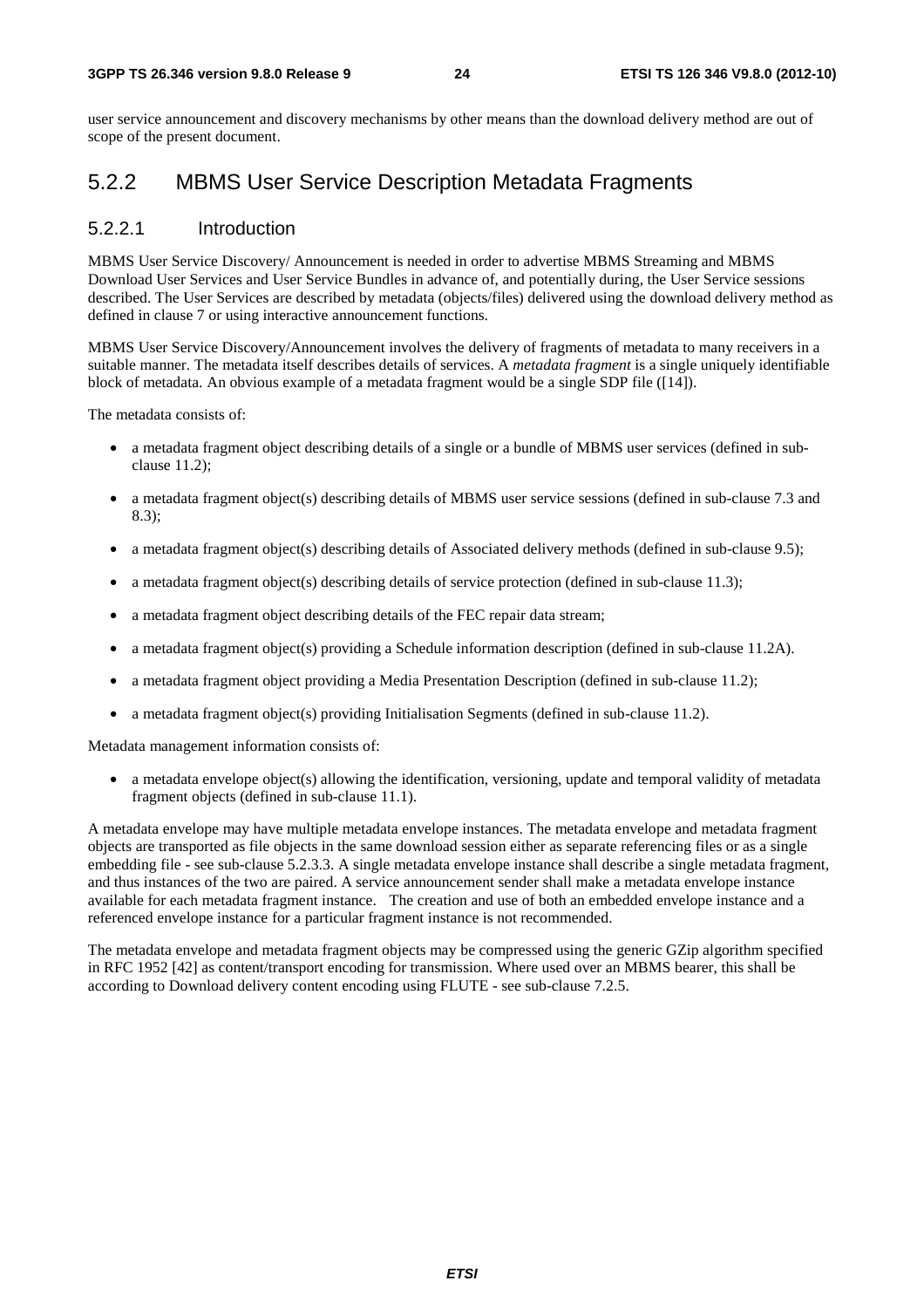

**Figure 5: Simple Description Data Model** 

Figure 5 illustrates the simple data model relation between these description instances using UML [21] for a single User Service Bundle Description.

NOTE: "N" means any number in each instance.

One MBMS User Service Bundle Description shall contain at least one User Service Description instance and may contain several. The User Service Bundle Description may refer to a single FEC Repair Stream Description.

In the event a MBMS User Service carries AHS-formatted contents, the MBMS User Service Description fragment shall contain a *mediaPresentationDescription* element. The *mediaPresentationDescription* element shall in turn contain a reference to the MPD (Media Presentation Description) as defined in [47], as a metadata fragment. Furthermore, the MPD may refer to one or more Initialisation Segments as defined in [47], as the Initialisation Segment Description (ISD) metadata fragment. Also, when AHS-formatted contents are delivered by MBMS, at least one of the delivery methods shall be the download delivery method.

One MBMS User Service Description instance shall include at least one delivery method description instance. The delivery method description shall refer to one session description instance.

The delivery method description may contain references to a service protection description and an associated delivery procedure description. Several delivery methods may reference the same service protection description.

If the associated delivery procedure description is present in the user service description instance, it may be referenced by one or more delivery methods.

An MBMS user service description allows the association of delivery methods to one or more access systems. The association is used to describe the use of separate access systems for the same MBMS user service. One delivery method may be offered throughout one or more radio access systems. The use of separate MBMS bearer services for the same MBMS user service is described in sub-clause 5.1.5.2 of [4].

Multipart MIME [37] may be used to concatenate the descriptions into one document for transport.

#### 5.2.2.2 Session Description

One or more session descriptions are contained in one session description object. The session description instance shall be formatted according to the Session Description Protocol (SDP) [14]. Each session description instance must describe either one Streaming session or one FLUTE Download session. A session description for a Streaming session may include multiple media descriptions for RTP sessions. The *sessionDescriptionURI* references the session description object. The session description is specified in sub-clause 7.3 for the MBMS download delivery method and in subclause 8.3 for the MBMS streaming delivery method.

#### 5.2.2.3 Associated Delivery Procedure Description

The description and configuration of associated delivery procedures is specified in clause 9. The *associatedProcedureDescriptionURI* references the associated delivery procedure instance.

An associated delivery procedure description may be delivered on a dedicated announcement channel and updated on a dedicated announcement channel as well as in-band with an MBMS download session.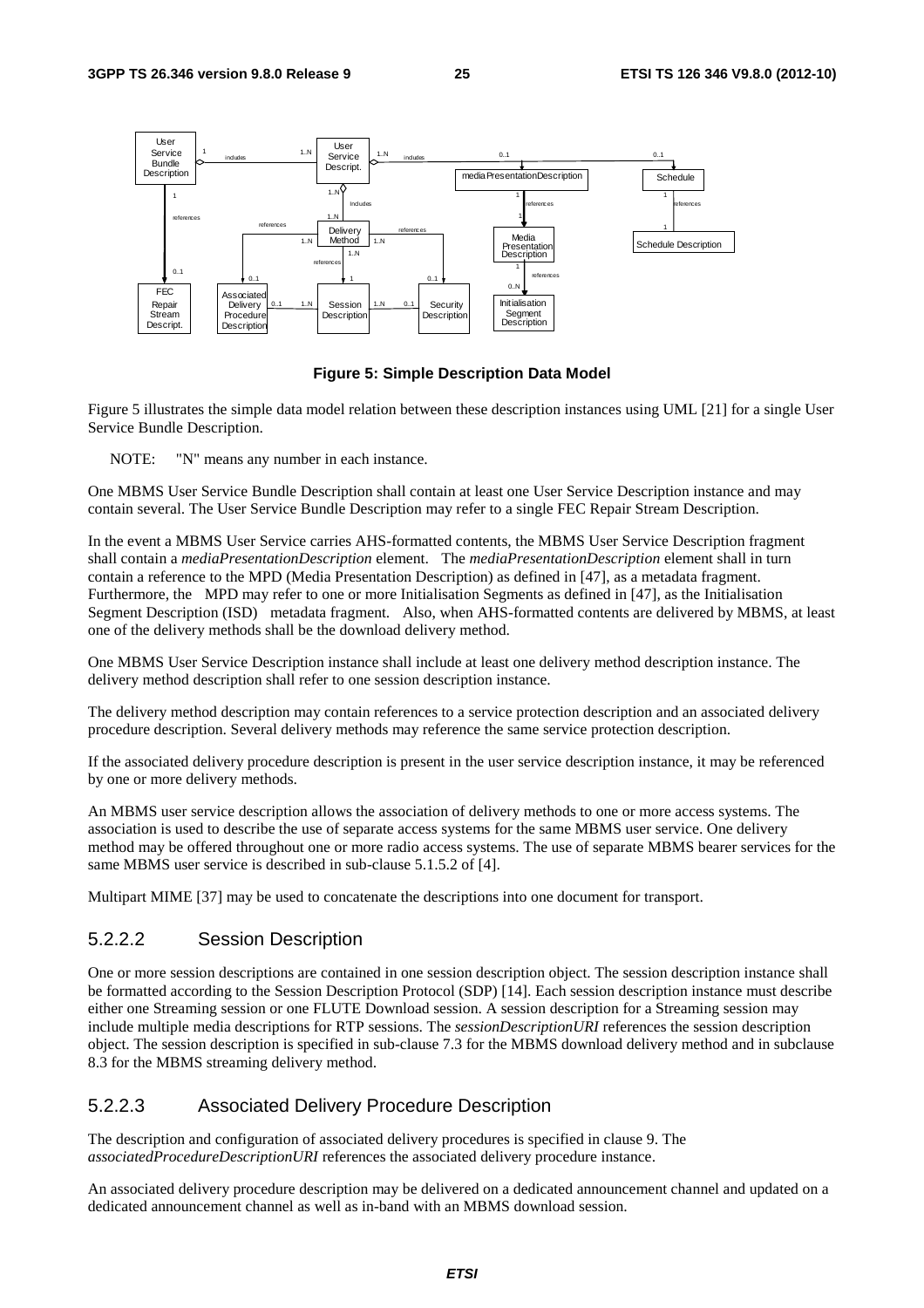If an associated delivery procedure description for File-Repair operations is available, then the MBMS receiver may use the file repair service as specified in sub-clause 9.3.

If an associated delivery procedure description for reception reporting is available, then the MBMS receiver shall provide reception reports as specified in sub-clause 9.4.

#### 5.2.2.4 Service Protection Description

The security description fragment contains the key identifiers and procedure descriptions for one delivery method. When different delivery methods use the same security description, the same security description document is referenced from the different delivery method elements.

The security description contains key identifiers and the server address to request the actual key material. To avoid overload situations, the same load balancing principles as in the associated delivery procedures are used. The key management server shall be selected as defined in sub-clause 9.3.5. The back-off time shall be determined as defined in sub-clause 9.3.4.

The XML schema for the service protection description is defined in sub-clause 11.3.

#### 5.2.2.5 FEC Repair Stream Description

The streaming delivery method's FEC has separate stream for repair data, which is described by the FEC Repair Stream Description. The FEC Repair Stream Description shall be done using SDP [14]. This SDP file is referenced by the *bundleDescription* element in the service description. The FEC Repair Stream described is common for all FEC protected packet flows within the MBMS User Service Bundle Description instance.

#### 5.2.2.6 Schedule Description

The schedule description is specified in sub-clause 11.2A.

The schedule description information may describe the schedule of an MBMS User Service in terms of

- start/stop lists, or<br>reoccurring event
- reoccurring events
- The service ID or service Class to which the file schedule may apply,

The UE can expect to receive MBMS data during the described time periods when the session for the User Service is active.

The schedule description fragement may also include the schedule for when the files of a download delivery MBMS User Service are to be transmitted. The file schedule information is defined in terms of:

- The service ID or service Class to which the file schedule may apply,<br> $\blacksquare$  The list of file delivery schedule information consisting of
- The list of file delivery schedule information consisting of:
	- o A file URI to identify a given file being transmitted,
	- o A list of broadcast delivery start and end times,

Note that such file schedule information would not be useful for download delivery services transporting DASH segments.

When including file delivery schedule, the schedule description fragment may capture the file transmission schedule for multiple User Services.

The schedule information contains a schedule update time, allowing the UE to know when to update its current schedule.

A Schedule Description fragment may be delivered as a metadata fragment on the service announcement channel and may be updated in-band with an MBMS download session. When describing the file delivery schedule for multiple user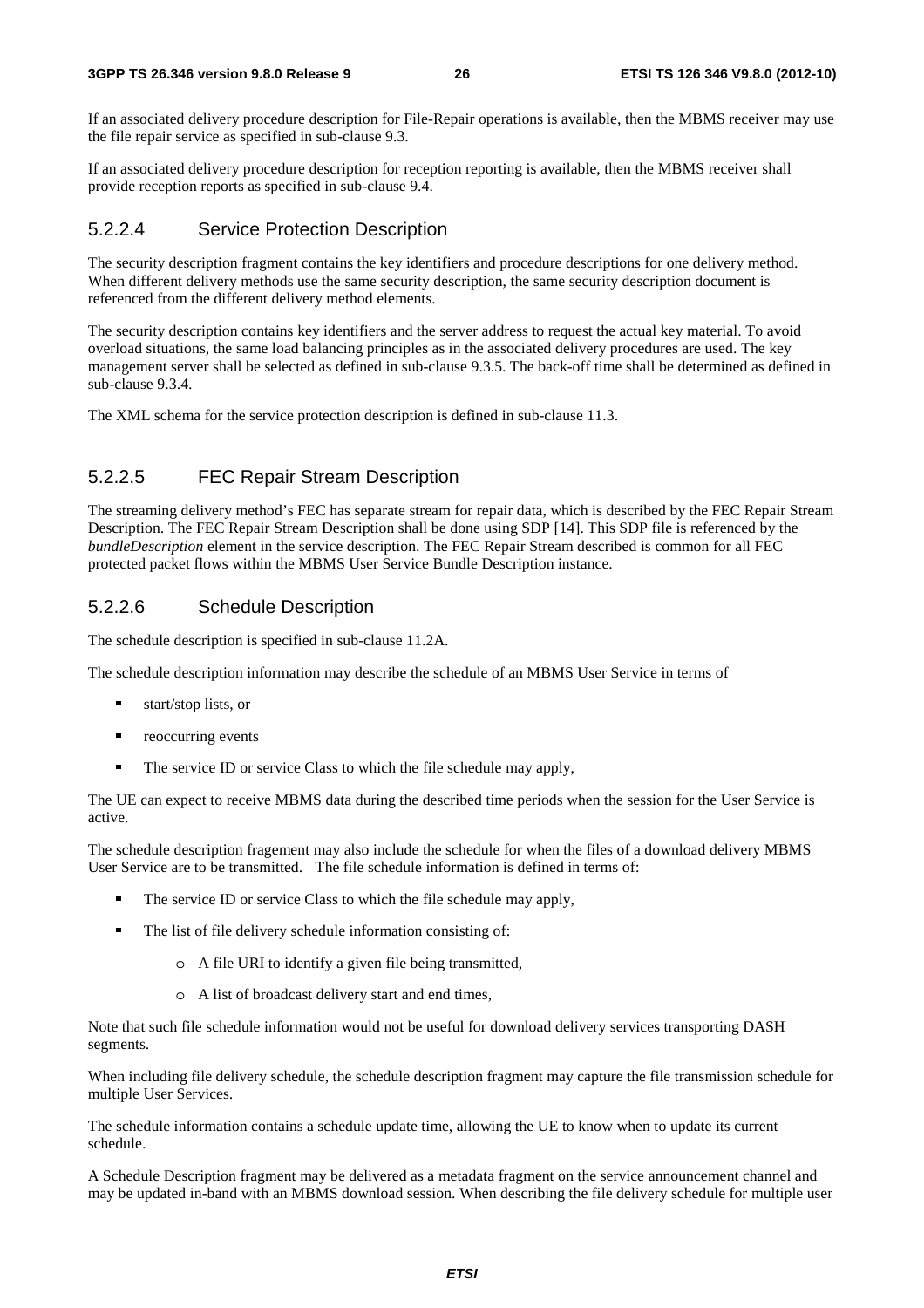services, the Schedule Description fragment may be carried on an MBMS download delivery session dedicated to the transport of file schedule information. The mechanism UEs use to discover this file delivery schedule session is outside the scope of this specification.

#### 5.2.2.7 Media Presentation Description

The Media Presentation Description fragment shall be a Media Presentation Description as specified in [47], containing descriptive information on the media presentation. This information will be used by the AHS client to construct the associated media presentation as a streaming service to the end user.

Availability of this metadata fragment is indicated by the presence of the *mediaPresentationDescription* element in the MBMS User Service Description fragment. In that case, at least one of the delivery methods shall be a download delivery method. The actual URI to the Media Presentation Description fragment is provided by the element *mpdURI* in the *mediaPresentationDescription* element.

#### 5.2.3 User Service Announcement over a MBMS bearer

#### 5.2.3.1 General

Both the metadata envelope and metadata fragment objects are transported as file objects in the same download session.

To receive a Service Announcement User Service the client shall obtain the session parameters for the related MBMS download session transport. This may be achieved by pre-storing the related session parameters in the MBMS UE or via delivery over OMA PUSH[79].

NOTE: The user service announcements are not protected when sent over MBMS bearer. See 3GPP TS 33.246 [20]

#### 5.2.3.2 Metadata Envelope Transport

The metadata envelope object is transported as a file object in the same MBMS service announcement download session as its metadata fragment file object (i.e. in-band with the metadata fragment session).

#### 5.2.3.3 Metadata Envelope and Metadata Fragment Association with FLUTE

The MBMS Download service announcement session FDT Instances provide URIs for each transported object. The metadata envelope instance *metadataURI* field shall use the same URI for the metadata fragment as is used in the FDT Instances for that metadata fragment file. Thus, the fragment can be mapped to its associated envelope in-band of a single MBMS download session.

In the referencing case, each metadata envelope and corresponding metadata fragment shall be grouped together by the FDT using the grouping mechanism described in sub-clause 7.2.5. This reduces the complexity of requesting both fragment and envelope for each pair, thus it is recommended that only the metadata fragment (fileURI) be requested from the download client (which will result in both fragment and envelope being received using the grouping mechanism).

### 5.2.4 User Service Announcement using Interactive Announcement Function

User service descriptions may be transported to the UE using HTTP and other interactive transport methods. A BM-SC may provide the service descriptions on request. Further protocol specifications of interactive announcement functions are outside of the scope of this specification.

Aggregated MBMS service announcement documents as specified in sub-clause 5.2.5 may be used with the interactive announcement functions. UEs shall support the disassembly of aggregated MBMS service announcement documents. UEs shall support Gzip decoding of MBMS service description objects for interactive transport (BM-SC use of Gzip is optional in accordance with sub-clause 5.2.2).

The BM-SC may use Metadata Envelopes as described in clause 11.1, and UEs shall support their use with the Interactive Announcement Function. Where metadata envelopes are not used, only the latest delivery of a metadata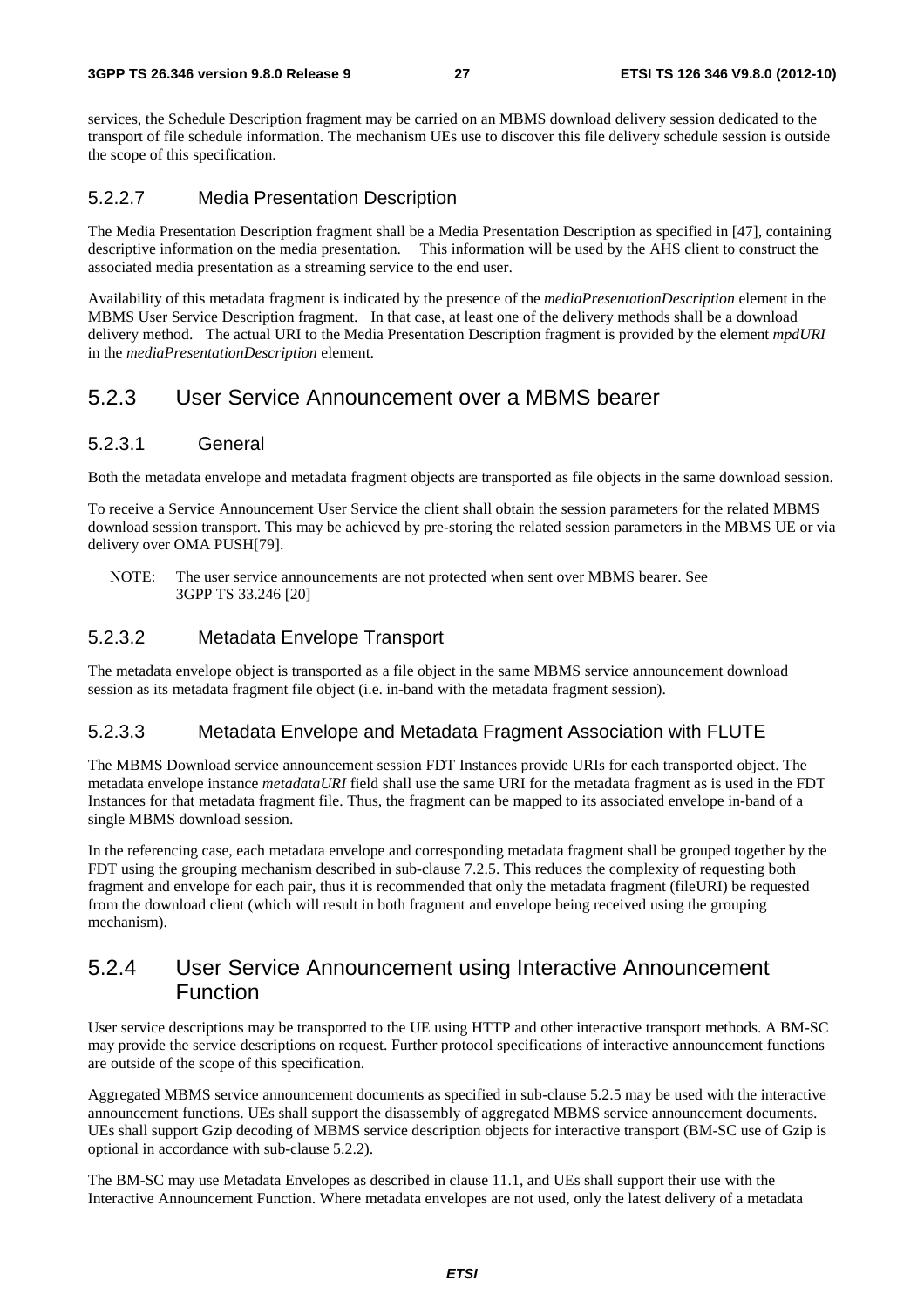#### **3GPP TS 26.346 version 9.8.0 Release 9 28 ETSI TS 126 346 V9.8.0 (2012-10)**

fragment shall be used by the UE, and the BM-SC shall ensure timely, consistent, size-limited and secure delivery of metadata by means outside the scope of this document.

### 5.2.5 User Service Announcement over point-to-point push bearers.

#### 5.2.5.1 General

User service announcement over point-to-point push bearers have several characteristics that differ from user service announcement over a MBMS bearer. It is not essential that the metadata envelope made available by the service announcement sender is transmitted to the MBMS terminal. In the case that both the metadata envelope and metadata fragment objects are transported, it is a limitation of the solution that the metadata fragment must either be embedded within the metadata envelope, or that the metadata fragment must be referenced by the metadata envelope and they are both contained within a multipart MIME container [37]. In either configuration, both the metadata envelope and the metadata fragment objects are transported as file objects in the same download session.

This sub-clause covers both metadata transport and metadata fragmentation aspects of Service Announcement. Service Announcement over point-to-point push bearers is specified.

NOTE: The user service announcements are not protected when sent over point-to-point push bearers. See 3GPP TS 33.246 [20].

#### 5.2.5.2 Supported Metadata Syntaxes

The supported metadata syntaxes are as defined in sub-clause 11.1 of this document.

#### 5.2.5.3 Consistency Control and Syntax Independence

The consistency control and syntax independence is as defined in sub-clause 11.1 of this document.

#### 5.2.5.4 Metadata Envelope Definition

The metadata envelope definition is as defined in sub-clause 11.1 of this document.

#### 5.2.5.5 Delivery of the Metadata Envelope

An instance of metadata fragment shall either be embedded within the metadata envelope or be included in a multipart MIME container together with the envelope. The envelope and fragment are, by definition, transported together and inband of the same transport session.

The Metadata Envelope includes a reference (*metadataURI*) to the associated metadata fragment using the same URI as the fragment file is identified by in the Service Announcement. Thus, Metadata Envelope can be mapped to its associated metadata fragment.

#### 5.2.5.6 Metadata Envelope Transport

The metadata envelope object is transported as a file object in the same MBMS service announcement download session as its metadata fragment file object (i.e. in-band with the metadata fragment session).

#### 5.2.5.7 User service announcement over SMS bearers

User service announcements over SMS bearers are formatted according to the OMA Push OTA specification [79].

OTA-WSP shall be used over the SMS bearer. Application port addressing shall be used as specified in [79]. The application ID to be used is 0x9023 as allocated by OMNA [85].

Either confirmed or unconfirmed push may be used. In either case, the primitive shall contain the Push Headers parameter. Within this parameter, the Content-Type header shall be included and the Content-Encoding header shall be included if GZip is used.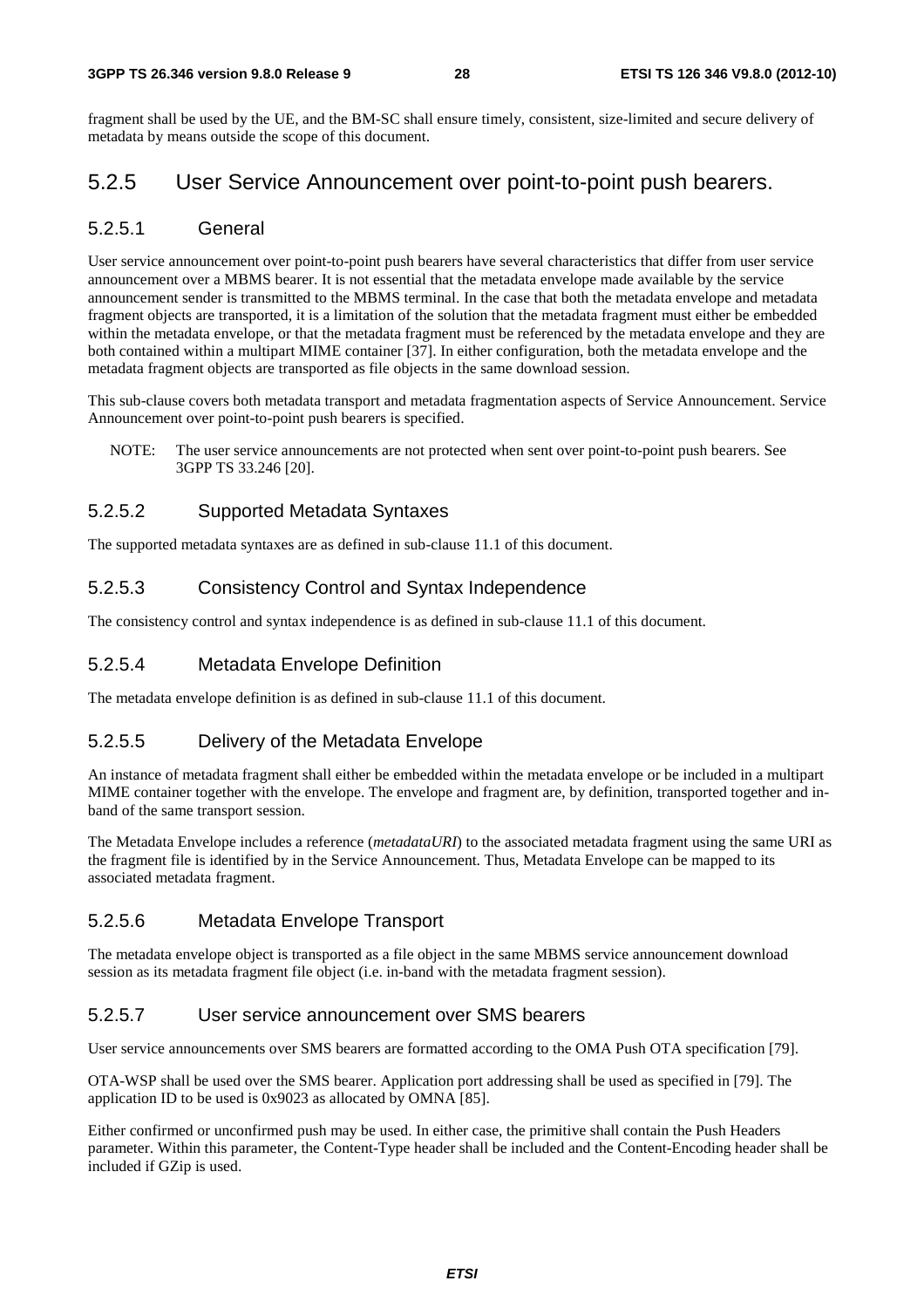#### 5.2.5.8 User service announcement over HTTP push bearers

User service announcements over HTTP push bearers are formatted according to the OMA Push OTA specification [79].

OTA-HTTP shall be used over the HTTP push bearer. Application port addressing shall be used as specified in [79]. The application ID to be used is 0x9023 as allocated by OMNA [85].

The Content-Encoding header shall be included if GZip is used.

### 5.2.6 Metadata Fragment Encapsulation to aggregate Service Announcement Documents

The present document defines a number of metadata fragments to describe MBMS user services. A metadata fragment is a single uniquely identifiable block of metadata. Generally, more than one metadata fragment is necessary to provide all necessary parameters to initiate an MBMS User Service. Typically, metadata fragments are provided in separate documents. Each metadata fragment is labelled with its MIME type.

Multipart MIME may be used to encapsulate metadata fragments into an aggregate service announcement document. The aggregate document may contain metadata fragments of several MBMS user services. It is recommended, that any such aggregate service announcement document contains all the referenced metadata fragments of each MBMS user service description it contains (i.e. in the same multipart MIME structure).

An aggregate service announcement document shall encapsulate metadata fragments according to RFC 2557 [37]. The first encapsulated file of an aggregate service announcement document is the root resource. The root resource shall be either an MBMS user service description or a metadata envelope (as a referencing index). The service description metadata is defined in sub-clause 5.2.2.4. The metadata envelope is defined in sub-clause 5.2.3.3.

The type field of the multipart/related header shall be set to application/mbms-user-service-description-parameter in case the root resource is a user service description instance. The type field of the multipart/related header shall be set to application/mbms-envelope in case the root resource is a metadata envelope.

### 5.2.7 Registration and Deregistration Procedure for MBMS User Service **Consumption**

The MBMS User Service Description Fragment may include a registration description. If the registration description is present in the MBMS User Service Description Fragment, then the UE shall use the registration and deregistration procedures as defined in this section.

A registration request is then initiated by the UE, in order to receive the complete user service description. The registration procedure is performed using HTTP 1.1 [18] POST message towards the indicated RegistrationURL.

A successful registration response shall start with a 200 OK status line in the response header and shall contain in the body the metadata fragments that are referenced by the USD in a multipart MIME container.

The registration request shall be formatted according to the following XML schema and using the RegistrationRequest element.

```
<?xml version="1.0" encoding="UTF-8"?> 
<xs:schema xmlns:xs="http://www.w3.org/2001/XMLSchema" 
            xmlns=" urn:3GPP:metadata:2008:MBMS:Registration" 
            elementFormDefault="qualified" 
            targetNamespace=" urn:3GPP:metadata:2008:MBMS:Registration"> 
     <xs:element name="RegistrationOperationRequest"> 
         <xs:complexType> 
             <xs:choice> 
                 <xs:element name="RegistrationRequest" type="RegistrationOperationRequestType"/> 
                 <xs:element name="DeregistrationRequest" type="RegistrationOperationRequestType"/> 
             </xs:choice> 
         </xs:complexType> 
     </xs:element> 
     <xs:complexType name="RegistrationOperationRequestType"> 
         <xs:attribute name="IMEI" type="xs:string" use="optional"/> 
         <xs:attribute name="MSISDN" type="xs:string" use="required"/>
```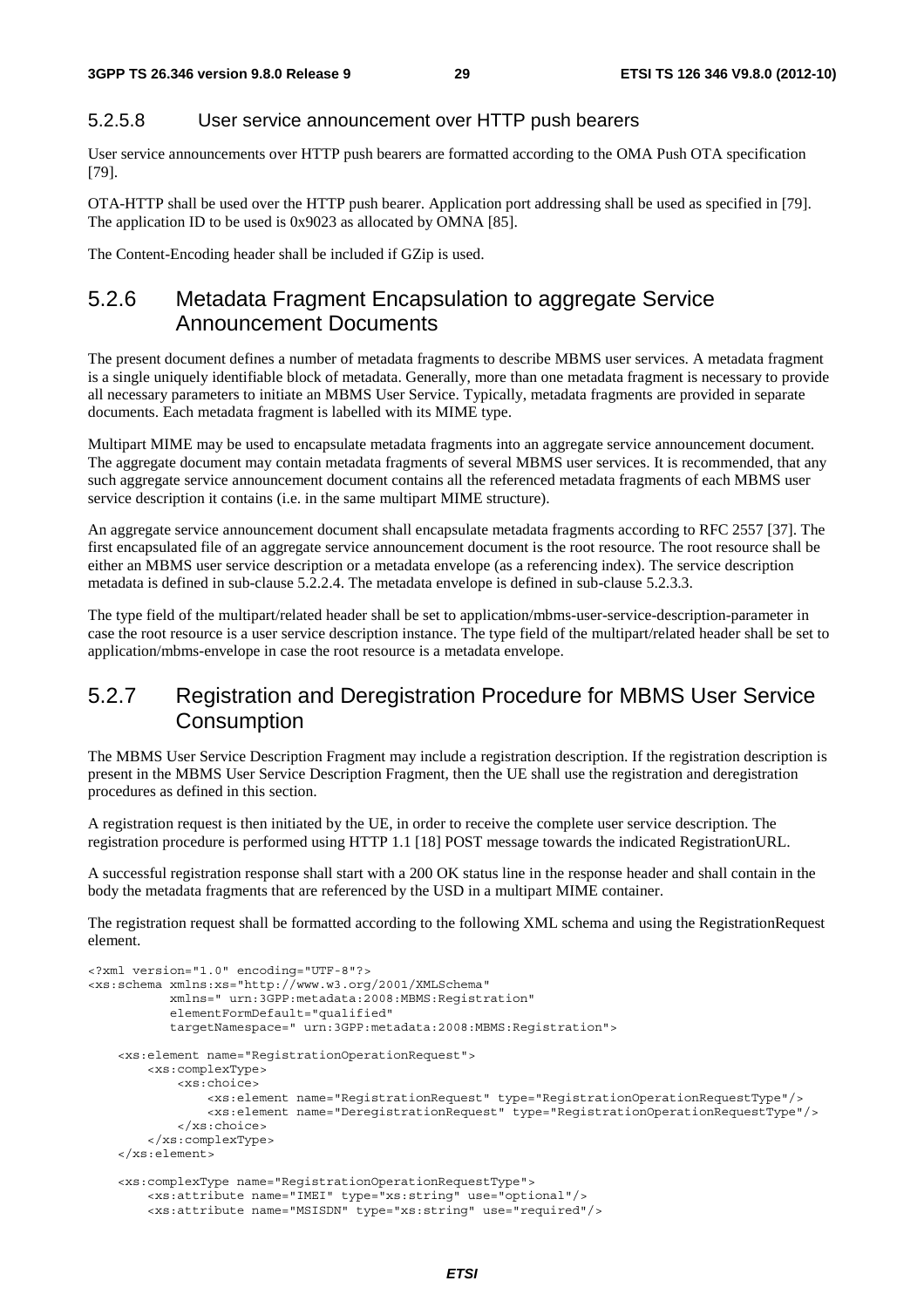```
 <xs:attribute name="ServiceID" type="xs:anyURI" use="required"/> 
     <xs:anyAttribute namespace="##any" processContents="lax"/> 
 </xs:complexType>
```
</xs:schema>

A de-registration procedure is used by the UE to de-register at the end of the user service consumption, in case a registration procedure has been performed. The de-registration request shall be sent to a registration server (preferably the one with which the registration procedure has been performed). The de-registration procedure consists of sending an HTTP 1.1 POST request with an XML body formatted according to the XML schema above, using the DeregistrationRequest element.

The MIME type of the message body of the registration and deregistration request shall be set to "text/xml".

The *IMEI* element contains, if present, the International Mobile Equirment Identifier as defined in [77].

The *MSISDN* element contains the Mobile Subscriber ISDN Number as defined in [77].

The *ServiceID* element contains the unique MBMS User Service Identifier as defined in clause 11.2.1.1.

### 5.3 User Service Initiation/Termination

#### 5.3.1 Initiation of MBMS Bearer Service based Services

MBMS User Service initiation refers to UE mechanisms to set-up the reception of MBMS user service data. During the User Service Initiation procedure, a set of MBMS Bearers may be activated. The User Service Initiation procedure takes place after the discovery of the MBMS user service.



**Figure 6: Initiation of an MBMS User Service** 

- 1. The User Service Initiation Procedure is triggered and takes a User Service Description as input that has been obtained e.g. by executing the MBMS User Service discovery and announcement functions.
- 2. The MBMS UE registers to the MBMS User Service, if registration is required for the MBMS User Service. If security functions are activated for the MBMS User Service, the MBMS UE requests MBMS service keys. The keys are sent to the UE, after the user is authorized to receive the MBMS service. The request shall be authenticated. Details on the MBMS User Service Registration procedure are described in 3GPP TS 33.246 [20].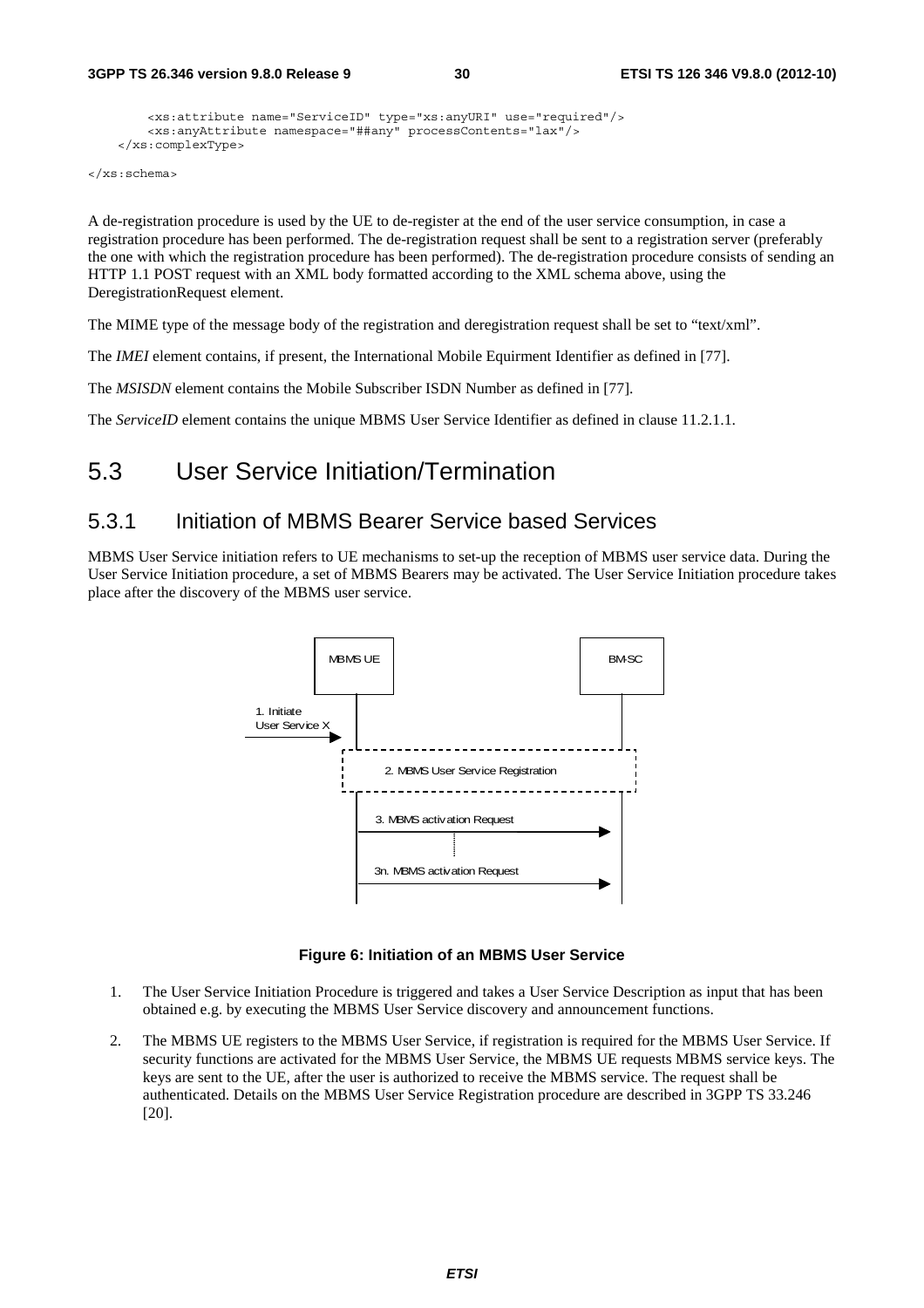- 3. The MBMS UE uses the MBMS activation procedure to activate the MBMS Bearer Service. The MBMS activation procedure is the MBMS Multicast Service activation procedure and the MBMS Broadcast activation procedure as defined in 3GPP TS 23.246 [4]. In case the MBMS Broadcast Mode is activated, there is no activation message sent from the UE to the BM-SC. The activation is locally in the UE. Note that the MBMS Bearer Services may already be active and in use by another MBMS User Service.
- 3n. In case the MBMS User Service uses several MBMS Bearer Services, the User Service Description contains several description items. In that case, the MBMS receiver function repeats the activation procedure for each MBMS Bearer Service as described in 3.

### 5.3.2 Termination of MBMS Bearer Service based Services

MBMS user service termination refers to the UE mechanisms to terminate the reception of MBMS user services. A set of MBMS Bearers may be deactivated during this procedure.



**Figure 7: Termination of an MBMS user service** 

- 1. The User Service termination Procedure is triggered. A reference to the User Service to terminate is provided as parameter.
- 2. The MBMS UE deregisters, when registration was required for the MBMS User Service. If security functions are activated for the MBMS User Service, the MBMS UE deregisteres the security association for the MBMS User Services. Details on the MBMS User Service Deregistration procedure are described in 3GPP TS 33.246 [20].
- 3. If no other MBMS User Service uses the MBMS Bearer service, the MBMS UE uses the MBMS deactivation procedure to deactivate the MBMS Bearer Services. The MBMS deactivation procedure represents the MBMS Multicast service deactivation procedure and the MBMS Broadcast deactivation procedure as described in 3GPP TS 23.246 [4]. In case the MBMS Broadcast Mode is deactivated, there is no message sent to the BM-SC. The deactivation is only locally in the UE.
- 3n. In case the MBMS User Service uses several Bearer Services, the UE repeats the deactivation procedure for each Bearer Service as described in 3.

### 5.3.3 Initiation of Unicast Bearer Service based Services

Unicast Bearer Service based MBMS User Service initiation refers to the mechanisms to set-up the reception of MBMS user service data via a UMTS Bearer Service with interactive and/or streaming straffic class.

In case of the initiation of a MBMS Streaming delivery method or a combined MBMS Streaming and MBMS Download delivery method, the Packet Switched Streaming Service (PSS) as defined in 3GPP TS 26.234 [47] shall be used. The establishement of a PSS session is described in clause 5.1 of 3GPP TS 26.234 [47].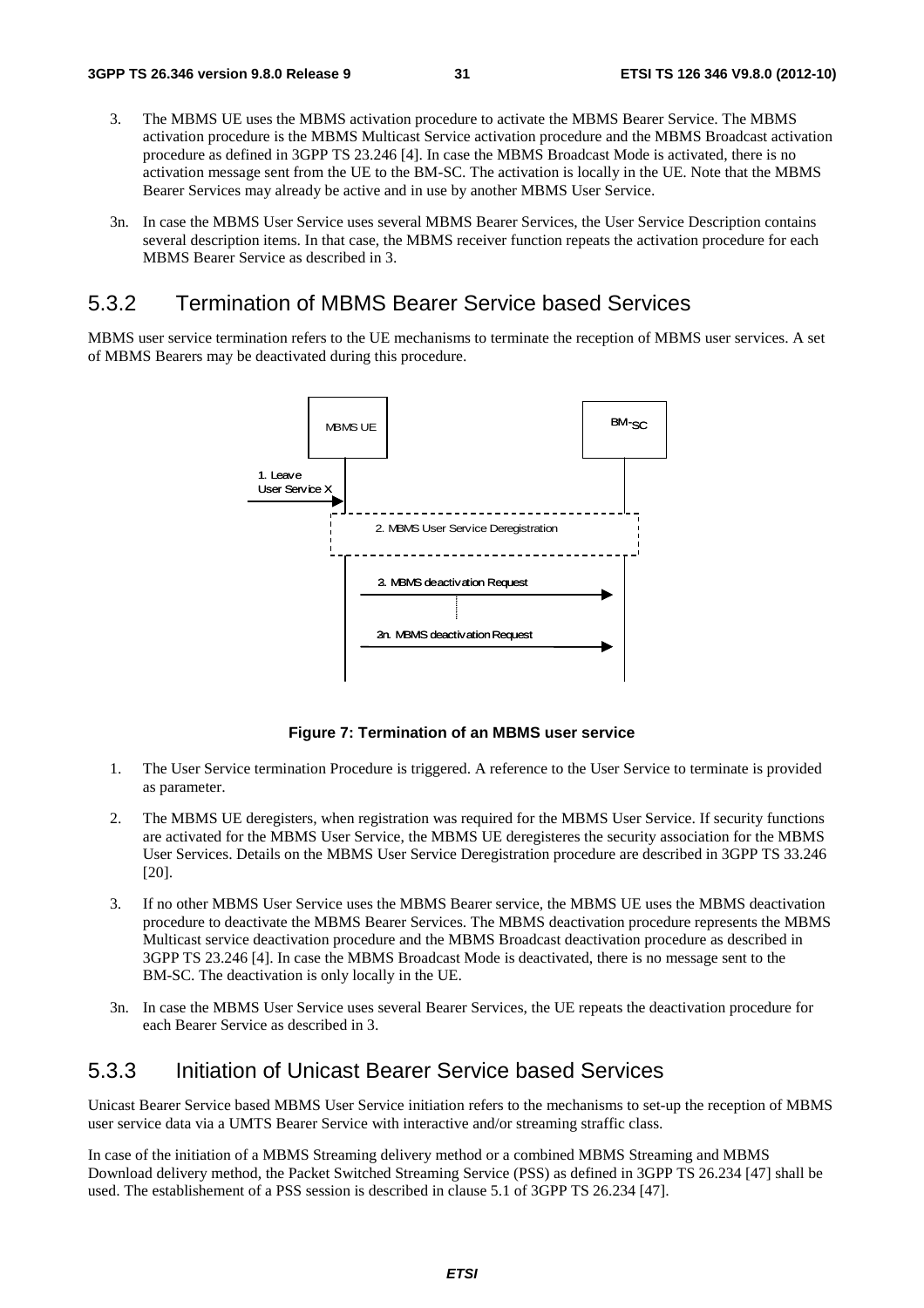In case of the initiation of a MBMS Download delivery method, the MBMS UE is registered in the BM-SC for OMA-PUSH based reception of the files with the BM-SC.

### 5.3.4 Termination of Unicast Bearer Service based Services

Unicast Bearer Service based MBMS user service termination refers to the mechanisms to terminate the reception of MBMS user service data via a UMTS Bearer Service with interactive and/or streaming straffic class.

In case of the termination of a MBMS Streaming delivery method or a combined MBMS Streaming and MBMS Download delivery method, the Packet Switched Streaming Service (PSS) as defined in 3GPP TS 26.234 [47] shall be used. The termination of a PSS session is described in clause 5.3 of 3GPP TS 26.234 [47].

In case of the termination of a MBMS Download delivery method, the MBMS UE is deregistered in the BM-SC so that the OMA-PUSH based reception of the files with the BM-SC will be terminated.

### 5.3.5 Scalable Service Initiation and Termination for MBMS Services

#### 5.3.5.1 General

MBMS service initiation and termination as defined in clauses 5.3.1 to 5.3.4 may consist of network interactions such as sending an IGMP Join or Leave message to the network as described in sections 8.2 and 8.7 of 3GPP TS 23.246 [4]. Initiation and termination procedures may be triggered at the MBMS UE by the user or be scheduled to happen automatically. Upon (or after) receiving a user service announcement, the MBMS UE may render the information about the advertised services to the user to assist him in the service selection. The user may decide to receive a given service and hence trigger the service initiation procedure. Alternatively, the user may declare his interest in a specific service apriori and upon receiving the service announcement for that specific service, the MBMS UE may schedule the initiation procedure at or around the start time of the session. Similarly, the MBMS UE may schedule the termination procedure at or around the session end time.

As a consequence, MBMS UEs may be oriented to start their service initiation and termination procedures at the same time or during a relatively short period. This may cause network congestion, especially during the multicast of a popular service, as all MBMS UEs may be time synchronized.

#### 5.3.5.2 Randomization of Service Initiation over Time

The MBMS User Service description may contain parameters to uniformly randomize the User Service Initiation procedures of the MBMS UEs. Security functions may be part of the User Service Initiation procedure as defined in clause 5.3.1. If a user service initiation randomization is defined for a user service, then the overload prevention definition in the service protection description shall be ignored for the service initiation. For randomizing the time of the initiation procedure, the MBMS UE shall understand the following parameters, which may be signalled by the BM-SC in the MBMS user service description as described in section 11.2.1:

- 1. *initiationStartTime* parameter is used by the BM-SC to signal to the MBMS UE the start time for the User Service Initiation procedure randomization period. If the *initiationStartTime* parameter is not present, the MBMS UE uses the time of the Service Annoucement reception as the start time.
- 2. *protectionPeriod* parameter is used by the BM-SC to signal to the MBMS UE the duration of the critical time periods, during which congestion shall be avoided. The MBMS UEs shall randomly spread the initiation procedure using the *randomTimePeriod* during this protection period.
- 3. *randomTimePeriod* parameter is used by the BM-SC to signal to the MBMS UE the duration of an interval over which initiation procedures shall be randomly deferred. The MBMS UE calculates a random time out of the *randomTimePeriod* interval to defer the execution of the initiation procedure.

The MBMS UE shall start its initiation procedure immediately if the procedure is triggered outside of protection periods.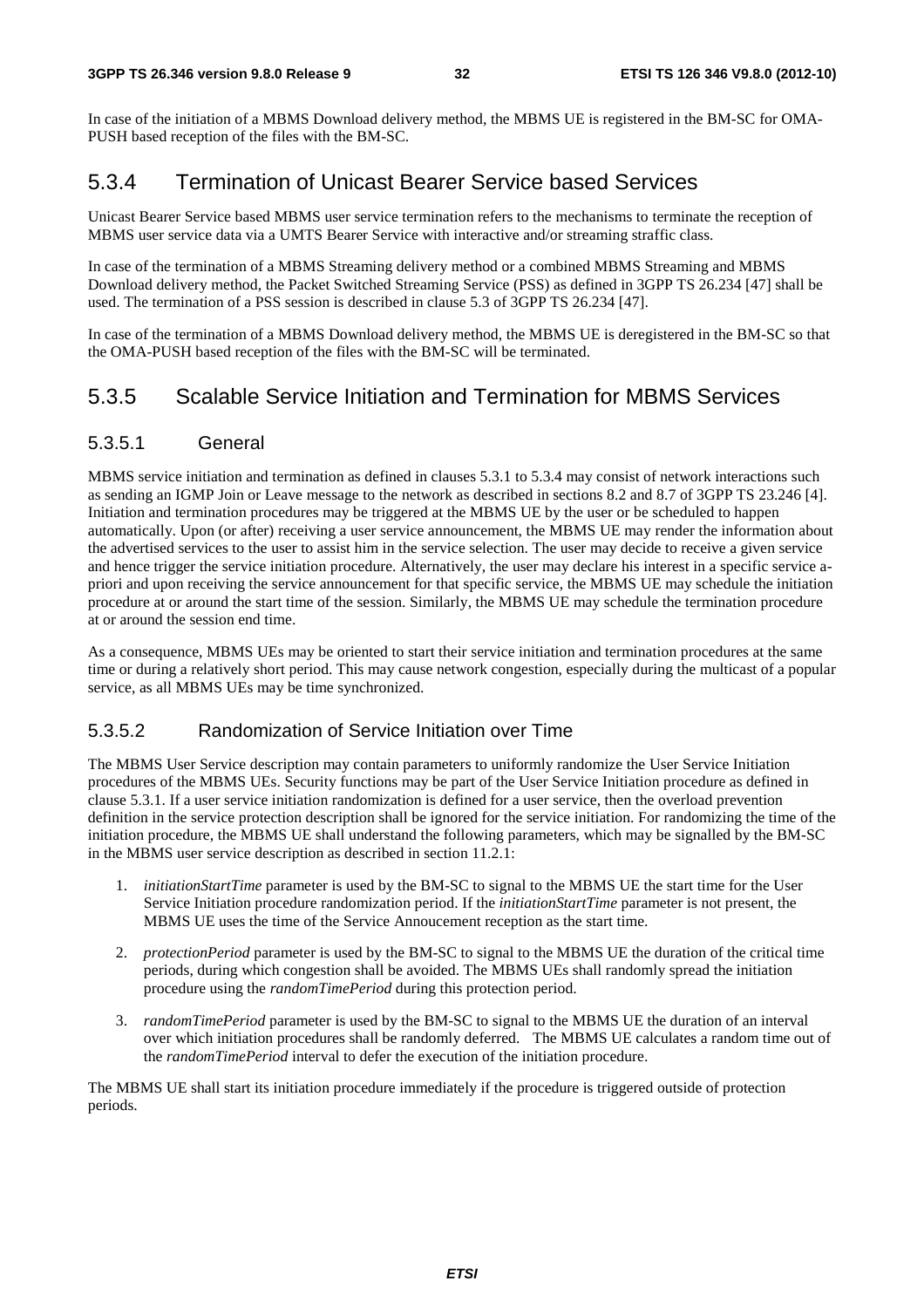#### 5.3.5.3 Randomization of Service Termination over Time

The MBMS User Service description may contain parameters to uniformly randomize the User Service Termination procedures of the MBMS UEs. For randomizing the time of the termination procedure, the MBMS UE shall understand the following parameters, which may be signalled by the BM-SC in the MBMS USD as described in section 11.2.1:

- 1. *protectionPeriod* parameter is used by the BM-SC to signal to the MBMS UE the duration of the critical time period, during which congestion needs to be avoided. The MBMS UEs shall randomly spread the termination procedure using the *randomTimePeriod* during this period and starting from the session end time.
- 2. *randomTimePeriod* parameter is used by the BM-SC to signal to the MBMS UE the duration of an interval over which termination procedures shall be randomly deferred. The termination procedure is only randomized during the *protectionPeriod.*

If the termination procedure is triggered before the session end time or after the protection period end time, the MBMS UE shall start its termination procedure immediately. If it is in a protection period, the MBMS UE shall defer its termination procedure to a random time spread over an interval of duration *randomTimePeriod*.

### 5.4 MBMS Data Transfer Procedure

### 5.4.1 MBMS Data Transfer Procedure using MBMS Bearer Services

MBMS Data Transfer procedure using MBMS Bearer Services refers to the network (and UE) mechanism to transfer (and receive) data for one MBMS User Service on one or several MBMS Bearer Services.



NOTE: Security related interactions are not depicted in the sequence.

#### **Figure 8: Procedure of MBMS Data Transfer**

- 1. The MBMS Delivery Method for the MBMS User Service is triggered by the MBMS User Service Provider. Note, details of the trigger are beyond of the present document.
- 2. 2n. The MBMS Delivery function uses the MBMS Session Start Procedure to the GGSN and/or MBMS-GW, possibly through the Gmb Proxy and/or the SGmb Proxy function to activate all MBMS Bearer Services, which belong to the MBMS User Service. The MBMS Bearer service to be activated is uniquely identified by the TMGI.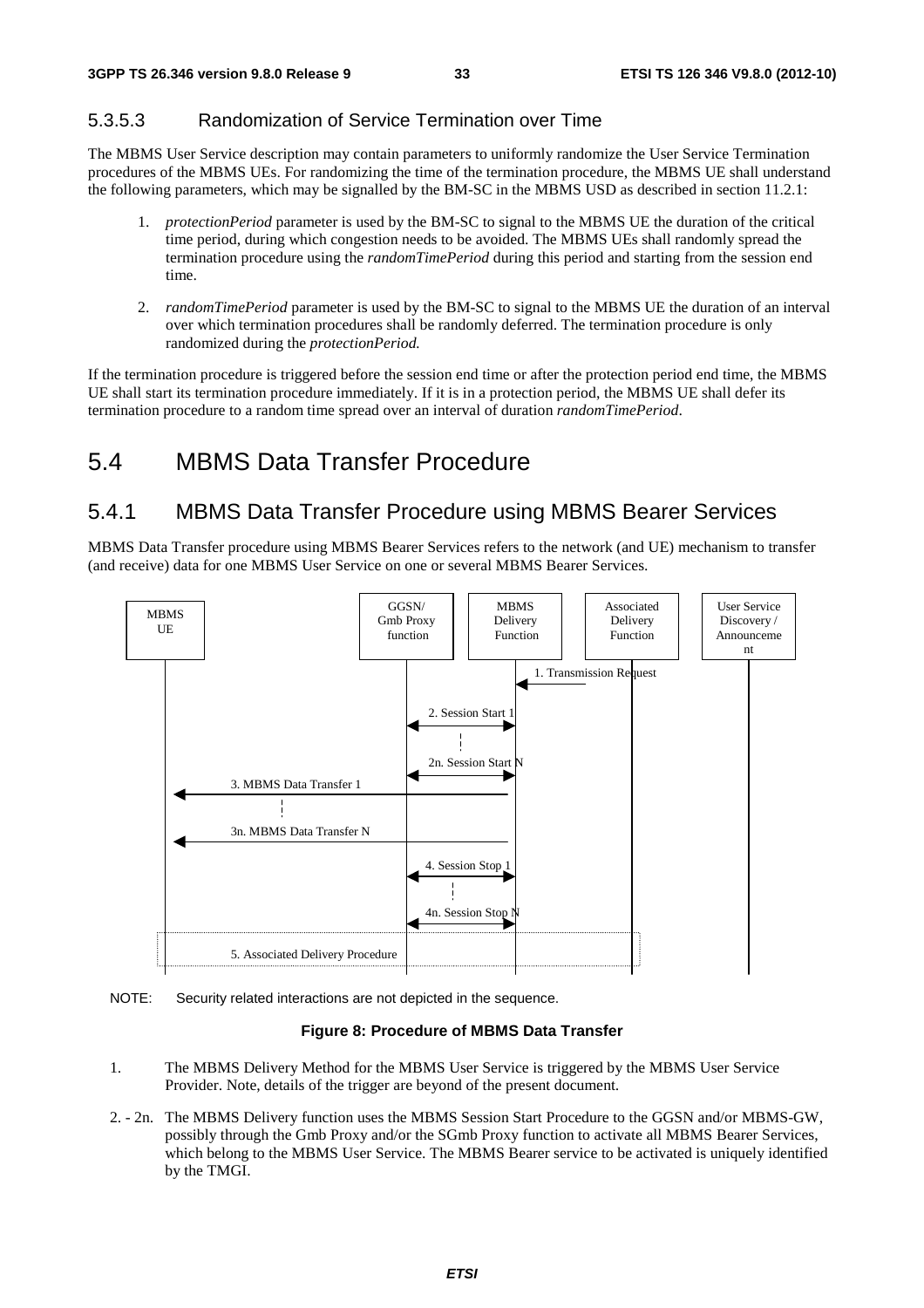- Note. MBMS Bearer services might be activated only to a subset of the available access systems (see 3GPP TS 23.246 [4]). In case MBMS User Services or delivery methods are not available throughout all access systems, the BM-SC describes this transmission strategy in the MBMS User Service Description (see sub-clause 5.2.2).
- 3. 3n. The data of the MBMS user service are transmitted to all listening MBMS UEs. Several MBMS Bearer services may be used to transmit the MBMS user service data. MBMS user service data may be integrity and/or confidentiality protected. In case MBMS user service data are integrity and/or confidentiality protected, MBMS traffic keys are delivered simultaneously on the same or a different MBMS bearer. Optionally, syncronization information for MBSFN may be added to the MBMS User Data. The headers of MBMS User data may optionally be compressed (see 3GPP TS 23.246 [4] and TS 25.346 [5])
- 4. 4n. The MBMS Delivery function uses the MBMS Session Stop procedure to trigger the GGSN and/or MBMS-GW, possibly through the Gmb and/or SGmb Proxy function to release all MBMS Bearer Service for this User Service. A unique identifier for the MBMS Bearer service to be deactivated (i.e. the TMGI) is passed on as a parameter.
- 5. In case associated delivery procedures are allowed or requested for an MBMS User Service, the MBMS UE sends an associated-delivery procedure request to the associated -delivery function. The BM-SC may authenticate the user. See 3GPP TS 33.246 [20]. The MBMS UE may need to wait a random time before it starts the associated delivery procedure according to clause 9.

### 5.4.2 MBMS Data Transfer Procedure using other UMTS Bearer Services

MBMS Data Transfer procedure using other UMTS Bearer Services refers to the network (and UE) mechanism to transfer (and receive) data for one MBMS User Service on one or more Unicast Bearer Services.

In case the MBMS Data belong to a MBMS Streaming delivery session or a combined MBMS Streaming and MBMS Download delivery session, the Packet Switched Streaming Service (PSS) as defined in 3GPP TS 26.234 [47] shall be used.

In case the MBMS Data belong to a MBMS Download delivery session, the MBMS data is transferred using OMA-PUSH.

### 5.5 MBMS Protocols

Figure 9 illustrates the protocol stack used by MBMS User services. The grey-shaded protocols and functions are outside of the scope of the present document. MBMS security functions and the usage of HTTP-digest and SRTP are defined in 3GPP TS 33.246 [20].

| Application(s)                             |                    |                                   |                      |                                     |                                                                           |                                     |                                                     |                                          |                                       |                            |
|--------------------------------------------|--------------------|-----------------------------------|----------------------|-------------------------------------|---------------------------------------------------------------------------|-------------------------------------|-----------------------------------------------------|------------------------------------------|---------------------------------------|----------------------------|
| Service<br>Announcement                    |                    | Associated-Delivery<br>Procedures | <b>MBMS Security</b> |                                     |                                                                           | <b>MBMS Security</b>                | Streaming<br>Codecs (Audio,<br>Video, Speech, etc.) | Download<br>3GPP file format,            | Associated-<br>Delivery<br>Procedures | Service<br>Announcement &  |
| & Metadata<br>(USD, etc.)                  | ptp File<br>Repair | Reception<br>Reporting            | Registration         | Key<br><b>Distribution</b><br>(MSK) |                                                                           | Key<br><b>Distribution</b><br>(MTK) |                                                     | Binary data, Still<br>images, Text, etc. | ptm File<br>Repair                    | Metadata (USD,<br>$etc.$ ) |
| <b>HTTP</b><br><b>MIKEY</b><br>HTTP-digest |                    |                                   |                      | <b>MIKEY</b>                        | <b>RTP PayloadFormats</b><br><b>SRTP</b><br><b>RTP/RTCP</b><br><b>FEC</b> |                                     | <b>FEC</b><br><b>FLUTE</b>                          |                                          |                                       |                            |
| <b>TCP</b><br><b>UDP</b>                   |                    |                                   |                      |                                     |                                                                           | <b>UDP</b>                          |                                                     |                                          |                                       |                            |
| IP (unicast)                               |                    |                                   |                      |                                     |                                                                           | IP (Multicast) or IP (Unicast)      |                                                     |                                          |                                       |                            |
| ptp Bearer                                 |                    |                                   |                      |                                     |                                                                           |                                     |                                                     | MBMS or ptp Bearer(s)                    |                                       |                            |

**Figure 9: Protocol stack view of the MBMS User Services**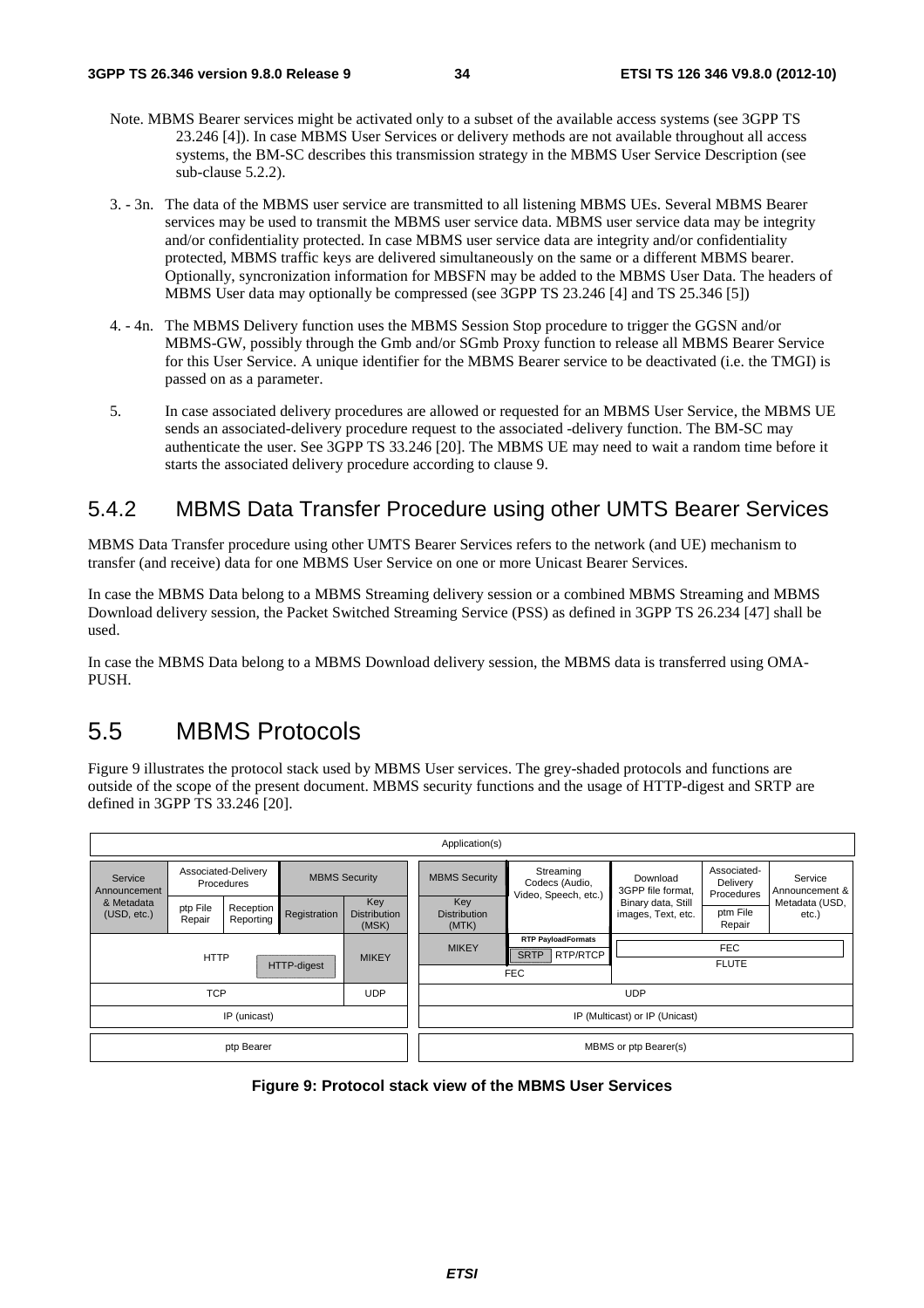### 5.6 HTTP Streaming and MBMS

The 3GPP adaptive HTTP-Streaming protocol as defined in [47] specifies formats and methods that enable the delivery of streaming service(s) from standard HTTP servers to an HTTP-Streaming client. It involves the description of a collection of media segment and auxiliary metadata (all referenced by HTTP-URLs) through a Media Presentation Description (MPD). In the case of real-time streaming services delivery of AHS formatted contents over MBMS bearers, MPD@type (attribute 'type' of the MPD) shall be set to "Live". When MPD@minimumUpdatePeriod (attribute 'minimumUpdatePeriod' of the MPD) is present, then the UE should expect MPD updates to be sent inband with the media segments.

MBMS is designed to serve large receive groups with same content. The MBMS Download Delivery Method is designed to deliver an arbitrary number of objects via MBMS to a large receiver population. MBMS Download defines several methods to increase reliability such as FEC and file repair. The download delivery method allows the delivery of AHS segments and Media Presentation Descriptions as defined in [47]. Segment URIs are described using FLUTE.

The network may announce the usage of MBMS download delivery method for providing the media segments for AHS through the MBMS User Service Description. In such an event, the MBMS User Service Description fragment shall include a mediaPresentationDescription element. This element contains a reference to a Media Presentation Description fragment as defined in [47]. Consequently, the UE can expect that the files provided with the MBMS download delivery method are formatted according to the 3GP file format for adaptive HTTP streaming as specified in [32]. Furthermore, the Media Presentation Description fragment may contain reference(s) to Initialisation Segment Description fragment(s) as defined in [47].

For HTTP streaming, QoE reporting on MBMS level can be activated as described in section 8.3.2.1 or 8.3.2.2, and QoE reporting shall in such case be done as specified in section 8.4. The Network Resource and Loss of Objects QoE metrics are relevant to HTTP Streaming over MBMS.

QoE reporting can also be activated on AHS level as specified in [47], section 5.3.3.8, with the metrics defined in [47], section 11.2, and reporting shall in such case be done according to [47], section 5.3.2.3.3.

### 6 Introduction on Delivery Methods

Two delivery methods are defined in the present document - the download delivery method and the streaming delivery method. MBMS delivery methods make use of MBMS bearers for content delivery but may also use the associated procedures defined in clause 9.

Use of MBMS bearers by the download delivery method is described in clause 7. The File Repair Procedure and the Reception Reporting Procedure (described in clause 9) may be used by the download delivery method.

Use of MBMS bearers by the streaming delivery method is described in clause 8.

### 7 Download Delivery Method

### 7.1 Introduction

MBMS download delivery method uses the FLUTE protocol (RFC 3926 [9]) when delivering content over MBMS bearers. MBMS download delivery method may use OMA PUSH [79] when delivering content over other UMTS bearers. Usage of FLUTE protocol is described in clause 7.2. The Usage of OMA Push is described in clasue 7.4. The FLUTE session set-up with RTSP is defined in clause 7.5.

FLUTE is built on top of the Asynchronous Layered Coding (ALC) protocol instantiation (RFC 3450 [10]). ALC combines the Layered Coding Transport (LCT) building block [11], a congestion control building block and the Forward Error Correction (FEC) building block ([12]) to provide congestion controlled reliable asynchronous delivery of content to an unlimited number of concurrent receivers from a single sender. As mentioned in (RFC 3450 [10]), congestion control is not appropriate in the type of environment that MBMS download delivery is provided, and thus congestion control is not used for MBMS download delivery. See figure 10 for an illustration of FLUTE building block structure. FLUTE is carried over UDP/IP, and is independent of the IP version and the underlying link layers used.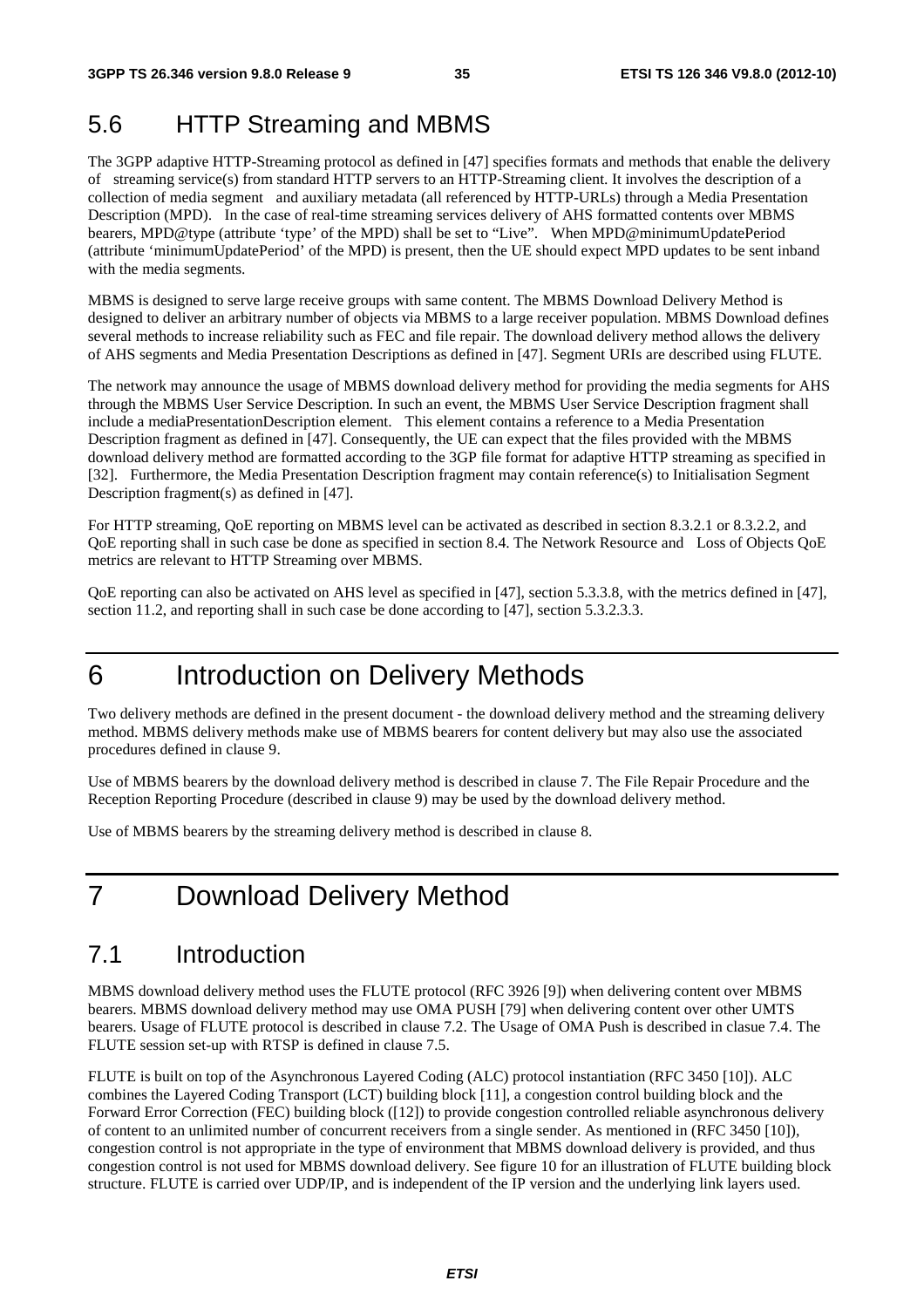

**Figure 10: Building block structure of FLUTE** 

ALC uses the LCT building block to provide in-band session management functionality. The LCT building block has several specified and under-specified fields that are inherited and further specified by ALC. ALC uses the FEC building block to provide reliability. The FEC building block allows the choice of an appropriate FEC code to be used within ALC, including using the no-code FEC code that simply sends the original data using no FEC coding. ALC is underspecified and generally transports binary objects of finite or indeterminate length. FLUTE is a fully-specified protocol to transport files (any kind of discrete binary object), and uses special purpose objects - the File Description Table (FDT) Instances - to provide a running index of files and their essential reception parameters in-band of a FLUTE session.

# 7.2 FLUTE usage for MBMS download

The purpose of download is to deliver content in files. In the context of MBMS download, a file contains any type of MBMS data (e.g. 3GPP file (Audio/Video), Binary data, Still images, Text, Service Announcement metadata).

In the present document the term "file" is used for all objects carried by FLUTE (with the exception of the FDT Instances).

UE applications for MBMS user services built upon the download delivery method have three general approaches to getting files from the FLUTE receiver for a joined session:

- **Promiscuous:** Instruct FLUTE to promiscuously receive all files available. Promiscuous reception can be suitable for single purpose sessions (generally with limited number and/or size of files) although uncertainty over the quality and content of files makes this approach generally undesirable.
- **One-copy:** Instruct FLUTE to receive a copy of one or more specific files (identified by the fileURI) and potentially leaving the session following reception of one copy of all the specified files. Specifying the download file ensures that the UE has an upper bound to the quantity of files downloaded. One-copy reception requires prior knowledge of the file identifiers (fileURIs).
- **Keep-updated:** Instruct FLUTE to receive one or more specific files and continue to receive any updates to those files. As with one-copy, the keep-updated approach bounds the quantity of files downloaded and requires prior knowledge of the file identifiers.
- NOTE: The present document does not prevent or endorse changing download reception approach, and any related file list, during the life of the download session. Discovery of session content lists (including file lists) out-of-band of the delivery method sessions is beyond the scope of the present document.

The interaction of these file download modes and the caching directives is defined in section 7.2.13.

MBMS clients and servers supporting MBMS download shall implement the FLUTE specification (RFC 3926 [9]), as well as ALC (RFC 3450 [10]) and LCT (RFC 3451 [11]) features that FLUTE inherits. In addition, several optional and extended aspects of FLUTE ,as described in the following clauses, shall be supported.

One FDT instance is typically bound to one MBMS transmission session. It is therefore recommended, that each MBMS transmission session should contain one or more repetitions of the same FDT instance.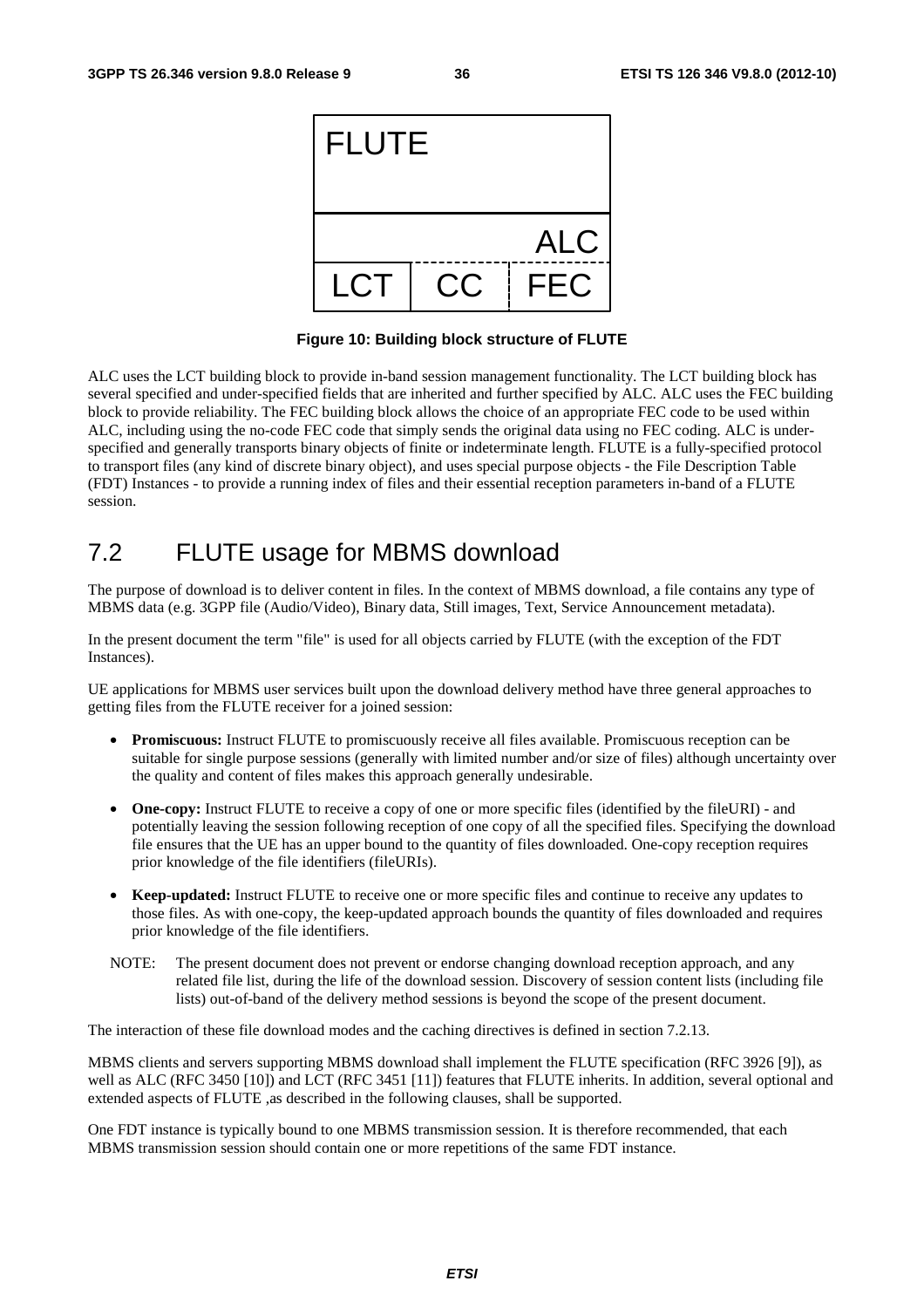## 7.2.1 Fragmentation of Files

Fragmentation of files shall be provided by a blocking algorithm (which calculates source blocks from source files) and a symbol encoding algorithm (which calculates encoding symbols from source blocks).

# 7.2.2 Symbol Encoding Algorithm

The "Compact No-Code FEC scheme" - [12] (FEC Encoding ID 0, also known as "Null-FEC") shall be supported.

The Raptor FEC scheme is described in sub-clause 7.2.12.

A UE that supports MBMS User Services shall support a decoder for the Raptor FEC scheme.

If a UE that supports MBMS User Services receives a mathematically sufficient set of encoding symbols generated according to the encoder specification in [91] for reconstruction of a source block then the decoder shall recover the entire source block. Note that the example decoder described in [91] clause 5.5 fulfils this requirement.

## 7.2.3 Blocking Algorithm

In the case of the Compact No-Code FEC scheme [12] (FEC Encoding ID 0), then the "Algorithm for Computing Source Block Structure" described within the FLUTE specification (RFC 3926 [9]) shall be used.

In the case of Raptor forward error correction, then the algorithm defined in [91] shall be used.

The values of *N*, *Z*, *T* and *A* shall be set such that the sub-block size is less than 256KB.

## 7.2.4 Congestion Control

For simplicity of congestion control, FLUTE channelization shall be provided by a single FLUTE channel with single rate transport.

## 7.2.5 Content Encoding of Files for Transport

Files may be content encoded for transport, as described in [9], in the Download delivery method using the generic GZip algorithm as specified in RFC 1952 [42]. UEs shall support GZip content decoding of FLUTE files (GZIP RFC 1952 [42], clause 9).

# 7.2.6 Transport File Grouping

Files downloaded as part of a multiple-file delivery are generally related to one another. Examples include web pages, software packages, and the referencing metadata envelopes and their metadata fragments. FLUTE clients analyse the XML-encoded FDT Instances as they are received, identify each requested file, associate it with FLUTE packets (using the TOI) and discover the relevant in-band download configuration parameters of each file.

An additional "group" field in the FLUTE FDT instance and file elements enables logical grouping of related files. A FLUTE receiver should download all the files belonging to all groups where one or more of the files of those groups have been requested. However, a UE may instruct its FLUTE receiver to ignore grouping to deal with special circumstances, such as low storage availability.

The group names are allocated by the FLUTE sender and each specific group name shall group the corresponding files together as one group, including files describes in the same and other FDT Instances, for a session.

Group field usage in FDT Instances is shown in the FDT XML schema (clause 7.2.10). Each file element of an FDT Instance may be labelled with zero, one or more group names. Each FDT Instance element may be labelled with zero, one or more group names which are inherited by all files described in that FDT Instance.

## 7.2.7 Signalling of Parameters with Basic ALC/FLUTE Headers

FLUTE and ALC mandatory header fields shall be as specified in [9, 10] with the following additional specializations: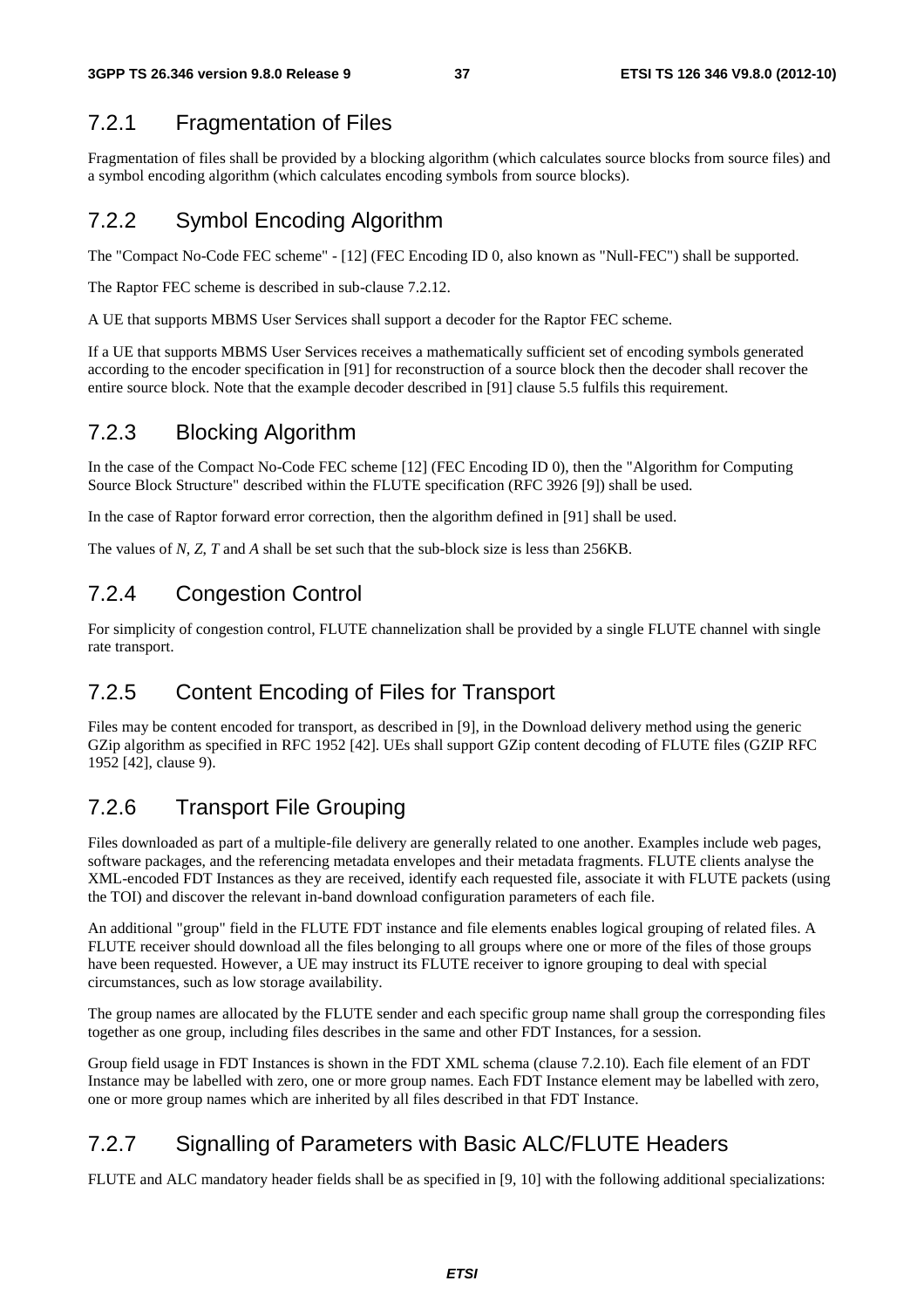- The length of the CCI (Congestion Control Identifier) field shall be 32 bits and it is assigned a value of zero  $(C=0)$ .
- The Transmission Session Identifier (TSI) field shall be of length 16 bits  $(S=0, H=1, 16$  bits).
- The Transport Object Identifier (TOI) field should be of length 16 bits  $(O=0, H=1)$ .
- Only Transport Object Identifier (TOI) 0 (zero) shall be used for FDT Instances.
- The following features may be used for signalling the end of session and end of object transmission to the receiver:
	- The Close Session flag (A) for indicating the end of a session.
	- The Close Object flag (B) for indicating the end of an object.

In FLUTE the following applies:

- The Sender Current Time present flag (T) shall be set to zero.
- The Expected Residual Time present flag (R) shall be set to zero.
- The LCT header length (HDR\_LEN) shall be set to the total length of the LCT header in units of 32-bit words.
- For "Compact No-Code FEC scheme" [12], the FEC Payload ID shall be set according to RFC 3695 [13] such that a 16 bit SBN (Source Block Number) and then the 16 bit ESI (Encoding Symbol ID) are given.
- For "MBMS FEC scheme", the FEC Payload ID shall be set according to Section 7.2.10 below.

### 7.2.8 Signalling of Parameters with FLUTE Extension Headers

FLUTE extension header fields EXT\_FDT, EXT\_FTI , EXT\_CENC [9] shall be used as follows:

- EXT FTI shall be included in every FLUTE packet carrying symbols belonging to any FDT Instance.
- FLUTE packets carrying symbols of files (not FDT Instances) shall not include an EXT\_FTI.
- FDT Instances shall not be content encoded and therefore EXT\_CENC shall not be used.

In FLUTE the following applies:

- EXT\_FDT is in every FLUTE packet carrying symbols belonging to any FDT Instance.
- FLUTE packets carrying symbols of files (not FDT instances) do not include the EXT\_FDT.

## 7.2.9 Signalling of Parameters with FDT Instances

The extended FLUTE FDT instance schema defined in clause 7.2.10.1 (based on the one in RFC 3926 [9]) shall be used. In addition, the following applies to both the session level information and all files of a FLUTE session.

The inclusion of these FDT Instance data elements is mandatory according to the FLUTE specification:

- Content-Location (URI of a file).
- TOI (Transport Object Identifier of a file instance).
- Expires (expiry data for the FDT Instance).

Additionally, the inclusion of these FDT Instance data elements is mandatory. Note the following elements are optional in the FDT schema to stay aligned with the IETF RFC defined schema:

- Content-Length (source file length in bytes).
- Content-Type (content MIME type).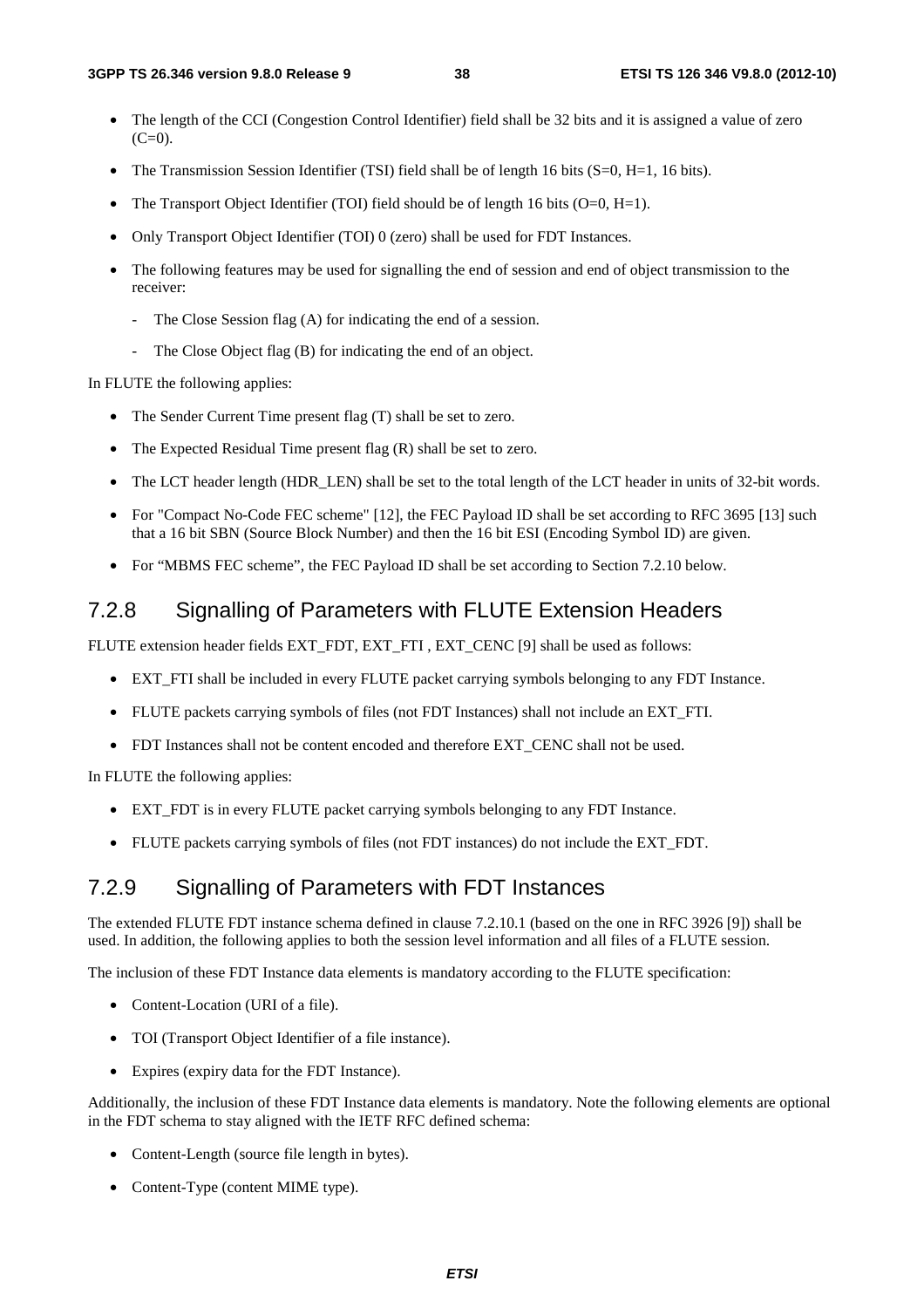• FEC Encoding ID.

Other FEC Object Transmission Information specified by the FEC scheme in use:

- NOTE: The FEC Object Transmission Information elements used are dependent on the FEC scheme, as indicated by the FEC Encoding ID.
- FEC-OTI-Maximum-Source-Block-Length.
- FEC-OTI-Encoding-Symbol-Length.
- FEC-OTI-Max-Number-of-Encoding-Symbols.
- FEC-OTI-Scheme-Specific-Info.

NOTE 1: RFC 3926 [9] describes which part or parts of an FDT Instance may be used to provide these data elements.

These optional FDT Instance data elements may or may not be included for FLUTE in MBMS:

- Complete (the signalling that an FDT Instance provides a complete, and subsequently unmodifiable, set of file parameters for a FLUTE session may or may not be performed according to this method).
- Content-Encoding.
- Content-MD5: represents a digest of the transport object. The file server should indicate the MD5 hash value whenever multiple versions of the file are anticipated for the download session.

NOTE 2: The values for each of the above data elements are calculated or discovered by the FLUTE sender.

The FEC-OTI-Scheme-Specific-Info FDT Instance data element contains information specific to the FEC scheme indicated by the FEC Encoding ID encoded using base64.

## 7.2.10 FDT Schema

#### 7.2.10.1 Extended FLUTE FDT Schema

The below XML Schema shall be use for the FDT Instance.

This schema extends the schema defined in clause 7.2.10.3 by importing the 3GPP extensions specified in clauses 7.2.10.2, 7.2.10.5, 7.2.14 and 7.2.15. The various schema file names are as follows:

- Schema in clause 7.2.10.1: FLUTE-FDT-3GPP-Main.xsd
- Schema in clause 7.2.10.2: FLUTE-FDT-3GPP-2005-Extensions.xsd
- Schema in clause 7.2.10.5: FLUTE-FDT-3GPP-2007-Extensions.xsd
- Schema in clause 7.2.14: FLUTE-FDT-3GPP-2008-Extensions.xsd
- Schema in clause 7.2.15: FLUTE-FDT-3GPP-2009-Extensions.xsd
- Schema in clause J.2: schema-version.xsd

In this version of the specification the network shall set the *schemaVersion* element, defined as a child of *FDT-Instance* element, to 1.

The schema *version* attribute (part of the schema instruction) shall be included in the UE schema and the network schema.

Note: The value of the *schemaVersion* element and *version* attribute is intended to be increased by 1 in every future releases where new element(s) or attribute(s) are added.

When a UE receives an instantiation of an FDT compliant to this schema, it shall determine the schema version required to parse the instantiation as follows: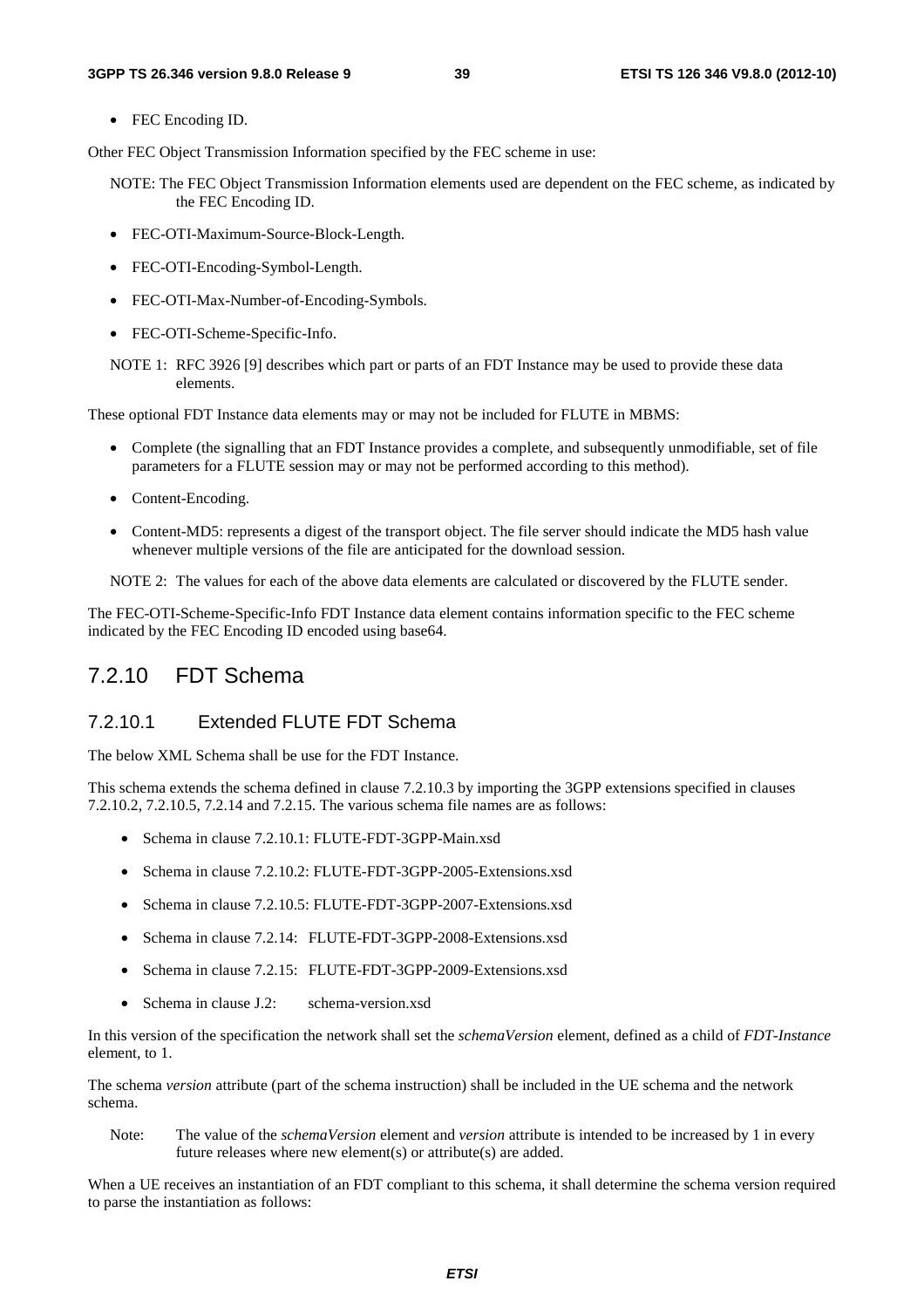• If the UE supports one or more versions of the FDT schema with the schema *version* attribute, then the UE shall use the schema that has the highest schema *version* attribute value that is equal to or less than the value in the received *schemaVersion* element.

```
<?xml version="1.0" encoding="UTF-8"?> 
<xs:schema 
    xmlns="urn:IETF:metadata:2005:FLUTE:FDT" 
     xmlns:fl="urn:IETF:metadata:2005:FLUTE:FDT" 
     xmlns:xs="http://www.w3.org/2001/XMLSchema" 
     xmlns:mbms2005="urn:3GPP:metadata:2005:MBMS:FLUTE:FDT" 
     xmlns:mbms2007="urn:3GPP:metadata:2007:MBMS:FLUTE:FDT" 
     xmlns:mbms2008="urn:3GPP:metadata:2008:MBMS:FLUTE:FDT_ext" 
     xmlns:mbms2009="urn:3GPP:metadata:2009:MBMS:FLUTE:FDT_ext" 
     xmlns:sv="urn:3gpp:metadata:2009:MBMS:schemaVersion"
     targetNamespace="urn:IETF:metadata:2005:FLUTE:FDT" 
     elementFormDefault="qualified" 
     version="1"> 
     <xs:import namespace="urn:3GPP:metadata:2005:MBMS:FLUTE:FDT" 
                 schemaLocation="FLUTE-FDT-3GPP-2005-Extensions.xsd"/> 
     <xs:import namespace="urn:3GPP:metadata:2007:MBMS:FLUTE:FDT" 
                 schemaLocation="FLUTE-FDT-3GPP-2007-Extensions.xsd"/> 
     <xs:import namespace="urn:3GPP:metadata:2008:MBMS:FLUTE:FDT_ext" 
                schemaLocation="FLUTE-FDT-3GPP-2008-Extensions.xsd"/>
     <xs:import namespace="urn:3GPP:metadata:2009:MBMS:FLUTE:FDT_ext" 
                schemaLocation="FLUTE-FDT-3GPP-2009-Extensions.xsd"/>
     <xs:import namespace="urn:3GPP:metadata:2009:MBMS:schemaVersion" 
                 schemaLocation="schema-version.xsd"/>
```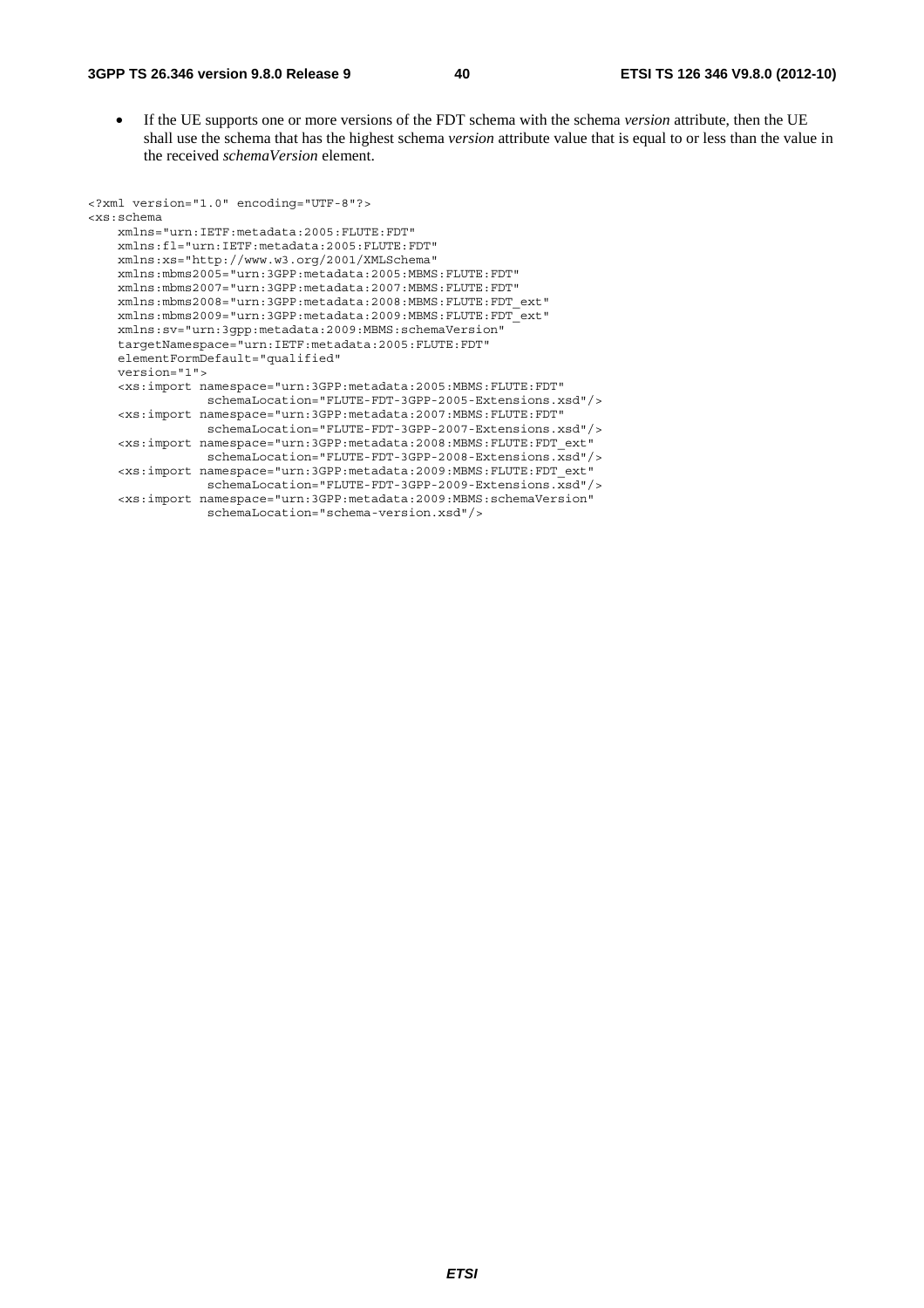#### **3GPP TS 26.346 version 9.8.0 Release 9 41 ETSI TS 126 346 V9.8.0 (2012-10)**

```
 <xs:element name="FDT-Instance" type="FDT-InstanceType"/> 
     <xs:complexType name="FDT-InstanceType"> 
         <xs:sequence> 
             <xs:element name="File" type="FileType" maxOccurs="unbounded"/> 
             <xs:element ref="sv:schemaVersion"/> 
             <xs:any namespace="##other" processContents="skip" minOccurs="0" maxOccurs="unbounded"/> 
             <xs:element name="Group" type="mbms2005:groupIdType" minOccurs="0" 
maxOccurs="unbounded"/> 
             <xs:element name="MBMS-Session-Identity-Expiry" type="mbms2005:MBMS-Session-Identity-
Expiry-Type" minOccurs="0" maxOccurs="unbounded"/> 
         </xs:sequence> 
 <xs:attribute name="Expires" type="xs:string" use="required"/> 
 <xs:attribute name="Complete" type="xs:boolean" use="optional"/> 
         <xs:attribute name="Content-Type" type="xs:string" use="optional"/> 
         <xs:attribute name="Content-Encoding" type="xs:string" use="optional"/> 
         <xs:attribute name="FEC-OTI-FEC-Encoding-ID" type="xs:unsignedLong" use="optional"/> 
         <xs:attribute name="FEC-OTI-FEC-Instance-ID" type="xs:unsignedLong" use="optional"/> 
         <xs:attribute name="FEC-OTI-Maximum-Source-Block-Length" type="xs:unsignedLong" 
use="optional"/> 
         <xs:attribute name="FEC-OTI-Encoding-Symbol-Length" type="xs:unsignedLong" use="optional"/> 
         <xs:attribute name="FEC-OTI-Max-Number-of-Encoding-Symbols" type="xs:unsignedLong" 
use="optional"/> 
         <xs:attribute name="FEC-OTI-Scheme-Specific-Info" type="xs:base64Binary" use="optional"/> 
         <xs:attribute ref="mbms2008:FullFDT" use="optional" default="false"/> 
         <xs:anyAttribute processContents="skip"/> 
     </xs:complexType> 
     <xs:complexType name="FileType"> 
         <xs:sequence> 
             <xs:element ref="mbms2007:Cache-Control" minOccurs="0"/> 
             <xs:element ref="sv:delimiter"/> 
             <xs:any namespace="##other" processContents="skip" minOccurs="0" maxOccurs="unbounded"/> 
             <xs:element name="Group" type="mbms2005:groupIdType" minOccurs="0" 
maxOccurs="unbounded"/> 
             <xs:element name="MBMS-Session-Identity" type="mbms2005:MBMS-Session-Identity-Type" 
minOccurs="0" maxOccurs="unbounded"/> 
         </xs:sequence> 
         <xs:attribute name="Content-Location" type="xs:anyURI" use="required"/> 
         <xs:attribute name="TOI" type="xs:positiveInteger" use="required"/> 
         <xs:attribute name="Content-Length" type="xs:unsignedLong" use="optional"/> 
         <xs:attribute name="Transfer-Length" type="xs:unsignedLong" use="optional"/> 
         <xs:attribute name="Content-Type" type="xs:string" use="optional"/> 
         <xs:attribute name="Content-Encoding" type="xs:string" use="optional"/> 
         <xs:attribute name="Content-MD5" type="xs:base64Binary" use="optional"/> 
         <xs:attribute name="FEC-OTI-FEC-Encoding-ID" type="xs:unsignedLong" use="optional"/> 
         <xs:attribute name="FEC-OTI-FEC-Instance-ID" type="xs:unsignedLong" use="optional"/> 
         <xs:attribute name="FEC-OTI-Maximum-Source-Block-Length" type="xs:unsignedLong" 
use="optional"/> 
         <xs:attribute name="FEC-OTI-Encoding-Symbol-Length" type="xs:unsignedLong" use="optional"/> 
         <xs:attribute name="FEC-OTI-Max-Number-of-Encoding-Symbols" type="xs:unsignedLong" 
use="optional"/> 
         <xs:attribute name="FEC-OTI-Scheme-Specific-Info" type="xs:base64Binary" use="optional"/> 
         <xs:attribute ref="mbms2009:Decryption-KEY-URI" use="optional"/> 
         <xs:anyAttribute processContents="skip"/> 
     </xs:complexType> 
</xs:schema>
```
### 7.2.10.2 3GPP FDT Extension Type Schema

The extension of the IETF FLUTE FDT schema is done using the following schema definition:

```
<?xml version="1.0" encoding="UTF-8"?> 
<xs:schema 
    xmlns="urn:3GPP:metadata:2005:MBMS:FLUTE:FDT" 
     xmlns:xs="http://www.w3.org/2001/XMLSchema" 
     targetNamespace="urn:3GPP:metadata:2005:MBMS:FLUTE:FDT" 
     elementFormDefault="qualified"> 
     <xs:complexType name="MBMS-Session-Identity-Expiry-Type"> 
         <xs:simpleContent> 
             <xs:extension base="MBMS-Session-Identity-Type"> 
                 <xs:attribute name="value" type="xs:unsignedInt" use="required"/> 
             </xs:extension> 
         </xs:simpleContent> 
     </xs:complexType> 
     <xs:simpleType name="MBMS-Session-Identity-Type"> 
         <xs:restriction base="xs:unsignedByte"/>
```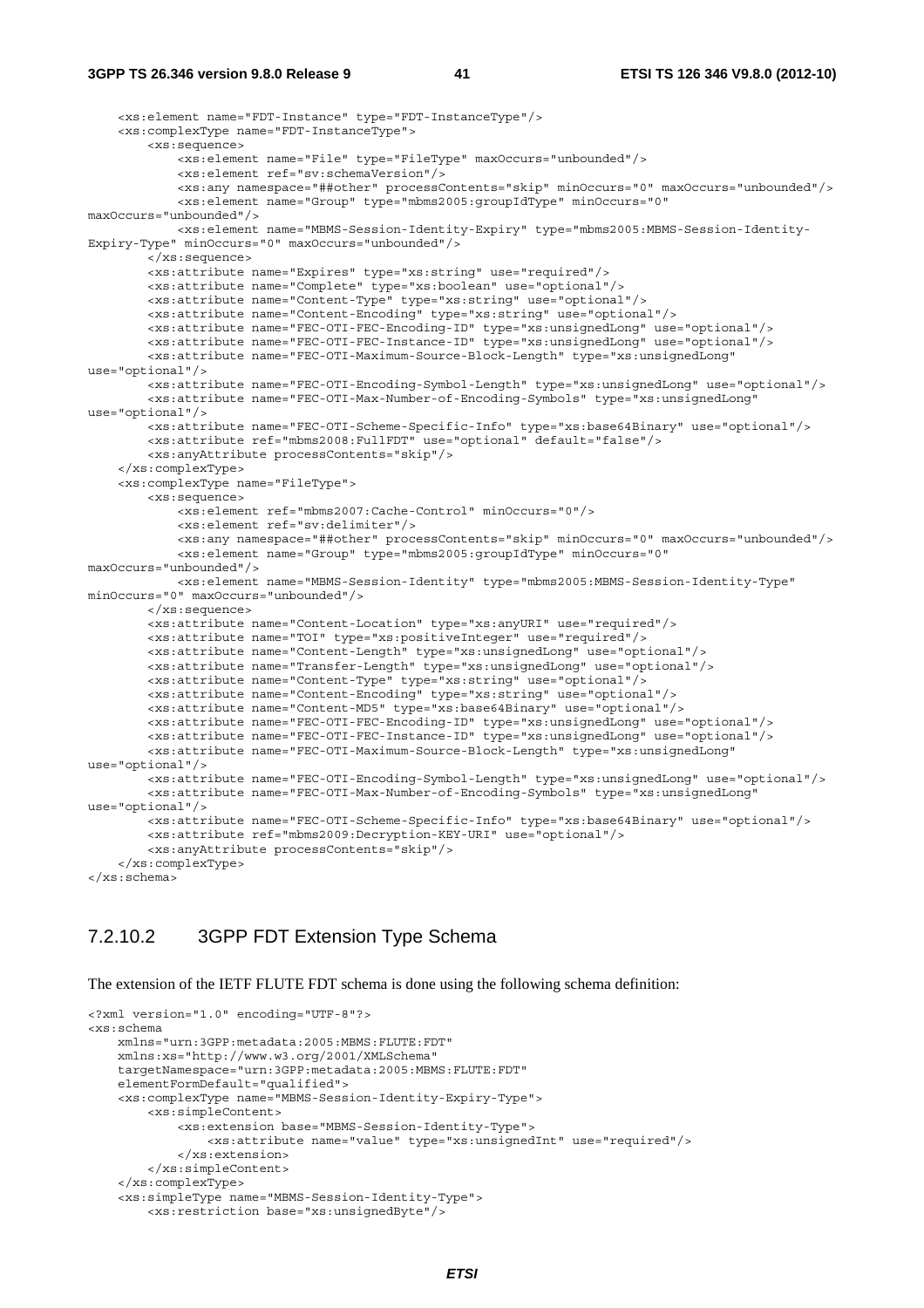```
 </xs:simpleType> 
     <xs:simpleType name="groupIdType"> 
         <xs:restriction base="xs:string"></xs:restriction> 
     </xs:simpleType> 
</xs:schema>
```
#### 7.2.10.3 IETF FDT Schema

Below is the IETF based FDT XML schema that has been extended to define the main FDT schema in sub-clause 7.2.10.1.

NOTE 1: As the schema in RFC 3926 is not valid there exist no stable reference, thus this specification will include this schema until IETF has published an updated version of the schema.

NOTE 2: The schema in this sub-clause is provided for information, since the extended schema of sub-clause 7.2.10.1 is copying all the schema of this sub-clause and adds 3GPP specific extensions to it.

```
<?xml version="1.0" encoding="UTF-8"?> 
<xs:schema 
    xmlns="urn:IETF:metadata:2005:FLUTE:FDT" 
     xmlns:xs="http://www.w3.org/2001/XMLSchema" 
     targetNamespace="urn:IETF:metadata:2005:FLUTE:FDT" 
     elementFormDefault="qualified"> 
     <xs:element name="FDT-Instance" type="FDT-InstanceType"/> 
     <xs:complexType name="FDT-InstanceType"> 
         <xs:sequence> 
             <xs:element name="File" type="FileType" maxOccurs="unbounded"/> 
             <xs:any namespace="##other" processContents="skip" minOccurs="0" maxOccurs="unbounded"/> 
         </xs:sequence> 
         <xs:attribute name="Expires" type="xs:string" use="required"/> 
         <xs:attribute name="Complete" type="xs:boolean" use="optional"/> 
         <xs:attribute name="Content-Type" type="xs:string" use="optional"/> 
         <xs:attribute name="Content-Encoding" type="xs:string" use="optional"/> 
         <xs:attribute name="FEC-OTI-FEC-Encoding-ID" type="xs:unsignedLong" use="optional"/> 
         <xs:attribute name="FEC-OTI-FEC-Instance-ID" type="xs:unsignedLong" use="optional"/> 
         <xs:attribute name="FEC-OTI-Maximum-Source-Block-Length" type="xs:unsignedLong" 
             use="optional"/> 
         <xs:attribute name="FEC-OTI-Encoding-Symbol-Length" type="xs:unsignedLong" use="optional"/> 
         <xs:attribute name="FEC-OTI-Max-Number-of-Encoding-Symbols" type="xs:unsignedLong" 
             use="optional"/> 
         <xs:attribute name="FEC-OTI-Scheme-Specific-Info" type="xs:base64Binary" use="optional"/> 
         <xs:anyAttribute processContents="skip"/> 
     </xs:complexType> 
     <xs:complexType name="FileType"> 
         <xs:sequence> 
             <xs:any namespace="##other" processContents="skip" minOccurs="0" maxOccurs="unbounded"/> 
         </xs:sequence> 
         <xs:attribute name="Content-Location" type="xs:anyURI" use="required"/> 
         <xs:attribute name="TOI" type="xs:positiveInteger" use="required"/> 
         <xs:attribute name="Content-Length" type="xs:unsignedLong" use="optional"/> 
         <xs:attribute name="Transfer-Length" type="xs:unsignedLong" use="optional"/> 
         <xs:attribute name="Content-Type" type="xs:string" use="optional"/> 
         <xs:attribute name="Content-Encoding" type="xs:string" use="optional"/> 
         <xs:attribute name="Content-MD5" type="xs:base64Binary" use="optional"/> 
 <xs:attribute name="FEC-OTI-FEC-Encoding-ID" type="xs:unsignedLong" use="optional"/> 
 <xs:attribute name="FEC-OTI-FEC-Instance-ID" type="xs:unsignedLong" use="optional"/> 
         <xs:attribute name="FEC-OTI-Maximum-Source-Block-Length" type="xs:unsignedLong" 
             use="optional"/> 
         <xs:attribute name="FEC-OTI-Encoding-Symbol-Length" type="xs:unsignedLong" use="optional"/> 
         <xs:attribute name="FEC-OTI-Max-Number-of-Encoding-Symbols" type="xs:unsignedLong" 
             use="optional"/> 
         <xs:attribute name="FEC-OTI-Scheme-Specific-Info" type="xs:base64Binary" use="optional"/> 
         <xs:anyAttribute processContents="skip"/> 
     </xs:complexType> 
</xs:schema>
```
### 7.2.10.4 Example of FDT

```
<?xml version="1.0" encoding="UTF-8"?>
```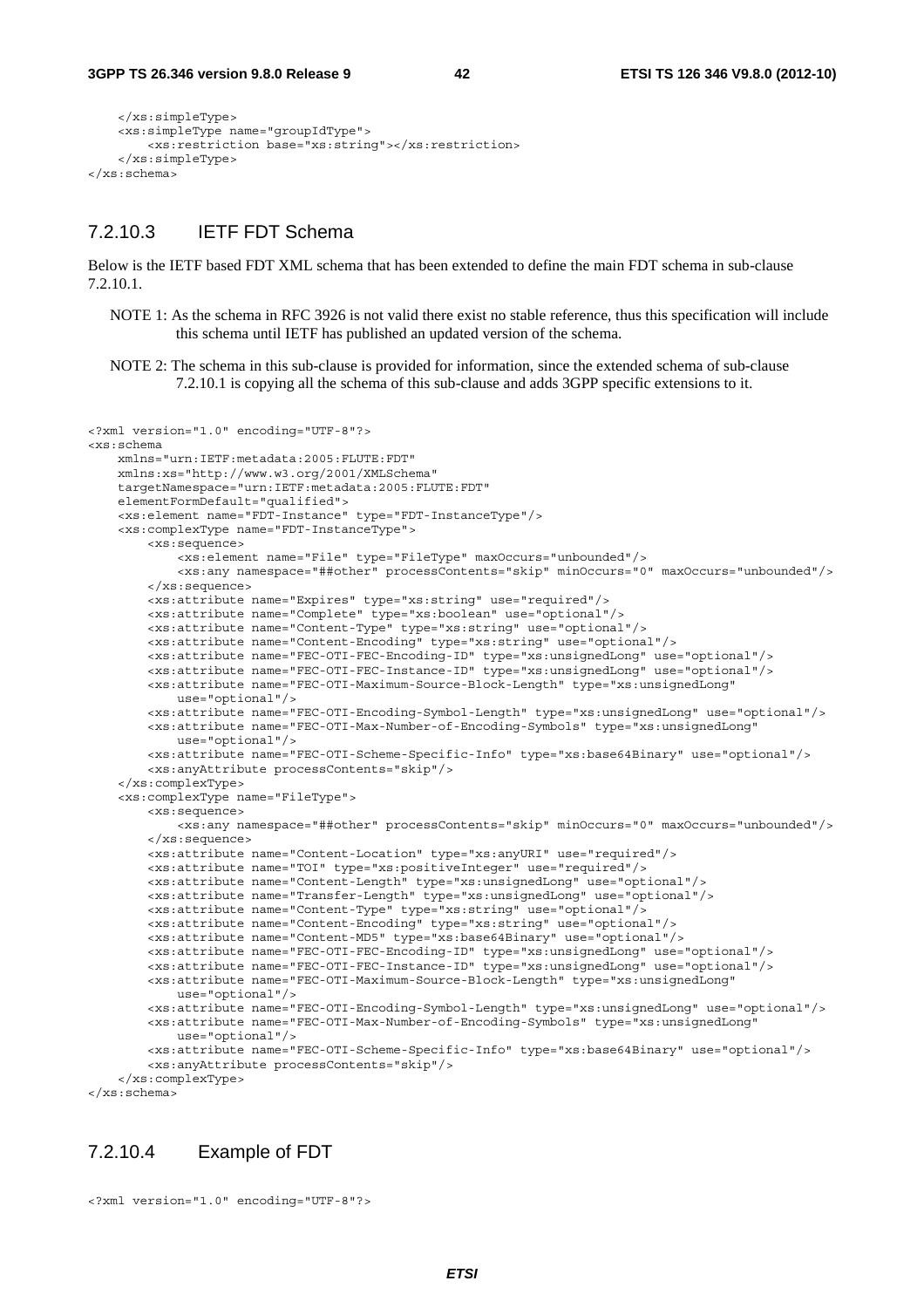#### **3GPP TS 26.346 version 9.8.0 Release 9 43 ETSI TS 126 346 V9.8.0 (2012-10)**

```
<FDT-Instance 
     xmlns="urn:IETF:metadata:2005:FLUTE:FDT" 
     xmlns:xsi="http://www.w3.org/2001/XMLSchema-instance" 
     xmlns:mbms2007="urn:3GPP:metadata:2007:MBMS:FLUTE:FDT" 
     xmlns:mbms2008="urn:3GPP:metadata:2008:MBMS:FLUTE:FDT_ext" 
     xmlns:mbms2009="urn:3GPP:metadata:2009:MBMS:FLUTE:FDT_ext"
     xmlns:sv="urn:3gpp:metadata:2009:MBMS:schemaVersion" 
     xsi:schemaLocation="urn:IETF:metadata:2005:FLUTE:FDT FLUTE-FDT-3GPP-Main.xsd" 
     FEC-OTI-FEC-Encoding-ID="1" 
     Complete="true" 
     Content-Encoding="gzip" 
     FEC-OTI-Encoding-Symbol-Length="512" 
     Expires="331129600" 
     mbms2008:FullFDT="true"> 
     <File 
         Content-Type="application/sdp" 
         Content-Length="7543" 
         Transfer-Length="4294" 
        TOT = "2" FEC-OTI-Encoding-Symbol-Length="16" 
         FEC-OTI-Scheme-Specific-Info="AAEBBA==" 
         Content-Location="http://www.example.com/fancy-session/main.sdp" 
         mbms2009:Decryption-KEY-URI="http://www.example.com/key-uri"> 
         <mbms2007:Cache-Control> 
             <mbms2007:Expires>30</mbms2007:Expires> 
         </mbms2007:Cache-Control> 
         <sv:delimiter>0</sv:delimiter> 
         <MBMS-Session-Identity>93</MBMS-Session-Identity> </File> 
     <File 
         Content-Type="String" 
         Content-Length="161934" 
         Transfer-Length="157821" 
        TOI = "3" FEC-OTI-Encoding-Symbol-Length="512" 
         Content-Location="http://www.example.com/fancy-session/trailer.3gp"> 
         <sv:delimiter>0</sv:delimiter> 
         <MBMS-Session-Identity>93</MBMS-Session-Identity> </File> 
     <sv:schemaVersion>1</sv:schemaVersion> 
     <MBMS-Session-Identity-Expiry value="3311288760">93</MBMS-Session-Identity-Expiry></FDT-
Instance>
```
#### 7.2.10.5 3GPP FDT Extensions

The following schema defines the new elements

```
<?xml version="1.0" encoding="UTF-8"?> 
<xs:schema 
    xmlns="urn:3GPP:metadata:2007:MBMS:FLUTE:FDT" 
     xmlns:xs="http://www.w3.org/2001/XMLSchema" 
     targetNamespace="urn:3GPP:metadata:2007:MBMS:FLUTE:FDT" 
     elementFormDefault="qualified"> 
     <xs:element name="Cache-Control"> 
         <xs:complexType> 
             <xs:choice> 
                  <xs:element name="no-cache" type="xs:boolean" fixed="true"/> 
                  <xs:element name="max-stale" type="xs:boolean" fixed="true"/> 
                  <xs:element name="Expires" type="xs:unsignedInt"/> 
             </xs:choice> 
             <xs:anyAttribute processContents="skip"/> 
         </xs:complexType> 
     </xs:element> 
</xs:schema>
```
### 7.2.11 MBMS Session Identity

The *MBMS-Session-Identity* element associates the file to the identity of the MBMS session. If the file will be part of several MBMS transmission sessions, then a list of MBMS session identities is defined.

The *MBMS-Session-Identity-Expiry* element associates an expiration time with a MBMS session identity value. Similar to the FLUTE FDT expiration time, the MBMS session identity expiration time (*value* attribute) is expressed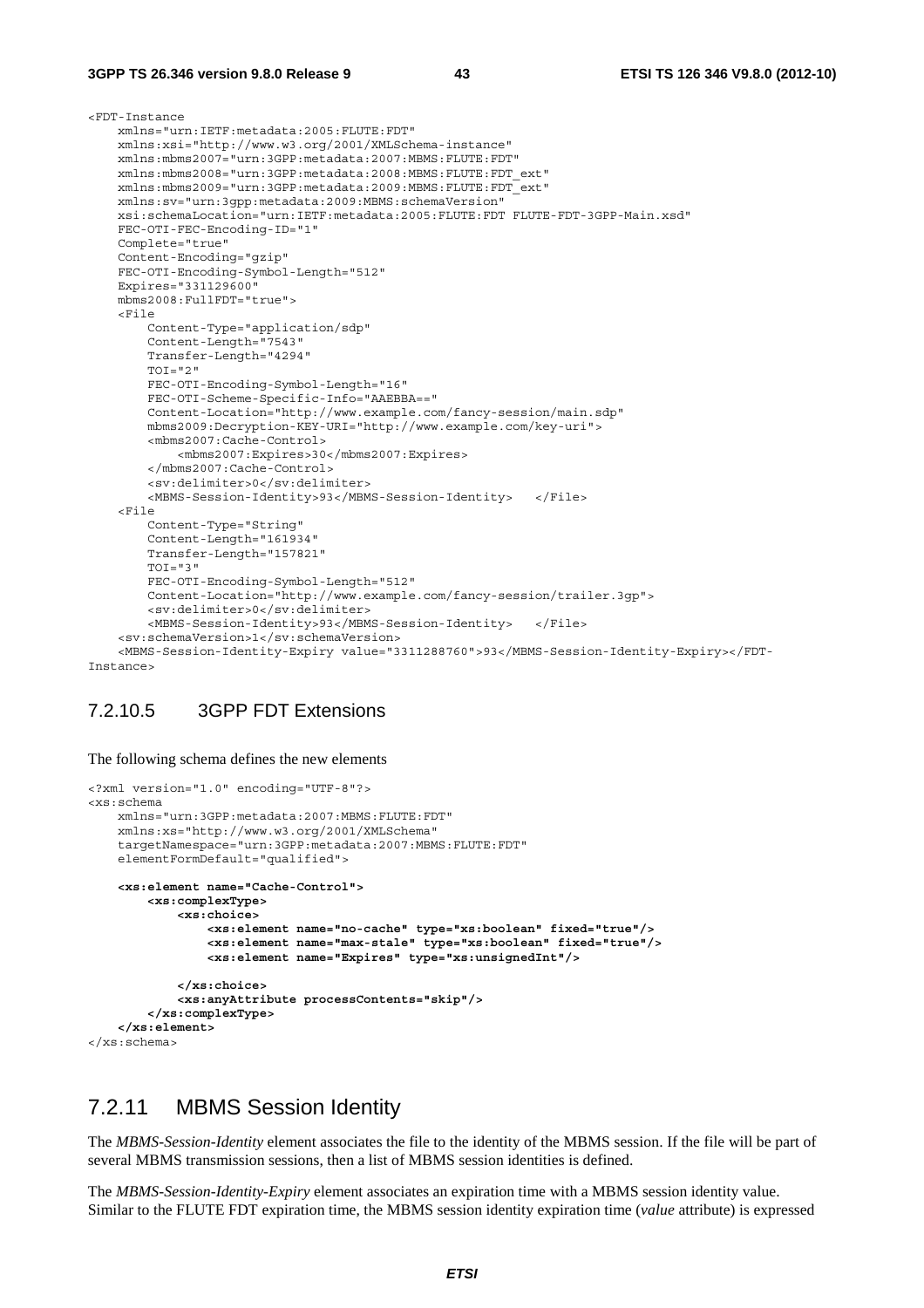#### **3GPP TS 26.346 version 9.8.0 Release 9 44 ETSI TS 126 346 V9.8.0 (2012-10)**

within the FDT Instance payload as a 32 bit data field. The value of the data field represents the 32 most significant bits of a 64 bit Network Time Protocol (NTP) [78] time value. These 32 bits provide an unsigned integer representing the time in seconds relative to 0 hours 1 January 1900.

## 7.2.12 FEC Scheme definition

#### 7.2.12.1 General

This clause defines an FEC encoding scheme for the MBMS forward error correction code defined in [91] for the download delivery method. This scheme is identified by FEC Encoding ID 1. The FEC Payload ID format and FEC Object Transmission Information format are as defined in [91], sub-clauses 3.1 and 3.2 respectively.

### 7.2.13 Caching Directives

A file download service may indicate the caching recommendations for a specific file or set of files that are delivered using FLUTE. The caching directives are to be used with the file download modes as follows:

- Promiscuous mode: it is recommended to use the caching directives with the promiscuous mode as it enables improved management of the storage at the UE. Applications make use of available copies of files as long as their respective caching time is still valid. In case one or several files have expired and the download session is still available, the UE should join the FLUTE session and download the expired files. Alternatively, the UE may attempt to retrieve the file using HTTP and the file URL.
- One-Copy mode: Caching directives may be used with the one-copy mode to indicate the validity of a certain file. Applications requesting the file will receive the cached file as long as it is still valid. A file that is not expected to be static may indicate a long expiry time or permanent validity.
- Keep-Updated mode: it is recommended to use the caching directives with the keep-updated mode to indicate the validity of a certain file. Applications requesting the file will receive the cached file as long as it is still valid.

The caching functionality defines three different caching directives:

- **no-cache**: this directive is used to indicate to the receiver not to cache a specific file (or set of files). This is probably useful in the case where the file is expected to be highly dynamic (changes to the file occur quite often) or if the file will be used only once by the receiver application.
- **max-stale**: this directive indicates to the FLUTE receiver that a specific file (or set of files) should be cached for an indefinite period of time, if possible. The file has no expiry date.
- **Expires**: this directive is used by the server to indicate the expected expiry time of a specific file (or set of files). It indicates a date and time value in the HTTP date format or in the NTP timestamp format.

The syntax of the caching directives is described in section 7.2.10.5.

## 7.2.14 Indicating a full FDT snapshot

If the server wants to inform the client about the current FDT snapshot, the server shall set the "FullFDT" attribute in the FLUTE FDT instance file. If the "FullFDT" attribute is set, the FDT instance shall be equivalent to the full File Delivery Table. Note FDT instances with a higher FDT instance ID may again extend the File Delivery Table.

A new attribute "FullFDT" is created within the element "FDT-Instance" of the FDT to indicate to the receivers that the FDT Instance contains the exact set of Transport Objects that are currently scheduled for transmission by the sender, in the actual FLUTE session.

The XML syntax of the "FullFDT" attribute within the FLUTE FDT is the following.

```
 <?xml version="1.0" encoding="UTF-8"?> 
 <xs:schema xmlns="urn:3GPP:metadata:2008:MBMS:FLUTE:FDT_ext" 
 xmlns:xs="http://www.w3.org/2001/XMLSchema" 
 targetNamespace="urn:3GPP:metadata:2008:MBMS:FLUTE:FDT_ext" 
 elementFormDefault="qualified">
```

```
 <xs:attribute name="FullFDT" type="xs:boolean"/>
```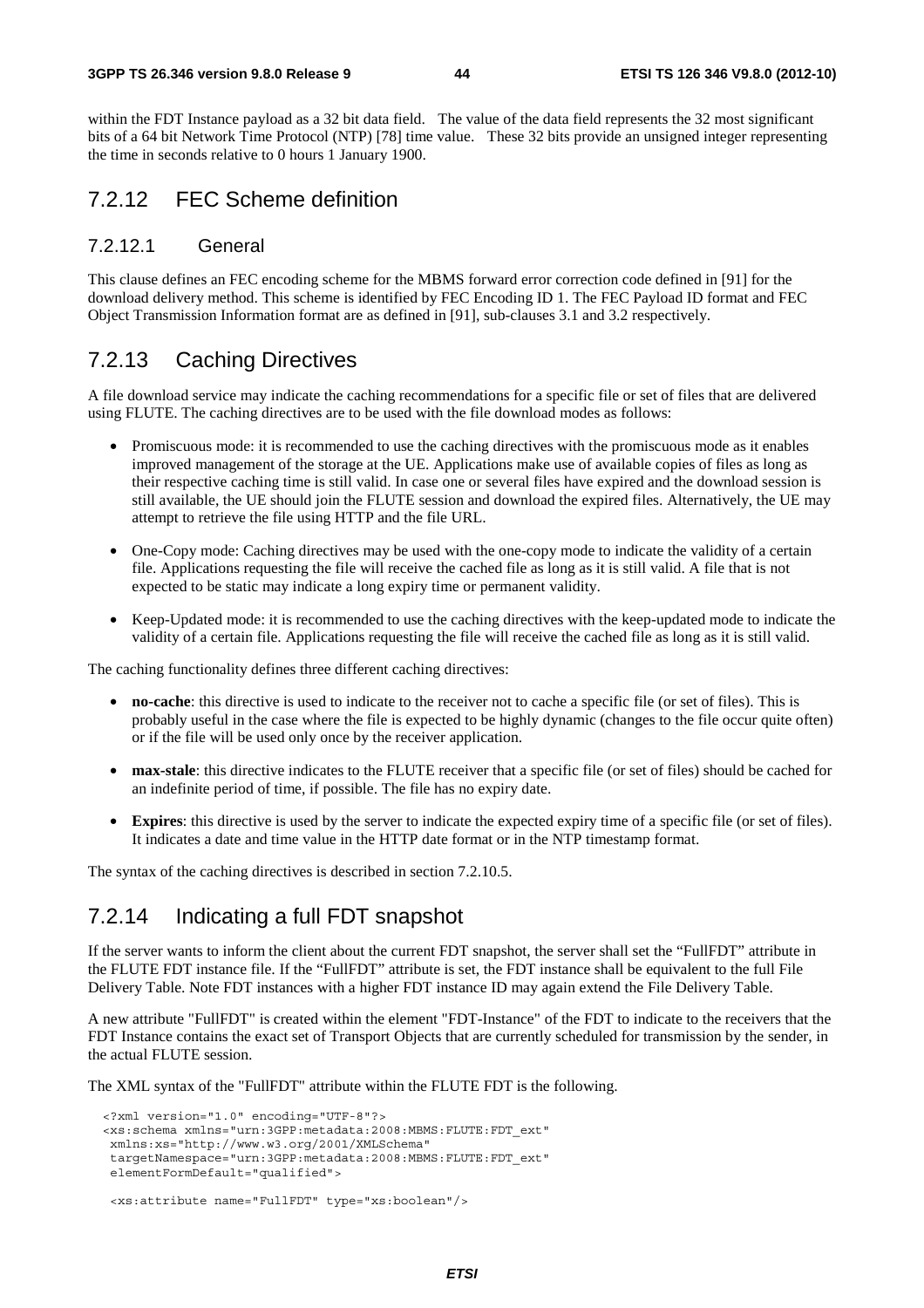</xs:schema>

This attribute differs from the existing "Complete" attribute in that the "Complete" attribute indicates that no new objects description will be provided in future FDT Instances within this session.

No assumption shall be made about the fact that a given FDT instance for which the attribute "FullFDT" is absent or set to FALSE, contains the exact set of Transport Objects that are currently scheduled for transmission by the sender, in the actual FLUTE session.

When two FDT instances with attribute "FullFDT" is equal to TRUE are received by a receiver and valid in a given time (that is to say they have not expired), the FDT instance with the highest FDT Instance ID shall be used by the terminal.

## 7.2.15 Decryption key indicating of protected download data

A MBMS download service may indicate relevant decryption key file for protected download file in FLUTE FDT instance. A new attribute "Decryption-KEY-URI" is created within element "file" of the FDT to indicate the association between protected download file and relevant decryption key file. The value of "Decryption-KEY-URI" in "file" element shall be equal to the content-location of the MIKEY file that contains the decryption key file.

When the server delivers a protected download file, the server should set a "Decryption-KEY-URI" field in the corresponding file element in the FLUTE FDT instance. When a UE receives a protected file, the UE may instruct its FLUTE receiver to download the relevant decryption key file according to "Decryption-KEY-URI" field in file element of FDT instance.

The XML syntax of the "Decryption-KEY-URI" attribute within the FLUTE FDT is the following.

```
 <?xml version="1.0" encoding="UTF-8"?> 
 <xs:schema xmlns="urn:3GPP:metadata:2009:MBMS:FLUTE:FDT_ext" 
  xmlns:xs="http://www.w3.org/2001/XMLSchema" 
 targetNamespace="urn:3GPP:metadata:2009:MBMS:FLUTE:FDT_ext" 
 elementFormDefault="qualified"> 
  <xs:attribute name="Decryption-KEY-URI" type="xs:anyURI"/> 
 </xs:schema>
```
# 7.3 SDP for Download Delivery Method

### 7.3.1 Introduction

RFC 3926 [9] describes required and optional parameters for FLUTE session and media descriptors. This clause specifies SDP for FLUTE session that is used for the MBMS download and service announcement sessions. The formal specification of the parameters is given in ABNF ([23]).

### 7.3.2 SDP Parameters for MBMS download session

The semantics of a Session Description of an MBMS download session includes the following parameters:

- The sender IP address.
- The number of channels in the session.
- The destination IP address and port number for each channel in the session per media.
- The Transport Session Identifier (TSI) of the session.
- The start time and end time of the session.
- The protocol ID (i.e. FLUTE/UDP).
- Media type $(s)$  and fmt-list.
- Data rate using existing SDP bandwidth modifiers.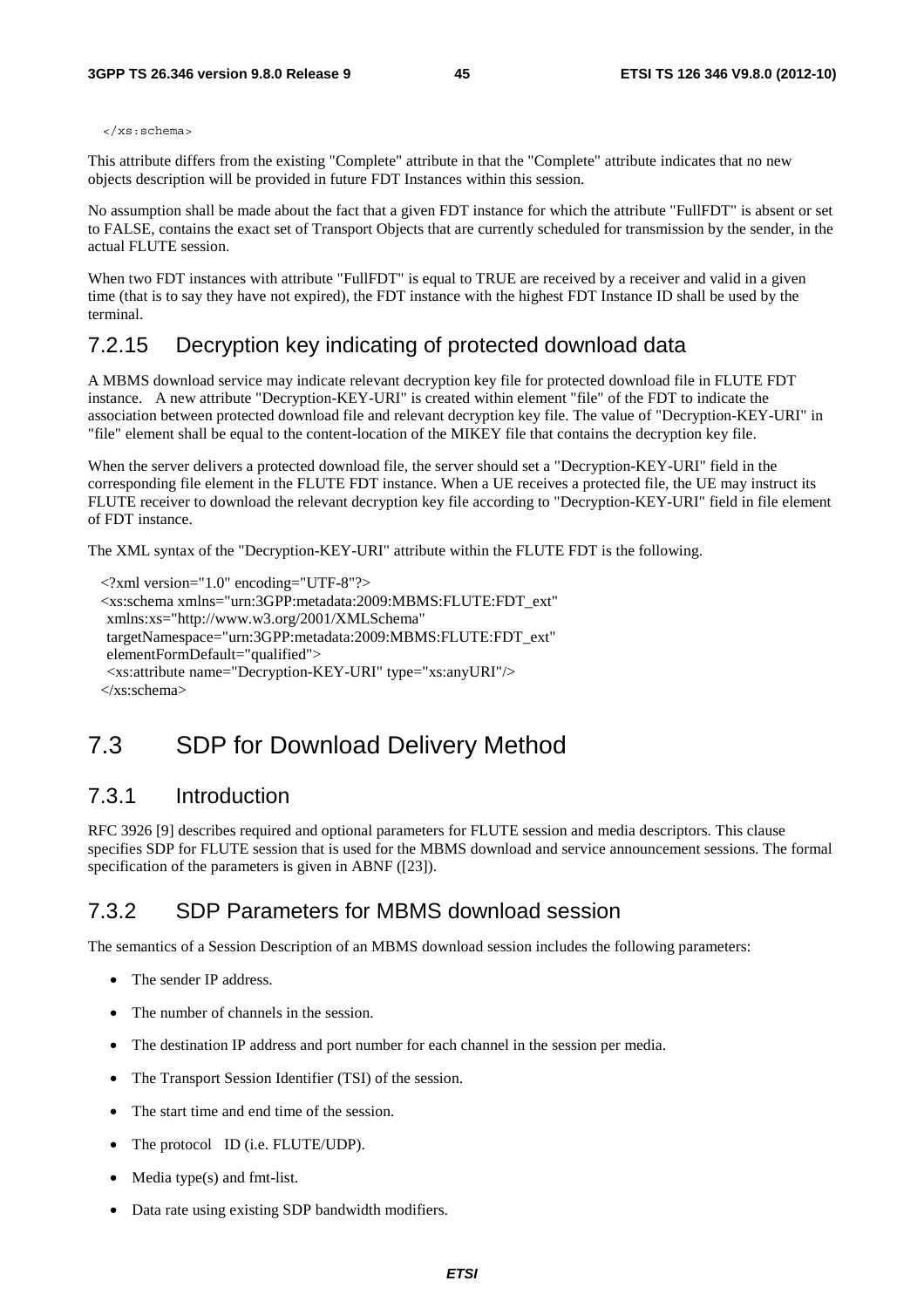- Mode of MBMS bearer per media.
- FEC capabilities and related parameters.
- Service-language(s) per media.

This list includes the parameters required by FLUTE - RFC 3926 [9]

These shall be expressed in SDP ( [14] and [15]) syntax according to the following clauses.

#### 7.3.2.1 Sender IP address

There shall be exactly one IP sender address per MBMS download session, and thus there shall be exactly one IP source address per complete MBMS download session SDP description. The IP source address shall be defined according to the source-filter attribute ("a=source-filter:") ( [14] and [15]) for both IPv4 and IPv6 sources, with the following exceptions:

- 1. Exactly one source address may be specified by this attribute such that exclusive-mode shall not be used and inclusive-mode shall use exactly one source address in the <src-list>.
- 2. There shall be exactly one source-filter attribute per complete MBMS download session SDP description, and this shall be in the session part of the session description (i.e. not per media).
- 3. The \* value shall be used for the <dest-address> subfield, even when the MBMS download session employs only a single LCT (multicast) channel.

#### 7.3.2.2 Number of channels

Only one FLUTE channel is allowed per FLUTE session in the present document and thus there is no further need for a descriptor of the number of channels.

#### 7.3.2.3 Destination IP address and port number for channels

The FLUTE channel shall be described by the media-level channel descriptor. These channel parameters shall be per channel:

- IP destination address.
- Destination port number.

The IP destination address shall be defined according to the "connection data" field ("c=") of SDP ( [14]). The destination port number shall be defined according to the <port> sub-field of the media announcement field ("m=") of SDP ( [14]).

The presence of a FLUTE session on a certain channel shall be indicated by using the "*m-*line" in the SDP description as shown in the following example:

#### *m=application 12345 FLUTE/UDP 0*

#### *c=IN IP6 FF1E:03AD::7F2E:172A:1E24/1*

In the above SDP attributes, the *m*-line indicates the media used and the *c*-line indicates the corresponding channel. Thus, in the above example, the *m*-line indicates that the media is transported on a channel that uses FLUTE over UDP. Further, the *c*-line indicates the channel address, which, in this case, is an IPv6 address.

#### 7.3.2.4 Transport Session Identifier (TSI) of the session

The combination of the TSI and the IP source address identifies the FLUTE session. Each TSI shall uniquely identify a FLUTE session for a given IP source address during the time that the session is active, and also for a large time before and after the active session time (this is also an LCT requirement - RFC 3451 [11]).

The TSI shall be defined according the SDP descriptor given below. There shall be exactly one occurrence of this descriptor in a complete FLUTE SDP session description and it shall appear at session level.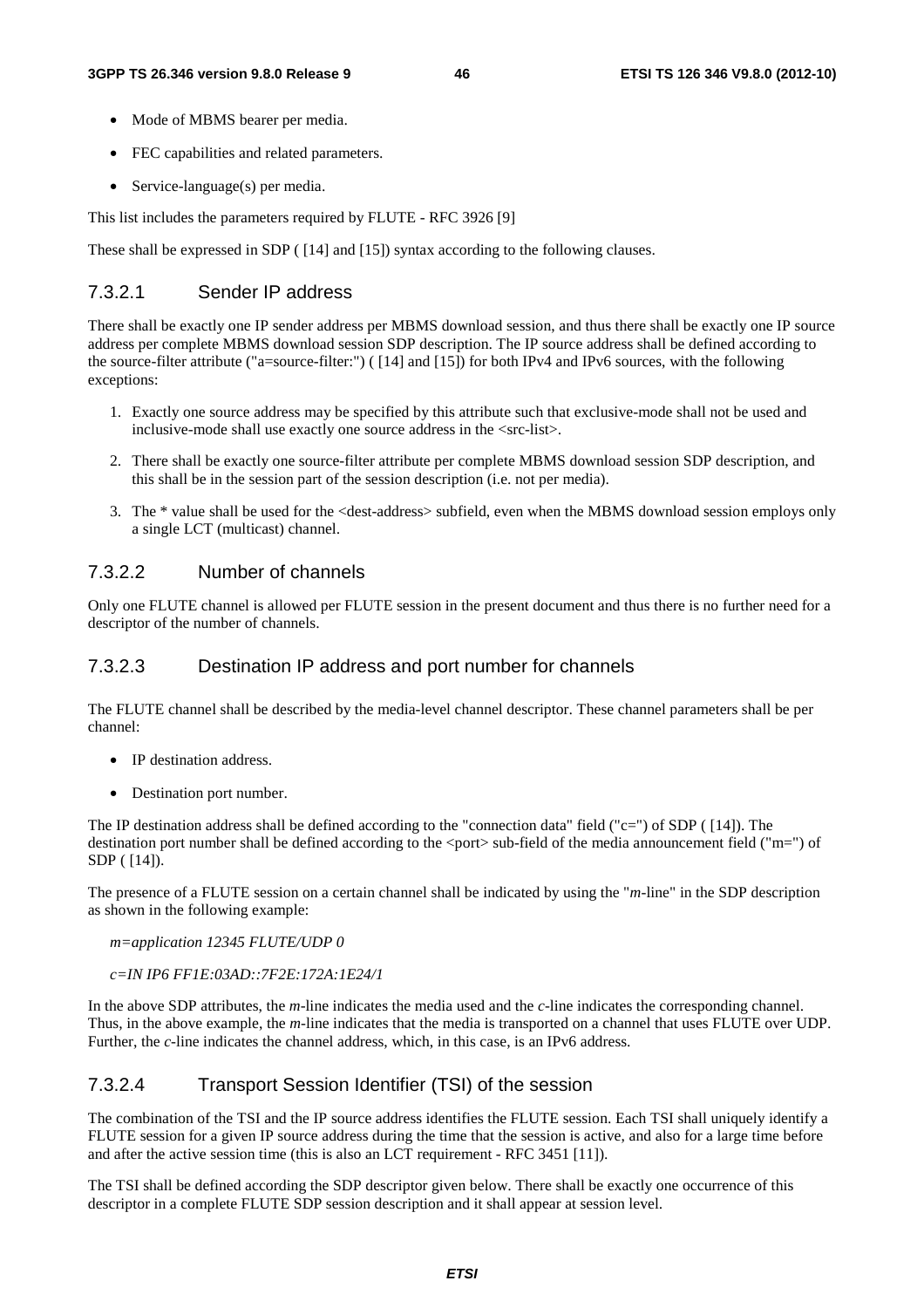The syntax in ABNF is given below:

flute-tsi-line = "a=flute-tsi:" tsi CRLF

 $tsi = 1*15$ DIGIT

#### 7.3.2.5 Multiple objects transport indication

RFC 3626 [9] requires the use of the Transport Object Identifier (TOI) header field (with one exception for packets with no payload when the A flag is used). The transport of a single FLUTE file requires that multiple TOIs are used (TOI 0 for FDT Instances). Thus, there is no further need to indicate to receivers that the session carries packets for more than one object and no SDP attribute (or other FLUTE out of band information) is needed for this.

#### 7.3.2.6 Session Timing Parameters

A MBMS download session start and end times shall be defined according to the SDP timing field ("t=") ( [14]).

#### 7.3.2.7 Mode of MBMS bearer per media

A new MBMS bearer mode declaration attribute is defined which results in, e.g.:

• a=mbms-mode:broadcast 123869108302929 1

OR

• a=mbms-mode:broadcast-sfn 123869108302929

The MBMS bearer mode declaration attribute shall be used in session descriptions using one or more MBMS broadcast mode media or broadcast-sfn mode media. If all media declarations use MBMS broadcast mode or broadcast-sfn mode, then the SDP attribute may be declared at session level. In that case the session level attribute applies to all media without a media level occurance of the "mbms-mode" attribute. If one or more media using MBMS multicast mode is present in the same declaration as media using MBMS broadcast mode, then only media using the MBMS broadcast mode or broadcast-sfn mode will contain the "mbms-mode" attribute.

mbms-bearer-mode-declaration-line = "a=mbms-mode:" ("broadcast" SP tmgi SP mbms-counting-information) / ("broadcast-mbsfn" SP tmgi) CRLF

 $tmgi = 1*15DIGIT$ 

mbms-counting-indication  $= 1 * DIGIT$ 

Note: Please find below an example of the building of the TMGI:

UK MCC = 234 (MCC Digit  $1 = 2$ ; MCC Digit  $2 = 3$  and MCC Digit  $3 = 4$ ) Vodafone UK MNC = 15 Therefore, with padding, Vodafone UK MNC = 15F (MNC Digit 1 = 1; MNC Digit 2 = 5 and MNC Digit 3 = F) MBMS Service ID = 70A886 Therefore, TMGI = 70A886 32F451 (Hex) Therefore, TMGI = 123869108302929 (Decimal)

The Temporary Mobile Group Identity (tmgi) information element is defined in TS 24.008 [40] including the coding of the fields. . Octets 3 to 8 (MBMS Service ID, MCC and MNC) shall be placed in the tmgi attribute of the MBMS bearer mode declaration line, and are encoded as a decimal number. Octet 3 is the most significant octet. As this is encoded as a decimal number, leading zeros of the MBMS Service ID field may be omitted.

The MBMS Counting Information (mbms-counting-information) information element is defined in TS 25.413 [87] and indicates whether the RAN level counting procedures are applicable or not for the MBMS broadcast mode. The value 0 corresponds to the information element value of "not counting" and the value 1 corresponds to the information element value "counting".

#### 7.3.2.8 FEC capabilities and related parameters

A new FEC-declaration attribute is defined which results in, e.g.: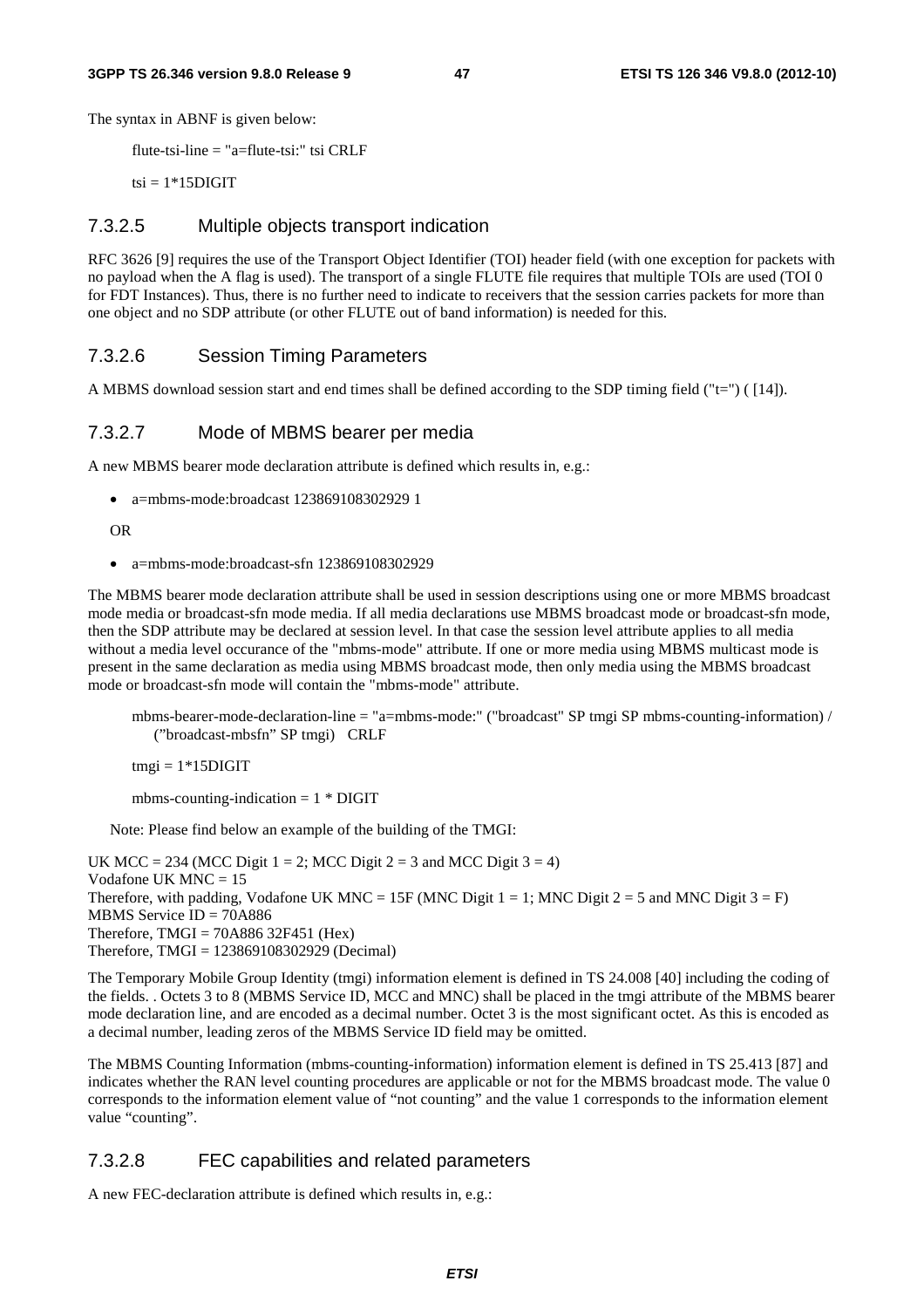• a=FEC-declaration:0 encoding-id=1

This attribute may be used on both session-level and media-level. Multiple instances are allowed to specify several different FEC declarations. The attribute is used on session level to define FEC declarations used by multiple media components. On media level it is used to define FEC declarations which are only valid for a single media component. If FEC declarations on both session and media level use the same reference number (fec-ref) then the media level declaration takes precedence for that media component. Each media component references one FEC declaration using the "a=FEC" attribute.

This attribute is optional to use for the download delivery method as the information will be available elsewhere (e.g. FLUTE FDT Instances). If this attribute is not used, and no other FEC-OTI information is signalled to the UE by other means, the UE may assume that support for FEC id 0 is sufficient capability to enter the session.

A new FEC-declaration reference attribute is defined which results in, e.g.:

 $\bullet$  a=FEC:0

This is a media-level only attribute, used as a short hand to reference one of one or more FEC-declarations.

The syntax for the attributes in ABNF [23] is:

fec-declaration-line = "a=FEC-declaration:" fec-ref SP fec-enc-id [";" SP fec-inst-id] CRLF

fec-ref  $= 1*3DIGIT$ ; value is the SDP-internal identifier for FEC-declaration.

 $fec-enc-id = "encoding-id = "enc-id$ 

enc-id  $= 1*$ DIGIT; value is the FEC encoding ID used

fec-inst-id = "instance-id=" inst-id

inst-id = 1\*DIGIT ; value is the FEC Instance ID used.

fec-line  $=$  "a=FEC:" fec-ref CRLF

#### 7.3.2.9 Service-language(s) per media

The existing SDP attribute "a=lang" is used to label the language of any language-specific media. The values are taken from [73] which in turn takes language and (optionally) country tags from ISO 639 [74] and ISO 3166 [75] (e.g. "a=lang:EN-US"). These are the same tags used in the User Service Description XML.

#### 7.3.2.10 Bandwidth Specification

The maximum bit-rate required by this FLUTE session shall be specified using the "AS" bandwidth modifier [14] on media level. The Application Specific (AS) bandwidth for a FLUTE session shall be the largest sum of the sizes of all packets transmitted during any one second long period of the session, expressed as kilobits. The size of the packet shall be the complete packet, i.e. IP, UDP and FLUTE headers, and the data payload.

### 7.3.3 SDP Examples for FLUTE Session

Here is a full example of SDP description describing a FLUTE session:

```
v=0 
o=user123 2890844526 2890842807 IN IP6 2201:056D::112E:144A:1E24 
s=File delivery session example 
i=More information 
t=2873397496 2873404696 
a=mbms-mode:broadcast 123869108302929 1 
a=FEC-declaration:0 encoding-id=1 
a=source-filter: incl IN IP6 * 2001:210:1:2:240:96FF:FE25:8EC9 
a=flute-tsi:3 
m=application 12345 FLUTE/UDP 0 
c=IN IP6 FF1E:03AD::7F2E:172A:1E24/1 
b=64 
a=lang:EN 
a=FEC:0
```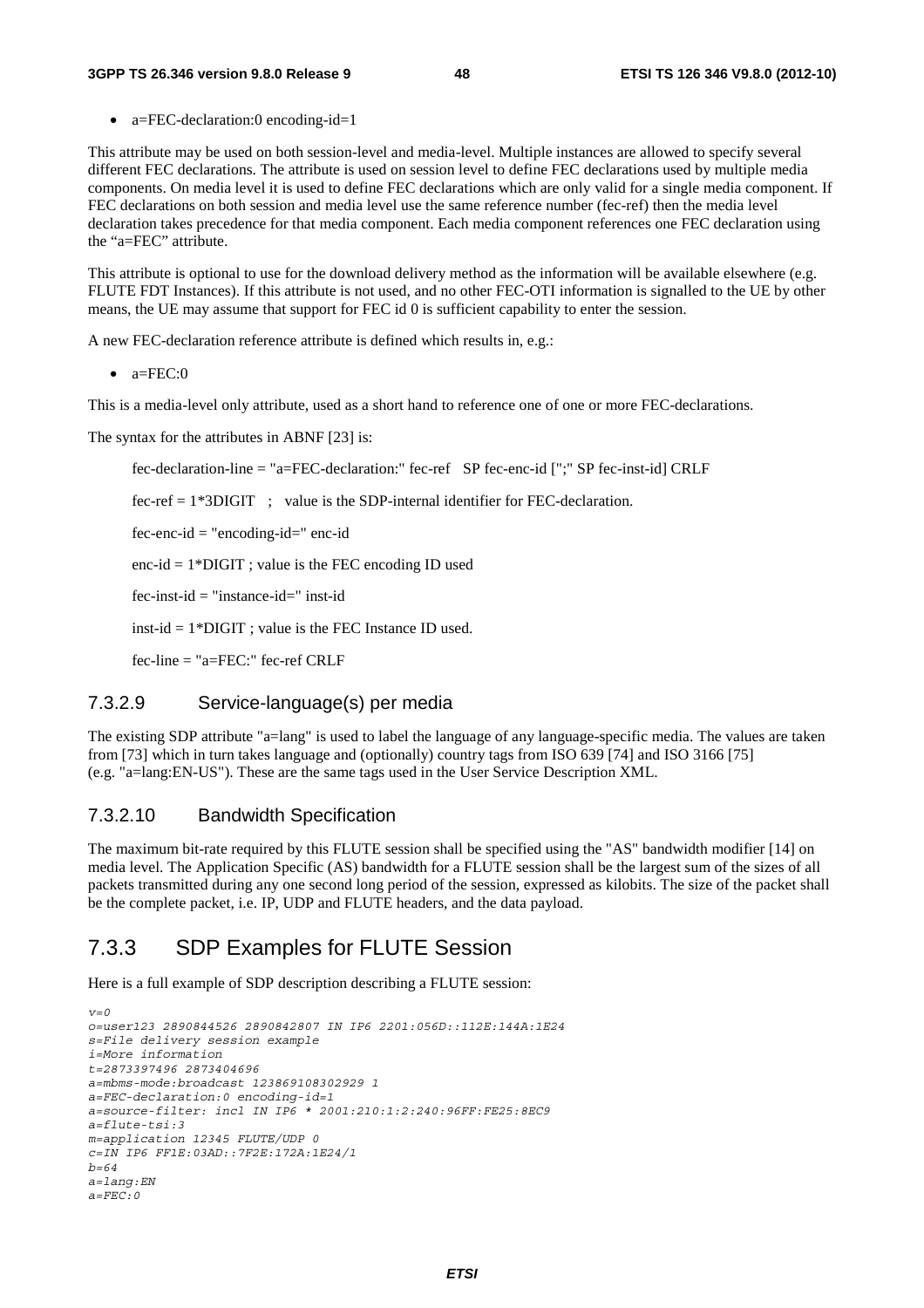# 7.4 OMA Push usage for MBMS Download

## 7.4.1 Introduction

OMA Push may be used for MBMS download reception when MBMS Bearers are not available. The MBMS UE registers its MSISDN with the BM-SC to receive the Download Sessions using OMA Push. The BM-SC distributes FLUTE FDT instance which allows the MBMS UE to fetch files of interest.

If the MBMS UE is out of its home network and if at least one *unicastAccessURI* element is available in the deliver method description, the MBMS UE should register its MBMS Download Services with the BM-SC.

## 7.4.2 HTTP registration and deregistration procedure

The MBMS UE may register and deregister for unicast service delivery, if the MBMS User Service Description for this service includes at least one *unicastAccessURI* element in the *deliveryMethod* element.

The HTTP (RFC 2616 [18]) GET method is used for this purpose. If more than one *unicastAccessURI* is provided in the *deliveryMethod* element, the UE shall randomly select one.

In the following, we give the details of the syntax used for the above request method in ABNF [23].

- unicast\_access\_request\_http\_URL = unicast\_access\_URI "?" query
- unicast access URI = <*unicastAccessURI* from the User Service Description; URI-reference is as defined in  $[19]$ .
- query = action " $\&$ " serviceId " $\&$ " msisdn
- action = "action=" ("register" | "Register" | "deregister" | "Deregister")
- serviceId = "serviceId=" <value of the *serviceId* attribute of the User Service Description>
- msisdn = "msisdn="  $1*DiffIT <$  format as defined in [77]

The BM-SC responds with an "200 OK" status code in case of successful registration or deregistration. With the response to a successful registration request, an associated delivery procedure fragment as defined in clause 9.5 shall be delivered to the MBMS UE. The MBMS UE uses the File Repair procedure as described in the received associated delivery procedure description fragment. The file repair procedure is defined in clause 9.3. Note, the file repair procedure allows also to fetch complete files.

An HTTP GET request with "action" value set to "register" or "Register" shall be sent to register the MBMS UE for unicast file delivery service. The request shall also include the *serviceId* and the MSISDN of the MBMS UE. The format for the MSISDN is defined in [77]. The following is an exmaple for a registration request:

#### **GET** /unicasDelivery?action=Register&serviceId=urn:3gpp:0010120123hotdog&MSISDN=436642012345 **HTTP/1.1**

#### **Host**: bmsc.example.com

An HTTP GET request with "action" value set to "deregister" or "Deregister" shall be sent to deregister the MBMS UE from the unicast file delivery service. The request also includes the service ID and the MSISDN number of the MBMS UE as shown in the following example:

**GET** /unicasDelivery?action=Deregister&serviceId=urn:3gpp:0010120123hotdog&MSISDN=436642012345 **HTTP/1.1**

**Host**: bmsc.example.com

## 7.4.3 MBMS Download Delivery Method over OMA push bearers

MBMS Download over OMA Push bearers are formatted according to the OMA Push OTA specification [79].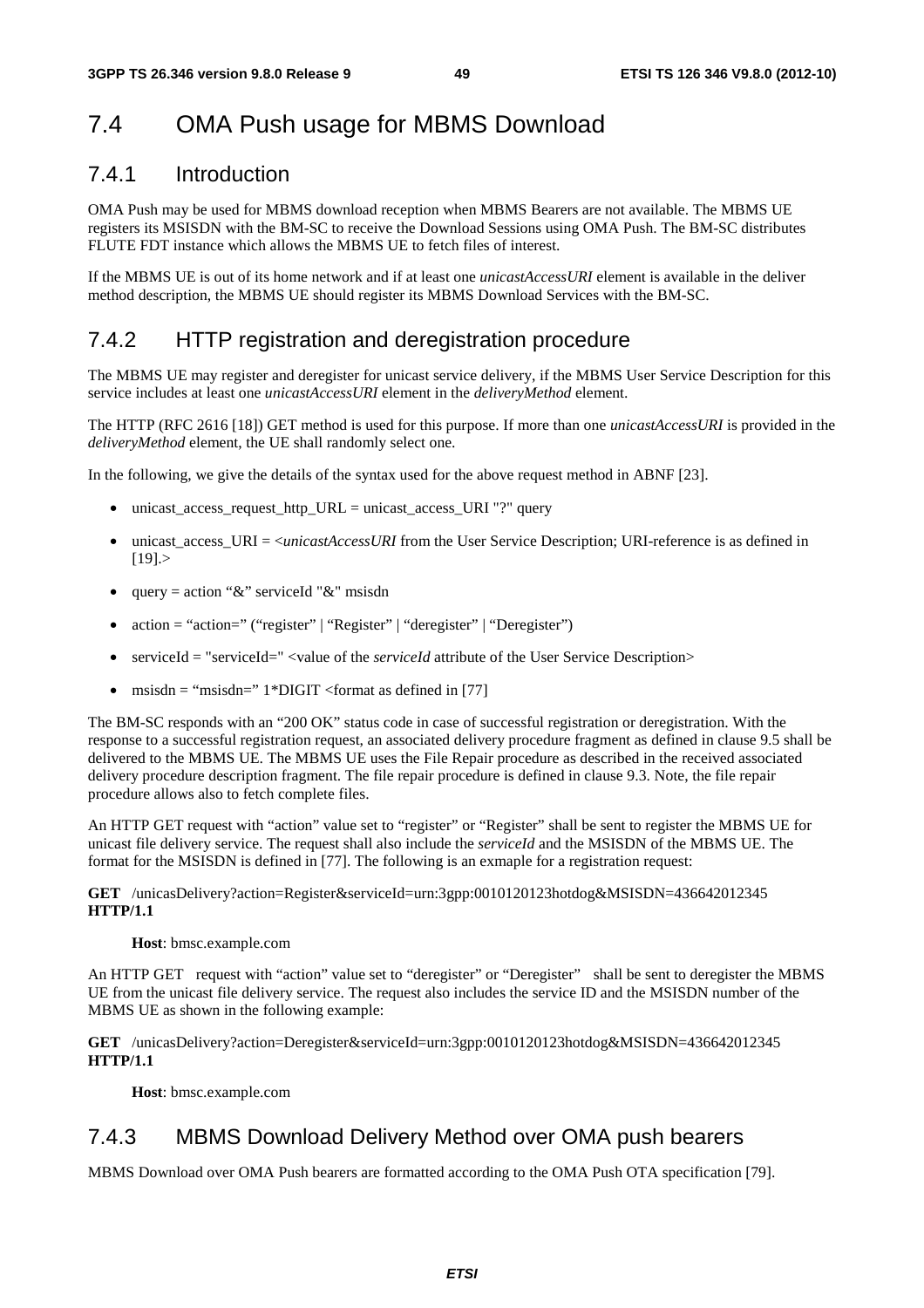OTA-WSP shall be used over unicast bearers. Application port addressing shall be used as specified in [79]. The application ID to be used is 0x9045 as allocated by OMNA [85].

OTA-HTTP may be used over the HTTP push bearer. Application port addressing shall be used as specified in [79]. The application ID to be used is 0x9045 as allocated by OMNA [85].

The Content-Encoding header shall be included if GZip is used.

The MBMS UE receives the FLUTE FDT instance and the Download Header instance via OMA Push OTA protocol [79]. Both documents are encapsulated in a multipart MIME document. Optionally an associated delivery description fragment as defined in clause 9.5 is part of the pushed document. The FLUTE FDT instance is identified by the MIME type "application/fdt+xml" and the associated delivery description fragment by the mimetype as defined in Annex C.7. The download header instance should use a default mime type "application/xml".

The XML schema for the download header fragment is defined below. The *serviceId* element contains the unique identifier of the MBMS service. The MBMS UE uses the Service Id to select the target application and has received the *serviceId* with the User Service Annoucement fragment. The format of the *serviceId* element is defined in clasue 11.2.1.1.

The *fdtInstanceId* element shall contain the FDT instance Identifier for the sent FDT instance. Note, the FDT instance id is transferred using the FDT Instance Header as defined in clause 3.4.1 of [9].

```
<?xml version="1.0" encoding="UTF-8"?> 
<xs:schema 
         xmlns="urn:3GPP:metadata:2007:MBMS:downloadHeader" 
         xmlns:xs="http://www.w3.org/2001/XMLSchema" 
         targetNamespace="urn:3GPP:metadata:2007:MBMS:downloadHeader" 
        elementFormDefault="qualified" attributeFormDefault="unqualified"> 
    <xs:element name="mbmsDownloadHeader"> 
       <xs:complexType> 
          <xs:sequence> 
              <xs:element name="serviceId" type="xs:anyURI"/> 
              <xs:element name="fdtInstanceId" type="xs:unsignedInt"/> 
              <xs:any namespace="##other" processContents="lax" minOccurs="0"/> 
          </xs:sequence> 
       </xs:complexType> 
    </xs:element> 
</xs:schema>
```
The UE will then have necessary information about all files in the FLUTE session including their fileURIs, content encodings, content lengths etc.

# 7.5 FLUTE session setup and control with RTSP

### 7.5.1 Introduction

In case the MBMS User Service contains MBMS Streaming and MBMS Download delivery sessions, it may be beneficial to control all flows with RTSP. The prime use case of FLUTE session set-up and control with RTSP is for sending MBMS streaming associated presentation data.

## 7.5.2 SDP handling

The FLUTE specific SDP extensions are defined in clause 7. For the FLUTE session establishment using RTSP, a control URI as defined in [88] shall be present for the FLUTE media description. Note, a control URI is defined by the "a=control:" SDP field according to [88].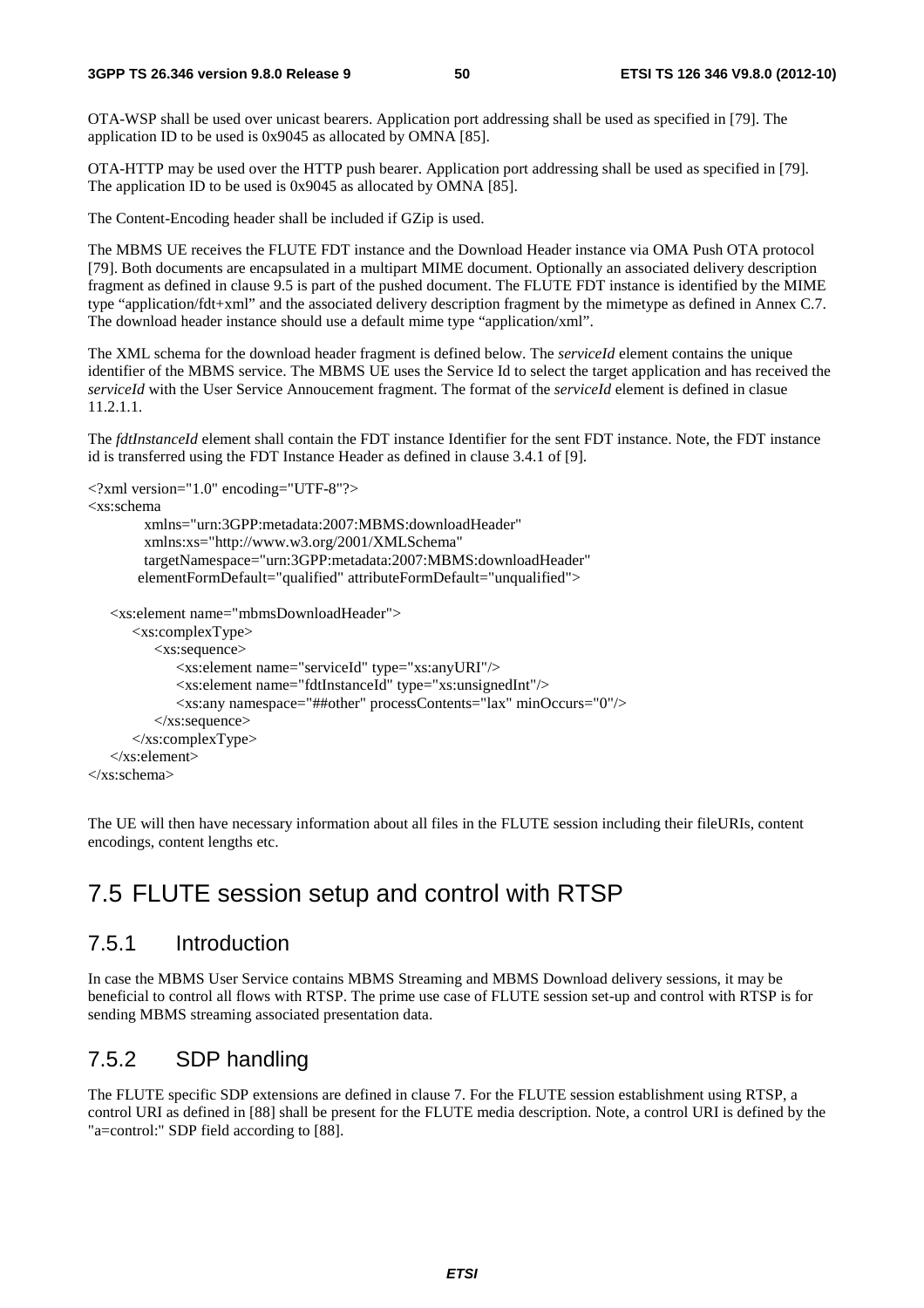## 7.5.3 RTSP SETUP Method

The control URI as defined in [88] shall be present for each FLUTE media description in the SDP. The control URI is used within the RTSP SETUP method to establish the described FLUTE sessions.

The RTSP transport protocol specifier for FLUTE as defined in [88] shall be "FLUTE/UDP". One and only one UDP port is allocated for each FLUTE channel.

The following RTP specific parameters shall be used in the transport request and responds header for FLUTE sessions:

- client\_port: This parameter provides the unicast FLUTE port(s) on which the client has chosen to receive FLUTE data.
- server port: This parameter provides the unicast FLUTE port(s) on which the server has chosen to send data.

### 7.5.4 RTSP PLAY Method

The PLAY method tells the server to start sending data including FLUTE session data as defined in [88]. The RTSP server forwards the FLUTE packets as according by the RTSP range header in the RTSP PLAY.

Only ntp and clock range units may be used with the "Range" headers. Normal Play Time (NPT) indicates the stream absolute position relative to the beginning of the presentation. The NPT consists of a decimal fraction.The clock range header describe the absolute time expressed as ISO 8601 timestamps, using UTC (GMT).

### 7.5.5 RTSP PAUSE Method

The PAUSE request causes the stream delivery including all FLUTE sessions to be interrupted (halted) as defined in [88].

## 7.5.6 RTSP TEARDOWN Method

The TEARDOWN client to server request stops the stream delivery including all FLUTE data delivery for the given URI, freeing the resources associated with it. Details for the TEARDOWN method are defined in [88].

# 8 Streaming delivery method

## 8.1 Introduction

The purpose of the MBMS streaming delivery method is to deliver continuous multimedia data (i.e. speech, audio, video and DIMS) over an MBMS bearer. Using MBMS Streaming delivery on unicast is defined in clause 8.5. This delivery method complements the download delivery method which consists of the delivery of files. The streaming delivery method is particularly useful for multicast and broadcast of scheduled streaming content.

## 8.2 Transport protocol

RTP is the transport protocol for MBMS streaming delivery. RTP provides means for sending real-time or streaming data over UDP and is already used for the transport of PSS in 3GPP. RTP provides RTCP for feedback about the transmission quality. The transmission of RTCP packets in the downlink (sender reports) is allowed. In this version of the specification, RTCP RR shall be turned off by SDP RR bandwidth modifiers. Note that in the context of MBMS detection of link aliveness is not necessary.

### 8.2.1 RTP payload formats for media

The RTP payload formats and corresponding MIME types are closely aligned with those defined in PSS [47] . For RTP/UDP/IP transport of continuous media the following RTP payload formats shall be used: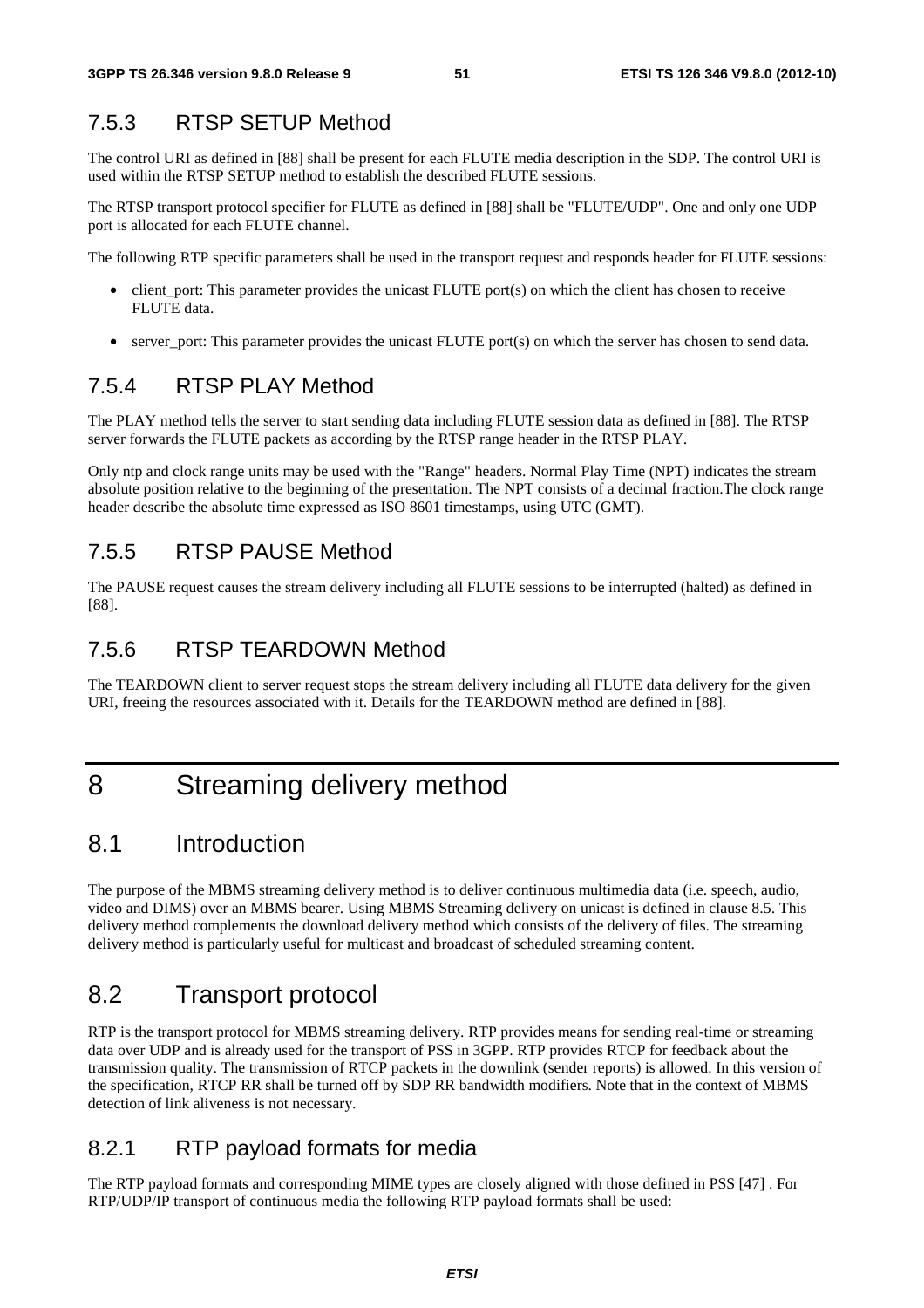- AMR narrow-band speech codec (see sub-clause 10.2) RTP payload format according to RFC 4867 [33]. A MBMS client is not required to support multi-channel sessions.
- AMR wideband speech codec (see sub-clause 10.2) RTP payload format according to RFC 4867 [33]. A MBMS client is not required to support multi-channel sessions.
- Extended AMR-WB codec (see sub-clause 10.3) RTP payload format according to [34].
- Enhanced aacPlus codec (see sub-clause 10.3) RTP payload format and MIME types according to RFC 3640 [41], namely the Low Bit-Rate AAC or the High Bit-Rate AAC modes.
- H.264 (AVC) video codec (see sub-clause 10.5) RTP payload format according to RFC 3984 [35]. An MBMS client supporting H.264 (AVC) is required to support all three packetization modes: single NAL unit mode, noninterleaved mode and interleaved mode. For the interleaved packetization mode, an MBMS client shall support streams for which the value of the "sprop-deint-buf-req" MIME parameter is less than or equal to MaxCPB \* 1000 / 8, inclusive, in which "MaxCPB" is the value for Video Coding Layer (VCL) parameters of the H.264 (AVC) profile and level in use, as specified in [43].
- DIMS (see sub-clause 10.12) RTP payload format according to [89].
- Timed Text (see sub-clause 10.10) RTP payload format according to [93].

## 8.2.2 FEC mechanism for RTP

#### 8.2.2.0 General

The "MBMS FEC scheme" is the fully-specified FEC scheme defined in [101], section 6 with ID 1.

The source flows for the MBMS FEC scheme are UDP flows including RTP, RTCP, SRTP and MIKEY packets. The payload of such UDP packets constitute an Application Data Unit (ADU) as defined in RFC6363 [102]. The source data flow with which the ADUs are associated is the UDP flow identity of the corresponding UDP flow.

A UE that supports MBMS User Services shall support a decoder for the "MBMS FEC scheme". The use of MBMS FEC by the sender is recommended, but it is permitted not to use it. In the case where the FEC is not used by the sender, the FEC Layer should not be used (i.e. RTP is mapped onto UDP directly).

The mechanism does not place any restrictions on the source data which can be protected together, except that the source data is carried over UDP. The data may be from several different UDP flows that are protected jointly.

A UE supporting the streaming delivery method shall support the packet format for FEC packets..

If any FEC source packets have been lost, but sufficient FEC source and FEC repair packets have been received, FEC decoding can be performed to recover the FEC source block. The original packets UDP payload and UDP flow identity can then be extracted from the source block and provided to the upper layer. If not enough FEC source and repair packets were received, only the original packets that were received as FEC source packets will be available. The rest of the original packets are lost.

If a UE that supports MBMS User Services receives a mathematically sufficient set of encoding symbols generated according to the encoder specification in RFC5053 [91], section 5.3, for reconstruction of a source block, then the decoder shall recover the entire source block. Note that the example decoder described in [91] clause 5.5 fulfils this requirement.

Note that the receiver must be able to buffer all the original packets and allow time for the FEC repair packets to arrive and FEC decoding to be performed before media playout begins. The min-buffer-time parameter specified in sub-clause 8.3.1.8 helps the receiver to determine a sufficient duration for initial start-up delay.

The protocol architecture is illustrated in figure 11.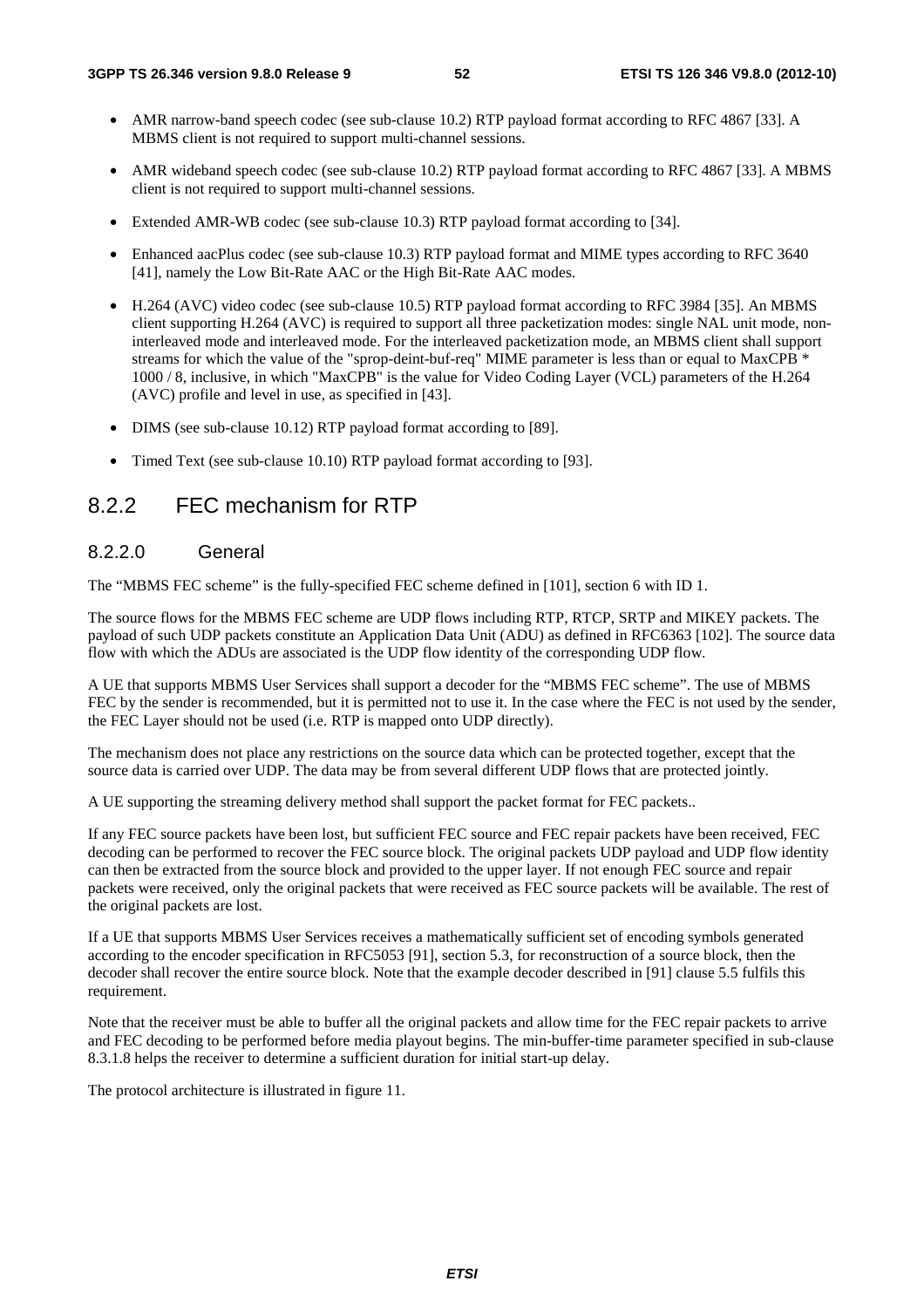

#### **Figure 11: FEC mechanism for the streaming delivery method interaction diagram**

Figure 11 depicts how one or more out of several possible packet flows of different types (Audio, video, DIMS, text RTP and RTCP flows, MIKEY flow) are sent to the FEC layer for protection. The source packets are modified to carry the FEC payload ID and a new flow with repair data is generated. The receiver takes the source and repair packets and buffers them to perform, if necessary, the FEC decoding. After appropriate buffering received and recovered source packets are forwarded to the higher layers. The arrows in the figure indicate distinct data flows.

#### 8.2.2.1 Sending Terminal Operation (Informative)

It is assumed that the sender has constructed or received original data packets for the session. These may be RTP, RTCP, MIKEY or other UDP packets. The following procedures are based on the UDP payload and the identity of the UDP flow. The UDP payload constitutes and ADU according to RFC6363 [102] and the identity of the UDP flow is the integer identifier associated with the identifier of the ADU flow.

In order to FEC protect a sequence of original data packets, the sender constructs a source block as specified in RFC6681 [101], section 5 to which the FEC algorithm is to be applied, and includes the original source packet data within FEC source packets. The following operations describe a possible way to generate compliant FEC source packet and FEC repair packet streams:

- 1. Each original packet is placed in the source block. In doing so, the Source FEC Payload ID information to be included in the FEC payload ID of the FEC source packet can be determined. In the source block the identity of the packet's flow is marked using the Flow ID. See RFC6681 [101], section 5 for details.
- 2. The FEC source packet is constructed according to sub-clause 8.2.2.4. The identity of the original flow is maintained by the source packet through the use of the destination UDP port number and destination IP address, which has been advertised (for example using SDP), as carrying FEC source packets generated from an original stream of a particular protocol (e.g. RTP, RTCP, SRTP, MIKEY etc.). See sub-clause 8.2.2.13.
- 3. The generated FEC source packet is sent using UDP.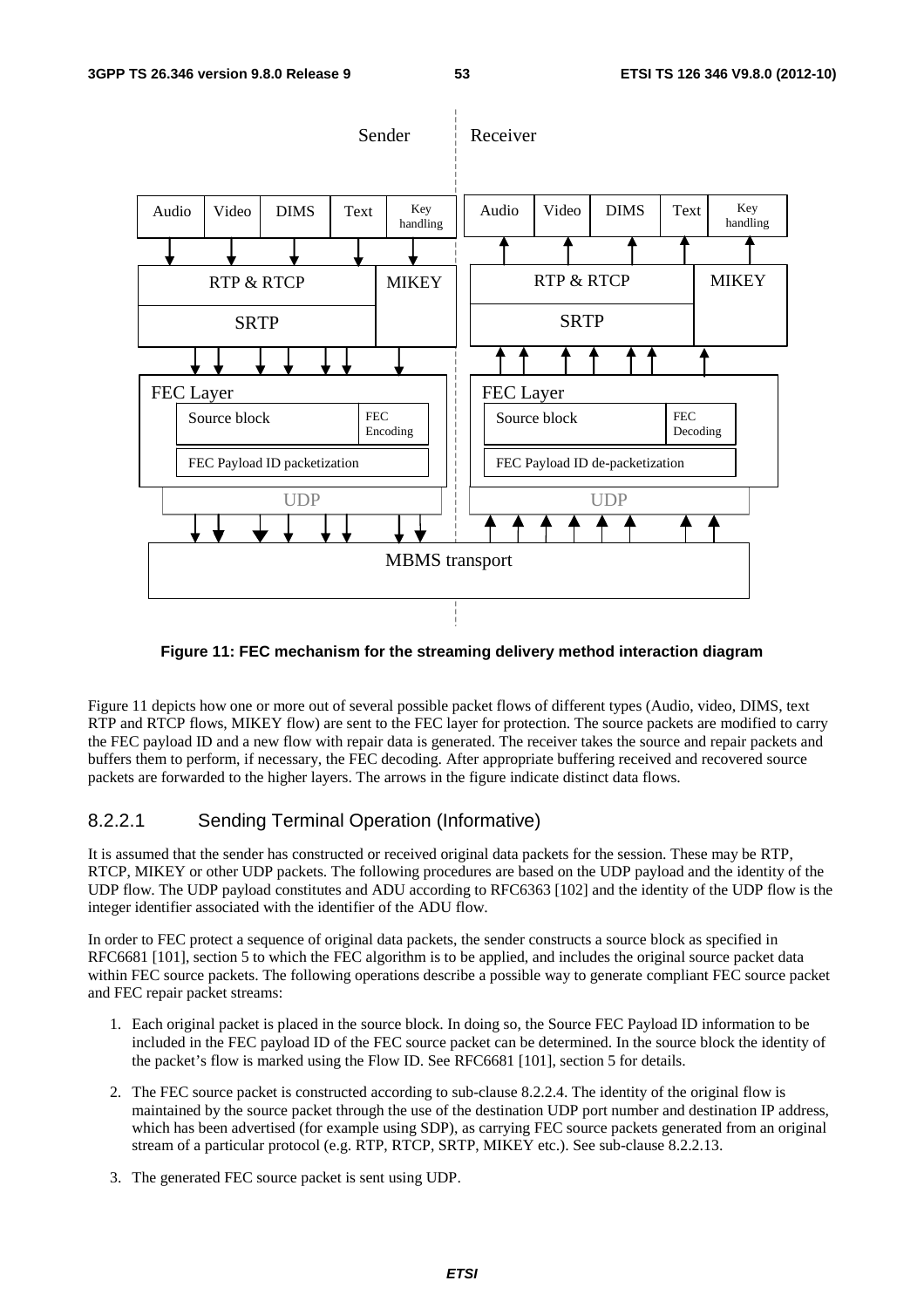When a source block is complete, the FEC encoder generates encoding symbols and places these symbols into FEC repair packets, to be conveyed to the receivers. These repair packets are sent using normal UDP procedures to a unique destination port to separate it from any of the source packet flows.

In particular cases it may be advantageous not to use FEC for some source blocks and to signal this to the receiver. In this case the sender may send one or more empty repair packets consisting exclusively of the Repair FEC Payload ID. This will be helpful in particular for selective FEC where some of the source blocks (e.g. consisting of reference video frames) are FEC protected while others (e.g. consisting exclusively of non-reference frames) will not be protected.

#### 8.2.2.2 Receiving Terminal Operation (Informative)

The following describes a possible receiver algorithm, when receiving an FEC source or repair packet:

- 1. If a FEC source packet is received (as indicated by the UDP port on which it was received):
	- a. The original source packet is reconstructed by removing the Source FEC Payload ID. The resulting packet is buffered to allow time for the FEC repair.
	- b. The resulting packet is placed into the source block according to the information in the Source FEC Payload ID and the source block format described in [101], section 5. The UDP port the packet was received on is used to determine the Flow ID written into the source block.
- 2. If an FEC repair packet is received (as indicated by the UDP port), the contained encoding symbols are placed into an FEC encoding block according to the Repair FEC Payload ID. In case the received FEC repair packet is empty, there are no repair symbols to be placed in the FEC encoding block.
- 3. If at least one source packet is missing, then FEC decoding may be desirable. The FEC decoder determines if the encoding block constructed in steps 1 and 2 contains enough symbols from the source and repair packets for decoding and, if so, performs the decoding operation. If only empty FEC repair packets are received, the receiver may start immediately some procedures to conceal the effect of missing media data.
- 4. Any missing source packets that were reconstructed during the decoding operation are then buffered as normal received packets (see step 1a above).

Note that the above procedure may result in that not all original packets are recovered, and they must simply be marked as being lost.

Obviously, buffering and packet re-ordering are required to insert any reconstructed packets in the appropriate place in the packet sequence if that is necessary according to the used higher layer protocol (RTP, RTCP or MIKEY). To allow receivers to determine the minimal start-up buffering requirement for FEC decoding, the min-buffer-time parameter indicates a minimum initial buffering time that is sufficient regardless of the position of the stream in which the reception starts.

#### 8.2.2.3 (Void)

#### 8.2.2.4 Packet format for FEC source packets

The packet format for FEC source packets as defined in RFC6363 [102], section 5.3, shall be used to encapsulate an original UDP packet.

The destination IP address and UDP port shall be set as indicated in the session control signalling. This ensures that the receiver can determine which protocols and FEC Payload ID formats are used for this flow. The remaining fields in the IP and UDP headers shall be set according to their specifications.

The Source FEC Payload ID shall be constructed according to RFC 6681 [101], section 6.2.2.

The FEC Source packets over IP and UDP are indicated to be used for a flow by using one of the SDP protocol identifiers "UDP/MBMS-FEC/RTP/AVP", "UDP/MBMS-FEC/RTP/SAVP" depending on the upper layer protocol RTP/AVP or RTP/SAVP respectively. If MIKEY is FEC protected and encapsulated in source packets, then it is indicated in the security description using the *fecProtection* element and the destination IP address.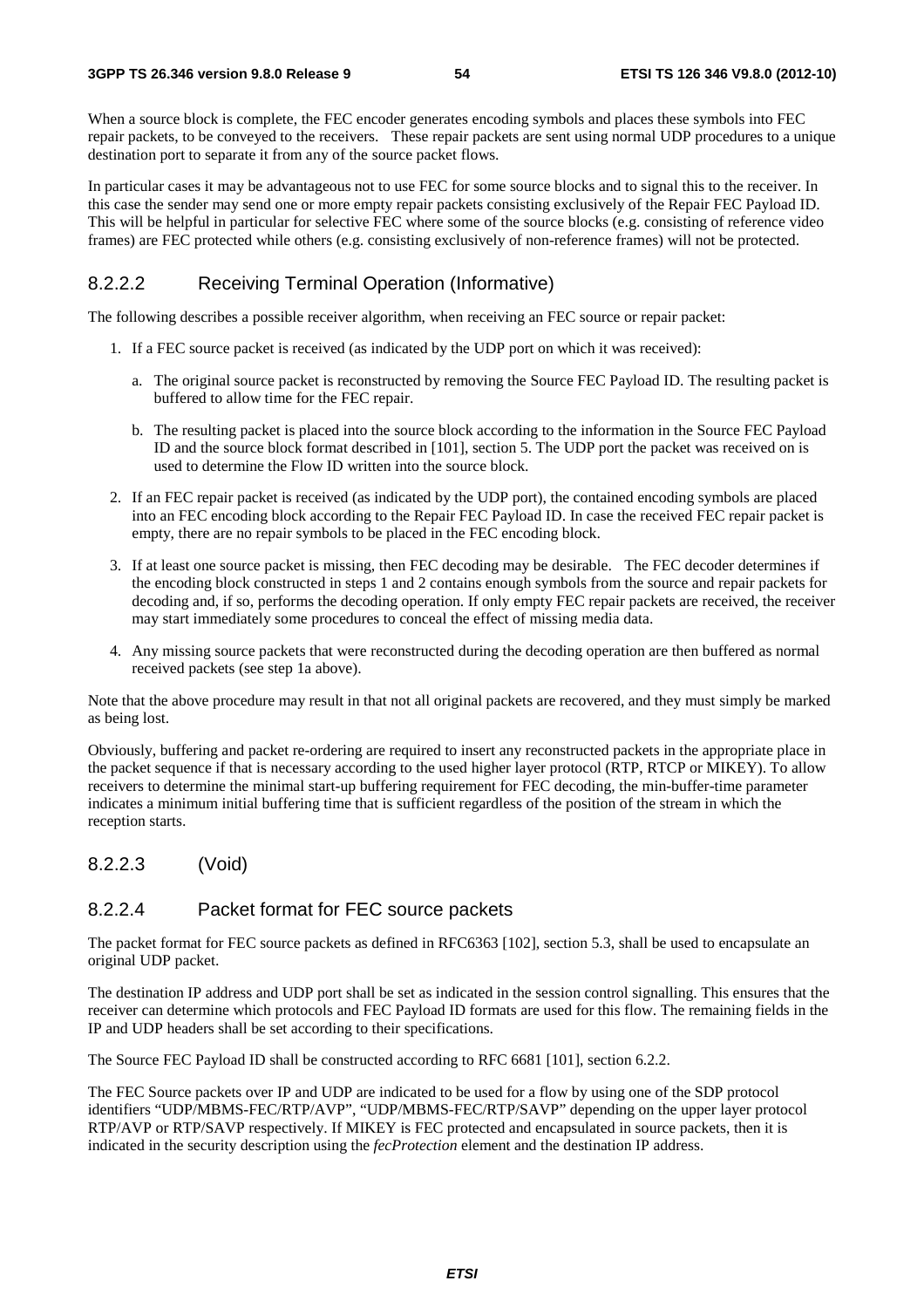#### 8.2.2.5 Packet Format for Repair packets

The packet format for FEC repair packets as defined in RFC6363 [102], section 5.4 shall be used for repair packets.

The UDP payload consists of the Repair FEC Payload ID, and zero, one or more repair symbols. The format of the Repair FEC payload ID is defined in clause [101], section 6.2.3.

The repair packet sent over IP and UDP is indicated in the SDP using the protocol identifier "UDP/MBMS-REPAIR".

#### 8.2.2.6 Void

#### 8.2.2.7 FEC block Construction algorithm and example (informative)

This section provides an example how to use the methods in RFC6363 [102] and RFC6681 [101] to generate a source block.

When the original UDP packet is placed into the source block, the value of the UDP flow identifier, F, followed by the value of the UDP payload length, L, are first written as a single byte and two-byte value in network byte order (i.e. with high order byte first) respectively into the first available bytes in the source block, followed by the UDP packet payload itself (i.e. not including the IP/UDP headers). Following this, if the next available byte is not the first byte of a new symbol, then padding bytes up to the next symbol boundary shall be included using the value 0 in each byte. As long as any source UDP packets remain to be placed, the procedure is repeated starting each UDP flow identifier at the start of the next encoding symbol.

An example of forming a source block is given in figure 14 below. In this example, three UDP packets of lengths 26, 52 and 103 bytes have been placed into a source block with symbol size  $T = 16$  bytes. The first two packets are from UDP flow 0 and the third from UDP flow 1. Each entry in Figure 14 is a byte and the rows correspond to the source symbols and are numbered from 0 to 12.  $B_{i,j}$  denotes the  $(j+1)$ th byte of the  $(i+1)$ th UDP packet.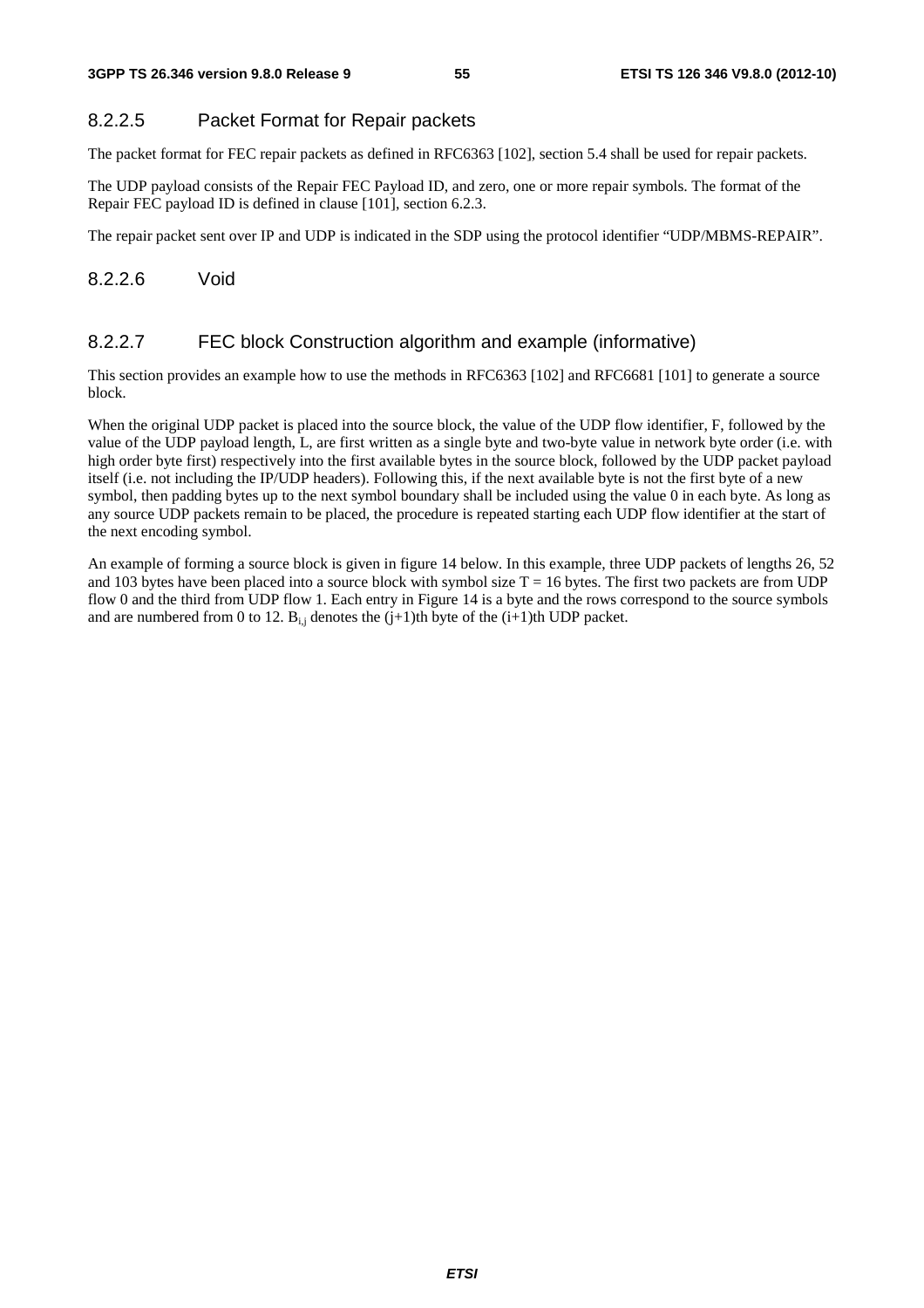| $\overline{0}$    |                     | 26                | B <sub>0,0</sub>    | $B_{0,1}$         | $B_{0,2}$         | $B_{0,3}$         | $B_{0,4}$         | $B_{0,5}$         | $B_{0,6}$           | $B_{0,7}$        | $B_{0,8}$         | B <sub>0,9</sub>  | $B_{0,10}$        | $B_{0,11}$        | $B_{0,12}$        |
|-------------------|---------------------|-------------------|---------------------|-------------------|-------------------|-------------------|-------------------|-------------------|---------------------|------------------|-------------------|-------------------|-------------------|-------------------|-------------------|
| $B_{0,13}$        | $B_{0,14}$          | $B_{0,15}$        | $B_{0,16}$          | $B_{0,17}$        | $B_{0,18}$        | $B_{0,19}$        | $B_{0,20}$        | $B_{0,21}$        | $B_{0,22}$          | $B_{0,23}$       | $B_{0,24}$        | $B_{0,25}$        | $\theta$          | $\overline{0}$    | $\boldsymbol{0}$  |
| $\overline{0}$    | 52                  |                   | $B_{1,0}$           | $B_{1,1}$         | $B_{1,2}$         | $B_{1,3}$         | $B_{1,4}$         | $B_{1,5}$         | $B_{1,6}$           | $B_{1,7}$        | $B_{1,8}$         | $B_{1,9}$         | $B_{1,10}$        | $B_{1,11}$        | $B_{1,12}$        |
| $B_{1,13}$        | $B_{1,14}$          | $B_{1,15}$        | $B_{1,16}$          | $B_{1,17}$        | $B_{1,18}$        | $B_{1,19}$        | $B_{1,20}$        | $B_{1,21}$        | $B_{1,22}$          | $B_{1,23}$       | $B_{1,24}$        | $B_{1,25}$        | $B_{1,26}$        | $B_{1,27}$        | $B_{1,28}$        |
| $B_{1,29}$        | $B_{1,30}$          | $B_{1,31}$        | $B_{1,32}$          | B <sub>1,33</sub> | $B_{1,34}$        | $B_{1,35}$        | B <sub>1,36</sub> | $B_{1,37}$        | $B_{1,38}$          | $B_{1,39}$       | $B_{1,40}$        | $B_{1,41}$        | $B_{1,42}$        | B <sub>1,43</sub> | $B_{1,44}$        |
| $B_{1,45}$        | $B_{1,46}$          | $B_{1,47}$        | $B_{1,48}$          | $B_{1,49}$        | $B_{1,50}$        | $B_{1,51}$        | $\theta$          | $\overline{0}$    | $\theta$            | $\overline{0}$   | $\overline{0}$    | $\theta$          | $\overline{0}$    | $\overline{0}$    | $\boldsymbol{0}$  |
| $\mathbf{1}$      |                     | 103               | $B_{2,0}$           | $B_{2,1}$         | $B_{2,2}$         | B <sub>2,3</sub>  | B <sub>2,4</sub>  | $B_{2,5}$         | $B_{2,6}$           | B <sub>2,7</sub> | $B_{2,8}$         | $B_{2,9}$         | $B_{2,10}$        | $B_{2,11}$        | $B_{2,12}$        |
| $B_{2,13}$        | $B_{2,14}$          | $B_{2,15}$        | $B_{2,16}$          | $B_{2,17}$        | $B_{2,18}$        | $B_{2,19}$        | $B_{2,20}$        | $B_{2,21}$        | $B_{2,22}$          | $B_{2,23}$       | $B_{2,24}$        | $B_{2,25}$        | $B_{2,26}$        | $B_{2,27}$        | $B_{2,28}$        |
| $B_{2,29}$        | B <sub>2,30</sub>   | $B_{2,31}$        | $B_{2,32}$          | B <sub>2,33</sub> | $B_{2,34}$        | B <sub>2,35</sub> | B <sub>2,36</sub> | $B_{2,37}$        | B <sub>2,38</sub>   | $B_{2,39}$       | $B_{2,40}$        | $B_{2,41}$        | $B_{2,42}$        | $B_{2,43}$        | $B_{2,44}$        |
| $B_{2,45}$        | $B$ <sub>2,46</sub> | $B_{2,47}$        | $B_{2,48}$          | $B_{2,49}$        | B <sub>2,50</sub> | B <sub>2,51</sub> | $B$ 2,52          | $B_{2,53}$        | $B$ <sub>2,54</sub> | $B_{2,55}$       | $B_{2,56}$        | $B_{2,57}$        | B <sub>2,58</sub> | $B$ 2,59          | B <sub>2,60</sub> |
| $B_{2,61}$        | $B_{2,62}$          | B <sub>2,63</sub> | $B$ <sub>2,64</sub> | $B$ 2,65          | B <sub>2,66</sub> | B <sub>2,67</sub> | B <sub>2,68</sub> | B <sub>2,69</sub> | B <sub>2,70</sub>   | $B_{2,71}$       | $B_{2,72}$        | $B_{2,73}$        | $B_{2,74}$        | $B_{2,75}$        | $B_{2,76}$        |
| $B$ 2,77          | $B_{2,78}$          | $B_{2,79}$        | B <sub>2,80</sub>   | $B_{2,81}$        | $B_{2,82}$        | B <sub>2,83</sub> | B <sub>2,84</sub> | $B_{2,85}$        | B <sub>2,86</sub>   | $B_{2,87}$       | B <sub>2,88</sub> | B <sub>2,89</sub> | B <sub>2,90</sub> | B <sub>2,91</sub> | B <sub>2,92</sub> |
| B <sub>2,93</sub> | B <sub>2,94</sub>   | B <sub>2,95</sub> | B <sub>2,96</sub>   | B <sub>2,97</sub> | B <sub>2,98</sub> | B <sub>2,99</sub> | $B_{2,100}$       | $B_{2,101}$       | $B_{2,102}$         | $\overline{0}$   | $\overline{0}$    | $\theta$          | $\theta$          | $\boldsymbol{0}$  | $\overline{0}$    |
|                   |                     |                   |                     |                   |                   |                   |                   |                   |                     |                  |                   |                   |                   |                   |                   |

#### **Figure 14: Source block consisting of 3 source UDP packets of lengths 26, 52 and 103 bytes.**

#### 8.2.2.8 Void

### 8.2.2.9 Source FEC Payload ID

The Source FEC payload ID shall be the Source FEC Payload ID format A in section 6.2.2 of RFC6681 [101].

#### 8.2.2.10 Repair FEC payload ID

The Repair FEC Payload ID shall be the Repair FEC Payload ID format A in section 6.2.3 of RFC6681 [101].

#### 8.2.2.10a FEC Object Transmission information

The FEC Object Transmission information consists of:

- the maximum source block length, in symbols
- the symbol size, in bytes

The FEC Object Transmission information shall be the first four octets of the FEC Scheme Specific Information in section 6.2.1.2 of RFC6681 [101].

NOTE: This corresponds to Payload ID Format A in RFC6681 [101] as the last octet of FEC Scheme Specific Information is omitted.

The Source Block Length signalled within the Repair FEC Payload ID of any packet of a stream shall not exceed the Maximum Source Block Length signalled within the FEC Object Transmission Information for the stream.

The FEC Object Transmission Information shall be communicated as described in sub-clause 8.2.2.14. Note, the FEC Object Transmission Information is only communicated in SDP.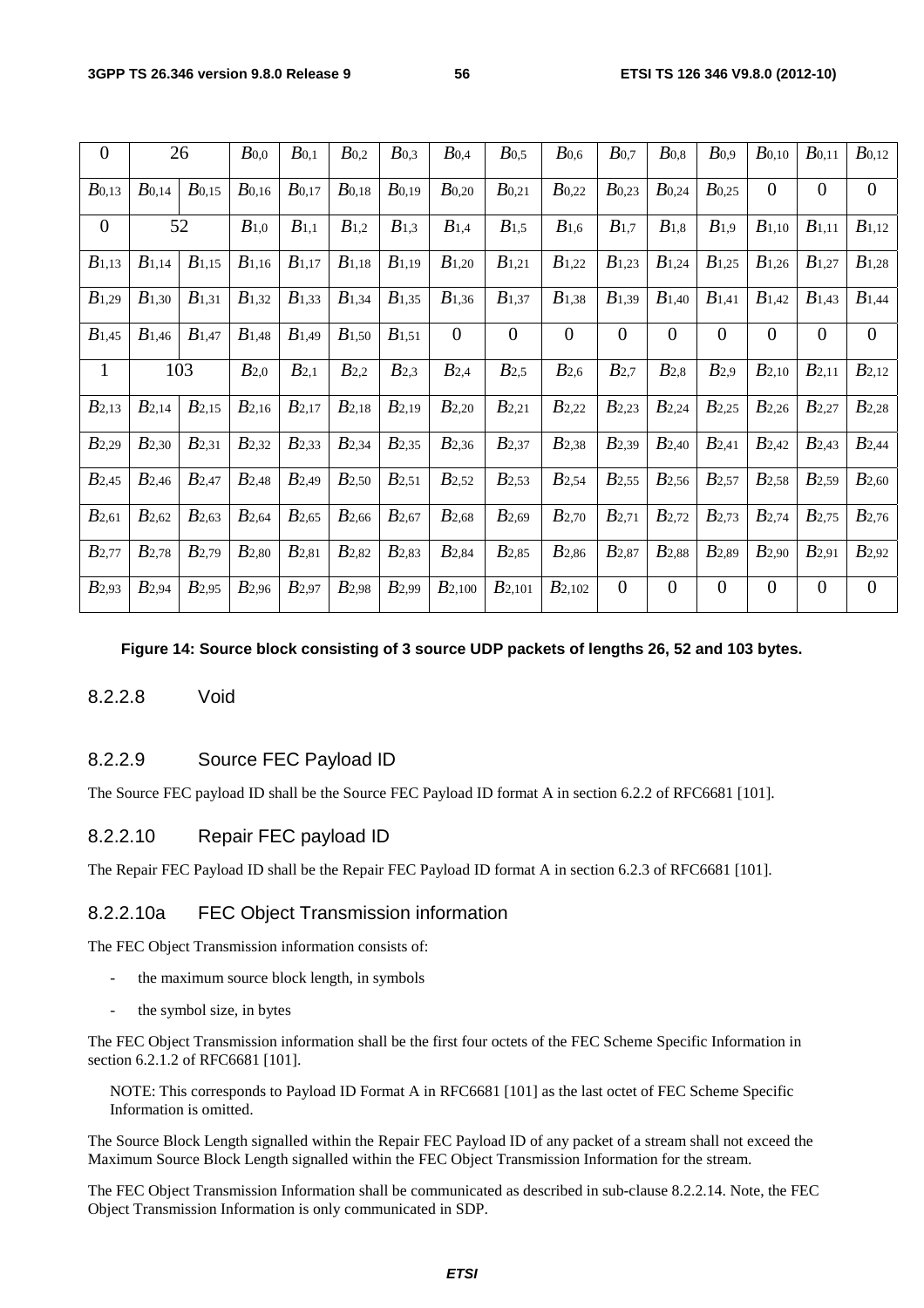### 8.2.2.11 Hypothetical FEC Decoder

This clause specifies the hypothetical FEC decoder and its use to check packet stream and MBMS receiver conformance.

The hypothetical FEC decoder uses the packet stream, the transmission time of each packet, the initial buffering delay, and the SDP for the stream as inputs. The packet stream from the beginning of the FEC source block until the end of the stream shall comply with the hypothetical reference decoder as specified below when the initial buffer delay equals to the value of the min-buffer-time parameter.

The maximum hypothetical FEC decoding buffer size for MBMS streaming is 1 Mbytes. The default hypothetical FEC decoding buffer size is equal to 1 Mbytes.

For the packet stream, the buffer occupancy level of the hypothetical FEC decoding buffer shall not exceed the value of the buf-size parameter, when it is present in the SDP, or the default FEC decoding buffer size, when the buf-size parameter is not present in the SDP. The output of the hypothetical FEC decoder shall comply with the RTP payload and decoding specifications of the media format.

The hypothetical FEC decoder operates as follows:

- 1) The hypothetical FEC decoding buffer is initially empty.
- 2) Each FEC source packet and FEC repair packet, starting from the first packet in transmission order, is inserted into a FEC source block at its transmission time. The FEC source block generation is done as specified in [101], section 6.2.3. The FEC source block resides in the hypothetical FEC decoding buffer.
- 3) When both the last FEC source packet and the last FEC repair packet of an FEC source block are transmitted, any elements of the FEC source block that are not original UDP packets (e.g. FEC repair packets and potential padding bytes) are removed from the hypothetical FEC decoding buffer.
- 4) Original UDP packets are not removed from the hypothetical FEC decoding buffer before the signaled initial buffering delay has expired. Then, the first original UDP packet in sequence number order is output and removed from the hypothetical FEC decoding buffer immediately. Each succeeding original UDP packet is output and removed when the following conditions are true:
	- i. The following time (in seconds) since the removal of the previous packet has elapsed:

 8 × (size of the previous original UDP packet *including* UDP/IP header in bytes) / (1 000 × (value of "b=AS" SDP attribute for the stream))

ii. All the packets in the same FEC source block as the original UDP packet have been transmitted.

An MBMS client shall be capable of receiving a packet stream that complies with the hypothetical FEC decoder. Furthermore, in the case of RTP packets, when an MBMS client complies with the requirements for the media decoding of the packet stream, it shall be able to de-packetize and decode the packet stream and output decoded data at the correct rate specified by the RTP timestamps of the received packet stream.

8.2.2.12 Void

### 8.2.2.13 Signalling

The signalling for streaming FEC consists of several components:

- If several user services are bundled together they are indicated as a sequence of services in the User Service Bundle Description. See sub-clause 11.2.
- A separate SDP describing the FEC repair stream and all the flow IDs referenced from the User Service Bundle Description. See sub-clauses 11.2 and 8.2.2.14.
- SDP protocol identifiers and attributes to indicate the usage of the source packet format, how the FEC payload ID is configured and other FEC parameters such as minimal buffering delay, for the RTP/RTCP streams. See sub-clause 8.2.2.13a.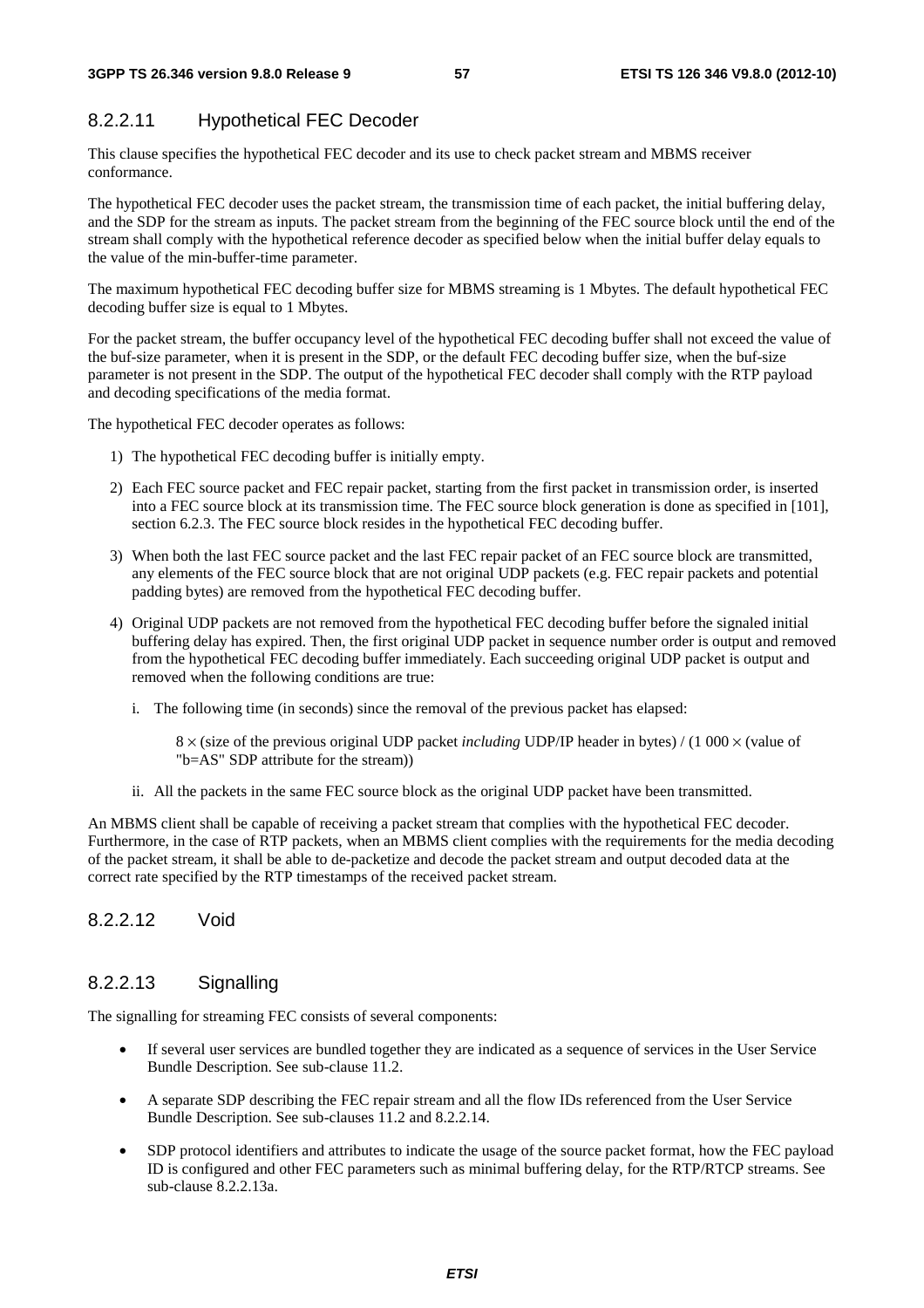• Security description extensions to indicate usage of FEC source packet format, and the FEC parameters. See sub-clauses 11.3 and 8.2.2.13a.

 The user service description contains either a single service or several bundled services. All of the streaming delivery methods and security descriptions that are present within the *bundleDescription* element must be considered when configuring the FEC operations. This includes RTP, RTCP and MIKEY flows. A receiver intending to perform FEC decoding to cover for packet losses shall receive all the flows that are indicated to be sent as FEC source packets, even if the flows are in a service currently not played out. A receiver intending to use FEC shall also receive the FEC repair stream as described by the FEC Repair Stream Description. The delivery method's session description, and the security description both carry the FEC source packet configuration information: FEC encoding ID, FEC instance ID, and FEC OTI information. The FEC repair packet stream is configured using the similar methods as for the source packets, with the addition of the Flow ID information and buffer delay parameter.

#### 8.2.2.13a SDP for FEC source packet streams

To indicate the presence of the FEC layer between IP/UDP and, RTP or SRTP a SDP protocol identifier is used. Instead of the normal RTP/AVP and RTP/SAVP protocol identifiers, 'UDP/MBMS-FEC/RTP/AVP' and 'UDP/MBMS-FEC/RTP/SAVP' are defined respectively. Both these protocol identifiers shall use the FMT space rules that are used for RTP/AVP and RTP/SAVP respectively, i.e. payload types used in the RTP session is listed. The protocol identifiers are defined in Appendix C1.

The FEC parameters, FEC encoding ID, FEC instance ID and FEC-OTI-Extension information are signalled using the mechanism defined in sub-clause 8.3.1.8. The "a=FEC" SDP attribute shall be used to indicate the single definition that is used for each media component.

For MIKEY messages the service protection description is used to indicate when FEC source packet shall be used, see sub-clause 11.3. The FEC parameter used is also defined in the service protection description. As all MIKEY packets from all user services arrive on the same port, the receiver must use the destination address to separate FEC protected packets from not FEC protected packets. This requires that all MIKEY packets sent to a specific destination address are either FEC protected or not. Note that it is not possible to mix protected and non-protected packets within a single stream as there is no mechanism to determine whether they are protected or not.

#### 8.2.2.14 SDP for FEC repair packet streams

The repair packet stream is indicated in SDP using a media block with the protocol identifier "UDP/MBMS-REPAIR". The media type shall be "application". The FEC parameters, FEC encoding ID, FEC instance ID, FEC-OTI-Extension information and repair parameters (min-buffer-time) are signalled using the mechanisms defined in sub-clause 8.3.1.9. Each media component shall reference only one FEC declaration.

The mapping of the FEC source block flow ID to the destination IP address and UDP port are done using the SDP attribute "a=mbms-flowid" defined in sub-clause 8.3.1.9.

Interleaving may be signaled using the "X-3gpp-FEC-Interleaving" attribute, which also gives the arrangement of the flows in the source block and by consequence their transmission order. The "X-3gpp-FEC-Interleaving" attribute is defined in sub-clause 8.3.1.11.

#### 8.2.2.15 Signalling example for FEC

This sub-clause contains a complete signalling example for a MBMS multicast mode session using FEC with a Service description, a SDP for the streaming delivery method, a SDP for the FEC repair stream, and a security description.

The following is an example bundleDescription.

```
<?xml version="1.0" encoding="UTF-8"?> 
<bundleDescription 
     xmlns="urn:3GPP:metadata:2005:MBMS:userServiceDescription" 
     xmlns:xsi="http://www.w3.org/2001/XMLSchema-instance" 
     fecDescriptionURI="http://www.example.com/3gpp/mbms/session1-fec.sdp"> 
     <userServiceDescription 
         serviceId="urn:3gpp:0010120123hotdog"> 
             <deliveryMethod 
                 sessionDescriptionURI="http://www.example.com/3gpp/mbms/session1.sdp" 
                 protectionDescriptionURI="http://www.example.com/3gpp/mbms/sec-descript"/> 
     </userServiceDescription> 
 </bundleDescription>
```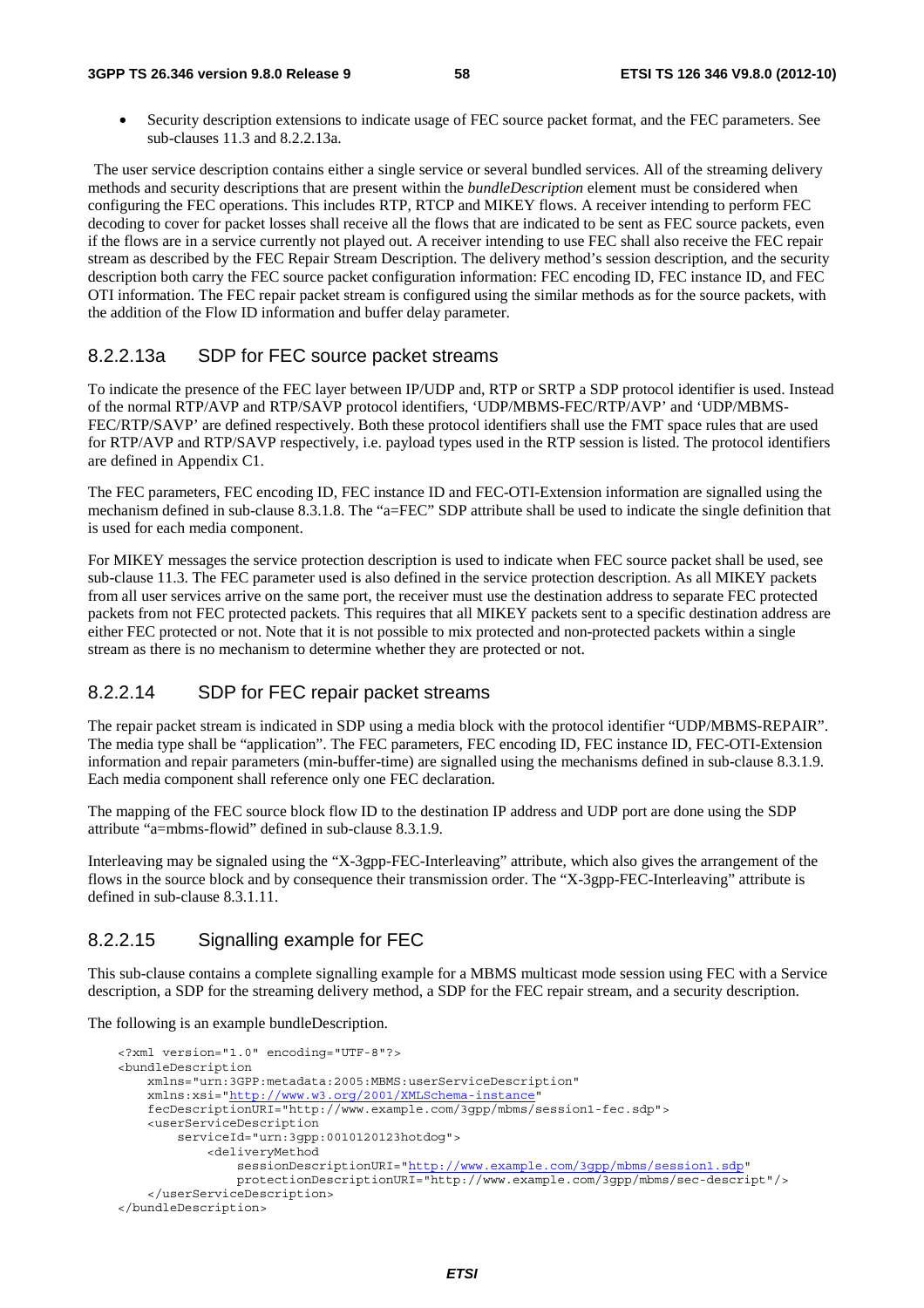The security description has the URI: http://www.example.com/3gpp/mbms/sec-descript

```
<?xml version="1.0" encoding="UTF-8"?> 
    <securityDescription 
         xmlns="urn:3GPP:metadata:2005:MBMS:securityDescription" 
         xmlns:xsi="http://www.w3.org/2001/XMLSchema-instance" 
         confidentialityProtection="true" 
         integrityProtection="true" 
         uiccKeyManagement="true" 
         <keyManagement 
             waitTime="5" 
              maxBackOff="10"> 
              <serverURI>http://register.example.com/</serverURI> 
              <serverURI>http://register2.example.com/</serverURI> 
         </keyManagement> 
         <keyId> 
              <mediaFlow flowID="FF1E:03AD::7F2E:172A:1E24/4002"> 
                 <MSK> <keyDomainID>aMoM</keyDomainID> 
                      <MSKID>aMoAAA==</MSKID> 
                 \epsilon/MSK\sim </mediaFlow> 
              <mediaFlow flowID="FF1E:03AD::7F2E:172A:1E24/4004"> 
                 <MSK> <keyDomainID>GM8M</keyDomainID> 
                      <MSKID>aMkAAA==</MSKID> 
                 </MSK> </mediaFlow> 
         </keyId> 
         <fecProtection 
              fecEncodingId="1" 
              fecOtiExtension="ACAEAA=="/> 
</securityDescription>
```
An example of how the SDP http://www.example.com/3gpp/mbms/session1.sdp could look for a session containing two media streams that are FEC protected. In this example we have assumed an audiovisual stream, using 56 kbps for video and 12 kbps for audio. In addition another 300 bits/second of RTCP packets from the source is used for the each of the sessions. Hence, the total media session bandwidth is  $56+12+0.3+0.3 = 68.6$  kbps.

```
v=0o=ghost 2890844526 2890842807 IN IP6 2001:210:1:2:240:96FF:FE25:8EC9 
s=3GPP MBMS Streaming SDP Example 
i=Example of MBMS streaming SDP file 
u=http://www.infoserver.example.com/ae600 
e=ghost@mailserver.example.com 
c=IN IP6 FF1E:03AD::7F2E:172A:1E24 
t=3034423619 3042462419 
b=AS:62b=TIAS: 60500 
a=maxprate: 25 
a=source-filter: incl IN IP6 * 2001:210:1:2:240:96FF:FE25:8EC9 
a=FEC-declaration:0 encoding-id=1 
m=video 4002 UDP/MBMS-FEC/RTP/AVP 96 
h = TTAS \cdot 55000h = RR \cdot 0b=RS:300 
a=rtpmap:96 H263-2000/90000 
a=fmtp:96 profile=3;level=10 
a=framesize:96 176-144 
a = FEC:0a=maxprate:15 
m=audio 4004 UDP/MBMS-FEC/RTP/AVP 98 
b=TIAS: 11500 
b=RR:0b=RS:300 
a=rtpmap:98 AMR/8000 
a=fmtp:98 octet-align=1 
a = FEC:0a=maxprate:10
```
The FEC stream used to protect the above RTP sessions and a MIKEY key stream has the below SDP (http://www.example.com/3gpp/mbms/session1-fec.sdp):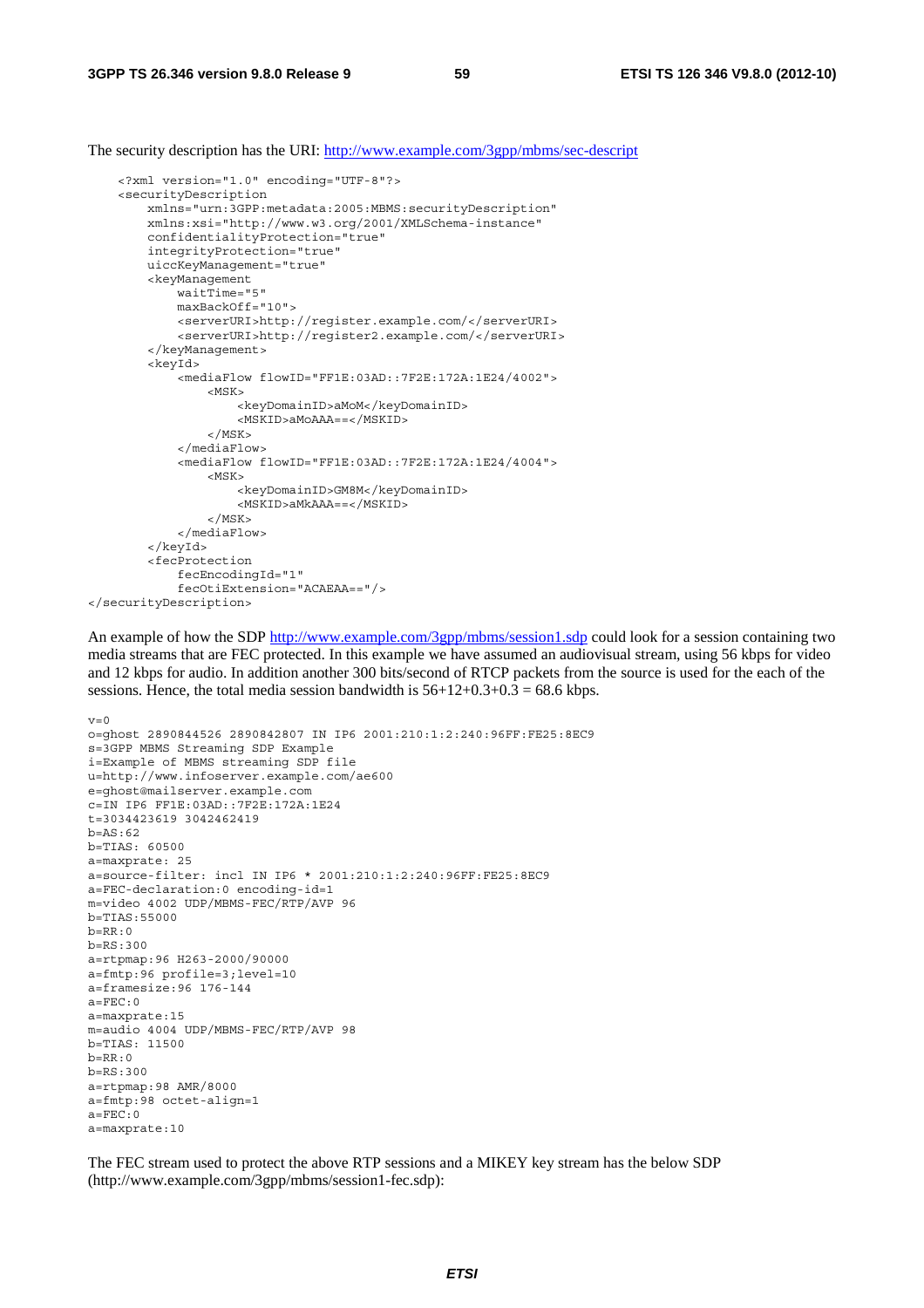$v=0$ o=ghost 2890844526 2890842807 IN IP6 2001:210:1:2:240:96FF:FE25:8EC9 s=3GPP MBMS Streaming FEC SDP Example i=Example of MBMS streaming SDP file u=http://www.infoserver.example.com/ae600 e=ghost@mailserver.example.com c=IN IP6 FF1E:03AD::7F2E:172A:1E24 t=3034423619 3042462419 b=AS:15 a=FEC-declaration:0 encoding-id=1 a=FEC-OTI-extension:0 ACAEAA== a=mbms-repair: 0 min-buffer-time=2600 a=source-filter: incl IN IP6 \* 2001:210:1:2:240:96FF:FE25:8EC9 m=application 4006 UDP/MBMS-REPAIR \*  $b=AS:15$  $A = FEC:0$ a=mbms-flowid: 1=FF1E:03AD::7F2E:172A:1E24/4002, 2=FF1E:03AD::7F2E:172A:1E24/4003, 3=FF1E:03AD::7F2E:172A:1E24/4004, 4=FF1E:03AD::7F2E:172A:1E24/4005, 5=FF1E:03AD::7F2E:172A:1E24/2269 a=X-3gpp-FEC-Interleaving: 1="reverse", 2="ordered"

A more traditional FEC configuration is shown below. The audio and video media components use different FEC repair flows. The same principle can also be applied when bundling several user services together.

```
 <?xml version="1.0" encoding="UTF-8"?> 
<bundleDescription 
     xmlns="urn:3GPP:metadata:2005:MBMS:userServiceDescription" 
     xmlns:xsi="http://www.w3.org/2001/XMLSchema-instance" 
     fecDescriptionURI="http://www.example.com/3gpp/mbms/session2-fec.sdp"> 
     <userServiceDescription 
         serviceId="urn:3gpp:0010120123hotdog"> 
             <deliveryMethod 
                 sessionDescriptionURI="http://www.example.com/3gpp/mbms/session2.sdp"/> 
     </userServiceDescription> 
 </bundleDescription>
```
The SDP file from above is modified to use two different FEC flows.

```
v=0o=ghost 2890844526 2890842807 IN IP6 2001:210:1:2:240:96FF:FE25:8EC9 
s=3GPP MBMS Streaming SDP Example 
i=Example of MBMS streaming SDP file 
u=http://www.infoserver.example.com/ae600 
e=ghost@mailserver.example.com 
c=IN IP6 FF1E:03AD::7F2E:172A:1E24 
t=3034423619 3042462419 
b=AS:62 
b=TIAS: 60500 
a=maxprate: 25 
a=source-filter: incl IN IP6 * 2001:210:1:2:240:96FF:FE25:8EC9 
m=video 4002 UDP/MBMS-FEC/RTP/AVP 96 
b=TIAS:55000 
b=RR:0h = R.S.300a=FEC-declaration:0 encoding-id=1 
a=rtpmap:96 H263-2000/90000 
a=fmtp:96 profile=3;level=10 
a=framesize:96 176-144 
a = FEC:0a=maxprate:15 
m=audio 4004 UDP/MBMS-FEC/RTP/AVP 98 
b=TIAS: 11500 
h = RR \cdot 0b=RS:300 
a=FEC-declaration:1 encoding-id=1 
a=rtpmap:98 AMR/8000 
a=fmtp:98 octet-align=1 
a = FEC:1a=maxprate:10
```
The SDP file for the two FEC streams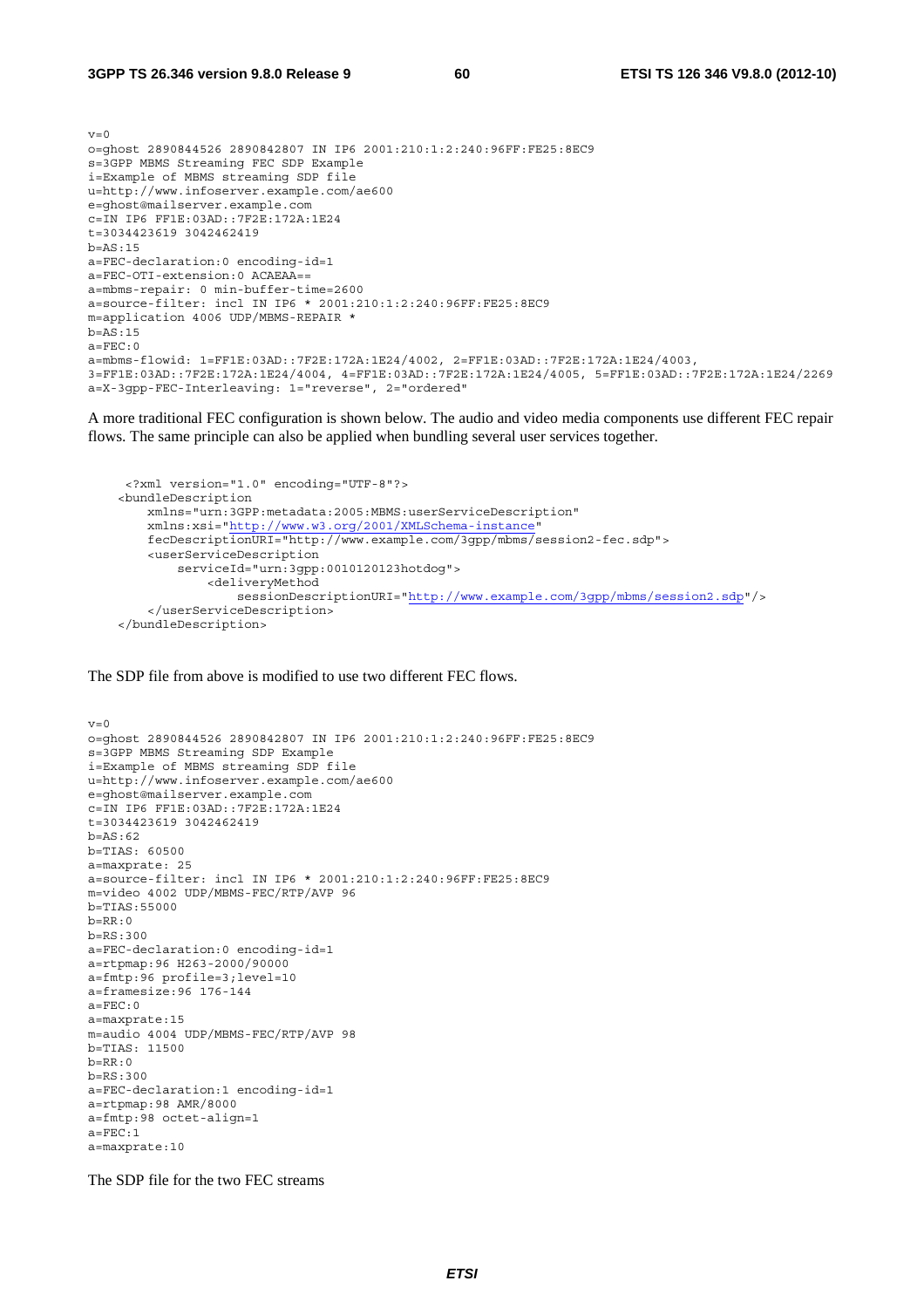```
v=0o=ghost 2890844526 2890842807 IN IP6 2001:210:1:2:240:96FF:FE25:8EC9 
s=3GPP MBMS Streaming FEC SDP Example 
i=Example of MBMS streaming SDP file 
u=http://www.infoserver.example.com/ae600 
e=ghost@mailserver.example.com 
t=3034423619 3042462419 
b=AS:15 
a=source-filter: incl IN IP6 * 2001:210:1:2:240:96FF:FE25:8EC9 
m=application 4006 UDP/MBMS-REPAIR * 
c=IN IP6 FF1E:03AD::7F2E:172A:1E24 
h = \Delta S \cdot 15a=FEC-declaration:0 encoding-id=1 
a=FEC-OTI-extension:0 ACAEAA== 
a=mbms-repair: 0 min-buffer-time=2600 
a = FEC:0a=mbms-flowid: 1=FF1E:03AD::7F2E:172A:1E24/4002, 2=FF1E:03AD::7F2E:172A:1E24/4003 
m=application 4008 UDP/MBMS-REPAIR * 
c=IN IP6 FF1E:03AD::7F2E:172A:1E24 
b=AS:15 
a=FEC-declaration:1 encoding-id=1 
a=FEC-OTI-extension:1 ACAEAA== 
a=mbms-repair: 1 min-buffer-time=2600 
A=FFC \cdot 1a=mbms-flowid: 3=FF1E:03AD::7F2E:172A:1E24/4004, 4=FF1E:03AD::7F2E:172A:1E24/4005
```
### 8.2.3 General RTP Header Extension Mechanism

#### 8.2.3.1 Introduction

The General RTP Header Extension Mechanism [92] is a general mechanism to use the header extension feature of RTP (the Real-Time Transport Protocol). The General RTP Header Extension Mechanism should be supported.

#### 8.2.3.2 Timestamp Offset

Timestamp offsets for RTP may be transmitted using the general RTP header extension mechanism.

The variable timestamp extension element is 32 bits long. The first byte is the extension element header, i.e. the ID and len fields, as defined in [92]. The remaining 3 bytes are the timestamp-offset measured in the same frequency as the RTP timestamp.

Timestamp-offset: A 24 bit unsigned integer signaling the offset of the received packets of the same media in the tunein FEC block. The timestamp offset indicates at most the difference between the RTP timestamp of the current packet and the highest RTP timestamp of packets of the same media stream that are transmitted in the current FEC source block.

Timestamp offset shall not be used if FEC protection and Interleaving are not being used.

The following example is a general RTP header extension block containing a single variable timestamp extension element.

```
0 1 2 3
   0 1 2 3 4 5 6 7 8 9 0 1 2 3 4 5 6 7 8 9 0 1 2 3 4 5 6 7 8 9 0 1 
   +-+-+-+-+-+-+-+-+-+-+-+-+-+-+-+-+-+-+-+-+-+-+-+-+-+-+-+-+-+-+-+-+ 
         0xBEDE | length=1
   +-+-+-+-+-+-+-+-+-+-+-+-+-+-+-+-+-+-+-+-+-+-+-+-+-+-+-+-+-+-+-+-+ 
  | ID | len=2 | timestamp-offset
   +-+-+-+-+-+-+-+-+-+-+-+-+-+-+-+-+-+-+-+-+-+-+-+-+-+-+-+-+-+-+-+-+
```
The presence of variable timestamps is signaled in the SDP file using the header extension specification and the URI "http://www.3gpp.org/2008/TimestampOffset". The URI signals the possible presence of timestamp offsets with the given ID.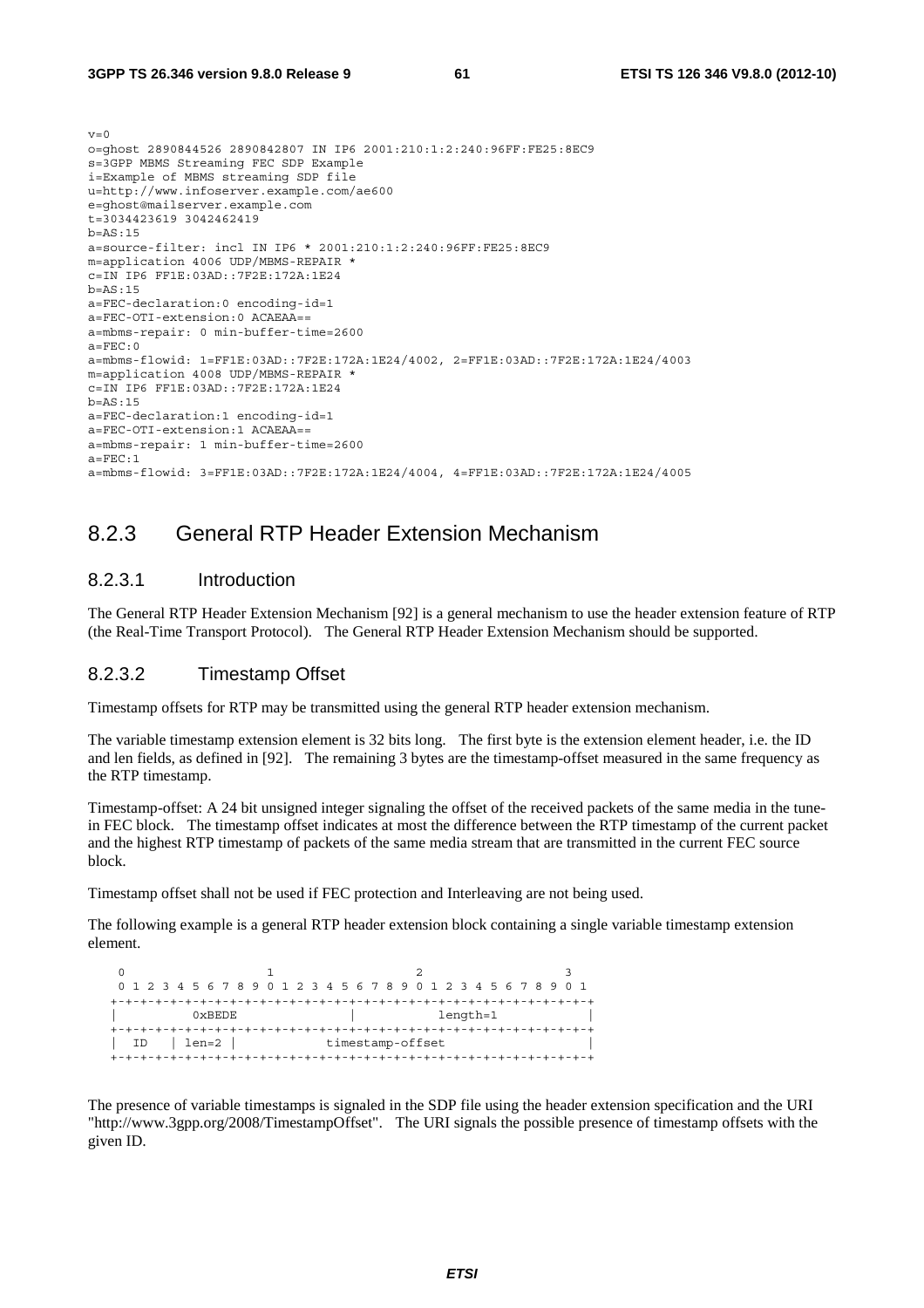# 8.3 Session description

SDP is provided to the MBMS client via a discovery/announcement procedure to describe the streaming delivery session. The SDP describes one or more RTP sessions part of the MBMS streaming session. The SDP shall be a correctly formed SDP according to [14].

## 8.3.1 SDP Parameters for MBMS streaming session

The semantics of a Session Description of an MBMS streaming session shall include the parameters:

- The sender IP address.
- The number of media in the session.
- The destination IP address and port number for each and all of the RTP sessions in the MBMS streaming session.
- The start time and end time of the session.
- The protocol ID (*i.e.* RTP/AVP).
- Media type(s) and fmt-list.
- Data rate using existing SDP bandwidth modifiers.
- Mode of MBMS bearer per media.
- FEC configuration and related parameters.
- Service-language(s) per media.
- QoE Metrics (defined in sub-clauses 8.3.2.1 and 8.4).

### 8.3.1.1 Sender IP address

There shall be exactly one IP source address per media description within the SDP. The IP source address shall be defined according to the source-filter attribute ("a=source-filter:") [15] for both IPv4 and IPv6 sources, with the following exceptions:

- 1. Exactly one source address may be specified by this attribute such that exclusive-mode shall not be used and inclusive-mode shall use exactly one source address in the <src-list>.
- 2. There shall be exactly one source-filter attribute per complete MBMS streaming session SDP description, and this shall be in the session part of the session description (i.e. not per media).
- 3. The \* value shall be used for the <dest-address> subfield.

#### 8.3.1.2 Destination IP address and port number for channels

Each RTP session part of a MBMS streaming session is defined by two parameters:

- IP destination address.
- Destination port number(s).

The IP destination address shall be defined according to the "connection data" field ("c=") of [14]. The destination port number shall be defined according to the  $\epsilon$  sub-field of the media announcement field ("m=") of [14]. Multiple ports using "/" notation shall not be used. The RTCP port, if used, shall be RTP port +1.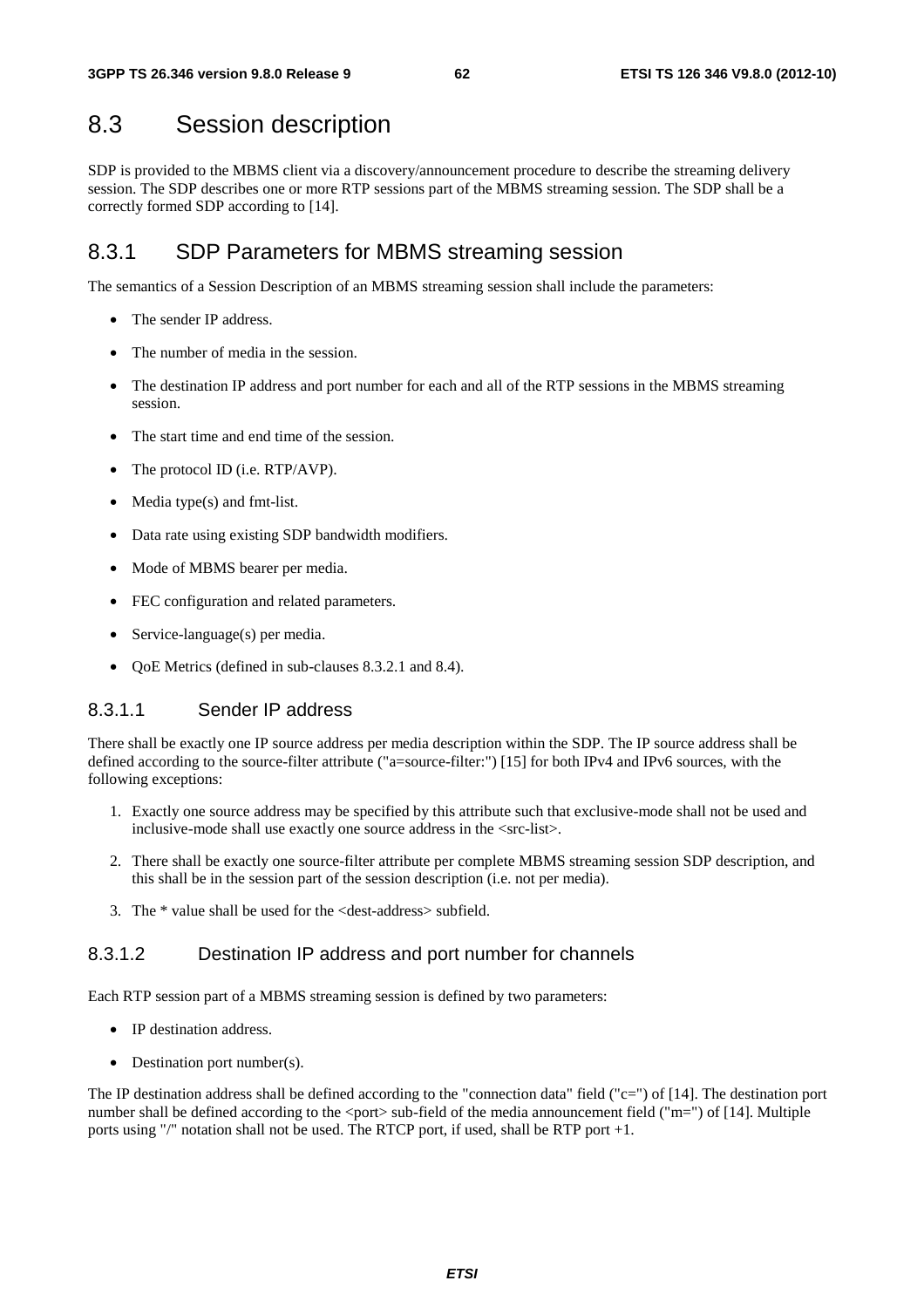#### 8.3.1.3 Media Description

The media description line shall be used as defined in [14] for RTP. The <media> part indicates the type of media, audio, video, or text. The usage of RTP and any applicable RTP profile shall be indicated by using the <proto> field of the '*m-*line'. The one or more payload types that are being used in this RTP session are enumerated in the <fmt> part. Each payload type is declared using the "a=rtpmap" attribute according to [14] and use the "a=fmtp" line when required to describe the payload format parameters.

#### 8.3.1.4 Session Timing Parameters

A MBMS streaming session start and end times shall be defined according to the SDP timing field ("t=") - [14].

#### 8.3.1.5 Mode of MBMS bearer per media

The MBMS bearer mode declaration attribute shall be used for MBMS streaming sessions, as defined in sub-clause 7.3.2.7.

#### 8.3.1.6 Service-language(s) per media

The existing SDP attribute "a=lang" is used to label the language of any language-specific media. The values are taken from [73] which in turn takes language and (optionally) country tags from ISO 639 [74] and ISO 3166 [75] (e.g. "a=lang:EN-US"). These are the same tags used in the User Service Description XML.

#### 8.3.1.7 Bandwidth specification

The bit-rate required by the MBMS streaming session and its media components shall be specified using both the "AS" bandwidth modifier and the "TIAS" bandwidth modifier combined with "a=maxprate" [38] on media level in the SDP. On session level the "TIAS" bandwidth modifier combined with "a=maxprate" may be used, where the session level expresses the aggregated peak bit-rate, which may be lower than the sum of the individual media streams.

The bandwidth required for RTCP is specified by the "RR" and "RS" bandwidth modifiers (3GPP TS 26.244 [32]) on media level for each RTP session. The "RR" modifier shall be included and set to 0 to specify that RTCP receiver reports are not used. The bandwidth used for RTCP sender reports shall be specified using the "RS" bandwidth modifier.

#### 8.3.1.8 FEC Parameters

The FEC encoding ID and instance ID are provided using the "a=FEC-declaration" attribute defined in sub-clause 7.3.2.8. Any OTI information for that FEC encoding ID and instance ID is provided with below defined FEC OTI attribute.

The FEC OTI attribute must be immediately preceded by the "a=FEC-declaration" attribute (and so can be session-level and media-level). The fec-ref maps the oti-extension to the FEC-declaration OTI it extends. The purpose of the otiextension is to define FEC code specific OTI required for RTP receiver FEC payload configuration; exact contents are FEC code specific and need to be specified by each FEC code using this attribute. The OTI for the MBMS FEC Scheme is defined in sub-clause 8.2.2.10a.

The syntax for the attributes in ABNF [23] is:

- sdp-fec-oti-extension-line = "a=FEC-OTI-extension:" fec-ref SP oti-extension CRLF
- $\epsilon$  fec-ref = 1\*3DIGIT (the SDP-internal identifier for the associated FEC-declaration).
- $oti-extension = base64$
- $base64 = *base64$ -unit [base64-pad]
- $base64$ -unit  $= 4base64$ -char
- $base64$ -pad  $=$   $2base64$ -char " $==$ " /  $3base64$ -char " $=$ "
- $base64\text{-}char = ALPHA / DIGIT / "+" / "/"$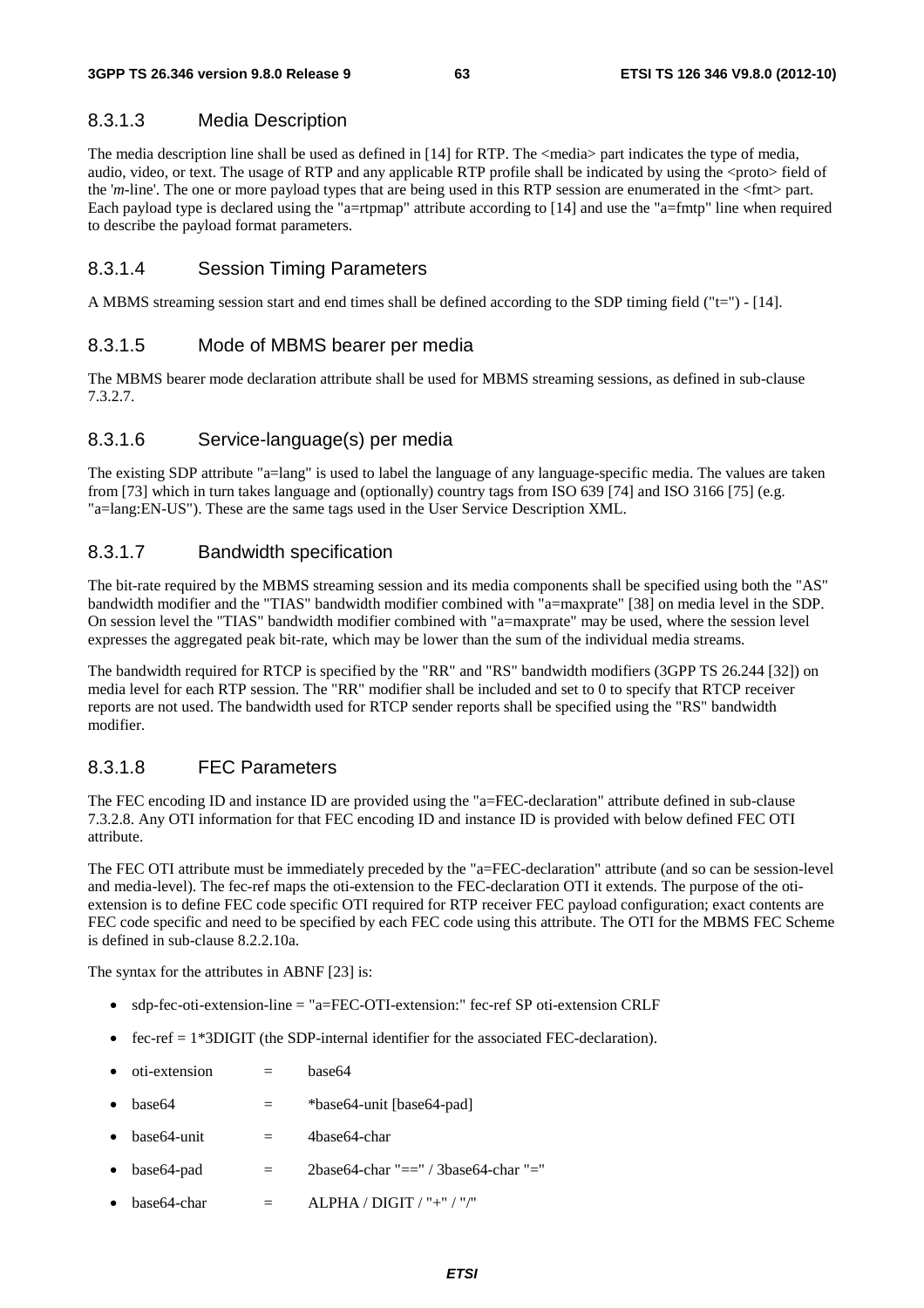To provide the FEC repair packets with additional, non FEC specific parameters, a session and media level SDP attribute is defined.

sdp-fec-parameter-line = "a=mbms-repair: 0\*1SP fec-ref SP parameter-list CRLF

parameter-list = parameter-spec \*(1\*SP parameter-spec)

parameter-spec = name "=" value;

name =  $1*(ALPHA / DIGIT / "--")$ 

value =  $1*(safe)$ ; safe defined in [14]

Currently one FEC non code-specific parameter is defined:

**min-buffer-time**: This FEC buffering parameter specifies the minimum receiver buffer time (delay) needed to ensure that FEC repair has time to happen regardless of the FEC source block of the stream from which the reception starts. The value is in milliseconds and represents the wallclock time between the reception of the first FEC source or repair packet of a FEC source block, whichever is earlier in transmission order, and the wallclock time when media decoding can safely start.

The parameters name and value is defined in ABNF as follows:

Min-buffer-time-parameter-name = "min-buffer-time"

Min-buffer-time-parameter-value  $= 1*8$ DIGIT ;Wallclock time in milliseconds.

The FEC declaration and FEC OTI information utilized in a specific source or repair packet is indicated using the FECref number in the a=fec lines as described in sub-clauses 8.2.2.12 and 8.2.2.13.

### 8.3.1.9 FEC Flow ID attribute

To indicate the mapping between destination IP address and UDP port number and FEC source block flow IDs, the "a=mbms-flowid" SDP attribute is defined. Each flowID that is used to construct a source block within the bundled sessions shall be included. It is a media level attribute that shall be present in any SDP media block using the "UDP/MBMS-REPAIR" protocol identifier.

The syntax for the attributes in ABNF [23] is:

Sdp-mbms-flowid-attr = "a=mbms-flowid:" \*WSP flow-id-spec \*("," \*WSP flow-id-spec) CRLF

flow-id-spec = flowID "=" address-spec "/" port-spec

address-spec = IP4-multicast / IP6-multicast

IP4-multicast =  $m1 3$ <sup>\*</sup>("" decimal-uchar)

m1 =  $(^{\prime\prime}22^{\prime\prime}$  ("4"/"5"/"6"/"7"/"8"/"9")) / ("23" DIGIT ))

IP6-multicast = hexpart

hexpart = hexseq / hexseq "::" [ hexseq ] /

"::" [ hexseq ]

hexseq = hex4  $*($  ":" hex4)

 $hex4 = 1*4HEXDIG$ 

port-spec  $= 1*5$ DIGIT

#### 8.3.1.10 Buffer Requirement Signaling

Due to the variable bitrate nature of some media streams (especially video streams), initial buffering at the receiver becomes necessary to smooth out those variations. The initial buffering delay SHOULD be signaled to the receiver in the SDP using the following media level attribute: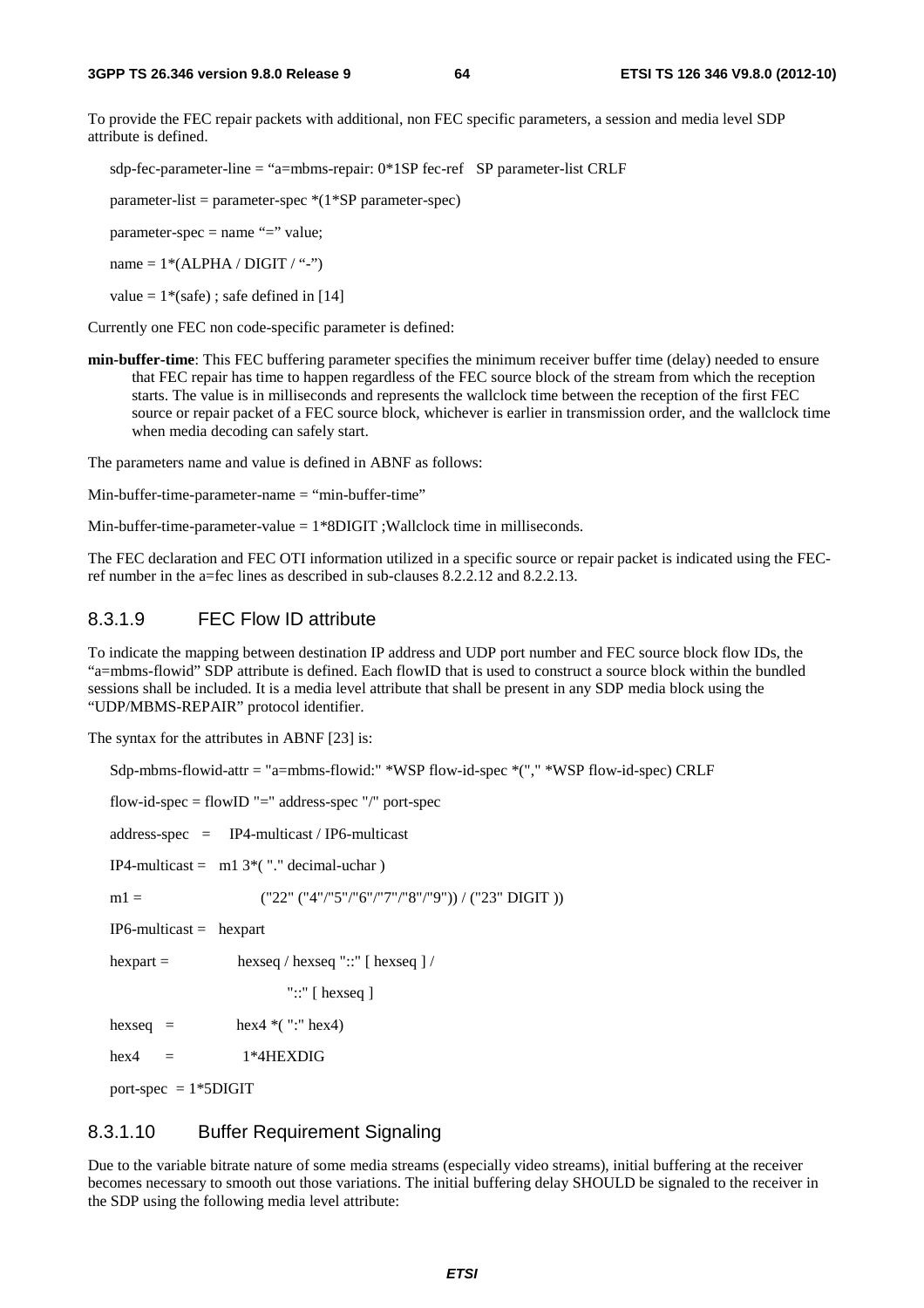• " $a = X$ -initpredecbufperiod:<initial pre-decoder buffering period>"

For H.263 video streams, the "X-initpredecbufperiod" indicates the required initial pre-decoder buffering period specified according to Annex G of 3GPP TS 26.234 [47].

For H.264 video streams, the "X-initpredecbufperiod" indicates the nominal removal time of the first access unit from the coded picture buffer (CPB).

Note that X-initpredecbufperiod is expressed as clock ticks of a 90-kHz clock. Hence, conversion may be required if the RTP timestamp clock frequency is not 90 kHz.

### 8.3.1.11 Interleaving Signaling

When interleaving is used in combination with FEC protection of an MBMS service, the BM-SC may indicate to receivers the order of transmission of the media units of a source block using the "X-3gpp-FEC-Interleaving" attribute. It also indicates whether intra-stream interleaving (described in section G.1) has been performed or not for each of the flows in the FEC source block.

The "X-3gpp-FEC-Interleaving" attribute is defined as follows:

Interleaving="X-3gpp-FEC-Interleaving:" SP flow\_interleaving \*("," flow\_interleaving) CRLF

flow interleaving=flowID "=" ["ordered" / "mixed" / "reverse"]

flowID is the indentification of the flow as described in section 8.3.1.9. The intra-stream interleaving modes may result in un-changed tranmission order ("Ordered"), a mixed transmission order ("Mixed"), or a reversed transmission order ("Reverse"). For a flow that is not listed in the X-3gpp-FEC-Interleaving attribute, the receiver should assume that no particular intra- or inter-stream interleaving has been performed. The transmission order does not preculde that some media units of a lower priority stream are interleaved with the media units of higher priority stream.

## 8.3.2 SDP Example for Streaming Session

Here is a full example of SDP description describing the media streams part of a streaming delivery session:

```
\overline{v}=0o=ghost 2890844526 2890842807 IN IP4 192.168.10.10 
s=3GPP MBMS Streaming SDP Example 
i=Example of MBMS streaming SDP file 
u=http://www.infoserver.example.com/ae600 
e=ghost@mailserver.example.com 
c=IN IP6 FF1E:03AD::7F2E:172A:1E24
t=3034423619 3042462419 
b=AS:77 
a=mbms-mode:broadcast 123869108302929 1 
a=source-filter: incl IN IP6 * 2001:210:1:2:240:96FF:FE25:8EC9 
m=video 4002 RTP/AVP 96 
b=TIAS:62000 
b=RR:0h-PG:600a=maxprate:17 
a=rtpmap:96 H264/90000 
a=fmtp:96 profile-level-id=42A01E; packetization-mode=1; sprop-parameter-sets=Z0IACpZTBYmI,aMljiA== 
m=audio 4004 RTP/AVP 98 
b=TIAS:15120 
b=RR:0b=RS:600 
a=maxprate:10 
a=rtpmap:98 AMR/8000 
a=fmtp:98 octet-align=1
```
FEC is not used in that example. See clause 8.2.2.15 for an example with FEC.

### 8.3.2.1 SDP Description for QoE Metrics

Similar as in 3GPP TS 26.234 [47], an SDP attribute for QoE, which can be used either at session or media level, is defined below in [23] based on [14]: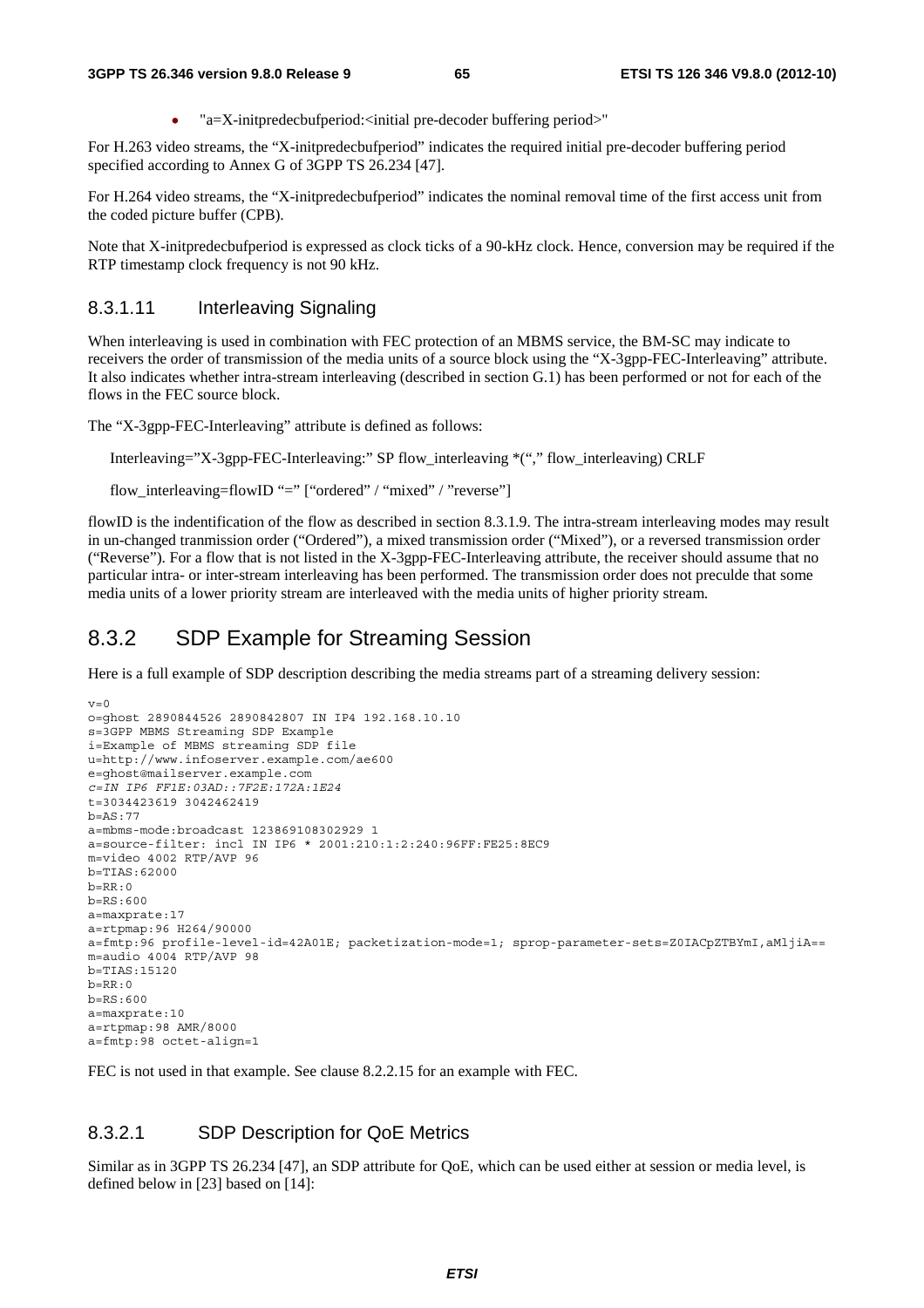- QoE-Metrics-line = "a" "=" "3GPP-QoE-Metrics:" att-measure-spec \*("," att-measure-spec)) CRLF
- att-measure-spec  $=$  Metrics ";" Sending-rate [";" Measure-Range] [";" Measure-Resolution] \*([";" Parameter-Ext])
- Metrics  $=$  "metrics" "=" "{ "Metrics-Name  $*($ "|" Metrics-Name) " }"
- Metrics-Name  $= 1*( (0x21..0x2b) / (0x2d..0x3a) / (0x3c..0x7a) / 0x7e)$ ; VCHAR except ";", ",", "{" or "}"
- Sending-Rate  $=$  "rate" "=" 1\*DIGIT / "End"
- Measure-Resolution = "resolution" "="  $1*DiffIT$ ; in seconds
- $Measure-Range = "range"":" Ranges-Specificr$
- Parameter-Ext = (1\*DIGIT ["." 1\*DIGIT]) / (1\*((0x21..0x2b) / (0x2d..0x3a) / (0x3c..0x7a) / 0x7c / 0x7e))
- Ranges-Specifier  $=$  as defined in RFC 2326 [88].

An MBMS server uses this attribute to indicate that QoE metrics are supported and shall be used if also supported by the MBMS client. When present at session level, it shall only contain metrics that apply to the complete session. When present at media level, it shall only contain metrics that are applicable to individual media.

The "Metrics" field contains the list of names that describes the metrics/measurements that are required to be reported in a MBMS session (see sub-clause 8.4). The names that are not included in the "Metrics" field shall not be reported during the session.

In this version of the specification, the "Sending-Rate" shall be set to the value "End", which indicates that only one report is sent at the end of the MBMS session.

The optional "Measure-Resolution" field, if used, shall define a time over which each metrics value is calculated. The "Measure-Resolution" field splits the session duration into a number of equally sized periods where each period is of the length specified by the "Measure-Resolution" field. The "Measure-Resolution" field is thus defining the time before the calculation of a QoE parameter starts over. If the "Measure-Resolution" field is not present the metrics resolution shall cover the period specified by the "Measure-Range" field. If the "Measure-Range" field is not present the metrics resolution shall be the whole session duration.

The "Measure-Resolution" field shall take only one value for all session level metrics and only one value for all metrics associated to one media. Note that "Measure-Resolution" shall be evaluated according to a real-time clock. This implies that the real-time interval between consecutive measurements is not affected by changes in playback rate, for instance due to buffering.

The optional "Measure-Range" field, if used, shall define the time range in the stream for which the QoE metrics will be reported. There shall be only one range per measurement specification. The range format shall be any of the formats allowed by the media. If the "Measure-Range" field is not present, the corresponding (media or session level) range attribute in SDP shall be used. If SDP information is not present, the metrics range shall be the whole session duration.

#### 8.3.2.2 OMA-DM Configuration of QoE Metrics

As an alternative to configure the QoE reporting for each session (as specified in 8.3.2.1), OMA-DM can be used to specify the default QoE configuration. If such a default QoE configuration has been specified, it should be used by the terminal for all subsequent MBMS sessions where no session-specific QoE configuration is received.

Any session-specific QoE configuration received shall always have higher priority, and will in such cases override any default OMA-DM QoE configuration for that session.

For OMA-DM QoE configuration the parameters are specified according to the following Managed Object (MO). Version numbering is included for possible extension of the MO.

The Management Object Identifier shall be: urn:oma:mo:ext-3gpp-mbmsqoe:1.0.

Protocol compatibility: The MO is compatible with OMA Device Management protocol specifications, version 1.2 and upwards, and is defined using the OMA DM Device Description Framework as described in the Enabler Release Definition OMA-ERELD DM-V1\_2 [94].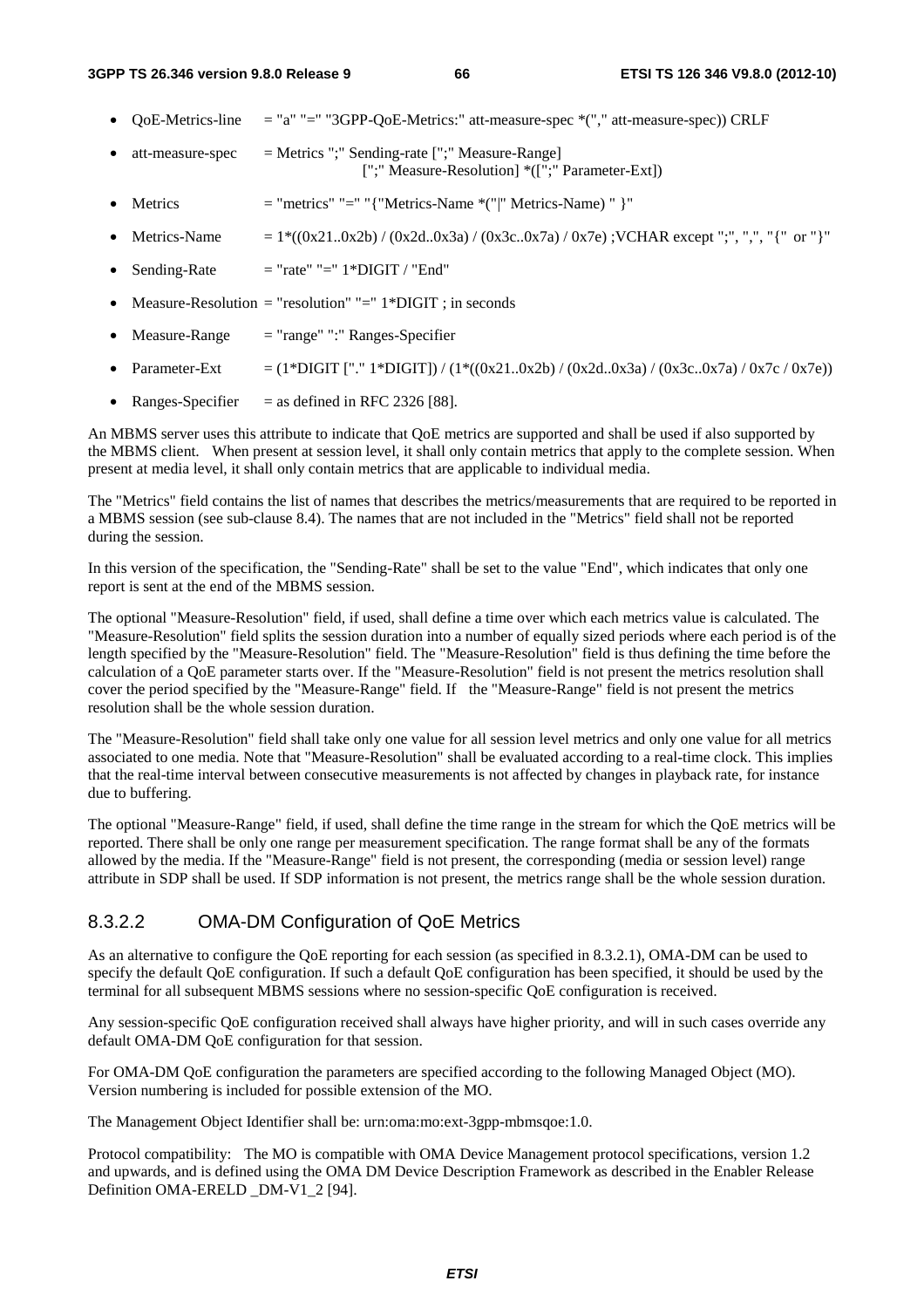The following nodes and leaf objects shall be contained under the 3GPP\_MBMSQOE node if an MBMS client supports the feature described in this clause (information of DDF for this MO is given in Annex H):



## **Node: /<X>**

 $EBM$ <br>ingle<br> $MBN$ <br>pro This interior node specifies the unique object id of a MBMS QoE metrics management object. The purpose of this interior node is to group together the parameters of a single object.

- Occurrence: ZeroOrOne
- Format: node
- Minimum Access Types: Get

The following interior nodes shall be contained if the MBMS client supports the "MBMS QoE metrics Management Object".

### **/<X>/Enabled**

This leaf indicates if QoE reporting is requested by the provider.

- Occurrence: One
- Format: bool
- Minimum Access Types: Get

## **/<X>/APN**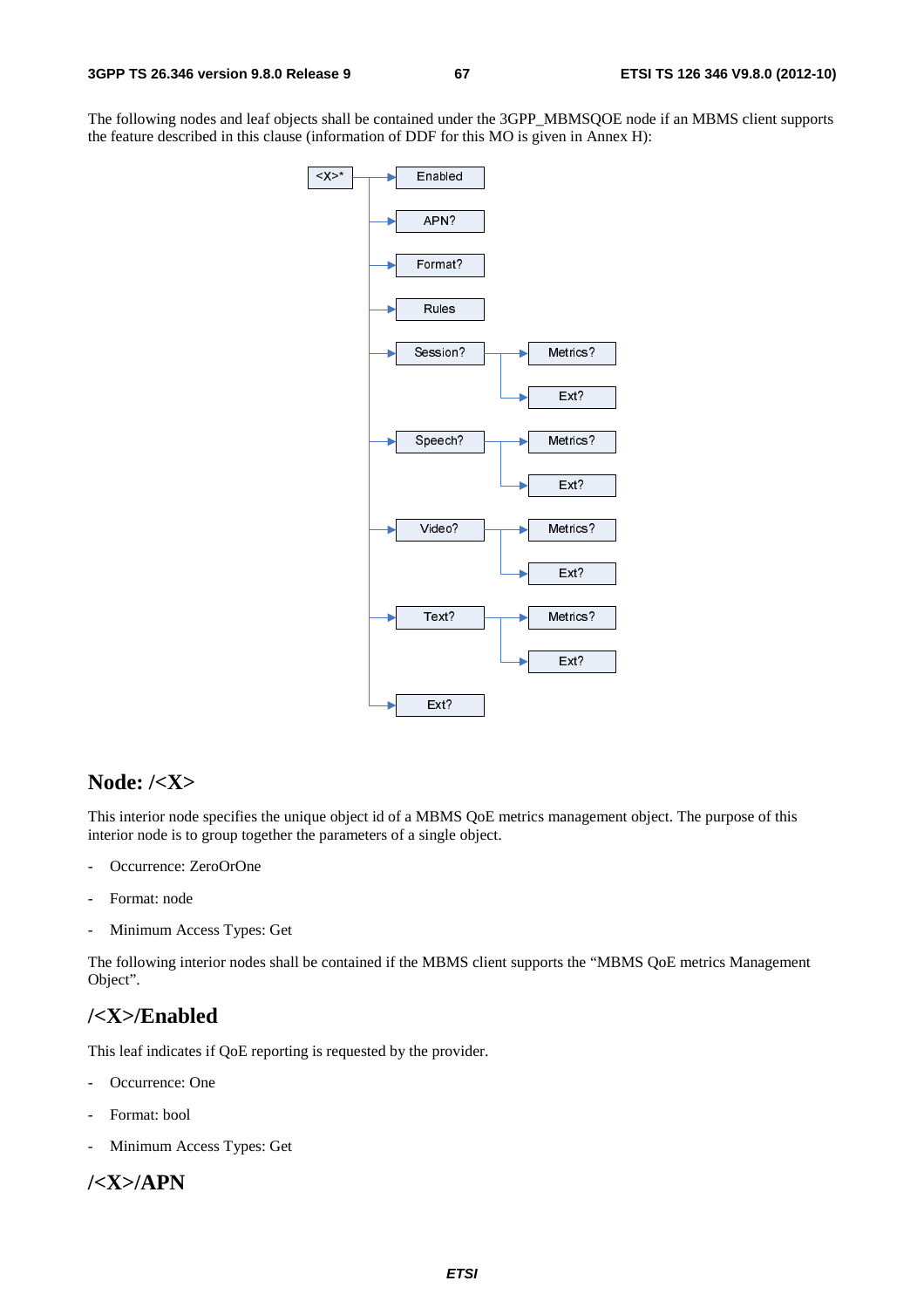This leaf contains the Access Point Name that should be used for establishing the PDP context on which the QoE metric reports will be transmitted. This may be used to ensure that no costs are charged for QoE metrics reporting. If this leaf is not defined then any QoE reporting is done over the access point according to sub-clause 11.2.1.1.

- Occurrence: ZeroOrOne
- Format: chr
- Minimum Access Types: Get
- Values: the Access Point Name

### **/<X>/Format**

This leaf specifies the format of the report and if compression (Gzip XML) is used.

- Occurrence: ZeroOrOne
- Format: chr
- Minimum Access Types: Get
- Values: "XML", "GZIPXML".

### **/<X>/Rules**

This leaf provides in XML format the rules used to decide if and how the reports are sent to the QoE metrics report server. The leaf also provides the URIs of one or more servers which shall be the receiver of the QoE metrics report. In case of multiple servers, the MBMS client randomly selects one of the servers from the list, with uniform distribution.

The XML scheme is described in sub-clause 9.5.1 and an example XML code is shown in sub-clause 9.5.2. Only the *postReceptionReport* part needs to be specified. Note that the *reportType* shall always be set to StaR.

- Occurrence: One
- Format: chr
- Minimum Access Types: Get
- Values: See clause 16.3.3.

## **/<X>/Ext**

The Ext node is an interior node where the vendor specific information can be placed (vendor includes application vendor, device vendor etc.). Usually the vendor extension is identified by vendor specific name under the ext node. The tree structure under the vendor identified is not defined and can therefore include one or more un-standardized subtrees.

- Occurrence: ZeroOrOne
- Format: node
- Minimum Access Types: Get

## **/<X>/Session**

The Session node is the starting point of the session level QoE metrics definitions.

- Occurrence: ZeroOrOne
- Format: node
- Minimum Access Types: Get

## **/<X>/Session/Metrics**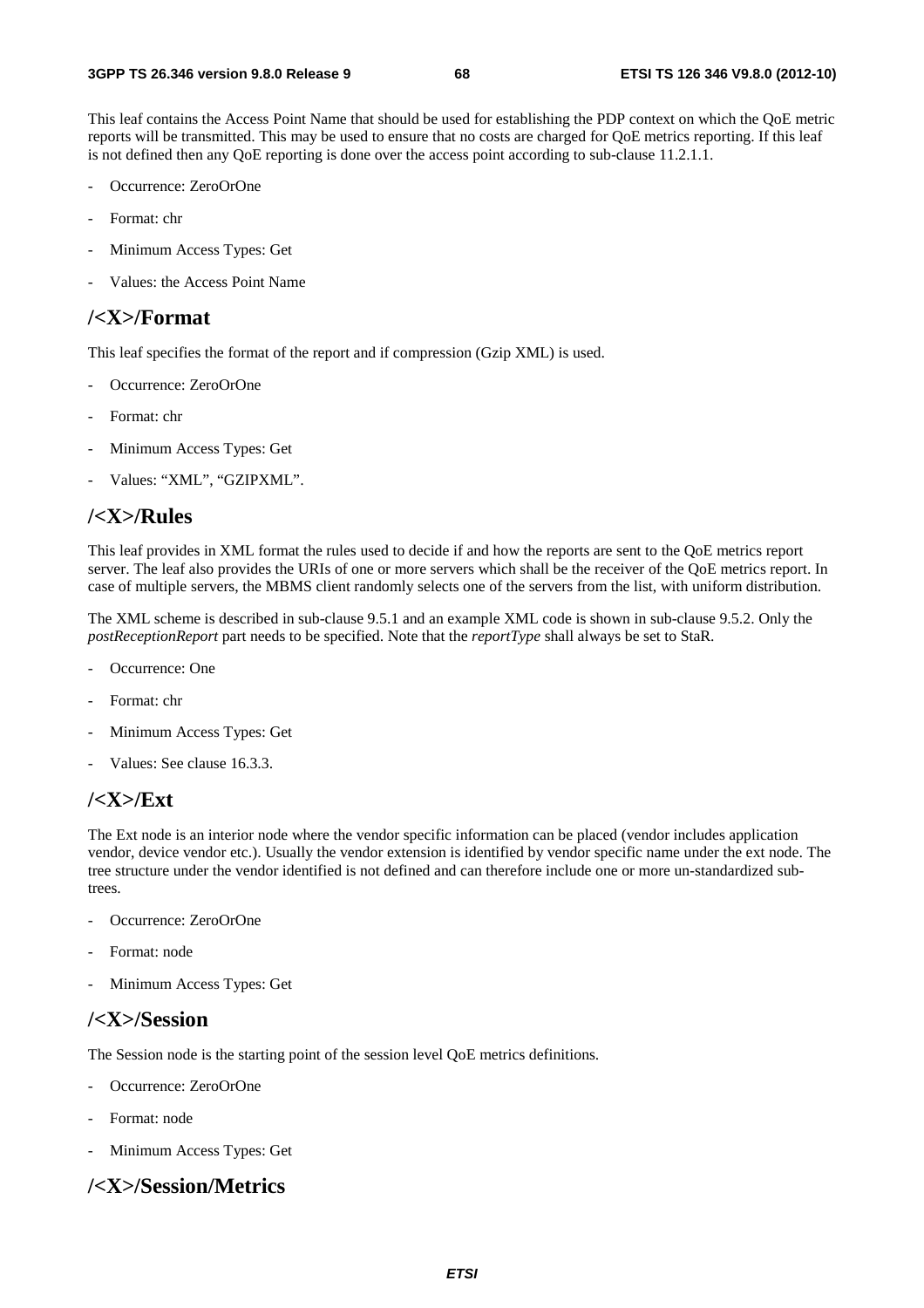This leaf provides in textual format the QoE metrics that need to be reported, the measurement frequency, the reporting interval and the reporting range. The syntax and semantics of this leaf are defined in clause 8.3.2.1.

- Occurrence: ZeroOrOne
- Format: chr
- Minimum Access Types: Get
- Values: see clause 8.3.2.1.

### **/<X>/Session/Ext**

The Ext node is an interior node where the vendor specific information can be placed (vendor meaning application vendor, device vendor etc.). Usually the vendor extension is identified by vendor specific name under the ext node. The tree structure under the vendor identified is not defined and can therefore include one or more un-standardized subtrees.

- Occurrence: ZeroOrOne
- Format: node
- Minimum Access Types: Get

### **/<X>/Speech**

The Speech node is the starting point of the speech/audio media level QoE metrics definitions.

- Occurrence: ZeroOrOne
- Format: node
- Minimum Access Types: Get

## **/<X>/Speech/Metrics**

This leaf provides in textual format the QoE metrics that need to be reported, the measurement frequency, the reporting interval and the reporting range. The syntax and semantics of this leaf are defined in clause 8.3.2.1.

- Occurrence: ZeroOrOne
- Format: chr
- Minimum Access Types: Get
- Values: see clause 8.3.2.1.

## **/<X>/Speech/Ext**

The Ext node is an interior node where the vendor specific information can be placed (vendor meaning application vendor, device vendor etc.). Usually the vendor extension is identified by vendor specific name under the ext node. The tree structure under the vendor identified is not defined and can therefore include one or more un-standardized subtrees.

- Occurrence: ZeroOrOne
- Format: node
- Minimum Access Types: Get

## **/<X>/Video**

The Video node is the starting point of the video media level QoE metrics definitions.

Occurrence: ZeroOrOne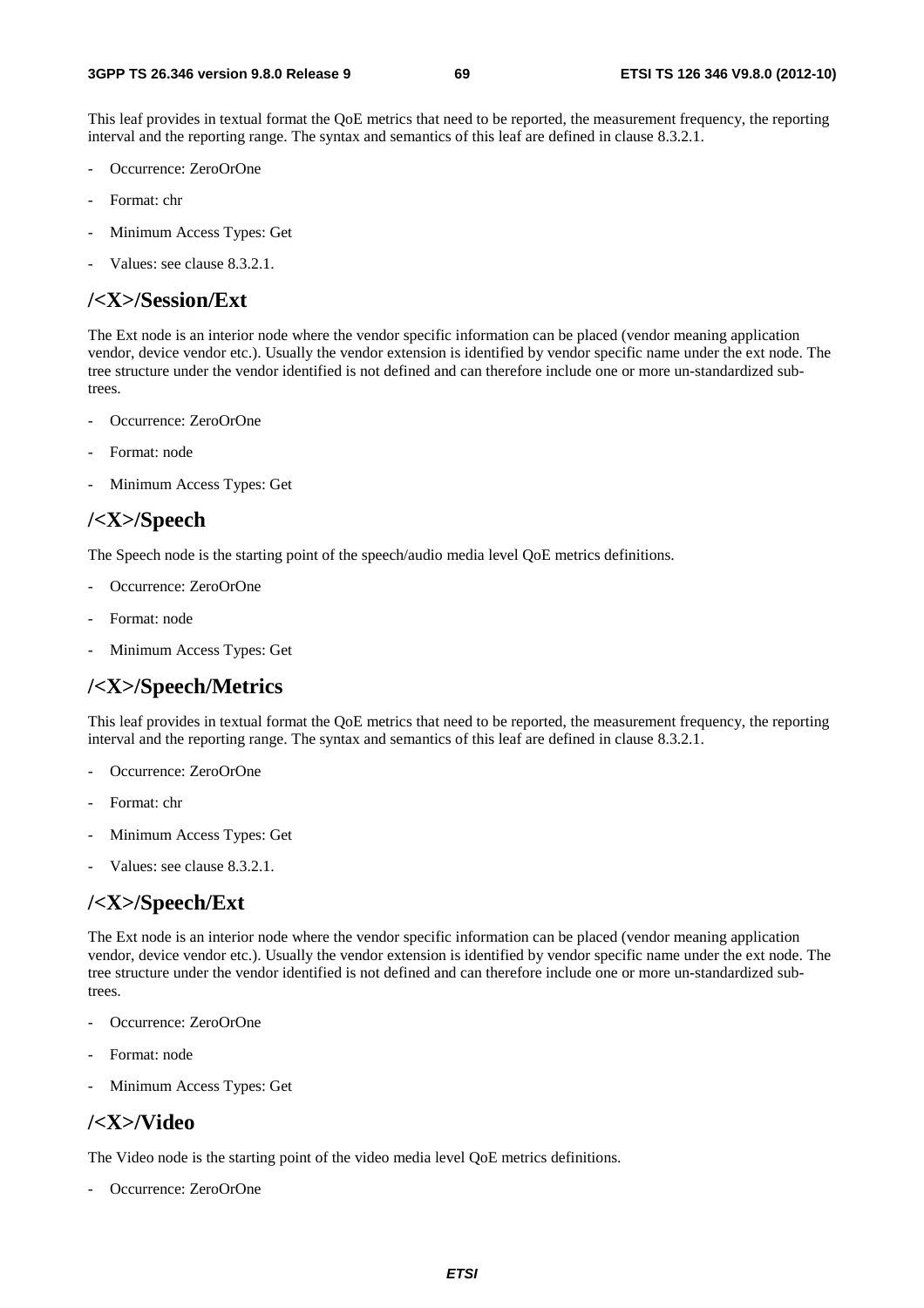- Format: node
- Minimum Access Types: Get

## **/<X>/Video/Metrics**

This leaf provides in textual format the QoE metrics that need to be reported, the measurement frequency, the reporting interval and the reporting range. The syntax and semantics of this leaf are defined in clause 8.3.2.1.

- Occurrence: ZeroOrOne
- Format: chr
- Access Types: Get
- Values: see clause 8.3.2.1.

## **/<X>/Video/Ext**

The Ext is an interior node where the vendor specific information can be placed (vendor meaning application vendor, device vendor etc.). Usually the vendor extension is identified by vendor specific name under the Ext node. The tree structure under the vendor identified is not defined and can therefore include one or more un-standardized sub-trees.

- Occurrence: ZeroOrOne
- Format: node
- Minimum Access Types: Get

### **/<X>/Text**

The Text node is the starting point of the timed-text media level QoE metrics definitions.

- Occurrence: ZeroOrOne
- Format: node
- Minimum Access Types: Get
- Values: see clause 8.3.2.1.

## **/<X>/Text/Metrics**

This leaf provides in textual format the QoE metrics that need to be reported, the measurement frequency, the reporting interval and the reporting range. The syntax and semantics of this leaf are defined in clause 8.3.2.1.

- Occurrence: ZeroOrOne
- Format: chr
- Minimum Access Types: Get
- Values: see clause 8.3.2.1.

## **/<X>/Text/Ext**

The Ext is an interior node where the vendor specific information can be placed (vendor meaning application vendor, device vendor etc.). Usually the vendor extension is identified by vendor specific name under the ext node. The tree structure under the vendor identified is not defined and can therefore include one or more un-standardized sub-trees.

- Occurrence: ZeroOrOne
- Format: node
- Minimum Access Types: Get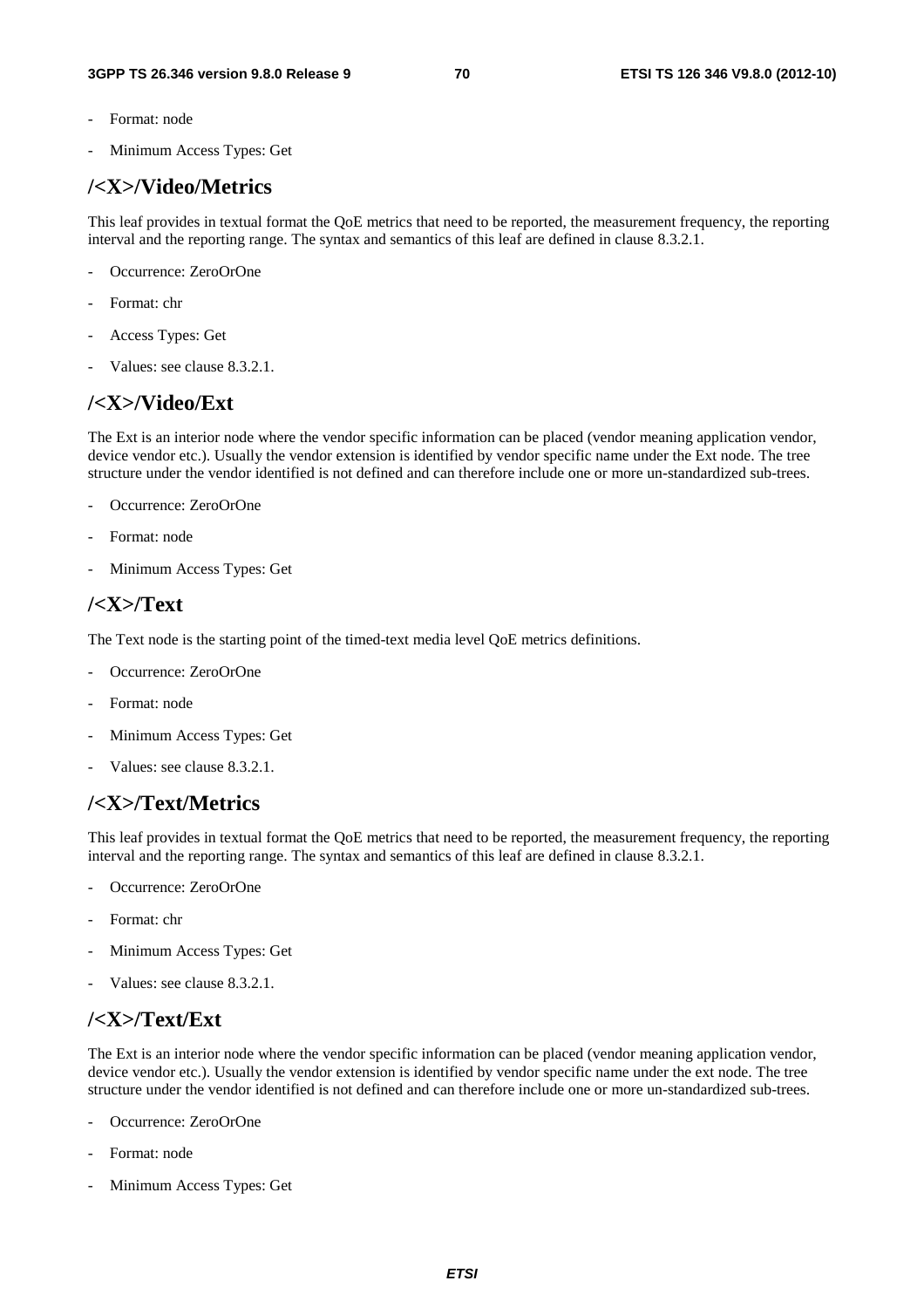# 8.4 Quality of Experience

### 8.4.1 General

The MBMS Quality of Experience (QoE) metrics feature is optional for both MBMS streaming server and MBMS client, and shall not disturb the MBMS service. An MBMS Server that supports the QoE metrics feature shall activate the gathering of client QoE metrics with SDP as described in sub-clauses 8.3.2.1 and 8.4.2 and via the reception reporting procedure as described in sub-clause 9.4. Alternatively QoE activation can be done with OMA-DM as described in sub-clause 8.3.2.2. An MBMS client supporting the feature shall perform the quality measurements in accordance to the measurement definitions, aggregate them into client QoE metrics and report the metrics to the specified server using the content reception reporting procedure. The way the QoE metrics are processed and made available is out of the scope of the present document.

### 8.4.2 QoE Metrics

An MBMS client should measure the metrics at the transport layer after FEC decoding (if FEC is used), but may also do it at the application layer for better accuracy.

The measurement period for the metrics is the whole streaming duration and the measurement resolution of each reported metrics value is defined by the "Measure-Resolution" field. The measurement period may be less than the session duration, because of late joiners or early leavers. The measurement period shall not include any voluntary event that impacts the actual play, such as pause, or any buffering or freezes/gaps caused by them.

The following metrics in Table 8.4.2 shall be derived by the MBMS client implementing QoE:

| <b>QoE</b> Metric                 | <b>Streaming</b><br>delivery<br>method | <b>Download</b><br>delivery<br>method | <b>Metric type</b> |
|-----------------------------------|----------------------------------------|---------------------------------------|--------------------|
|                                   |                                        |                                       |                    |
| Corruption duration metric        | ✓                                      |                                       | Media              |
| Rebuffering duration metric       | ✓                                      |                                       | Session            |
| Initial buffering duration metric | ✓                                      |                                       | Session            |
| Successive loss of RTP packets    | ✓                                      |                                       | Media              |
| Frame rate deviation              |                                        |                                       | Media              |
| Jitter duration                   | ✓                                      |                                       | Media              |
| Content Access/Switch Time        | ✓                                      |                                       | Session            |
| Network Resource                  | ✓                                      | ℐ                                     | Session            |
| Average codec bitrate             | ✓                                      |                                       | Media              |
| Codec information                 | ✓                                      |                                       | Media              |
| Loss of Objects <sup>1</sup>      |                                        |                                       | Session            |

#### **Table 8.4.2**

<sup>1</sup> This metric is of interest mainly for sessions with a large number of object deliveries such as HTTP streaming sessions [98].

All media metrics are only applicable to at least one of audio, video, speech and timed text media types, and are not applicable to other media types such as synthetic audio, still images, bitmap graphics, vector graphics, and text.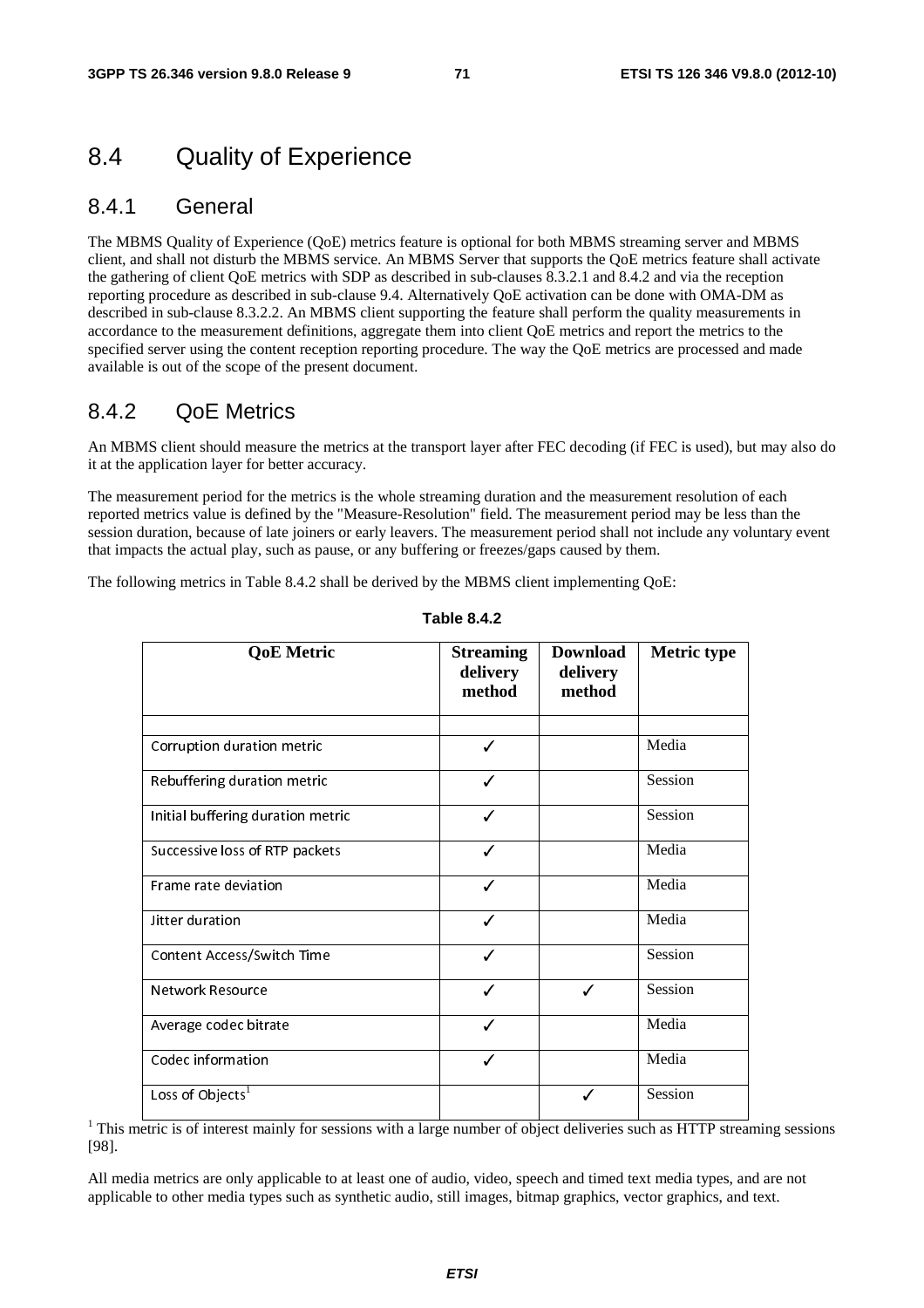Any unknown metrics shall be ignored by the client and not included in any QoE report.

#### 8.4.2.1 Corruption duration metric

Corruption duration, M, is the time period from the NPT time of the last good frame before the corruption, (since the NPT time for the first corrupted frame cannot always be determined) or the start of the measurement period (whichever is later)to the NPT time of the first subsequent good frame or the end of the measurement period (whichever is sooner). A corrupted frame may either be an entirely lost frame, or a media frame that has quality degradation and the decoded frame is not the same as in error-free decoding. A good frame is a "completely received" frame X that, either:

- it is a refresh frame (does not reference any previously decoded frames AND where none of the subsequently decoded frames reference any frames decoded prior to X); or
- does not reference any previously decoded frames; or
- only references previously decoded "good frames".

"Completely received" means that all the bits are received and no bit error has occurred.

Corruption duration, M, in milliseconds can be calculated according to the derivation of good frames as below:

- a) A good frame can be derived by the client using the codec layer, in which case the codec layer signals the decoding of a good frame to the client. A good frame could also be derived by error tracking methods, but decoding quality evaluation methods shall not be used. An error tracking method may derive that a frame is a good frame even when it references previously decoded corrupted frames, as long as all the referenced pixels for generating the prediction signal were correctly reconstructed when decoding the reference frames. A decoding quality evaluation method may derive that a frame is a good frame even one or more pixels of the frame have not been correctly reconstructed, as long as the decoding quality is considered by the method as acceptable. Such a frame is not a good frame according to the definition above, which shall be strictly followed.
- b) In the absence of information from the codec layer, a good frame should be derived according to N, where N is optionally signalled from MBMS streaming server (via SDP) to the MBMS client and represents the maximum duration, in presentation time, between two subsequent refresh frames in milliseconds. After a corrupted frame, if all subsequent frames within N milliseconds in presentation time have been completely received, then the next frame is a good frame.
- c) N is not signalled, then it defaults to  $\infty$  (for video) or to one frame duration (for audio).

The optional parameter D is defined to indicate which of options a) and b) is in use. D is signalled from the client to the server. When D is equal to "a", option a) shall be in use, and the optional parameter T shall be present. When D is equal to "b", option b) shall be in use and the optional parameter T shall not be present.

The optional parameter N as defined in point b is used with the "Corruption\_Duration" parameter. The optional parameter T is defined to indicate whether the client uses error tracking (when T is equal to "On") or not (when T is equal to "Off"). T is signalled from the client to the server.

The syntax for D, N to be included in the "att-measure-spec" (sub-clause 8.3.2.1) is as follows:

- $D = "D" "=' "a" / "b"$
- $N = "N" " = " 1*DiffIT"$

In MBMS reception reporting will be done only once at the end of streaming, hence all the occurred corruption durations are summed up over each resolution period of the stream and stored in the vector *TotalCorruptionDuration*. The unit of this metrics is expressed in milliseconds. For each resolution duration the number of individual corruption events are summed up and stored in the vector *NumberOfCorruptionEvents.* These two vectors are reported by the MBMS client as part of the reception report (sub-clauses 9.4.6 and 9.5.3).

#### 8.4.2.2 Rebuffering duration metric

Rebuffering is defined as any stall in playback time due to any involuntary event at the client side.

The syntax for the metric "Rebuffering\_Duration" for the QoE-Feedback header is as defined in sub-clause 8.3.2.1.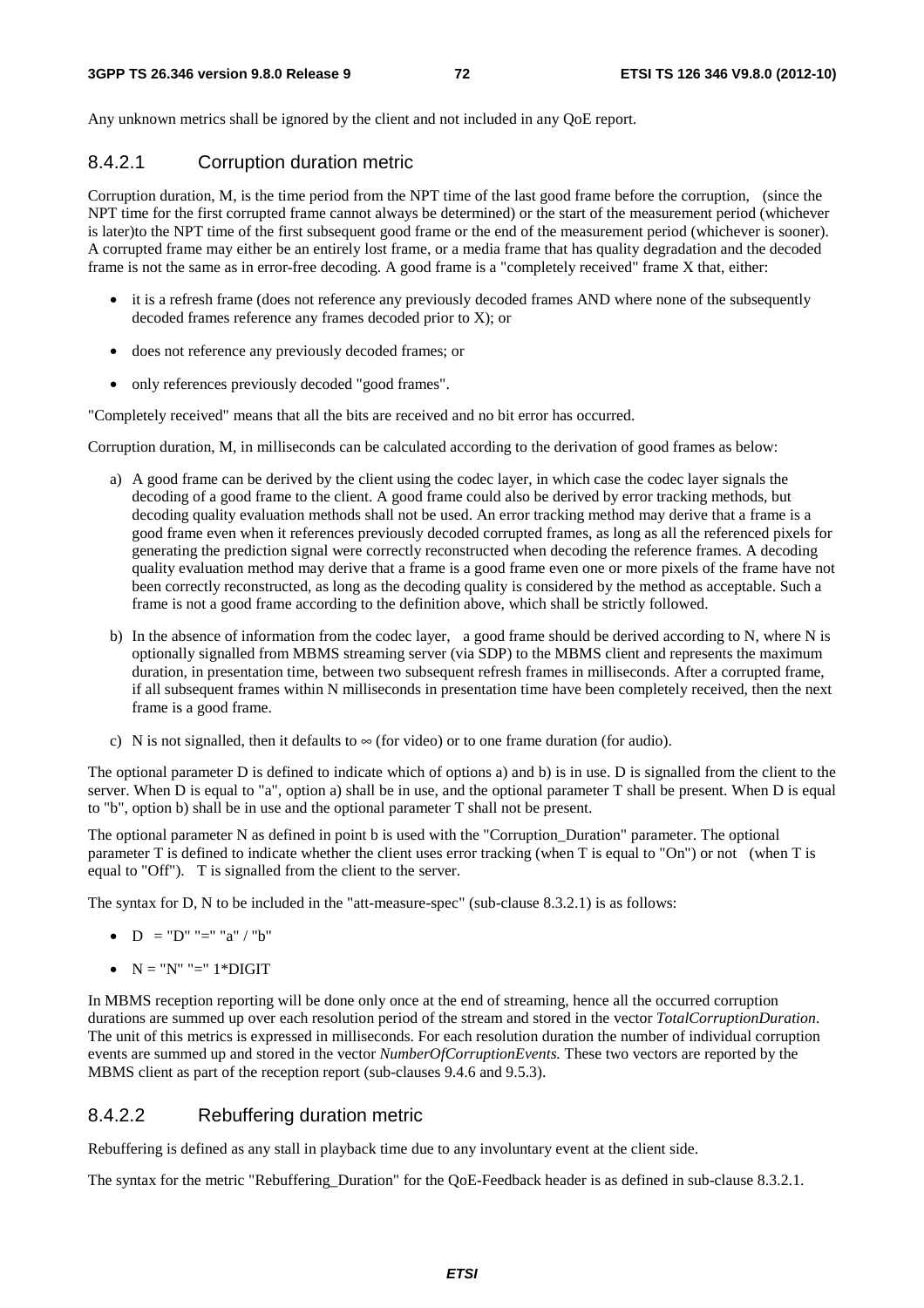Rebuffering starts at the NPT time of the last played frame before the occurrence of the rebuffering.

In MBMS reception reporting will be done only once at the end of streaming, hence all the occurred rebuffering durations are summed up over each resolution period of the stream and stored in the vector *TotalRebufferingDuration*. The unit of this metrics is expressed in seconds, and can be a fractional value. The number of individual rebuffering events for each resolution duration are summed up and stored in the vector *NumberOfRebufferingEvents.* These two vectors are reported by the MBMS client as part of the reception report (sub-clauses 9.4.6 and 9.5.3).

#### 8.4.2.3 Initial buffering duration metric

Initial buffering duration is the time from receiving the first RTP packet until playing starts.

The syntax for the "Initial\_Buffering\_Duration" is as defined in sub-clause 8.3.2.1.

The metric value indicates the initial buffering duration where the unit of this metrics is expressed in seconds, and can be a fractional value. There can be only one measure and it can only take one value. "Initial\_Buffering\_Duration" is a session level parameter.This value is reported by the MBMS client as part of the reception report (sub-clauses 9.4.6 and 9.5.3).

#### 8.4.2.4 Successive loss of RTP packets

The metric "Successive\_Loss" indicates the number of RTP packets lost in succession (excluding FEC packets) per media channel.

The syntax for the metrics "Successive\_Loss" is as defined in sub-clause 8.3.2.1.

In MBMS reception reporting will be done only once at the end of streaming, hence all the number of successively lost RTP packets are summed up over each resolution period of the stream and stored in the vector *TotalNumberofSuccessivePacketLoss*. The unit of this metric is expressed as an integer equal to or larger than 0. The number of individual successive packet loss events over each resolution duration are summed up and stored in the vector *NumberOfSuccessiveLossEvents.* The number of received packets is also summed up over each resolution duration and stored in the vector *NumberOfReceivedPackets.* These three vectors are reported by the MBMS client as part of the reception report (sub-clauses 9.4.6 and 9.5.3).

#### 8.4.2.5 Frame rate deviation

Frame rate and frame rate deviation indicates the playback frame rate information. Frame rate deviation happens when the actual playback frame rate during a measurement period is deviated from a pre-defined value.

The actual playback frame rate is equal to the number of frames played during the resolution period divided by the time duration, in seconds, of the actual measurement. For the last measurement period in the session this time duration might be shorter than the configured measurement resolution (see 8.3.2.1 for the definition of the measurement resolution).

The parameter FR that denotes the pre-defined frame rate value is used with the "Framerate\_Deviation" parameter in the "3GPP-QoE-Metrics" attribute. The value of FR shall be set by the server. The syntax for FR to be included in the "att-measure-spec" (sub-clause 8.3.2.1) is as follows:

•  $FR = "FR" " = " 1*DIGIT "." 1*DIGIT"$ 

The syntax for the metrics"Framerate" and "Framerate\_Deviation" is defined in sub-clause 8.3.2.1

The metric "Framerate" indicates the actual playback frame rate. It is expressed in frames per second, and can be a fractional value..

For the Metrics-Name "Framerate\_Deviation", the value field indicates the frame rate deviation value that is equal to the pre-defined frame rate minus the actual playback frame rate. This metric is expressed in frames per second, and can be a fractional value, and can be negative.

The frame rate and the frame rate deviations for each resolution period are stored in the vectors *Framerate* and *FramerateDeviation* and the vectors are reported by the MBMS client as part of the reception report (sub-clauses 9.4.6) and 9.5.3).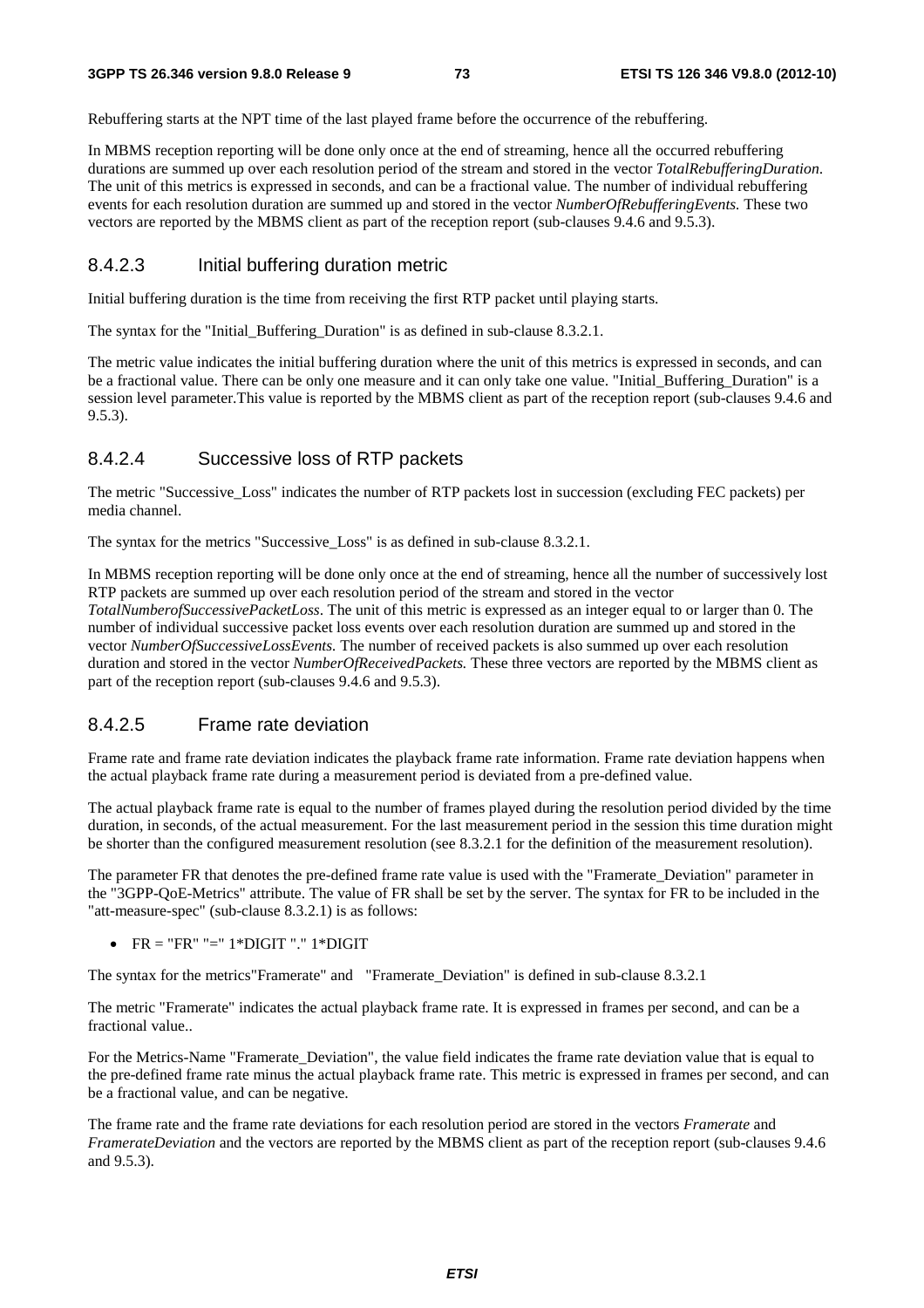#### 8.4.2.6 Jitter duration

Jitter happens when the absolute difference between the actual playback time and the expected playback time is larger than a pre-defined value, which is 100 milliseconds. The expected time of a frame is equal to the actual playback time of the last played frame plus the difference between the NPT time of the frame and the NPT time of the last played frame.

The syntax for the metric "Jitter Duration" is defined in sub-clause 8.3.2.1.

In MBMS reception reporting will be done only once at the end of streaming, hence all the Jitter\_Durations are summed up over each resolution duration and stored in the vector *TotalJitterDuration*. The unit of this metrics is expressed in seconds, and can be a fractional value. The number of individual events over the resolution duration are summed up and stored in the vector *NumberOfJitterEvents.* These two vectors are reported by the MBMS client as part of the reception report (sub-clauses 9.4.6 and 9.5.3).

#### 8.4.2.7 Content Access/Switch Time

Content access/switch time is the time that elapses between the initiation of a content request/switch by the user and up to the time when the first packet of the content or media stream is received.

The syntax for the metric "Content Access Time" is defined in sub-clause 8.3.2.1.

The metric value indicates the content access/switch time and the unit of this metrics is expressed in seconds, and can be a fractional value. There can be only one measure and it can only take one value. "Content\_Access\_Time" is a session level parameter. This value is reported by the MBMS client as part of the reception report (sub-clauses 9.4.6 and 9.5.3).

#### 8.4.2.8 Network Resource

The Network Resource identifies the cell which has been used during each measurement period.

The syntax for the metric "Network\_Resource" is as defined in sub-clause 8.3.2.1.

The cell is identified by the Cell Global Identity (as described in 3GPP TS 23.003 [77]), which is a concatenation of MCC, MNC, LAC and CI. It shall be coded as a text string as follows: Starting with the most significant bit, MCC (3 digits), MNC (2 or 3 digits depending on MCC value), LAC (4 hexadecimal digits) and CI (4 hexadecimal digits).

Only one cell shall be reported per measurement period, even if more than one cell has been used during a measurement period or if reception is done simultaneously from several cells.

The cell used is stored in the vector *NetworkResourceCellId.* If the value in the vector for a resolution period is unchanged from the previous value, it is allowed to put the value "=" in the vector to indicate this. The vector is reported by the MBMS client as part of the reception report (sub-clauses 9.4.6 and 9.5.3).

#### 8.4.2.9 Average codec bitrate

The average codec bitrate is the bitrate used for coding "active" media information during the measurement resolution period.

For audio media "active" information is defined by frames containing audio. If the audio codec uses silence frames (SID-frames), these frames are not counted as "active", and the SID-frames and the corresponding DTX time periods are excluded from the calculation. Thus for audio media the average codec bitrate can be calculated as the number of audio bits received for "active" frames , divided by the total time, in seconds, covered by these frames. The total time covered is calculated as the number of "active" frames times the length of each audio frame.

For non-audio media the average codec bitrate is the total number of media bits played out during the measurement resolution period, divided by the length of the playout period. The playout period length is normally equal to the length of the measurement resolution period, but if rebuffering occurs the playout period will be shorter (i.e. any rebuffering time shall be ignored when calculating the codec bitrate).

The syntax for the metric "Average\_Codec\_Bitrate" is defined in sub-clause 8.3.2.1.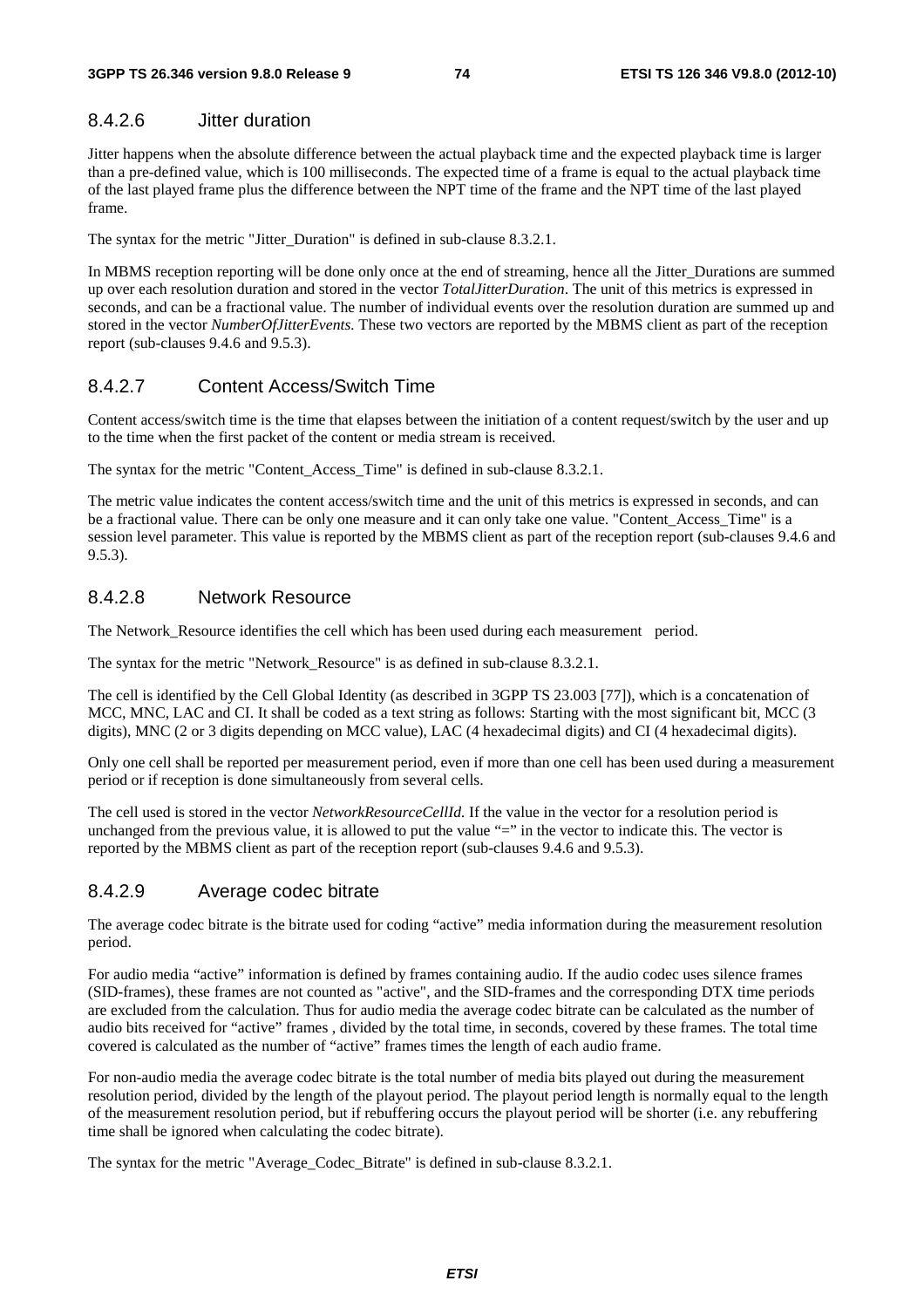The average codec bitrate value for each measurement resolution period shall be stored in the vector *AverageCodecBitrate*. The unit of this metrics is expressed in kbit/s and can be a fractional value. The vector is reported by the client as part of the reception report (sub-clauses 9.4.6 and 9.5.3).

#### 8.4.2.10 Codec information

The codec information metrics contain details of the media codec used during the measurement resolution period. If the codec information is changed during the measurement resolution period, the codec information valid when each measurement resolution period ends shall be reported. The unit of this metric is a string value. No "white space" characters are allowed in the string values, and shall be removed if necessary.

For audio media the codec information contains the audio codec type, represented as in an SDP offer, for instance "AMR-WB/16000/1".

For video media, the codec information contains the video codec type, represented as in an SDP offer, for instance "H263-2000/90000". Furthermore, the video profile and level used, as well as the image size used shall be reported. For instance "profile=0;level=45" for the profile and level information and "176x144" for the image size. In some cases the profile and level is reported together, for instance "profile-level-id=42e00a". Note that the image size reported for each measurement resolution period shall be the one actually used, not the maximum size allowed by the SDP negotiation.

For timed text media, the codec information contains the text encoding, represented as in an SDP offer, for instance "3gpp-tt/1000".

The syntax for the metric "Codec\_Info", "Codec\_ProfileLevel" and "Codec\_ImageSize" are defined in sub-clause 8.3.2.1.

The codec info, profile / level and codec image size value for each measurement resolution period shall be stored in the vectors C*odecInfo*, *CodecProfileLevel* and *CodecImageSize* respectively. If the metric values in these vectors for a measurement resolution period are unchanged from the previous values in the respective vector, it is allowed to put the value "=" in the vector to indicate this. The C*odecInfo, CodecProfileLevel* and *CodecImageSize* vectors are reported by the client as part of the reception report (sub-clauses 9.4.6 and 9.5.3).

#### 8.4.2.11 Loss of Objects

The metric "Object\_Loss" indicates the number of objects lost in a FLUTE session during a resolution period.

The syntax for the metric "Object\_Loss" is as defined in sub-clause 8.3.2.1.

The number of lost objects are summed up over each resolution period of the session and stored in the vector *numberOfLostObjects*. The unit of this metric is expressed as an integer equal to or larger than 0. The number of received objects is also summed up over each resolution duration and stored in the vector *NumberOfReceivedObjects.*  These two vectors are reported by the MBMS client as part of the reception report (sub-clauses 9.4.6 and 9.5.3).

### 8.4.3 Example metrics initiation with SDP

This following example shows the syntax of the SDP attribute for QoE metrics. The session level QoE metrics description (Initial buffering duration, rebufferings and network resource) are to be monitored with a measurement resolution of 20 seconds and reported at the end of the session. Also video specific description of metrics (corruptions) are to be monitored and reported at the end from the beginning of the stream until the time 40s. Finally, audio specific description of metrics (corruptions) is to be monitored with a measurement resolution of 10s and reported at the end of the stream.

SDP example:

```
v=0o=- 3268077682 433392265 IN IP4 63.108.142.6 
s=QoE Enabled Session Description Example 
e=support@foo.com 
c=IN IP4 0.0.0.0
t=0 0
a=range:npt=0-83.660000 
a=3GPP-QoE-Metrics:metrics={Initial_Buffering_Duration|Rebuffering_Duration| 
    Network_Resource};rate=End;resolution=20 
a = \text{cont} \text{rol} \cdot *m=video 0 RTP/AVP 96
```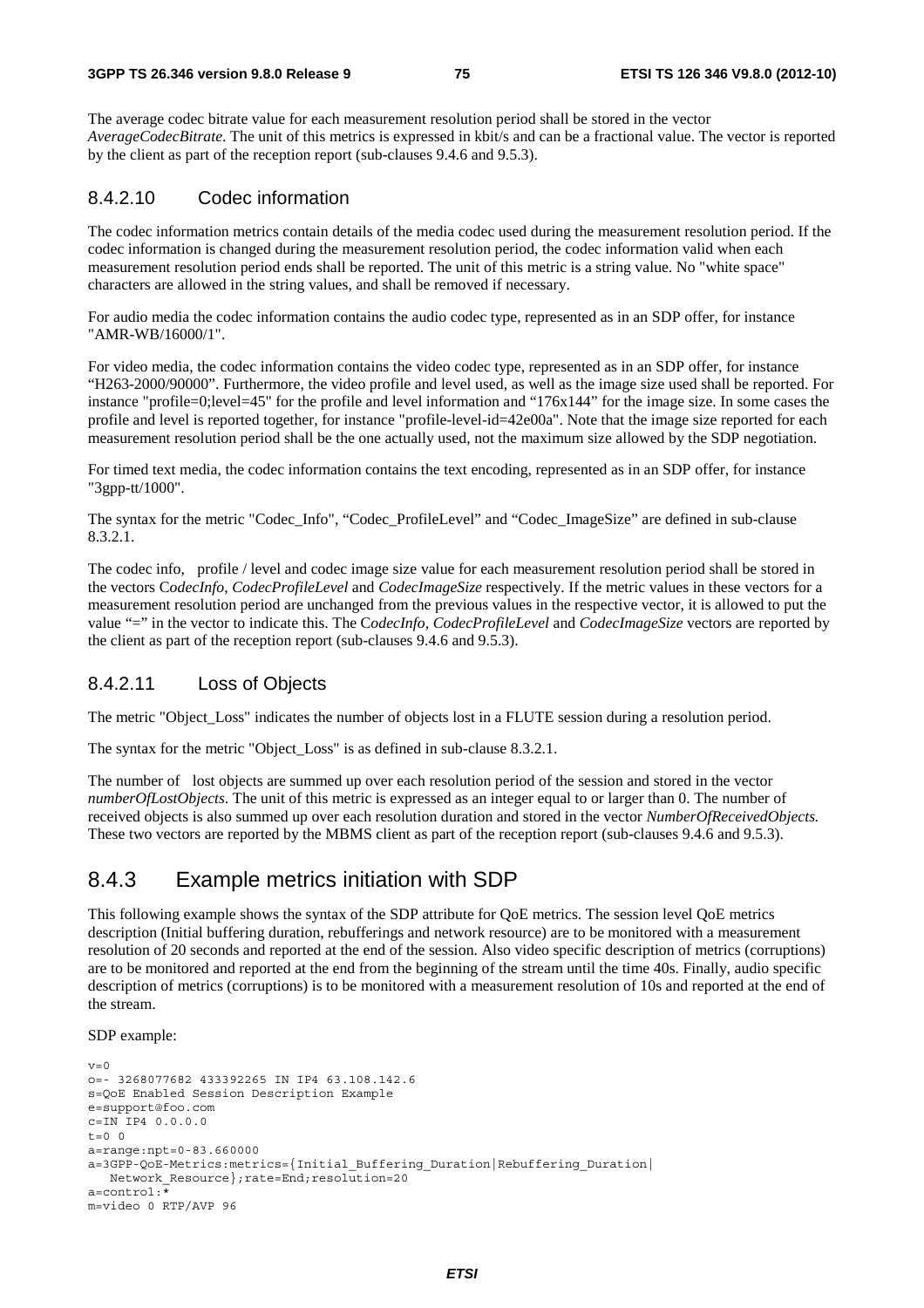```
b=AS:28a=3GPP-QoE-Metrics:metrics={Corruption_Duration};rate=End;range:npt=0-40 
a=control:trackID=3 
a=rtpmap:96 MP4V-ES/1000 
a=range:npt=0-83.666000 
a=fmtp:96profile-level-id=8;config=000001b008000001b50900012000 
m=audio 0 RTP/AVP 98 
b=AS:13a=3GPP-QoE-Metrics:metrics={Corruption_Duration};rate=End;resolution=10 
a=control:trackID=5 
a=rtpmap:98 AMR/8000 
a=range:npt=0-83.660000 
a=fmtp:98 octet-align=1 
a=maxptime:200
```
# 8.5 Using MBMS Streaming delivery on Unicast

If the MBMS UE supports MBMS streaming delivery on unicast, then MBMS Streaming shall perform the functions of a PSS client [47] to deliver content when MBMS Bearers are not usable or available and if an alternativeAccessDelivery element is available for the delivery method in the MBMS User Service Description. Note, if an alternativeAccessDelivery element is available, it is presumed that the same content is offered over both PSS and MBMS. If more than one unicastAccessURI element is available in the alternativeAccessDelivery element, then the UE shall randomly choose one URI to be used for unicast access to the service.

MBMS and PSS define Quality of Experience (QoE) metrics features. The UE shall not mix MBMS and PSS QoE metrics gatherings and/or reports. QoE is negotiated, gathered and reported separately for PSS and MBMS.

The UE may compare the SSRC values of PSS and MBMS flows. If the UE detects that the same SSRC value is used for PSS and MBMS flows, then the UE should assume that the same wallclock time and same random RTP timestamp offset is used for the flows with the same SSRC value. This gives the UE an advantage for the synchronization onto the flows. The UE does not need to wait for new, flow specific RTCP packets.

The BM-SC and the PSS servers which provide for unicast access to the MBMS service shall be time synchronized. The PSS server and the UE should support UTC clock time format in the "Range" header field as defined in [88].

The UE may request a specific start time of the PSS session by indicating a UTC clock time in the "Range" header field of the PLAY request. The UTC clock time represents the requested streaming start point according to the timeline of the BM-SC. This time may be calculated using the NTP timestamp of the last received RTCP sender reports. Otherwise, the UE may either specify an NPT range using the "now" value as a start point of the PSS session or it may completely omit the Range header field.

If the PSS server does not support time shifting and the request contains a range indication (other than "now") then the PSS server shall reply with the actual range that will be played back. Examples of this are an NPT range header field using "now" or the selected start time in UTC clock time.

A *unicastAccessURI* element of an alternativeAccessDelivery element in the *deliveryMethod* element of the User Service Description may contain an RTSP URI or a reference to an PSS SDP file.

# 9 Associated delivery procedures

### 9.1 Introduction

Associated delivery procedures describe general procedures, which start before, during or after the MBMS data transmission phase. They provide auxiliary features to MBMS user services in addition, and in association with, MBMS delivery methods and their sessions. Those procedures that shall only be permitted after the MBMS Data transmission phase may also be described as post-delivery procedures.

To enable future backwards compatibility, clause 9 specifies generic and extensible techniques for a potentially wide range of associated delivery procedures.

Clauses 9.3 and 9.4 specify the associated delivery procedures that are initiated only after an MBMS data transmission phase.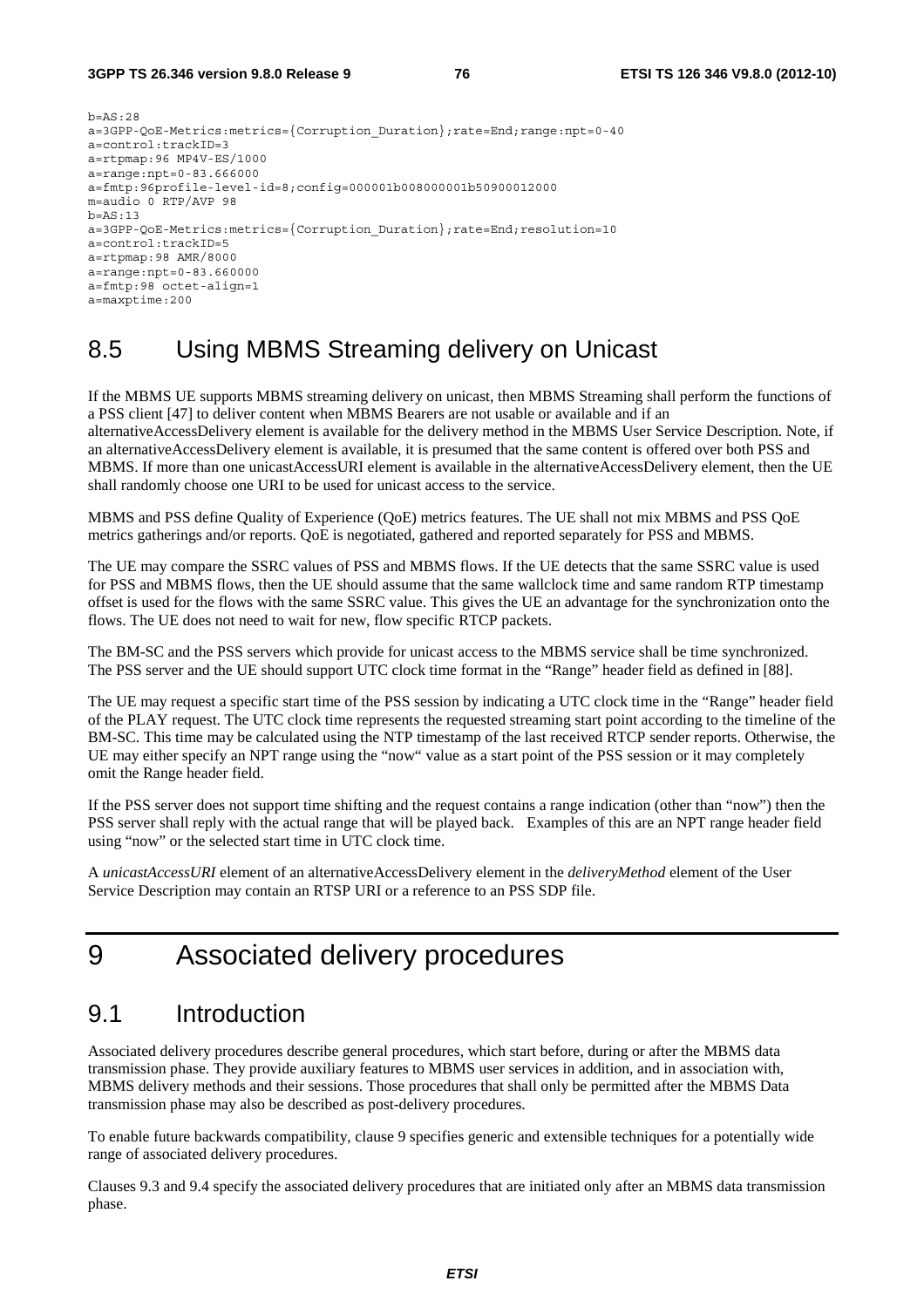The present document describes the following associated delivery procedures:

- File repair, for post-delivery repair of files initially delivered as part of an MBMS download session.
- Content reception reporting of files delivered to an MBMS UE.

These procedures are enabled by establishing a point-to-point connection; and using the MBMS session parameters, received during User Service Discovery/Announcement, to communicate the context (e.g. file and session in question) to the network and the MBMS sender infrastructure. To avoid network congestion in the uplink and downlink directions, and also to protect servers against overload situations, the associated delivery procedures from different MBMS UEs shall be distributed over time and resources (network elements).

An instance of an "associated procedure description" is an XML file that describes the configuration parameters of one or more associated delivery procedures.

MBMS Download receivers shall support the file repair procedure as defined in sub-clause 9.3.

MBMS Download receivers shall support the reception reporting procedure as defined in sub-clause 9.4.

MBMS Streaming receivers shall support reception reporting procedures (StaR and StaR-all report types) as defined in sub-clause 9.4.

## 9.2 Associated Procedure Description

An associated procedure description instance (configuration file) for the associated delivery procedures may be delivered to the MBMS clients:

- during a User Service Discovery / Announcement prior to the MBMS Download delivery session along with the session description (out-of-band of that session); or
- in-band within a MBMS Download delivery session.

The most recently delivered configuration file (i.e. the one with the highest version number - as given from the envelope, see sub-clause 11.1.3) shall take priority, such that configuration parameters received prior to, and out-ofband of, the download session they apply to are regarded as "initial defaults", and configuration parameters received during, and in-band with the download session, overwrite the earlier received parameters. Thus, a method to update parameters dynamically on a short time-scale is provided but, as would be desirable where dynamics are minimal, is not mandatory.

During the User Service Discovery / Announcement Procedure, the associated procedure description instance is clearly identified using a URI, to enable UE cross-referencing of in and out-of-band configuration files.

The MIME application type "application/mbms-associated-procedure-description+xml" as defined in clause C.7 identifies associated delivery procedure description instances (configuration files).

In XML, each associated delivery procedure entry shall be configured using an "associatedProcedureDescription" element. All configuration parameters of one associated delivery procedure are contained as attributes of an "associatedProcedureDescription" element. The elements (e.g. "postFileRepair" and "postReceptionReport") of an "associatedProcedureDescription" element identify which associated procedure(s) to configure. The associated delivery procedure description is specified formally as an XML schema in sub-clause 9.5.1.

### 9.3 File Repair Procedure

#### 9.3.1 Introduction

The purpose of the File Repair Procedure is to repair lost or corrupted file fragments from the MBMS download data transmission. When in multicast/broadcast environment, scalability becomes an important issue as the number of MBMS clients grows. Three problems must generally be avoided:

• Feedback implosion due to a large number of MBMS clients requesting simultaneous file repairs. This would congest the uplink network channel.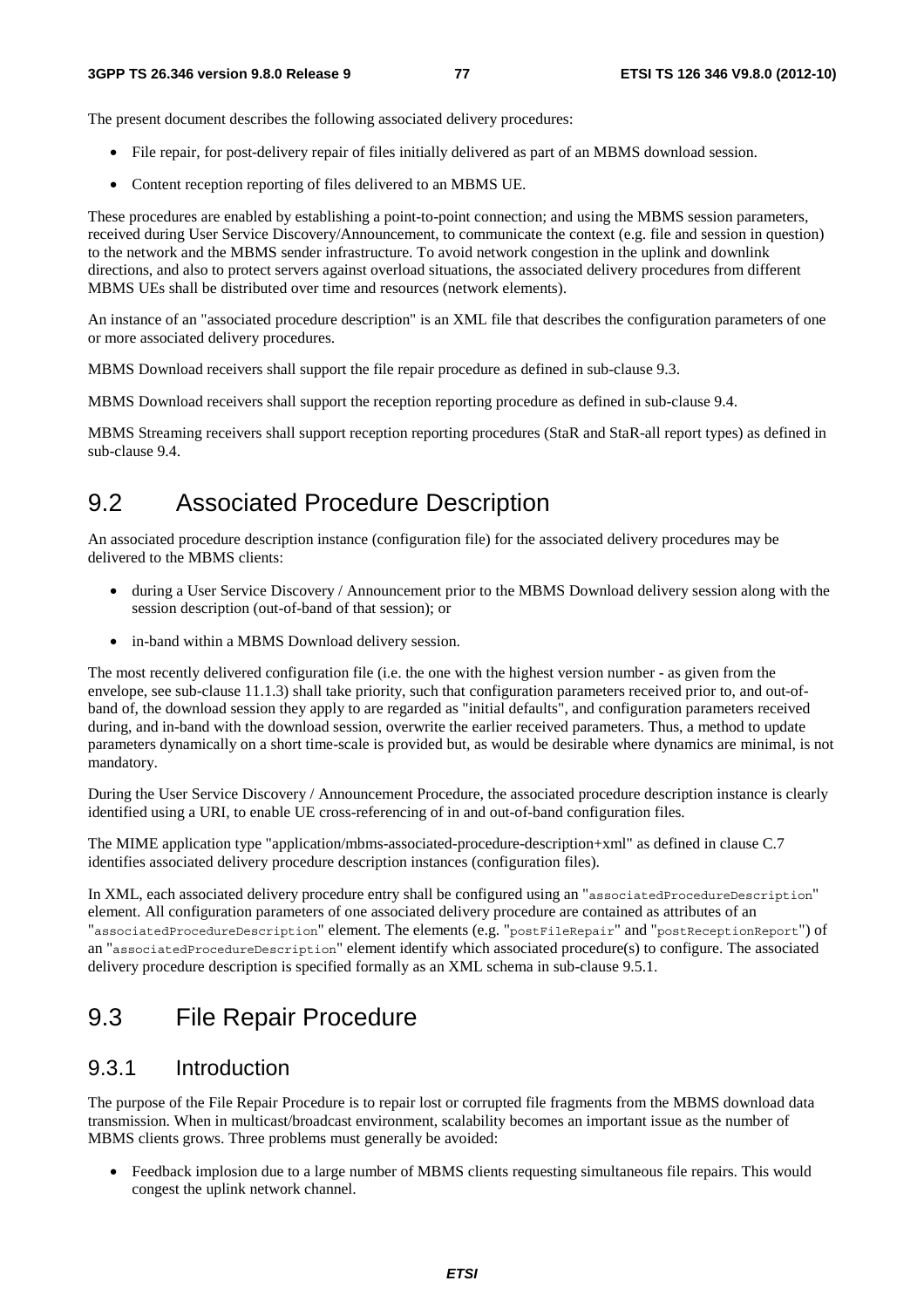- Downlink network channel congestion to transport the repair data, as a consequence of the simultaneous clients requests.
- File repair server overload, caused again by the incoming and outgoing traffic due to the clients' requests arriving at the server, and the server responses to serve these repair requests.

The three problems are interrelated and must be addressed at the same time, in order to guarantee a scalable and efficient solution for MBMS file repair.

The principle to protect network resources is to spread the file repair request load in time and across multiple servers.

The MBMS client:

- 1. Identifies the end of transmission of files or sessions.
- 2. Identifies the missing data from an MBMS download.
- 3. Calculates a random *back-off time* and selects a file repair server randomly out of a list.
- 4. Sends a *repair request* message to the selected file repair server at the calculated time.

When a MBMS download session of repair data is configured in the associated delivery descriptions, a MBMS client should wait for repair data in the defined MBMS download session on its MBMS bearer - except where the UE is prevented from doing so due to limited simultaneous context activation capability.

Then the file repair server:

1. Responds with a *repair response* message either containing the requested data, redirecting the client to an MBMS download session, redirecting the client to another server, or alternatively, describing an error case.

The BM-SC may also send the repair data on a MBMS bearer (possibly the same MBMS bearer as the original download) as a function of the repair process.

The random distribution, in time, of *repair request* messages enhances system scalability to the total number of such messages the system can handle without failure.

### 9.3.2 Starting Time of the Associated Delivery Procedure for MBMS Download Delivery

FLUTE File Delivery Table (FDT) Instances include an "expires" attribute, which defines the expiration time of the FDT instance. The sender must use an expiry time relative to the current time at the BM-SC. According to RFC 3926 [9], "the receiver SHOULD NOT use a received FDT Instance to interpret packets received beyond the expiration time of the FDT Instance".

The starting time of Associated Delivery Procedure for the MBMS download is the expiration time of the FDT instance at the latest.

The starting time of the *postFileRepair* timer (see sub-clause 9.4.4) corresponds to the starting time of the Associated Delivery Procedure. The *postFileRepair* timer value corresponds to the back-off time determined from sub-clause 9.3.4, using the file repair associated parameters in the ADP.

The starting time for the *postReceptionReport* timer (see sub-clause 9.4.4) for RAck reports corresponds to the time at which the UE determines that there has been a complete file reception for MBMS download, as specified in sub-clause 9.4.1.

The starting time for the *postReceptionReport* timer (see sub-clause 9.4.4) for StaR/StaR-only/StaR-all reports corresponds to the time at which the UE has identified a complete MBMS delivery session reception, as specified in sub-clause 9.4.2.

The *postReceptionReport* timer value for RAck and StaR/StaR-only/StaR-all reports is set to the same value and corresponds to the back-off time, as determined from sub-clause 9.3.4, using the reception reporting associated parameters in the ADP.

The MBMS UE may also choose to start the Associated Delivery Procedure before the FDT instance expires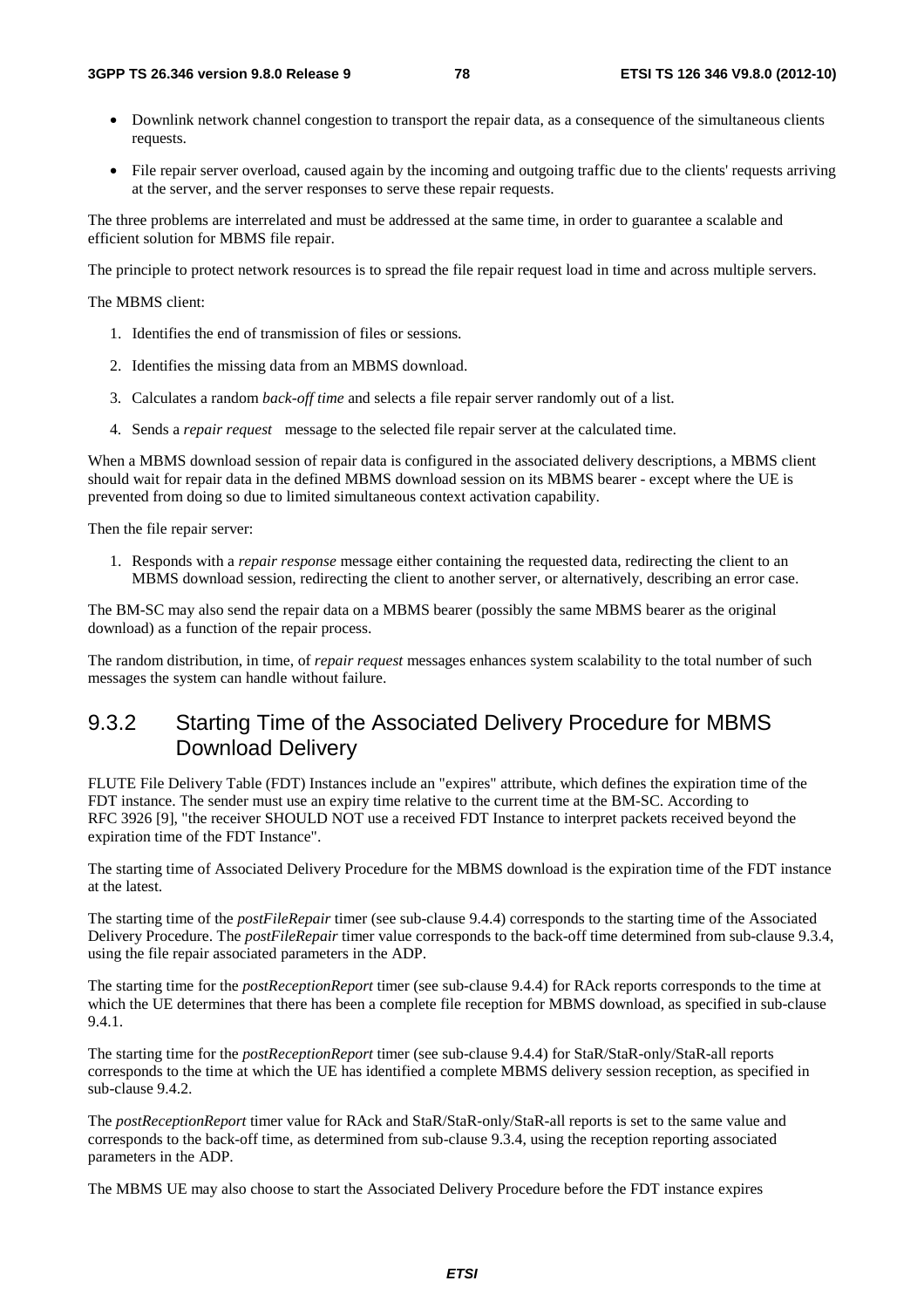- when it has received an end-of-object (B-flag) for an object or
- when an end-of-session (A-flag) is received before the FDT instance expires. Note, the end-of session (Aflag) indicates, that neither more objects nor FDT instances will be transmissed by the BM-SC.

If the MBMS UE is not capable of receiveing an MBMS transmission while using an interactive bearer, the MBMS UE shall ignore the end-of-object flags (B-flag).

When a particular file (URI) is present in several FDT Instances with different TOI values, then the FDT Instance with the highest FDT Instance ID defines the TOI for the most recent instance of the file and determines the end of transmission time for that file. A UE shall only determine transmission completeness for a file for the most recent instance of the file - and shall not use FDT Instance expiry time to determine transmission completeness for any other (TOI) instances of a file (fileURI).

NOTE 1: The intention of this sub-clause is to just start the Associated Delivery Procedure back-off timer for the more recent instance version of a file with respect to the FLUTE transmission session.

When a particular file (URI) is present in more than one FDT Instance with the same TOI value, then the end of transmission time is defined by the expiration time of the latest FDT Instance to expire.

If an FDT Instance is received describing the file after this time (giving an FDT Instance expiry time in the future and a different TOI value) the UE shall determine that the transmission of the file is incomplete - i.e. that more packets may arrive within the MBMS download session for that file, 'forgetting' its previous file transmission complete determination.

NOTE 2: This effectively resets and stops any running timers already initiated for an associated delivery procedure for that file.

If the MBMS UE receives an end-of-object packet (with FLUTE header B flag set true) the MBMS UE shall determine that the transmission of that object is complete, and shall interpret that as file transmission complete if no, more recent, TOIs are described for the same file (URI) in any received and unexpired FDT Instance(s).

If the MBMS UE determines that the download session is complete (as specified in sub-clause 9.4.2) then it shall interpret this also that all the transmissions of all files (and TOIs) described by all FDT Instances, received from that session, are complete.

### 9.3.3 Identification of Missing Data from an MBMS Download

The session description and the MBMS download delivery protocol, FLUTE, provide the client with sufficient information to determine the source block and encoding symbol structure of each file. From this a client is able to determine which source symbols should have been transmitted but have not been received. The client is also able to determine the number of symbols it has received for each source block of each file, and thus the number of further symbols required to decode the block.

Thus, an MBMS client is able to identify any source symbols lost in transmission, and the number (and ESI values where appropriate) of required source and/or repair symbols that would complete the reconstruction of a source block (of a file).

When the MBMS FEC scheme is used, the MBMS client shall consider already received repair symbols when making the determination of the further symbols required. In this case, the client should either:

- identify a minimal set of specific symbols that, combined with the already received symbols, allows the MBMS FEC decoder to recover the file, or
- identify a number, *r*, of symbols such that reception of *r* previously unreceived symbols will allow the MBMS FEC decoder to recover the file.

### 9.3.4 Back-off Timing the Procedure Initiation Messaging for Scalability

This clause describes a *back-off mode* for MBMS download to provide information on when a receiver, that did not correctly receive some data from the MBMS sender during a transmission session, can start a request for a repair session. In the following it is specified how the information and method a MBMS client uses to calculate a time (*back-off time*), instance of the back-off mode, to send a file repair message to the MBMS server.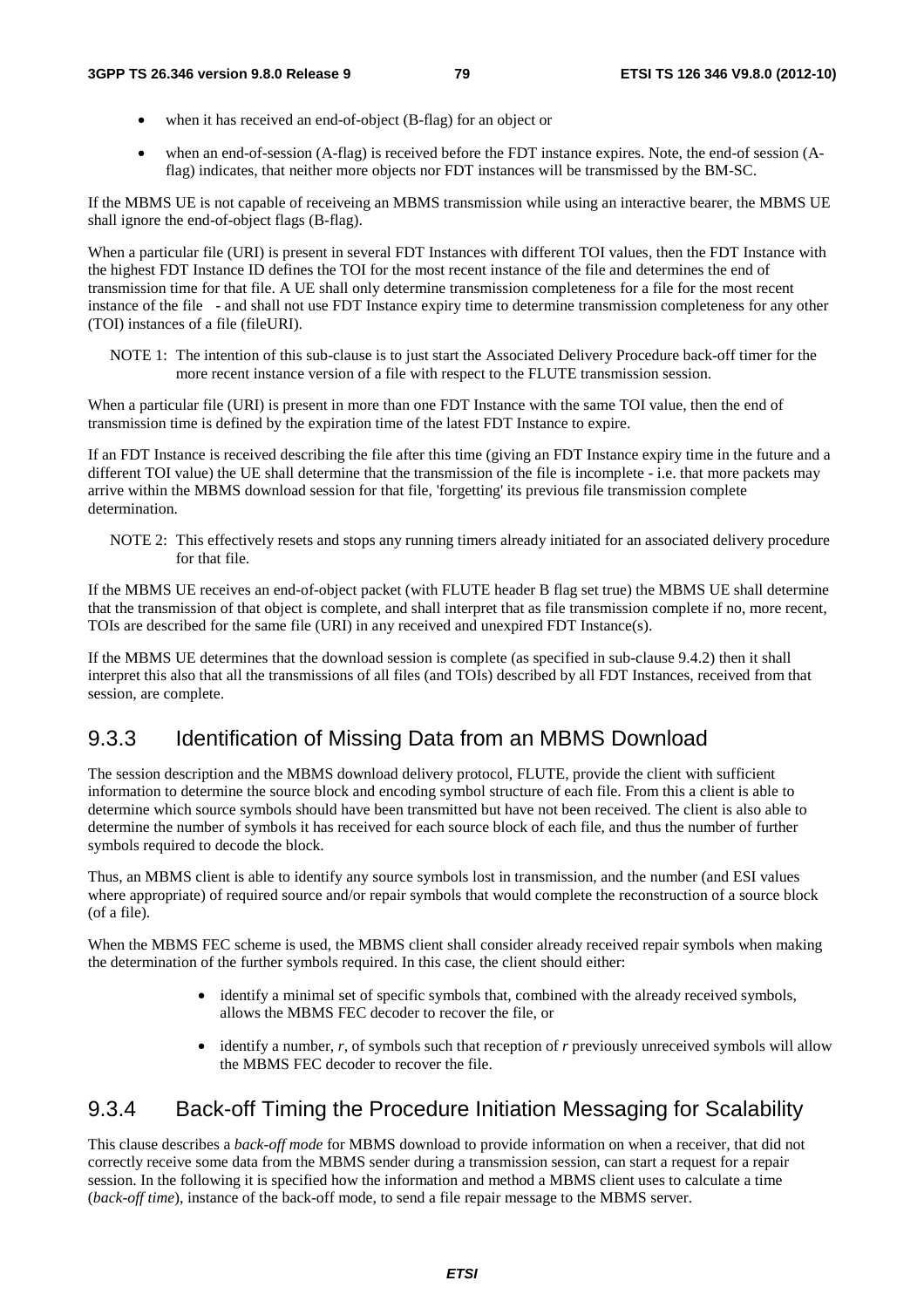#### **3GPP TS 26.346 version 9.8.0 Release 9 80 ETSI TS 126 346 V9.8.0 (2012-10)**

The back-off mode is represented by a *back-off unit*, a *back-off value,* and a *back-off window*. The two latter parameters describe the back-off time used by the MBMS client.

*The back-off unit* (in the time dimension) defaults to *seconds* and it is not signalled.

The *back-off time* shall be given by an *offset time* (describing the back-off value) and a *random time period* (describing the back-off window) as described in the following clauses.

An MBMS client shall generate random or pseudo-random time dispersion of *repair requests* to be sent from the receiver (MBMS client) to the sender (MBMS server). In this way, the repair request is delayed by a pre-determined (random) amount of time.

The back-off timing of *repair request* messages (i.e. delaying the sending of *repair requests* at the receiver) enhances system scalability to the total number of such messages the system can handle without failure.

#### 9.3.4.1 Offset time

The *OffsetTime* refers to the repair request suppression time to wait before requesting repair, or in other words, it is the time that a MBMS client shall wait after the end of the MBMS data transmission to start the file repair procedure. An associated procedure description instance shall specify the wait time (expressed in *back-off unit*) using the "offset-time" attribute.

#### 9.3.4.2 Random Time Period

The *Random Time Period* refers to the time window length over which a MBMS client shall calculate a *random time* for the initiation of the file repair procedure. The method provides for statistically uniform distribution over a relevant period of time. An associated procedure description instance shall specify the wait time (expressed in *back-off unit*) using the "random-time-period" attribute.

The MBMS client shall calculate a uniformly distributed *Random Time* out of the interval between 0 and *Random Time Period*.

#### 9.3.4.3 Back-off Time

The sending of the file *repair request* message shall start at *Back-off Time = offset-time + Random Time*, and this calculated time shall be a relative time after the MBMS data transmission. The MBMS client shall not start sending the repair request message before this calculated time has elapsed after the initial transmission ends.

#### 9.3.4.4 Reset of the Back-off Timer

The reception of an updated (higher version number) associatedDeliveryProcedureDescription and/or an updated sessionDescription shall overwrite the timer parameters used in the back-off algorithm. Except in the case that the offset-time, random-time-period and session end time parameters are identical to the earlier version; the back-off time shall be recalculated. For currently running timers this requires a reset.

#### 9.3.5 File Repair Server Selection

#### 9.3.5.1 List of Server URIs

A list of file repair service URIs is provided as elements of the Associated Delivery procedure fragment's *postFileRepair* element. Service URIs host identity may also be given as IP addresses, which may be used to avoid a requirement for DNS messaging. The file repair service URIs of a single associated delivery procedure description shall be of the same type, e.g. all IP addresses of the same version, or all domain names. The number of URIs is determined by the number of "serviceURI" elements, each of which shall be a child-element of the "procedure" element. The "serviceURI" element provides the references to the file repair server's resource via the "xs:anyURI" value. At least one "serviceURI" element shall be present.

#### 9.3.5.2 Selection from the Server URI List

The MBMS client randomly selects one of the service URIs from the list, with uniform distribution.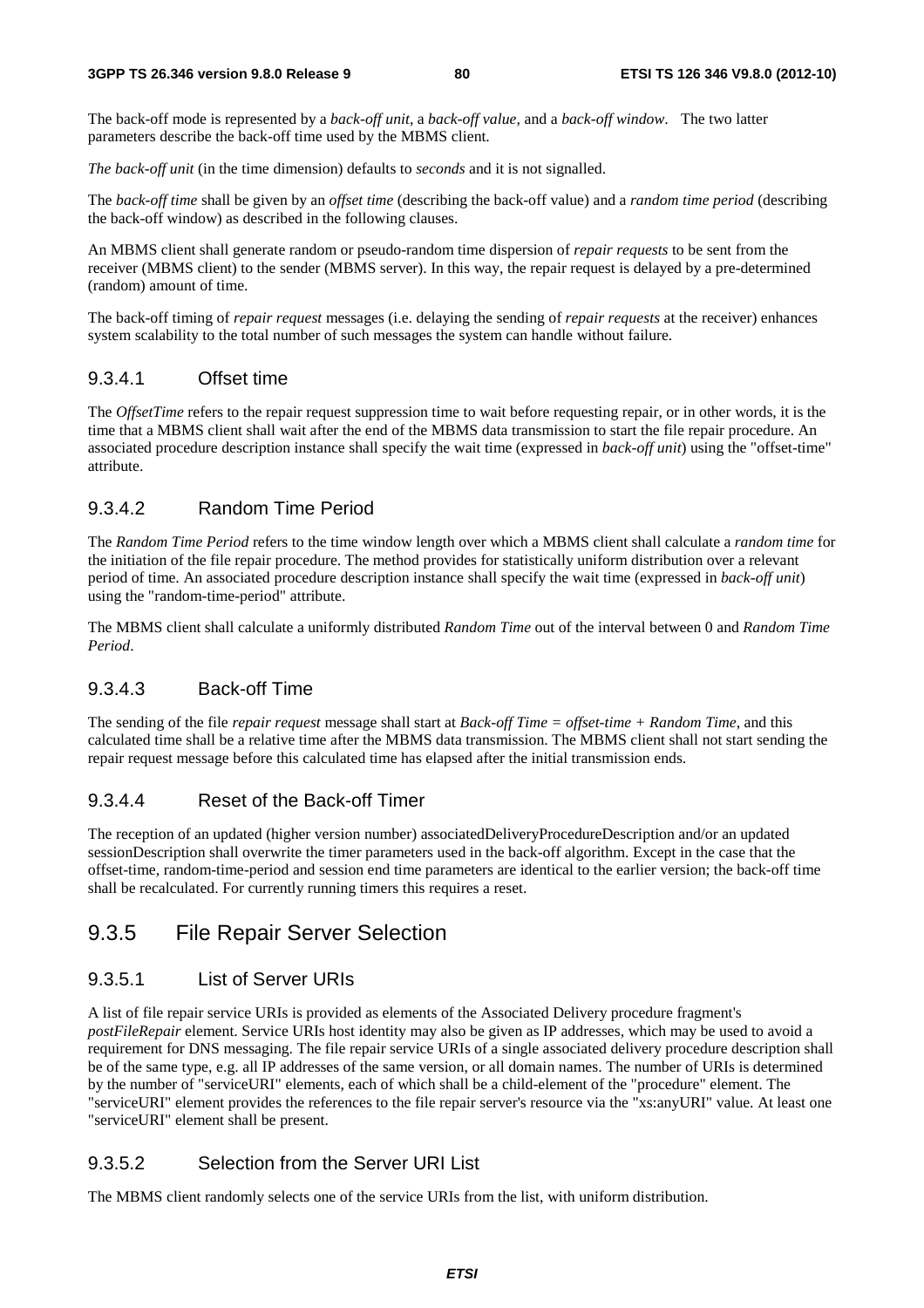# 9.3.6 File Repair Request Message

Once missing file data is identified, the MBMS client sends one or more messages to a file repair server requesting transmission of data that allows recovery of missing file data. All file repair requests and repair responses for a particular MBMS transmission shall take place in a single TCP session using the HTTP protocol (RFC 2616 [18]). The repair request is routed to the file repair server IP address resolved from the selected "serviceURI".

The timing of the opening of the TCP connection to the server, and the first repair request, of a particular MBMS client is randomized over a time window as described in sub-clause 9.3.2. If there is more than one repair request to be made these are sent immediately after the first.

When a MBMS UE identifies symbols in repair requests these shall be source symbols, and should include all the missing source symbols of the relevant source block. Note, these represent information for the file repair server and the BM-SC may use these and/or redundant symbols in providing the necessary repair data.

### 9.3.6.1 File Repair Request Message Format

After the MBMS download session, the receiver identifies a set of encoding symbols which allows recovery of the missing file data and requests for their transmission in a file repair session. Specific encoding symbols are uniquely identified by the combination (URI, SBN, ESI).

The file repair request shall either include the URI of the file for which it is requesting the repair data or an identifier of a set of files. URI is required to uniquely identify the file (resource) and is found from the download delivery method (the FLUTE FDT Instances describe file URIs). Additionally, the repair request for single files shall contain an indication of the MD5 hash value of the file, if present in the FDT instance declaring the file from which data is being requested. The MD5 hash value is used to identify a specific version of the file. The (SBN, ESI) pair uniquely identifies an encoding symbol. For completely missed files, a Repair Request may give only the URI of the file and optionally the MD5 hash value of the file. If the MD5 hash value is not present, the server shall respond with the latest version of the file.

A set of files may be fetched using the File Repair server. A client may request all files from a specific FDT instance or a specific logical group of a particular MBMS User Services.

The client makes a file repair request using the HTTP (RFC 2616 [18]) request method GET. Further arguments are encoded into the URI query part (RFC 3986 [19]) as defined below and included in the HTTP GET request. If a number of previously unreceived symbols are requested for a specific Source Block, then the SBN is provided along with the ESI of the symbol, which is subsequent in the symbol sequence to the latest received symbol for that source block and the number of symbols requested. If a number of previously unreceived source blocks are requested for a specific file, the URI should be provided along with an SBN range starting from the first missing source block and ending with the SBN of the last missing source block of the contiguous set of source block. Examples for requesting contiguous and non-contiguous ranges of symbols and source blocks or even entire files or group of files are given below.

For example, assume that in a MBMS download session a 3gp file with URI = www.example.com/news/latest.3gp was delivered to an MBMS client. After the MBMS download session, the MBMS client recognized that it did not receive two packets with  $SBN = 5$ ,  $ESI = 12$  and  $SBN=20$ ,  $ESI = 27$ . If the repair service URI (from the associated delivery procedure meta data fragment) is http://mbmsrepair1.example.com/path/repair\_script and the MD5 value of that file is "ODZiYTU1OTFkZGY2NWY5ODh==", then the HTTP GET request is as follows:

**GET** /path/repair\_script?fileURI=www.example.com/news/latest.3gp&Content-MD5= ODZiYTU1OTFkZGY2NWY5ODh== &SBN=5;ESI=12&SBN=20;ESI=27 **HTTP/1.1** 

#### **Host**: mbmsrepair1.example.com

A file repair session shall be used to recover the missing file data from a single MBMS download session only. If more than one file were downloaded in a particular MBMS download session, and, if the MBMS client needs repair data for more than one file received in that session, the MBMS client shall send separate HTTP GET requests for each file.

An HTTP client implementation might limit the length of the URL to a finite value, for example 256 bytes. In the case that the length of the URL-encoded (SBN, ESI) data exceeds this limit, the MBMS client shall distribute the URL-encoded data into multiple HTTP GET requests.

In any case, all the HTTP GETs of a single file repair session shall be performed within a single TCP session and they shall be performed immediately one after the other.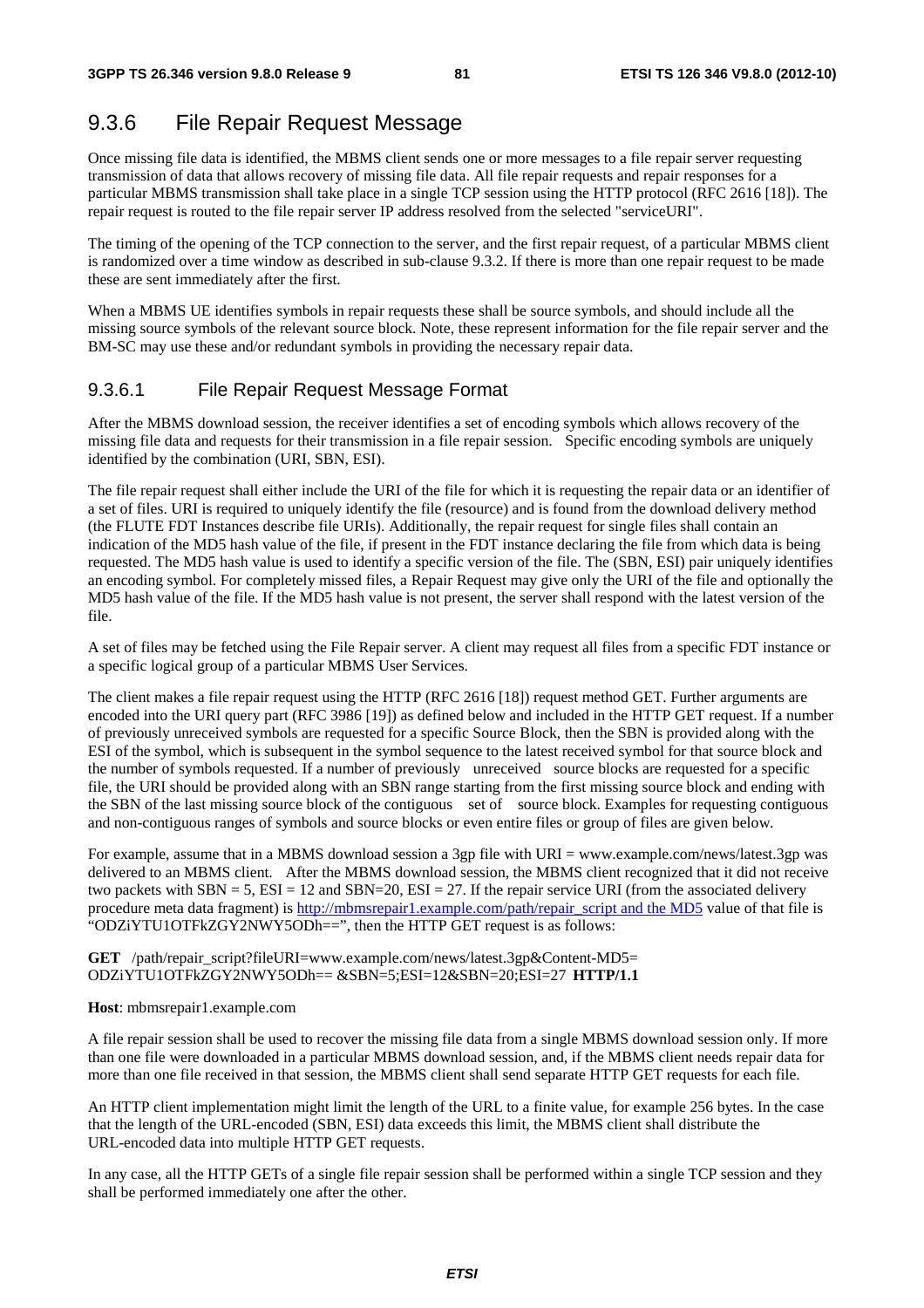In the following, we give the details of the syntax used for the above request method in ABNF.

In this case an HTTP GET with a normal query shall be used to request the missing data, according to HTTP1.1 [RFC2616 [18]]

- repair request http URL = repair service URI "?" query
- repair service  $URI = <sub>\\</sub> selected serviceURI from the Associated delivery Procedure Description$

Where, for MBMS File Repair Request:

- $query = std\_query | alt\_query$
- std query = file uri  $["&"$  content md5] \*( " $&"$  sbn info)
- file\_uri = "fileURI=" URI-reference; URI-reference is as defined in [19].
- content  $md5 = "Content-MD5=" 1*(ALPHA / DIGIT / "+" / "/" / "=")$
- $\bullet$  sbn\_info = "SBN=" sbn\_range
- sbn\_range =  $(\sin A [$ "-" sbnZ  $]$  ) /  $(\sin A [$ ";" esi\_info $]$  )
- esi\_info = "ESI=" ((esi\_range \*( "," esi\_range ) ) ) / (esiA "+" number\_symbols)
- $e$ si\_range =  $e$ siA [ "-" $e$ siZ ]
- $sbnA = 1*DiffIT$ ; the SBN, or the first of a range of SBNs
- sbn $Z = 1*$ DIGIT; the last SBN of a range of SBNs
- esi $A = 1*DIGIT$ ; the ESI, or the first of a range of ESIs
- esiZ =  $1*$ DIGIT; the last ESI of a range of ESIs
- number symbols  $= 1*DIGHT$ ; the number of additional symbols required
- alt query = service id "&" ( fdt inst id | fdt group id )
- service\_id = "serviceId=" <value of the *serviceId* attribute of the User Service Description>
- fdt\_inst\_id = "fdtInstanceId=" <as defined in clause 3.4.1 of [9] or in clause  $7.3>$
- fdt\_group\_id = "fdtGroupId=" <as defined in clasue  $7.2.9$

Thus, the following symbols adopt a special meaning for MBMS download URI:  $? - +$ , ; & =

One example of a query on encoding symbol 34 of source block 12 of a music file "www.example.comm/greatmusic/number1.aac" using the provided repair service URI "http://mbmsrepair1.example.com/path/repair\_script" is:

• http://mbmsrepair1.example.com/path/repair\_script?fileURI= www.example.com/greatmusic/number1.aac&SBN=12;ESI=34

An example of requesting an entire file is

• http://mbmsrepair1.example.com/path/repair\_script?fileURI= www.example.com/greatmusic/number1.aac

An example of requesting a specific source block from a specific file version is

• http://mbmsrepair1.example.com/path/repair\_script?fileURI= www.example.com/greatmusic/number1.aac&Content-MD5=ODZiYTU1OTFkZGY2NWY5ODh==

For messaging efficiency, the formal definition enables several contiguous and non-contiguous ranges to be expressed, as well as a number of symbols with ESIs of a given value or above in a single query:

• An entire file (like in the above example).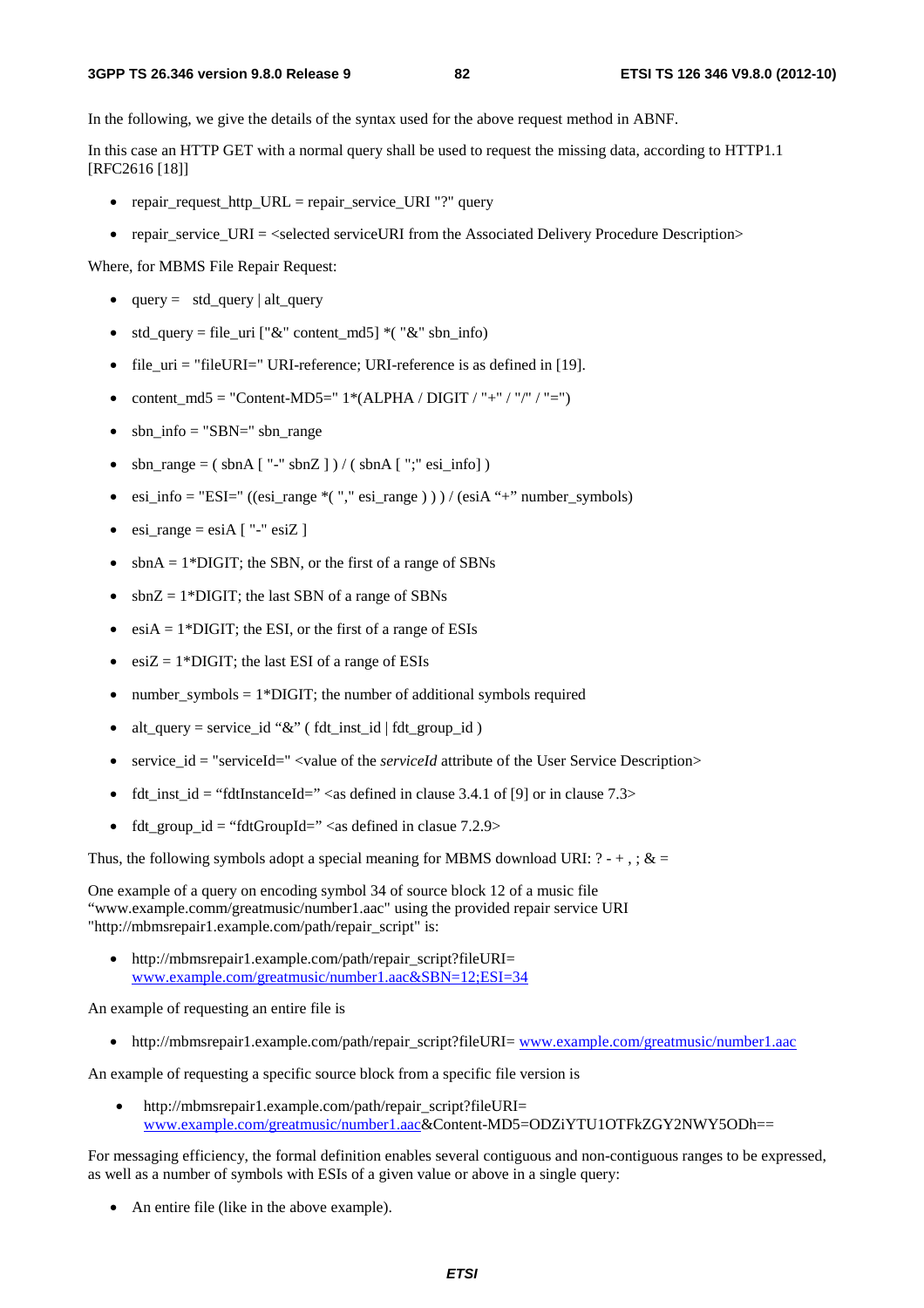- A symbol of a source block (e.g. ...&SBN=12;ESI=23).
- A range of symbols for a certain source block (e.g. ...&SBN=12;ESI=23-28).
- A number of symbols with ESIs of a given value or above  $(e.g.$   $\ldots \& SBN=12;ESI=120+10)$ .
- A list of symbols for a certain source block (e.g. ...&SBN=12;ESI=23,26,28).
- All symbols of a source block (e.g. ...&SBN=12).
- All symbols of a range of source blocks (e.g. ...&SBN=12-19).
- non-contiguous ranges (e.g.1. ...&SBN=12;ESI=34&SBN=20;ESI=23 also, e.g. 2. ...&SBN=12-19&SBN=28;ESI=23-59&SBN=30;ESI=101).

An example to request all file of a particular FDT instance is given below:

• http://mbmsrepair1.example.com/path/repair\_script?serviceId=urn:3gpp:0010120123hotdog&fdtInstanceId=12

### 9.3.7 File Repair Response Message

Once the MBMS file repair server has assembled a set of encoding symbols that contain sufficient data to allow the UE to reconstruct the file data from a particular file repair request, the MBMS file repair server sends one message to the UE. Each file repair response occurs in the same TCP and HTTP session as the repair request that initiated it.

An MBMS client shall be prepared for any of these 5 response scenarios:

- The server returns a repair response message where a set of encoding symbols forms an HTTP payload as specified below (see 9.3.7.2 for details).
- The server returns the requested file or file groups (see 9.3.7.4 for details).
- The server redirects the client to a broadcast/multicast delivery (an MBMS download session).
- The server redirects the client to another file repair server (if a server is functioning correctly but is temporarily overloaded).
- An HTTP error code is returned (note that sub-clause 9.3.8 describes the case of no server response).

For (reasonably) uniformly distributed random data losses, immediate point-to-point HTTP delivery of the repair data will generally be suitable for all clients. However, broadcast/multicast delivery of the requested data may be desirable in some cases:

- A repeat MBMS download (all or part of the files from a download session) is already scheduled and the BM-SC prefers to handle repairs after that repeat MBMS download.
- Many UEs request download data (over a short period of time) indicating that broadcast/multicast delivery of the repaired data would be desirable.

In this case a redirect to the broadcast/multicast repair session for UEs that have made a repair request would be advantageous.

#### 9.3.7.1 File Repair Response Messages Codes

In the case that the file repair server receives a correctly formatted repair request which it is able to understand and properly respond to with the appropriate repair data, the file repair server shall attempt to serve that request without an error case.

For a direct point-to-point HTTP response with the requested data, the file response message shall report a 200 OK status code and the file repair response message shall consist of HTTP header and file repair response payload (HTTP payload), as defined in sub-clause 9.3.7.2. If the client receives a 200 OK response with fewer than all the quantity of requested symbols it shall assume that the file repair server wishes the missing symbols to be requested again (due to its choice or inability to deliver those symbols with this HTTP response).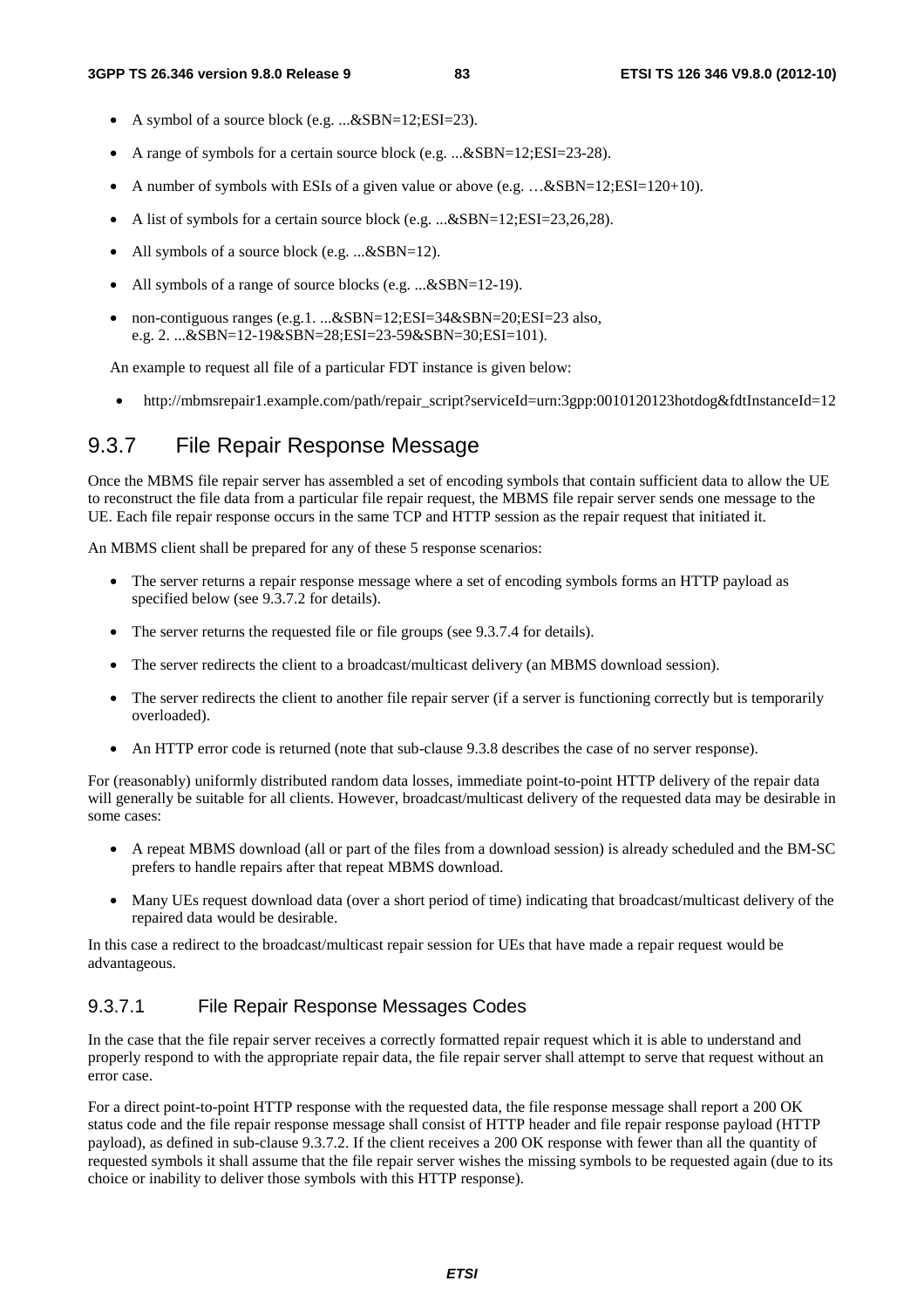#### **3GPP TS 26.346 version 9.8.0 Release 9 84 ETSI TS 126 346 V9.8.0 (2012-10)**

For a redirect case the file repair server uses the HTTP response status code 302 (Found - Redirection) to indicate to the UE that the resource (file repair data) is temporarily available via a different URI. The temporary URI is given by the Location field in the HTTP response. In the case of a redirect to another file repair server, this temporary URI shall be the URL of that repair server.

In the case of a redirect to a broadcast/multicast delivery, the temporary URI shall be the URI of the Session Description (SDP file) of the broadcast/multicast (repair) session as described in sub-clause 9.3.7.3.Other HTTP status codes (RFC 2616 [18]) shall be used to support other cases. Other cases may include server errors, client errors (in the file repair request message) and server overload.

In case the file repair server does not find the requested file (file with given fileURI is found), the server shall respond with "400 Bad Request" and optionally with "0001 File not found" in the response body. As a result, the MBMS UE may choose another file repair server as defined in clause 9.3.5.

In case the file repair server does not find the requested version of the requested file (file with given fileURI is found but Content-MD5 is not found), the server shall respond with "400 Bad Request" and optionally with "0002 Content-MD5 not valid" in the response body. As a result, the MBMS UE may chose another file repair server as defined in clause 9.3.5. Or the MBMS UE may request the latest version of the file and discard the previously received chunks of the file. Note, the MBMS UE can request the latest version of a file by using only the fileURI argument in the file repair request.

Note. In case of repetitive server errors, the client is not expected to go through the complete list of available file repair servers, and may abandon after a limited number of attempts.

In case the file repair server does not find any of the requested SBN or ESI values, it shall respond with the "400 Bad Request" and optionally with "0003 SBN or ESI out of range" in the respon se body. As a result, the UE should discard all received chunks of the file and request the entire file from the file repair server.

In case the file repair server receives unknown query line arguments, it shall respond with "501 Not Implemented". The server should add the HTTP1.1 "Server" header with the value "MBMS/6". As a result, the client should try to fetch the entire file from the file repair server. Note, this behaviour is intended to make the file repair service forward compatible and allow addition of new function in later releases.

In case the file repair server does not find the requested serviceId value, it shall respond with the "400 Bad Request" and optionally with "0004 ServiceId not found" in the response body. As a result, the UE should request the needed file separately using the fileURI query line argument.

In case the file repair server does not find the requested fdtInstanceId value, it shall respond with the "400 Bad Request" and optionally with "0005 fdtInstanceId not found" in the response body. As a result, the UE should request the needed file separately using the fileURI query line argument.

In case the file repair server does not find the requested fdtGroupId value, it shall respond with the "400 Bad Request" and optionally with "0006 fdtGroupId not found" in the response body. As a result, the UE should request the needed file separately using the fileURI query line argument.

In case the file repair server is experiencing overload condition, it should respond with the "503 Service Unavailable". As a result, the UE should stop the file repair procedure to the file repair server. The UE shall consider this server unavailable, however the UE may try an alternative file repair server. In the case that all known file repair servers have been exhausted in this manner, the UE shall cease the file repair procedure.

HTTP responds error messages may contain a message body, which gives a more detailed error message. The MIME type of such message body shall be in text/plain. The syntax of the HTTP error message body is defined in ABNF [23] as follows:

http-error-body = error-code (SP / HTAB) error-description CRLF

 $error-code = 4DIGIT$ 

error-description =  $1*(SP / VCHAR)$ 

Note that the following error messages MAY be used in the message body of the HTTP response error messages.

0001 File not found

0002 Content-MD5 not valid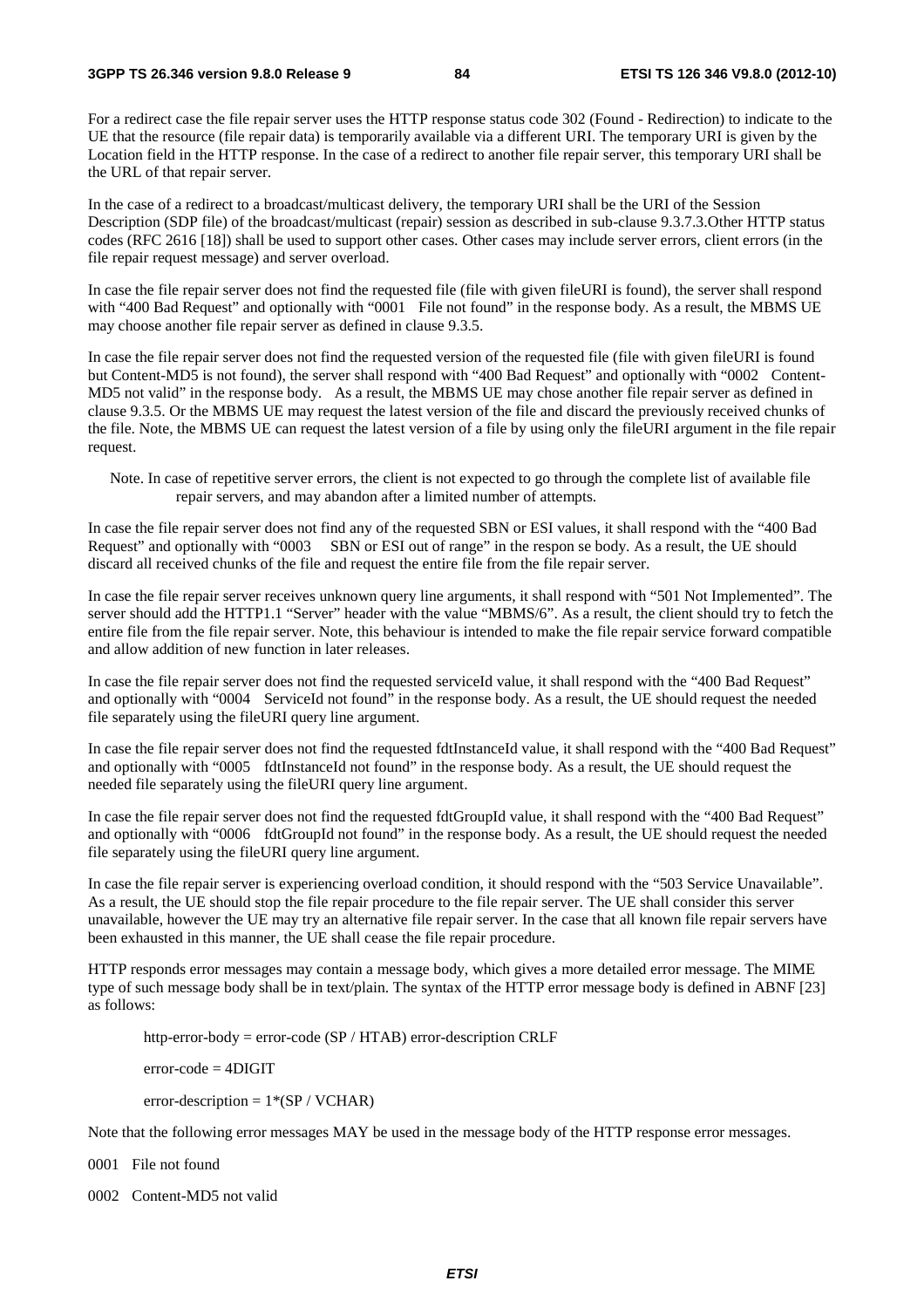0003 SBN or ESI out of range

- 0004 ServiceId not found
- 0005 fdtInstanceId not found
- 0006 fdtGroupId not found

#### 9.3.7.2 File Repair Response Message Format for HTTP Carriage of Repair Data

The file repair response message consists of HTTP header and file repair response payload (HTTP payload).

The HTTP header shall provide:

- HTTP status code, set to 200 OK for the case of a successful request.
- Content type of the HTTP payload (see below).

NOTE: Other HTTP headers (RFC 2616 [18]) may also be used but are not mandated by this mechanism.

The Content-Type shall be set to "application/simpleSymbolContainer", which denotes that the message body is a simple container of encoding symbols as described below.

This header is as follows:

- HTTP/1.1 200 OK
- Content-Type: application/simpleSymbolContainer

NOTE: Other HTTP headers (RFC 2616 [18]) may also be used but are not mandated by this mechanism.

Encoding symbols are included in the response in groups. Each group is preceded by an indication of the number of symbols within the group and an FEC Payload ID coded according to the FEC scheme used for the original file delivery session. The FEC Payload ID identifies all the symbols in the group in the same way that the FEC Payload ID of an FEC source or repair packet identifies all the symbols in the packet. The file repair response payload is constructed by including each FEC Payload ID and Encoding Symbol group one after another (these are already byte aligned). The order of these pairs in the repair response payload may be in order of increasing SBN, and then increasing ESI, value; however no particular order is mandated.

A single HTTP repair response message shall contain, at the most, the same number of symbols as requested by the respective HTTP repair request message.

The UE and file repair server already have sufficient information to calculate the length of each encoding symbol and each FEC Payload ID. All encoding symbols are the same length; with the possible exception of the last source encoding symbol in the repair response. All FEC Payload IDs are the same length for one file repair request-response as a single FEC Scheme is used for a single file.

**Figure 17: deleted**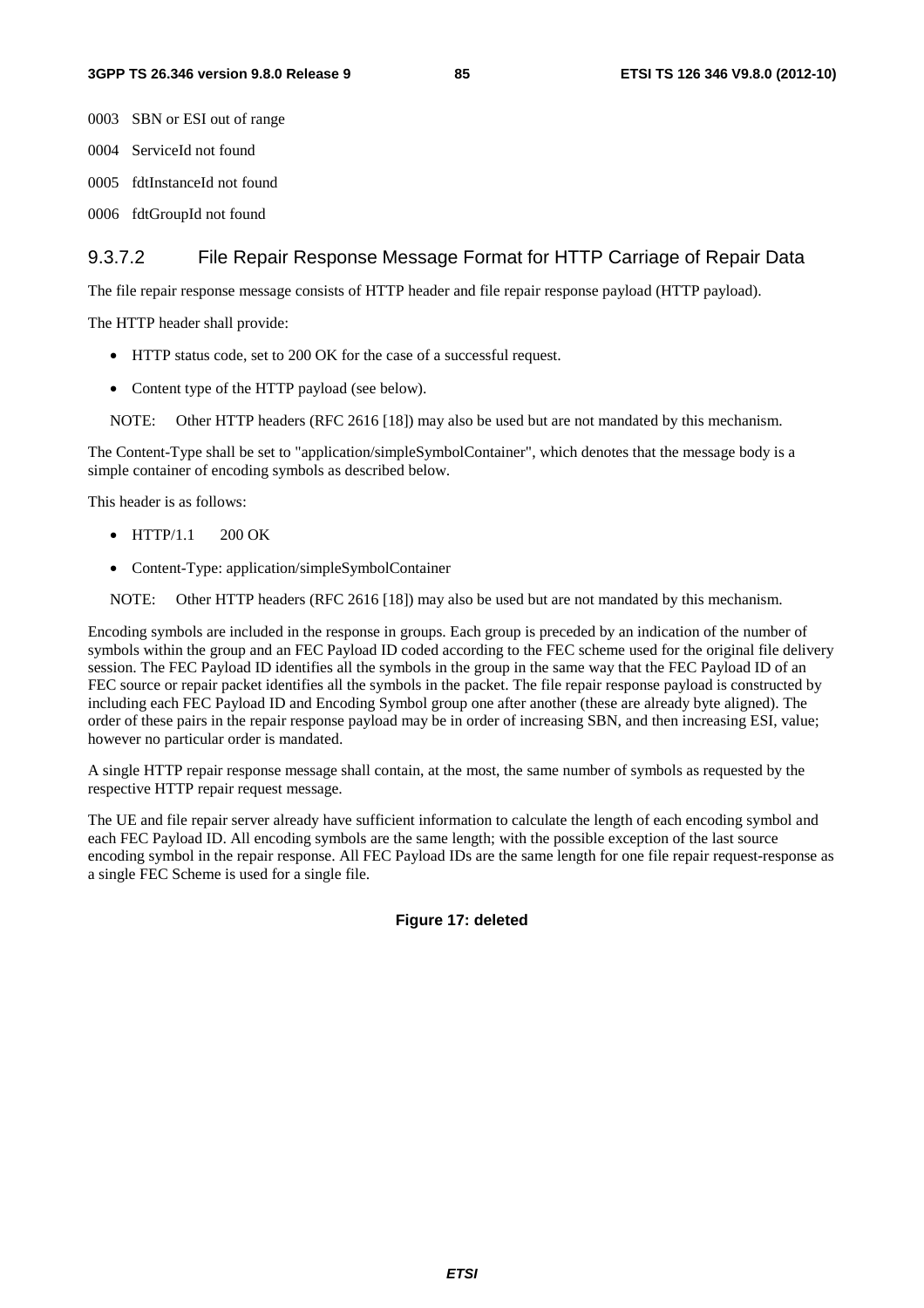Figure 18 illustrates the complete file repair response message format (box sizes are not indicative of the relative lengths of the labelled entities).

| HTTP Header         |                |                         |  |  |  |  |
|---------------------|----------------|-------------------------|--|--|--|--|
| Length<br>Indicator | FEC Payload ID | <b>Encoding Symbols</b> |  |  |  |  |
| Length<br>Indicator | FEC Payload ID | <b>Encoding Symbols</b> |  |  |  |  |
|                     |                |                         |  |  |  |  |
| Length<br>Indicator | FEC Payload ID | <b>Encoding Symbols</b> |  |  |  |  |

**Length Indicator** (2 bytes): indicates the number of encoding symbols in the group (in network byte order, i.e. high order byte first)

**FEC Payload ID:** indicates which encoding symbols are included in the group. The format and interpretation of the FEC Payload ID are dependent on the FEC Scheme in use.

**Encoding Symbols**: contain the encoding symbols. All the symbols shall be the same length.

#### **Figure 18: File Repair Response Message Format**

#### 9.3.7.3 File Repair Response for Broadcast/Multicast of Repair Data

Details of how a file repair server decides, or is instructed, to use broadcast/multicast repair instead of point-to-point over HTTP are implementation specific and beyond the scope of the present document.

Prior to the decision to use broadcast/multicast repair, each repair response shall be provided by HTTP according to sub-clause 9.3.7.2.

The file repair server uses the HTTP response status code 302 (Found - Redirection) to indicate to the UE that the resource (file repair data) is temporarily available via a different URI. The temporary URI is given by the Location field in the HTTP response and is the URI of the Session Description (SDP file) of the broadcast/multicast repair session.

Where feasible, it is recommended that the same download session that delivered the original data be used for the broadcast/multicast repair. If this conflicts with the session end time limit of the Session Description then a new version of the Session Description shall be sent with an updated (extended) session end time. This shall be sent in-band of that download session.

In some cases this may not be feasible and a different (possibly new) download session may be defined for the repair.

The SDP file for broadcast/multicast repair session may be carried as payload (entity-body) in the HTTP response which is especially useful if the broadcast/multicast repair session is a new (or recently end time modified) FLUTE download session and other means of service announcement prior to this were not feasible.

The delivery method's associatedDeliveryProcedureDescription may be updated and the new version transmitted inband with the download session so that currently active client back-off timers are reset, thus minimizing additional client requests until after the broadcast/multicast repair session. The server shall be prepared for additional requests in any case as successful reception of the updated associatedDeliveryProcedureDescription can not be assured in all cases.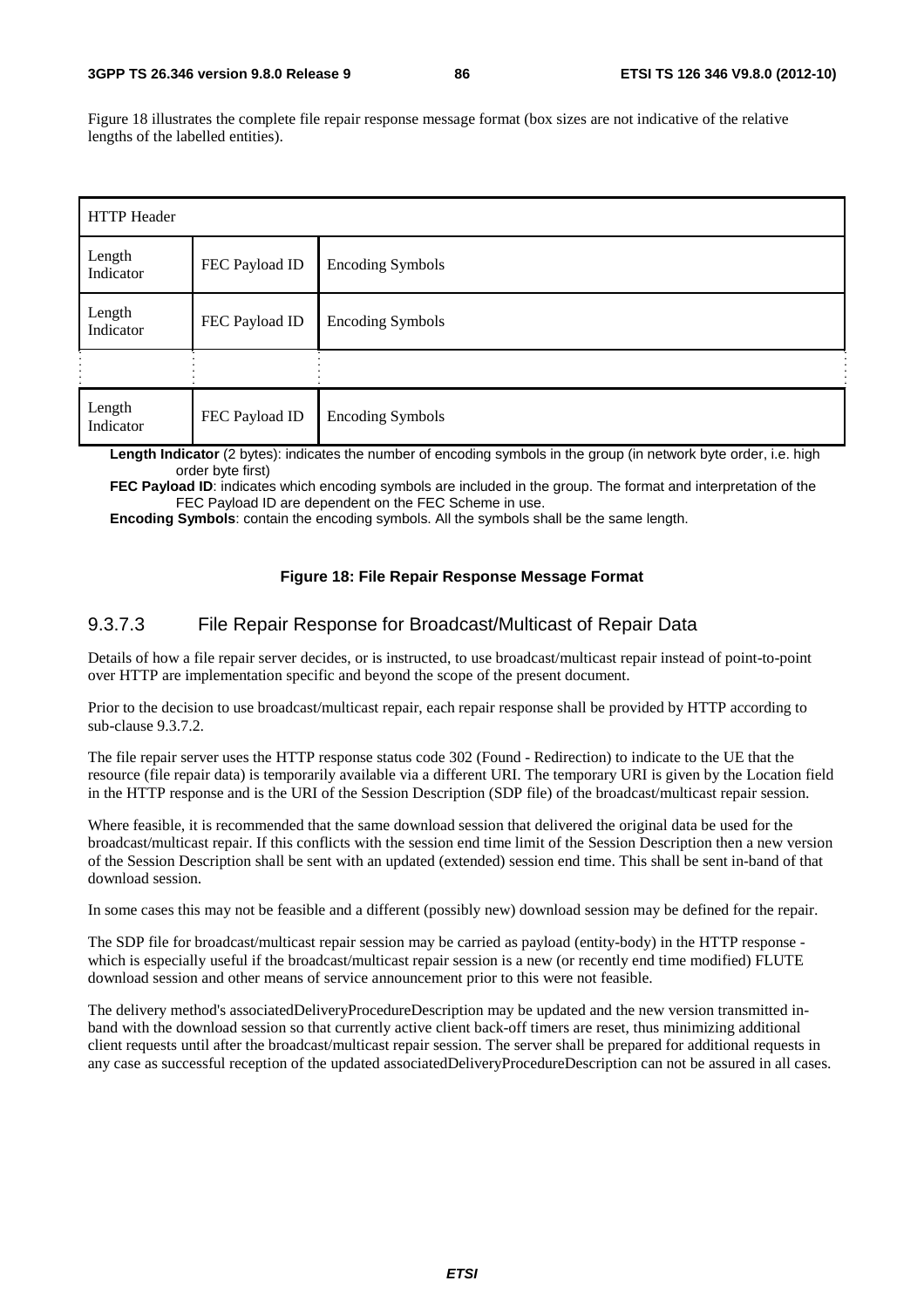The existence of a broadcast/multicast file repair session is signalled by the inclusion of the optional *bmFileRepair* procedure in the updated Associated Delivery procedure description. This is signalled by the *bmFileRepair* element with a single "sessionDescriptionURI" attribute of type "xs:anyURI" which specifies the URI of the broadcast/multicast file repair session's session description.

In the cases where the same IP addressing is used for the broadcast/multicast repair session as the original download session, the UE simply shall not leave the group. Otherwise, the UE shall join to the MBMS bearer for the repair session as it would for any MBMS session.

A broadcast/multicast file repair session behaves just as an MBMS download session, and the determination of end of files and session, and use of further associated delivery procedures uses the same techniques as specified for the MBMS download delivery method.

#### 9.3.7.4 File Repair Response Message Format for HTTP carriage of Complete Files

The file repair response message consists of HTTP header and one or more complete files.

The HTTP header shall provide:

- HTTP status code, set to 200 OK for the case of a successful response.
- Content type shall be set to multipart/related
- NOTE: Other HTTP headers (RFC 2616 [18]) may also be used but are not mandated by this mechanism.

The server shall encapsulate the requested files into a multipart mime container. Each part of the multipart mime shall contain at least the Content-Location of the embedded files.

### 9.3.8 Server Not Responding Error Case

In the error case where a UE determines that the its selected file repair server is not responding it shall return to the serverURI list of repair servers and uniformly randomly select another server from the list, excluding any servers it has determined are not responding. All the repair requests message(s) from that UE shall then be immediately sent to the newly selected file repair server.

If all of the repair servers from the serverURI list are determined to be not responding, the UE may attempt an HTTP GET to retrieve a, potentially new, instance of the session's Associated Procedure Description; otherwise UE behaviour in this case is unspecified.

A UE determines that a file repair server is not responding if any of these conditions apply:

- 1. The UE is unable to establish a TCP connection to the server.
- 2. The server does not respond to any of the HTTP repair requests that have been sent by the UE (it is possible that second and subsequent repair requests are sent before the first repair request is determined to be not-responded-to).
- 3. The server returns an unrecognized message (not a recognizable HTTP response).
- 4. The server returns an HTTP server error status code (in the range 500 to 505).

### 9.4 The Reception Reporting Procedure

Following successful reception of content whether through point-to-multipoint MBMS bearers only, unicast bearers only, or using both point-to-multipoint and point-to-point bearers, a reception reporting procedure can be initiated by the MBMS Receiver (UE) to the BM-SC.

For MBMS Download Delivery method, the reception reporting procedure is used to either report the complete reception of one or more files, or to report statistics on the stream, or to do both. For MBMS Streaming Delivery method, the reception reporting procedure is used to report statistics on the stream.

If the BM-SC provided parameters requiring reception reporting confirmation then the MBMS Receiver shall confirm the content reception.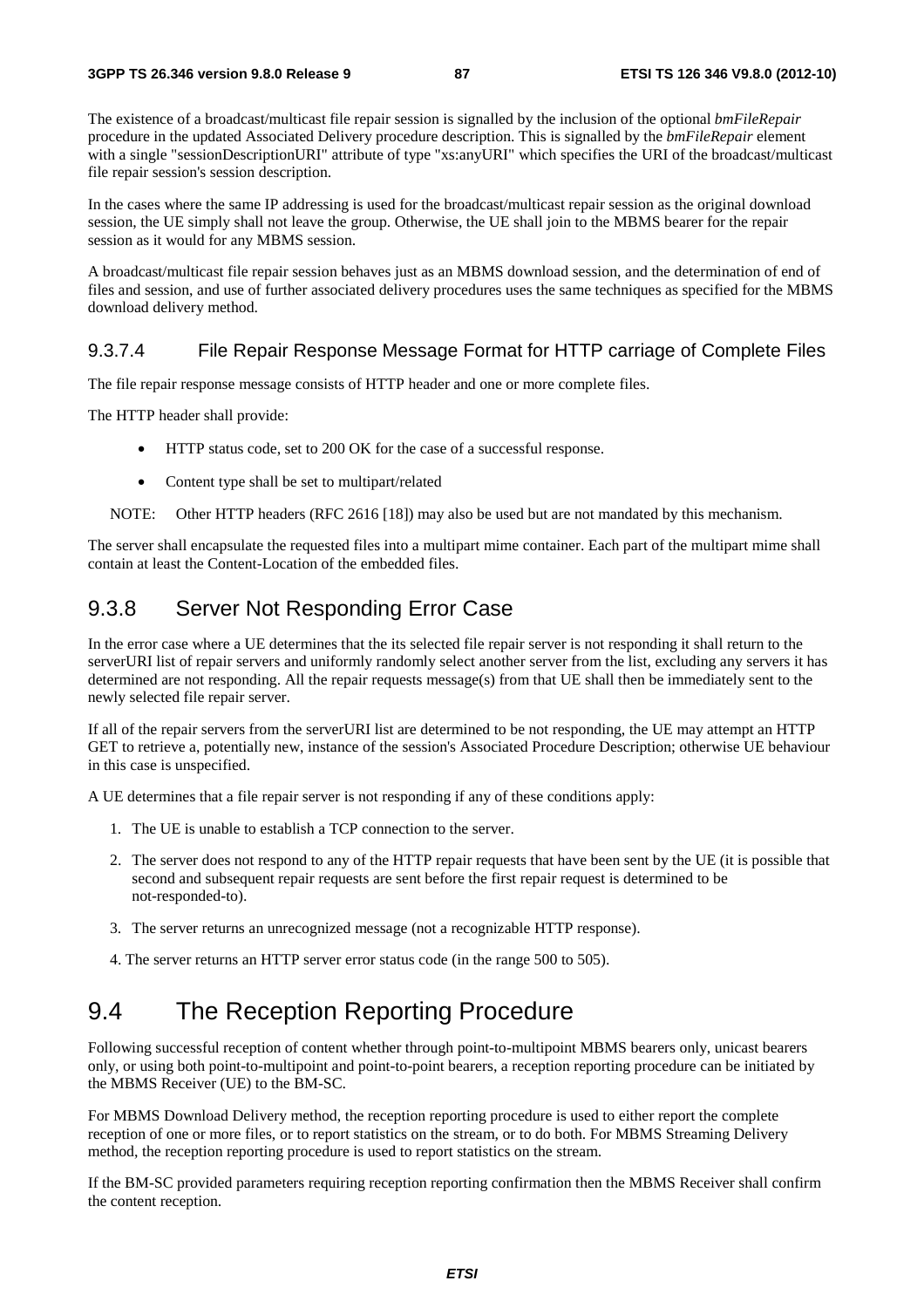If reception reporting is requested for statistical purposes the BM-SC may specify the percentage subset of MBMS receivers it would like to perform reception reporting.

Transport errors can prevent an MBMS Receiver from deterministically discovering whether the reception reporting associated delivery procedure is described for a session, and even if this is successful whether a sample percentage is described. An MBMS Receiver shall behave according to the information it has even when it is aware that this may be incomplete.

The MBMS Receiver:

- 1. Identifies the completion of the reception of an MBMS session and its content items (e.g. a file, or a set of files within a download delivery session). See sub-clauses 9.4.1and 9.4.2.
- 2. Determines the need to report reception. See sub-clause 9.4.3.
- 3. Selects a time (Request time) at which a reception report request will be sent and selects a server from a list both randomly and uniformly distributed. See sub-clauses 9.4.4 and 9.4.5.
- 4. Sends a *reception report request* message to the selected server at the selected time. See sub-clause 9.4.6.

Then the server:

1. Responds with a *reception report response* message either describing a success or an error case. See sub-clause 9.4.7.

### 9.4.1 Identifying Complete File Reception from MBMS Download and Determining Download Status

A file is determined to be completely downloaded when it is fully received and reconstructed by MBMS reception with FEC decoding (if FEC is actually used) and/or a subsequent File Repair Procedure (sub-clause 9.3).

When compiling RAck reception reports for a download delivery session, the failure or success of a file is determined after FEC decoding and any subsequent File Repair Procedure.

When compiling StaR, StaR-all, or StaR-only reception reports for a download delivery session, the failure or success of a file is determined after FEC decoding and before any subsequent File Repair Procedure.

### 9.4.2 Identifying Complete MBMS Delivery Session Reception

Delivery sessions (download and streaming) are considered complete when the "time to" value of the session description (from "t=" in SDP) is reached. Where the end time is unbounded (time to  $= 0$ ) then this parameter is not used for identifying completed sessions.

Delivery sessions are also considered complete when the UE decides to exit the session - where no further data from that session will be received. In this case the UE may or may not deactivate the MBMS bearer(s).

For MBMS download sessions, FLUTE provides a "Close session flag" (see sub-clause 7.2.7) which, when used, indicates to the UE that the session is complete.

### 9.4.3 Determining Whether a Reception Report Is Required

Upon full reception of a content item or when a session is complete, the MBMS Receiver must determine whether a reception report is required. An Associated Delivery Procedure Description indicates the parameters of a reception reporting procedure (which is transported using the same methods as the ones that describe File Repair).

A delivery method may associate zero or one associated delivery procedure descriptions with an MBMS delivery session. Where an associated delivery procedure description is associated with a session, and the description includes a *postReceptionReport* element, the UE shall initiate a reception reporting procedure. Reception reporting behaviour depends on the parameters given in the description as explained below.

The Reception Reporting Procedure is initiated if: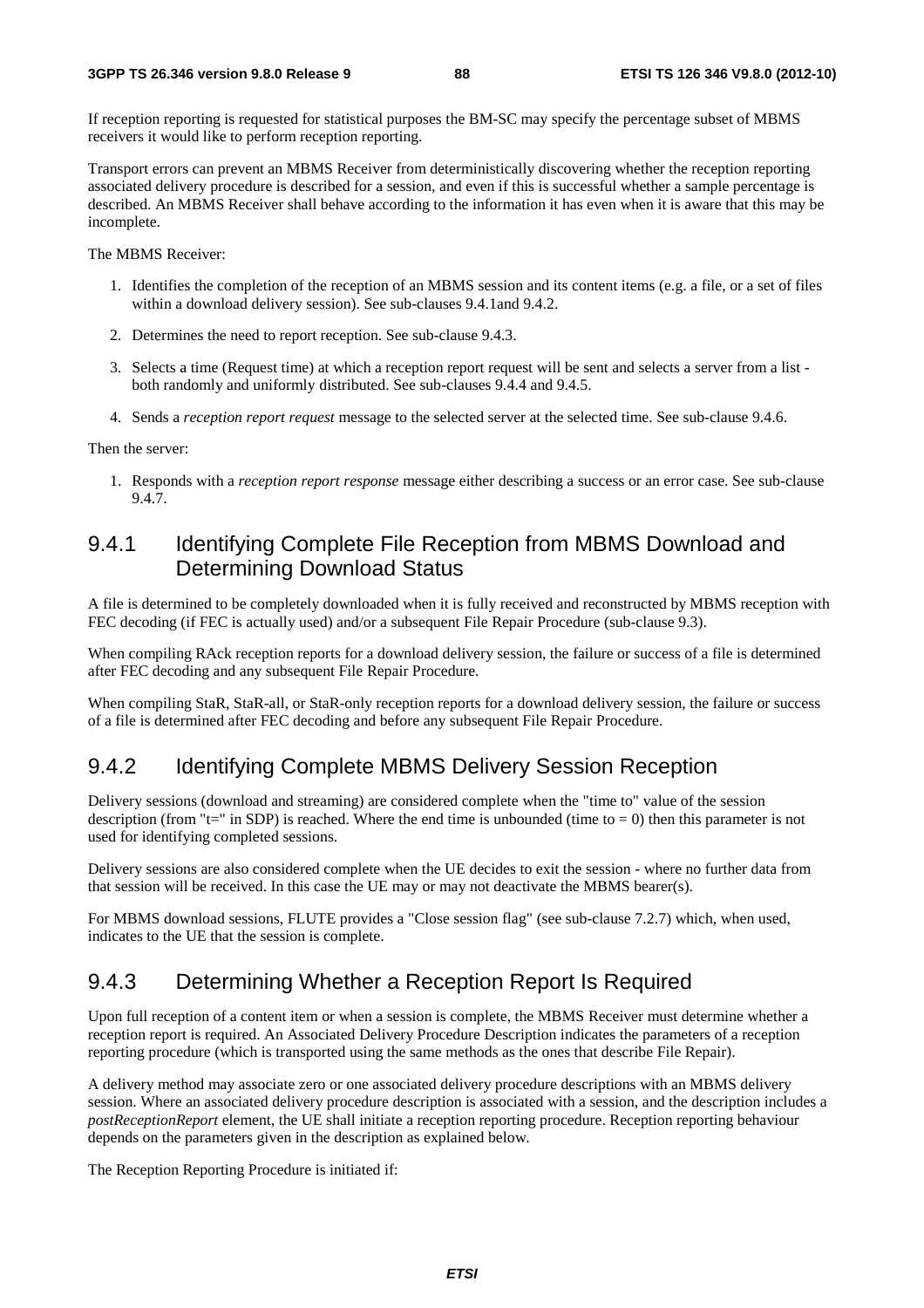a. A *postReceptionReport* element is present in the associated procedure description instance, or the default QoE reporting according to sub-clause 8.3.2.2 is activated.

One of the following will determine the UE behaviour:

- b. *reportType* is set to RAck (Reception Acknowledgement). Only successful file reception is reported without reception details.
- c. *reportType* is set to StaR (Statistical Reporting for successful reception). Successful file reception is reported (as with RAck) with reception details for statistical analysis in the network.
- d. *reportType* is set to StaR-all (Statistical Reporting for all content reception). The same as StaR with the addition that failed reception is also reported. StaR-all is relevant to both streaming and download delivery.
- e. *reportType* is set to StaR-only (Statistical Reporting without Reception Acknowledgement). The same as StaRall with the exception that individual files are not acknowledged. Only reception details are reported for the session for both streaming and download delivery. StaR-only is equivalent to StaR-all for streaming delivery. StaR-all is relevant to download delivery where session performance is obtained through QoE metrics.
- f. The default OMA-DM QoE reporting configuration is activated according to sub-clause 8.3.2.2. QoE reporting is in this case done according to the content of the "Rules" leaf in the 3GPP\_MBMSQOE MO.

The *reportType* attribute is optional and behaviour shall default to RAck when it is not present.

The *samplePercentage* attribute can be used to set a percentage sample of receivers which should report reception. This can be useful for statistical data analysis of large populations while increasing scalability due to reduced total uplink signalling. The *samplePercentage* takes on a value between 0 and 100, including the use of decimals. It is recommended that no more than 3 digits follow a decimal point (e.g. 67.323 is sufficient precision).

The *samplePercentage* attribute is optional and behaviour shall default to 100 (%) when it is not present. The *samplePercentage* attribute may be used with StaR, StaR-only and StaR-all, but shall not be used with RAck.

When the *samplePercentage* is not present or its value is 100 each UE which entered the associated session shall send a reception report. If the *samplePercentage* were provided for reportType StaR, StaR-only and StaR-all and the value is less than 100, the UE generates a random number which is uniformly distributed in the range of 0 to100. The UE sends the reception report when the generated random number is of a lower value than the *samplePercentage* value.

#### 9.4.4 Request Time Selection

The MBMS receiver selects a time at which it is to issue a delivery confirmation request. The default start time for the reception reporting procedure is defined in clause 9.3.2.

Back-off timing is used to spread the load of delivery confirmation requests and responses over time.

Back-off timing is performed according to the procedure described in sub-clause 9.3.4. The *offsetTime* and *randomTimePeriod* used for delivery confirmation may have different values from those used for file-repair and are signalled separately in the reception reporting description of the associated delivery procedure description instance.

In general, reception reporting procedures may be less time critical than file repair procedures. Thus, if a postFileRepair timer may expire earlier than a postReceptionReport, radio and signalling resources may be saved by using the file repair point-to-point PDP context (and radio bearer) activate period also for reception reporting (to remove the delay and signalling of multiple activations and deactivations over time)

The default behaviour is that a UE shall stop its postReceptionReport timers which are active when a postFileRepair timer expires, and the UE shall send the corresponding reception report(s) immediately following the file repair procedure on the point-to-point communication setup for file repair.

In some circumstances, the system bottleneck may be in the server handling of reception reporting. In this case the *forceTimeIndependence* attribute may be used and set to true. (false is the default case and would be a redundant use of this optional attribute). When *forceTimeIndependence* is true the UE shall not use file repair point-to-point connections to send reception reporting messages. Instead it will allow the timers to expire and initiate point-to-point connections dedicated to reception report messaging.

For StaR, StaR-only and StaR-all, session completeness - according to sub-clause 9.4.2 - shall determine the back-off timer initialization time.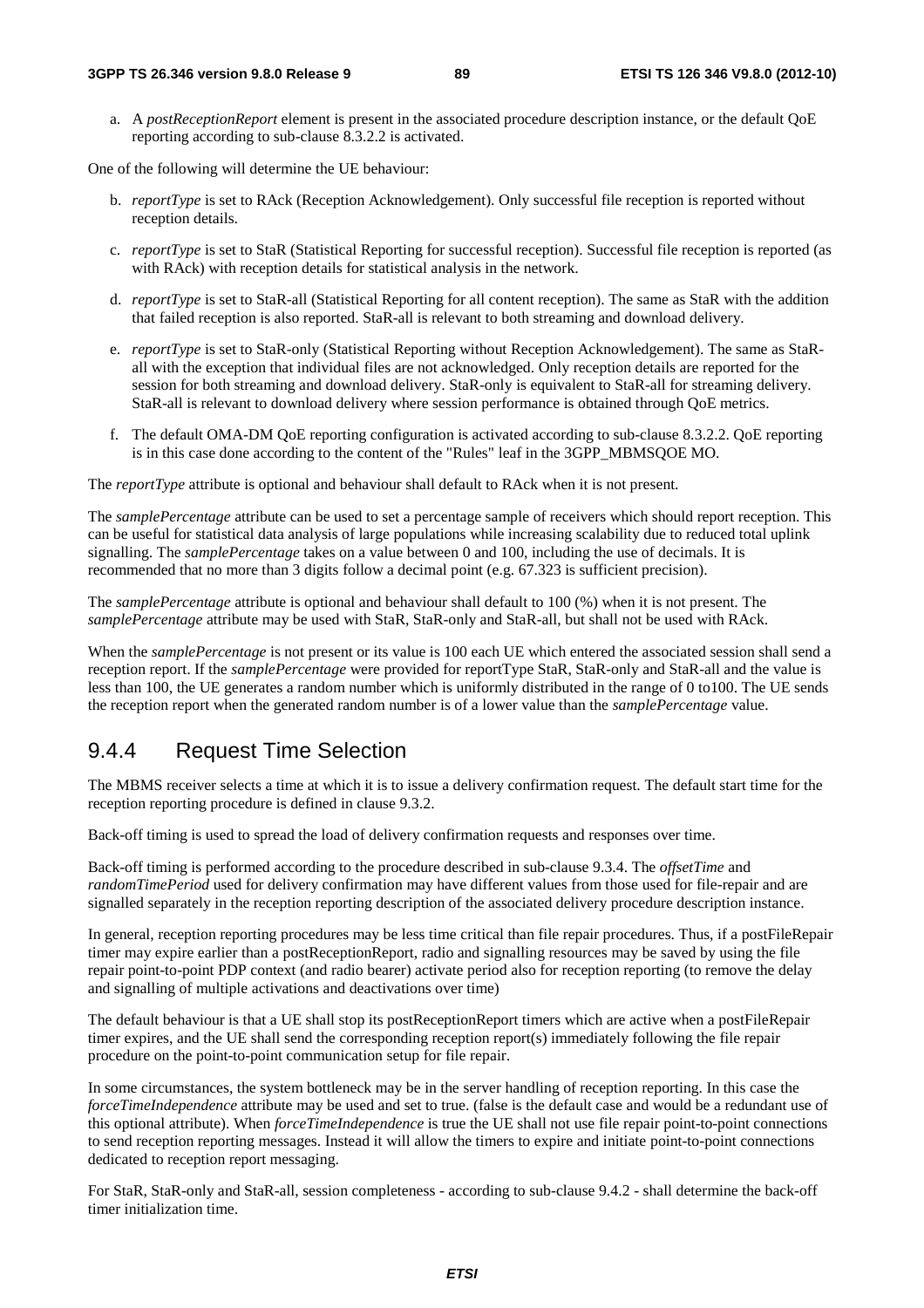For RAck, the complete download session - according to sub-clause 9.4.2 - as well as completing any associated file repair delivery procedure shall determine the back-off timer initialization time. RAcks shall be only sent for completely received files.

### 9.4.5 Reception Report Server Selection

Reception report server selection is performed according to the procedure described in sub-clause 9.3.5.2.

### 9.4.6 Reception Report Message

Once the need for reception reporting has been established, the MBMS receiver sends one or more Reception Report messages to the reception report server URI. All Reception Report requests and responses for a particular MBMS transmission should take place in a single TCP session using the HTTP protocol (RFC 2616 [18]).

The Reception Report request shall include the URI of the file for which delivery is being confirmed. URI is required to uniquely identify the file (resource).

The client shall make a Reception Report request using the HTTP (RFC 2616 [18]) POST request carrying XML formatted metadata for each reported received content (file). An HTTP session shall be used to confirm the successful delivery of a single file. If more than one file were downloaded in a particular MBMS download multiple reception reports shall be added in a single POST request.

Each Reception Report is formatted in XML according the following XML schema (sub-clause 9.5.3). An informative example of a single reception report XML object is also given (sub-clause 9.5.3.2).

Multipart MIME (multipart/mixed) may be used to aggregate several small XML files of reception reports to a larger object.

For Reception Acknowledgement (RAck) a receptionAcknowledgement element shall provide the relevant data.

For Statistical Reporting (StaR) a statisticalReporting element shall provide the relevant data.

For both RAck and StaR/StaR-all (mandatory):

• For download, one or more *fileURI* elements shall specify the list of files which are reported. If the Content-MD5 value of the file is present in the FDT, it shall be provided in the Content-MD5 attribute in the reception report. Note, this allows unambiguous identification of the files.

For only StaR/StaR-all/StaR-only (all optional):

- Each *fileURI* element has an optional *receptionSuccess* status code attribute which defaults to "true" ("1") when not used. This attribute shall be used for StaR-all reports. This attribute shall not be used for StaR reports. This attribute is not relevant for StaR-only reports.
- Each QoE Metrics element has a set of attributes and any number of media level QoE Metrics elements. All attributes are defined in sub-clause 9.5.3 and correspond to the QoE metrics listed in sub-clause 8.4.2. Individual metrics, both at session and at media level can be selected via SDP as described in sub-clause 8.3.2.1.
- The *sessionID* attribute identifies the delivery session. If the sessionType is "download", *sessionID* is of the format source\_IP\_address + ":" + FLUTE\_TSI. If the *sessionType* is "streaming", *sessionID* is of the format source\_IP\_address + ":" + RTP\_destination\_port.
- The *sessionStartTime* and *sessionStopTime* attributes identifies the NTP time when the session was started and stopped.
- The *sessionType* attribute defines the basic delivery method session type used = "download" || "streaming".
- The *serviceId* attribute is value and format is taken from the respective userServiceDescription serviceID definition.
- The *clientId* attribute is unique identifier for the receiver, e.g. an MSISDN of the UE as defined in [77].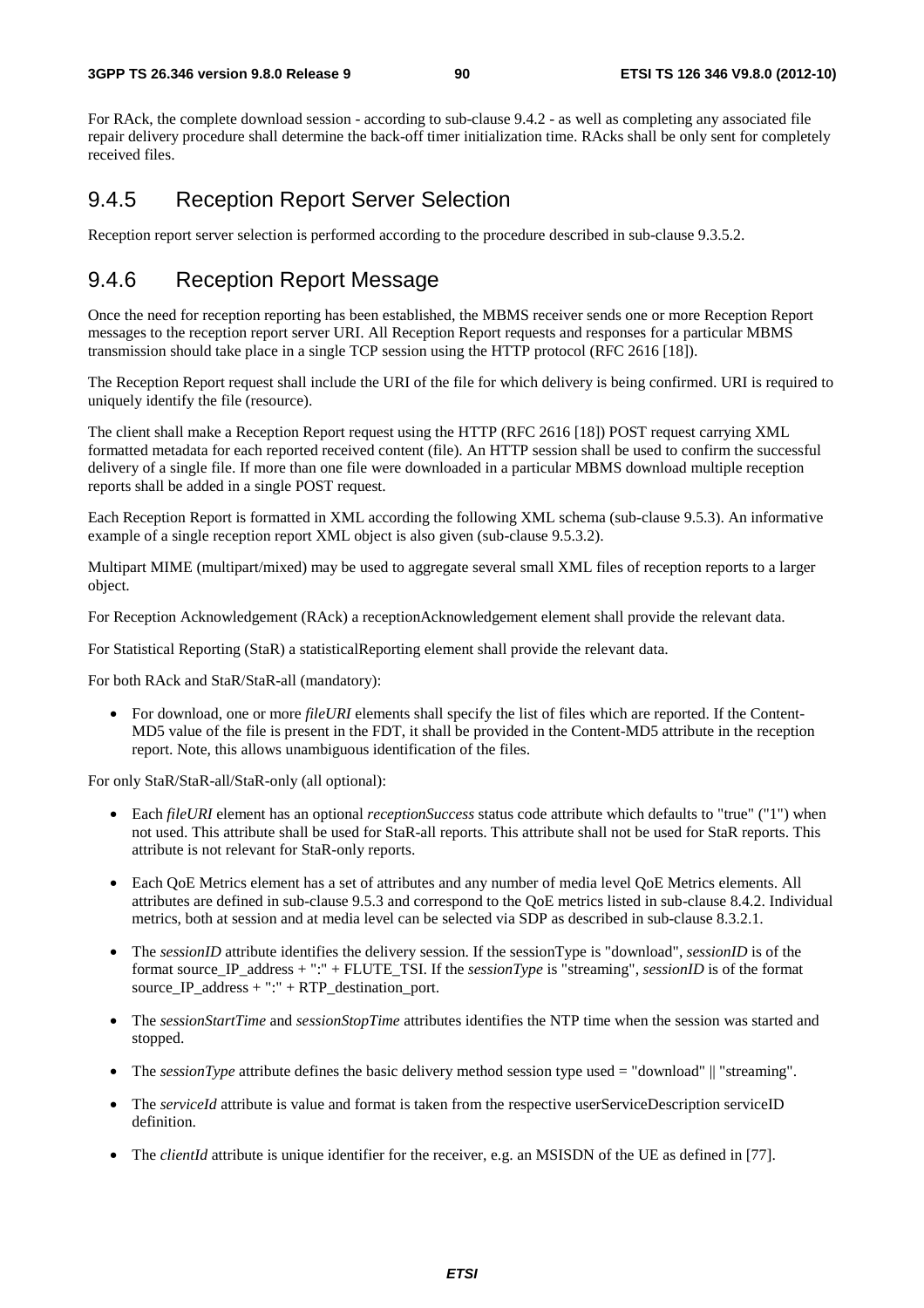• The *serviceURI* attribute value and format is taken from the respective associatedDeliveryProcedureDescription serviceURI, which was selected by the UE for the current report. This attribute expresses the reception report server to which the reception report is addressed.

#### 9.4.7 Reception Report Response Message

An HTTP response is used as the Reception Report response message.

The HTTP header shall use a status code of 200 OK to signal successful processing of a Reception Report. Other status codes may be used in error cases as defined in RFC 2616 [18].

### 9.5 XML-Schema for Associated Delivery Procedures

### 9.5.1 Generic Associated Delivery Procedure Description

Below is the formal XML syntax of associated delivery procedure description instances. Documents following this schema can be identifed with the MIME type "application/mbms-associated-procedure-description+xml" defined in Annex C.7.

```
<?xml version="1.0" encoding="UTF-8"?> 
<xs:schema 
     xmlns="urn:3gpp:metadata:2005:MBMS:associatedProcedure" 
     xmlns:xs="http://www.w3.org/2001/XMLSchema" 
     targetNamespace="urn:3gpp:metadata:2005:MBMS:associatedProcedure" 
     elementFormDefault="qualified"> 
     <xs:element name="associatedProcedureDescription" type="associatedProcedureType"/> 
     <xs:complexType name="associatedProcedureType"> 
         <xs:sequence> 
             <xs:element name="postFileRepair" type="basicProcedureType" minOccurs="0"/> 
             <xs:element name="bmFileRepair" type="bmFileRepairType" minOccurs="0"/> 
             <xs:element name="postReceptionReport" type="reportProcedureType" minOccurs="0"/> 
             <xs:any namespace="##other" processContents="skip" minOccurs="0" maxOccurs="unbounded"/> 
         </xs:sequence> 
     </xs:complexType> 
     <xs:complexType name="basicProcedureType"> 
         <xs:sequence> 
             <xs:element name="serviceURI" type="xs:anyURI" maxOccurs="unbounded"/> 
         </xs:sequence> 
         <xs:attribute name="offsetTime" type="xs:unsignedLong" use="optional"/> 
         <xs:attribute name="randomTimePeriod" type="xs:unsignedLong" use="required"/> 
     </xs:complexType> 
     <xs:complexType name="bmFileRepairType"> 
         <xs:attribute name="sessionDescriptionURI" type="xs:anyURI" use="required"/> 
     </xs:complexType> 
     <xs:complexType name="reportProcedureType"> 
         <xs:complexContent> 
             <xs:extension base="basicProcedureType"> 
                 <xs:attribute name="samplePercentage" type="xs:decimal" use="optional" 
                    default="100"/>
                  <xs:attribute name="forceTimeIndependence" type="xs:boolean" use="optional" 
                     default="false"/> 
                 <xs:attribute name="reportType" type="xs:string" use="optional"/> 
             </xs:extension> 
         </xs:complexContent> 
     </xs:complexType> 
</xs:schema>
```
"reportType" value = "RAck" || "StaR" || "StaR-all" || "StaR-only"

### 9.5.2 Example Associated Delivery Procedure Description Instance

Below is an example of an associated delivery procedure description for reception reporting.

```
<?xml version="1.0" encoding="UTF-8"?> 
<associatedProcedureDescription 
     xmlns="urn:3gpp:metadata:2005:MBMS:associatedProcedure" 
     xmlns:xsi="http://www.w3.org/2001/XMLSchema-instance"> 
     <postFileRepair 
             offsetTime="5"
```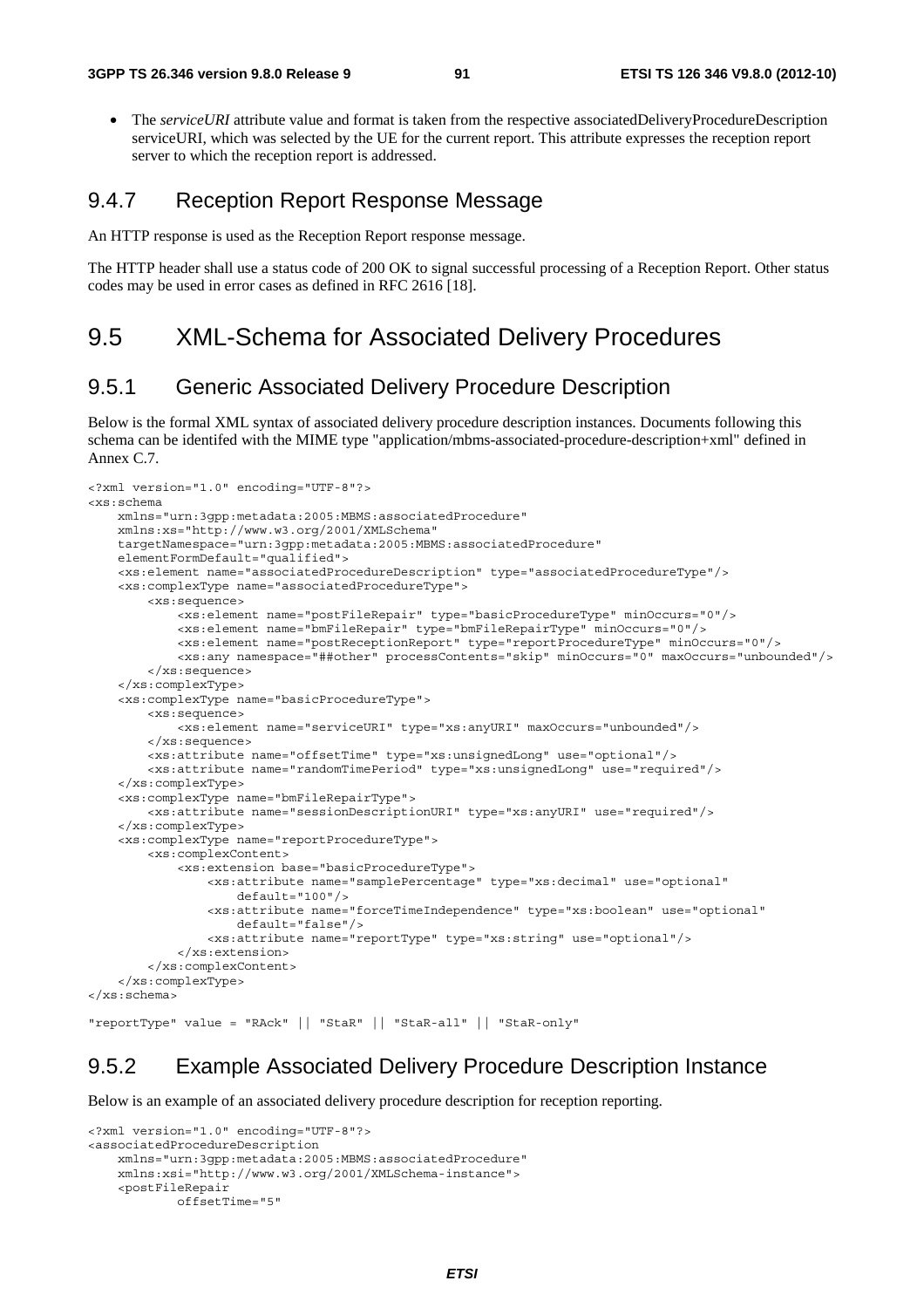```
 randomTimePeriod="10"> 
         <serviceURI>http://mbmsrepair0.example.com/path/repair_script</serviceURI> 
         <serviceURI>http://mbmsrepair1.example.com/path1/repair_script</serviceURI> 
         <serviceURI>http://mbmsrepair2.example.com/path2/repair_script</serviceURI> 
     </postFileRepair> 
     <bmFileRepair sessionDescriptionURI="http://www.example.com/3gpp/mbms/session1.sdp"/> 
     <postReceptionReport 
             offsetTime="5" 
             randomTimePeriod="10" 
             reportType="star-all" 
             samplePercentage="100" 
             forceTimeIndependence="0"> 
         <serviceURI>http://mbmsreport.example.com/path/report_script</serviceURI> 
     </postReceptionReport> 
</associatedProcedureDescription>
```
### 9.5.3 XML Syntax for a Reception Report Request

Below is the formal XML syntax of reception report request instances.

```
<?xml version="1.0" encoding="UTF-8"?> 
<xs:schema xmlns:xs="http://www.w3.org/2001/XMLSchema" 
targetNamespace="urn:3gpp:metadata:2008:MBMS:receptionreport" 
xmlns="urn:3gpp:metadata:2008:MBMS:receptionreport" 
     elementFormDefault="qualified"> 
     <xs:element name="receptionReport" type="receptionReportType"/> 
     <xs:complexType name="receptionReportType"> 
         <xs:choice> 
             <xs:element name="receptionAcknowledgement" type="rackType"/> 
             <xs:element name="statisticalReport" type="starType" 
                 minOccurs="0" maxOccurs="unbounded"/> 
             <xs:any namespace="##other" processContents="skip" minOccurs="0" maxOccurs="unbounded"/> 
         </xs:choice> 
     </xs:complexType> 
<xs:complexType name="rackType"> 
     <xs:sequence> 
         <xs:element name="fileURI" type="fileUriType" 
            minOccurs="0" maxOccurs="unbounded"/> 
     </xs:sequence> 
</xs:complexType> 
<xs:complexType name="starType"> 
         <xs:sequence> 
             <xs:element name="fileURI" type="fileUriType" minOccurs="0" maxOccurs="unbounded"/> 
             <xs:element name="qoeMetrics" type="qoeMetricsType" minOccurs="0" maxOccurs="1"/> 
             <xs:any namespace="##other" processContents="skip" minOccurs="0" maxOccurs="unbounded"/> 
         </xs:sequence> 
         <xs:attribute name="sessionType" type="sessionTypeType" use="optional"/> 
         <xs:attribute name="serviceId" type="xs:string" use="optional"/> 
         <xs:attribute name="clientId" type="xs:string" use="optional"/> 
         <xs:attribute name="serviceURI" type="xs:anyURI" use="optional"/> 
         <xs:anyAttribute processContents="skip"/> 
</xs:complexType> 
<xs:simpleType name="sessionTypeType"> 
     <xs:restriction base="xs:string"> 
         <xs:enumeration value="download"/> 
         <xs:enumeration value="streaming"/> 
     </xs:restriction> 
</xs:simpleType> 
<xs:complexType name="fileUriType"> 
     <xs:simpleContent> 
         <xs:extension base="xs:anyURI"> 
             <xs:attribute name="receptionSuccess" type="xs:boolean" use="optional" default="true"/> 
             <xs:attribute name="Content-MD5" type="xs:base64Binary" use="optional"/> 
             <xs:anyAttribute processContents="skip"/> 
         </xs:extension> 
     </xs:simpleContent> 
</xs:complexType> 
<xs:complexType name="qoeMetricsType"> 
         <xs:sequence> 
             <xs:element name="medialevel_qoeMetrics" type="medialevel_qoeMetricsType" 
                 minOccurs="0" maxOccurs="unbounded"/> 
             <xs:any namespace="##other" processContents="skip" minOccurs="0" maxOccurs="unbounded"/> 
         </xs:sequence> 
         <xs:attribute name="totalRebufferingDuration" type="doubleVectorType" use="optional"/> 
         <xs:attribute name="numberOfRebufferingEvents" type="unsignedLongVectorType" 
             use="optional"/>
```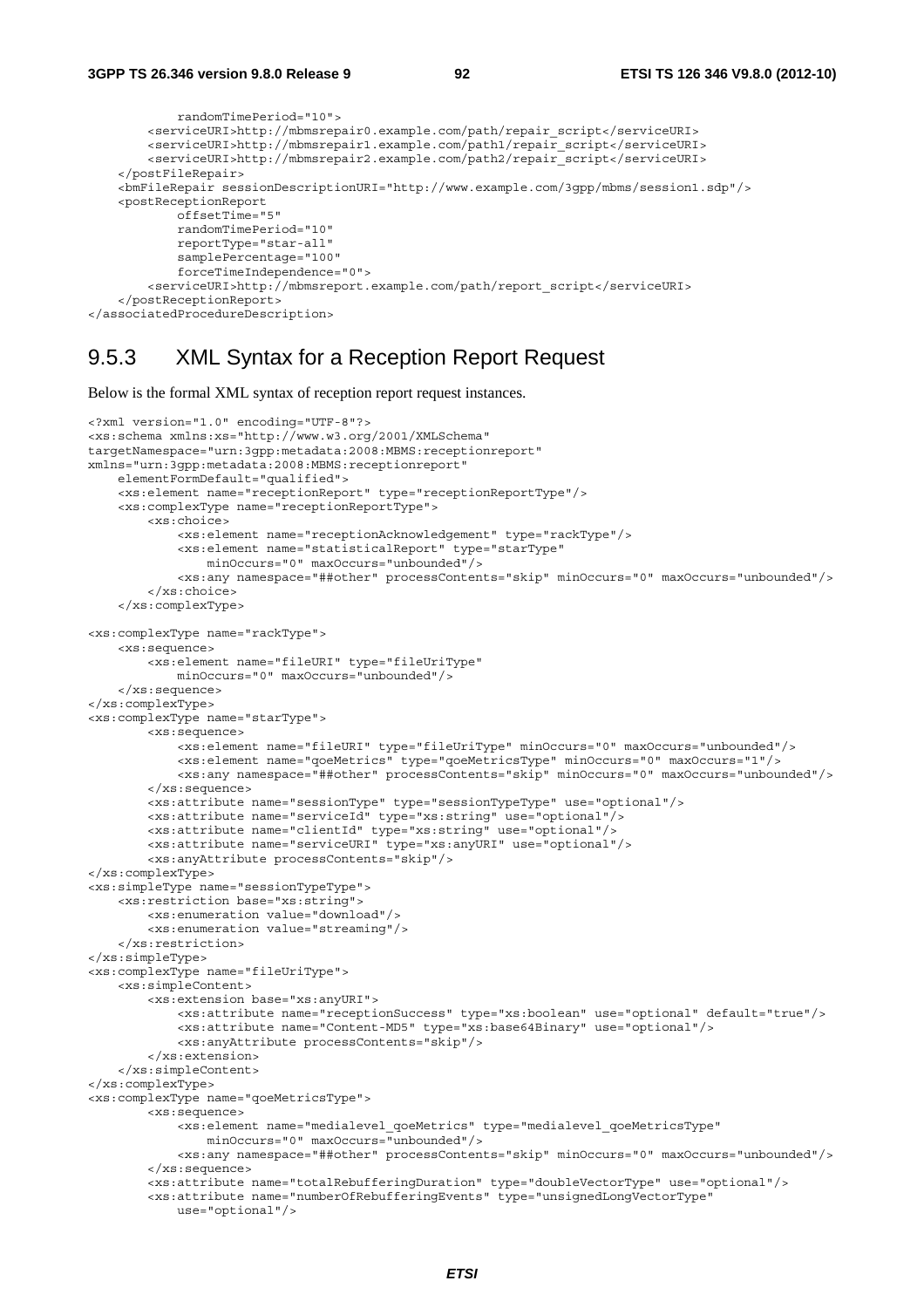```
 <xs:attribute name="initialBufferingDuration" type="xs:double" use="optional"/> 
 <xs:attribute name="contentAccessTime" type="xs:double" use="optional"/> 
 <xs:attribute name="sessionStartTime" type="xs:unsignedLong"/> 
         <xs:attribute name="sessionStopTime" type="xs:unsignedLong"/> 
         <xs:attribute name="networkResourceCellId" type="stringVectorType" use="optional"/> 
         <xs:attribute name="numberOfLostObjects" type="unsignedLongVectorType" 
             use="optional"/> 
         <xs:attribute name="numberOfReceivedObjects" type="unsignedLongVectorType" 
             use="optional"/> 
         <xs:anyAttribute processContents="skip"/> 
</xs:complexType> 
<xs:complexType name="medialevel_qoeMetricsType"> 
     <xs:attribute name="sessionId" type="xs:string"/> 
     <xs:attribute name="totalCorruptionDuration" type="unsignedLongVectorType" 
        use="optional"/> 
     <xs:attribute name="numberOfCorruptionEvents" type="unsignedLongVectorType" 
        use="optional"/> 
     <xs:attribute name="t" type="xs:boolean" use="optional"/> 
     <xs:attribute name="totalNumberofSuccessivePacketLoss" type="unsignedLongVectorType" 
        use="optional"/> 
     <xs:attribute name="numberOfSuccessiveLossEvents" type="unsignedLongVectorType" 
         use="optional"/> 
     <xs:attribute name="numberOfReceivedPackets" type="unsignedLongVectorType" 
        use="optional"/> 
     <xs:attribute name="framerateDeviation" type="doubleVectorType" use="optional"/> 
     <xs:attribute name="totalJitterDuration" type="doubleVectorType" use="optional"/> 
     <xs:attribute name="numberOfJitterEvents" type="unsignedLongVectorType" use="optional"/> 
     <xs:attribute name="framerate" type="doubleVectorType" use="optional"/> 
     <xs:attribute name="codecInfo" type="stringVectorType" use="optional"/> 
     <xs:attribute name="codecProfileLevel" type="stringVectorType" use="optional"/> 
     <xs:attribute name="codecImageSize" type="stringVectorType" use="optional"/> 
     <xs:attribute name="averageCodecBitrate" type="doubleVectorType" use="optional"/> 
     <xs:anyAttribute processContents="skip"/> 
</xs:complexType> 
<xs:simpleType name="doubleVectorType"> 
    <xs:list itemType="xs:double"/> 
</xs:simpleType> 
<xs:simpleType name="unsignedLongVectorType"> 
     <xs:list itemType="xs:unsignedLong"/> 
</xs:simpleType> 
<xs:simpleType name="stringVectorType"> 
     <xs:list itemType="xs:string"/> 
</xs:simpleType> 
</xs:schema>
```
#### 9.5.3.1 Use of Specific Values

Void

#### 9.5.3.2 Example XML for the Reception Report Request

```
<?xml version="1.0" encoding="UTF-8"?> 
<receptionReport xmlns="urn:3gpp:metadata:2008:MBMS:receptionreport" 
         xmlns:xsi="http://www.w3.org/2001/XMLSchema-instance"> 
     <receptionAcknowledgement> 
         <fileURI>http://www.example.com/mbms-files/file1.3gp</fileURI> 
         <fileURI>http://www.example.com/mbms-files/file2.3gp</fileURI> 
         <fileURI>http://www.example.com/mbms-files/file4.3gp</fileURI> 
     </receptionAcknowledgement> 
</receptionReport>
```
A second example shows a statistical report for a streaming session. Note that the cell used during the second measurement period is the same cell as was used during the first period (indicated by the "=" sign).

```
<?xml version="1.0" encoding="UTF-8"?> 
<receptionReport xmlns="urn:3gpp:metadata:2008:MBMS:receptionreport" 
         xmlns:xsi="http://www.w3.org/2001/XMLSchema-instance" 
         xsi:schemaLocation="urn:3gpp:metadata:2008:MBMS:receptionreport receptionreport.xsd"> 
     <statisticalReport 
         clientId="clientID" 
         sessionType="streaming" 
         serviceURI="bmsc.example.com" 
         serviceId="serviceID">
```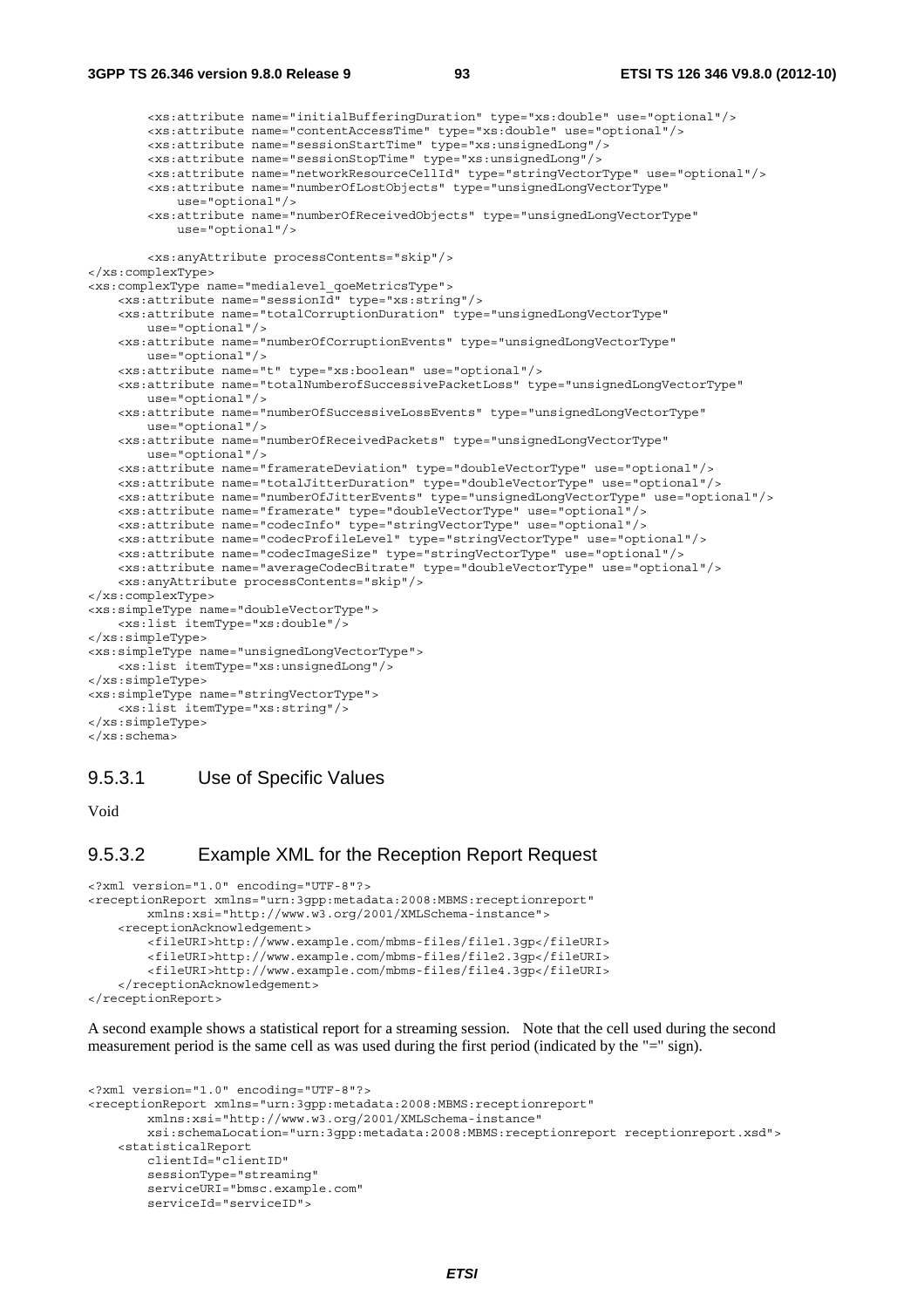```
 <qoeMetrics 
             numberOfRebufferingEvents="0 1 0" 
             initialBufferingDuration="3.213" 
             totalRebufferingDuration="0 1.23 0" 
             contentAccessTime="2.621" 
             sessionStartTime="1219322514" 
             sessionStopTime="1219322541" 
             networkResourceCellId="240012AF134EA = 240012AF1325E"> 
              <medialevel_qoeMetrics 
                  sessionId="10.50.65.30:5050" 
                  framerateDeviation="0.345 0.250 0.123" 
                  t="false" 
                  numberOfSuccessiveLossEvents="5 0 3" 
                  numberOfCorruptionEvents="6 5 2" 
                  numberOfJitterEvents="0 1 0" 
                  totalCorruptionDuration="152 234 147" 
                  totalNumberofSuccessivePacketLoss="25 0 6" 
                  numberOfReceivedPackets="456 500 478" 
                 codecInfo="H263-2000/90000 = " codecProfileLevel="profile=0;level=45 = =" 
                 codecImageSize="176x144 = " averageCodecBitRate="124.5 128.0 115.1" 
                  totalJitterDuration="0 0.346 0"/> 
         </qoeMetrics> 
     </statisticalReport> 
</receptionReport>
```
# 10 Media codecs and formats

## 10.1 General

The set of media decoders that are supported by the MBMS Client to support a particular media type are defined below. Speech, Audio, Video, Timed Text and Scene description media decoders are relevant for both MBMS Download and Streaming delivery. Other media decoders are only relevant for MBMS Download delivery.

# 10.2 Speech

If speech is supported, the AMR decoder, as specified in 3GPP TS 26.071 [48], 3GPP TS 26.090 [49], 3GPP TS 26.073 [50] and 3GPP TS 26.107 [51], shall be supported for narrow-band speech. The AMR wideband speech decoder, 3GPP TS 26.171 [52], 3GPP TS 26.190 [53], 3GPP TS 26.173 [54] and 3GPP TS 26.204 [55], shall be supported when wideband speech working at 16 kHz sampling frequency is supported.

## 10.3 Audio

If audio is supported, then the following two audio decoders should be supported:

- Enhanced aacPlus, as specified in 3GPP TS 26.401 [28], 3GPP TS 26.410 [29] and 3GPP TS 26.411 [30].
- Extended AMR-WB, as specified in 3GPP TS 26.290 [24], 3GPP TS 26.304 [25] and 3GPP TS 26.273 [26].

Specifically, based on the audio codec selection test results, Extended AMR-WB is strong for the scenarios marked with blue, Enhanced aacPlus is strong for the scenarios marked with orange, and both are strong for the scenarios marked with green colour in table 1.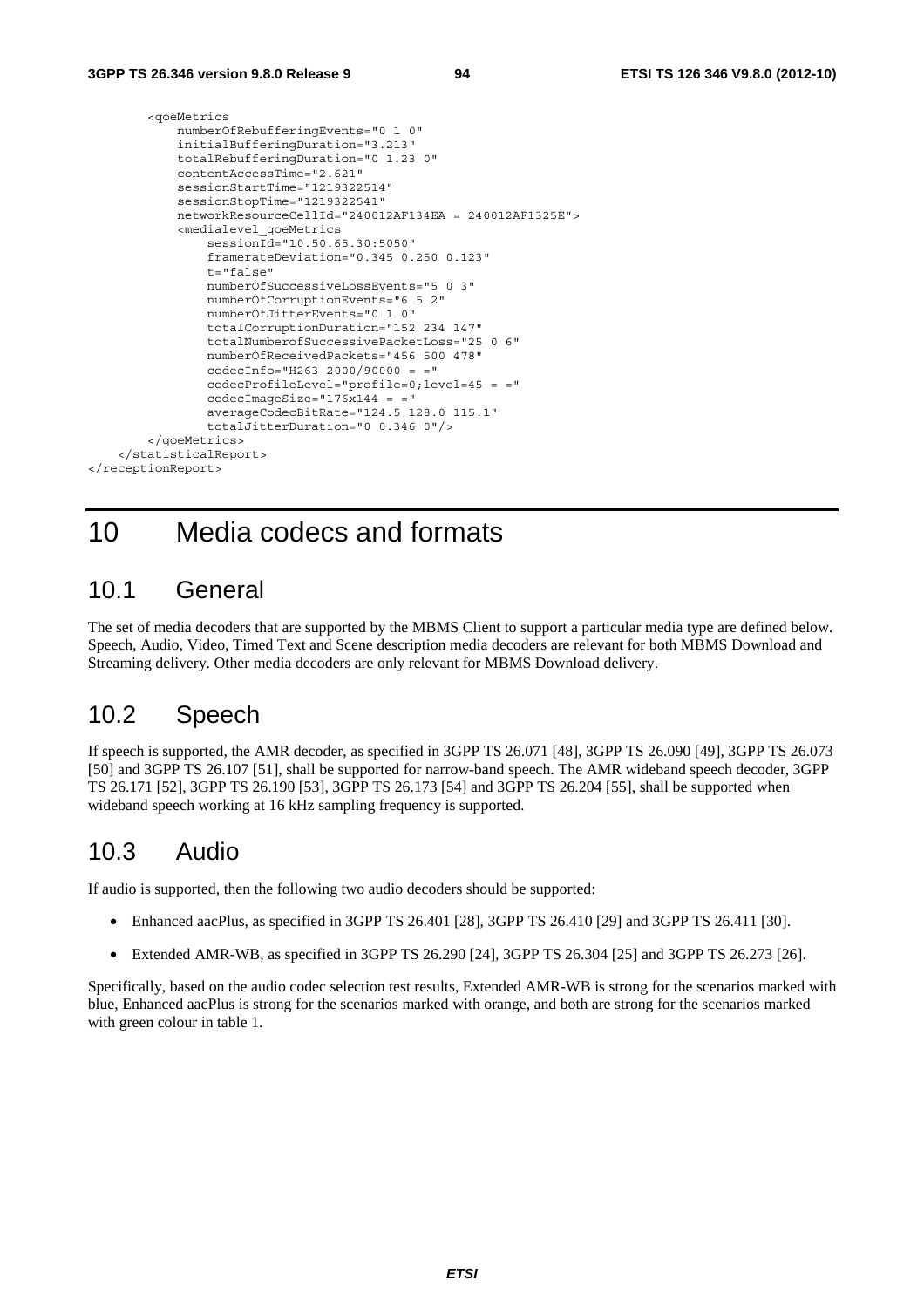#### **Table 1**

| <b>Content type</b> | Music | <b>Speech over Music</b> | Speech between Music | <b>Speech</b> |
|---------------------|-------|--------------------------|----------------------|---------------|
| <b>Bit rate</b>     |       |                          |                      |               |
| 14 kbps mono        |       |                          |                      |               |
| 18 kbps stereo      |       |                          |                      |               |
| 24 kbps stereo      |       |                          |                      |               |
| 24 kbps mono        |       |                          |                      |               |
| 32 kbps stereo      |       |                          |                      |               |
| 48 kbps stereo      |       |                          |                      |               |

More recent information on the performance of the codecs based on more recent versions of the codecs can be found in TR 26.936 [86].

## 10.4 Synthetic audio

If synthetic audio is supported, the Scalable Polyphony MIDI (SP-MIDI) content format defined in Scalable Polyphony MIDI Specification [56] and the device requirements defined in Scalable Polyphony MIDI Device 5-to-24 Note Profile for 3GPP [57] should be supported.

SP-MIDI content is delivered in the structure specified in Standard MIDI Files 1.0 [58], either in format 0 or format 1.

In addition the Mobile DLS instrument format defined in [59] and the Mobile XMF content format defined in [60] should be supported.

A PSS client supporting Mobile DLS shall meet the minimum device requirements defined in [59] in section 1.3 and the requirements for the common part of the synthesizer voice as defined in ISO/IEC 10646-1 [70] in section 1.2.1.2. If Mobile DLS is supported, wavetables encoded with the G.711 A-law codec (wFormatTag value 0x0006, as defined in [59]) shall also be supported. The optional group of processing blocks as defined in [59] may be supported. Mobile DLS resources are delivered either in the file format defined in ISO/IEC 10646-1 [70], or within Mobile XMF as defined in [60]. For Mobile DLS files delivered outside of Mobile XMF, the loading application should unload Mobile DLS instruments so that the sound bank required by the SP-MIDI profile [57] is not persistently altered by temporary loadings of Mobile DLS files.

Content that pairs Mobile DLS and SP-MIDI resources is delivered in the structure specified in Mobile XMF [60]. As defined in [60], a Mobile XMF file shall contain one SP-MIDI SMF file and no more than one Mobile DLS file. PSS clients supporting Mobile XMF must not support any other resource types in the Mobile XMF file. Media handling behaviours for the SP-MIDI SMF and Mobile DLS resources contained within Mobile XMF are defined in [60].

## 10.5 Video

If video is supported, H.264 (AVC) Constrained Baseline Profile Level 1.3 decoder (ITU-T Recommendation H.264| ISO/IEC 14496-10 [43]) without requirements on output timing conformance (annex C of [43]) should be supported.

Note that MBMS does not offer dynamic negotiation of media codecs. To ensure the maximum level of interoperability, H.264 (AVC) is the only video decoder recommended for MBMS. However, it is to be noted that ITU-T Recommendation H.263 profile 0 level 45 decoder (ITU-T Recommendation H.263 [45] and H.263 annex X [46]) shall be supported for PSS (3GPP TS 26.234 [47]) and hence may be used for MBMS User Service.

When H.264 (AVC) is in use in the MBMS streaming delivery method, it is recommended to transmit H.264 (AVC) parameter sets within the SDP description of a stream (using sprop-parameter-sets MIME/SDP parameter - RFC3984 [35]), and it is not recommended to transmit parameter sets within the RTP stream. Moreover, it is not recommended to reuse any parameter set identifier value that appeared previously in the SDP description or in the RTP stream. However, if a sequence parameter set is taken into use or updated within the RTP stream, it shall be contained at least in each IDR access unit and each access unit including a recovery point SEI message in which the sequence parameter set is used in the decoding process. If a picture parameter set is taken into use or updated within the RTP stream, it shall be contained at the latest in the first such access unit in each entry sequence that uses the picture parameter set in the decoding process, in which an entry sequence is defined as the access units between an IDR access unit or an access unit containing a recovery point SEI message, inclusive, and the next access unit, exclusive, in decoding order, which is either an IDR access unit or contains a recovery point SEI message.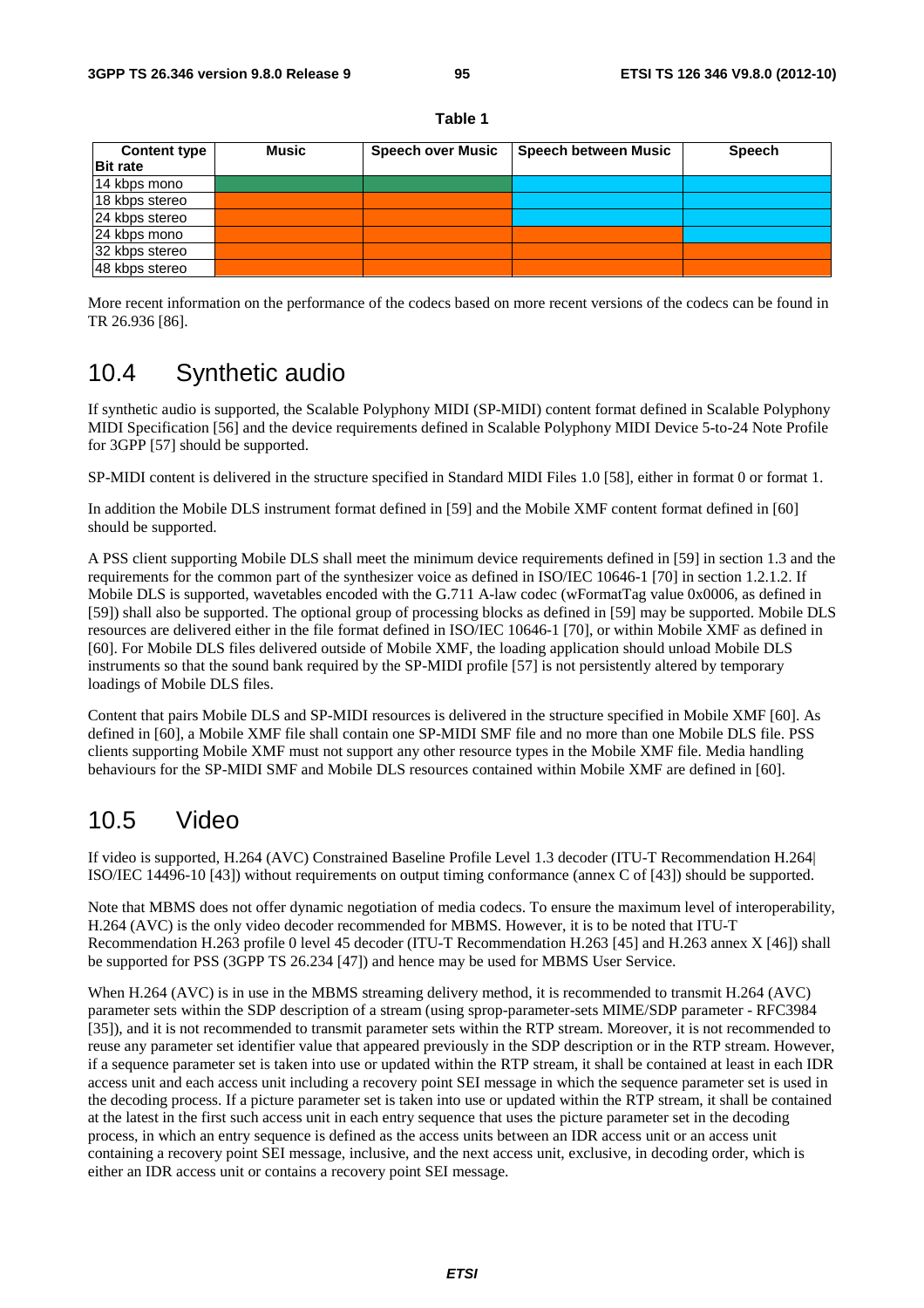There are no requirements on output timing conformance (annex C of ITU-T Recommendation H.264 [43]) for MBMS clients.

The H.264 (AVC) decoder in an MBMS client shall start decoding immediately when it receives data (even if the stream does not start with an IDR access unit) or alternatively no later than it receives the next IDR access unit or the next recovery point SEI message, whichever is earlier in decoding order. Note that when the interleaved packetization mode of H.264 (AVC) is in use, de-interleaving is normally done before starting the decoding process. The decoding process for a stream not starting with an IDR access unit shall be the same as for a valid H.264 (AVC) bitstream. However, the client shall be aware that such a stream may contain references to pictures not available in the decoded picture buffer.

### 10.6 Still images

If still images are supported, ISO/IEC JPEG [61] together with JFIF [62] decoders shall be supported. The support for ISO/IEC JPEG only applies to the following two modes:

- baseline DCT, non-differential, Huffman coding, as defined in table B.1, symbol 'SOF0' in 3GPP TS 26.273 [26];
- progressive DCT, non-differential, Huffman coding, as defined in table B.1, symbol 'SOF2' 3GPP TS 26.273 [26].

### 10.7 Bitmap graphics

If bitmap graphics is supported, the following bitmap graphics decoders should be supported:

- GIF87a, [63];
- GIF89a, [64];
- PNG, [65].

### 10.8 Vector graphics

If vector graphics is supported, SVG Tiny 1.2 [66], [67] and ECMAScript [68] shall be supported.

- NOTE 1: The compression format for SVG content is GZIP [42], in accordance with the SVG specification [66].
- NOTE 2 Content creators of SVG Tiny 1.2 are strongly recommended to follow the content creation guidelines provided in annex L of 3GPP TS 26.234 [47].

NOTE 3: A DIMS client is capable of processing SVG Tiny 1.2 data..

## 10.9 Text

The text decoder is intended to enable formatted text in a SMIL presentation.

If text is supported, a MBMS client shall support

- text formatted according to XHTML Mobile Profile [69];
- rendering a SMIL presentation where text is referenced with the SMIL 2.0 "text" element together with the SMIL 2.0 "src" attribute.

If text is supported, the following character coding formats shall be supported:

- UTF-8, [71];
- UCS-2, [70].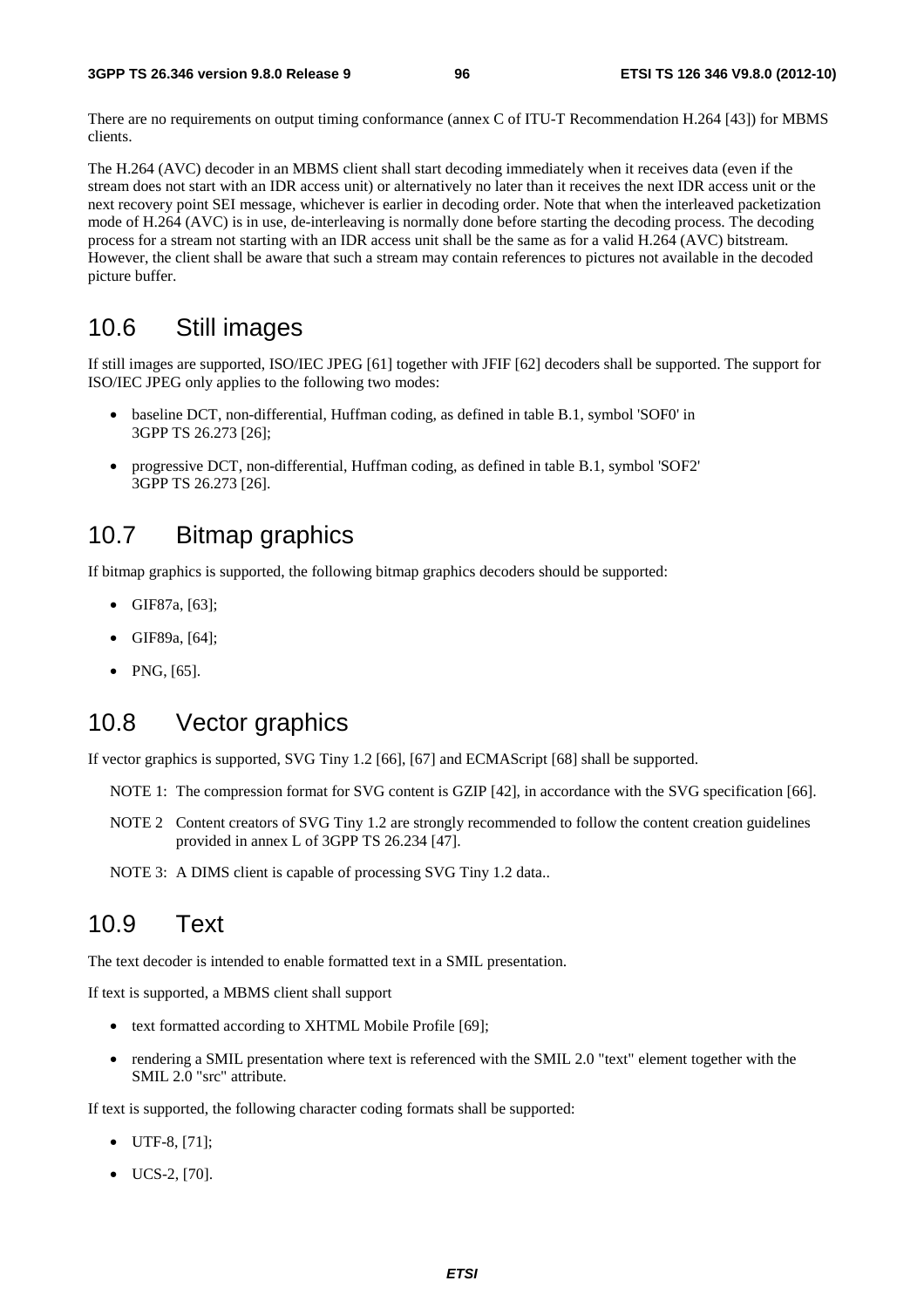NOTE: Since both SMIL and XHTML are XML based languages it would be possible to define a SMIL plus XHTML profile. In contrast to the presently defined SMIL Language Profile that only contain SMIL modules, such a profile would also contain XHTML modules. No combined SMIL and XHTML profile is specified for MBMS. Rendering of such documents is out of the scope of the present document.

### 10.10 Timed text

If timed text is supported, MBMS clients shall support 3GPP TS 26.245 [72]. Timed text may be transported over RTP or downloaded contained in 3GP files using Basic profile.

NOTE: When a MBMS client supports timed text it needs to be able to receive and parse 3GP files containing the text streams. This does not imply a requirement on MBMS clients to be able to render other continuous media types contained in 3GP files, e.g. AMR, if such media types are included in a presentation together with timed text. Audio and video are instead streamed to the client using RTP.

## 10.11 3GPP file format

An MBMS client shall support the Basic profile and the Extended presentation profile of the 3GPP file format 3GPP TS 26.244 [32].

NOTE: For delivery of segments of Adaptive HTTP Streaming over MBMS download (see clause 5.6), more details on the support of 3GPP file format and segments for Adaptive HTTP streaming are specified in 3GPP TS 26.234 [47] and also in 3GPP TS 26.244 [32].

# 10.12 Scene Description

If scene description is supported, MBMS clients shall support 3GPP DIMS TS 26.142 [89].

## 10.13 Timed graphics

If timed graphics is supported, MBMS clients shall support 3GPP TS 26.430[95].

# 11 MBMS Metadata

## 11.1 The MBMS Metadata Envelope

### 11.1.1 Supported Metadata Syntaxes

The MBMS metadata syntax supports the following set of features:

- Support of carriage of SDP descriptions, and SDP is expected to sufficiently describe at least: MBMS Streaming sessions and, MBMS download sessions.
- Support for multiple metadata syntaxes, such that the delivery and use of more than one metadata syntax is possible.
- Consistency control of metadata versions, between senders and receivers, independent of the transport and bearer use for delivery.
- Metadata fragments are identified, versioned and time-limited (expiry described) in a metadata fragment syntaxindependent manner (which is a consequence of the previous two features).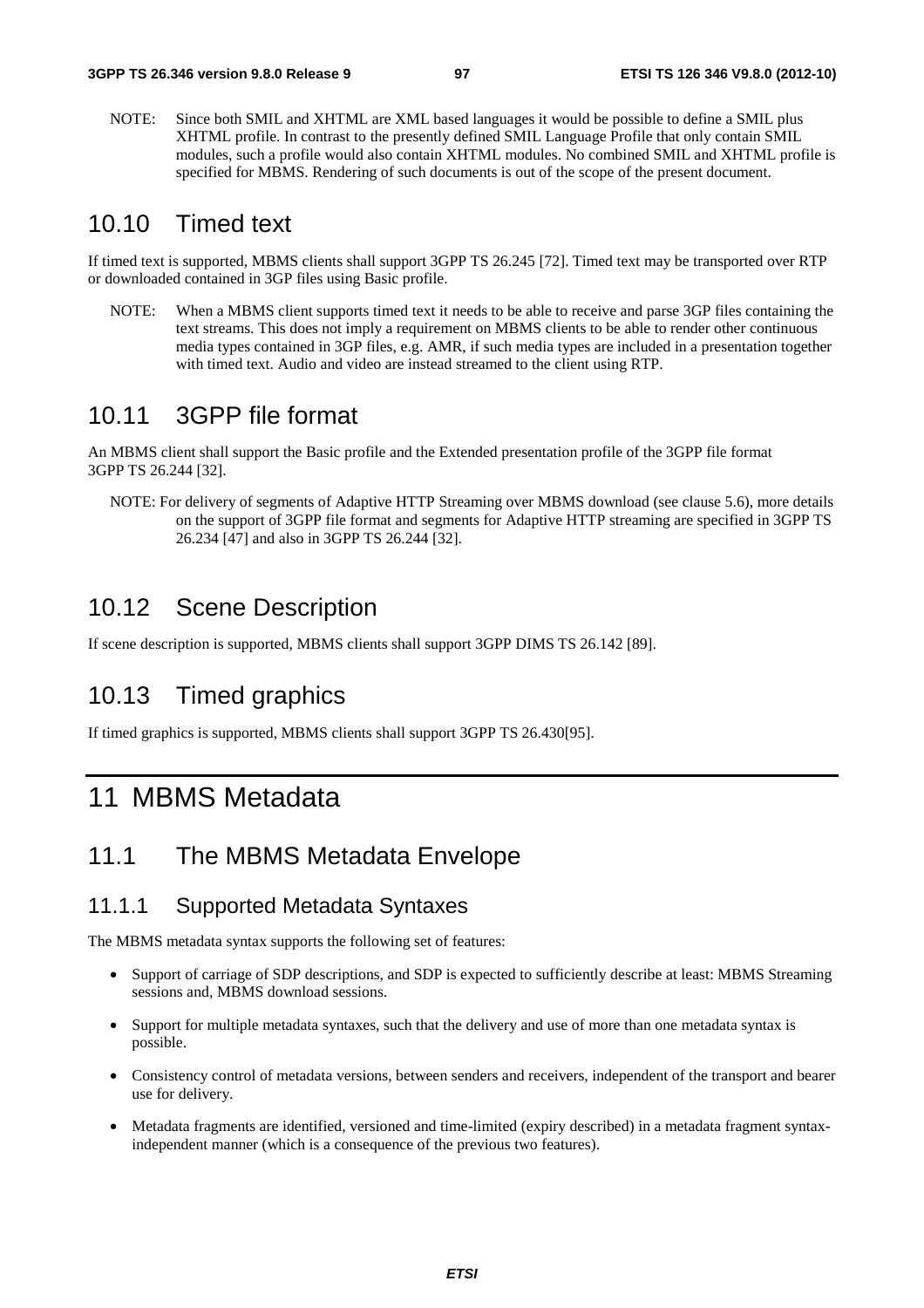### 11.1.2 Consistency Control and Syntax Independence

The *metadata envelope* provides information to identify, version and expire each of its metadata fragments. This is specified to be independent of metadata fragments syntax and of transport method (thus enabling the use of more than one syntaxes and enable delivery over more than a single transport and bearer).

A metadata envelope (as identified by the *metadataEnvelope* element in the schema in sub-clause 11.1.3) consists of one or more metadata envelope instances (as identified by the *item* element in the schema in subclause 11.1.3). A metadata envelope instance is associated to exactly one metadata fragment. A metadata envelope instance may update the time validity of its metadata fragment without changing version of that metadata fragment if the metadata fragment has not changed. A newer version (higher version number) of a metadata envelope instance shall automatically expire the earlier version. If the content type (metadata fragment syntax) is recognized and valid, the UE shall use the new metadata fragment description. However, if the content type is not recognized or valid, the UE may maintain the expired version data until the newer version is correctly received.

Service announcement senders shall increment the version by one for each subsequent transported version of a metadata fragment. However, a UE shall also accept versions with an increment greater than one (so that they do not fail in the case that an intermediate version was not successfully transported).

#### 11.1.3 Metadata Envelope Definition

The attributes for a metadata envelope instance and their description is as follows. These attributes shall be supported:

- *metadataURI*: A URI providing a unique identifier for the metadata fragment. The *metadataURI* attribute shall be present.
- *version*: The version number of the associated instance of the metadata fragment. The version number should be initialized to one. The version number shall be increased by one whenever the metadata fragment is updated. The *version* attribute shall be present.
- *validFrom*: The date and time from which the metadata fragment file is valid. The *validFrom* attribute may or not be present. If not present, the UE should assume the metadata fragment version is valid immediately.
- *validUntil*: The date and time when the metadata fragment file expires. The *validUntil* attribute may or not be present. If not present the UE should assume the associated metadata fragment is valid for all time, or until it receives a newer metadata envelope for the same metadata fragment describing a validUntil value.
- *contentType*: The MIME type of the metadata fragment which shall be used as defined for "Content-Type" in RFC 2616 [18]. The *contentType* attribute shall be present for embedding metadata envelopes. The *contentType* attribute may be present for referencing metadata envelopes.

The metadata envelope is instantiated using an XML structure. This XML contains a URI referencing the associated metadata fragment. The formal schema for the metadata envelope is defined as an XML Schema as follows.

```
<?xml version="1.0" encoding="UTF-8"?> 
<xs:schema xmlns:xs="http://www.w3.org/2001/XMLSchema" 
xmlns="urn:3gpp:metadata:2005:MBMS:envelope" 
elementFormDefault="qualified" attributeFormDefault="unqualified" 
targetNamespace="urn:3gpp:metadata:2005:MBMS:envelope"> 
     <xs:element name="metadataEnvelope" type="metadataEnvelopeType"/> 
     <xs:complexType name="metadataEnvelopeType"> 
         <xs:sequence> 
             <xs:element name="item" type="metadataEnvelopeItemType" maxOccurs="unbounded" 
minOccurs="1"/> 
        </xs:sequence> 
     </xs:complexType> 
     <xs:complexType name="metadataEnvelopeItemType"> 
         <xs:sequence> 
             <xs:element name="metadataFragment" type="xs:string" minOccurs="0" maxOccurs="1"/> 
             <xs:any namespace="##other" minOccurs="0" maxOccurs="unbounded" processContents="lax"/> 
         </xs:sequence> 
         <xs:attribute name="metadataURI" type="xs:anyURI" use="required"/> 
         <xs:attribute name="version" type="xs:positiveInteger" use="required"/> 
 <xs:attribute name="validFrom" type="xs:dateTime" use="optional"/> 
 <xs:attribute name="validUntil" type="xs:dateTime" use="optional"/> 
         <xs:attribute name="contentType" type="xs:string" use="optional"/> 
         <xs:anyAttribute processContents="skip"/> 
     </xs:complexType>
```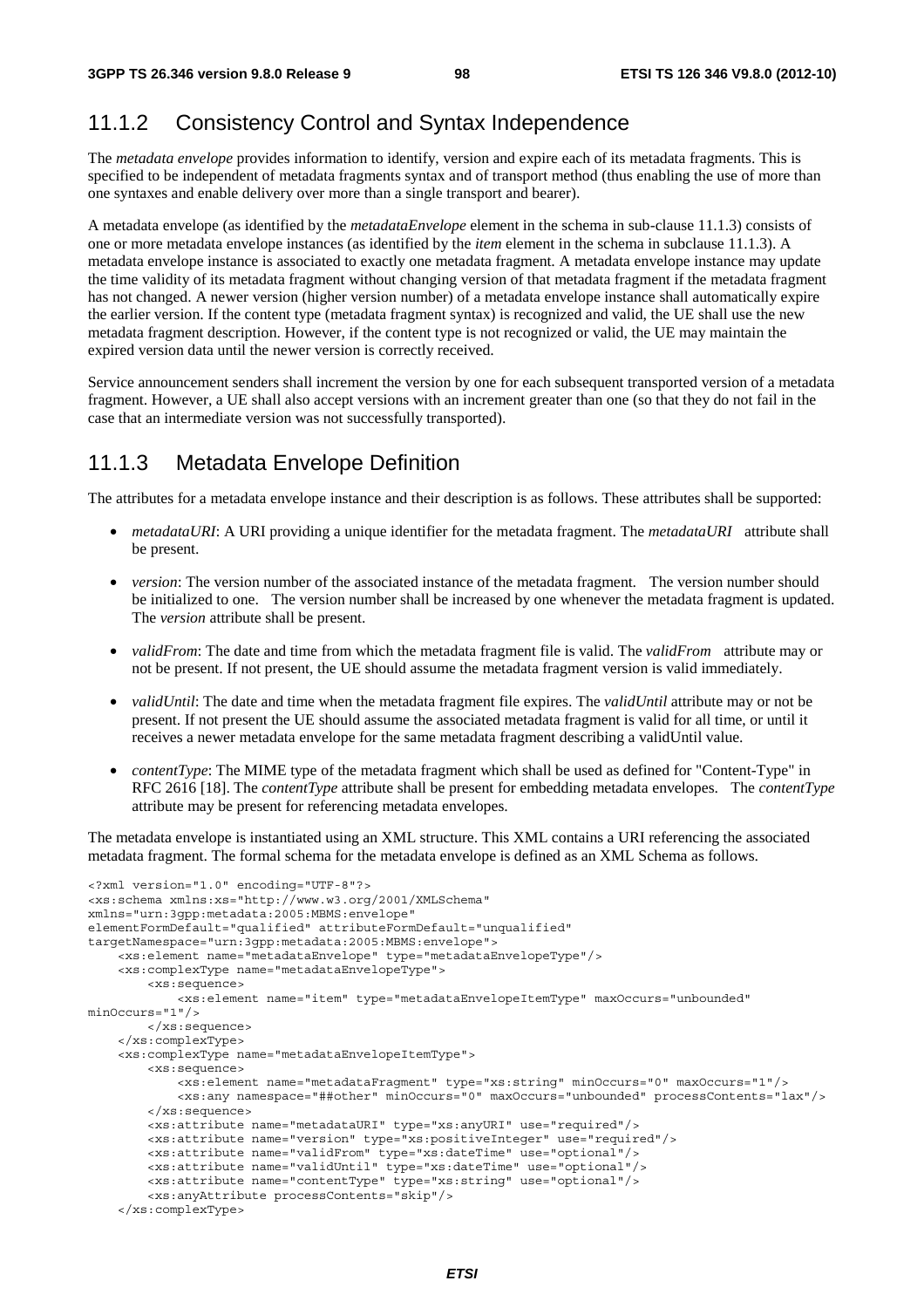#### **3GPP TS 26.346 version 9.8.0 Release 9 99 ETSI TS 126 346 V9.8.0 (2012-10)**

#### </xs:schema>

The *metadataFragment* element shall be encapsulated in the metadata envelope for embedded metadata fragments, and shall not be encapsulated where the metadata fragment is not embedded. In the embedded case, the *metadataFragment* element shall contain exactly one embedded metadata fragment as specified by the metadata envelope syntax and only one instance of the envelope element shall be used for encapsulating envelopes.

An embedded metadata fragment (in the *metadataFragment* element) shall be escaped. Generally, an embedded metadata fragment should be escaped by placing inside a CDATA section [31]. Everything starting after "<![CDATA[" string and ending at the "]]>" string would be ignored by the XML envelope parser (quotes not included). Thus, the embedded parts would appear as "<![CDATA[" + metadata\_fragment + "]]>". In this case, the complete metadata envelope with embedded metadata fragment shall not violate the rules of CDATA section usage [31].

In case the embedded metadata fragment is an XML document and include a CDATA section , the embedded metadata fragment may be escaped by replacing illegal characters with their ampersand-escaped equivalents [31] (instead of encapsulating the whole fragment in a CDATA section). For instance "<" is an illegal character that would be replaced by "<". This method is useful to avoid nesting CDATA sections (which is not allowed).

A metadata fragment which does not adhere to either of these two methods shall not be embedded in a metadata envelope, thus it may only be referenced from an referencing metadata envelope.

Embedded fragments are not expected to be parsed by the metadata envelope XML parser, but decapsulated and passed to the relevant metadata management operation that is implementation specific (e.g. for immediate parsing, storage, etc.).

## 11.1.4 Delivery of the Metadata Envelope

An instance of metadata envelope shall be associated with an instance of a metadata fragment by one of two methods:

- Embedded: The metadata fragment is embedded within the metadata envelope.
- Referenced: The metadata fragment is referenced from the metadata envelope.

The MBMS UE must know the MIME Type of each metadata fragment.

In the embedded case, the envelope and fragment are, by definition, transported together and in-band of one another. In the referenced case, the envelope and fragment shall be transported together in-band of the same transport session.

MBMS Service Announcement transports shall support delivery of the metadata envelope as a discrete object (XML document) for the referenced case. In the referenced case, the MIME type of the metadata fragment should be provided by the transport protocol (e.g. as a Content-Type text string). In both cases, the MIME type of the metadata envelope should be provided by the transport protocol.

The metadata envelope instance includes a reference (*metadataURI*) to the associated metadata fragment using the same URI as the fragment file is identified by in the Service Announcement. Thus, metadata envelope can be mapped to its associated metadata fragment.

# 11.2 MBMS User Service Description Metadata Fragment

# 11.2.1 Definition of the MBMS User Service Bundle Description

### 11.2.1.1 Initial Definition

The root element of the MBMS User Service Bundle description is the *bundleDescription* element. The element is of the *bundleDescriptionType*. The *bundleDescription* contains one or several *userServiceDescription* elements and optionally a reference to the FEC repair stream description.

Each *userServiceDescription* element shall have a unique identifier. The unique identifier shall be offered as *serviceId*  attribute within the *userServiceDescription* element and shall be of URN format.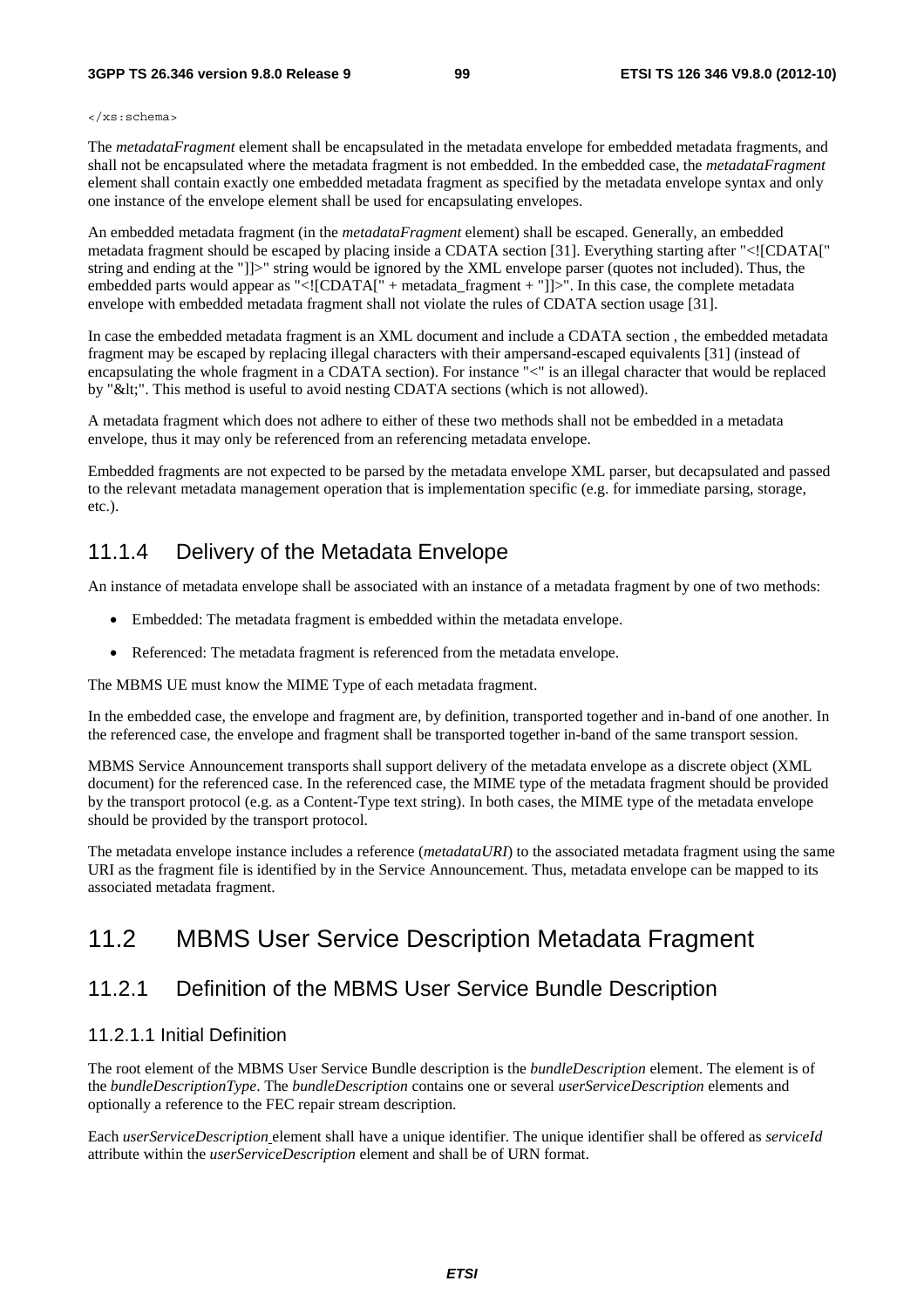The *userServiceDescription* element may contain one or more *name* elements. The intention of a *name* element is to offer a title of the user service. For each name elements, the language shall be specified according to XML datatypes (XML Schema Part 2 [22]).

The *userServiceDescription* element may contain one or more *serviceLanguage* elements. Each *serviceLanguage*  element represents the available languages of the user services. The language shall be specified according to XML datatypes (XML Schema Part 2 [22]).

The *userServiceDescription* element may contain an *accessPointName* attribute. The *accessPointName* attribute is optional and gives an Access Point Name (APN) as defined in [77]. When this attribute is present, the MBMS UE shall use the given APN for MBMS UE to network interactions like File Repair and/or security registration. If this attribute is not present, the MBMS UE shall use a default PDP context for network interactions.

Each *userServiceDescription* element shall contain at least one *deliveryMethod* element. The *deliveryMethod* element contains the description of one delivery method. The element shall contain one reference to a session description and may contain references to one associated delivery procedure and/or one service protection descriptions. The session description is further specified in sub-clause 5.2.2.2.

A *requiredCapabilities* element gives a list of features, which are required for the consumption of the related MBMS user service. The list of features that are currently defined is included in section 11.9. The value of the *feature* element indicates the required feature. Note that the BM-SC can also determine the terminal capabilities from the terminal identification during the security registration. If the registering terminal does not have the required capabilities, the BM-SC can reject the security registration.

The *deliveryMethod* element may contain a reference to an associated delivery procedure description. The description and configuration of associated delivery procedures is specified in sub-clause 5.2.2.3.

The *deliveryMethod* element may contain a reference to a service protection description. The service protection description is specified in sub-clause 5.2.2.4.

A *userServiceDescription* element contains zero or more *accessGroup* elements. An *accessGroup* element defines a list of access networks and is uniquely identified by its id attribute. An *accessGroup* element describes whether separate access systems for the same MBMS user service are used (see sub-clause 5.1.5.2 of [4]) by including one or more *accessBearer* elements, each describing one of those access systems and no two describing the same. Possible *accessBearer* values are "3GPP.R6.UTRAN", "3GPP.R6.GERAN" , "3GPP.R7.MBSFN-FDD", "3GPP.R7.MBSFN-TDD" and "3GPP.R8.MBSFN-IMB" which indicate transport by 3GPP MBMS bearers according to the specification in [4][5]. The *accessBearer* value for evolved UTRAN is "3GPP.R9.E-UTRAN".

For forward compatibility, other *accessBearer* values are allowed but their definition and use are out of scope of this specification and a 3GPP UE may silently ignore other values.

Each *deliveryMethod* element contains at most one *accessGroupId* attribute. One specific *accessGroupId* value maps to one specific *accessGroup* element id value. For each unique *accessGroupId* attribute value presented in a *deliveryMethod* element of a *userServiceDescription* instance, exactly one associated *accessGroup* element shall be present and the id attribute of the *accessGroup* element and the *accessGroupId* attribute shall have the same value. For each *deliveryMethod* element without an *accessGroupId* attribute, the UE should assume that the delivery method is offered through all available MBMS access systems.

```
<?xml version="1.0" encoding="UTF-8"?> 
<xs:schema xmlns="urn:3GPP:metadata:2005:MBMS:userServiceDescription" 
xmlns:xs="http://www.w3.org/2001/XMLSchema" 
targetNamespace="urn:3GPP:metadata:2005:MBMS:userServiceDescription" elementFormDefault="qualified"> 
     <xs:element name="bundleDescription" type="bundleDescriptionType"/> 
     <xs:complexType name="bundleDescriptionType"> 
         <xs:sequence> 
             <xs:element name="userServiceDescription" type="userServiceDescriptionType" 
maxOccurs="unbounded"/> 
             <xs:any namespace="##other" minOccurs="0" maxOccurs="unbounded" processContents="lax"/> 
         </xs:sequence> 
         <xs:attribute name="fecDescriptionURI" type="xs:anyURI" use="optional"/> 
         <xs:anyAttribute processContents="skip"/> 
     </xs:complexType> 
     <xs:complexType name="userServiceDescriptionType"> 
         <xs:sequence> 
             <xs:element name="name" type="nameType" minOccurs="0" maxOccurs="unbounded"/> 
             <xs:element name="serviceLanguage" type="xs:language" minOccurs="0" 
maxOccurs="unbounded"/>
```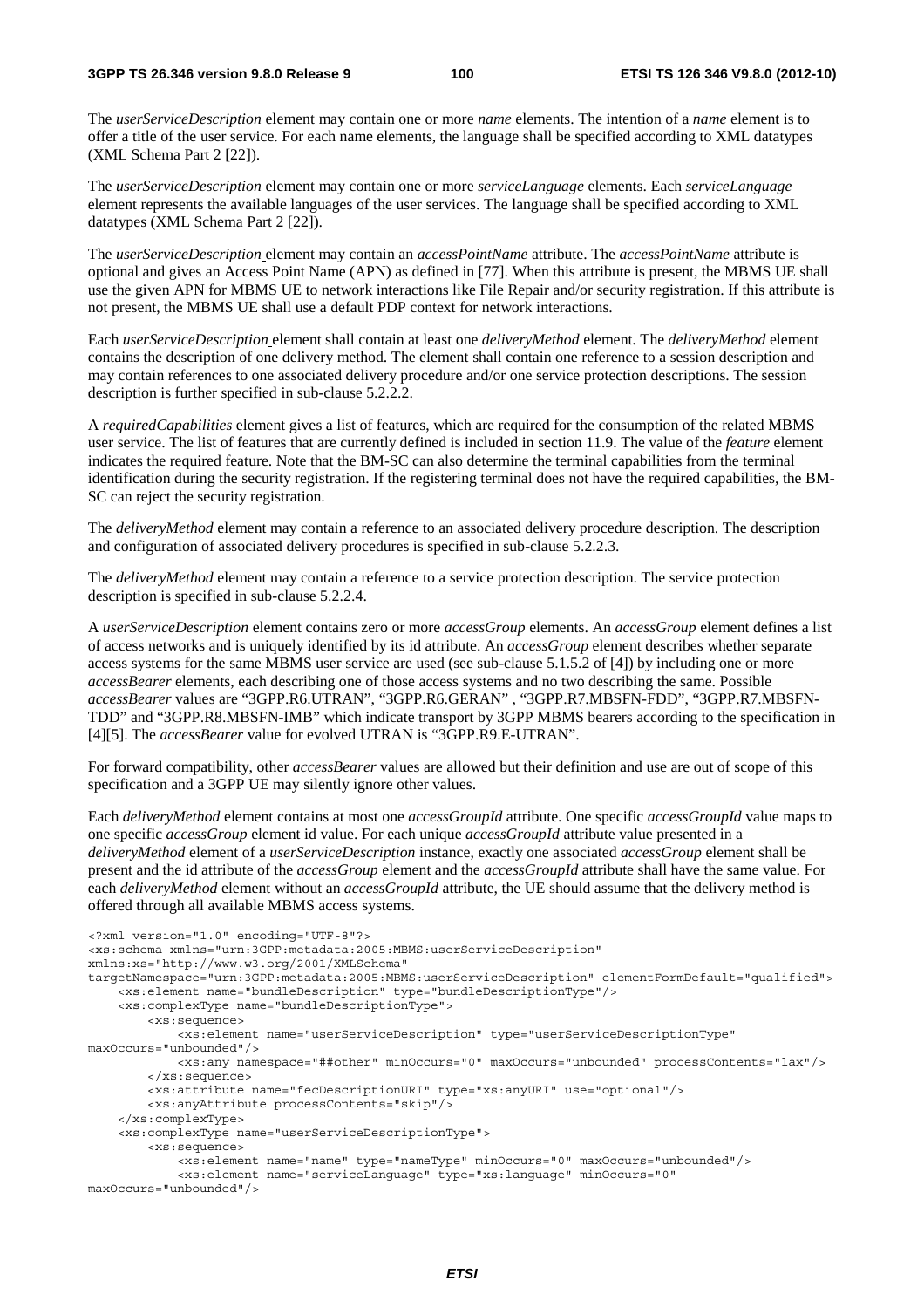#### **3GPP TS 26.346 version 9.8.0 Release 9 101 ETSI TS 126 346 V9.8.0 (2012-10)**

```
 <xs:element name="requiredCapabilities" type="requirementsType" minOccurs="0" 
maxOccurs="1"/> 
             <xs:element name="deliveryMethod" type="deliveryMethodType" maxOccurs="unbounded"/> 
             <xs:element name="accessGroup" type="accessGroupType" minOccurs="0" 
maxOccurs="unbounded"/> 
             <xs:any namespace="##other" minOccurs="0" maxOccurs="unbounded" processContents="lax"/> 
         </xs:sequence> 
         <xs:attribute name="serviceId" type="xs:anyURI" use="required"/> 
         <xs:anyAttribute processContents="skip"/> 
     </xs:complexType> 
     <xs:complexType name="accessGroupType"> 
         <xs:sequence> 
             <xs:element name="accessBearer" type="xs:string" maxOccurs="unbounded"/> 
         </xs:sequence> 
         <xs:attribute name="id" type="accessGroupIdType" use="required"/> 
     </xs:complexType> 
     <xs:complexType name="deliveryMethodType"> 
         <xs:sequence> 
             <xs:any namespace="##other" minOccurs="0" maxOccurs="unbounded" processContents="lax"/> 
         </xs:sequence> 
         <xs:attribute name="accessGroupId" type="accessGroupIdType" use="optional"/> 
         <xs:attribute name="associatedProcedureDescriptionURI" type="xs:anyURI" use="optional"/> 
         <xs:attribute name="protectionDescriptionURI" type="xs:anyURI" use="optional"/> 
         <xs:attribute name="sessionDescriptionURI" type="xs:anyURI" use="required"/> 
         <xs:attribute name="accessPointName" type="xs:anyURI" use="optional"/> 
         <xs:anyAttribute processContents="skip"/> 
     </xs:complexType> 
     <xs:complexType name="nameType"> 
         <xs:simpleContent> 
             <xs:extension base="xs:string"> 
                 <xs:attribute name="lang" type="xs:language" use="optional"/> 
             </xs:extension> 
         </xs:simpleContent> 
     </xs:complexType> 
     <xs:simpleType name="accessGroupIdType"> 
         <xs:restriction base="xs:nonNegativeInteger"> 
         </xs:restriction> 
     </xs:simpleType> 
     <xs:complexType name="requirementsType"> 
         <xs:sequence> 
             <xs:element name="feature" type="xs:unsignedInt" minOccurs="1" maxOccurs="unbounded"/> 
         </xs:sequence> 
     </xs:complexType>
```
</xs:schema>

Note that Annex I contains an informative User Service Description and extensions schema.

#### 11.2.1.2 Extensions to the User Service Bundle Description

The MBMS User Service Bundle Description schema defined in this clause extends the MBMS Release 6 schema of clause 11.2.1.1. An MBMS User Service Description schema of the current release shall comply with MBMS User Service Description schema definition of Release 6 and the subsequent releases up to the current release.

An *initiationRandomization* element and *terminationRandomization* element carries the parameters to be used by the MBMS UE to randomize their initiation and/or termination operations over time. If the *initiationRandomization* element is present, all MBMS UEs shall randomize the initiation time as defined by the attributes of the elements. If the *terminationRandomization* element is present, all MBMS UEs shall randomize the termination time as defined by the attributes of the elements.

The *initiationRandomization* and/or *terminationRandomization* element may be part of:

- a bundleDescription, where it applies to all services in the service bundle
- a userServiceDescription, where it applies to all MBMS bearer services of a single service. If present, this overrides the element in bundleDescription

If the *initiationRandomization* element is not present, the MBMS UE does not randomize the User Service Initiation procedure over time. The MBMS UE should then perform the operation immediately when it is triggered.

If the *terminationRandomization* element is not present, the MBMS UE does not randomize the User Service Termination procedure over time. The MBMS UE should then perform the operation immediately when it is triggered.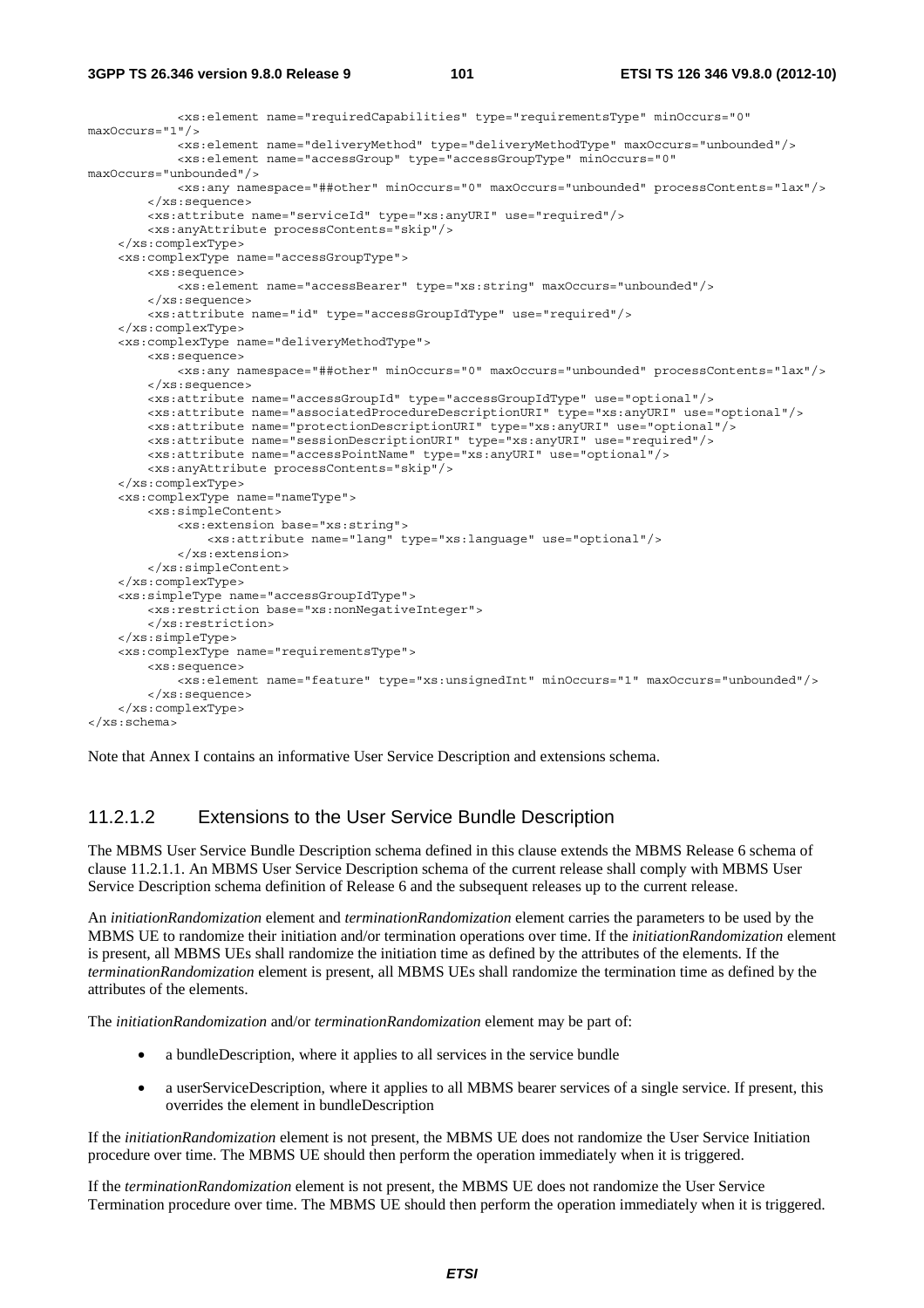An *initiationRandomization* element may contain the *initiationStartTime* attribute, which defines the start time for the initiation procedure randomization period. The value of the data field represents the 32 most significant bits of a 64 bit Network Time Protocol (NTP) [78] time value. If the *initiationStartTime* attribute is not present, the MBMS UE shall use the reception time of the User Service Discovery / Announcement information as *initiationStartTime.*

The *initiationRandomization* element shall contain the *protectionPeriod* attribute. The *protectionPeriod* attribute expresses the length of the protection period in seconds. The initiation procedure shall be randomly deferred during protection period.

The *initiationRandomization* element shall contain the *randomTimePeriod* attribute. The *randomTimePeriod* attribute expresses the length of a time interval (in seconds) over which requests are deferred. The MBMS UE shall calculate a random time for the execution of the initiation procedure. The method provides for statistically uniform distribution over a relevant period of time.

The *terminationRandomization* element shall contain the *protectionPeriod* attribute. The *protectionPeriod* attribute expresses the length of the protection period in seconds. The termination procedure execution shall be randomly deferred during protection period.

The *terminationRandomization* element shall contain the *randomTimePeriod* attribute. The *randomTimePeriod* attribute expresses the length of a time interval (in seconds) over which the operations are deferred. The MBMS UE shall calculate a random time for the execution of the termination procedure. The method provides for statistically uniform distribution over a relevant period of time.

If the MBMS UE is switched off during the termination randomization, the MBMS UE shall cancel the termination randomization.

The *alternativeAccessDelivery* element shall extend the list of elements of the MBMS *deliveryMethod* element. Whenever present, it shall contain at least one unicastAccessURI element. If the alternativeAccessDelivery element is available then the UE shall select one of the unicastAccessURI elements included.The timeShiftingBuffer attribute may be used to indicate the minimal size of the time shifting buffer that will be provided for the current service by the PSS servers that are referenced in the list. The actual size of the timeshifting buffer of the selected server is returned in the SETUP response from the PSS Server.

The *serviceClass* attribute, if present, shall extend the list of attributes of the MBMS Release 6 *userServiceDescription* element. The *serviceClass* attribute is optional and contains the service class identifier for the delivered service according to the syntax defined in clause E.1.2 of [90]. Note that Annex E of [90] also foresees the registration of service class identifiers with the Open Mobile Naming Authority. The service class identifier is similar to MIME types and provides an unique identity to services. A MBMS UE may determine the receiving application instance out of the service class identifier.

A user service description may belong to a group of user service descriptions, which represent alternative configurations of the same user service. An example is an MBMS user service that is delivered over non-MBSFN bearer with a low bitrate and over MBSFN bearer with a high bitrate. In such a case, the UE is only expected to consume one variant of the service. The UE recognizes that a set of user service descriptions apply to one user service based on the *serviceGroup* element.

The MBMS User Service Description may include a *Registration* element. If present, then the UE shall send the registration and deregistration to the given URI. In such a case, the User Service Description fragment may not be complete in the service announcement. Instead, it may contain references to metadata fragments (e.g. the session description) that are not embedded in the service announcement. When registration is requested, the userServiceDescription element shall contain a Registration element that describes the requested registration procedure. The registrationURL indicates the URL to the server with whom the registration procedure shall be performed. In case more than one registrationURI is indicated, the UE shall select one randomly. The registrationThreshold is a number that indicates the percentage of UEs that are requested to register. The UE shall randomly select a number between 0 and 100 and compare it against the threshold. In case the selected number is lower than the indicated threshold, the UE should perform registration. The threshold value "100" indicates that the UE shall perform registration, which is e.g. necessary when the USD is not complete.

The MBMS User Service Description may include a *mediaPresentationDescription* element, when the MBMS User Service Description describes a download delivery service. If present, then the UE expects that the received files correspond to a media presentation description described by the MPD in [47]. The *mpdURI* element provides a reference to the Media Presentation Description metadata fragment, whose contents are identical to the MPD as defined in [47]. The Media Presentation Description fragment may refer, via the InitialisationSegmentURL, to one or more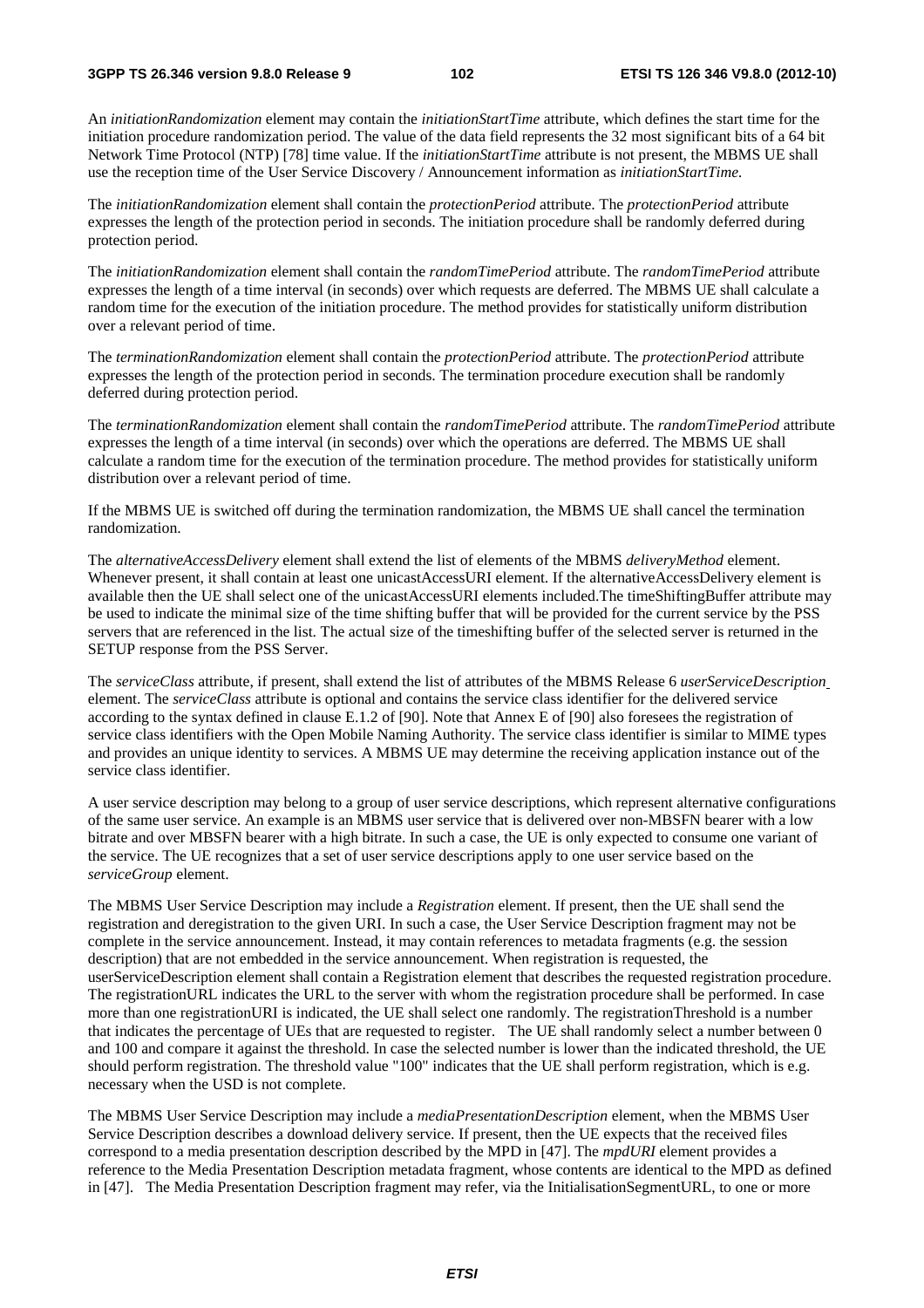Initialisation Segment Description (ISD) metadata fragments, whose contents are identical to the Initialisation Segment as defined in [47].

The MBMS User Service Description may include a *schedule* element. If present, the *schedule* element includes a URI to the MBMS User Service schedule information, the latter corresponding to a Schedule Description metadata fragment as defined in sub-clause 11.2A.

The MBMS User Service Description may include an *availabilityInfo* element. If present, it shall extend the list of child elements of the MBMS *userServiceDescription* element by indicating the presence of additional data pertaining to the availability of the service.

The *availabilityInfo* element shall include one or more *infoBinding* elements. The *infoBinding* element may contain the child element *serviceArea*, and shall contain the child element *radioFrequency*. The *serviceArea* element declares the one or more areas over which this MBMS User Service is provided. This element is designated by the *MBMS Service Area Identity* as defined in 3GPP TS 36.443 [98] and 3GPP TS 23.003 [77]. According to 3GPP TS 36.443 [98], *MBMS Service Area Identity* is frequency agnostic and can be mapped onto one or more cells. The specific usage of the *MBMS Service Area Identity*, or its correlation to other network identification information, is not defined in this specification. The *radioFrequency* element indicates the one or more RF frequencies in the E-UTRAN downlink which transmit this MBMS User Service over the service area(s) identified by the *serviceArea* element. The frequency parameter is coded as EARFCN in 3GPP TS 36.101 [99]. The MBMS client shall forward the service area and radio frequency information received in the USD to the lower layers, and the UE is expected to make use of such information in accordance with TS 36.304 [100] clause 5.2.4.1.

NOTE: In this release of the specification, a UE not supporting the processing of the *serviceArea* element can ignore that element if present in the USD.

The following schema defines the Release 7 extensions to the User Service Description schema:

```
<?xml version="1.0" encoding="UTF-8"?> 
<xs:schema xmlns="urn:3GPP:metadata:2007:MBMS:userServiceDescription" 
xmlns:xs="http://www.w3.org/2001/XMLSchema" 
targetNamespace="urn:3GPP:metadata:2007:MBMS:userServiceDescription" 
elementFormDefault="qualified"> 
     <xs:element name="initiationRandomization"> 
         <xs:complexType> 
             <xs:attribute name="initiationStartTime" type="xs:unsignedInt" use="optional"/> 
             <xs:attribute name="protectionPeriod" type="xs:unsignedInt" use="required"/> 
             <xs:attribute name="randomTimePeriod" type="xs:unsignedInt" use="required"/> 
         </xs:complexType> 
     </xs:element> 
     <xs:element name="terminationRandomization"> 
         <xs:complexType> 
             <xs:attribute name="protectionPeriod" type="xs:unsignedInt" use="required"/> 
             <xs:attribute name="randomTimePeriod" type="xs:unsignedInt" use="required"/> 
         </xs:complexType> 
     </xs:element> 
     <xs:element name="serviceGroup" type="serviceGroupType"/> 
     <xs:complexType name="serviceGroupType"> 
         <xs:attribute name="groupID" type="xs:anyURI" use="required"/> 
     </xs:complexType> 
     <xs:element name="unicastAccessURI" type="xs:anyURI"/> 
     <xs:attribute name="serviceClass" type="xs:string"/> 
</xs:schema>
```
The following schema defines the Release 8 extensions to the User Service Description schema:

```
<?xml version="1.0" encoding="UTF-8"?> 
<xs:schema xmlns="urn:3GPP:metadata:2008:MBMS:userServiceDescription" 
     xmlns:xs="http://www.w3.org/2001/XMLSchema" 
     targetNamespace="urn:3GPP:metadata:2008:MBMS:userServiceDescription" 
     elementFormDefault="qualified"> 
     <xs:element name="alternativeAccessDelivery"> 
         <xs:complexType> 
             <xs:sequence> 
                 <xs:element name="unicastAccessURI" type="xs:anyURI" minOccurs="0" 
maxOccurs="unbounded"/> 
             </xs:sequence> 
             <xs:attribute name="timeShiftingBuffer" type="xs:unsignedInt" use="optional" 
default="0"/> 
         </xs:complexType>
```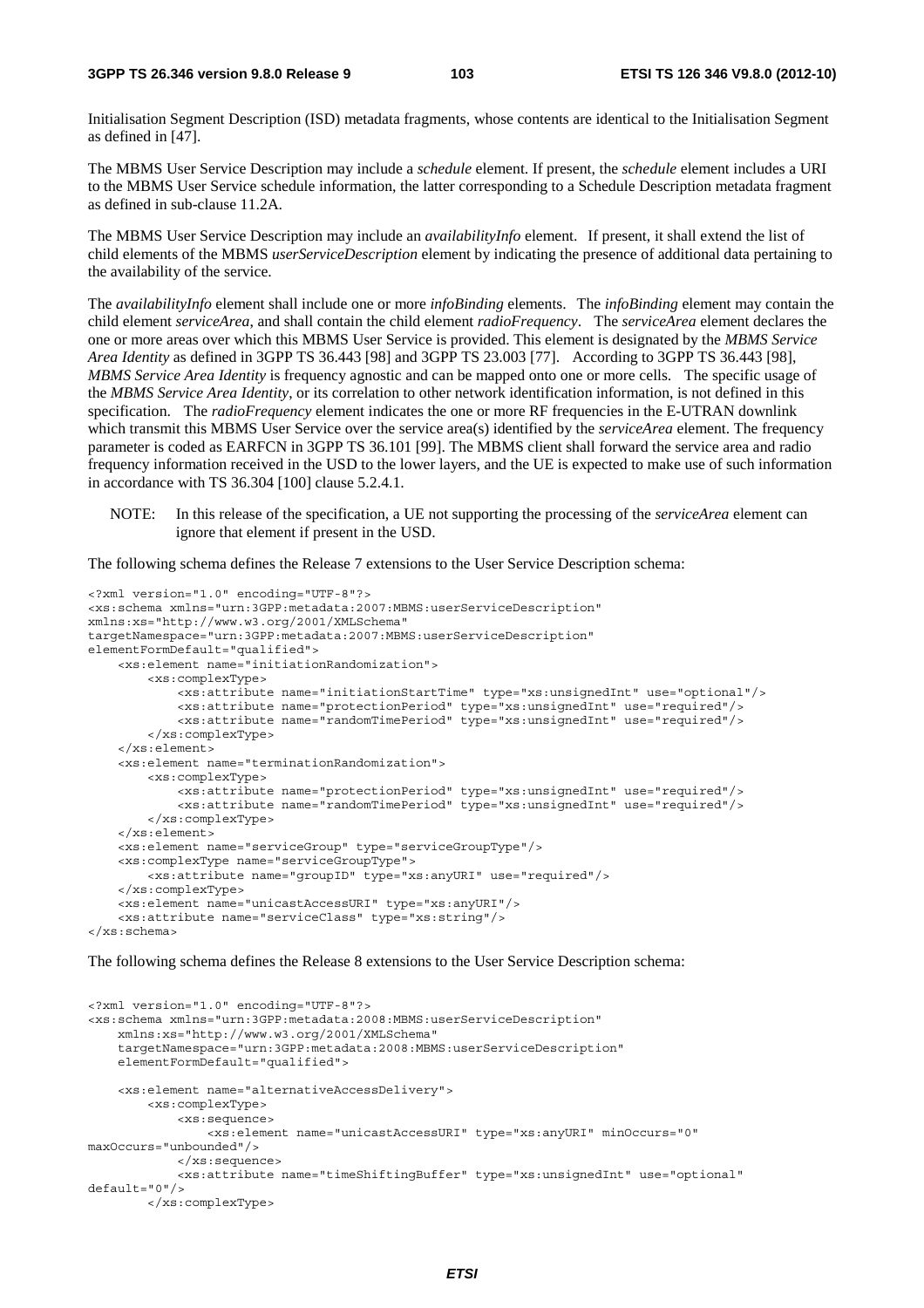```
 </xs:element> 
     <xs:element name="Registration"> 
         <xs:complexType> 
             <xs:sequence> 
                 <xs:element name="registrationURL" type="xs:anyURI" minOccurs="1" 
  maxOccurs="unbounded"/> 
             </xs:sequence> 
             <xs:attribute name="registrationThreshold" type="xs:unsignedInt" use="optional" 
   default="100"/> 
        </xs:complexType> 
     </xs:element> 
</xs:schema>
```
The following schema defines the Release 9 extensions to the User Service Description schema:

```
<?xml version="1.0" encoding="UTF-8"?> 
<xs:schema xmlns="urn:3GPP:metadata:2009:MBMS:userServiceDescription" 
     xmlns:xs="http://www.w3.org/2001/XMLSchema" 
     targetNamespace="urn:3GPP:metadata:2009:MBMS:userServiceDescription" 
     elementFormDefault="qualified"> 
    <xs:element name="mediaPresentationDescription"> 
         <xs:complexType> 
             <xs:sequence> 
                  <xs:element name="mpdURI" type="xs:anyURI"/> 
              </xs:sequence> 
         </xs:complexType> 
     </xs:element> 
     <xs:element name="schedule"> 
         <xs:complexType> 
            <xs:sequence> 
                 <xs:element name="scheduleDescriptionURI" type="xs:anyURI"/> 
            </xs:sequence> 
         </xs:complexType> 
     </xs:element> 
     <xs:element name="availabilityInfo"> 
         <xs:complexType> 
             <xs:sequence> 
                 <xs:element name="infoBinding" maxOccurs="unbounded"> 
                     <xs:complexType> 
                         <xs:sequence> 
                             <xs:element name="serviceArea" type="xs:unsignedShort" minOccurs="0" 
                            maxOccurs="unbounded"/> 
                            <xs:element name="radioFrequency" type="xs:unsignedInt" 
                            maxOccurs="unbounded"/> 
                         </xs:sequence> 
                     </xs:complexType> 
                 </xs:element> 
              </xs:sequence> 
          </xs:complexType> 
    \epsilon/xs\cdotelement>
</xs:schema>
```
Note that Annex J contains main User Service Description schema referencing the extensions schema.

### 11.2.2 Example MBMS User Service Description Instances

All examples in this sub-clause are generated out of the network supporting the current release USD schema.

The following User Service Bundle Description instance is an example of a simple fragment. This fragment includes only the mandatory elements.

```
<?xml version="1.0" encoding="UTF-8"?> 
<bundleDescription 
     xmlns="urn:3GPP:metadata:2005:MBMS:userServiceDescription" 
     xmlns:xsi="http://www.w3.org/2001/XMLSchema-instance" 
     xmlns:sv="urn:3gpp:metadata:2009:MBMS:schemaVersion" 
     xsi:schemaLocation="urn:3GPP:metadata:2005:MBMS:userServiceDescription 
                         USD-schema-main.xsd"> 
     <userServiceDescription serviceId="urn:3gpp:0010120123hotdog"> 
         <deliveryMethod sessionDescriptionURI="http://www.example.com/3gpp/mbms/session1.sdp"> 
             <sv:delimiter>0</sv:delimiter>
```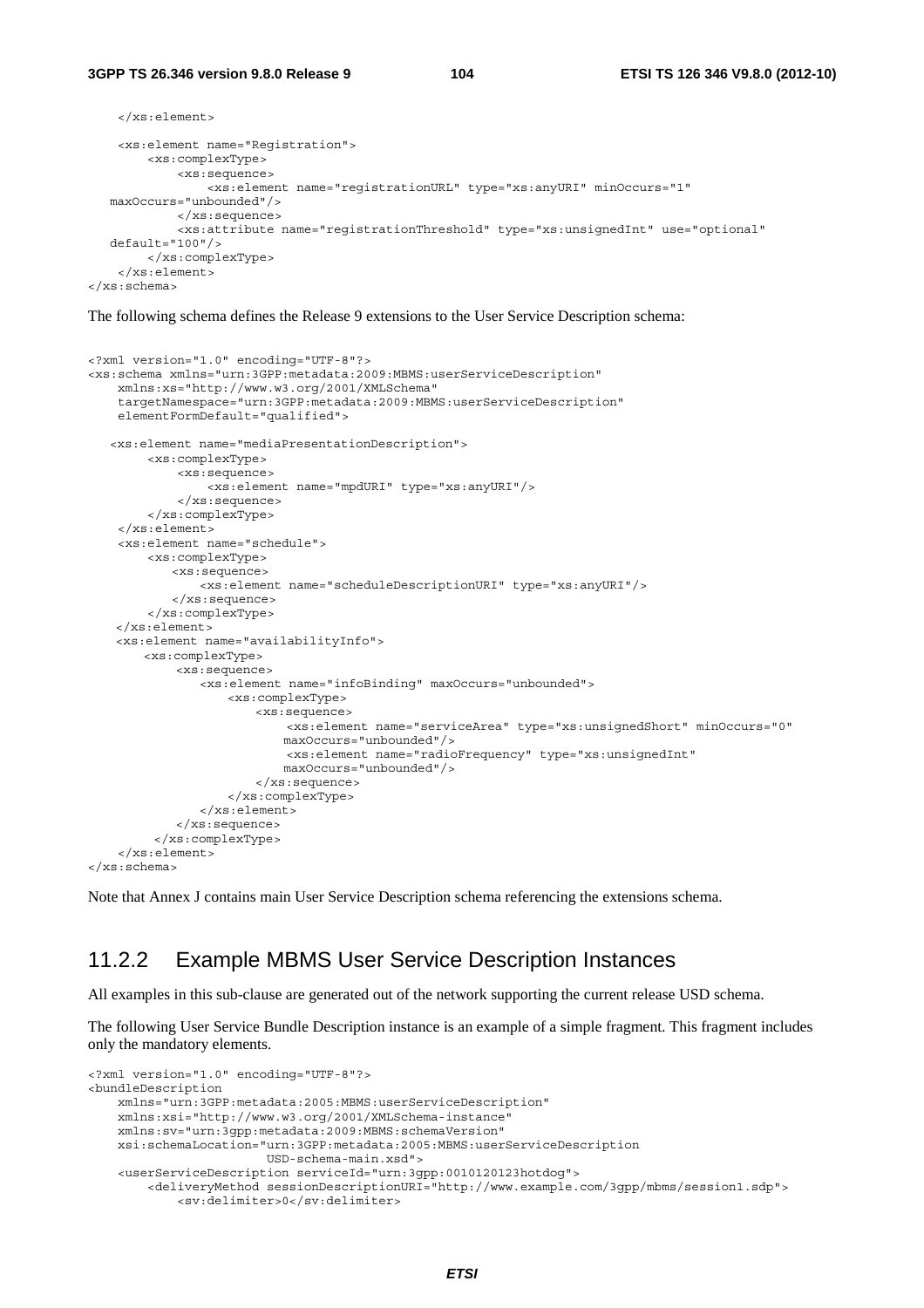#### **3GPP TS 26.346 version 9.8.0 Release 9 105 ETSI TS 126 346 V9.8.0 (2012-10)**

```
 </deliveryMethod> 
         <sv:delimiter>0</sv:delimiter> 
     </userServiceDescription> 
     <sv:schemaVersion>1</sv:schemaVersion> 
</bundleDescription>
```
The following User Service Description instance is an example of a fuller fragment.

```
<?xml version="1.0" encoding="UTF-8"?> 
<bundleDescription 
     xmlns="urn:3GPP:metadata:2005:MBMS:userServiceDescription" 
     xmlns:xsi="http://www.w3.org/2001/XMLSchema-instance" 
     xmlns:sv="urn:3gpp:metadata:2009:MBMS:schemaVersion" 
     xsi:schemaLocation="urn:3GPP:metadata:2005:MBMS:userServiceDescription 
                          USD-schema-main.xsd" 
     fecDescriptionURI="http://www.example.com/3gpp/mbms/session1-fec.sdp"> 
     <userServiceDescription serviceId="urn:3gpp:1234567890coolcat"> 
         <name lang="EN">Welcome</name> 
         <name lang="DE">Willkommen</name> 
         <name lang="FR">Bienvenue</name> 
         <name lang="FI">Tervetuloa</name> 
         <serviceLanguage>EN</serviceLanguage> 
         <serviceLanguage>DE</serviceLanguage> 
         <requiredCapabilities> 
            -<br><feature>0"</feature>
         </requiredCapabilities> 
         <deliveryMethod accessGroupId="1" 
             sessionDescriptionURI="http://www.example.com/3gpp/mbms/session1.sdp"> 
              <sv:delimiter>0</sv:delimiter> 
         </deliveryMethod> 
         <deliveryMethod sessionDescriptionURI="http://www.example.com/3gpp/mbms/session2.sdp" 
             associatedProcedureDescriptionURI="http://www.example.com/3gpp/mbms/procedureX.xml"> 
             <sv:delimiter>0</sv:delimiter> 
         </deliveryMethod> 
         <deliveryMethod sessionDescriptionURI="http://www.example.com/3gpp/mbms/session3.sdp" 
             associatedProcedureDescriptionURI="http://www.example.com/3gpp/mbms/procedureY.xml"> 
              <sv:delimiter>0</sv:delimiter> 
         </deliveryMethod> 
         <deliveryMethod accessGroupId="2" 
             sessionDescriptionURI="http://www.example.com/3gpp/mbms/session4.sdp"> 
             <sv:delimiter>0</sv:delimiter> 
         </deliveryMethod> 
         <accessGroup id="1"> 
             <accessBearer>3GPP.R6.GERAN</accessBearer> 
              <accessBearer>3GPP.R6.UTRAN</accessBearer> 
         </accessGroup> 
         <accessGroup id="2"> 
             <accessBearer>3GPP.R6.UTRAN</accessBearer> 
         </accessGroup> 
         <sv:delimiter>0</sv:delimiter> 
     </userServiceDescription> 
     <sv:schemaVersion>1</sv:schemaVersion>
```
</bundleDescription>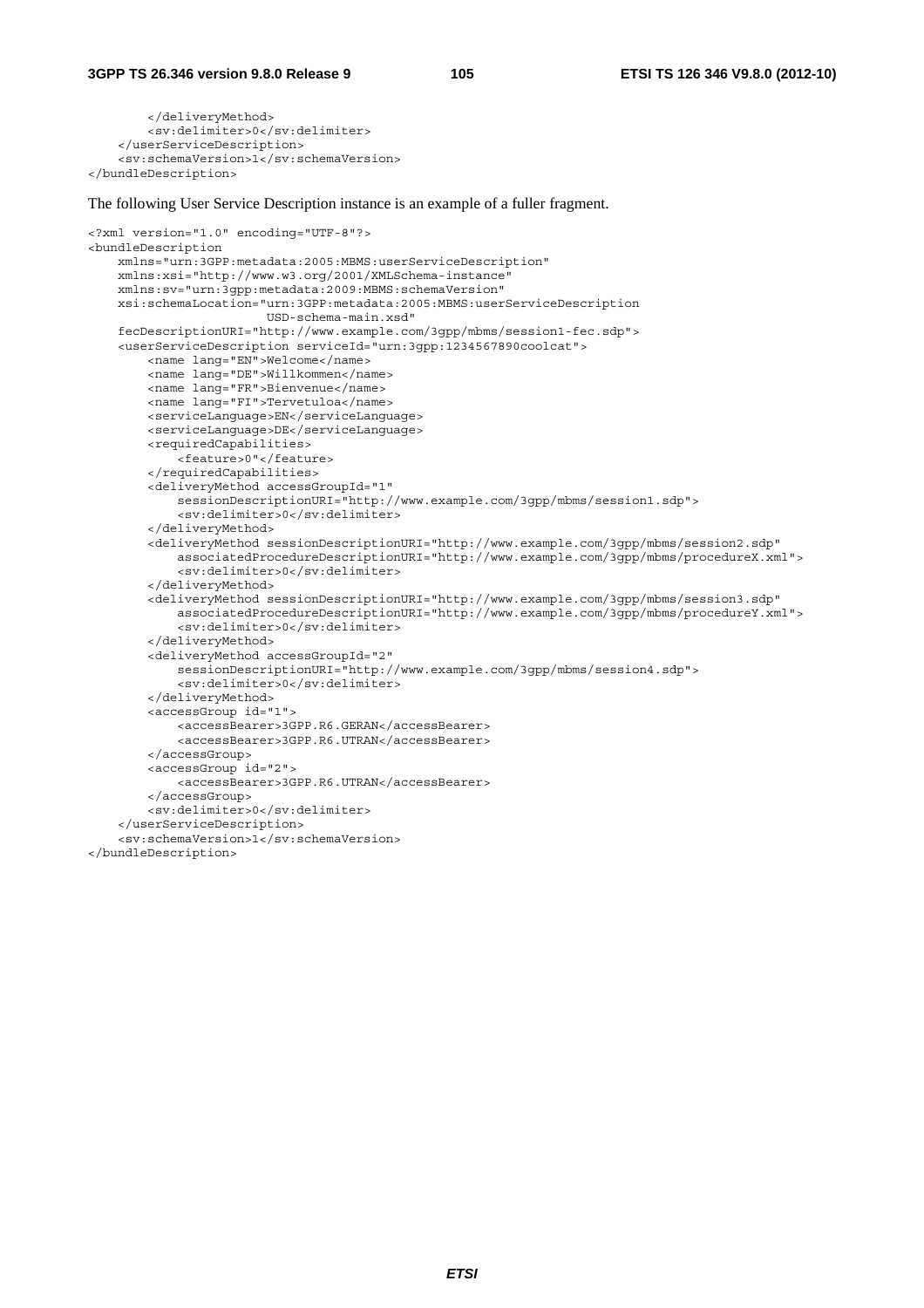The following User Service Description instance is an example of a Release 7 fragment.

```
<?xml version="1.0" encoding="UTF-8"?> 
<bundleDescription 
     xmlns="urn:3GPP:metadata:2005:MBMS:userServiceDescription" 
     xmlns:xsi="http://www.w3.org/2001/XMLSchema-instance" 
     xmlns:sv="urn:3gpp:metadata:2009:MBMS:schemaVersion" 
     xmlns:r7="urn:3GPP:metadata:2007:MBMS:userServiceDescription" 
     xsi:schemaLocation="urn:3GPP:metadata:2005:MBMS:userServiceDescription 
                          USD-schema-main.xsd" 
     fecDescriptionURI="http://www.example.com/3gpp/mbms/session1-fec.sdp"> 
     <userServiceDescription serviceId="urn:3gpp:1234567890coolcat"> 
         <name lang="EN">Welcome</name> 
         <name lang="DE">Willkommen</name> 
         <name lang="FR">Bienvenue</name> 
         <name lang="FI">Tervetuloa</name> 
         <serviceLanguage>EN</serviceLanguage> 
         <serviceLanguage>DE</serviceLanguage> 
         <deliveryMethod accessGroupId="1" 
             sessionDescriptionURI="http://www.example.com/3gpp/mbms/session1.sdp"> 
             <sv:delimiter>0</sv:delimiter> 
         </deliveryMethod> 
         <deliveryMethod sessionDescriptionURI="http://www.example.com/3gpp/mbms/session2.sdp" 
             associatedProcedureDescriptionURI="http://www.example.com/3gpp/mbms/procedureX.xml"> 
             <sv:delimiter>0</sv:delimiter> 
         </deliveryMethod> 
         <deliveryMethod sessionDescriptionURI="http://www.example.com/3gpp/mbms/session3.sdp" 
             associatedProcedureDescriptionURI="http://www.example.com/3gpp/mbms/procedureY.xml"> 
             <sv:delimiter>0</sv:delimiter> 
         </deliveryMethod> 
         <deliveryMethod accessGroupId="2" 
             sessionDescriptionURI="http://www.example.com/3gpp/mbms/session4.sdp"> 
             <sv:delimiter>0</sv:delimiter> 
         </deliveryMethod> 
         <accessGroup id="1"> 
             <accessBearer>3GPP.R6.GERAN</accessBearer> 
             <accessBearer>3GPP.R6.UTRAN</accessBearer> 
         </accessGroup> 
         <accessGroup id="2"> 
             <accessBearer>3GPP.R6.UTRAN</accessBearer> 
         </accessGroup> 
         <r7:serviceGroup groupID="http://www.example.com/mbms/serviceGroup1"/> 
         <r7:initiationRandomization initiationStartTime="3468452458" protectionPeriod="600" 
randomTimePeriod="300"/> 
         <r7:terminationRandomization protectionPeriod="300" randomTimePeriod="120"/> 
         <sv:delimiter>0</sv:delimiter> 
     </userServiceDescription> 
     <sv:schemaVersion>1</sv:schemaVersion> 
</bundleDescription>
```
The following example User Service Description instance adds an RTSP URI for alternative access to the delivery method.

```
<?xml version="1.0" encoding="UTF-8"?> 
<bundleDescription 
    xmlns="urn:3GPP:metadata:2005:MBMS:userServiceDescription" 
     xmlns:xsi="http://www.w3.org/2001/XMLSchema-instance" 
     xmlns:sv="urn:3gpp:metadata:2009:MBMS:schemaVersion" 
     xmlns:r7="urn:3GPP:metadata:2007:MBMS:userServiceDescription"
    xmlns:r8="urn:3GPP:metadata:2007:MBMS:userServiceDescription" 
     xsi:schemaLocation="urn:3GPP:metadata:2005:MBMS:userServiceDescription 
                         USD-schema-main.xsd"> 
     <userServiceDescription serviceId="urn:3gpp:1234567890MobileTVChannelBundleCh1" 
     r7:serviceClass="urn:oma:bcast:ext_bsc_3gpp:example_service:1.0"> 
                 <deliveryMethod 
            sessionDescriptionURI="http://www.example.com/3gpp/mbms/channel1.sdp"> 
            <r8:alternativeAccessDelivery timeShiftingBuffer="3600"> 
            <r8:unicastAccessURI>rtsp://www.example.com/3gpp/mbms/channel1_pss.sdp 
            </r8:unicastAccessURI> 
            </r8:alternativeAccessDelivery> 
             <sv:delimiter>0</sv:delimiter> 
         </deliveryMethod> 
         <sv:delimiter>0</sv:delimiter> 
     </userServiceDescription> 
     <sv:schemaVersion>1</sv:schemaVersion>
```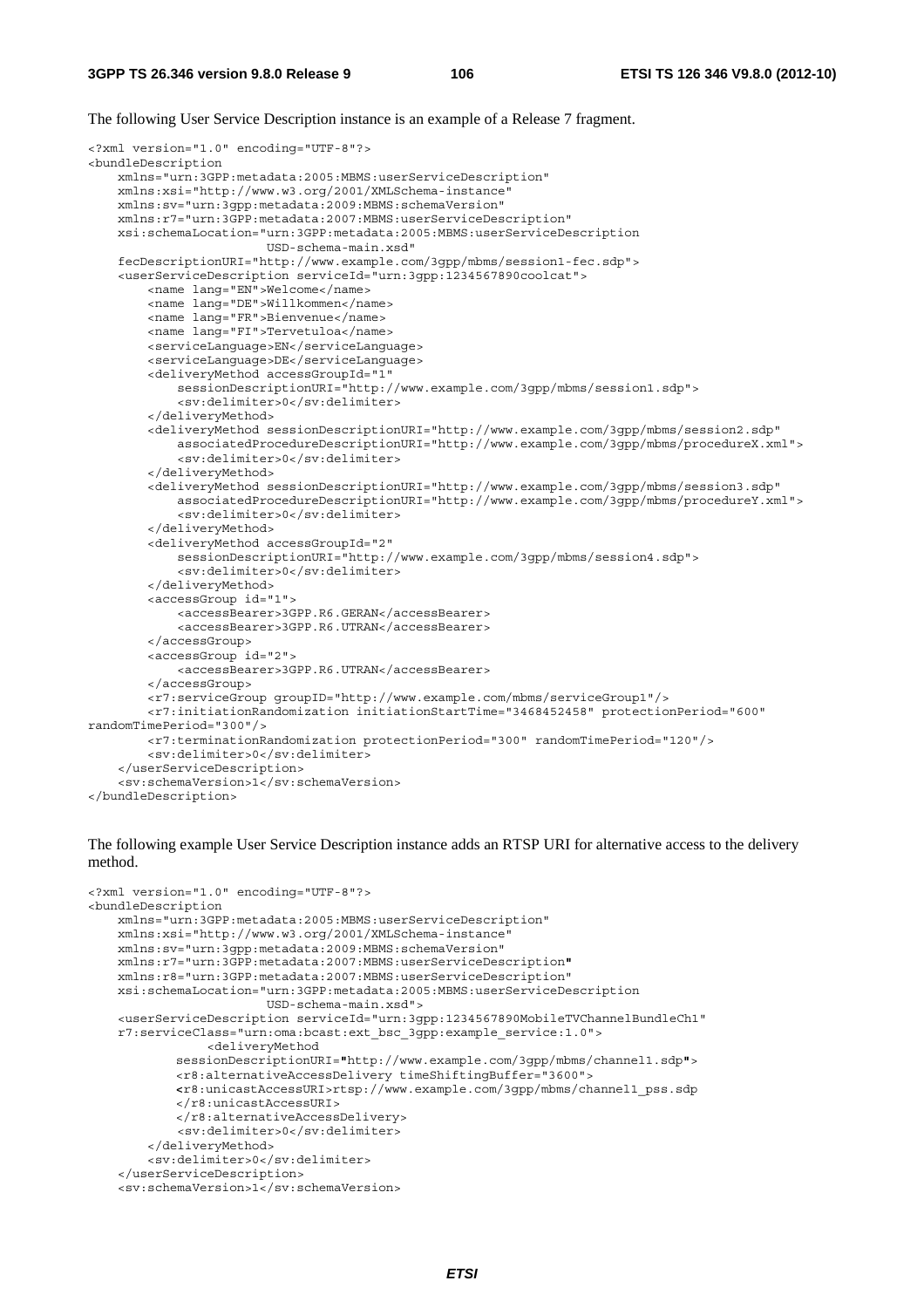</bundleDescription>

The following example User Service Description instance indicates that a registration procedure is requested for 50% of the UEs before the consumption of the MBMS User Service.

```
<?xml version="1.0" encoding="UTF-8"?> 
<bundleDescription 
    xmlns="urn:3GPP:metadata:2005:MBMS:userServiceDescription" 
     xmlns:xsi="http://www.w3.org/2001/XMLSchema-instance" 
     xmlns:sv="urn:3gpp:metadata:2009:MBMS:schemaVersion" 
     xmlns:r7="urn:3GPP:metadata:2007:MBMS:userServiceDescription" 
     xmlns:r8="urn:3GPP:metadata:2008:MBMS:userServiceDescription" 
     xsi:schemaLocation="urn:3GPP:metadata:2005:MBMS:userServiceDescription 
                          USD-schema-main.xsd"> 
     <userServiceDescription serviceId="urn:3gpp:1234567890MobileTVChannelBundleCh1" 
                             r7:serviceClass="urn:oma:bcast:ext_bsc_3gpp:example_service:1.0"> 
         <deliveryMethod sessionDescriptionURI="http://www.example.com/3gpp/mbms/channel1.sdp"> 
             <sv:delimiter>0</sv:delimiter> 
         </deliveryMethod> 
         <r8:Registration registrationThreshold="50"> 
                 <registrationURI> http://www.example.com/3gpp/mbms/register.php</registrationURI> 
         </r8:Registration> 
         <sv:delimiter>0</sv:delimiter> 
     </userServiceDescription> 
     <sv:schemaVersion>1</sv:schemaVersion>
```

```
</bundleDescription>
```
# 11.2A Schedule Description Metadata Fragment

The XML schema for the Schedule Description Metadata Fragment is specified in sub-clause 11.2A.2. The procedures associated with the elements of the schema are specified in sub-clause 11.2A.1.

### 11.2A.1 Procedures for Schedule Description Metadata Fragment

A schedule description instance may be delivered to the MBMS clients:

- during a User Service Discovery / Announcement prior to the MBMS Download delivery session along with the session description (out-of-band of that session); or
- in-band within a MBMS Download delivery session; or
- via an MBMS download delivery session dedicated to the transport of file schedule information.

The most recently delivered schedule file shall take priority, such that schedule parameters received prior to, and out-ofband, of the download session they apply to are regarded as "initial defaults", and schedule parameters received in-band with the download session, overwrite the earlier received schedule parameters. The MBMS Metadata envelope, see subclause 11.1, applies for the reception of schedule parameters.

The schedule description instance is clearly identified using a URI, to enable UE cross-referencing of in and out-ofband schedule files.

The MIME Type for the Schedule information is "application/mbms-schedule+xml"

Availability of the schedule description metadata fragment is indicated by the presence of the *schedule* element in the MBMS User Service Bundle Description fragment. The URI to the Schedule Description fragment is provided by the element *scheduleDescriptionURI* in the *schedule* element.

The start and stop time of a single event is specified by the *start* and *stop* elements/attributes, which provides the absolute date and time of the start time and the stop time of the event. The duration may be determined by subtracting the start time from the stop time.

The *reoccurencePattern* element if included shall have a value of either "daily", "weekly" or "monthly".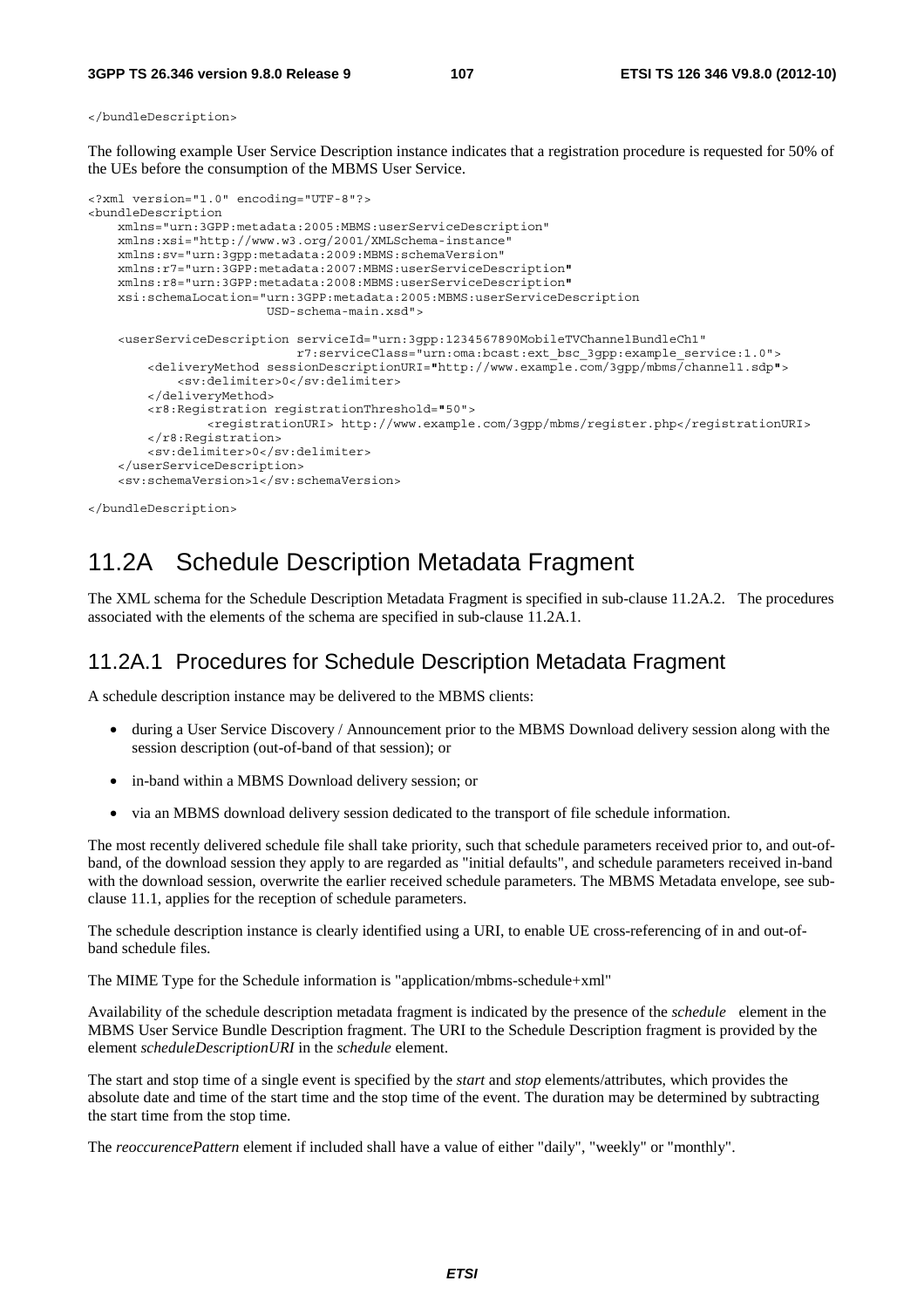The number of reoccurence of an event may be indicated by either specifying the end time, as indicated by the *reoccurenceStopTime* element, or by specifying the number of reoccurrence, with the *numberOfTimes* element. If there are no reoccurrence, then the *reoccurencePattern*, *numberofTimes* and *reoccurenceStopTime* elements are not included.

The *scheduleUpdate* element specifies a time after which UE shall seek to update its schedule information.

An *index* element is included as a child of *sessionSchedule* element. The index is the starting index in a sessionSchedule describing recurrence with the index increased by one from the index for each session in the session repetitions.

A *cancelled* attribute is defined as a child of the *fileURI* element, itself a child of the *fileSchedule* element. If *cancelled* is set to "true" or "1", then the transmission of the file identified by the *fileURI* element is cancelled, and the UE shall cancel any applicable file repair and/or reception reporting procedures for that file . If this file schedule-level cancellation indication in the updated schedule description is received after the associated file has already been delivered, then any related file repair, or reception reporting for that file (associated with its parent service), either in progress or yet to occur, shall be aborted. If *cancelled* is set to "false" or "0" or is absent, then nominal file transmission and associated delivery procedures, if applicable, shall occur.

A *sessionScheduleOverride* element is defined as a child of the *serviceSchedule* element. If included, the *sessionScheduleOverride* element indicates either the cancellation of the session occurrence, or schedule override, as follows:

- If the *cancelled* attribute (a child of *sessionScheduleOverride* element) is set to "true" or "1", then the transmission of the session identified by the *index* attribute (a child of *sessionScheduleOverride* element) is cancelled, and the UE shall cancel any applicable file repair and/or reception reporting for all files belonging to that session. If this session schedule-level cancellation indication in the updated schedule description is received after any of the associated files have already been delivered, then any related file repair, or reception reporting for those files (associated with their parent service(s)), either in progress or yet to occur, shall be aborted.
- If the *cancelled* attribute (a child of *sessionScheduleOverride* element) is set to "false" or "0" or is absent, then the *start* and *stop* time elements (children of *sessionScheduleOverride* element) shall override the nominal start and stop time of the transmission schedule of the session as identified by the *index* attribute (a child of *sessionScheduleOverride* element).

The value of the *index* attribute in the *sessionScheduleOverride* element corresponds to any of the the value of the *index* element in the *reoccurenceStartStopType* in the *sessionSchedule* element.

Schedule information received in the Schedule Description metadata fragment shall take precedence over timing information that may have been received in SDP (t or/and r lines).

#### 11.2A.2 XML-Schema for the Schedule Description Meta Data Fragment

Below is the formal XML syntax of schedule information procedure. Documents following this schema can be identified with the MIME type "application/mbms-schedule+xml" defined in Annex C.14.

In this version of the specification the network shall set the *schemaVersion* element, defined as a child of *scheduleDescription* element, to 1.

The schema *version* attribute (part of the schema instruction) shall be included in the UE schema and the network schema.

Note: The value of the *schemaVersion* element and *version* attribute is intended to be increased by 1 in every future releases where new element(s) or attribute(s) are added.

When a UE receives an instantiation of a Schedule Description compliant to this schema, it shall determine the schema version required to parse the instantiation as follows:

• If the UE supports one or more versions of the Schedule Description schema with the schema *version* attribute, then the UE shall use the schema that has the highest schema *version* attribute value that is equal to or less than the value in the received *schemaVersion* element;

The XML schema "schema-version.xsd" is specified in Annex J.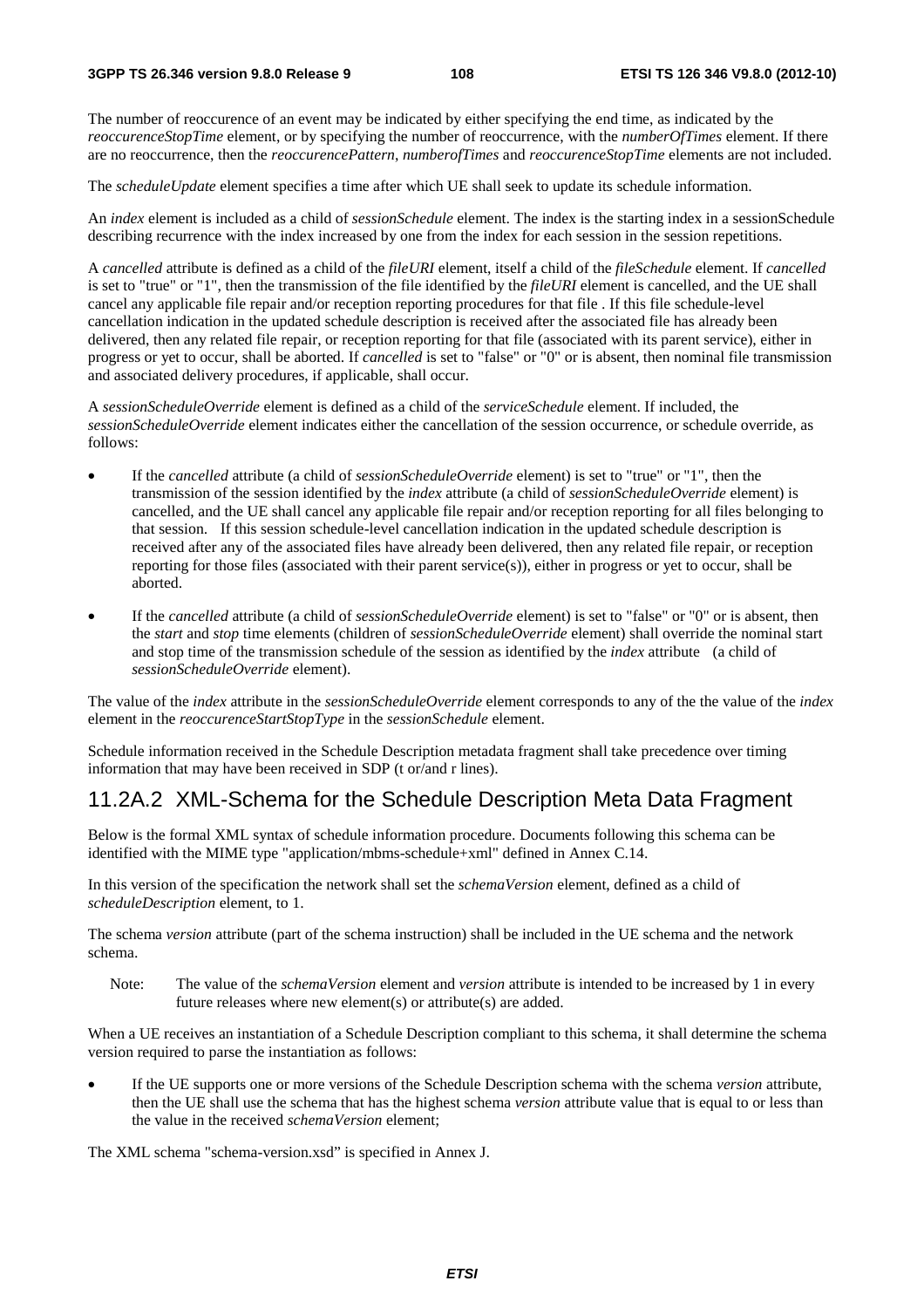#### **3GPP TS 26.346 version 9.8.0 Release 9 109 ETSI TS 126 346 V9.8.0 (2012-10)**

```
<?xml version="1.0" encoding="UTF-8"?> 
<xs:schema xmlns="urn:3gpp:metadata:2011:MBMS:scheduleDescription" 
xmlns:xs="http://www.w3.org/2001/XMLSchema" xmlns:sv="urn:3gpp:metadata:2009:MBMS:schemaVersion" 
   targetNamespace="urn:3gpp:metadata:2011:MBMS:scheduleDescription" 
   elementFormDefault="qualified" 
    version="1"> 
<xs:import schemaLocation="schema-version.xsd" 
namespace="urn:3gpp:metadata:2009:MBMS:schemaVersion"/> 
    <xs:complexType name="scheduleDescriptionType"> 
       <xs:sequence> 
         <xs:element ref="sv:schemaVersion"/> 
         <xs:element name="serviceSchedule" maxOccurs="unbounded"> 
             <xs:complexType> 
                <xs:sequence> 
                   <xs:element name="sessionSchedule" type="reoccurenceStartStopType" minOccurs="0" 
maxOccurs="unbounded"/> 
                   <xs:element name="sessionScheduleOverride" minOccurs="0" maxOccurs="unbounded"> 
                       <xs:complexType> 
                          <xs:sequence minOccurs="0"> 
                             <xs:element name="start" type="xs:dateTime"/> 
                             <xs:element name="stop" type="xs:dateTime"/> 
                          </xs:sequence> 
                          <xs:attribute name="index" type="xs:unsignedInt" use="required"/> 
                          <xs:attribute name="cancelled" type="xs:boolean"/> 
                       </xs:complexType> 
                   </xs:element> 
                   <xs:element name="fileSchedule" minOccurs="0" maxOccurs="unbounded"> 
                       <xs:complexType> 
                          <xs:sequence> 
                             <xs:element name="fileURI"> 
                                <xs:complexType> 
                                   <xs:simpleContent> 
                                      <xs:extension base="xs:anyURI"> 
                                          <xs:attribute name="cancelled" type="xs:boolean"/> 
                                       </xs:extension> 
                                   </xs:simpleContent> 
                                </xs:complexType> 
                             </xs:element> 
                             <xs:element name="deliveryInfo" minOccurs="0" maxOccurs="unbounded"> 
                               <xs:complexType> 
                                   <xs:attribute name="start" type="xs:dateTime"/> 
                                   <xs:attribute name="end" type="xs:dateTime"/> 
                                   <xs:anyAttribute processContents="skip"/> 
                                </xs:complexType> 
                             </xs:element> 
                             <xs:any namespace="##other" processContents="lax" minOccurs="0" 
maxOccurs="unbounded"/> 
                          </xs:sequence> 
                          <xs:anyAttribute processContents="skip"/> 
                       </xs:complexType> 
                   </xs:element> 
                   <xs:any namespace="##other" processContents="lax" minOccurs="0" 
maxOccurs="unbounded"/> 
                </xs:sequence> 
                <xs:attribute name="serviceId" type="xs:anyURI"/> 
                <xs:attribute name="serviceClass" type="xs:string" use="optional"/> 
<xs:anyAttribute processContents="skip"/> 
             </xs:complexType> 
          </xs:element> 
          <xs:any namespace="##other" processContents="lax" minOccurs="0" maxOccurs="unbounded"/> 
       </xs:sequence> 
       <xs:attribute name="scheduleUpdate" type="xs:dateTime"/> 
       <xs:anyAttribute processContents="skip"/> 
    </xs:complexType> 
    <xs:complexType name="reoccurenceStartStopType"> 
       <xs:sequence> 
          <xs:element name="start" type="xs:dateTime"/> 
          <xs:element name="stop" type="xs:dateTime"/> 
          <xs:element name="reoccurencePattern" type="xs:string" minOccurs="0"/> 
          <xs:element name="numberOfTimes" type="xs:unsignedInt" minOccurs="0"/> 
          <xs:element name="reoccurenceStopTime" type="xs:dateTime" minOccurs="0"/> 
          <xs:element name="index" type="xs:unsignedInt" minOccurs="0"/> 
          <xs:any namespace="##other" processContents="lax" minOccurs="0" maxOccurs="unbounded"/> 
       </xs:sequence> 
       <xs:anyAttribute processContents="skip"/> 
    </xs:complexType>
```
<xs:element name="scheduleDescription" type="scheduleDescriptionType"/>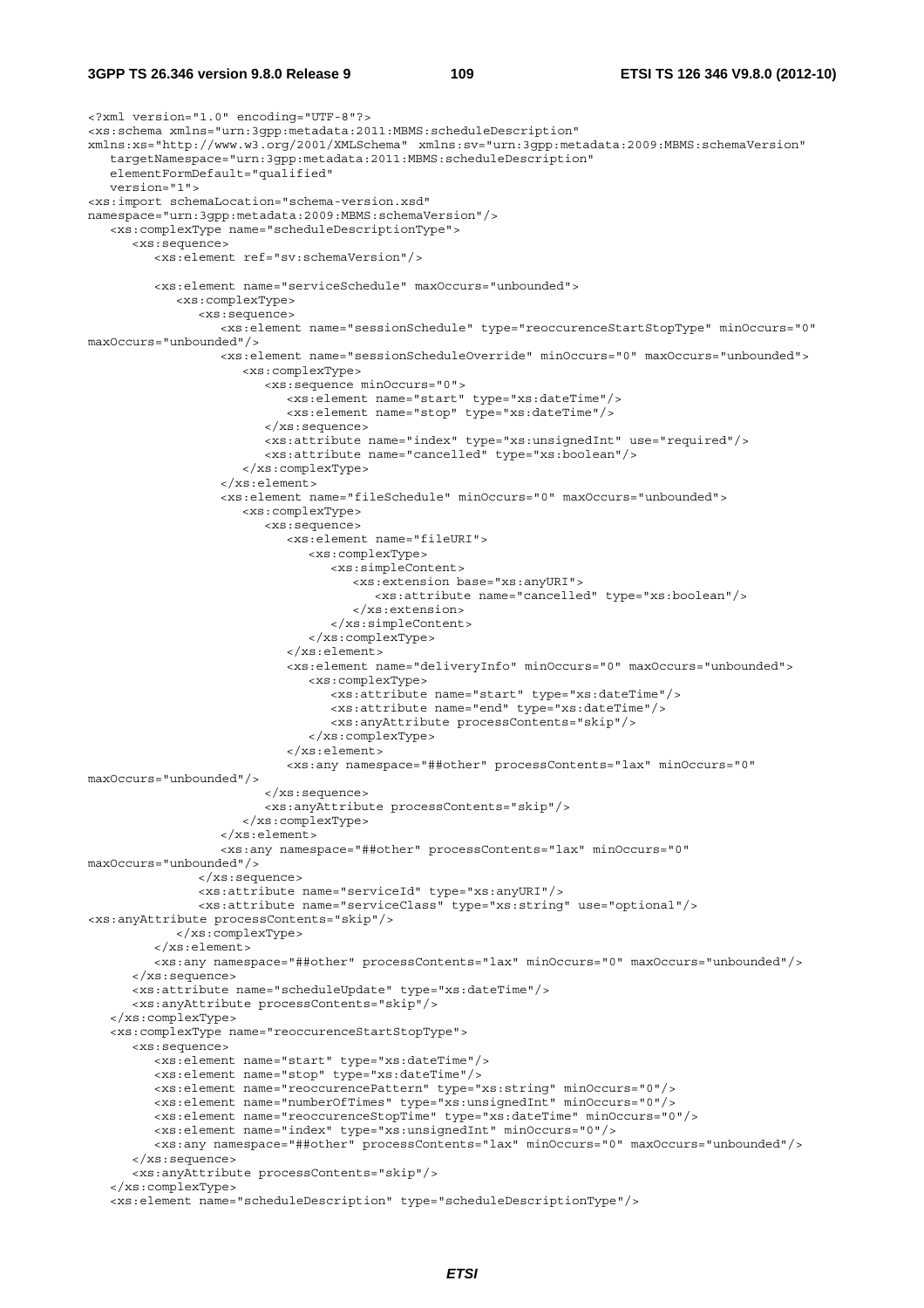</xs:schema>

### 11.3 Service Protection Description Metadata Fragment

#### 11.3.1 Definition of the Protection Description

The security description is referenced by the *protectionDescriptionURI* of a deliveryMethod element. The security description fragment shall be identified by the MIME type "application/mbms protection-description+xml" as defined in Annex C.6.

The root element of the security description is the *securityDescription* element. It contains three different elements, the *keyId* element identities the key(s) for each media flow, the *keyManagement* element the keymanagement servers that the load is distributed over and the parameters in use, and the *fecProtection* element that configures the FEC protection of the point to multi-point distributed key flows.

The *keyManagement* element defines the list of key management servers (i.e. BM-SC). The MBMS UE must register with a key management server to receive key material. A receiver shall select a key managment server following the same procedure defined for selecting a file repair server defined in sub-clause 9.3.5.

The attribute *uiccKeyManagement* defines whether UICC based key management is required for the present MBMS User Service.

The *offsetTime* and *randomTimePeriod* attributes define the back off behavior of the UE when requesting MSKs. This uses the procedure defined in sub-clause 9.3.4 where *offsetTime* specifies the offset time defined in sub-clause 9.3.4.1 and *randomTimePeriod* the length of the random window in accordance with sub-clause 9.3.4.2. The units for both attributes are in seconds.

The element *keyId* contains a list of media flows for which keys are required. For each media flow a key identifier is provided in addition to that media flows additional security parameters. The media flow is identified by a destination tuple providing an address followed by a port number separated by a "/", i.e. <IP-destination-address>/<destinationport>. The port number is for RTP session the RTP port number, and not RTCP's. The *MSK* element identifies the key uniquely by specifying both the *keyDomainID* and the *MSKID* as defined in sub-clause 6.3.2.1 of 3GPP TS 33.246 [20]. The *MSKID* is 4 bytes long binary with byte 3 and 4 equal to 0x00, i.e. the current key that are base64 [82] when written into the element. The *keyDomainID* is a 3 byte long binary value as specified in sub-clause 6.3.2.1 of [20] and shall also be base64 encoded when written in the XML document.

The presence of the *fecProtection* element indicates that any MIKEY packet with an multicast destination IP address equal to any of the used destination address in the User Service Bundle Description instance's delivery methods, are FEC protected and encapsulated in FEC source packets, see sub-clause 8.2.2.4. The attributes *fecEncodingId*, *fecInstanceID*, and *fecOtiExtension* specify the FEC payload ID used in the source packet. All service protection descriptions referenced by a User Service Bundle Description instance shall use the same FEC parameters.

#### XML schema for Security Description:

```
<?xml version="1.0" encoding="UTF-8"?> 
<xs:schema xmlns="urn:3GPP:metadata:2005:MBMS:securityDescription" 
xmlns:xs="http://www.w3.org/2001/XMLSchema" 
targetNamespace="urn:3GPP:metadata:2005:MBMS:securityDescription" elementFormDefault="qualified"> 
     <xs:element name="securityDescription" type="securityDescriptionType"/> 
     <xs:complexType name="securityDescriptionType"> 
         <xs:sequence> 
             <xs:element name="keyManagement" type="keyManagementType" minOccurs="0"/> 
             <xs:element name="keyId" type="keyIdType" maxOccurs="unbounded"/> 
             <xs:element name="fecProtection" type="fecProtectionType" minOccurs="0"/> 
             <xs:any namespace="##other" minOccurs="0" maxOccurs="unbounded" processContents="lax"/> 
         </xs:sequence> 
         <xs:anyAttribute processContents="skip"/> 
     </xs:complexType> 
     <xs:complexType name="keyManagementType"> 
         <xs:sequence> 
             <xs:element name="serverURI" type="xs:anyURI" maxOccurs="unbounded"/> 
             <xs:any namespace="##other" minOccurs="0" maxOccurs="unbounded" processContents="lax"/> 
         </xs:sequence> 
         <xs:attribute name="offsetTime" type="xs:unsignedLong" use="optional" default="0"/> 
         <xs:attribute name="randomTimePeriod" type="xs:unsignedLong" use="optional" default="0"/> 
         <xs:attribute name="uiccKeyManagement" type="xs:boolean" use="optional" default="true"/> 
         <xs:anyAttribute processContents="skip"/>
```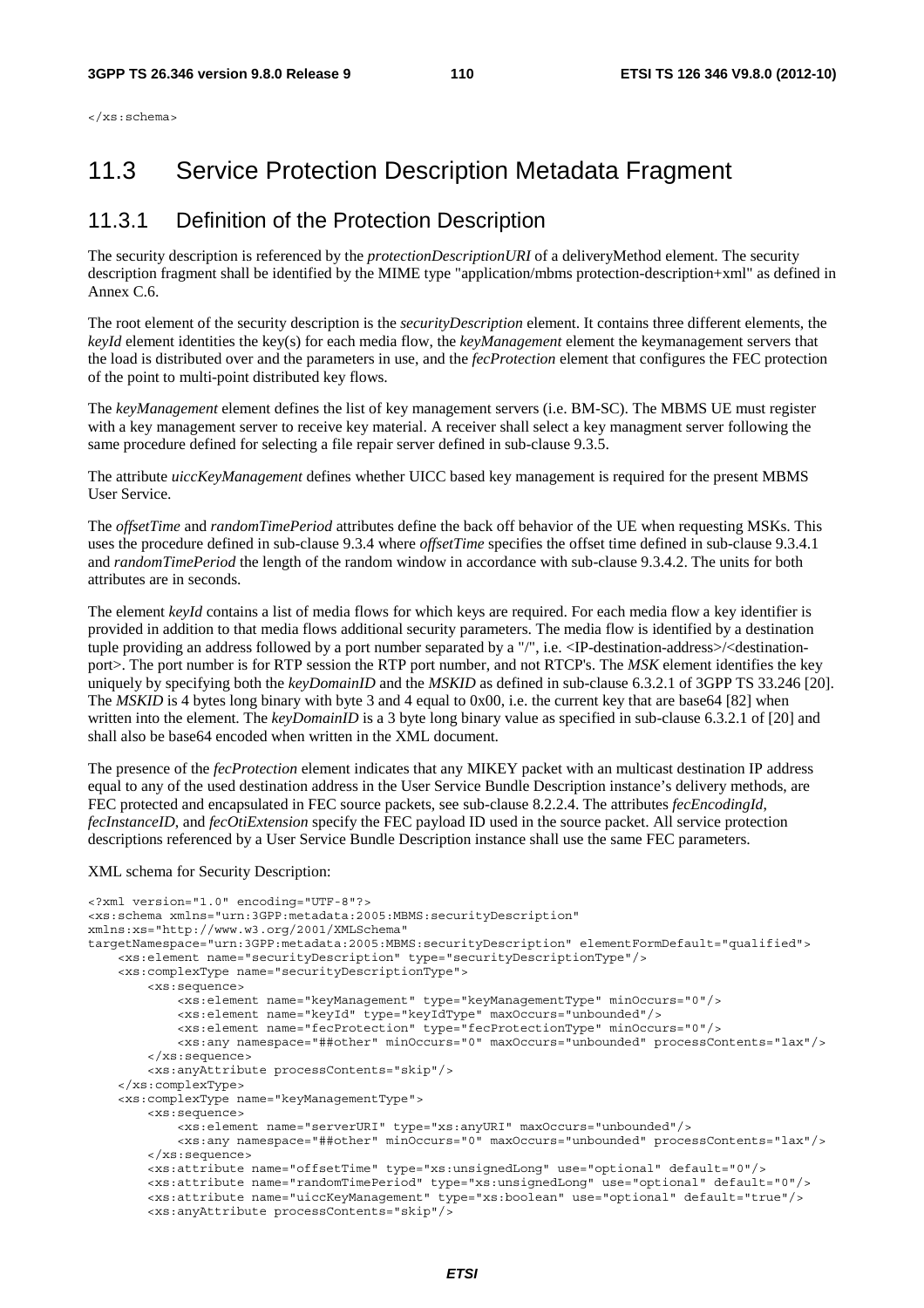```
 </xs:complexType> 
     <xs:complexType name="keyIdType"> 
         <xs:sequence> 
             <xs:element name="mediaFlow" maxOccurs="unbounded"> 
                 <xs:complexType> 
                     <xs:sequence> 
                          <xs:element name="MSK" type="MSKType" maxOccurs="1"/> 
                      </xs:sequence> 
                      <xs:attribute name="flowID" type="xs:string" use="required"/> 
                      <xs:anyAttribute processContents="skip"/> 
                 </xs:complexType> 
             </xs:element> 
         </xs:sequence> 
     </xs:complexType> 
     <xs:complexType name="fecProtectionType"> 
         <xs:attribute name="fecEncodingId" type="xs:unsignedLong" use="optional" default="0"/> 
         <xs:attribute name="fecInstanceId" type="xs:unsignedLong" use="optional"/> 
         <xs:attribute name="fecOtiExtension" type="xs:string" use="optional"/> 
         <xs:anyAttribute processContents="skip"/> 
     </xs:complexType> 
     <xs:complexType name="MSKType"> 
         <xs:sequence> 
             <xs:element name="keyDomainID" type="xs:base64Binary" minOccurs="1" maxOccurs="1"/> 
             <xs:element name="MSKID" type="MSKIDType" minOccurs="1" maxOccurs="1"/> 
         </xs:sequence> 
     </xs:complexType> 
     <xs:simpleType name="MSKIDType"> 
         <xs:restriction base="xs:base64Binary"> 
             <xs:length value="4"/> 
         </xs:restriction> 
     </xs:simpleType> 
</xs:schema>
```
#### 11.3.2 Example of a Security Description:

```
<?xml version="1.0" encoding="UTF-8"?> 
<securityDescription 
     xmlns="urn:3GPP:metadata:2005:MBMS:securityDescription" 
     xmlns:xsi="http://www.w3.org/2001/XMLSchema-instance"> 
     <keyManagement 
         offsetTime="5" 
         randomTimePeriod="10" 
         uiccKeyManagement="true"> 
         <serverURI>http://register.operator.umts/</serverURI> 
         <serverURI>http://register2.operator.umts/</serverURI> 
     </keyManagement> 
    <keyId>
         <mediaFlow flowID="224.1.2.3/4002"> 
             <MSK> <keyDomainID>aMoM</keyDomainID> 
                  <MSKID>aMoAAA==</MSKID> 
             </MSK>
         </mediaFlow> 
         <mediaFlow flowID="224.1.2.3/4004"> 
              <MSK> 
                  <keyDomainID>GM8M</keyDomainID> 
                  <MSKID>aMkAAA==</MSKID> 
              </MSK> 
         </mediaFlow> 
     </keyId> 
     <fecProtection 
         fecEncodingId="1" 
         fecInstanceId="0" 
         fecOtiExtension="1SCxWEMNe397m24SwgyRhg=="/> 
</securityDescription>
```
### 11.4 Service Protection Registration Format

#### 11.4.1 Data Format

The below XML schema defines a format used to register to the keymanagement servers according to the procedure in TS 33.246. The MIME type for this format is defined in appendix C.9. The *serviceID* element identifies the service uniquely and is the same *serviceID* used in the userServiceDescription format defined in sub-clause 11.2.1.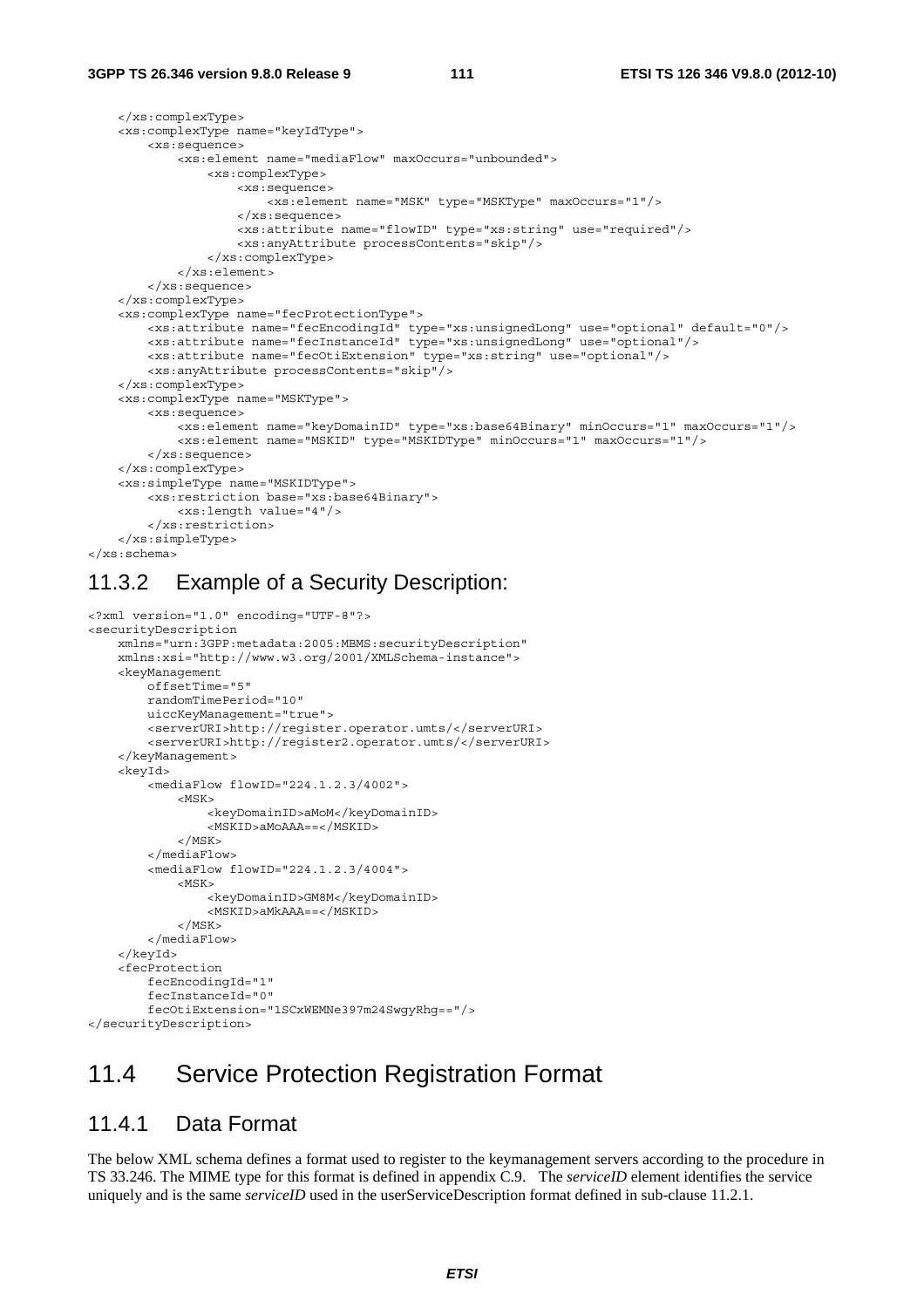```
<?xml version="1.0" encoding="UTF-8"?> 
<xs:schema xmlns:xs="http://www.w3.org/2001/XMLSchema" 
     targetNamespace="urn:3GPP:metadata:2005:MBMS:securityRegistration" 
     elementFormDefault="qualified" attributeFormDefault="unqualified"> 
     <xs:element name="mbmsSecurityRegister"> 
         <xs:annotation> 
             <xs:documentation>MBMS Security Registration according to TS 33.246</xs:documentation> 
         </xs:annotation> 
         <xs:complexType> 
             <xs:sequence> 
                  <xs:element name="serviceID" type="xs:anyURI" maxOccurs="unbounded" minOccurs="1"/> 
                  <xs:any namespace="##other" minOccurs="0" maxOccurs="unbounded" 
                      processContents="lax"/> 
             </xs:sequence> 
         <xs:anyAttribute processContents="skip"/> 
         </xs:complexType> 
    \epsilon/xs\cdotelement>
</xs:schema>
```
#### 11.4.2 Example

The below example is used to register to a service identifed by the serviceID " urn:3gpp:mbms:example:serivce:identification:123456789abcdef".

```
<?xml version="1.0" encoding="UTF-8"?> 
<mbmsSecurityRegister xmlns="urn:3GPP:metadata:2005:MBMS:securityRegistration" 
xmlns:xsi="http://www.w3.org/2001/XMLSchema-instance"> 
     <serviceID>urn:3gpp:mbms:example:serivce:identification:123456789abcdef</serviceID> 
</mbmsSecurityRegister>
```
### 11.5 Service Protection De-Registration Format

#### 11.5.1 Data Format

This format is used to de-register from the keymanagement server(s) according to the procedure in TS 33.246. The MIME type for this format is defined in appendix C.10. The *serviceID* element is defined exactly as in sub-clause 11.4.1.

```
<?xml version="1.0" encoding="UTF-8"?> 
<xs:schema xmlns:xs="http://www.w3.org/2001/XMLSchema" 
     targetNamespace="urn:3GPP:metadata:2005:MBMS:securityDeregistration" 
     elementFormDefault="qualified" attributeFormDefault="unqualified"> 
     <xs:element name="mbmsSecurityDeregister"> 
         <xs:annotation> 
             <xs:documentation>MBMS Security Deregistration according to TS 33.246</xs:documentation> 
         </xs:annotation> 
         <xs:complexType> 
             <xs:sequence> 
                 <xs:element name="serviceID" type="xs:anyURI" maxOccurs="unbounded" minOccurs="1"/> 
                  <xs:any namespace="##other" minOccurs="0" maxOccurs="unbounded" 
                     processContents="lax"/> 
             </xs:sequence> 
         <xs:anyAttribute processContents="skip"/> 
         </xs:complexType> 
         </xs:element> 
</xs:schema>
```
#### 11.5.2 Example

The below example is used to de-register from the services identifed by the serviceID " urn:3gpp:mbms:example:serivce:identification:123456789abcdef".

```
<?xml version="1.0" encoding="UTF-8"?> 
<mbmsSecurityDeregister xmlns="urn:3GPP:metadata:2005:MBMS:securityDeregistration" 
xmlns:xsi="http://www.w3.org/2001/XMLSchema-instance"> 
     <serviceID>urn:3gpp:mbms:example:serivce:identification:123456789abcdef</serviceID> 
</mbmsSecurityDeregister>
```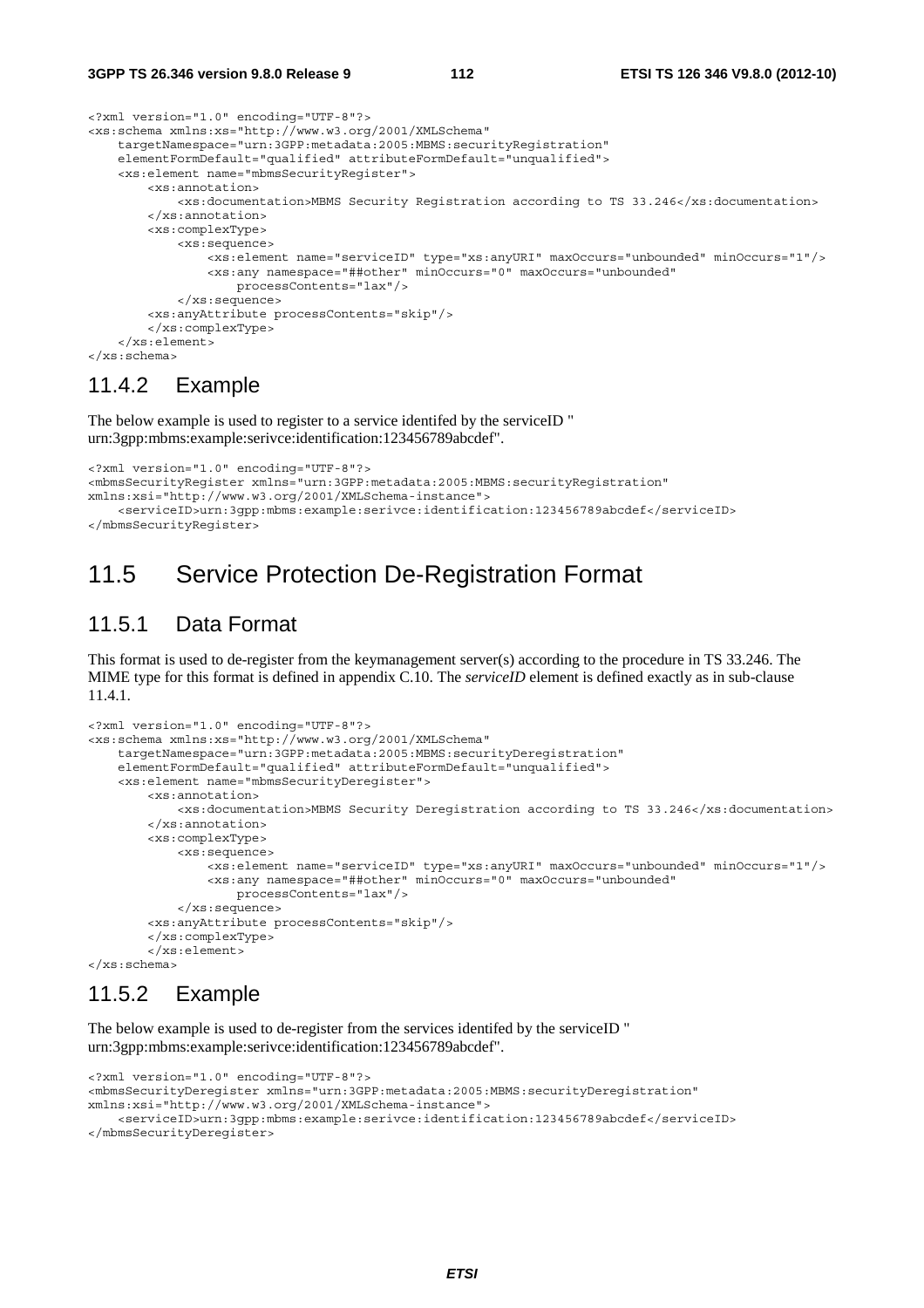### 11.6 Service Protection MSK Request Format

#### 11.6.1 Data Format

This format is used to request from the keymanagement server(s) the delivery of one or more MSK identities as defined in sub-clause 11.3.1. The MIME type for this format is defined in appendix C.8.

```
<?xml version="1.0" encoding="UTF-8"?> 
<xs:schema 
     xmlns:xs="http://www.w3.org/2001/XMLSchema" 
     xmlns="urn:3GPP:metadata:2005:MBMS:mskRequest" 
     targetNamespace="urn:3GPP:metadata:2005:MBMS:mskRequest" 
     elementFormDefault="qualified" 
     attributeFormDefault="unqualified"> 
     <xs:element name="mbmsMSKRequest"> 
         <xs:annotation> 
             <xs:documentation> 
                 MBMS MSK Request as defined by 3GPP TS 26.346 and 3GPP TS 33.246 
             </xs:documentation> 
         </xs:annotation> 
         <xs:complexType> 
             <xs:sequence> 
                  <xs:element name="MSK" type="MSKType" minOccurs="1" maxOccurs="unbounded"/> 
             </xs:sequence> 
             <xs:anyAttribute processContents="skip"/> 
         </xs:complexType> 
     </xs:element> 
     <xs:complexType name="MSKType"> 
         <xs:sequence> 
             <xs:element name="keyDomainID" type="xs:base64Binary" minOccurs="1" maxOccurs="1"/> 
             <xs:element name="MSKID" type="MSKIDType" minOccurs="1" maxOccurs="1"/> 
         </xs:sequence> 
     </xs:complexType> 
     <xs:simpleType name="MSKIDType"> 
             <xs:restriction base="xs:base64Binary"> 
                 <xs:length value="4"/> 
             </xs:restriction> 
     </xs:simpleType> 
</xs:schema>
```
#### 11.6.2 Example

The below example is used to request a single MSK with keyDomainID "uHCd" and a MSK ID part "aMkAAA==".

```
<?xml version="1.0" encoding="UTF-8"?> 
<mbmsMSKRequest 
xmlns:xsi="http://www.w3.org/2001/XMLSchema-instance" 
xmlns="urn:3GPP:metadata:2005:MBMS:mskRequest"> 
    <MSK> <keyDomainID>uHCd</keyDomainID> 
         <MSKID>aMkAAA==</MSKID> 
    </MSK>
</mbmsMSKRequest>
```
### 11.7 Service Protection Registration and De-Registration Response Format

#### 11.7.1 Data Format

This format is used in the response of the keymanagement server(s) to a Service Protection Registration or De-Registration message. Service Protection Registration message format is defined in clause 11.4 and the Service Protection De-Registration message format in clause 11.5. The format of the response codes are defined in 3GPP TS 33.246 [20]. The MIME Media type for this format is defined in appendix C.13.

<?xml version="1.0" encoding="UTF-8"?> <xs:schema xmlns="urn:3GPP:metadata:2005:MBMS:securityRegistrationResponse" xmlns:xs="http://www.w3.org/2001/XMLSchema" targetNamespace="urn:3GPP:metadata:2005:MBMS:securityRegistrationResponse" elementFormDefault="qualified" attributeFormDefault="unqualified">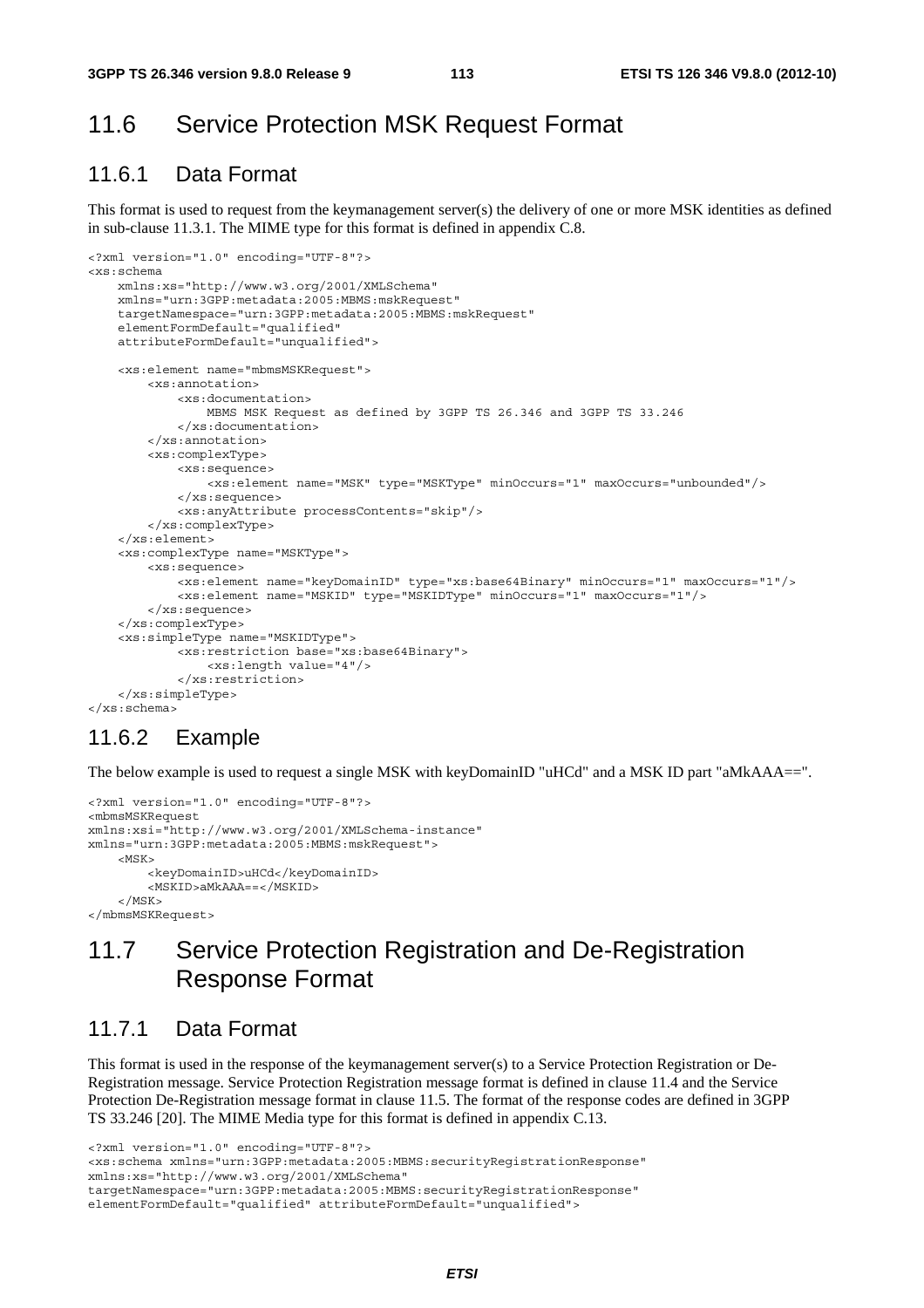```
 <xs:element name="mbmsSecurityRegisterResponse"> 
         <xs:annotation> 
             <xs:documentation>MBMS Security Registration Response according to TS 
33.246</xs:documentation> 
         </xs:annotation> 
         <xs:complexType> 
             <xs:sequence> 
                  <xs:element name="Response" type="ResponseType" maxOccurs="unbounded"/> 
                  <xs:any namespace="##other" minOccurs="0" maxOccurs="unbounded"/> 
             </xs:sequence> 
         </xs:complexType> 
     </xs:element> 
     <xs:complexType name="ResponseType"> 
         <xs:sequence> 
             <xs:element name="serviceID" type="xs:anyURI"/> 
              <xs:element name="ResponseCode" type="xs:string"/> 
             <xs:any namespace="##other" processContents="lax" minOccurs="0" maxOccurs="unbounded"/> 
         </xs:sequence> 
     </xs:complexType> 
</xs:schema>
```
#### 11.7.2 Example

```
<?xml version="1.0" encoding="UTF-8"?> 
<mbmsSecurityRegisterResponse xmlns="urn:3GPP:metadata:2005:MBMS:securityRegistrationResponse" 
xmlns:xsi="http://www.w3.org/2001/XMLSchema-instance" 
xsi:schemaLocation="urn:3GPP:metadata:2005:MBMS:securityRegistrationResponse"> 
     <Response> 
         <serviceID>urn:3gpp:mbms:example:service:identification:123456789abcdef</serviceID> 
         <ResponseCode>200 OK</ResponseCode> 
     </Response> 
    <Response>
        -<br><serviceID>urn:3gpp:mbms:example:service:identification:fedcba987654321</serviceID>
         <ResponseCode>200 OK</ResponseCode>
    </Response>
</mbmsSecurityRegisterResponse>
```
### 11.8 Service Protection MSK Response Format

#### 11.8.1 Data Format

This format is used in the response of the keymanagement server(s) to an MSK Request message. The MSK Request message format is defined in clause 11.6. The format of the response codes are defined in 3GPP TS 33.246 [20]. The MIME Media type for this format is defined in appendix C.12.

```
<?xml version="1.0" encoding="UTF-8"?> 
<xs:schema xmlns="urn:3GPP:metadata:2005:MBMS:mskResponse" 
xmlns:xs="http://www.w3.org/2001/XMLSchema" 
targetNamespace="urn:3GPP:metadata:2005:MBMS:mskResponse" elementFormDefault="qualified" 
attributeFormDefault="unqualified"> 
     <xs:element name="mbmsMSKResponse"> 
         <xs:annotation> 
             <xs:documentation>MBMS Security MSK Request Response according to TS 
33.246</xs:documentation> 
         </xs:annotation> 
         <xs:complexType> 
             <xs:sequence> 
                  <xs:element name="Response" type="ResponseType" maxOccurs="unbounded"/> 
                  <xs:any namespace="##other" minOccurs="0" maxOccurs="unbounded"/> 
             </xs:sequence> 
         </xs:complexType> 
     </xs:element> 
     <xs:complexType name="MSKType"> 
         <xs:sequence> 
             <xs:element name="keyDomainID" type="xs:base64Binary"/> 
             <xs:element name="MSKID" type="MSKIDType"/> 
         </xs:sequence> 
     </xs:complexType> 
     <xs:simpleType name="MSKIDType"> 
         <xs:restriction base="xs:base64Binary">
```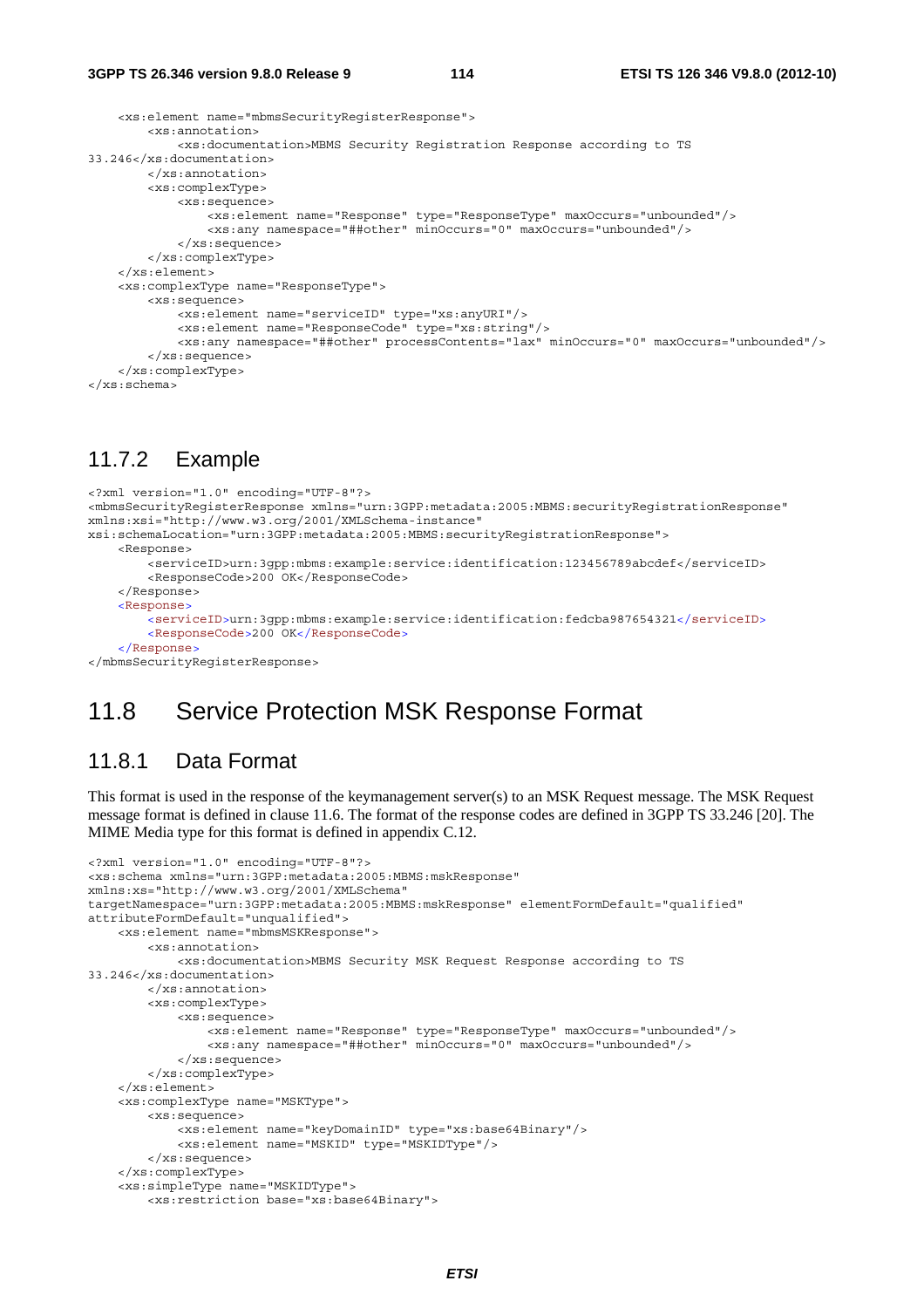```
 <xs:length value="4"/> 
         </xs:restriction> 
     </xs:simpleType> 
     <xs:complexType name="ResponseType"> 
         <xs:sequence> 
             <xs:element name="MSK" type="MSKType"/> 
             <xs:element name="ResponseCode" type="xs:string"/> 
             <xs:any namespace="##other" processContents="lax" minOccurs="0" maxOccurs="unbounded"/> 
         </xs:sequence> 
     </xs:complexType> 
</xs:schema>
```
#### 11.8.2 Example

```
<?xml version="1.0" encoding="UTF-8"?> 
<mbmsMSKResponse xmlns="urn:3GPP:metadata:2005:MBMS:mskResponse" 
xmlns:xsi="http://www.w3.org/2001/XMLSchema-instance" 
xsi:schemaLocation="urn:3GPP:metadata:2005:MBMS:mskResponse"> 
     <Response> 
          <MSK> 
              <keyDomainID>uHCd</keyDomainID> 
              <MSKID>aMkAAA==</MSKID> 
          </MSK> 
          <ResponseCode>200 OK</ResponseCode> 
     </Response> 
     <Response> 
          <MSK> 
              <keyDomainID>uHCd</keyDomainID> 
              <MSKID>JMtEAA==</MSKID> 
         \epsilon/MSK\sim <ResponseCode>200 OK</ResponseCode> 
     </Response> 
</mbmsMSKResponse>
```
#### 11.9 MBMS Feature Requirements

MBMS features enable the BM-SC to signal to the UE the set of capabilities that are required for the consumption of the MBMS user service. The required capability list is indicated in the MBMS User Service Description of the corresponding MBMS user service as defined in section 11.2.1.

The MBMS UE shall not attempt to receive the service if it detects that at least one required capability, indicated in the USD, is not supported or not understood. The introduction of new features is possible and assumes that unidentified features shall be interpreted by the UE as a requirement that cannot be fulfilled.

The following list of features is currently identified: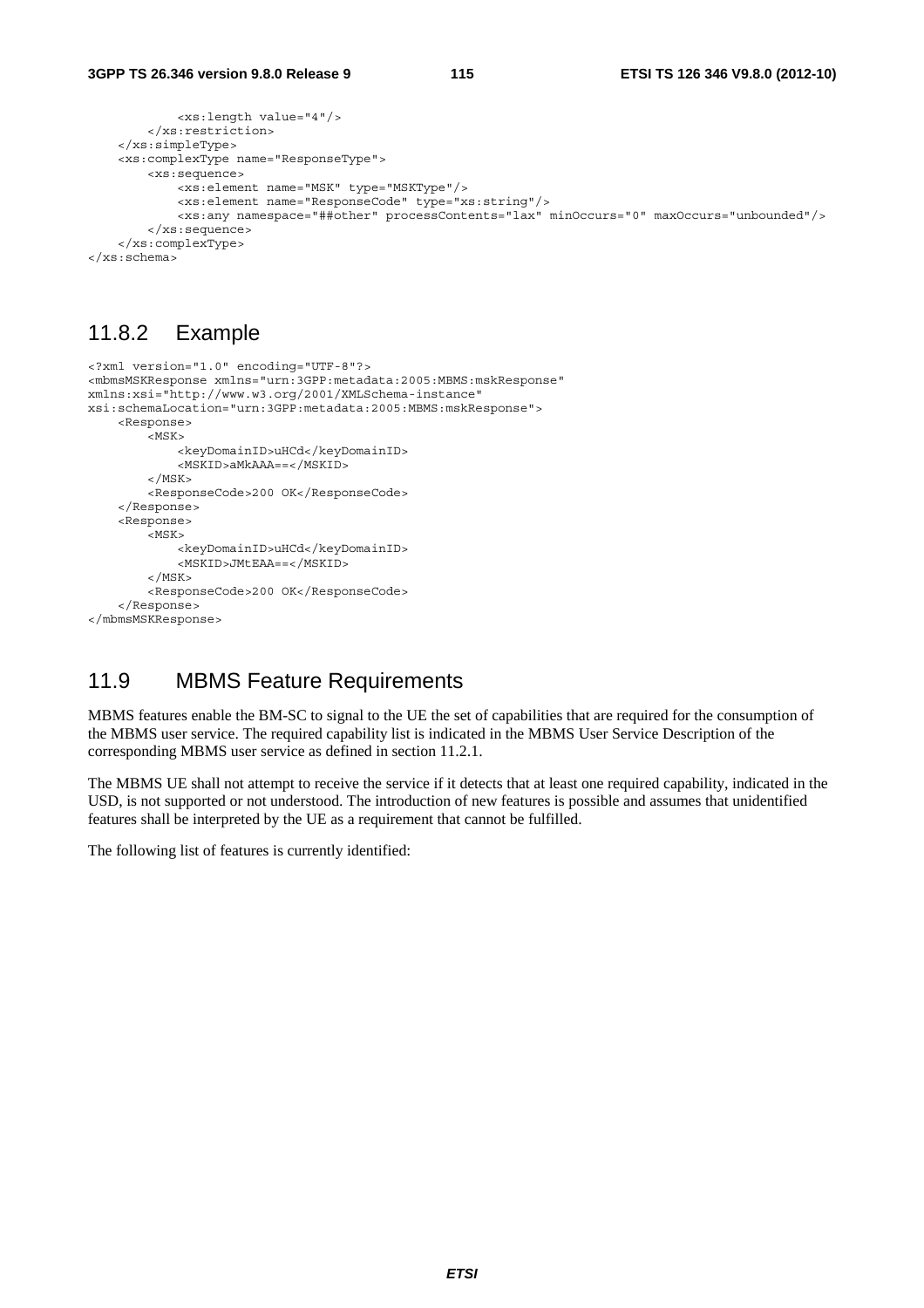| <b>Service Capability</b>          | <b>References</b>                     | <b>Recognized Feature Values</b><br>(Integer) |
|------------------------------------|---------------------------------------|-----------------------------------------------|
| Speech                             | as defined in clause 10.2             | 0                                             |
|                                    |                                       |                                               |
| AMR-WB                             | as defined in clause 10.2             |                                               |
| Enhanced aacPlus                   | as defined in clause 10.3             | $\overline{2}$                                |
| Extended AMR-WB                    | as defined in clause 10.3             | 3                                             |
| Synthetic audio                    | as defined in clause 10.4             | 4                                             |
| H.263                              | as mentioned in clause 10.5           | 5                                             |
| H.264 Constrained Baseline Profile | as defined in clause 10.5 (of Release | 6                                             |
| Level 1b                           | 6)                                    |                                               |
| Still images                       | as defined in clause 10.6             | 7                                             |
| Bitmap graphics                    | as defined in clause 10.7             | 8                                             |
| Vector graphics                    | as defined in clause 10.8             | 9                                             |
| Text                               | as defined in clause 10.9             | 10                                            |
| Timed text                         | as defined in clause 10.10            | 11                                            |
| 3GPP file format                   | as defined in clause 10.11            | 12                                            |
| H.264 Constrained Baseline Profile | as defined in clause 10.5 (of Release | 13                                            |
| Level 1.2                          | 7)                                    |                                               |
| <b>Scene Description</b>           | as defined in clause 10.12            | 14                                            |
| <b>MBSFN</b> mode in UTRAN         | as defined in 3GPP TS 25.346 (of      | 15                                            |
|                                    | Release 7)                            |                                               |
| H.264 Constrained Baseline Profile | as defined in clause 10.5 (of Release | 16                                            |
| Level 1.3                          | 9)                                    |                                               |

#### **Table 2 - MBMS Feature Requirement List**

The list of features may be extended in the future.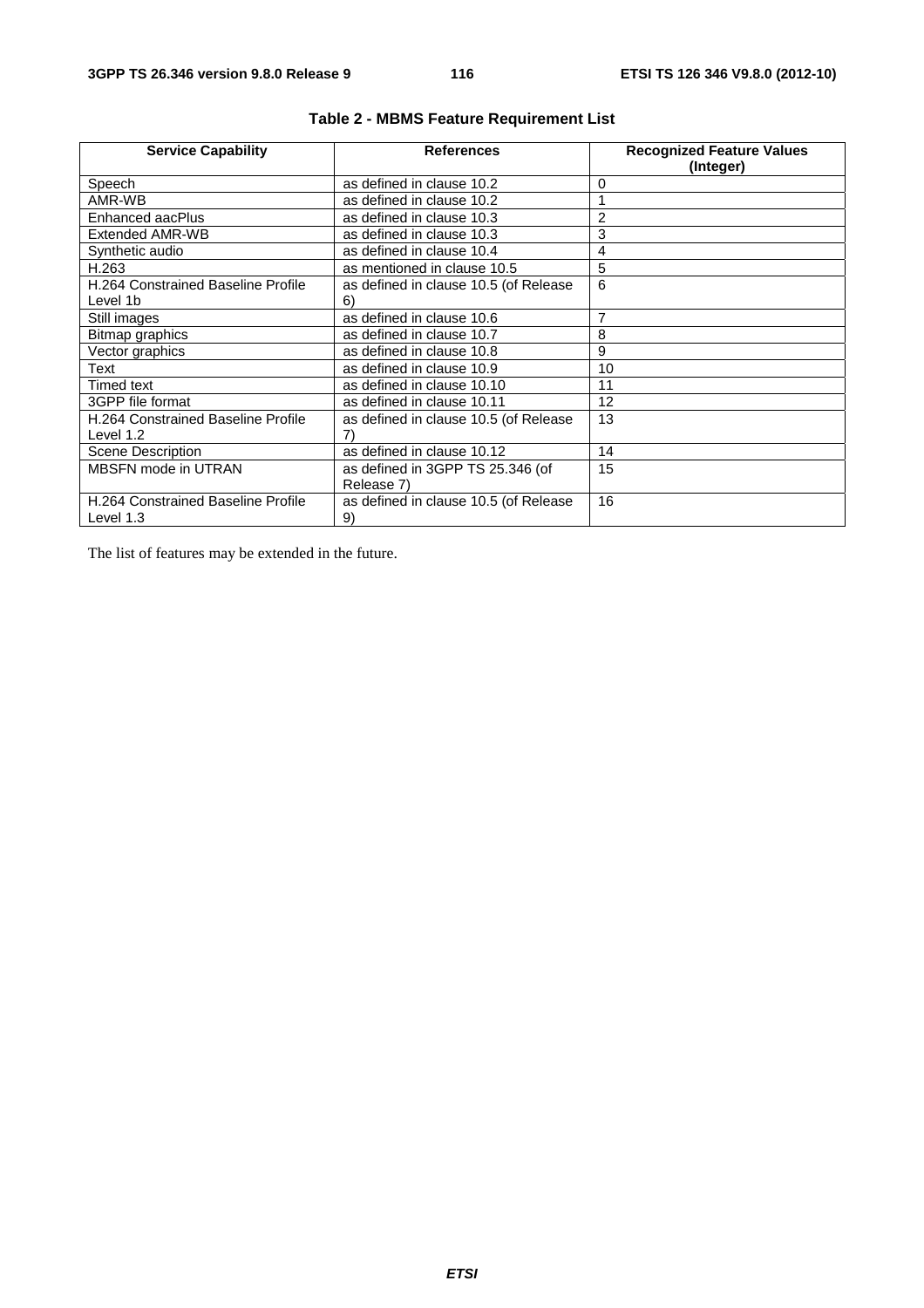# Annex A (normative): FLUTE Support Requirements

This clause provides a table representation of the requirement levels for different features in FLUTE. Table A.1 includes requirements for an MBMS client and an MBMS server for FLUTE support as well as the requirements for a FLUTE client and a FLUTE server according to the FLUTE protocol (RFC 3926 [9]). The terms used in table A.1 are described underneath.

#### **Table A.1: Overview of the FLUTE support requirements in MBMS servers and clients**

|                                                                          | <b>FLUTE Client</b><br>support requirement<br>as per [9]         | <b>MBMS FLUTE Client</b><br>support requirement<br>as per present<br>document | <b>FLUTE Server use</b><br>requirement as per<br>[9]                                       | <b>MBMS FLUTE Server</b><br>use requirement as<br>per present<br>document |
|--------------------------------------------------------------------------|------------------------------------------------------------------|-------------------------------------------------------------------------------|--------------------------------------------------------------------------------------------|---------------------------------------------------------------------------|
| <b>FLUTE Blocking</b><br>Algorithm                                       | Required                                                         | Required                                                                      | Strongly<br>recommended                                                                    | Required                                                                  |
| <b>Symbol Encoding</b><br>Algorithm                                      | Compact No-Code<br>algorithm required.                           | Compact No-Code<br>algorithm required.                                        | Compact No-Code<br>algorithm is the default<br>option.                                     | Compact No-Code<br>algorithm is the default<br>option.                    |
|                                                                          | Other FEC building<br>blocks are undefined<br>optional plug-ins. | <b>MBMS Forward Error</b><br>Correction required                              | Other FEC building<br>blocks are undefined<br>optional plug-ins.                           | <b>MBMS Forward Error</b><br>Correction.                                  |
| <b>Congestion Control</b><br><b>Building Block (CCBB)</b><br>/ Algorithm | <b>Congestion Control</b><br>building blocks<br>undefined.       | Single channel<br>support required                                            | Single channel without<br>additional CCBB given<br>for the controlled<br>network scenario. | Single channel<br>support required                                        |
| Content Encoding for<br>FDT Instances                                    | Optional                                                         | Optional                                                                      | Optional                                                                                   | Shall not be used                                                         |
| Content Encoding for<br>any other file than<br>FDT Instances             | Optional                                                         | Required                                                                      | Optional                                                                                   | Optional                                                                  |
| A flag active (header)                                                   | Required                                                         | Required                                                                      | Optional                                                                                   | Not recommended to<br>use                                                 |
| B flag active (header)                                                   | Required                                                         | Required                                                                      | Optional                                                                                   | Not recommended to<br>use                                                 |
| T flag active and SCT<br>field (header)                                  | Optional                                                         | Optional                                                                      | Optional                                                                                   | Set to zero                                                               |
| R flag active and ERT<br>field (header)                                  | Optional                                                         | Optional                                                                      | Optional                                                                                   | Set to zero                                                               |
| Content-Location<br>attribute (FDT)                                      | Required                                                         | Required                                                                      | Required                                                                                   | Required                                                                  |
| TOI (FDT)                                                                | Required                                                         | Required                                                                      | Required                                                                                   | Required                                                                  |
| <b>FDT Expires attribute</b><br>(FDT)                                    | Required                                                         | Required                                                                      | Required                                                                                   | Required                                                                  |
| Complete attribute<br>(FDT)                                              | Required                                                         | Required                                                                      | Optional                                                                                   | Optional                                                                  |
| FEC-OTI-Maximum-<br>Source-Block-Length                                  | Required                                                         | Required                                                                      | Required                                                                                   | Required                                                                  |
| FEC-OTI-Encoding-<br>Symbol-Length                                       | Required                                                         | Required                                                                      | Required                                                                                   | Required                                                                  |
| FEC-OTI-Max-<br>Number-of-Encoding-<br>Symbols.                          | Required                                                         | Required                                                                      | Required                                                                                   | Required                                                                  |
| FEC-OTI-FEC-<br>Instance-ID                                              | Required                                                         | Optional                                                                      | Required                                                                                   | Optional                                                                  |
| FEC-OTI-Scheme-<br>Specific-Info                                         | n/a                                                              | Required                                                                      | n/a                                                                                        | <b>Required if MBMS</b><br>FEC used                                       |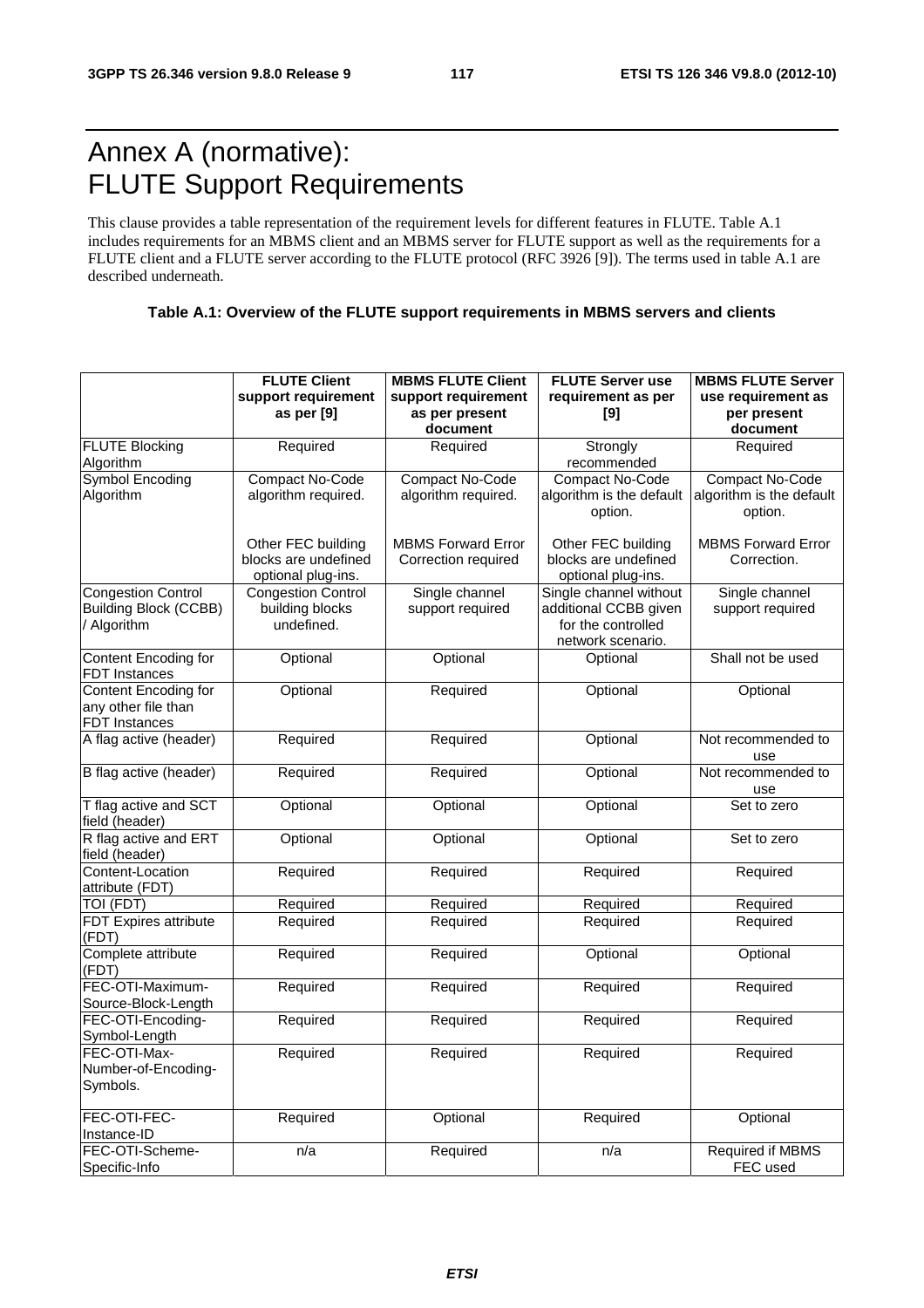The following are descriptions of the above terms:

- **Blocking algorithm:** The blocking algorithms is used for the fragmentation of files. It calculates the source blocks from the source files.
- **Symbol Encoding algorithm:** The symbol encoding algorithm is used for the fragmentation of files. It calculates encoding symbols from source blocks for Compact No-Code FEC. It may also be used for other FEC schemes.
- **Congestion Control Building Block:** A building block used to limit congestion by using congestion feedback, rate regulation and receiver controls (RFC 3048 [17]).
- **Content Encoding for FDT Instances:** FDT Instance may be content encoded for more efficient transport, e.g. using GZIP.
- **Content Encoding for any other file than FDT Instances:** Files may be content encoded for more efficient transport, e.g. using GZIP.
- **A flag:** The Close Session flag for indicating the end of a session to the receiver in the ALC/LCT header.
- **B flag:** The Close Object flag is for indicating the end of an object to the receiver in the ALC/LCT header.
- **T flag:** The T flag is used to indicate the use of the optional "Sender Current Time (SCT)" field (when T=1) in the ALC/LCT header.
- **R flag:** The R flag is used to indicate the use of the optional "Expected Residual Time (ERT) field in the ALC/LCT header.
- **Content Location attribute:** This attribute provides a URI for the location where a certain piece of content (or file) being transmitted in a FLUTE session is located.
- **Transport Object Identifier (TOI):** The TOI uniquely identifies the object within the session from which the data in the packet was generated.
- **FDT Expires attribute:** Indicates to the receiver the time until which the information in the FDT is valid.
- **Complete attribute:** This may be used to signal that the given FDT Instance is the last FDT Instance to be expected on this file delivery session.
- **FEC-OTI-Maximum-Source-Block-Length:** This parameter indicates the maximum number of source symbols per source block.
- **FEC-OTI-Encoding-Symbol-Length:** This parameter indicates the length of the Encoding Symbol in bytes.
- **FEC-OTI-Max-Number-of-Encoding-Symbols:** This parameter indicates the maximum number of Encoding Symbols that can be generated for a source block.
- **FEC-OTI-FEC-Instance-ID:** This field is used to indicate the FEC Instance ID, if a FEC scheme is used.
- FEC-OTI-Scheme-Specific-Info: Carries Object Transmission Information which is specific to the FEC scheme in use.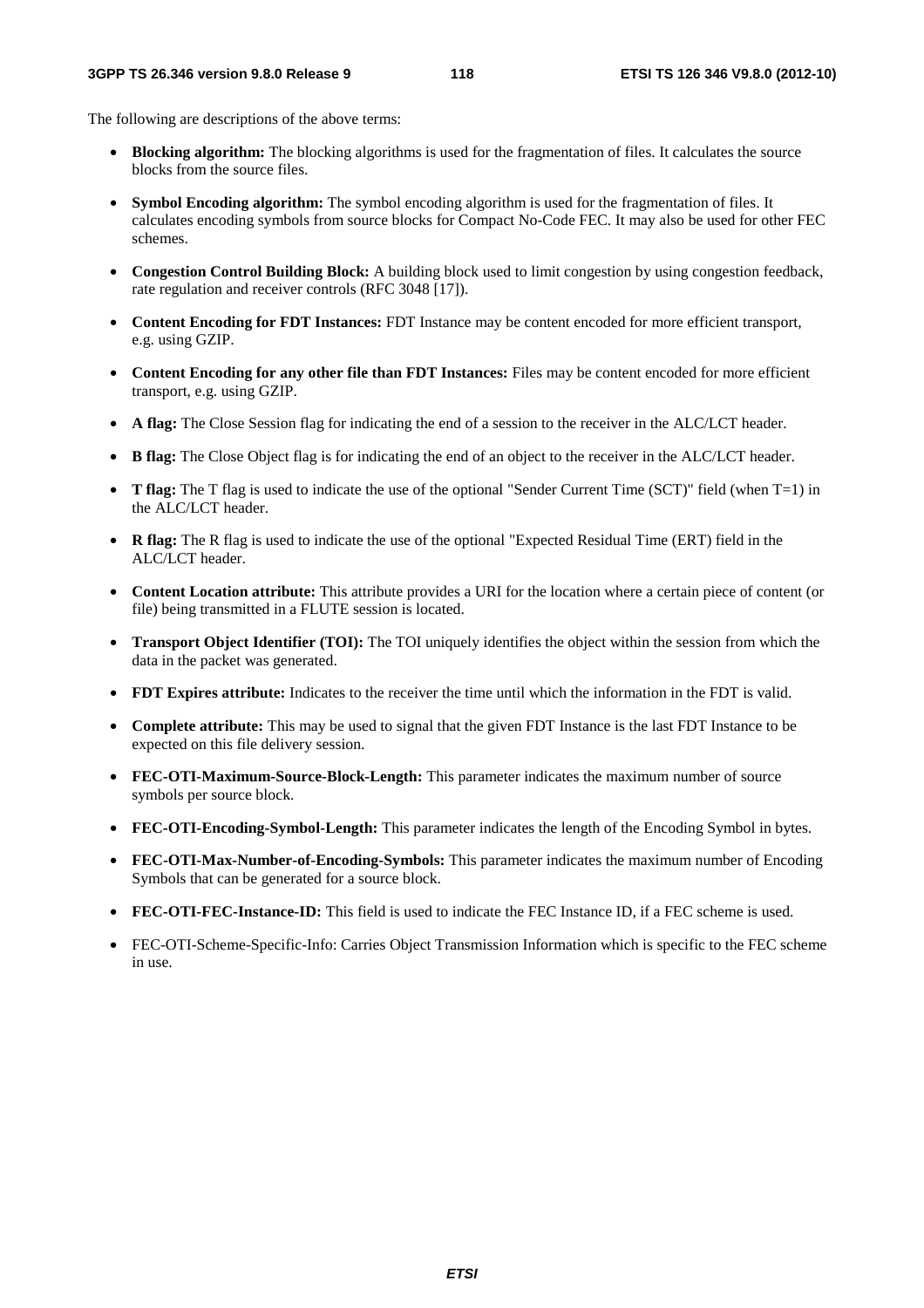## Annex B (normative): FEC encoder specification

This Annex specifies the systematic Raptor forward error correction code and its application to MBMS [7]. Raptor is a fountain code, i.e., as many encoding symbols as needed can be generated by the encoder on-the-fly from the source symbols of a block. The decoder is able to recover the source block from any set of encoding symbols only slightly more in number than the number of source symbols.

The code described in this document is a Systematic code, that is, the original source symbols are sent unmodified from sender to receiver, as well as a number of repair symbols.

### B.1 Void

### B.2 Void

- B.3 File download
- B.3.1 Void
- B.3.2 Void
- B.3.3 Void

#### B.3.4 Example parameters

#### B.3.4.1 Parameter derivation algorithm

Section 4.2 of [91] provides recommendations for the derivation of the transport parameters *G*, *T*, *Z* and *N*.

Recommended settings for the input parameters,  $W, A l, K_{MIN}$  and  $G_{MAX}$  are as follows:

 $W = 256 \text{ KB}$   $Al = 4$   $K_{MIN} = 1024$   $G_{MAX} = 10$ 

#### B.3.4.2 Examples

The above algorithm leads to transport parameters as shown in Table B.3.4.2-1 below, assuming the recommended values for *W*, *Al*,  $K_{MIN}$  and  $G_{MAX}$  and  $P = 512$ :

#### **Table B.3.4.2-1**

File size  $F$   $G$  **Symbol**  $\begin{array}{ccc} \mathbf{Symb01} & G^*T & K_t \end{array}$ **Source blocks** *Z*  **Sub**blocks  $N$   $K_L$   $K_S$   $T_L A$   $T_S A$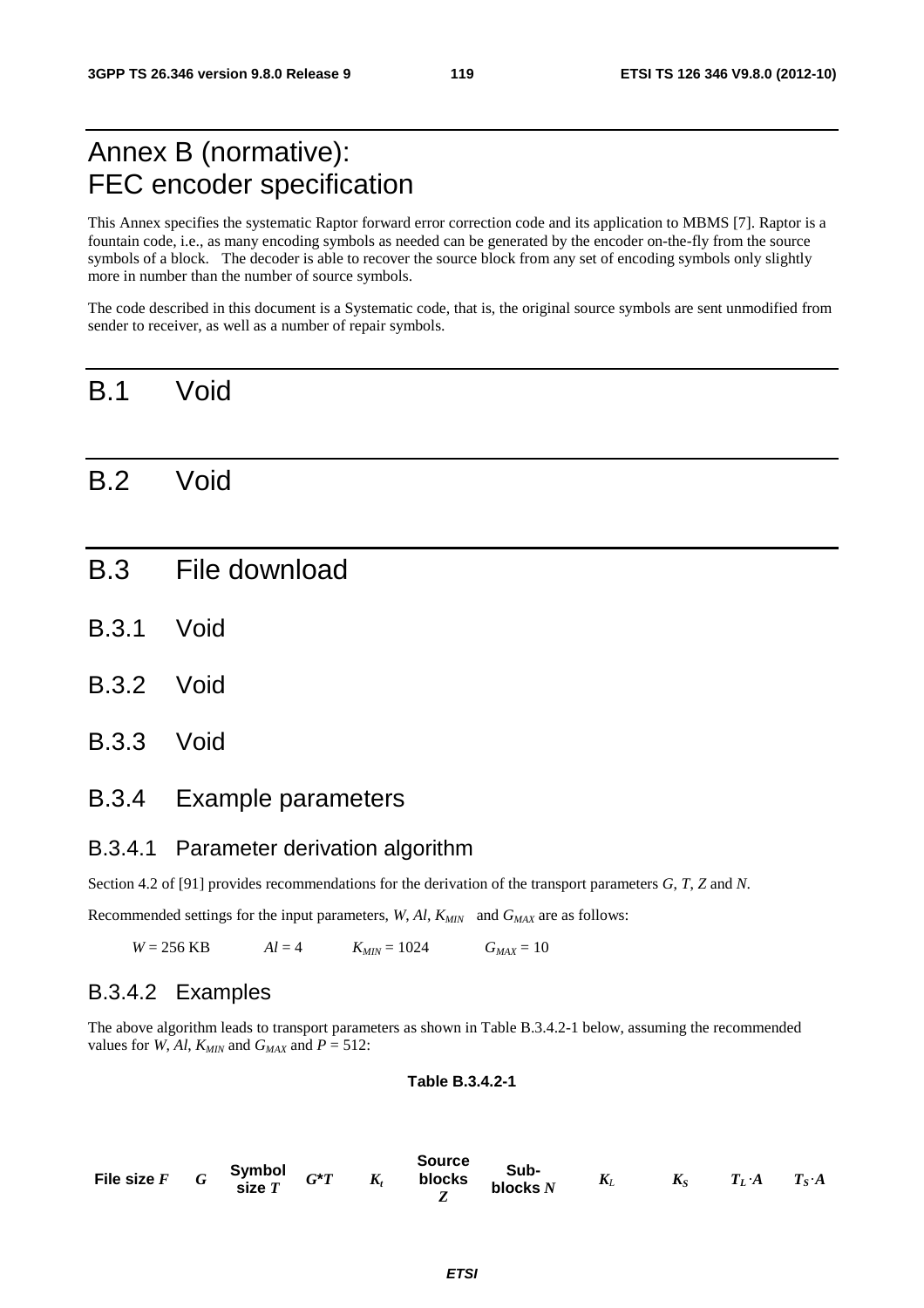| 3GPP TS 26.346 version 9.8.0 Release 9 |   |     |     |        | 120 |    |       | ETSI TS 126 346 V9.8.0 (2012-10) |     |     |
|----------------------------------------|---|-----|-----|--------|-----|----|-------|----------------------------------|-----|-----|
| 100 KB                                 | 6 | 84  | 504 | 1,220  | 1   | 1  | 1,220 | 1,220                            | N/A | N/A |
| 100 KB                                 | 8 | 64  | 512 | 1,600  | 1   | 1  | 1,600 | 1,600                            | N/A | N/A |
| 300 KB                                 | 2 | 256 | 512 | 1,200  | 1   | 2  | 1,200 | 1,200                            | 128 | 128 |
| 1,000 KB                               | 1 | 512 | 512 | 2,000  | 1   | 5  | 2,000 | 2,000                            | 104 | 100 |
| 3,000 KB                               | 1 | 512 | 512 | 6,000  | 1   | 12 | 6,000 | 6,000                            | 44  | 40  |
| 10,000 KB                              | 1 | 512 | 512 | 20,000 | 3   | 14 | 6,666 | 6,667                            | 40  | 36  |
|                                        |   |     |     |        |     |    |       |                                  |     |     |

- B.4 Streaming
- B.4.1 Void
- B.4.2 Void
- B.4.3 Void

### B.4.4 Example parameters

#### B.4.4.1 Parameter derivation algorithm

This sub-clause provides recommendations for the derivation of the transport parameter *T*. This recommendation is based on the following input parameters:

- *B* the maximum source block size, in bytes
- *P* the maximum repair packet payload size, in bytes, which is a multiple of *Al*
- Al the symbol alignment factor, in bytes
- $K_{MAX}$  the maximum number of source symbols per source block.
- *K<sub>MIN</sub>* a minimum target on the number of symbols per source block
- *GMAX* a maximum target number of symbols per repair packet

A requirement on these inputs is that ceil( $B/P$ )  $\le K_{MAX}$ . Based on the above inputs, the transport parameter *T* is calculated as follows:

Let,

 $G = \min\{\text{ceil}(P \cdot K_{MIN}/B), P/A\}$ ,  $G_{MAX}\}$  - the approximate number of symbols per packet

 $T =$   $floor(P/(Al·G))·Al$ 

The value of *T* derived above should be considered as a guide to the actual value of *T* used. It may be advantageous to ensure that *T* divides into *P*, or it may be advantageous to set the value of *T* smaller to minimize wastage when full size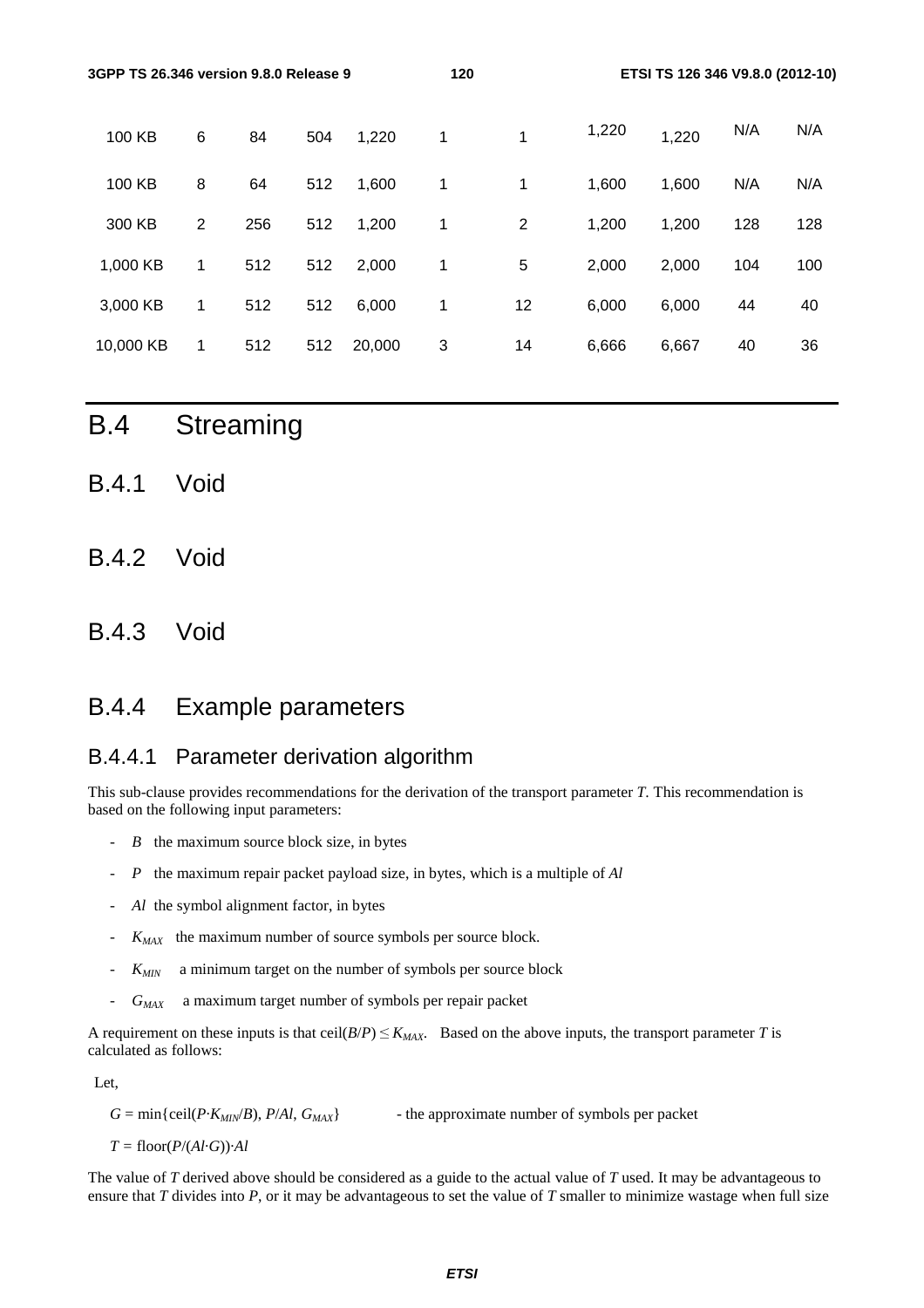repair symbols are used to recover partial source symbols at the end of lost source packets (as long as the maximum number of source symbols in a source block does not exceed  $K_{MAX}$ ). Furthermore, the choice of *T* may depend on the source packet size distribution, e.g., if all source packets are the same size then it is advantageous to choose *T* so that the actual payload size of a repair packet *P'*, where *P'* is a multiple of *T*, is equal to (or as few bytes as possible larger than) the number of bytes each source packet occupies in the source block.

Recommended settings for the input parameters,  $AI$ ,  $K_{MIN}$  and  $G_{MAX}$  are as follows:

$$
Al = 4 \qquad K_{MIN} = 1024 \qquad G_{MAX} = 10
$$

#### B.4.4.2 Examples

The above algorithm leads to transport parameters as shown in Table B.4.4.2-1 below, assuming the recommended values for *Al*,  $K_{MIN}$  and  $G_{MAX}$  and  $P = 512$ :

#### **Table B.4.4.2-1**

| Max source block size $B$ | G  | Symbol size T | G T |
|---------------------------|----|---------------|-----|
| 40 KB                     | 10 | 48            | 480 |
| 160 KB                    | 4  | 128           | 512 |
| 640 KB                    | 1  | 512           | 512 |

B.5 Void

B.6 Void

### B.7 Void

#### B.8 Void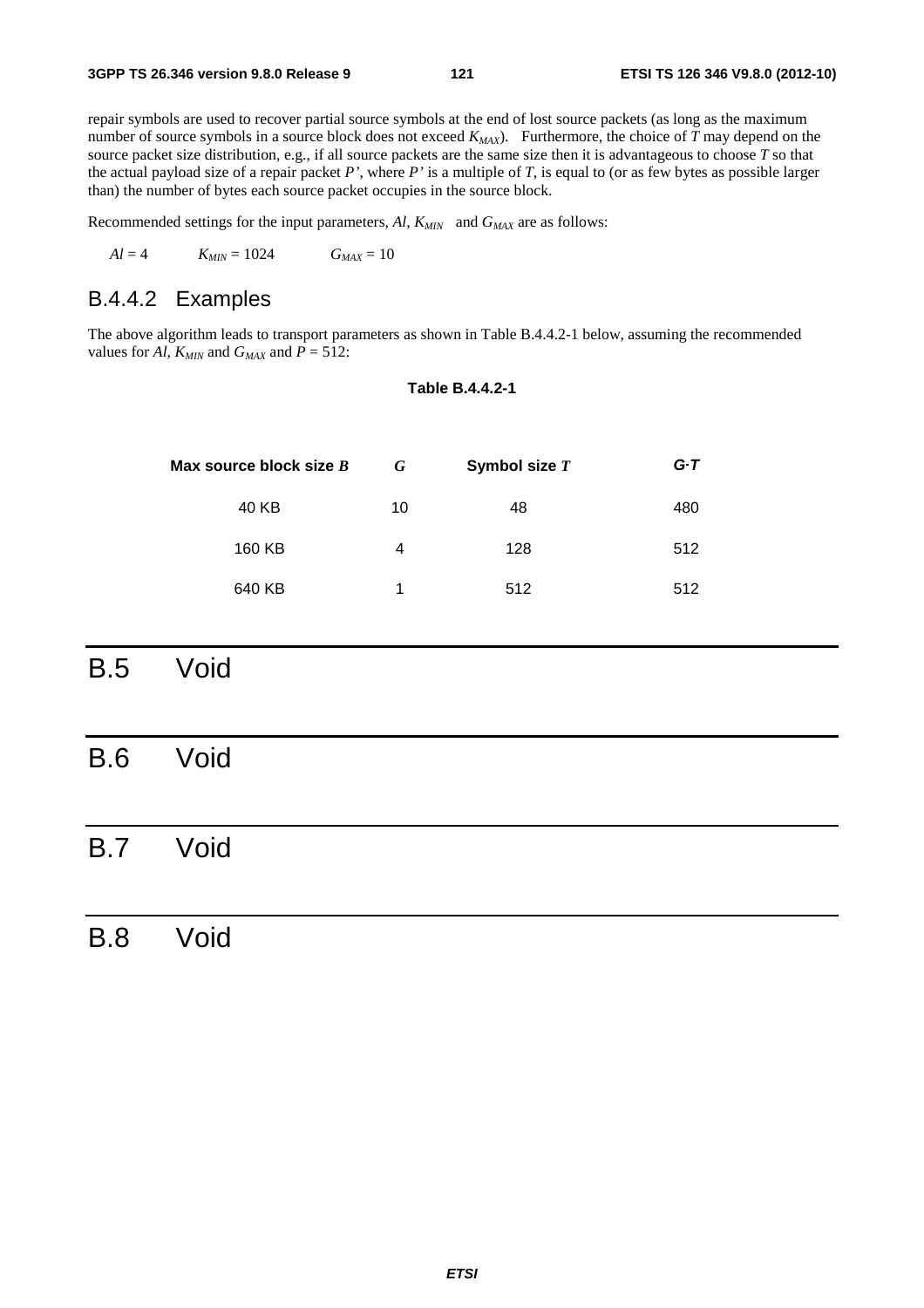## Annex C (informative): IANA registration

This annex provides the required IANA registration.

### C.1 Registration of SDP Protocol Identifiers for Source packet

This specification defines two new SDP protocol identificators for source packets. In compliance with the registration rules, these SDP protocol identificators are defined in [97].

Protocol identifier "UDP/MBMS-FEC/RTP/AVP" identifies a protocol combination of UDP[7], FEC source packets (see sub-clause 8.2.2.4), RTP [6] using the AVP profile [78]. This protocol identifier shall use the FMT space rules that are used for RTP/AVP.

Protocol identifier "UDP/MBMS-FEC/RTP/SAVP" identifies a protocol combination of UDP [7], FEC source packets (see sub-clause 8.2.2.4), and RTP [6] using the SAVP profile [77]. This protocol identifier shall use the FMT space rules that are used for RTP/AVP.

# C.2 Registration of SDP Protocol identifier for repair packets

This specification defines one new SDP protocol identificator for FEC repair packets. In compliance with the registration rules, this SDP protocol identificator are defined in [97].

Protocol identifier "UDP/MBMS-REPAIR" identifies a protocol combination of UDP [7], FEC repair packets (see subclause 8.2.2.4). The FMT string is not used and shall be set to "\*".

# C.3 Registration of MIME type "application/simpleSymbolContainer"

The MIME Type "application/simpleSymbolContainer" denotes that the message body is a simple container of encoding symbols for the file repair procedure (clause 9.3.5.2 - File Repair Response Message Format for HTTP Carriage of Repair Data).

Type name: application

Subtype name: simpleSymbolContainer

Required parameters:

None

Optional parameters:

None

Encoding considerations:

The content is binary and if transported in a protocol not capable of handling binary content then the object must be encoded, for example using base64 [82].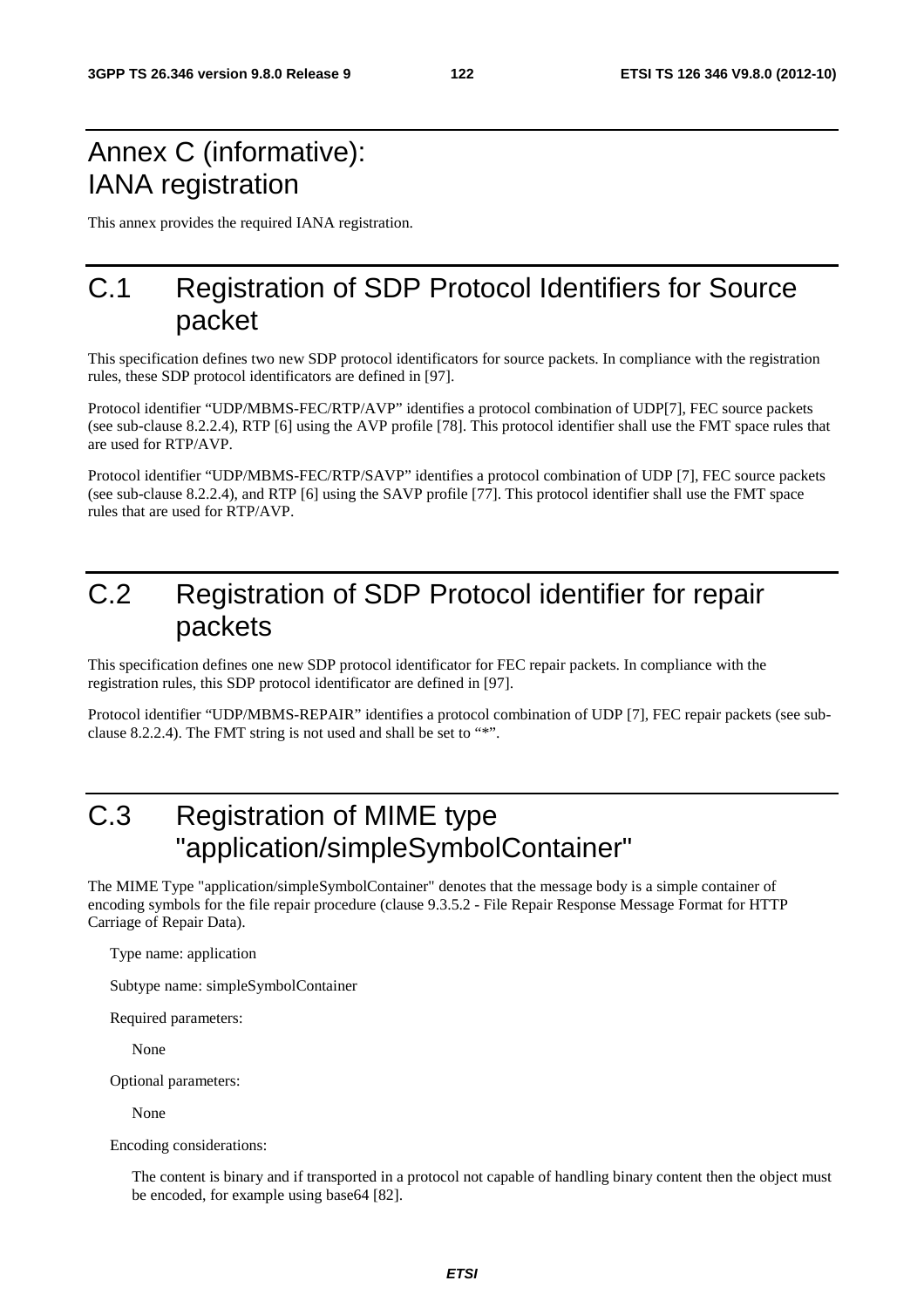Security considerations:

The content of this media type are either source or repair symbols part of a binary file object. Thus it security considerations depends on the security requirements on the file object. As modification of the response message may corrupt the complete file object due to the FEC repair operations, integrity protection is recommended. Source authentication is also recommended to prevent man in the middle or spoofing attacks resulting in erronous repair symbols.

Interoperability considerations:

None

Published specification:

3GPP TS 26.346

Applications which use this media type:

3GPP MBMS based applications

Additional information:

Magic number(s): None

File extension(s):

Macintosh file type code(s):

Person & email address to contact for further information:

Magnus Westerlund (magnus.westerlund@ericsson.com) 3GPP TSG SA WG4

Intended usage: COMMON

Restrictions on usage:

None

Author:

3GPP TSG SA WG4

Change controller:

3GPP TSG SA WG4

## C.4 Registration of MIME type "application/mbms-userservice-description+xml "

The MIME Type "application/mbms-user-service-description+xml" denotes that the message body is a user service description instance in accordance with the XML schema "urn:3GPP:metadata:2005:MBMS:userServiceDescription" (see sub-clause 11.2.1).

Type name: application

Subtype name: mbms-user-service-description+xml

Required parameters:

None

Optional parameters:

charset: As specified in RFC 3023 [83] for media type application/xml.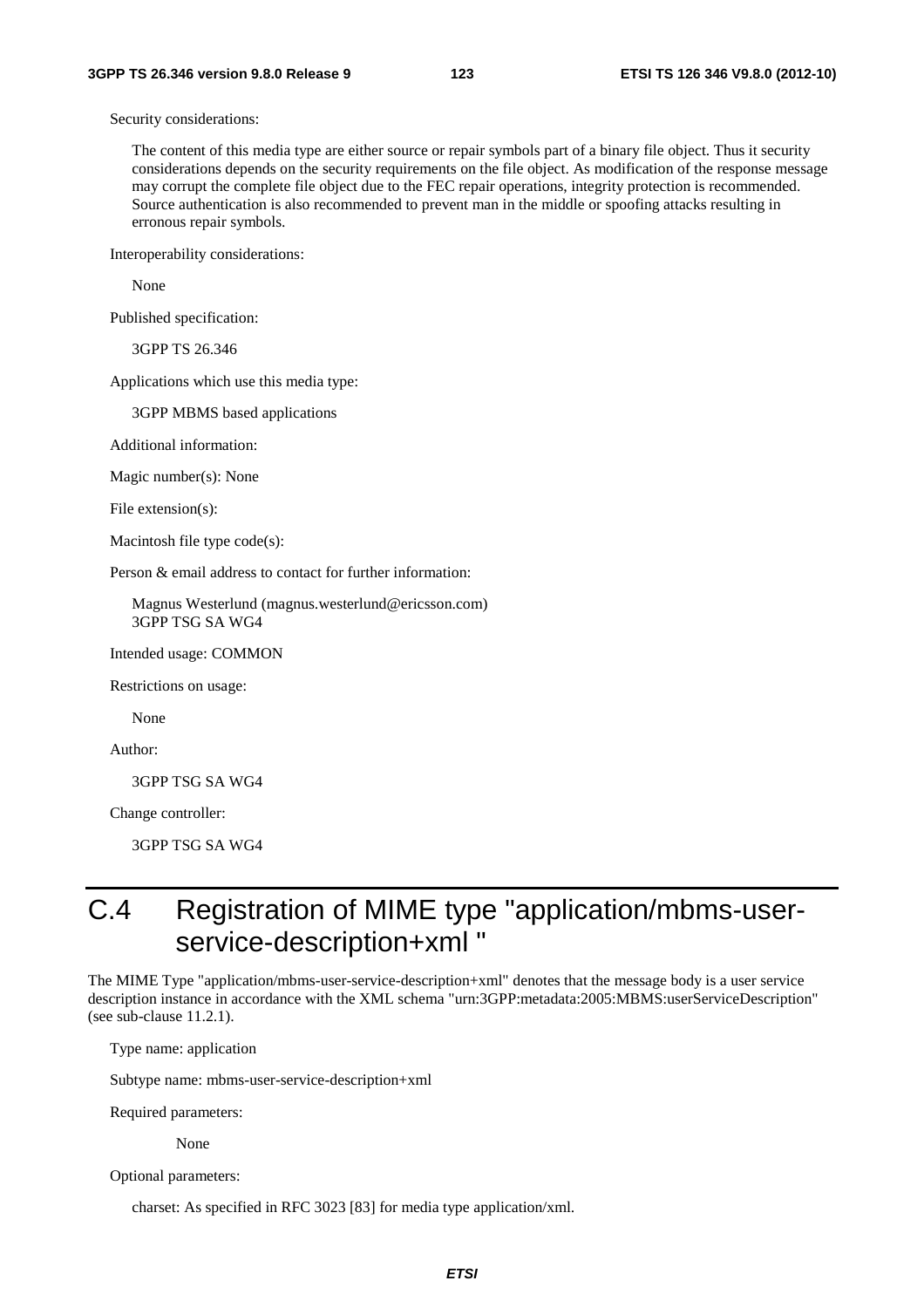Encoding considerations:

This is an XML document and the encoding considerations are the same as for media type "application/xml" defined in RFC 3023 [83].

Security considerations:

This media format is used to configure the receiver on how to participate in a service. This format is highly suspectible to manipulation or spoofing for attacks desring to misslead a receiver about a session. Both integrity protection and source authentication is recommended to prevent missleading of the receiver.

Interoperability considerations:

None

Published specification:

3GPP TS 26.346

Applications which use this media type:

3GPP MBMS based applications

Additional information:

Magic number(s): None

File extension(s):

Macintosh file type code(s):

Person & email address to contact for further information:

Magnus Westerlund (magnus.westerlund@ericsson.com) 3GPP TSG SA WG4

Intended usage: COMMON

Restrictions on usage: None

Author:

3GPP TSG SA WG4

Change controller:

3GPP TSG SA WG4

# C.5 Registration of MIME type "application/mbms-envelope+xml "

The MIME Type "application/mbms-envelope+xml" denotes that the message body is a metadata envelope according to the XML schema "urn:3gpp:metadata:2005:MBMS:envelope" (see sub-clause 11.1.3).

Type name: application

Subtype name: mbms-envelope+xml

Required parameters:

None

Optional parameters: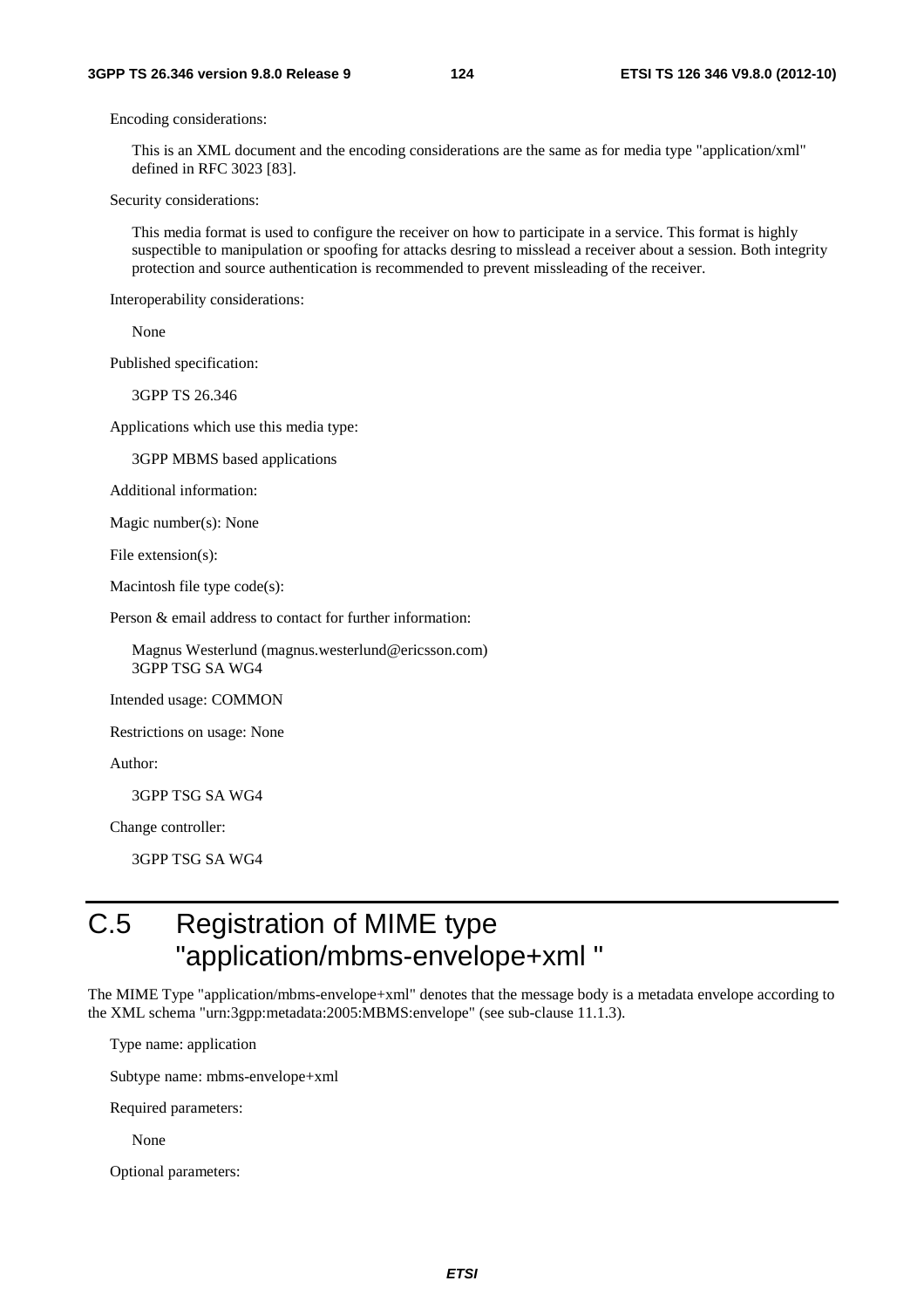- embedded: Declares if all objects described in this envelope instance are embedded within the this envelope instance. The value is either 0 (false) or 1 (true) and when this parameter is omitted the value defaults to 0 (false).
- referenced: Declares if all objects described in this envelope instance are referenced, none is embedded within the envelope. The value is either 0 (false) or 1 (true) and when this parameter is omitted the value defaults to 0 (false).

charset: As specified in RFC 3023 [83] for media type application/xml.

Encoding considerations:

This is an XML document and the encoding considerations are the same as for media type "application/xml" defined in RFC 3023 [83].

Security considerations:

This media format contains information about versioning and validity of files, telling the receiver if it should invalidate already received files or replace previously received files with new version contained or referenced within this format. Thus modifying or spoofing an envelope is a simple way of making denial of service attack. Thus source authentication and integrity protection of the files are recommended.

Interoperability considerations:

None

Published specification:

3GPP TS 26.346

Applications which use this media type:

3GPP MBMS based applications

Additional information:

Magic number(s): None

File extension(s):

Macintosh file type code(s):

Person & email address to contact for further information:

Magnus Westerlund (magnus.westerlund@ericsson.com) 3GPP TSG SA WG4

Intended usage: COMMON

Restrictions on usage:

Author:

3GPP TSG SA WG4

Change controller:

3GPP TSG SA WG4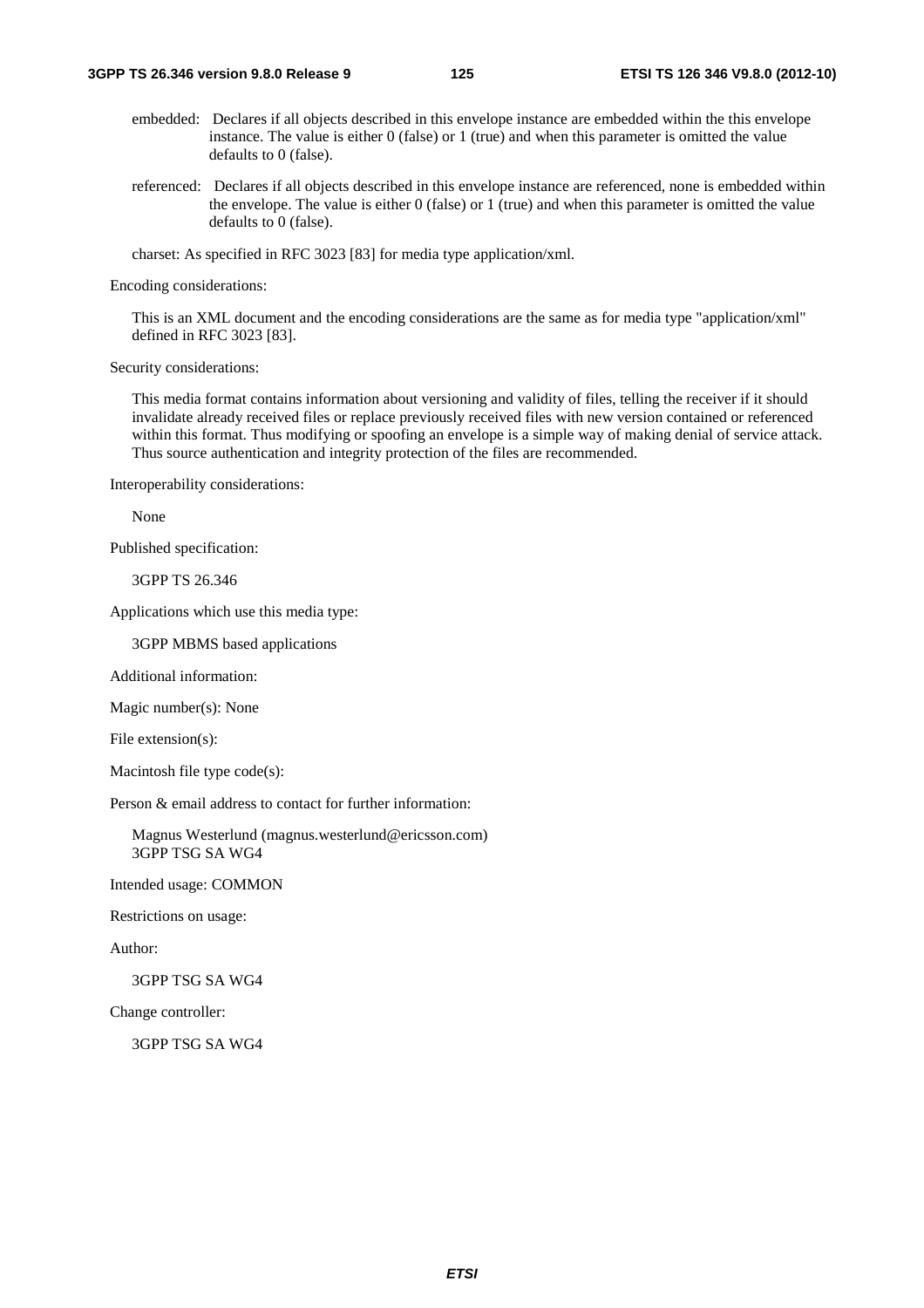# C.6 Registration of MIME type "application/mbms-protection-description+xml "

The MIME-Type "application/mbms-protection-description+xml" denotes that the message body is an MBMS protection description XML document according to the scheme identified as "urn:3GPP:metadata:2005:MBMS:securityDescription" (see sub-clause 11.3.1).

Type name: application

Subtype name: mbms-protection-description+xml

Required parameters:

None

Optional parameters:

charset: As specified in RFC 3023 [83] for media type application/xml.

Encoding considerations:

This is an XML document and the encoding considerations are the same as for media type "application/xml" defined in RFC 3023 [83].

Security considerations:

The media format is used to configure the security functions of the MBMS delivery. Thus a target for any attacker that would like modify a receivers understanding of the security functions, either for a denial of service attack or a session replacement attack. However the format contains no seceret information that may not be shared openly. All security keys are handled using other mechanisms. Source authentication and integrity protection is recommended.

Interoperability considerations:

None

Published specification:

3GPP TS 26.346

Applications which use this media type:

3GPP MBMS based applications

Additional information:

Magic number(s): None

File extension(s):

Macintosh file type code(s):

Person & email address to contact for further information:

Magnus Westerlund (magnus.westerlund@ericsson.com) 3GPP TSG SA WG4

Intended usage: COMMON

Restrictions on usage:

Author:

3GPP TSG SA WG4

Change controller: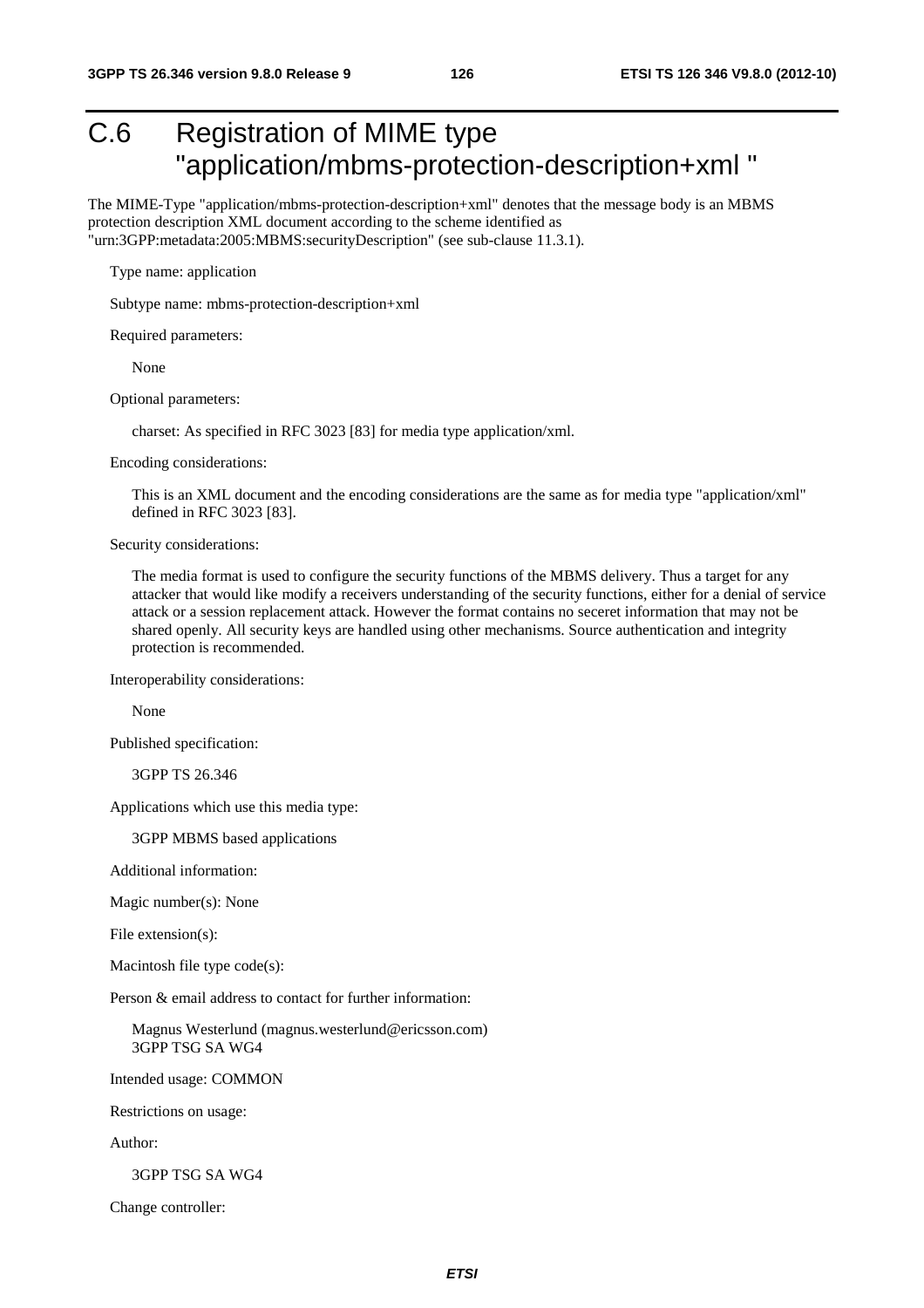3GPP TSG SA WG4

# C.7 Registration of MIME type "application/mbms-associated-proceduredescription+xml"

The MIME-Type "application/mbms-associated-procedure-description+xml" denotes that the message body contains the associated procedure description in XML following the schema

"urn:3gpp:metadata:2005:MBMS:associatedProcedure" (see sub-clause 9.5.1).

Type name: application

Subtype name: mbms-associated-procedure-description+xml

Required parameters:

None

Optional parameters:

charset: As specified in RFC 3023 [83] for media type application/xml.

Encoding considerations:

This is an XML document and the encoding considerations are the same as for media type "application/xml" defined in RFC 3023 [83].

Security considerations:

The information present in this media format is used to configure the receiving application. Thus the usage of the fomat is vulnerable to attacks modifying or spoofing the content of this format. It is recommended to use source authentication and integrity protection.

Interoperability considerations:

None

Published specification:

3GPP TS 26.346

Applications which use this media type:

3GPP MBMS based applications

Additional information:

Magic number(s): None

File extension(s):

Macintosh file type code(s):

Person & email address to contact for further information:

Magnus Westerlund (magnus.westerlund@ericsson.com) 3GPP TSG SA WG4

Intended usage: COMMON

Restrictions on usage:

Author: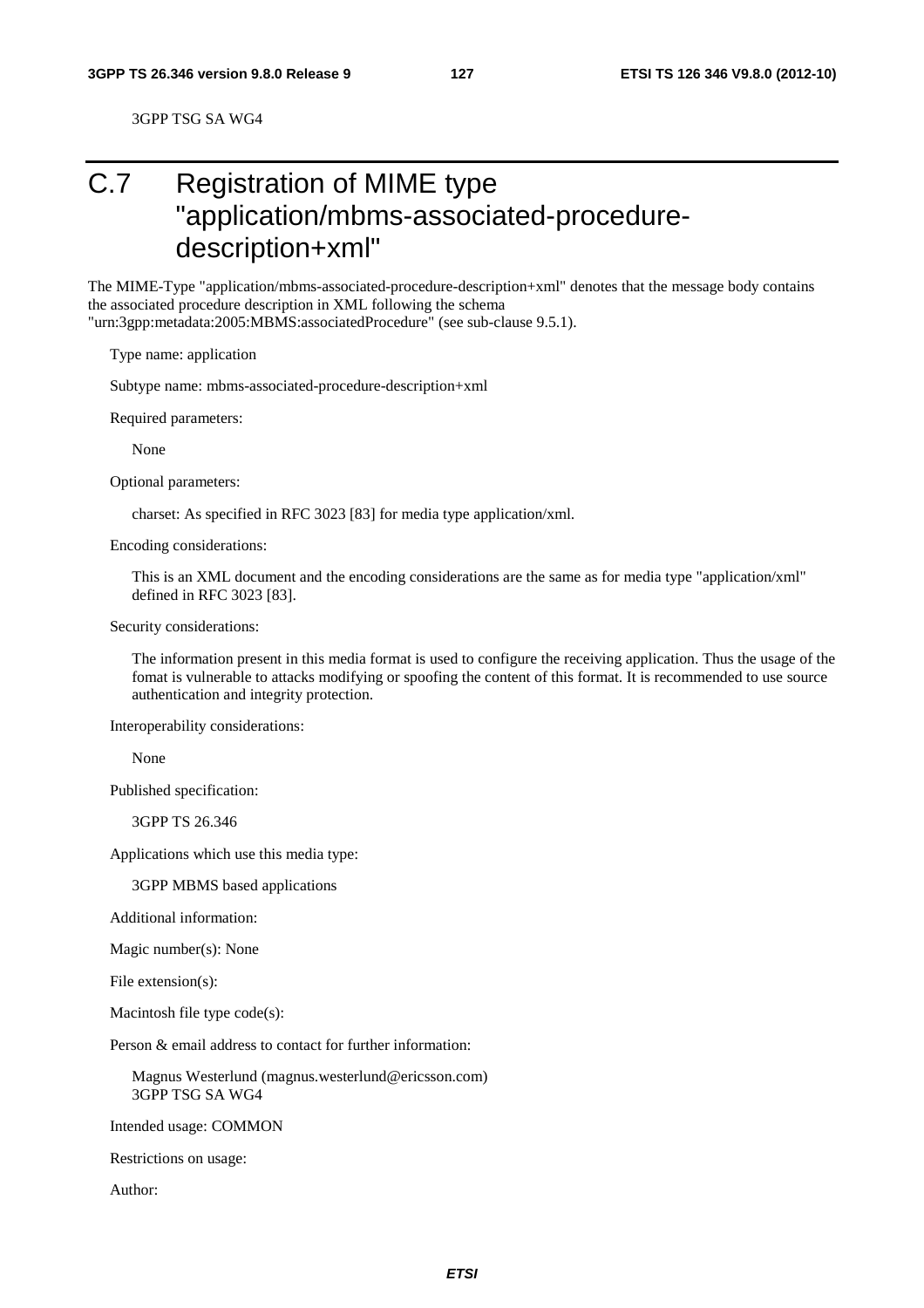3GPP TSG SA WG4

Change controller:

3GPP TSG SA WG4

## C.8 Registration of MIME type "application/mbmsmsk+xml"

The MIME-Type "application/ mbms-msk+xml" denotes that the message body contains the MSK request parameters in accordance with the XML scheme "urn:3GPP:metadata:2005:MBMS:mskRequest" (see sub-clause 11.6 and 3GPP TS 33.246 [20]).

Type name: application

Subtype name: application/mbms-msk+xml

Required parameters:

None

Optional parameters:

charset: As specified in RFC 3023 [83] for media type application/xml.

Encoding considerations:

This is an XML document and the encoding considerations are the same as for media type "application/xml" defined in RFC 3023 [83].

Security considerations:

The usage of the format is to identify one or more MSK that the requesting entity desires to receive. Modification or changes to this format thus only result in a denial of service attack. Integrity protection would protect against such modifications.

Interoperability considerations:

None

Published specification:

3GPP TS 26.346

Applications which use this media type:

3GPP MBMS based applications

Additional information:

Magic number(s): None

File extension(s):

Macintosh file type code(s):

Person & email address to contact for further information:

Magnus Westerlund (magnus.westerlund@ericsson.com) 3GPP TSG SA WG4

Intended usage: COMMON

Restrictions on usage: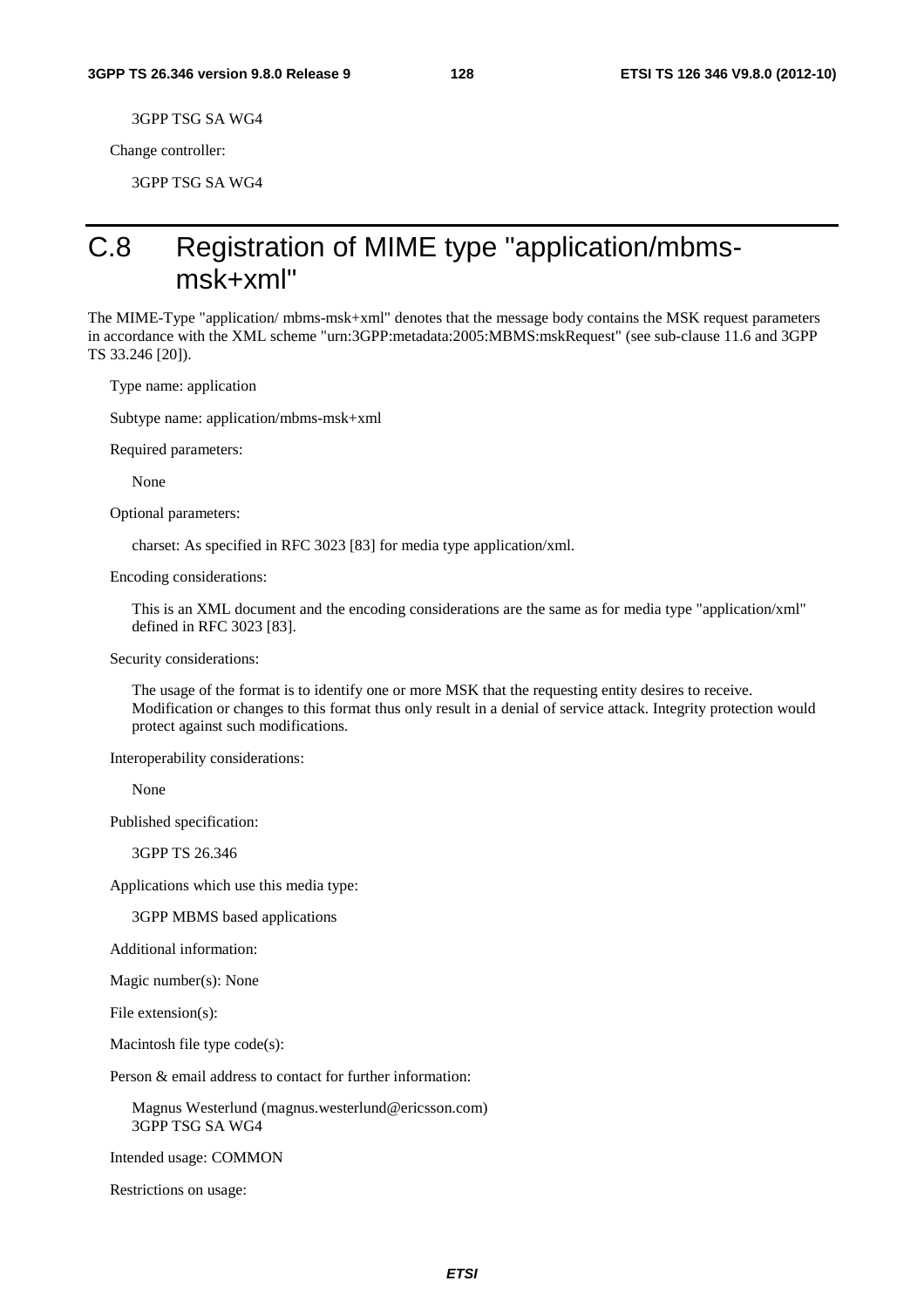None

Author:

3GPP TSG SA WG4

Change controller:

3GPP TSG SA WG4

# C.9 Registration of MIME type "application/mbmsregister+xml"

The MIME-Type "application/mbms-register+xml" denotes that the message body contains the MBMS User Service Registration parameters in accordance with the XML schema "urn:3GPP:metadata:2005:MBMS:securityRegistration" (see sub-clause 11.4 and 3GPP TS 33.246 [20]).

Type name: application

Subtype name: mbms-register+xml

Required parameters:

None

Optional parameters:

charset: As specified in RFC 3023 [83] for media type application/xml.

Encoding considerations:

This is an XML document and the encoding considerations are the same as for media type "application/xml" defined in RFC 3023 [83].

Security considerations:

The content of this format identifies a user service that the document creator desires to register to. Any modificatons of this document would allow an attacker to change to what services the creator registers to. To prevent this integrity protection is necessary. There is also necessary to authenticate the entity performing the registration to know who is the one performing the registration request. In MBMS this is accomplished using procedures described in 3GPP TS 33.246.

Interoperability considerations:

None

Published specification:

3GPP TS 26.346

Applications which use this media type:

3GPP MBMS based applications

Additional information:

Magic number(s): None

File extension(s):

Macintosh file type code(s):

Person & email address to contact for further information: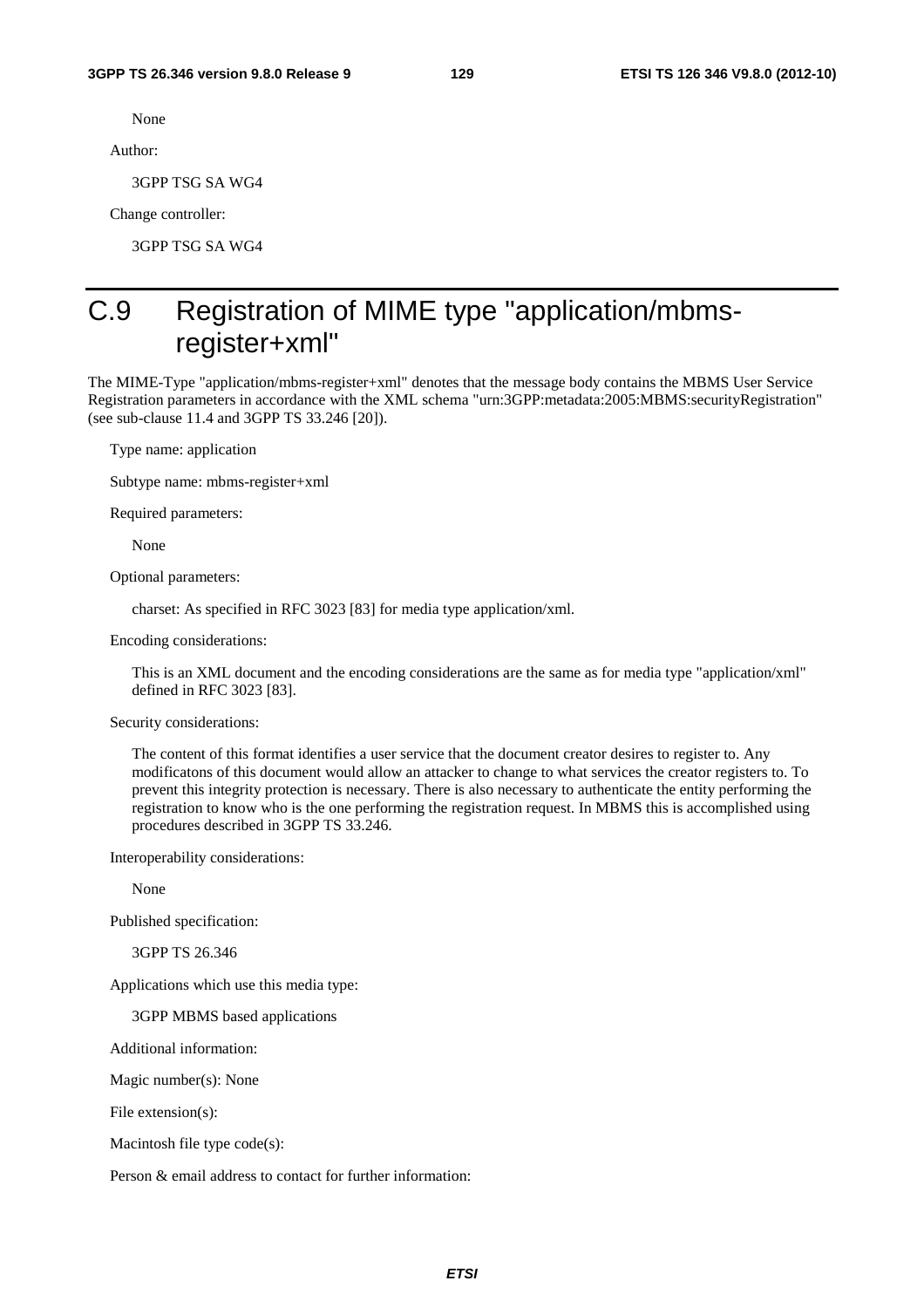Magnus Westerlund (magnus.westerlund@ericsson.com) 3GPP TSG SA WG4

Intended usage: COMMON

Restrictions on usage:

None

Author:

3GPP TSG SA WG4

Change controller:

3GPP TSG SA WG4

## C.10 Registration of MIME type "application/mbmsderegister+xml"

The MIME-Type "application/mbms-deregister+xml" denotes that the message body contains the MBMS User Service Deregistration parameters in accordance with the XML schema

"urn:3GPP:metadata:2005:MBMS:securityDeregistration" (see sub-clause 11.5 of 3GPP TS 26.346 and 3GPP TS 33.246 [20]).

Type name: application

Subtype name: mbms-deregister+xml

Required parameters:

None

Optional parameters:

charset: As specified in RFC 3023 [83] for media type application/xml.

Encoding considerations:

This is an XML document and the encoding considerations are the same as for media type "application/xml" defined in RFC 3023 [83].

Security considerations:

The content of this format identifies a user service that the document creator desires to register to. Any modificatons of this document would allow an attacker to change to what services the creator registers to. To prevent this integrity protection is necessary. There is also necessary to authenticate the entity performing the registration to know who is the one performing the registration request. In MBMS this is accomplished using procedures described in 3GPP TS 33.246.

Interoperability considerations:

None

Published specification:

3GPP TS 26.346

Applications which use this media type:

3GPP MBMS based applications

Additional information: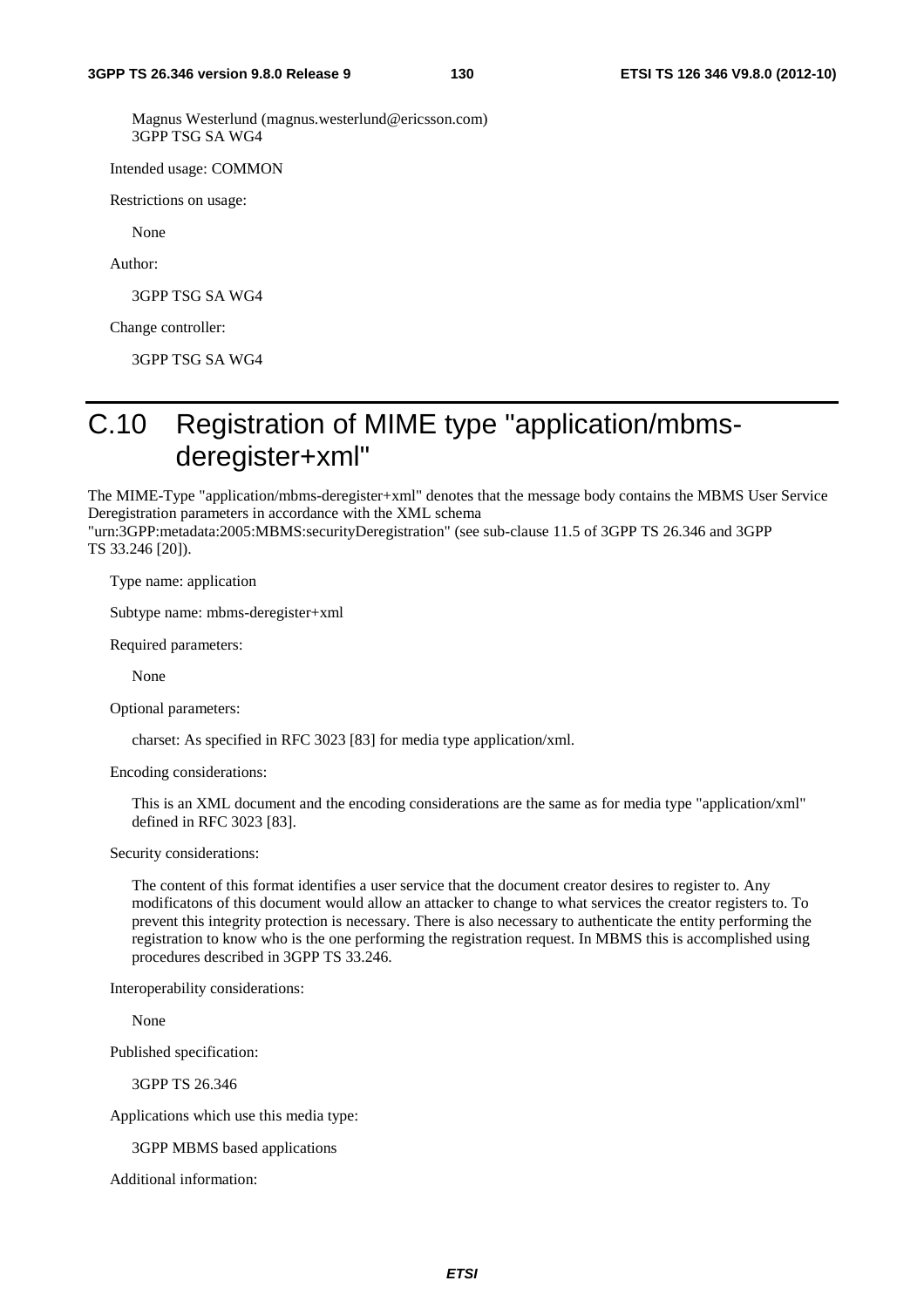Magic number(s): None

File extension(s):

Macintosh file type code(s):

Person & email address to contact for further information:

Magnus Westerlund (magnus.westerlund@ericsson.com) 3GPP TSG SA WG4

Intended usage: COMMON

Restrictions on usage:

None

Author:

3GPP TSG SA WG4

Change controller:

3GPP TSG SA WG4

# C.11 Registration of MIME type "application/mbmsreception-report+xml"

The MIME-type registration for "application/mbms-reception-report+xml" that identifies XML documents that follows the schema "urn:3gpp:metadata:2005:MBMS:receptionreport" defined in clause 9.5.3.

Type name: application

Subtype name: mbms-reception-report+xml

Required parameters:

None

Optional parameters:

charset: As specified in RFC 3023 [83] for media type application/xml.

Encoding considerations:

This is an XML document and the encoding considerations are the same as for media type "application/xml" defined in RFC 3023 [83].

Security considerations:

The reception report XML document instances contain information about what services and files that a particular receiver has received. Thus to prevent manipulation of that information it would need to be integrity protected. The information also has privacy relevance as it reveals what a specific receiver, which usually can be connected to a specific user, has received.

Interoperability considerations:

None

Published specification:

3GPP TS 26.346

Applications which use this media type: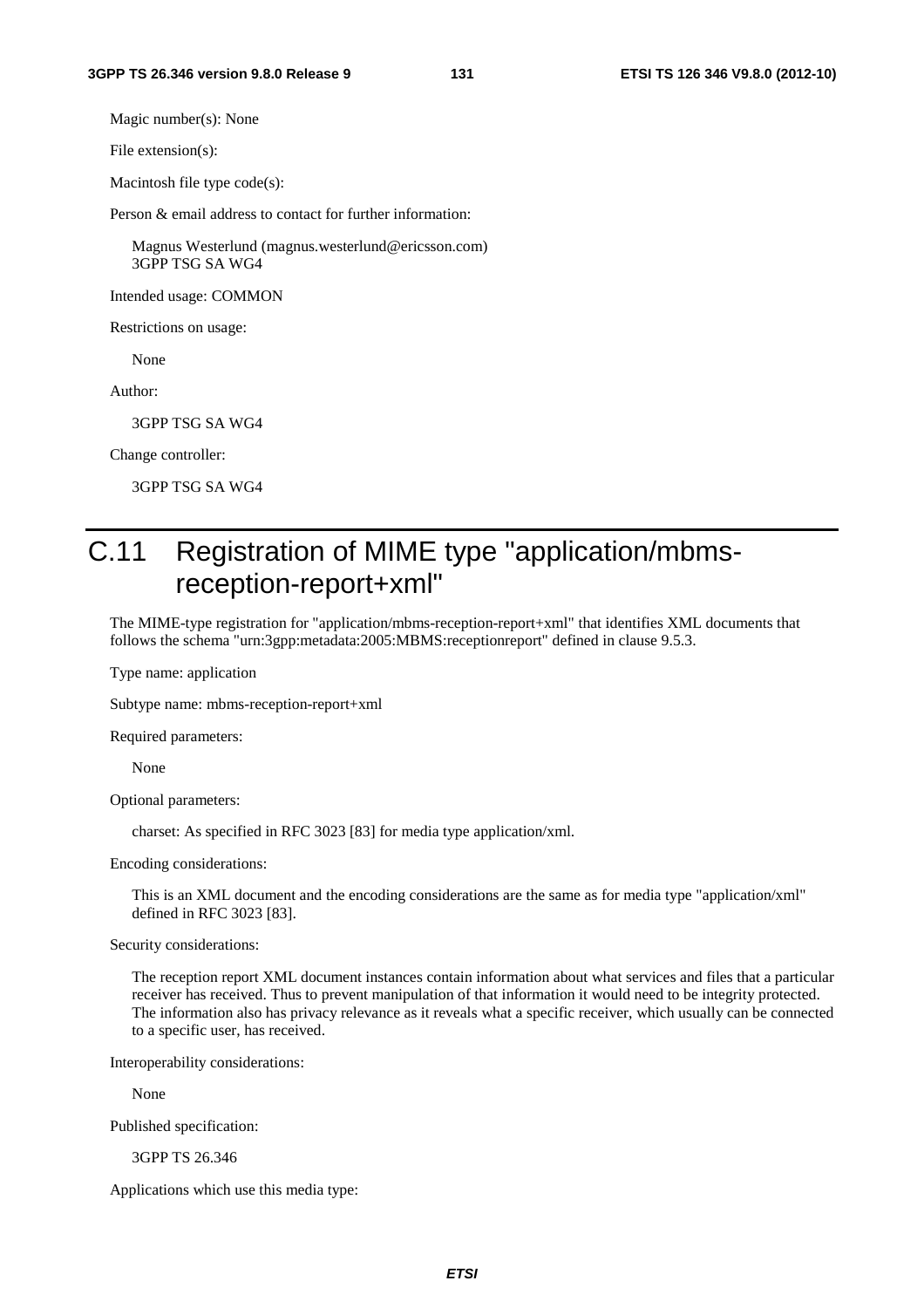3GPP MBMS based applications

Additional information:

None

Person & email address to contact for further information:

Magnus Westerlund (magnus.westerlund@ericsson.com) 3GPP TSG SA WG4

Intended usage: COMMON

Restrictions on usage:

None

Author:

3GPP TSG SA WG4

Change controller:

3GPP TSG SA WG4

# C.12 Registration of MIME type "application/mbms-mskresponse+xml"

The MIME Media Type "application/ mbms-msk-response+xml" denotes that the message body contains the response codes to MSK request procedure in accordance with the XML scheme "urn:3GPP:metadata:2005:MBMS:mskResponse" (see sub-clause 11.8 and 3GPP TS 33.246 [20]).

Type name: application

Subtype name: mbms-msk-response+xml

Required parameters:

None

Optional parameters:

charset: As specified in RFC 3023 [83] for media type application/xml.

Encoding considerations:

This is an XML document and the encoding considerations are the same as for media type "application/xml" defined in RFC 3023 [83].

Security considerations:

The usage of the format is to identify one or more response codes of MSK requests procedures. Modification or changes to this format thus only result in a denial of service attack. Integrity protection would protect against such modifications. In MBMS this is accomplished using procedures described in 3GPP TS 33.246.

Interoperability considerations:

None

Published specification:

3GPP TS 26.346

Applications which use this media type: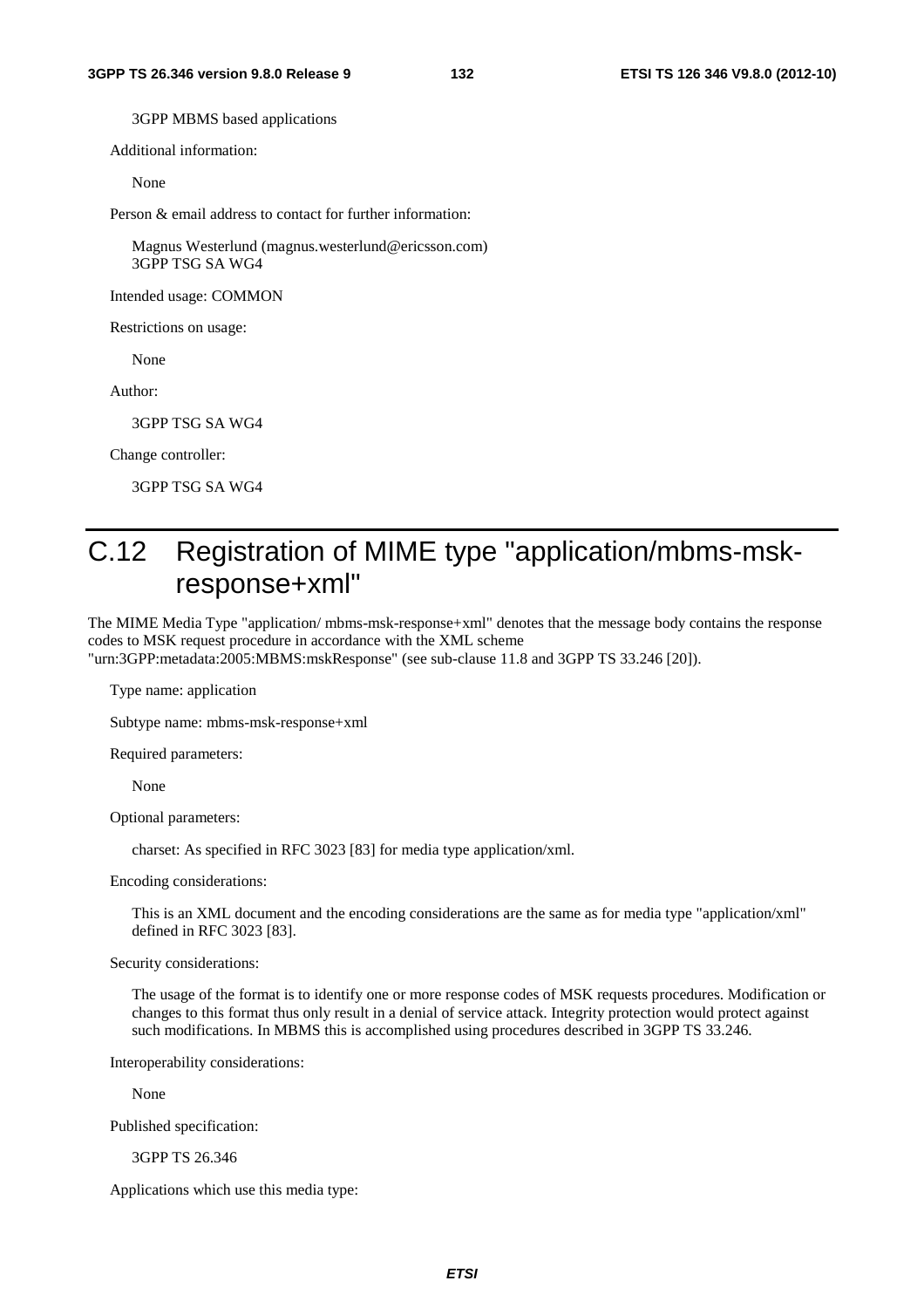3GPP MBMS based applications

Additional information:

Magic number(s): None

File extension(s):

Macintosh file type code(s):

Person & email address to contact for further information:

Magnus Westerlund (magnus.westerlund@ericsson.com) 3GPP TSG SA WG4

Intended usage: COMMON

Restrictions on usage:

None

Author:

3GPP TSG SA WG4

Change controller:

3GPP TSG SA WG4

# C.13 Registration of MIME type "application/mbmsregister-response+xml"

The MIME Media Type "application/mbms-register-response+xml" denotes that the message body contains the response codes to an MBMS User Service Registration or MBMS User Service De-Register procedure in accordance with the XML schema "urn:3GPP:metadata:2005:MBMS:securityRegistrationResponse" (see sub-clause 11.7 and 3GPP TS 33.246 [20]).

Type name: application

Subtype name: mbms-register-response+xml

Required parameters:

None

Optional parameters:

charset: As specified in RFC 3023 [83] for media type application/xml.

Encoding considerations:

This is an XML document and the encoding considerations are the same as for media type "application/xml" defined in RFC 3023 [83].

Security considerations:

The usage of the format is to identify one or more response codes of registration or deregistration procedures. Modification or changes to this format thus only result in a denial of service attack. Integrity protection would protect against such modifications. In MBMS this is accomplished using procedures described in 3GPP TS 33.246

Interoperability considerations:

None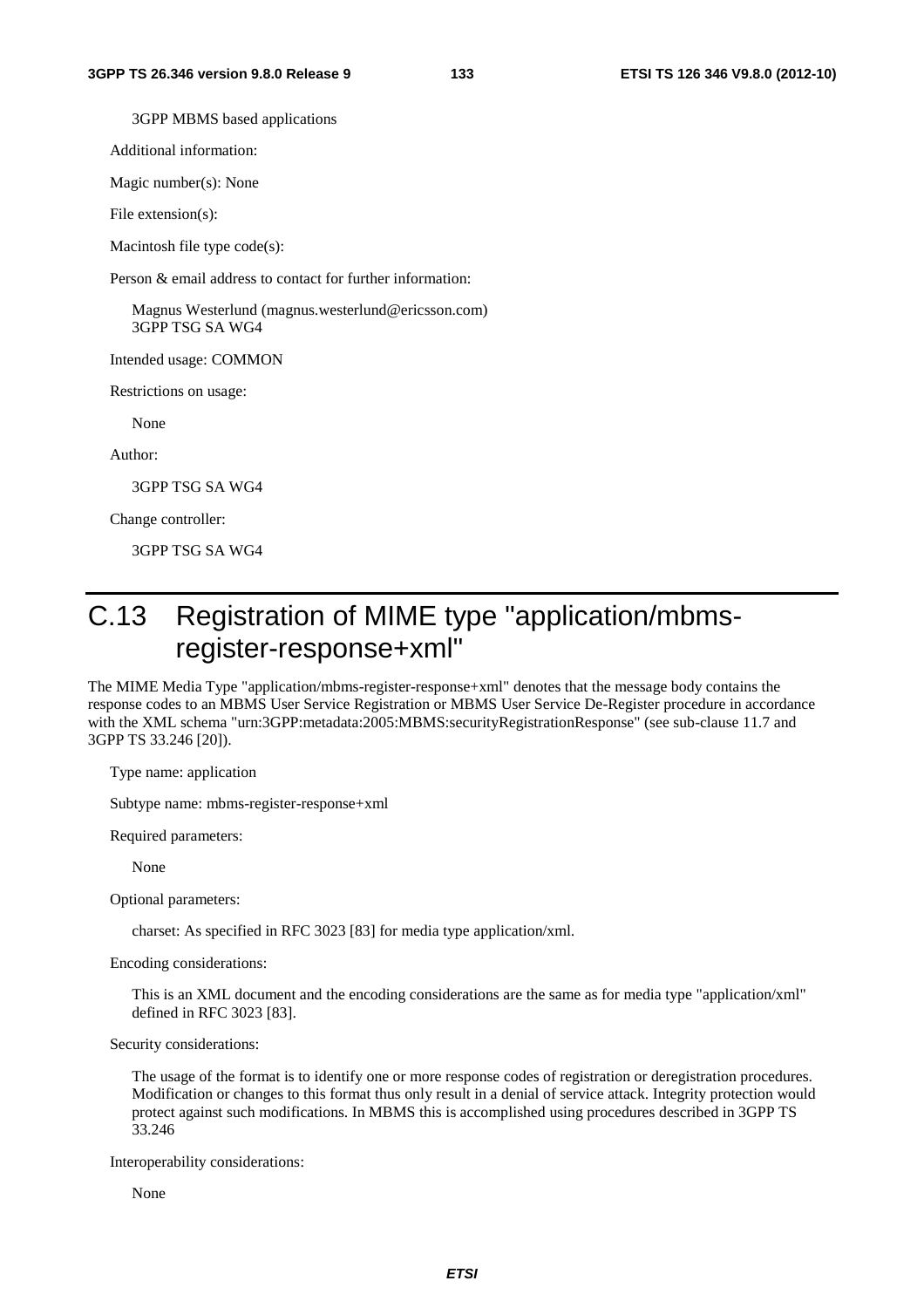Published specification:

3GPP TS 26.346

Applications which use this media type:

3GPP MBMS based applications

Additional information:

Magic number(s): None

File extension(s):

Macintosh file type code(s):

Person & email address to contact for further information:

Magnus Westerlund (magnus.westerlund@ericsson.com) 3GPP TSG SA WG4

Intended usage: COMMON

Restrictions on usage:

None

Author:

3GPP TSG SA WG4

Change controller:

3GPP TSG SA WG4

# C.14 Registration of MIME type "application/mbmsschedule+xml"

The MIME-Type registration for "application/mbms-schedule+xml" identifies XML documents that follows the schema " urn:3gpp:metadata:2011:MBMS:scheduleDescription " defined in clause 11.2A.2.

Type name: application

Subtype name: mbms-schedule+xml

Required parameters:

None

Optional parameters:

charset: As specified in RFC 3023 [83] for media type application/xml.

Encoding considerations:

This is an XML document and the encoding considerations are the same as for media type "application/xml" defined in RFC 3023 [83].

Security considerations:

The information present in this media format is used to configure the receiving application. Thus the usage of the fomat is vulnerable to attacks modifying or spoofing the content of this format. It is recommended to use source authentication and integrity protection.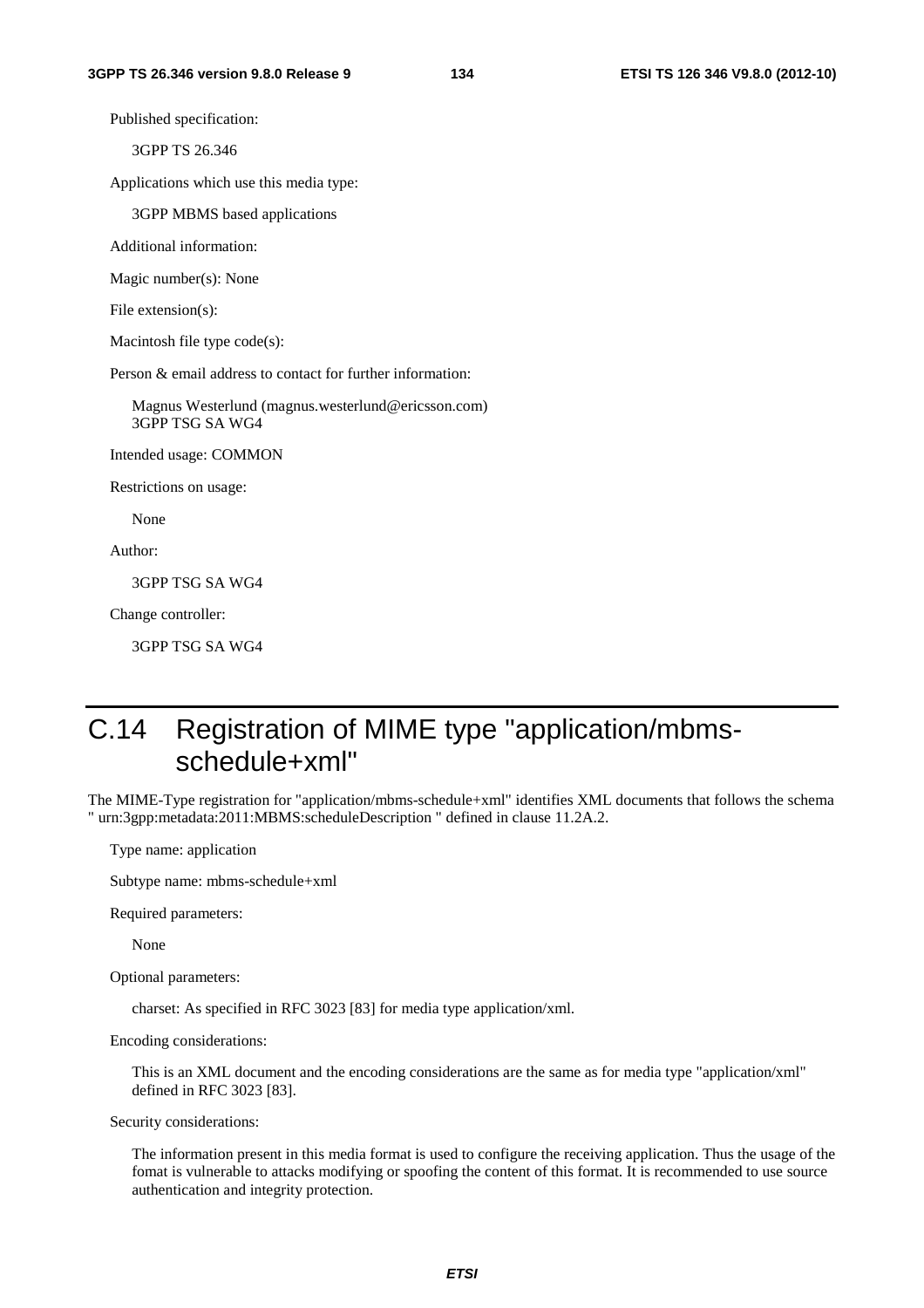Interoperability considerations:

None

Published specification:

3GPP TS 26.346

Applications which use this media type:

3GPP MBMS based applications

Additional information:

Magic number(s): None

File extension(s):

Macintosh file type code(s):

Person & email address to contact for further information:

*Eric Turcotte (Eric.Turcotte@ericsson.com)* 3GPP TSG SA WG4

Intended usage: COMMON

Restrictions on usage:

None

Author:

3GPP TSG SA WG4

Change controller:

3GPP TSG SA WG4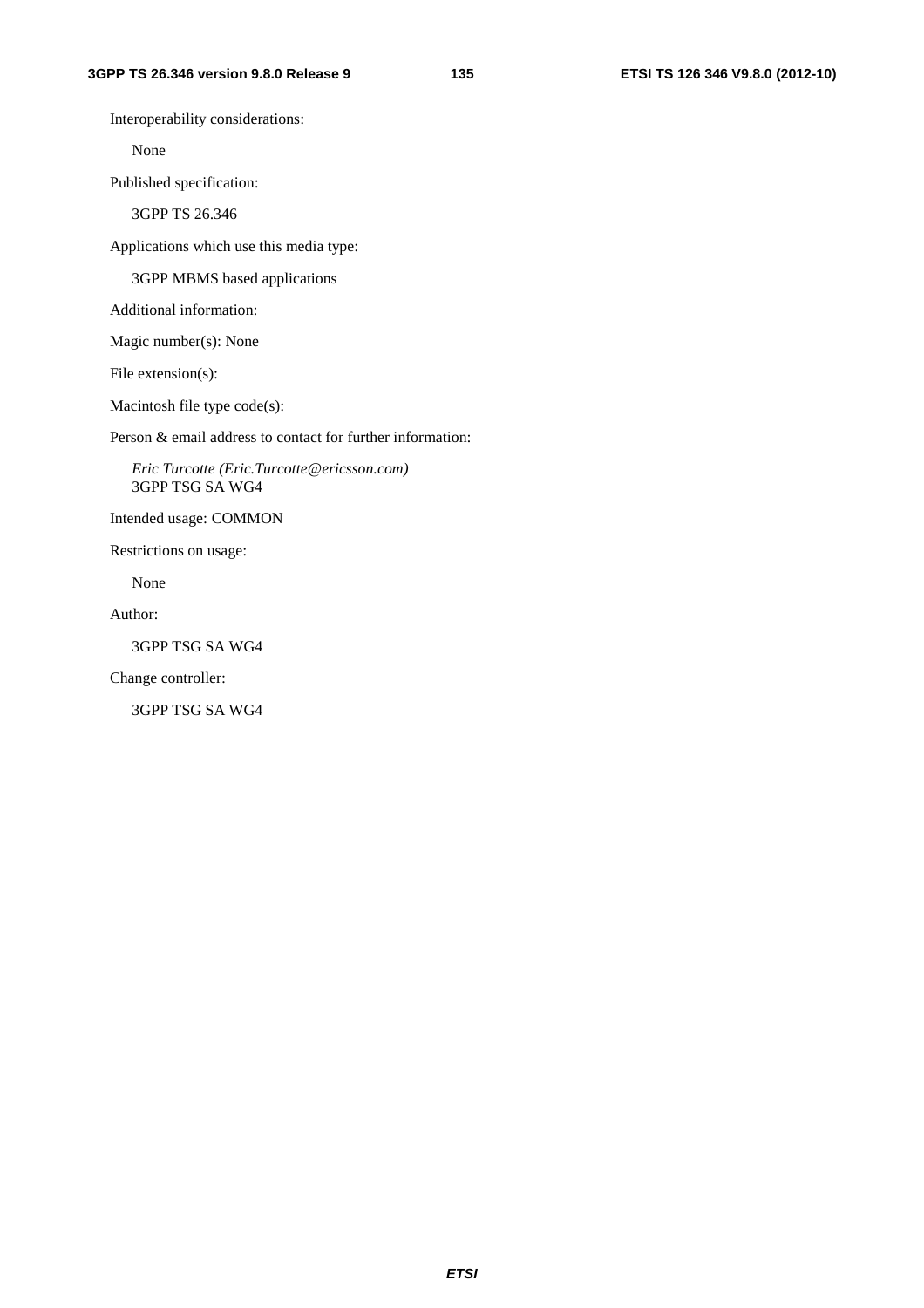## Annex D (informative): RTP packetization guidelines

This annex provides guidelines for MBMS senders to minimize initial buffering delay between starting of the reception and starting of rendering of media data in MBMS receivers.

When H.264 (AVC) video is in use, an MBMS sender should form FEC source blocks in which the first H.264 (AVC) access unit in decoding order is an IDR access unit.

MBMS senders should transmit all application data units for a given H.264 (AVC) access unit, or audio frame within one FEC source block.

MBMS senders should set the min-buffer-time MIME/SDP parameter and the minimum buffering delay elements included in FEC source blocks to values that are sufficient to cover any required de-interleaving of application data units, such as H.264 (AVC) NAL units and coded audio frames, from their transmission order to decoding order.

When RTP timestamps are converted to the wallclock time of the MBMS receiver, the smallest RTP timestamp among the FEC source packets of a FEC source block of a stream should be equal or close to the smallest RTP timestamp among the FEC source packets of a FEC source block of any other stream of the same MBMS streaming session.

When RTP timestamps are converted to the wallclock time of the MBMS receiver, the greatest RTP timestamp among the FEC source packets of a FEC source block of a stream should be equal or close to the greatest RTP timestamp among the FEC source packets of a FEC source block of any other stream of the same MBMS streaming session.

When DIMS content is used, suitable media level recovery (a random access point such as a replacement scene, redundant scene, etc.) should be present at the beginning of each FEC source block. This facilitates immediate rendering of the DIMS content after FEC decoding, thus reducing tune-in latency.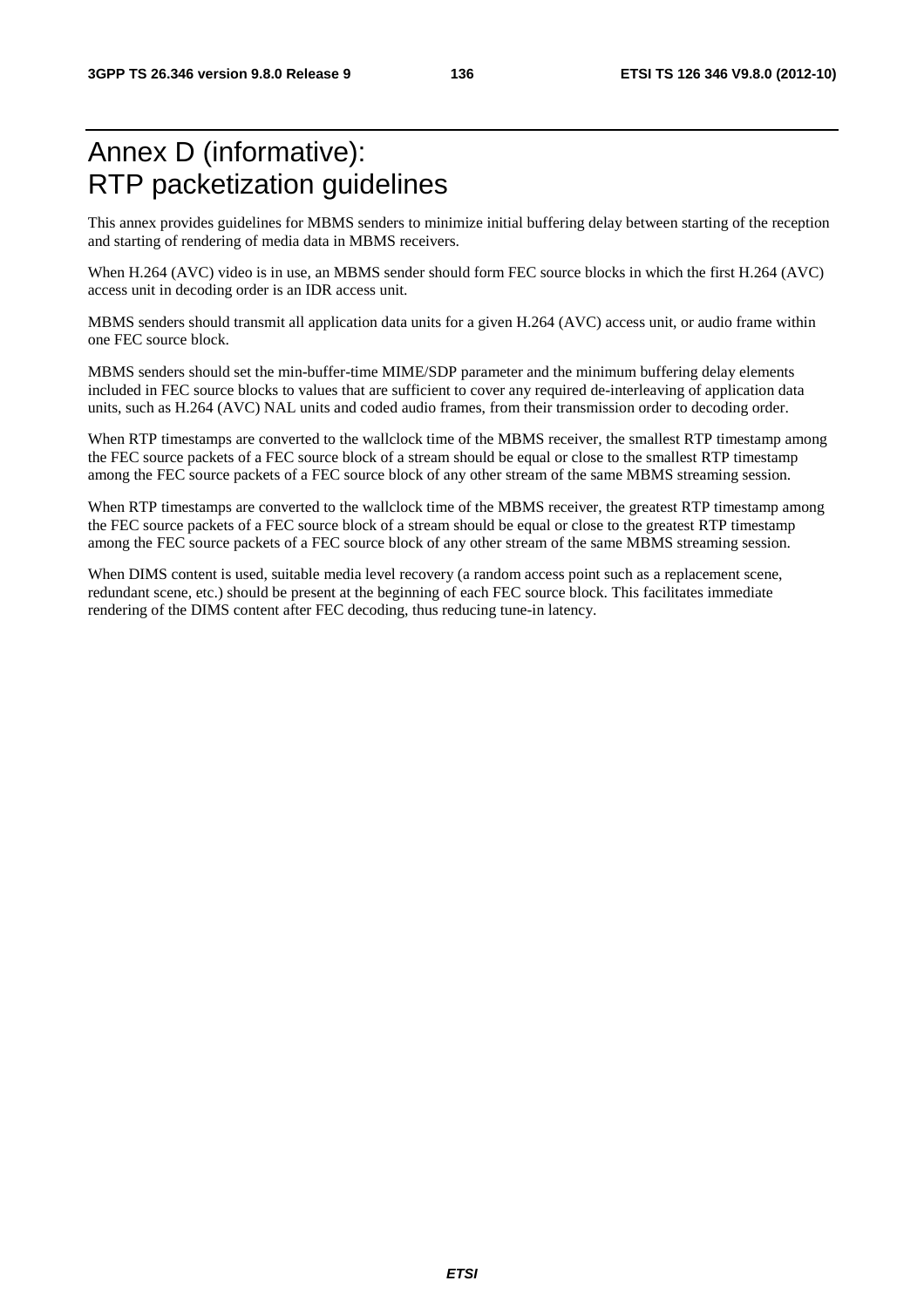Annex E (informative): Void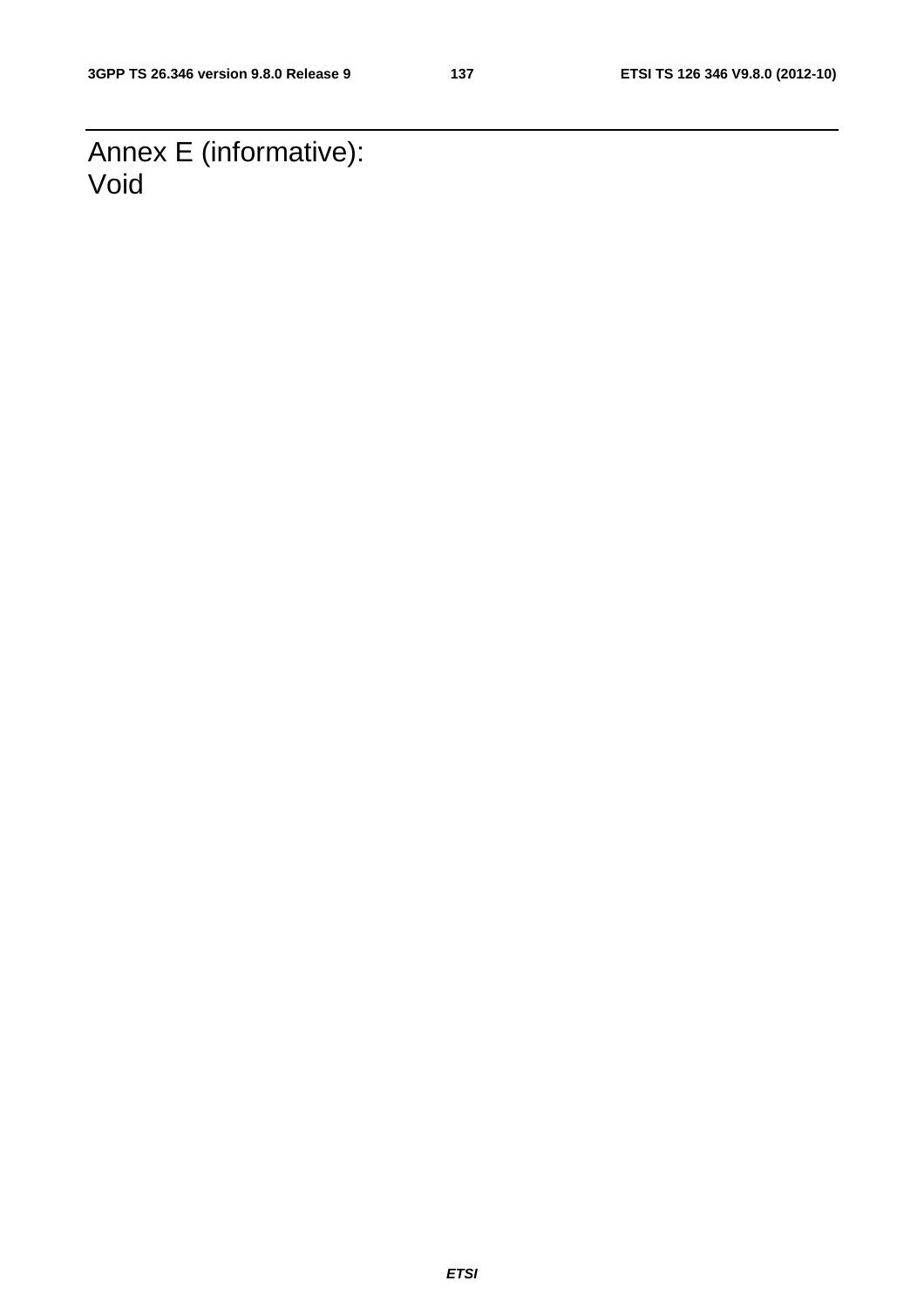## Annex F (informative): Hybrid Streaming Delivery

# F.1 Introduction

In hybrid streaming delivery scenarios it is assumed that a set of streaming services is available over MBMS and a set of streaming services is available over PSS. MBMS services may not be available in some service areas, in which cases those services might be alternatively provided via PSS.

Different switching cases between PSS and MBMS and vice versa may occur in these scenarios, including user-initiated content switching with access change as well as application-initiated access change. The latter can occur when a service is available over MBMS in some service areas but not available over MBMS in other service areas, assuming that the service is provided over PSS as a fall-back.

This annex describes some methods to improve switching times in such hybrid streaming delivery scenarios.

## F.2 Switching between MBMS and PSS Access

### F.2.1 Synchronization of Flows

For switching between MBMS and PSS access while receiving the same service, comparing the SSRC values of the PSS and MBMS flows gives the UE an advantage for synchronization onto the flows as described in sub-clause 8.5.

In order to allow for an as interruption-free access switch as possible, the time offset between MBMS packet reception and PSS packet reception (including MBMS FEC buffering and PSS retransmission delays) should be as small as possible.

It is advantageous (but not always possible) that the same set of codecs is used for representing the same service over both accesses. If the same media bit rates are provided over both accesses, then at best the same media flows (identical media encoding) are used for both accesses. This gives the UE an advantage of being able to continuously using decoding buffers thus simplifying seamless access switching. In case the codecs or codec level/profiles change upon access switching, the UE needs to prepare a new set of decoders and possibly having them run in parallel for a short period of time.

### F.2.2 Switching from MBMS to PSS Access

Switching from MBMS to PSS can happen in two cases, user-initiated content switch with access change and application-initiated access change.

- User-initiated content switch with access change: The user requests reception of a service other than the one currently received over MBMS, and the new service is only available over PSS.
- Application-initiated switch of access: The MBMS coverage is lost and alternative reception of the same service is possible over PSS.

The latter case may occur suddenly and without warning when the available signal strength is no longer good enough for the MBMS reception. The UE may identify the loss of MBMS access by signal strength measurements, detection of packet losses exceeding a certain threshold, or that RTP reception has stopped completely. As a result the UE may terminate the MBMS session and initiate service reception over PSS instead.

In case MBMS coverage is lost and the corresponding PSS session is requested, the UE may use PSS time-shifting (as defined in TS 26.234 [47]) for signalling a PSS play-out start corresponding to the time instant the MBMS access was lost, giving the advantage of synchronization of the received flows.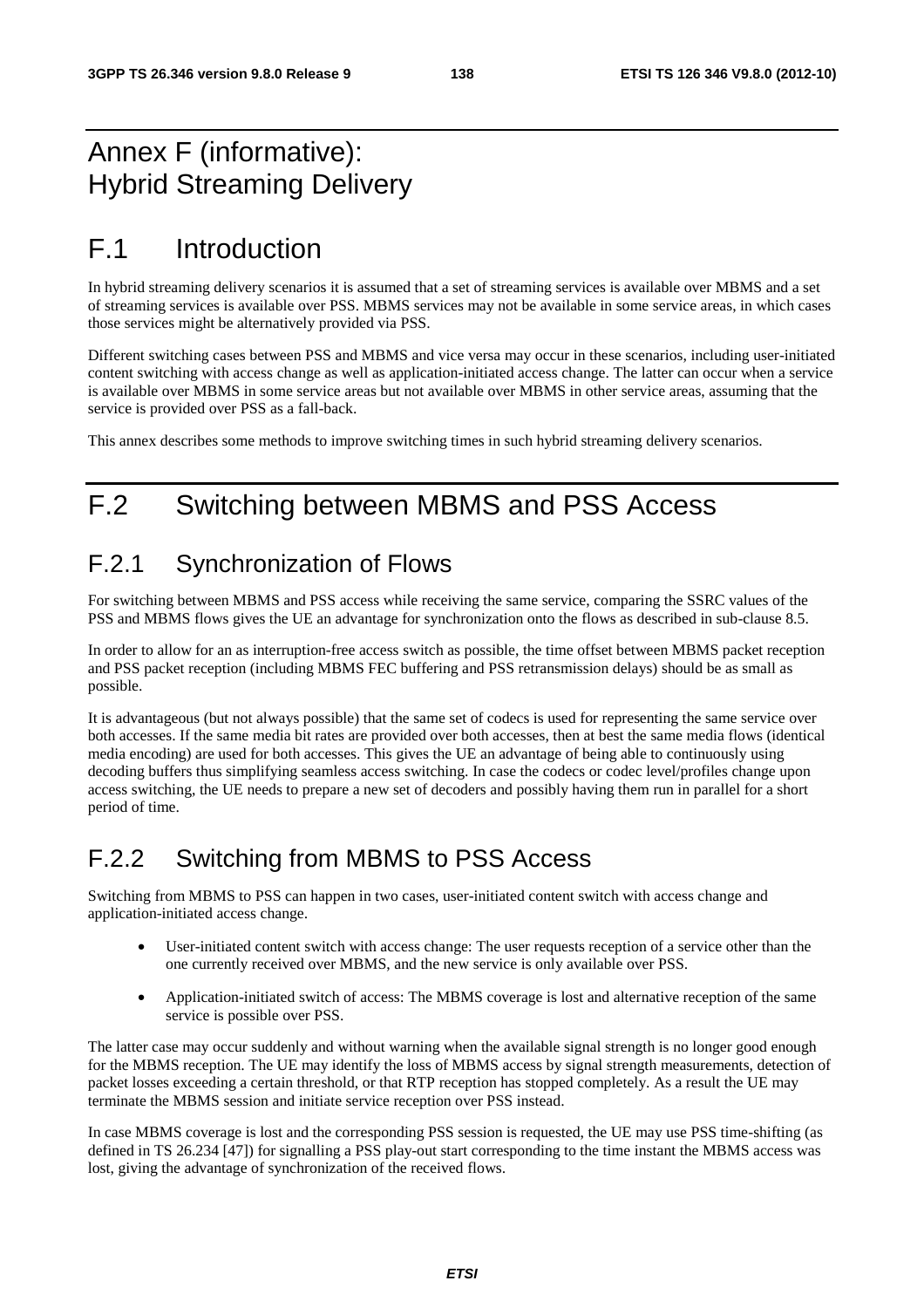## F.2.3 Switching from PSS to MBMS Access

Switching from PSS to MBMS can happen in two cases, user-initiated content switch with access change and application-initiated access change.

- User-initiated content switch with access change: The user requests reception of a service other than the one currently received over PSS, and the new service is available over MBMS.
- Application-initiated switch of access: The UE recognizes that MBMS reception of that service is alternatively possible (e.g. because MBMS reception was re-gained), such that the UE may terminate the PSS session and initiate reception over MBMS.

If the UE can receive both PSS and MBMS flows at the same time, and the time offset between MBMS packet reception and PSS packet reception (including MBMS FEC buffering and PSS retransmission delays) is small, and identical media encoding is used, then application-initated access change from PSS to MBMS without service change is possible to be made in such a way that it is seamless.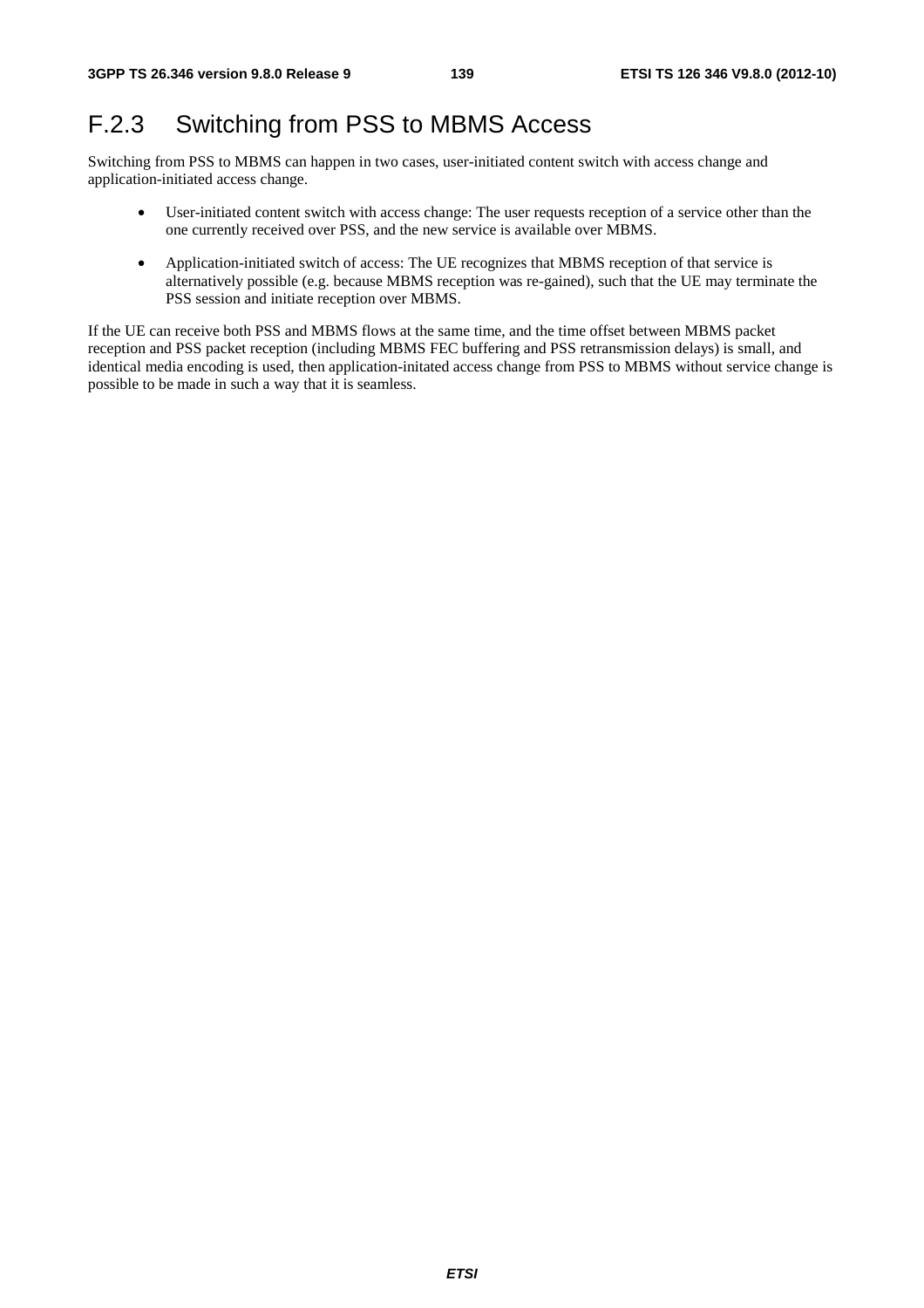## Annex G (informative): Guidelines for Channel Tune-in and Switch Time Reduction

This Annex describes some methods to improve channel tune-in and switching times for MBMS Streaming when using the FEC framework. It presents means for MBMS senders and receivers to minimize delay from a channel switch and initial tune-in time. Fast startup improvements for the layers below IP are not described here.

# G.1 Interleaving for Tune-in Time Reduction of FEC protected MBMS Services

Interleaving may be applied to source blocks before FEC encoding to re-arrange the order of transmission of the UDP packets. The target of the interleaving is to provide high priority and correctly decodeable media units in a way that maximizes the resulting media duration at the receivers that tune in at that specific source block. The interleaver may operate at two different levels:

- Inter-stream interleaving: prioritize the media streams and arrange their transmission order according to the ascending order of priorities. In other words high priority data, e.g. audio data, is transmitted towards the end of the source block.
- Intra-stream interleaving: high priority media data units such as Random Access Points of a video stream are transmitted towards the end of a source block.

The interleaving procedure enables receivers to reliably decode and present media data that has been received from a fraction of the tune-in source block.

Interleaving is transparent to legacy receivers.

### G.1.1 Timestamp Offsets

The timestamp offset field may be used to signal a timestamp offset for the received media units in the FEC block as specified in 8.2.3.2.

The timestamp offsets may be used to reconstruct the presentation time line at the UE. They may also be used to reduce the out time caused by the reception of a partially received interleaved FEC source block as shown in figure G.1.



**Figure G.1: Early tune-in using variable timestamps**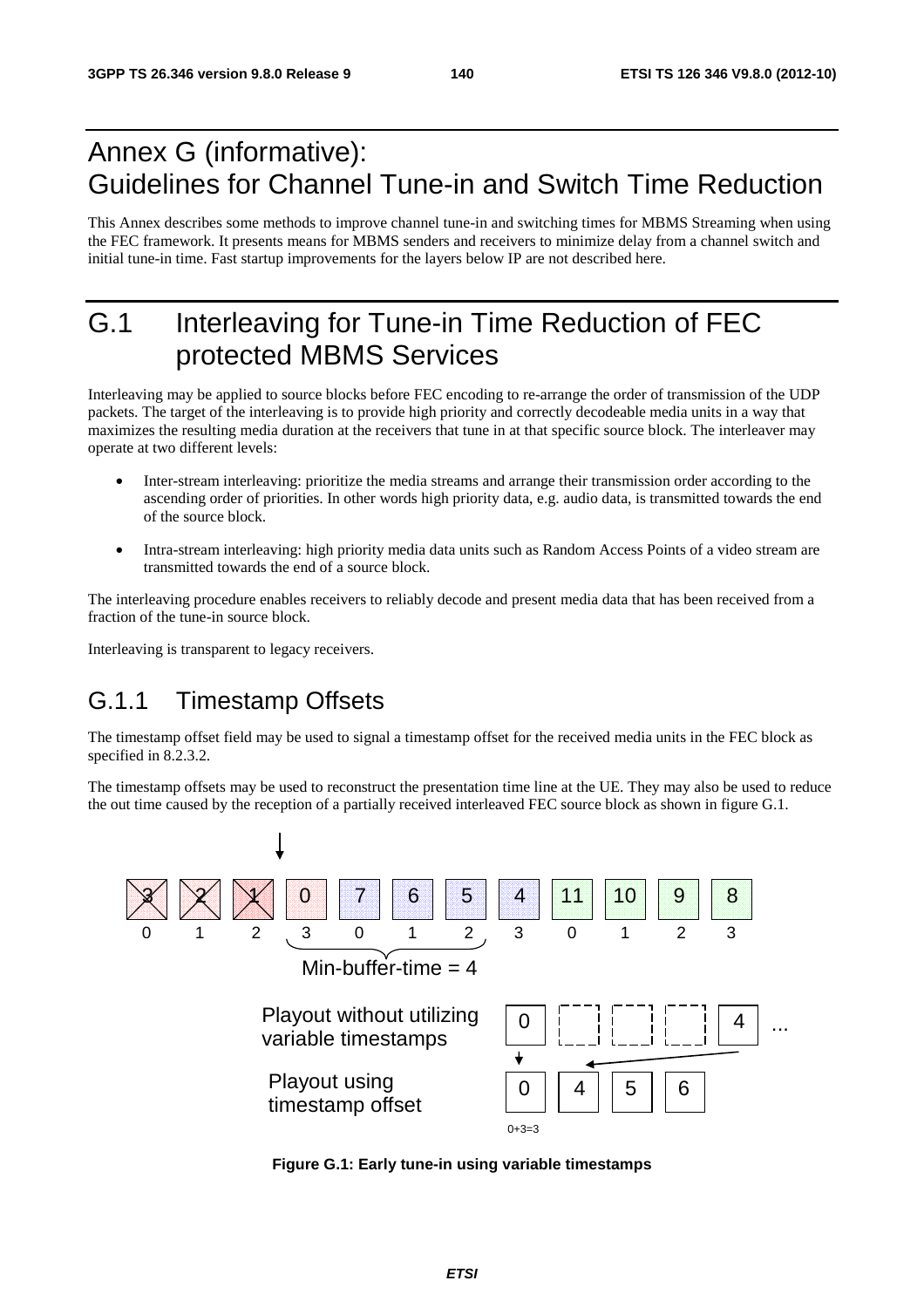### G.1.2 Early Playout

A UE that desires to make use of the interleaving to reduce the tune-in time may start the playout earlier than dictated by the min-buffer-time value.

Instead, the UE may schedule the first media unit of the succeeding source block to be played out after the min-buffertime. It may then estimate the appropriate time for starting early playout based on the amount of media duration that was received from the current block, the playout time of the earliest media unit of the next source block, and the highest presentation time of the media units of the current source block.

The early playout behavior is depicted by the following figure.



**Figure G.2: Early play out of interleaved media data of a FEC protected MBMS service** 

# G.2 FEC Stream & Channel Bundling

### G.2.1 Introduction

FEC Stream bundling is a method of improving the FEC efficiency and also to improve channel switching times. Several flows of one or more user services are "bundled" to form the source blocks for the FEC calculations. . This means, that all flows must be received for potential FEC recovery.

If flows from more than one user service are bundled (i.e. Channel Bundling), then the receiver discards other services after FEC processing. When a switch is performed, media inside the same bundle is immediately available. Stream Bundling can be performed on whole channels, parts of channels, or not at all.

Note: FEC Bundling does not improve start-up times.

#### G.2.1.1 Full Channel Bundling (All flows of several user services)

When full bundling is used, more than one complete channel is bundled. A channel switch inside the bundle does not require rebuffering and can therefore be near instantaneous. However, full bundling requires the processing of all packets. In other words, at a single time instance all video streams and all audio streams are received and processed. Also, the number of channels possible is limited by the fixed bearer bandwidth.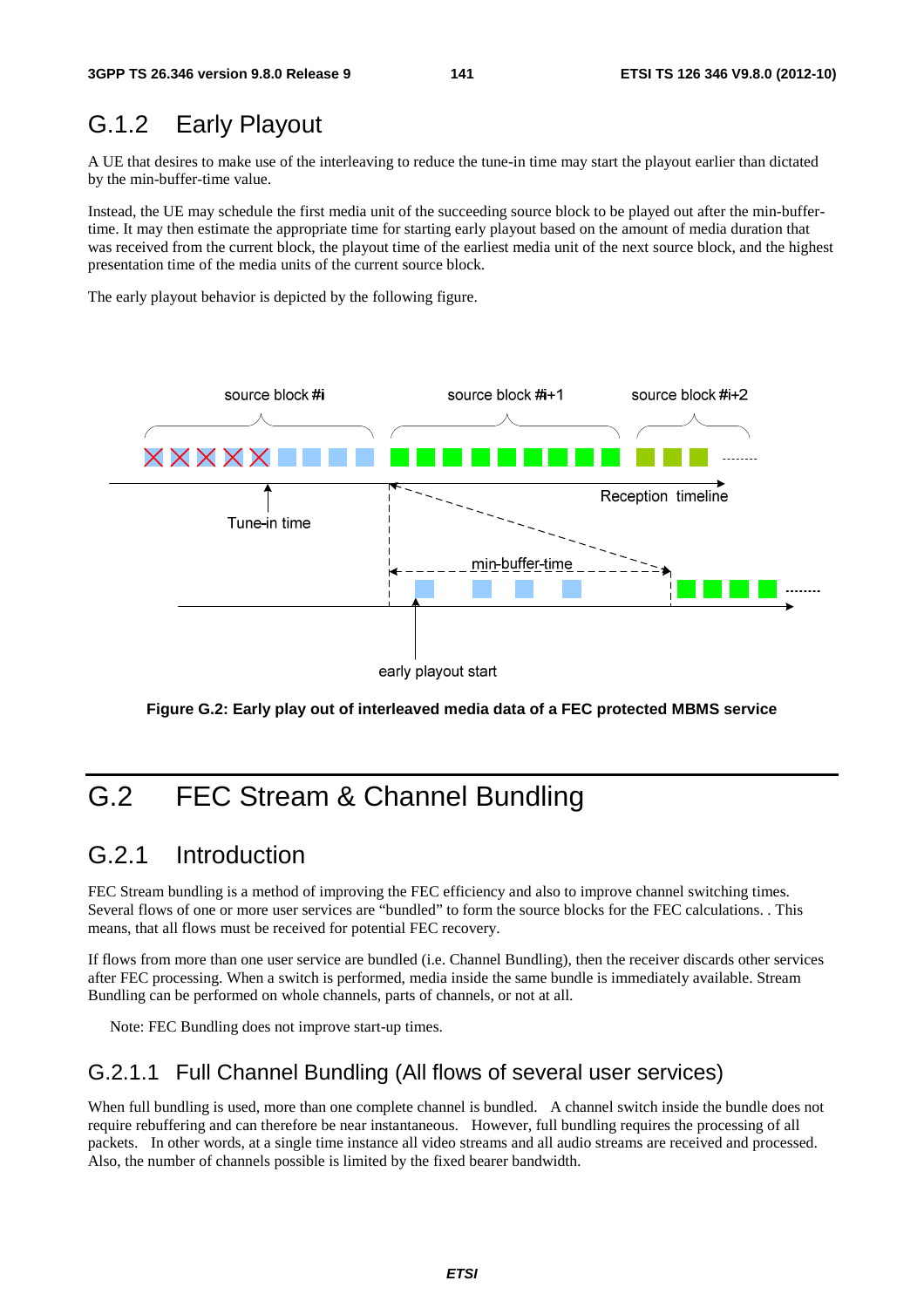### G.2.1.2 No Bundling

When no bundling is used, each channel is protected separately. In a channel switch the new channel needs to be buffered for the full min-buffer-time. At a single time instant one video stream and one audio stream is received and processed.

### G.2.1.3 Partial Channel Bundling (Some flows of several user services)

Partial bundling may be used to combine some of the benefits of full bundling and no bundling. In this case more than one parital channel is bundled. This may be used to reduce the processing required on the terminal while retaining fast channel switching between parts of the media.

Partial bundling may be used to bundle only the audio part of channels. In other words, at a single time instance one video stream and all audio streams are received. When a switch occurs the audio is switched instantaneously as it does not need to be rebuffered. The complexity of this case is substantially lower than full bundling and the number of channels which can be bundled given a fixed bearer bandwidth is substantially increased. This is due to the fact that the audio uses a substantially lower percentage of the bitrate compared to video.

### G.2.1.3 Stream Bundling (All flows of a single user services)

When stream bundling is used, all flows of a single channel are bundled. The FEC source block is formed using audio, video and security data.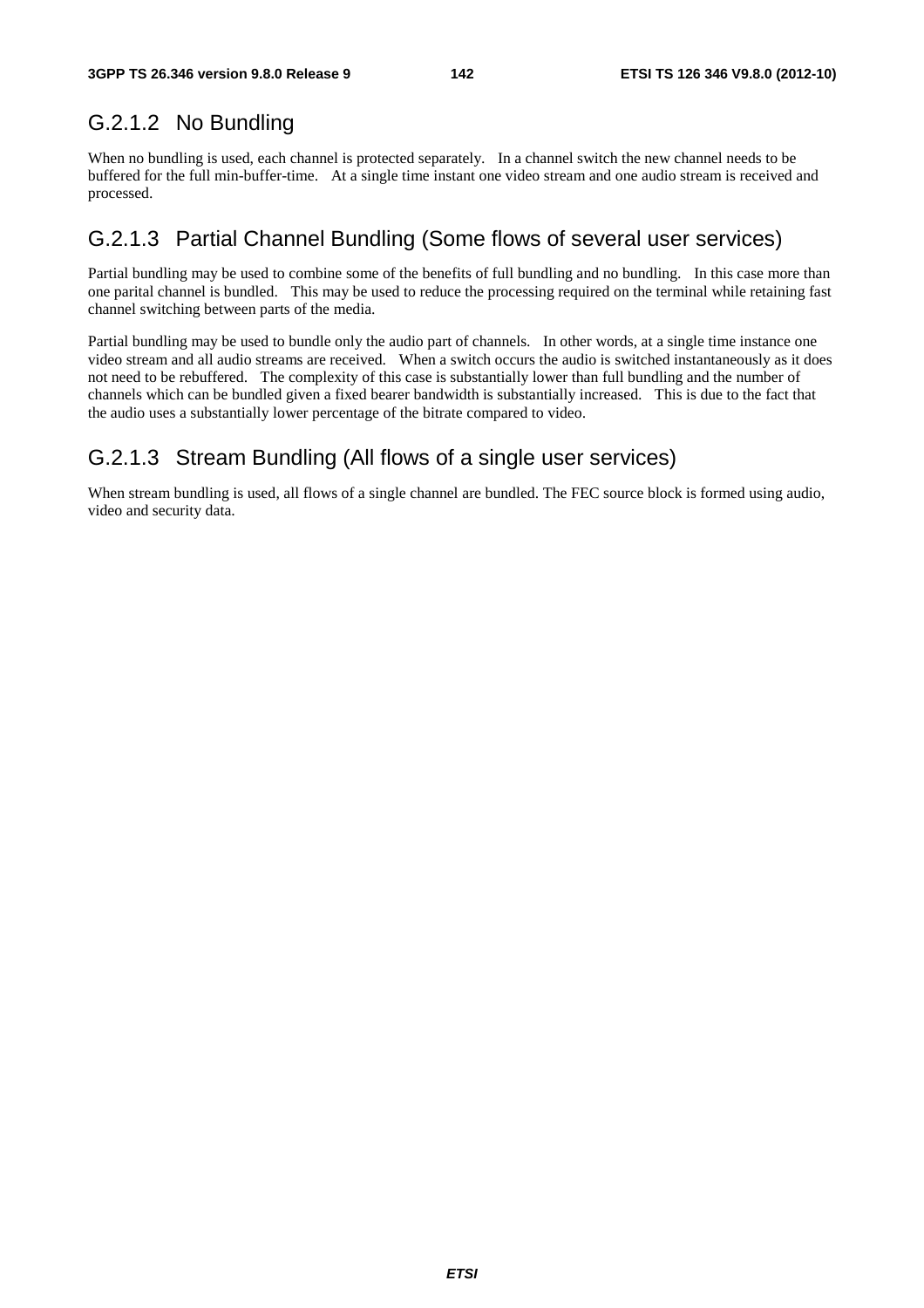# Annex H (informative): QoE Reporting Management Object Device Description Framework

This Device Description Framework (DDF) is the standardized minimal set. A vendor can define its own DDF for the complete device. This DDF can include more features than this minimal standardized version.

```
<?xml version="1.0" encoding="UTF-8"?> 
<!DOCTYPE MgmtTree PUBLIC "-//OMA//DTD-DM-DDF 1.2//EN" 
"http://www.openmobilealliance.org/tech/DTD/dm_ddf-v1_2.dtd"> 
<MgmtTree> 
    <VerDTD>1.2</VerDTD> 
    <Man>--The device manufacturer--</Man> 
    <Mod>--The device model--</Mod> 
    <Node> 
       <NodeName>3GPP_MBMSQOE</NodeName> 
       <DFProperties> 
           <AccessType> 
             <Get/> 
           </AccessType> 
           <DFFormat> 
              <node/> 
           </DFFormat> 
           <Occurrence> 
              <ZeroOrOne/> 
           </Occurrence> 
           <Scope> 
              <Permanent/> 
           </Scope> 
           <DFTitle>The interior node holding all 3GPP MBMS QoE Metrics Reporting objects</DFTitle> 
           <DFType> 
              <DDFName/> 
           </DFType> 
       </DFProperties> 
       <Node> 
           <NodeName>Enabled</NodeName> 
           <DFProperties> 
              <AccessType> 
                 <Get/> 
              </AccessType> 
              <DFFormat> 
                <boo1/>
              </DFFormat> 
              <Occurrence> 
                 <One/>
              </Occurrence> 
              <Scope> 
                  <Permanent/> 
              </Scope> 
              <DFTitle>The QoE reporting requested indicator</DFTitle> 
              <DFType> 
                 <DDFName/> 
              </DFType> 
           </DFProperties> 
       </Node> 
       <Node> 
           <NodeName>APN</NodeName> 
           <DFProperties> 
              <AccessType> 
                <Get/> </AccessType> 
              <DFFormat> 
                <chr/ </DFFormat> 
              <Occurrence> 
                  <ZeroOrOne/> 
              </Occurrence> 
              <DFTitle>The Access Point Name for QoE reporting</DFTitle> 
              <DFType> 
                 <DDFName/> 
              </DFType> 
           </DFProperties>
```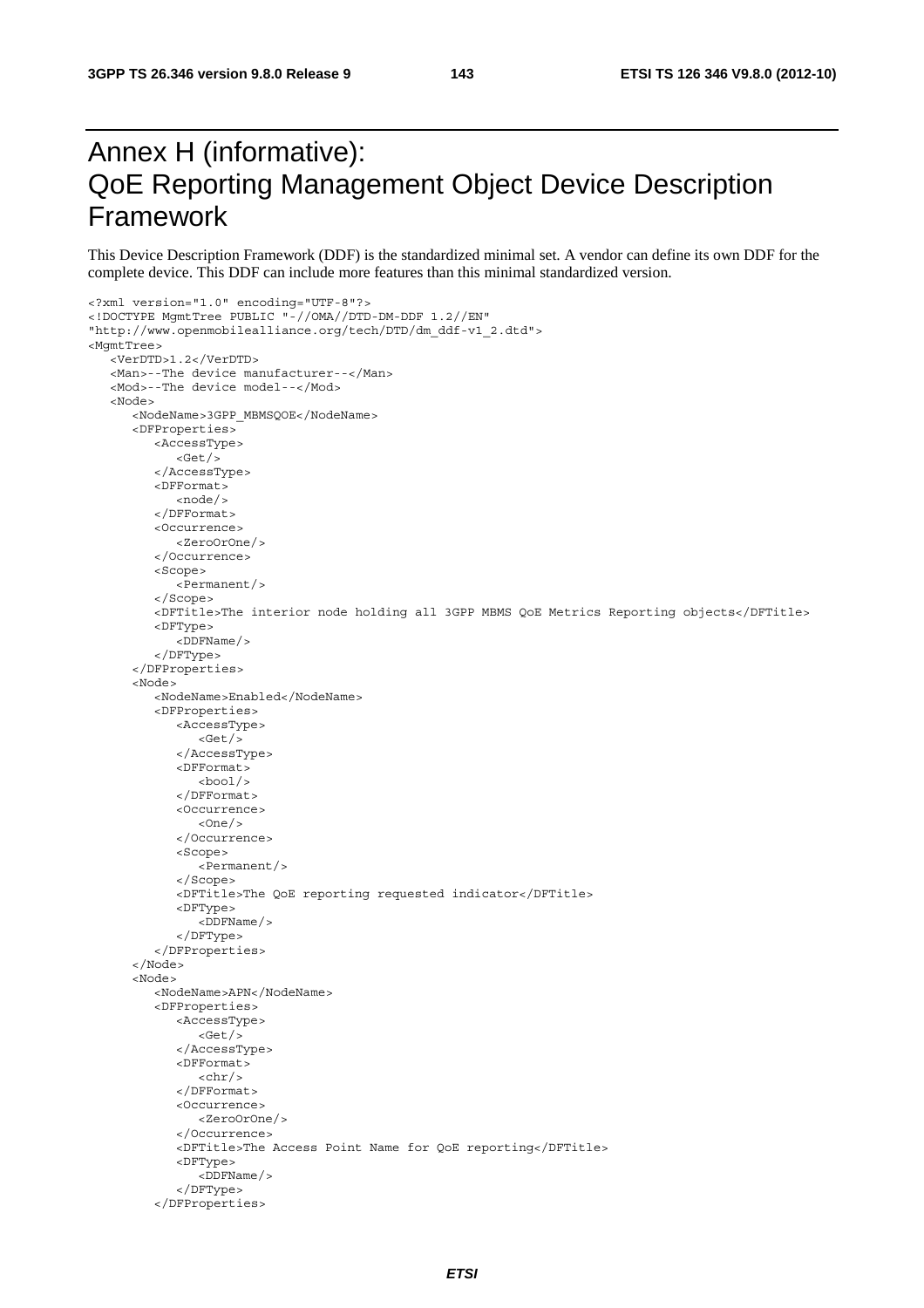</Node> <Node> <NodeName>Format</NodeName> <DFProperties> <AccessType> <Get/> </AccessType> <DFFormat>  $<$ chr $/$  </DFFormat> <Occurrence> <ZeroOrOne/> </Occurrence> <DFTitle>The QoE metrics report format</DFTitle> <DFType> <DDFName/> </DFType> </DFProperties> </Node> <Node> <NodeName>Rules</NodeName> <DFProperties> <AccessType> <Get/> </AccessType> <DFFormat>  $<$ chr $/$  </DFFormat> <Occurrence>  $<$ One/ $>$  </Occurrence> <DFTitle>The QoE metrics rules</DFTitle> <DFType> <DDFName/> </DFType> </DFProperties> </Node> <Node> <NodeName>Session</NodeName> <DFProperties> <AccessType> <Get/> </AccessType> <DFFormat> <node/> </DFFormat> <Occurrence> <ZeroOrOne/> </Occurrence> <DFTitle>The QoE session metrics node</DFTitle> <DFType> <DDFName/> </DFType> </DFProperties> <Node> <NodeName>Metrics</NodeName> <DFProperties> <AccessType>  $<$ Get $/$ > </AccessType> <DFFormat>  $<$ chr $/$  </DFFormat> <Occurrence> <ZeroOrOne/> </Occurrence> <DFType> <DDFName/> </DFType> </DFProperties> </Node> <Node> <NodeName>Ext</NodeName> <DFProperties> <AccessType>  $<$ Get $/$ > </AccessType> <DFFormat>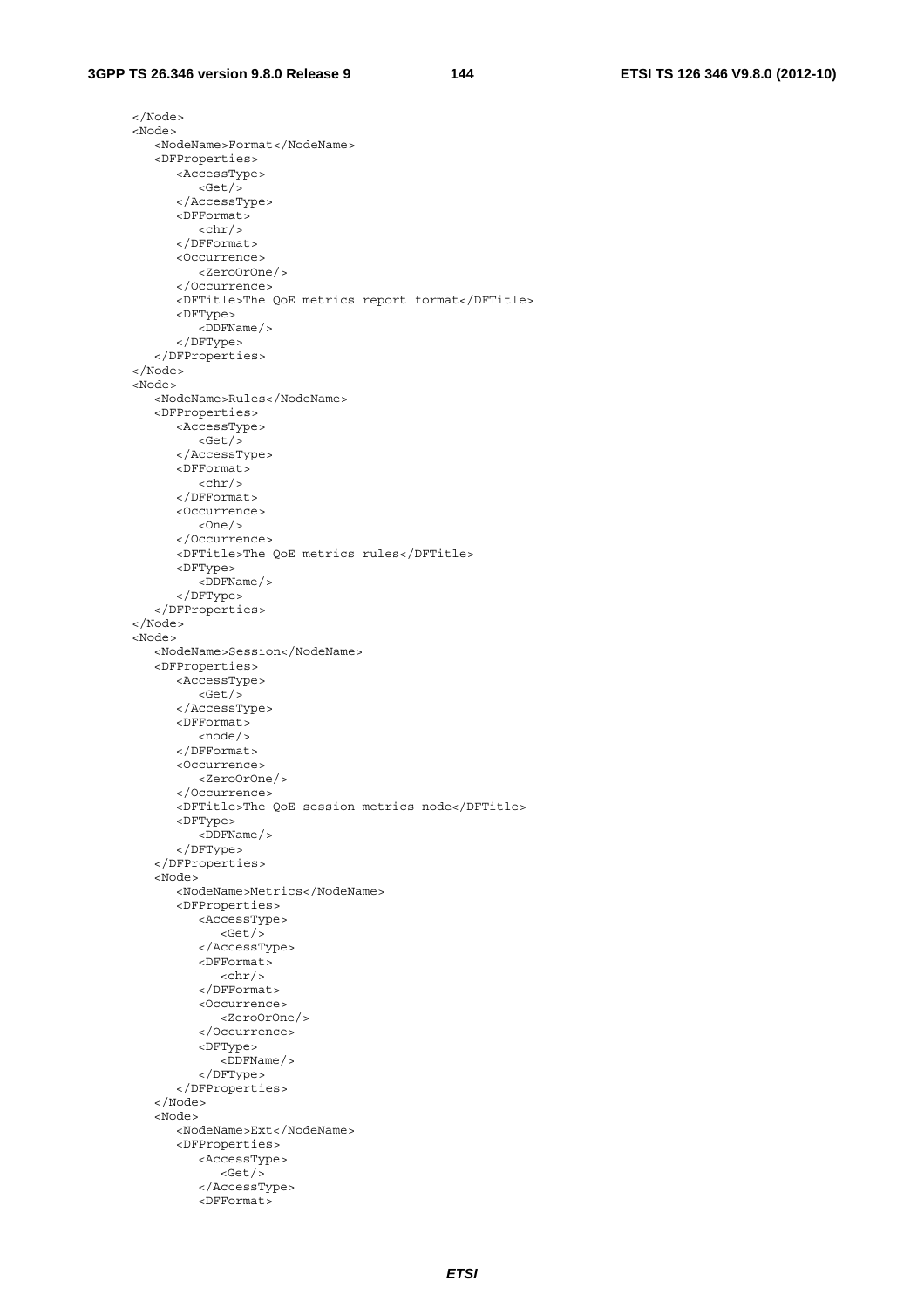<node/> </DFFormat> <Occurrence> <ZeroOrOne/> </Occurrence> <Scope> <Permanent/> </Scope> <DFTitle> A collection of all extension objects</DFTitle> <DFType> <DDFName/> </DFType> </DFProperties> </Node> </Node> <Node> <NodeName>Speech</NodeName> <DFProperties> <AccessType> <Get/> </AccessType> <DFFormat> <node/> </DFFormat> <Occurrence> <ZeroOrOne/> </Occurrence> <DFTitle>The QoE speech metrics node</DFTitle> <DFType> <DDFName/> </DFType> </DFProperties> <Node> <NodeName>Metrics</NodeName> <DFProperties> <AccessType> <Get/> </AccessType> <DFFormat>  $<$ chr $/$ > </DFFormat> <Occurrence> <ZeroOrOne/> </Occurrence> <DFType> <DDFName/> </DFType> </DFProperties> </Node> <Node> <NodeName>Ext</NodeName> <DFProperties> <AccessType>  $<$ Get $/$ > </AccessType> <DFFormat> <node/> </DFFormat> <Occurrence> <ZeroOrOne/> </Occurrence> <Scope> <Permanent/> </Scope> <DFTitle> A collection of all extension objects</DFTitle> <DFType> <DDFName/> </DFType> </DFProperties> </Node> </Node> <Node> <NodeName>Video</NodeName> <DFProperties> <AccessType>  $<$  </AccessType> <DFFormat>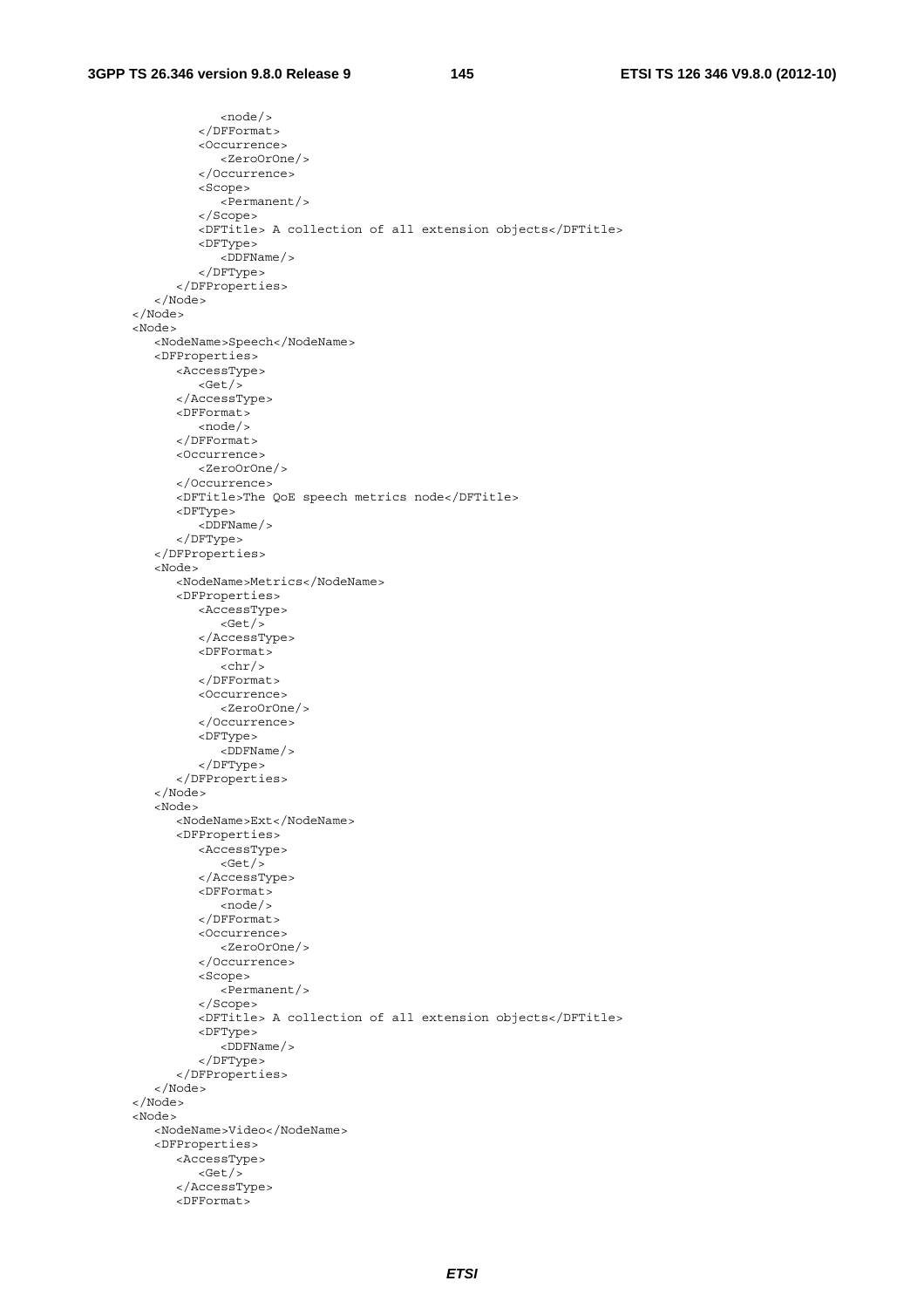<node/> </DFFormat> <Occurrence> <ZeroOrOne/> </Occurrence> <DFTitle>The QoE video metrics node</DFTitle> <DFType> <DDFName/> </DFType> </DFProperties> <Node> <NodeName>Metric</NodeName> <DFProperties> <AccessType> <Get/> </AccessType> <DFFormat>  $<$ chr $/$  </DFFormat> <Occurrence> <ZeroOrMore/> </Occurrence> <DFType> <DDFName/> </DFType> </DFProperties> </Node> <Node> <NodeName>Ext</NodeName> <DFProperties> <AccessType>  $<****det**/b<sup>2</sup>**$  </AccessType> <DFFormat> <node/> </DFFormat> <Occurrence> <ZeroOrOne/> </Occurrence> <Scope> <Permanent/> </Scope> <DFTitle>A collection of all extension objects</DFTitle> <DFType> <DDFName/> </DFType> </DFProperties> </Node> </Node> <Node> <NodeName>Text</NodeName> <DFProperties> <AccessType>  $<$ Get $/$ > </AccessType> <DFFormat> <node/> </DFFormat> <Occurrence> <ZeroOrOne/> </Occurrence> <DFTitle>The QoE timed text metrics node</DFTitle> <DFType> <DDFName/> </DFType> </DFProperties> <Node> <NodeName>Metric</NodeName> <DFProperties> <AccessType>  $<$ Get $/$ > </AccessType> <DFFormat>  $<$ chr $/$  </DFFormat> <Occurrence> <ZeroOrOne/> </Occurrence>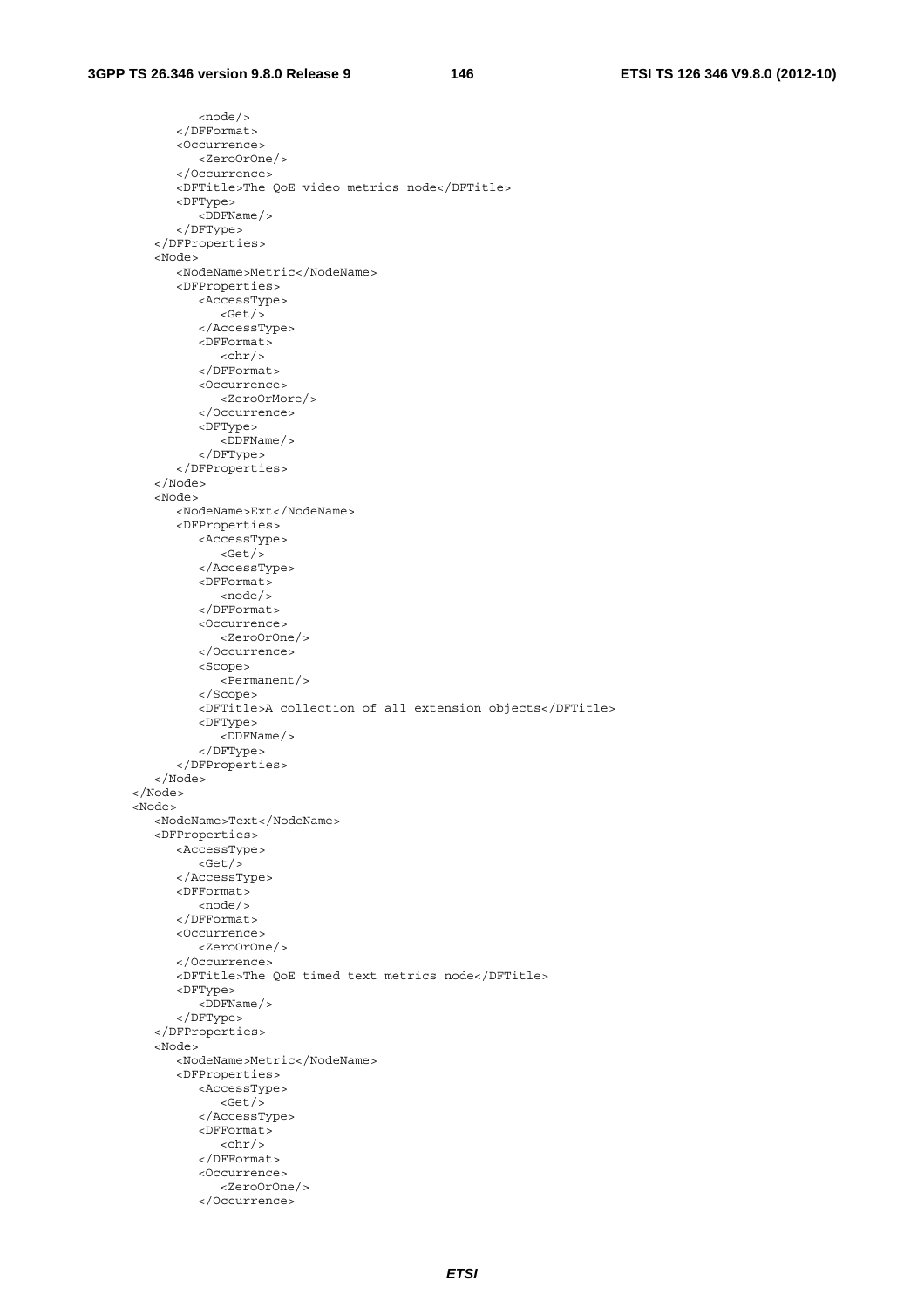<DFType> <DDFName/> </DFType> </DFProperties> </Node> <Node> <NodeName>Ext</NodeName> <DFProperties> <AccessType> <Get/> </AccessType> <DFFormat> <node/> </DFFormat> <Occurrence> <ZeroOrOne/> </Occurrence> <Scope> <Permanent/> </Scope> <DFTitle>A collection of all extension objects</DFTitle> <DFType> <DDFName/> </DFType> </DFProperties> </Node> </Node> <Node> <NodeName>Ext</NodeName> <DFProperties> <AccessType> <Get/> </AccessType> <DFFormat> <node/> </DFFormat> <Occurrence> <ZeroOrOne/> </Occurrence> <Scope> <Permanent/> </Scope> <DFTitle>A collection of all extension objects</DFTitle> <DFType> <DDFName/> </DFType> </DFProperties> </Node> </Node> </MgmtTree>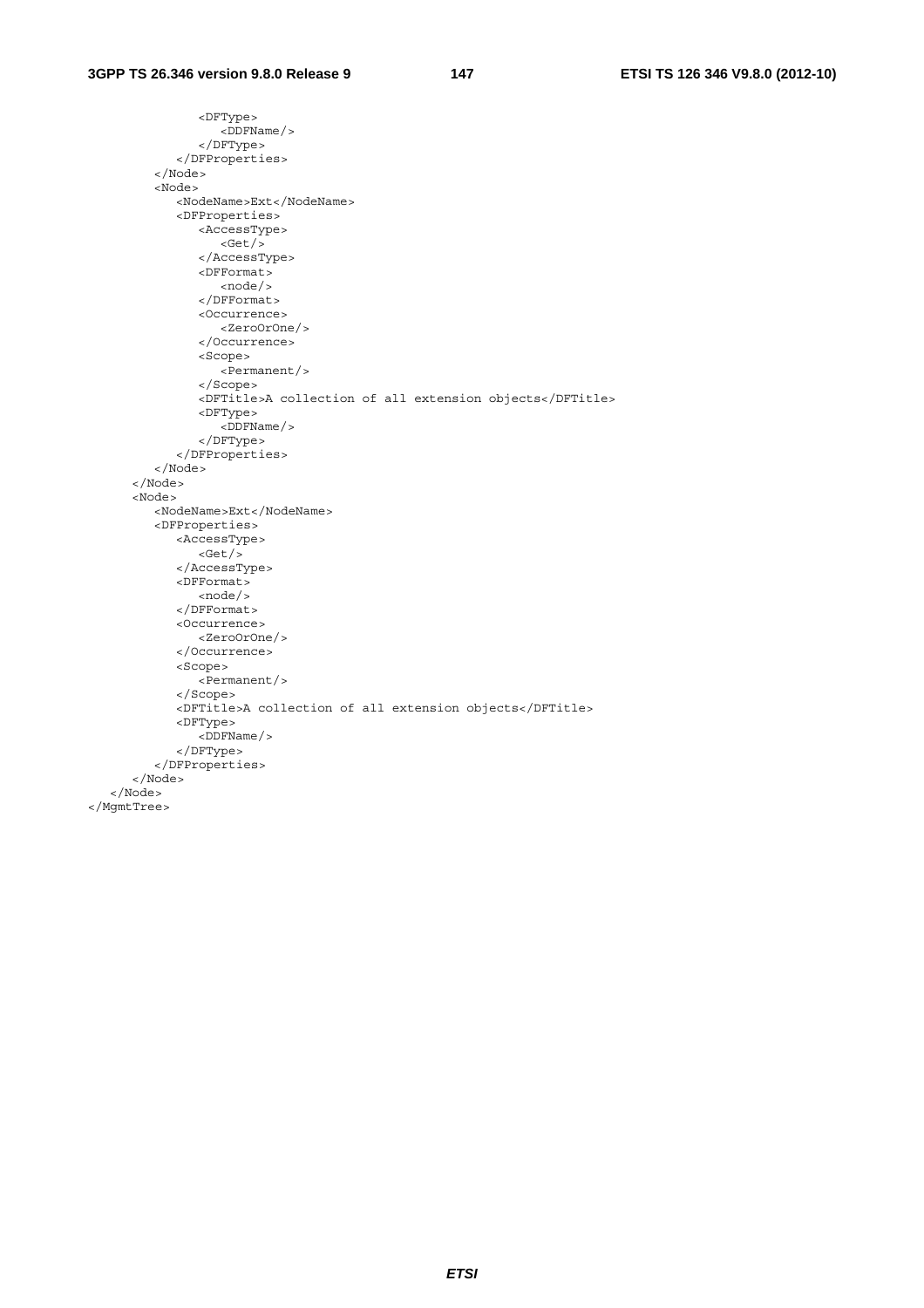Annex I (informative): Void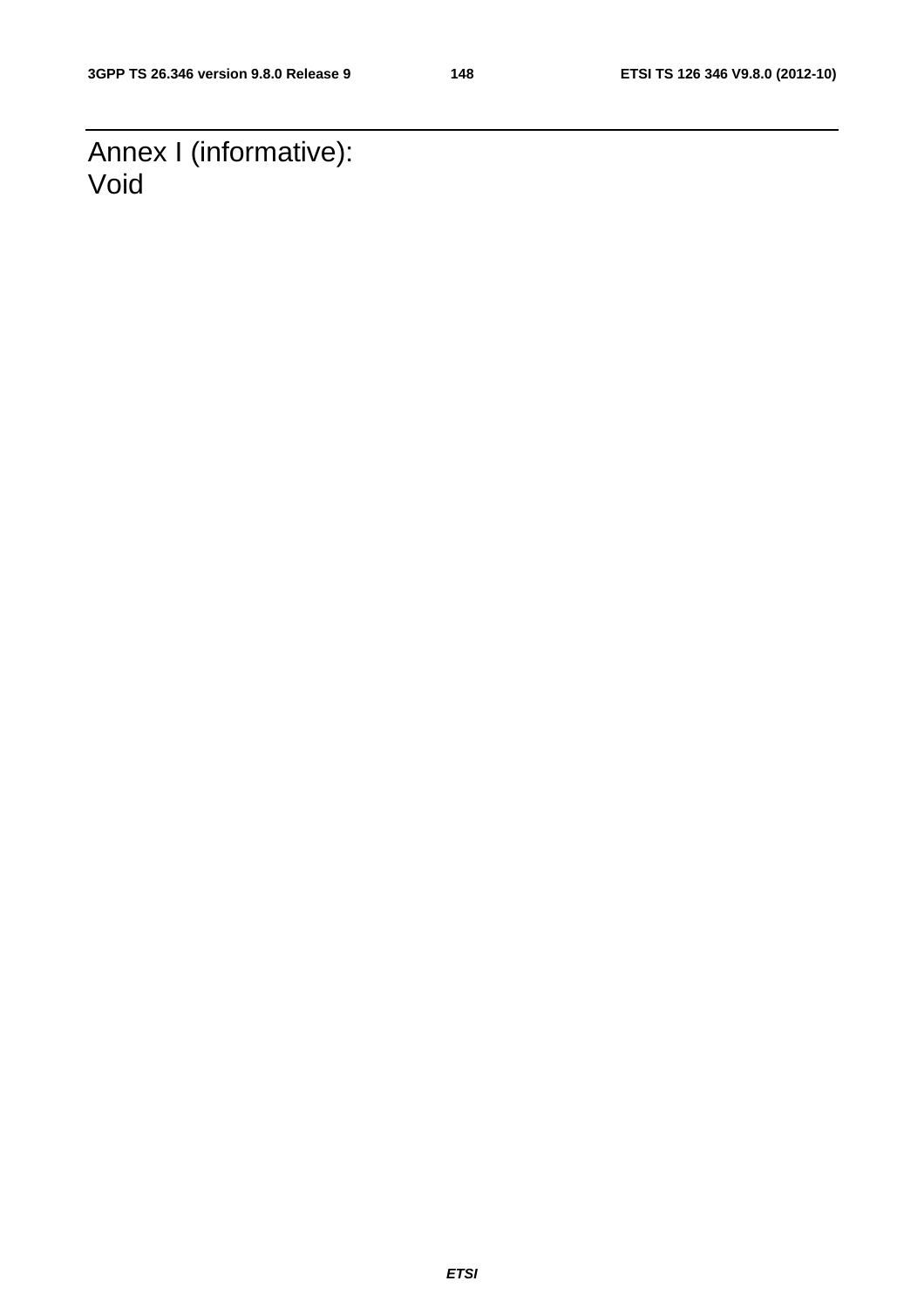## Annex J (normative): Schema

## J.1 User Service Description schema

This clause specifies the main USD Schema according to the current release. In addition to clause 11.2.1 specifying the USD schema content, additional requirements are included in this clause to ensure backward and forward compatibility.

In this version of the specification, the network shall set the *schemaVersion* element, defined as a child of *bundleDescription* element, to 1.

The schema *version* attribute (part of the schema instruction) shall be included in the UE schema and the network schema.

NOTE 1: The value of the *schemaVersion* element and *version* attribute is intended to be increased by 1 in every future releases where new element(s) or attribute(s) are added.

When a UE receives an instantiation of a USD compliant to this schema, it shall determine the USD schema version required to parse the USD instantiation as follows:

- If the UE supports one or more versions of the USD schema with the schema *version* attribute, then the UE shall use the USD schema that has the highest schema *version* attribute value that is equal to or less than the value in the received *schemaVersion* element;
- Otherwise, if the UE supports a USD schema without a schema *version* attribute, or all of its USD schemas with the *schema version* attribute have a value greater than the value received in the *schemaVersion* element, then the UE shall use its USD schema without a *version* attribute.
- NOTE 2: To avoid a schema validation error (Unique Particle Attribution rule) if an optional element from another namespace is specified just prior to the *xs:any namespace="##other"* instructions (3 instances in the USD schema), a *schemaVersion* element is defined as the last child of the root element (*bundleDescription* element), and a *delimiter* element is specified preceding the 2 other occurrences of *xs:any* instructions. These 2 elements are defined in clause J.2, and the schema file name is "schemaversion.xsd".

The file names associated to the USD schemas specified in sub-clause 11.2.1 are as follows:

- Release 7 extension schema: USD-Rel-07-schema-snippet.xsd
- Release 8 extension schema: USD-Rel-08-schema-snippet.xsd
- Release 9 extension schema: USD-Rel-09-schema-snippet.xsd

The file name for the main USD schema (as defined below) is "USD-schema-main.xsd".

#### **User Service Description**

```
<?xml version="1.0" encoding="UTF-8"?> 
<xs:schema 
     xmlns="urn:3GPP:metadata:2005:MBMS:userServiceDescription" 
     xmlns:xs="http://www.w3.org/2001/XMLSchema" 
     xmlns:r7="urn:3GPP:metadata:2007:MBMS:userServiceDescription" 
     xmlns:r8="urn:3GPP:metadata:2008:MBMS:userServiceDescription" 
     xmlns:r9="urn:3GPP:metadata:2009:MBMS:userServiceDescription" 
     xmlns:sv="urn:3gpp:metadata:2009:MBMS:schemaVersion" 
     targetNamespace="urn:3GPP:metadata:2005:MBMS:userServiceDescription" 
     elementFormDefault="qualified" 
     version="1">
```

```
<xs:import schemaLocation="USD-Rel-07-schema-snippet.xsd" 
namespace="urn:3GPP:metadata:2007:MBMS:userServiceDescription"/>
```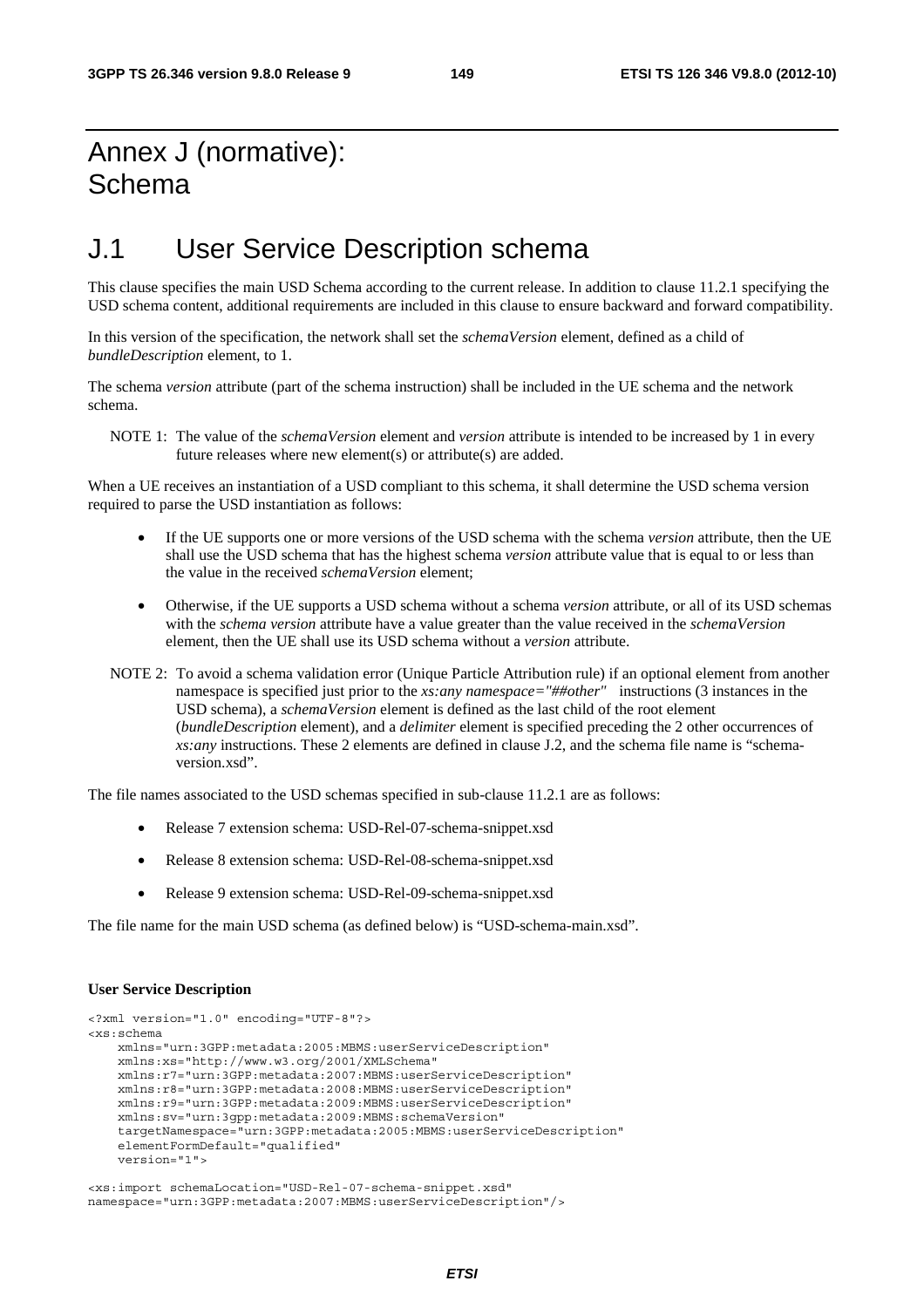#### **3GPP TS 26.346 version 9.8.0 Release 9 150 ETSI TS 126 346 V9.8.0 (2012-10)**

```
<xs:import schemaLocation="USD-Rel-08-schema-snippet.xsd" 
namespace="urn:3GPP:metadata:2008:MBMS:userServiceDescription"/> 
<xs:import schemaLocation="USD-Rel-09-schema-snippet.xsd" 
namespace="urn:3GPP:metadata:2009:MBMS:userServiceDescription"/> 
<xs:import schemaLocation="schema-version.xsd" 
namespace="urn:3gpp:metadata:2009:MBMS:schemaVersion"/> 
     <xs:element name="bundleDescription" type="bundleDescriptionType"/> 
     <xs:complexType name="bundleDescriptionType"> 
         <xs:sequence> 
             <xs:element name="userServiceDescription" type="userServiceDescriptionType" 
maxOccurs="unbounded"/> 
             <xs:element ref="r7:initiationRandomization" minOccurs="0"/> 
             <xs:element ref="r7:terminationRandomization" minOccurs="0"/> 
             <xs:element ref="sv:schemaVersion"/> 
             <xs:any namespace="##other" processContents="lax" minOccurs="0" maxOccurs="unbounded"/> 
         </xs:sequence> 
         <xs:attribute name="fecDescriptionURI" type="xs:anyURI" use="optional"/> 
         <xs:anyAttribute processContents="skip"/> 
     </xs:complexType> 
     <xs:complexType name="userServiceDescriptionType"> 
         <xs:sequence> 
             <xs:element name="name" type="nameType" minOccurs="0" maxOccurs="unbounded"/> 
             <xs:element name="serviceLanguage" type="xs:language" minOccurs="0" 
maxOccurs="unbounded"/> 
             <xs:element name="requiredCapabilities" type="requirementsType" minOccurs="0"/> 
             <xs:element name="deliveryMethod" type="deliveryMethodType" maxOccurs="unbounded"/> 
             <xs:element name="accessGroup" type="accessGroupType" minOccurs="0" 
maxOccurs="unbounded"/> 
             <xs:element ref="r7:serviceGroup" minOccurs="0"/> 
             <xs:element ref="r7:initiationRandomization" minOccurs="0"/> 
             <xs:element ref="r7:terminationRandomization" minOccurs="0"/> 
             <xs:element ref="r8:Registration" minOccurs="0"/> 
             <xs:element ref="r9:mediaPresentationDescription" minOccurs="0"/> 
             <xs:element ref="r9:schedule" minOccurs="0"/> 
             <xs:element ref="r9:availabilityInfo" minOccurs="0"/> 
             <xs:element ref="sv:delimiter"/> 
             <xs:any namespace="##other" processContents="lax" minOccurs="0" maxOccurs="unbounded"/> 
         </xs:sequence> 
         <xs:attribute name="serviceId" type="xs:anyURI" use="required"/> 
         <xs:attribute ref="r7:serviceClass" use="optional"/> 
         <xs:anyAttribute processContents="skip"/> 
     </xs:complexType> 
     <xs:complexType name="serviceGroupType"> 
         <xs:attribute name="groupID" type="xs:anyURI" use="required"/> 
     </xs:complexType> 
     <xs:complexType name="accessGroupType"> 
         <xs:sequence> 
             <xs:element name="accessBearer" type="xs:string" maxOccurs="unbounded"/> 
         </xs:sequence> 
         <xs:attribute name="id" type="accessGroupIdType" use="required"/> 
     </xs:complexType> 
     <xs:complexType name="deliveryMethodType"> 
         <xs:sequence> 
             <xs:element ref="r8:alternativeAccessDelivery" minOccurs="0"/> 
             <xs:element ref="sv:delimiter"/> 
             <xs:any namespace="##other" processContents="lax" minOccurs="0" maxOccurs="unbounded"/> 
         </xs:sequence> 
         <xs:attribute name="accessGroupId" type="accessGroupIdType" use="optional"/> 
         <xs:attribute name="associatedProcedureDescriptionURI" type="xs:anyURI" use="optional"/> 
         <xs:attribute name="protectionDescriptionURI" type="xs:anyURI" use="optional"/> 
         <xs:attribute name="sessionDescriptionURI" type="xs:anyURI" use="required"/> 
         <xs:attribute name="accessPointName" type="xs:anyURI" use="optional"/> 
         <xs:anyAttribute processContents="skip"/> 
     </xs:complexType> 
     <xs:complexType name="nameType"> 
         <xs:simpleContent> 
             <xs:extension base="xs:string"> 
                 <xs:attribute name="lang" type="xs:language" use="optional"/> 
             </xs:extension> 
         </xs:simpleContent> 
     </xs:complexType> 
     <xs:simpleType name="accessGroupIdType"> 
         <xs:restriction base="xs:nonNegativeInteger"/> 
     </xs:simpleType> 
     <xs:complexType name="requirementsType"> 
         <xs:sequence> 
             <xs:element name="feature" type="xs:unsignedInt" maxOccurs="unbounded"/>
```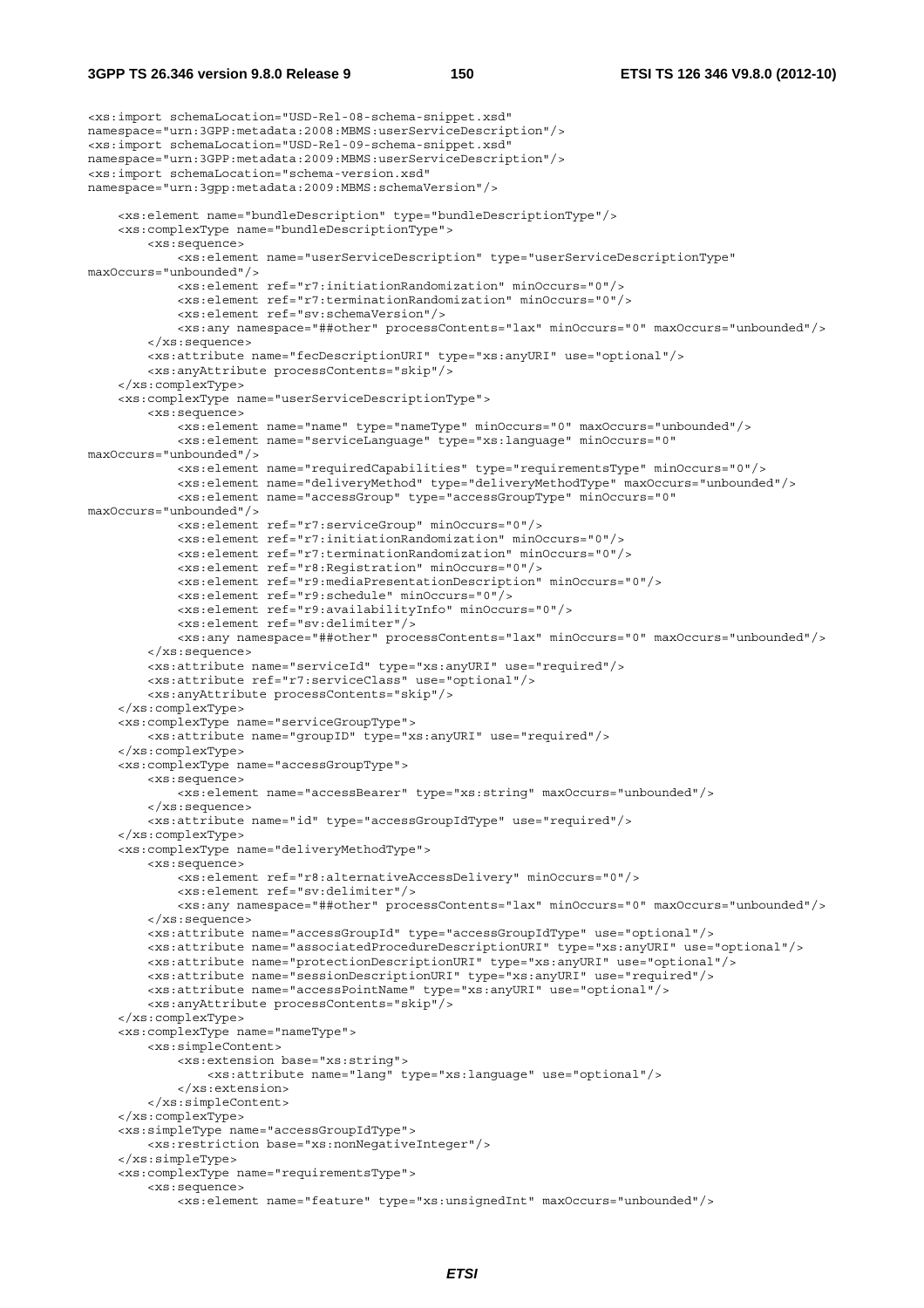```
 </xs:sequence> 
     </xs:complexType> 
</xs:schema>
```
## J.2 Version and Delimiter schema

This clause specifies the schema that is needed for the UE and the network side for forward and backward compatibility, and is used by the following schemas:

- USD
- Schedule Description
- FDT

The schema defines 2 elements, *schemaVersion* and *delimiter*. The value of the *schemaVersion* is specified separately for each of the schemas above. The *delimiter* element is specified in the various main schemas above to avoid the schema validation error (due to the Unique Particle Attribution rule).

The *delimiter* element shall be set by the network to a value of 0, and the element content shall be ignored by the UE.

The file name used for this schema is "schema-version.xsd", and is used in the various schemas above for the "import" instruction.

```
<?xml version="1.0" encoding="UTF-8"?> 
<xs:schema xmlns="urn:3gpp:metadata:2009:MBMS:schemaVersion" 
 xmlns:xs="http://www.w3.org/2001/XMLSchema" 
 targetNamespace="urn:3gpp:metadata:2009:MBMS:schemaVersion" 
            elementFormDefault="qualified"> 
    <xs:element name="schemaVersion" type="xs:unsignedInt"/> 
    <xs:element name="delimiter" type="xs:byte"/>
```
</xs:schema>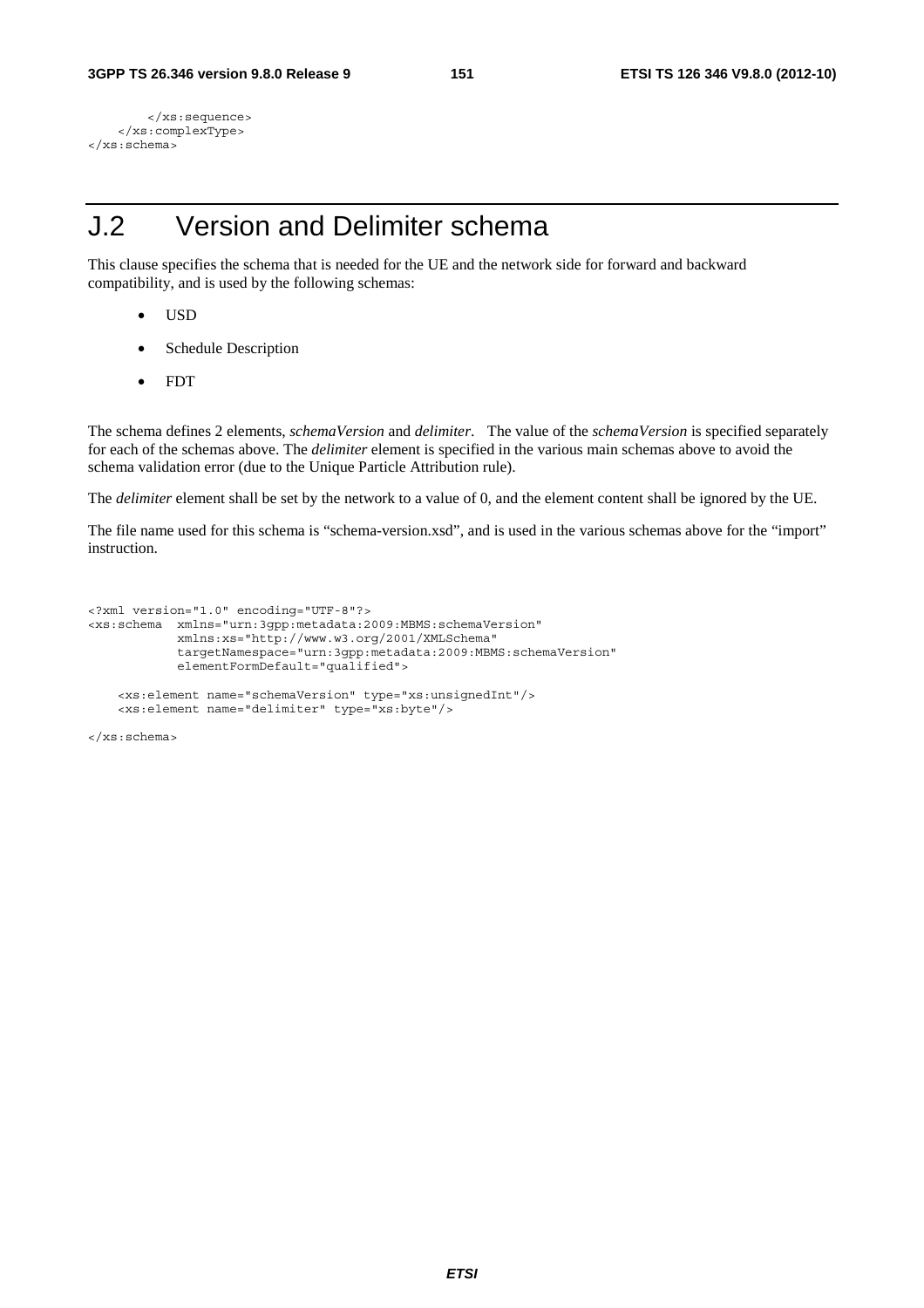## Annex K (informative): Change history

| <b>Change history</b> |                 |                         |           |                |                                                                                  |       |            |
|-----------------------|-----------------|-------------------------|-----------|----------------|----------------------------------------------------------------------------------|-------|------------|
| <b>Date</b>           |                 | <b>TSG SA# TSG Doc.</b> | <b>CR</b> |                | Rev Subject/Comment                                                              | Old   | <b>New</b> |
| 2005-03               | 27              | SP-050082               |           |                | Approved at TSG SA#27 Plenary                                                    | 2.0.0 | 6.0.0      |
| 2005-06               | 28              | SP-050250 001           |           | 1              | Corrections to QoE metrics specification for MBMS                                | 6.0.0 | 6.1.0      |
| $2005 - 06$           | 28              | SP-050250 002           |           | 1              | Using two TMGIs                                                                  | 6.0.0 | 6.1.0      |
| 2005-06               | 28              | SP-050250 003           |           |                | MBMS Service Descriptions over HTTP                                              | 6.0.0 | 6.1.0      |
| 2005-06               | 28              | SP-050250 004           |           | 1              | Corrections to the specification of Associated Delivery Procedures<br>for MBMS   | 6.0.0 | 6.1.0      |
| 2005-06               | 28              | SP-050250 005           |           | 2              | <b>Usage of MBMS Session Identity</b>                                            | 6.0.0 | 6.1.0      |
| 2005-06               | 28              | SP-050250 010           |           | 1              | MBMS user service announcement via point-to-point push bearers                   | 6.0.0 | 6.1.0      |
| 2005-06               | 28              | SP-050250 011           |           |                | Removal of obsolete note                                                         | 6.0.0 | 6.1.0      |
| 2005-06               | 28              | SP-050250 013           |           |                | Specification of Raptor Forward Error Correction and Streaming                   | 6.0.0 | 6.1.0      |
|                       |                 |                         |           |                | User Service bundling                                                            |       |            |
| 2005-06               | 28              | SP-050250 015           |           |                | Clarification of Associated Delivery Procedure                                   | 6.0.0 | 6.1.0      |
| 2005-06               | $\overline{28}$ | SP-050250 016           |           |                | Corrections of FLUTE Support Requirements                                        | 6.0.0 | 6.1.0      |
| 2005-06               | 28              | SP-050250 017           |           |                | Corrections of the reference list                                                | 6.0.0 | 6.1.0      |
| 2005-06               | 28              | SP-050250 018           |           |                | Definition of RTP Session                                                        | 6.0.0 | 6.1.0      |
| 2005-06               | 28              | SP-050250 019           |           |                | Corrections and editorial modifications to chapter 4                             | 6.0.0 | 6.1.0      |
| 2005-06               | 28              | SP-050250 020           |           |                | <b>MBMS Repair</b>                                                               | 6.0.0 | 6.1.0      |
| 2005-06               | $\overline{28}$ | SP-050250 021           |           |                | <b>MBMS Media Codec Support</b>                                                  | 6.0.0 | 6.1.0      |
| 2005-09               | 29              | SP-050423 0023          |           | $\overline{2}$ | General corrections to MBMS                                                      | 6.1.0 | 6.2.0      |
| 2005-09               | 29              | SP-050423 0024          |           | 2              | Corrections to MBMS download delivery procedure                                  | 6.1.0 | 6.2.0      |
| 2005-09               | 29              | SP-050423 0025          |           | 3              | FDT schema Correction                                                            | 6.1.0 | 6.2.0      |
| 2005-09               | 29              | SP-050423 0027          |           | $\overline{2}$ | Specification of MIME types for MBMS                                             | 6.1.0 | 6.2.0      |
| 2005-09               | 29              | SP-050423 0028          |           | 4              | Correction of XML Schemas                                                        | 6.1.0 | 6.2.0      |
| 2005-09               | 29              | SP-050423 0029          |           |                | Corrections to QoE metrics specification for MBMS                                | 6.1.0 | 6.2.0      |
| $2005 - 09$           | 29              | SP-050423 0031          |           | $\overline{2}$ | SDP Bug Fixes for the MBMS Download Delivery                                     | 6.1.0 | 6.2.0      |
| 2005-09               | 29              | SP-050423 0035          |           | 1              | Interpretation of TOI sequencing                                                 | 6.1.0 | 6.2.0      |
| 2005-12               | 30              | SP-050788 0034          |           | 1              | MBMS User Service Announcement Application ID                                    | 6.2.0 | 6.3.0      |
| 2005-12               | 30              | SP-050788 0037          |           | 3              | Time Synchronization between BM-SCs and MBMS Ues                                 | 6.2.0 | 6.3.0      |
| 2005-12               | 30              | SP-050788 0038          |           | 2              | Reference and definition correction for MBMS user service                        | 6.2.0 | 6.3.0      |
| 2005-12               | 30              | SP-050788 0039          |           | 2              | PtP file repair URI correction                                                   | 6.2.0 | 6.3.0      |
| 2005-12               | 30              | SP-050788 0040          |           |                | Allocation of FEC Encoding IDs                                                   | 6.2.0 | 6.3.0      |
| 2006-03               | 31              | SP-060014 0041          |           |                | Sender Current Time (SCT) and Expected Residual Time (ERT)                       | 6.3.0 | 6.4.0      |
|                       |                 |                         |           |                | <b>Header Fields</b>                                                             |       |            |
| 2006-03               | 31              | SP-060014 0042          |           |                | FEC-OTI-FEC-Instance-ID support in MBMS                                          | 6.3.0 | 6.4.0      |
| 2006-03               | 31              | SP-060014 0043          |           | 2              | Update of AMR-WB+ RFC reference                                                  | 6.3.0 | 6.4.0      |
| 2006-03               | 31              | SP-060014 0045          |           | 1              | Handling several Response Codes in one response message                          | 6.3.0 | 6.4.0      |
| 2006-03               | 31              | SP-060014 0046          |           | 1              | Addition of a reference to TR 26.936                                             | 6.3.0 | 6.4.0      |
| 2006-06               | 32              | SP-060352 0047          |           | 2              | Clarification on FDT Instance data elements                                      | 6.4.0 | 6.5.0      |
| 2006-06               | $\overline{32}$ | SP-060352 0048          |           | 1              | Correction for the FEC block construction and example                            | 6.4.0 | 6.5.0      |
| $2006 - 06$           | 32              | SP-060352 0049          |           | 1              | <b>MBMS Security function alignment</b>                                          | 6.4.0 | 6.5.0      |
| 2006-06               | 32              | SP-060352 0053          |           | 1              | <b>FEC</b> correction                                                            | 6.4.0 | 6.5.0      |
| 2006-06               | $\overline{32}$ | SP-060357 0044          |           | 6              | Scalable MBMS multicast session joining and leaving                              | 6.5.0 | 7.0.0      |
| 2006-06               | 32              | SP-060357 0050          |           | 1              | Modification of MBMS User Service procedures to enable unicast<br>bearer usage   | 6.5.0 | 7.0.0      |
| 2006-06               | 32              | SP-060357 0051          |           | 1              | Modification of MBMS User Service architecture to enable unicast<br>bearer usage | 6.5.0 | 7.0.0      |
| 2006-09               | 33              | SP-060593 0057          |           | 2              | Editorial modification (deletion of duplicated text)                             | 7.0.0 | 7.1.0      |
| 2006-09               | 33              | SP-060593 0059          |           | 1              | Editorial Improvements and a correction of the MBMS FEC                          | 7.0.0 | 7.1.0      |
| 2006-12               | 34              | SP-060848 0055          |           | 2              | Correction to the file repair request                                            | 7.1.0 | 7.2.0      |
| 2006-12               | 34              | SP-060848 0061          |           | 1              | Essential Correction of FLUTE FDT Content Encoding Support                       | 7.1.0 | 7.2.0      |
| 2006-12               | 34              | SP-060848 0063          |           | 1              | Essential Correction of SDP for Streaming Session                                | 7.1.0 | 7.2.0      |
| 2006-12               | 34              | SP-060848 0065          |           | 2              | Correction of required number of FEC Repair Symbols                              | 7.1.0 | 7.2.0      |
| 2006-12               | 34              | SP-060848 0067          |           | 1              | Correction of declaration for 'xs:anyAttribute' and of missing                   | 7.1.0 | 7.2.0      |
|                       |                 |                         |           |                | opening tag ' <keydomainid>'</keydomainid>                                       |       |            |
| 2006-12               | 34              | SP-060848 0069          |           | 3              | Inclusion of the MBMS Counting Indication to the MBMS bearer<br>mode description | 7.1.0 | 7.2.0      |
| 2007-03               | 35              | SP-070024 0072          |           | 2              | Essential correction for the support of multiple versions in file<br>repair      | 7.2.0 | 7.3.0      |
| 2007-03               | 35              | SP-070027 0073          |           | 3              | Caching Directive in MBMS                                                        | 7.2.0 | 7.3.0      |
| 2007-03               | 35              | SP-070024 0075          |           | 1              | Essential correction of a wrong Reference                                        | 7.2.0 | 7.3.0      |
| 2007-03               | 35              | SP-070027 0077          |           | 2              | MBMS Download in Roaming Condition                                               | 7.2.0 | 7.3.0      |
|                       |                 |                         |           |                |                                                                                  |       |            |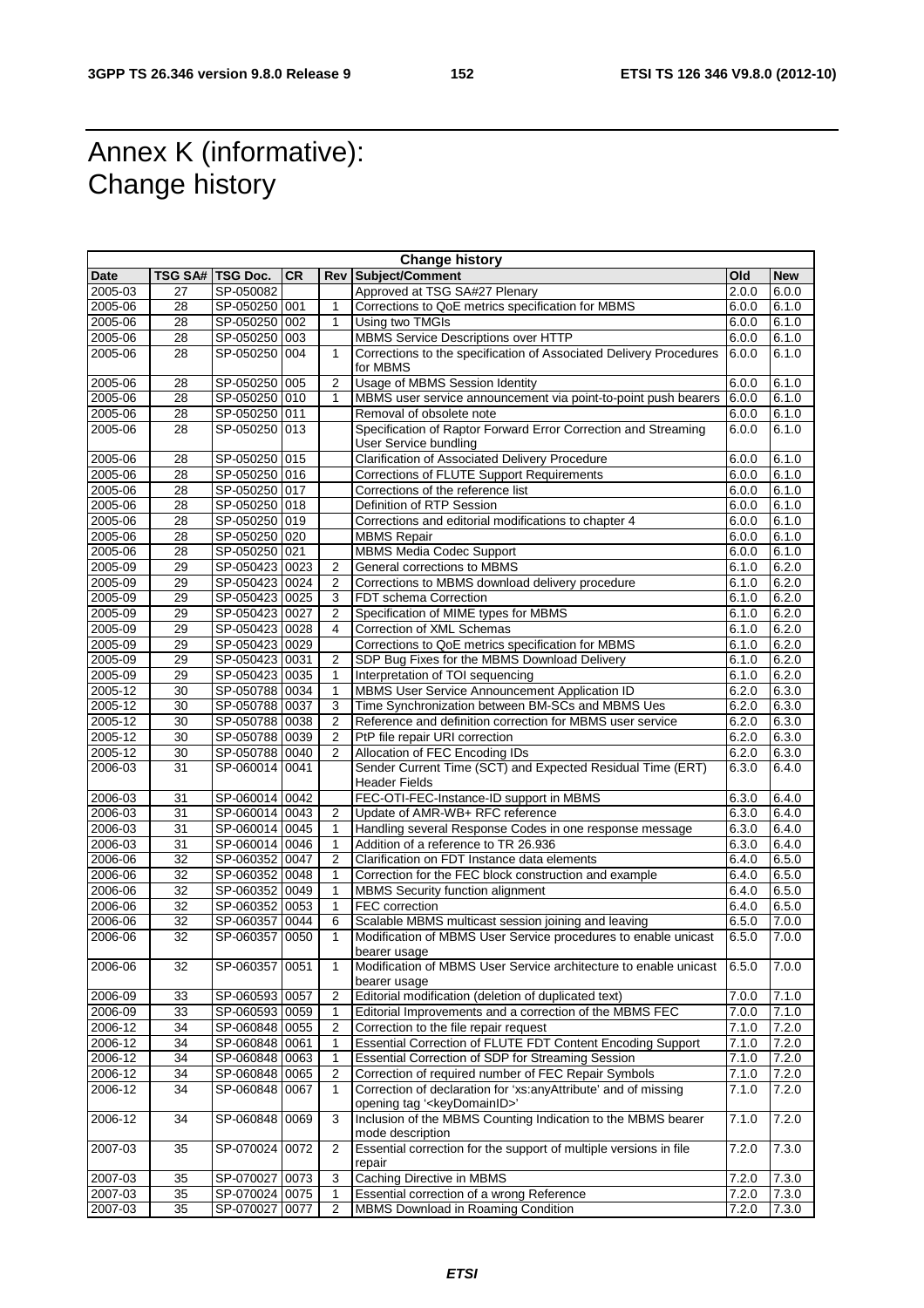| <b>Change history</b> |          |                                  |           |                |                                                                                                                       |                |                             |
|-----------------------|----------|----------------------------------|-----------|----------------|-----------------------------------------------------------------------------------------------------------------------|----------------|-----------------------------|
| <b>Date</b>           |          | TSG SA#   TSG Doc.               | <b>CR</b> | Rev            | Subject/Comment                                                                                                       | Old            | <b>New</b>                  |
| 2007-03               | 35       | SP-070024 0080                   |           | 1              | Essential Corrections of the Reception Reporting Procedure                                                            | 7.2.0          | 7.3.0                       |
| 2007-03               | 35       | SP-070027 0081                   |           | 4              | Hybrid PSS / MBMS Streaming services and Corrections to the                                                           | 7.2.0          | 7.3.0                       |
|                       | 35       | SP-070027 0082                   |           |                | MBMS User Service Description Schema<br>FLUTE session set-up with RTSP                                                | 7.2.0          | 7.3.0                       |
| 2007-03<br>2007-06    | 36       | SP-070317 0084                   |           | 1              | Correction of termination of unicast bearer service based services                                                    | 7.3.0          | 7.4.0                       |
| 2007-06               | 36       | SP-070315 0086                   |           | $\mathbf{1}$   | Correction of references in MBMS                                                                                      | 7.3.0          | 7.4.0                       |
| 2007-06               | 36       | SP-070319 0089                   |           | 3              | Inclusion of DIMS in MBMS                                                                                             | 7.3.0          | 7.4.0                       |
| 2007-06               | 36       | SP-070317 0090                   |           | $\overline{2}$ | Signalling of Initial Buffering Period                                                                                | 7.3.0          | 7.4.0                       |
| 2007-06               | 36       | SP-070317 0091                   |           | $\overline{2}$ | MBMS download service delivery to UEs in roaming condition                                                            | 7.3.0          | 7.4.0                       |
| 2007-06               | 36       | SP-070317 0092                   |           | 2              | Scalability extensions for unicast delivery of MBMS services                                                          | 7.3.0          | 7.4.0                       |
| 2007-06               | 36       | SP-070317 0093                   |           |                | Optimization to allow a smooth transition between MBMS and PSS                                                        | 7.3.0          | 7.4.0                       |
| 2007-06               | 36       | SP-070315 0095                   |           | 2              | Correction of HTTP Response Error Codes                                                                               | 7.3.0          | 7.4.0                       |
| 2007-06               | 36       | SP-070317 0096                   |           | 1              | Addition of HTTP Response Error Codes                                                                                 | 7.3.0          | 7.4.0                       |
| 2007-06               | 36       | SP-070317 0097                   |           |                | Improved video support for MBMS                                                                                       | 7.3.0          | 7.4.0                       |
| 2007-09               | 37       | SP-070630 0078                   |           | 3              | Service Class Handling                                                                                                | 7.4.0          | 7.5.0                       |
| 2007-09<br>2007-09    | 37<br>37 | SP-070629 0088<br>SP-070629 0100 |           | 3              | Clarification of APN association and addition of APN elements<br>Correcting TMGI signalling and interpretation in SDP | 7.4.0<br>7.4.0 | 7.5.0<br>7.5.0              |
| 2007-09               | 37       | SP-070629 0102                   |           | $\mathbf{1}$   | Correction of several ABNF definitions                                                                                | 7.4.0          | 7.5.0                       |
| 2007-09               | 37       | SP-070630 0103                   |           |                | Correction of the OMA Push application id                                                                             | 7.4.0          | 7.5.0                       |
| 2007-09               | 37       | SP-070630 0104                   |           |                | Correction of QoE handling for MBMS Streaming on unicast                                                              | 7.4.0          | 7.5.0                       |
| 2007-09               | 37       | SP-070630 0107                   |           | 1              | Clarification to the MBMS to PSS handover                                                                             | 7.4.0          | 7.5.0                       |
| 2007-09               | 37       | SP-070630 0108                   |           | 1              | Reception reporting by roaming MBMS users                                                                             | 7.4.0          | 7.5.0                       |
| 2007-09               | 37       | SP-070630 0109                   |           | 2              | Further correction to Required Service Capability for Service                                                         | 7.4.0          | 7.5.0                       |
|                       |          |                                  |           |                | Access                                                                                                                |                |                             |
| 2007-09               | 37       | SP-070629 0111                   |           | 1              | Correction to ABNF syntax of QoE metrics in MBMS                                                                      | 7.4.0          | 7.5.0                       |
| 2007-09               | 37       | SP-070629 0113                   |           | 1              | Clarification of HTTP Response Error Codes for File Repair                                                            | 7.4.0          | 7.5.0                       |
| 2007-09               | 37       | SP-070630 0114                   |           | 1              | Clarification of Release 7 specific HTTP Response Error Codes for                                                     | 7.4.0          | 7.5.0                       |
| 2007-12               | 38       | SP-070762 0116                   |           | $\overline{2}$ | <b>File Repair</b><br>MBSFN bearer mode signalling                                                                    | 7.5.0          | 7.6.0                       |
| 2007-12               | 38       | SP-070762 0117                   |           | 1              | Clarification of re-synchronization after switch to unicast delivery                                                  | 7.5.0          | 7.6.0                       |
| 2008-03               | 38       | SP-080010 0119                   |           | 1              | Corrections to different MBMS XML Schemas                                                                             | 7.6.0          | 7.7.0                       |
| 2008-03               | 38       | SP-080010 0121                   |           |                | Clarification of the reception reporting procedure start time                                                         | 7.6.0          | 7.7.0                       |
| 2008-06               | 40       | SP-080251 0123                   |           | 1              | Correction to caching directive signaling                                                                             | 7.7.0          | 7.8.0                       |
| 2008-09               | 41       | SP-080468 0125                   |           | 1              | H.264 MIME/SDP reference correction                                                                                   | 7.8.0          | 7.9.0                       |
| 2008-09               | 41       | SP-080468 0127                   |           | $\overline{2}$ | Correction to QoE reception reporting                                                                                 | 7.8.0          | 7.9.0                       |
| 2008-09               | 41       | SP-080468 0130                   |           | $\overline{2}$ | Correcting file repair response for file-group requests                                                               | 7.8.0          | 7.9.0                       |
| 2008-09               | 41       | SP-080477 0128                   |           | 3              | Enhancements of the QoE feature in MBMS                                                                               | 7.9.0          | 8.0.0                       |
| 2008-09               | 41       | SP-080477                        | 0129      | $\overline{2}$ | Registration procedure for MBMS User Service consumption                                                              | 7.9.0          | 8.0.0                       |
| 2008-09               | 41       | SP-080477 0132                   |           | $\overline{2}$ | Transmitting a Full FDT snapshot                                                                                      | 7.9.0          | 8.0.0                       |
| 2008-12               | 42       | SP-080681 0135                   |           | $\overline{2}$ | Time-shifting capability indication for MBMS services                                                                 | 8.0.0          | 8.1.0                       |
| 2008-12               | 42<br>42 | SP-080681 0137                   |           | 1              | Updates of references in MBMS                                                                                         | 8.0.0          | 8.1.0<br>$\overline{8.1.0}$ |
| 2008-12<br>2008-12    | 42       | SP-080681<br>SP-080681 0141      | 0138      | 2<br>1         | Hybrid streaming delivery appendix<br>Corrections of the FEC framework for MBMS Streaming                             | 8.0.0<br>8.0.0 | 8.1.0                       |
| 2008-12               | 42       | SP-080681   0142                 |           |                | Additional guideline to use FEC streambundling for MBMS                                                               | 8.0.0          | 8.1.0                       |
| 2008-12               | 42       | SP-080681 0143                   |           | 1              | Interleaving for fast channel switching and tune-in time in FEC-                                                      | 8.0.0          | 8.1.0                       |
|                       |          |                                  |           |                | protected MBMS services                                                                                               |                |                             |
| 2009-03               | 43       | SP-090004 0146                   |           |                | Addition of Timed Text payload format                                                                                 | 8.1.0          | 8.2.0                       |
| 2009-03               | 43       | SP-090004 0149                   |           |                | Error in SDP for QoE configuration                                                                                    | 8.1.0          | 8.2.0                       |
| 2009-06               | 44       | SP-090259 0153                   |           |                | Corrections for MBMS HSPA evolution                                                                                   | 8.2.0          | 8.3.0                       |
| 2009-06               | 44       | SP-090256 0154                   |           |                | Correction of the MBMS User Service registration procedure                                                            | 8.2.0          | 8.3.0                       |
| 2009-09               | 45       | SP-090567 0159                   |           | 1              | Clean-up corrections                                                                                                  | 8.3.0          | 8.4.0                       |
| 2009-09               | 45       | SP-090572 0155                   |           | $\overline{2}$ | QoE Alignment for MBMS                                                                                                | 8.4.0          | 9.0.0                       |
| 2009-09<br>2009-09    | 45<br>45 | SP-090572 0156<br>SP-090572 0158 |           | 1              | Key indicating of protected download data in FLUTE FDT<br>Using separate MBMS bearers for UTRAN and E-UTRAN in EPS    | 8.4.0          | 9.0.0                       |
| 2009-12               | 46       | SP-090716 0160                   |           | 1              | Correction of unreadable picture                                                                                      | 8.4.0<br>9.0.0 | 9.0.0<br>9.1.0              |
| 2009-12               | 46       | SP-090710 0161                   |           | 1              | MBMS DDF for QoE                                                                                                      | 9.0.0          | 9.1.0                       |
| 2009-12               | 46       | SP-090710 0162                   |           | 1              | MBMS QoE reporting during buffering periods                                                                           | 9.0.0          | 9.1.0                       |
| 2009-12               | 46       | SP-090711 0163                   |           | 2              | Video profile and level updates                                                                                       | 9.0.0          | 9.1.0                       |
| 2010-03               | 47       | SP-100024 0165                   |           | 1              | HTTP Streaming with MBMS                                                                                              | 9.1.0          | 9.2.0                       |
| 2010-06               | 48       | SP-100298 0167                   |           | 1              | Correcting the Access Bearer Identifier for different MBSFNs (IMB,<br>TDD and FDD)                                    | 9.2.0          | 9.3.0                       |
| 2010-06               | 48       | SP-100303 0168                   |           | 1              | Addition of Timed Graphics to MBMS                                                                                    | 9.2.0          | 9.3.0                       |
| 2010-09               | 49       | SP-100466 0169                   |           | $\overline{2}$ | Clarification on User Service Announcement over a MBMS bearer                                                         | 9.3.0          | 9.4.0                       |
| 2011-03               | 51       |                                  |           |                | Inclusion of LTE logo                                                                                                 | 9.4.0          | 9.4.1                       |
| 2011-11               | 54       | SP-110792 0177                   |           | 1              | QoE Changes to support FLUTE                                                                                          | 9.4.1          | 9.5.0                       |
| 2011-11               | 54       | SP-110789 0179                   |           | 1              | AlternativeUnicastDelivery                                                                                            | 9.4.1          | 9.5.0                       |
| 2011-11               | 54       | SP-110789 0182                   |           | 1              | Time Synchronisation between UE and BM-SC                                                                             | 9.4.1          | 9.5.0                       |
| 2011-11               | 54       | SP-110792 0185                   |           | 2              | Clarification of QoE applicability                                                                                    | 9.4.1          | 9.5.0                       |
| 2011-11               | 54       | SP-110792 0190                   |           | $\overline{2}$ | Correction to MBMS Session Identity and EPS support                                                                   | 9.4.1          | 9.5.0                       |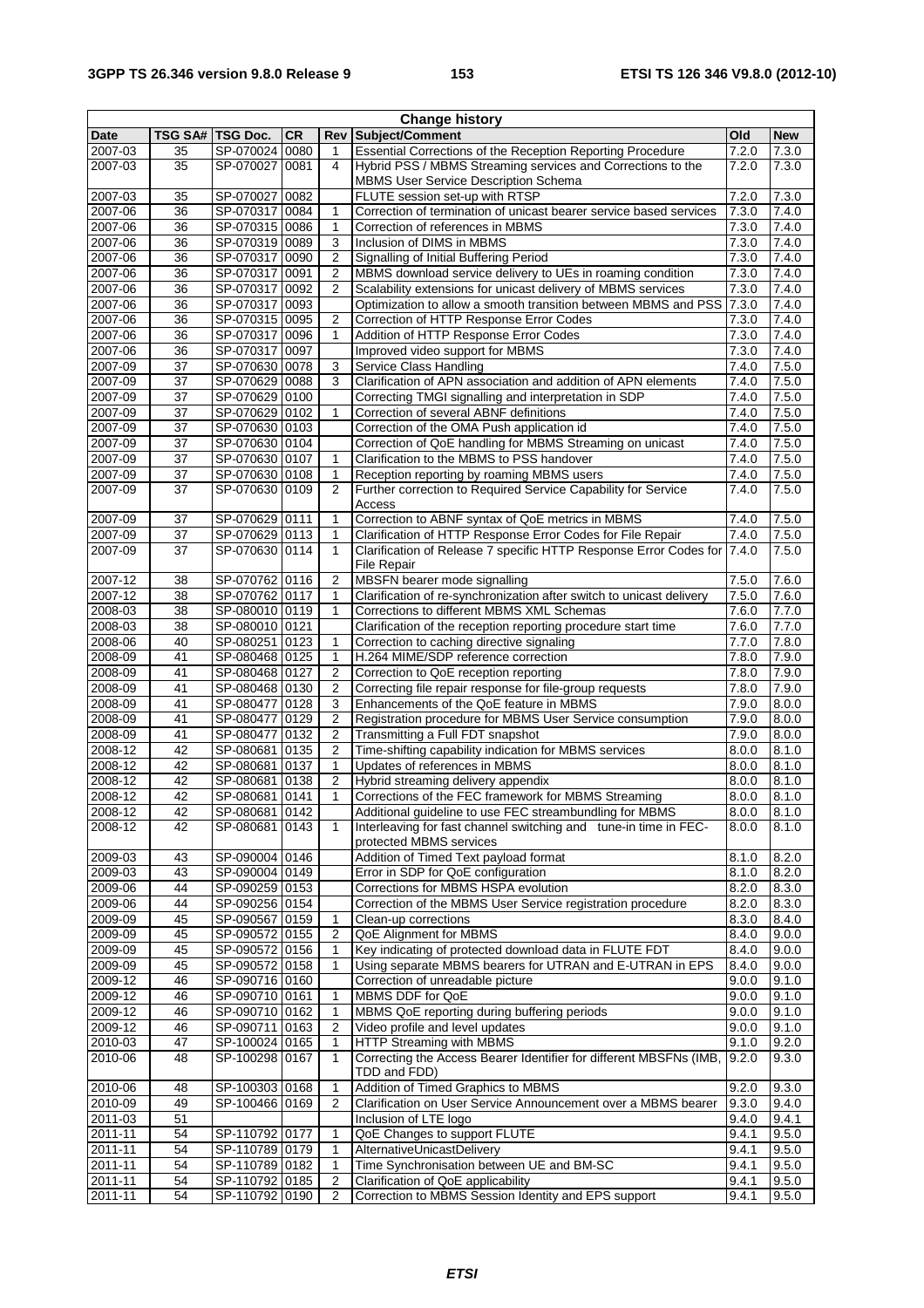| <b>Change history</b> |    |                    |           |                |                                                                     |       |            |
|-----------------------|----|--------------------|-----------|----------------|---------------------------------------------------------------------|-------|------------|
| <b>Date</b>           |    | TSG SA#   TSG Doc. | <b>CR</b> |                | <b>Rev Subject/Comment</b>                                          | Old   | <b>New</b> |
| 2011-11               | 54 | SP-110792 0192     |           | 2              | File Repair Error Code                                              | 9.4.1 | 9.5.0      |
| 2012-03               | 55 | SP-120020 0199     |           |                | Addition of complete FDT & USD schema                               | 9.5.0 | 9.6.0      |
| 2012-03               | 55 | SP-120020 0201     |           |                | Correction of StaR-only sample percentage, backoff timer            | 9.5.0 | 9.6.0      |
|                       |    |                    |           |                | initialisation and RAck timer initialisation in MBMS reception      |       |            |
|                       |    |                    |           |                | reporting mechanism                                                 |       |            |
| 2012-03               | 55 | SP-120020 0206     |           | $\overline{2}$ | Clarification on 3GPP File Format Support for MBMS                  | 9.5.0 | 9.6.0      |
| 2012-03               | 55 | SP-120020 0208     |           |                | Miscellaneous corrections                                           | 9.5.0 | 9.6.0      |
| 2012-03               | 55 | SP-120020 0210     |           |                | <b>MBMS</b> Scheduling Information                                  | 9.5.0 | 9.6.0      |
| 2012-03               | 55 | SP-12002010212     |           |                | Aligning security parameters in Service Protection Description with | 9.5.0 | 9.6.0      |
|                       |    |                    |           |                | <b>SA3 MBMS TS</b>                                                  |       |            |
| 2012-03               | 55 | SP-120017 0219     |           |                | <b>Clarification of the TMGI Format</b>                             | 9.5.0 | 9.6.0      |
| 2012-06               | 56 | SP-120219 0225     |           |                | Reception reporting corrections                                     | 9.6.0 | 9.7.0      |
| 2012-06               | 56 | SP-120219 0228     |           |                | <b>MBMS USD Schema correction</b>                                   | 9.6.0 | 9.7.0      |
| 2012-06               | 56 | SP-120219 0232     |           |                | MBMS Schedule Info corrections                                      | 9.6.0 | 9.7.0      |
| 2012-06               | 56 | SP-120219 0239     |           | 2              | Initialisation Segment incorporation in AHS over MBMS               | 9.6.0 | 9.7.0      |
| 2012-06               | 56 | SP-120219 0255     |           | 4              | MBMS Schema Compatibility Correction                                | 9.6.0 | 9.7.0      |
| 2012-06               | 56 | SP-120219 0258     |           |                | <b>MBMS Metadata Envelope Correction</b>                            | 9.6.0 | 9.7.0      |
| 2012-09               | 57 | SP-120498 0268     |           |                | <b>MBMS FLUTE Schema Correction</b>                                 | 9.7.0 | 9.8.0      |
| 2012-09               | 57 | SP-120498 0271     |           |                | MBMS Reception Reporting and USD Schema Correction                  | 9.7.0 | 9.8.0      |
| 2012-09               | 57 | SP-120498 0274     |           |                | MBMS FDT Instance ID Schema correction for OMA Push Bearer          | 9.7.0 | 9.8.0      |
| 2012-09               | 57 | SP-120499 0283     |           |                | USD Updates on 'availabilityInfo' Description                       | 9.7.0 | 9.8.0      |
| 2012-09               | 57 | SP-120498 0286     |           |                | Updates to TS 26.346 referring to IETF FECFRAME                     | 9.7.0 | 9.8.0      |